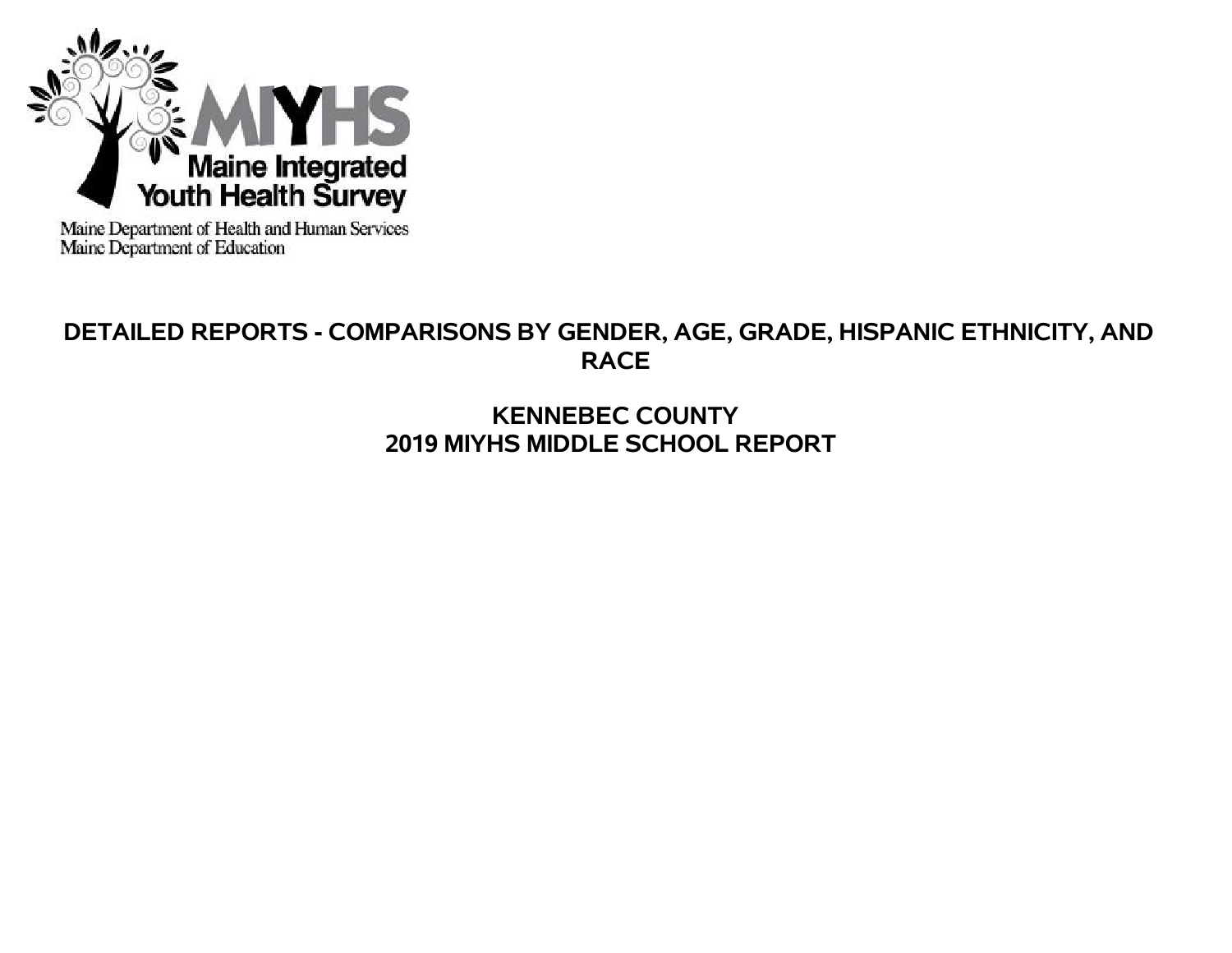|                                           | $\%$  | CI                  | N     | n     |
|-------------------------------------------|-------|---------------------|-------|-------|
|                                           |       |                     |       |       |
| Total                                     | 8.6%  |                     | 2,364 | 1,371 |
| ----Sex----                               |       |                     |       |       |
| Female                                    | 48.9% | $(45.5\% - 52.2\%)$ | 1,155 | 694   |
| Male                                      | 50.2% | $(47.0\% - 53.5\%)$ | 1,188 | 665   |
| Missing                                   | 0.9%  | $(0.5\% - 1.3\%)$   | 21    | 12    |
| ----Grade----                             |       |                     |       |       |
| Grade 7                                   | 48.1% | $(45.0\% - 51.1\%)$ | 1,136 | 674   |
| Grade 8                                   | 50.3% | $(47.8\% - 52.9\%)$ | 1,190 | 674   |
| Missing                                   | 1.6%  | $(0.8\% - 2.4\%)$   | 38    | 23    |
| ----Age----                               |       |                     |       |       |
| 12 or younger                             | 24.8% | $(21.9\% - 27.7\%)$ | 587   | 350   |
| 13                                        | 48.5% | $(46.4\% - 50.7\%)$ | 1,148 | 655   |
| 14 or older                               | 26.1% | $(23.5\% - 28.8\%)$ | 618   | 359   |
| Missing                                   | 0.5%  | $(0.1\% - 0.9\%)$   | 12    | 7     |
| ----Hispanic Ethnicity----                |       |                     |       |       |
| Hispanic                                  | 2.4%  | $(1.6\% - 3.2\%)$   | 57    | 86    |
| Non-Hispanic                              | 90.3% | $(88.8\% - 91.8\%)$ | 2,134 | 1,188 |
| Missing                                   | 7.3%  | $(5.5\% - 9.1\%)$   | 173   | 97    |
| ----Race----                              |       |                     |       |       |
| American Indian or Alaskan Native         | 1.6%  | $(1.4\% - 1.9\%)$   | 39    | 53    |
| Asian                                     | 0.8%  | $(0.5\% - 1.2\%)$   | 20    | 23    |
| Black or African American                 | 1.2%  | $(0.7\% - 1.7\%)$   | 29    | 41    |
| Native Hawaiian or Other Pacific Islander | 0.2%  | $(0.0\% - 0.4\%)$   | 5     | 7     |
| White                                     | 89.7% | $(87.9\% - 91.4\%)$ | 2,120 | 1,102 |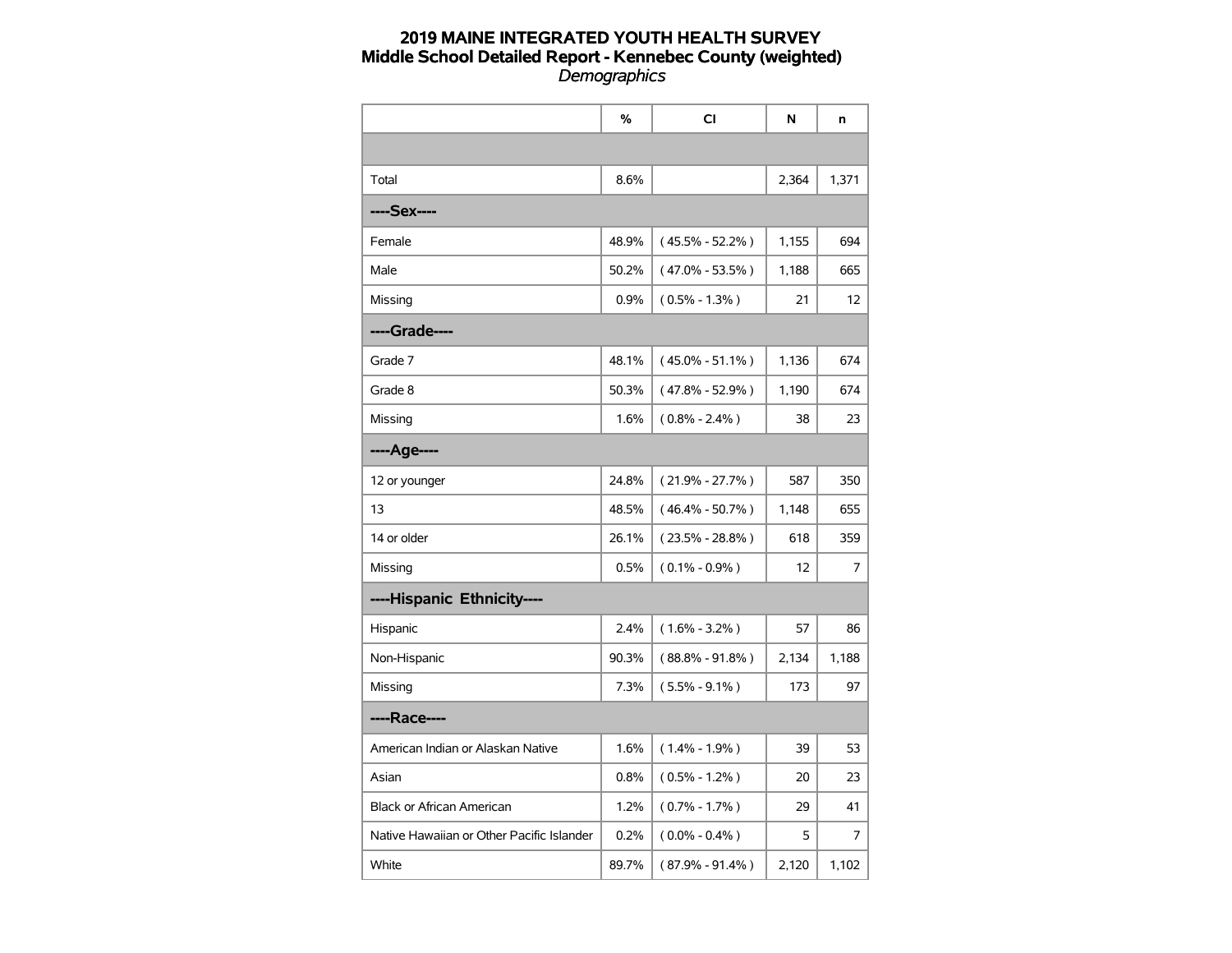|                | %    |                   | N  | n  |
|----------------|------|-------------------|----|----|
| Multiple Races | 2.9% | $(2.5\% - 3.4\%)$ | 69 | 97 |
| Missing        | 3.5% | $(2.1\% - 4.8\%)$ | 83 | 48 |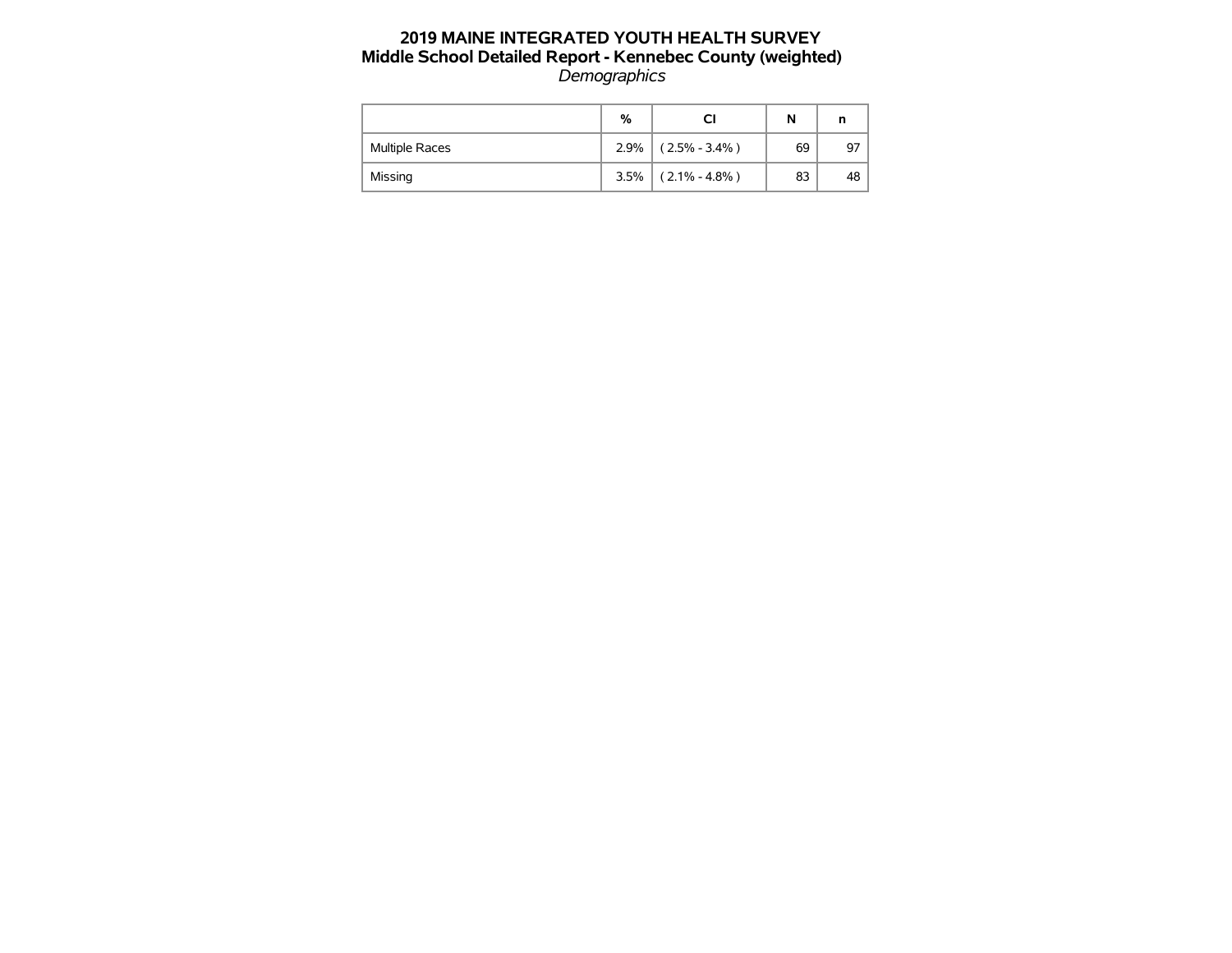*Percentage of students who were overweight (i.e., at or above the 85th percentile but below the 95th percentile for body mass index, by age and sex) -- SELF-REPORTED HEIGHT/WEIGHT (mnowt)*

|                                           | <b>Total</b>  |                        |        |           | <b>Female</b>                                                       |        | <b>Male</b> |                          |        |  |
|-------------------------------------------|---------------|------------------------|--------|-----------|---------------------------------------------------------------------|--------|-------------|--------------------------|--------|--|
|                                           | $\frac{0}{0}$ | <b>CI</b>              | N      | $\%$      | <b>CI</b>                                                           | N      | %           | <b>CI</b>                | N      |  |
|                                           |               |                        |        |           |                                                                     |        |             |                          |        |  |
| Total                                     |               |                        |        |           | 19.2% (16.2%-22.2%) 374 16.1% (11.1%-21.1%) 156 22.3% (18.1%-26.5%) |        |             |                          | 218    |  |
| ----Age----                               |               |                        |        |           |                                                                     |        |             |                          |        |  |
| 12 or younger                             |               | 16.4% (12.3%-20.5%)    | 80     | 11.4%     | $(6.8\% - 16.0\%)$                                                  | 31     |             | 22.7% (11.9%-33.4%)      | 49     |  |
| 13                                        |               | 20.7% (17.2%-24.1%)    | 198    | 16.5%     | $(7.8\% - 25.2\%)$                                                  | 79     |             | $ 24.9\% $ (20.8%-29.0%) | 118    |  |
| 14 or older                               |               | 19.1% (14.9%-23.2%)    | 96     |           | $ 20.9\% $ (14.0%-27.8%)                                            | 46     |             | 17.7%  (12.6%-22.7%)     | 51     |  |
| ----Grade----                             |               |                        |        |           |                                                                     |        |             |                          |        |  |
| Grade 7                                   |               | $17.1\%$ (12.7%-21.5%) |        | 154 11.9% | $(9.0\% - 14.7\%)$                                                  | 54     |             | $ 22.4\% $ (14.8%-30.1%) | 100    |  |
| Grade 8                                   |               | 21.3% (16.9%-25.8%)    |        |           | $ 219 20.4\% (10.9\% - 29.8\%)$                                     |        |             | 101 22.2% (16.0%-28.4%)  | 118    |  |
| ----Hispanic Ethnicity----                |               |                        |        |           |                                                                     |        |             |                          |        |  |
| Hispanic                                  | 21.7%         | $(5.8\% - 37.6\%)$     | 12     | $\ast$    | $\ast$                                                              | $\ast$ | $\ast$      | $\ast$                   | $\ast$ |  |
| Non-Hispanic                              |               | 19.8% (16.7%-23.0%)    | 352    |           | $16.4\%$ (11.3%-21.4%)                                              |        |             | 144 23.2% (18.8%-27.7%)  | 208    |  |
| ----Race----                              |               |                        |        |           |                                                                     |        |             |                          |        |  |
| American Indian or Alaskan Native         | 22.2%         | $(3.7\% - 40.8\%)$     | 6      | $\ast$    | $\ast$                                                              | $\ast$ | $\ast$      | $\ast$                   | $\ast$ |  |
| Asian                                     | $\ast$        | $\ast$                 | $\ast$ | $\ast$    | $\ast$                                                              | $\ast$ | $\ast$      | $\ast$                   | $\ast$ |  |
| <b>Black or African American</b>          | $\ast$        | $\ast$                 | $\ast$ | $\ast$    | $\ast$                                                              | $\ast$ | $\ast$      | $\ast$                   | $\ast$ |  |
| Native Hawaiian or Other Pacific Islander | $\ast$        | $\ast$                 | $\ast$ | $\ast$    | $\ast$                                                              | $\ast$ | $\ast$      | $\ast$                   | $\ast$ |  |
| White                                     | 19.4%         | $(16.3\% - 22.5\%)$    | 337    | 16.0%     | $(11.0\% - 21.0\%)$                                                 | 140    | 22.8%       | $(17.9\% - 27.7\%)$      | 198    |  |
| <b>Multiple Races</b>                     | 20.6%         | $(8.3\% - 33.0\%)$     | 12     | $\ast$    | $\ast$                                                              | $\ast$ | $\ast$      | $\ast$                   | $\ast$ |  |

*\*Estimate suppressed due to small cell sizes. ^Data by sex, hispanic ethnicity, and race are not shown due to small cell sizes in several categories.*

*CI = 95% Confidence Interval*

*N = Number of students who were overweight (i.e., at or above the 85th percentile but below the 95th percentile for body mass index, by age and sex) -- SELF-REPORTED HEIGHT/WEIGHT (weighted). Note: Due to missing data, the sum of demographic categories may not equal the overall total.*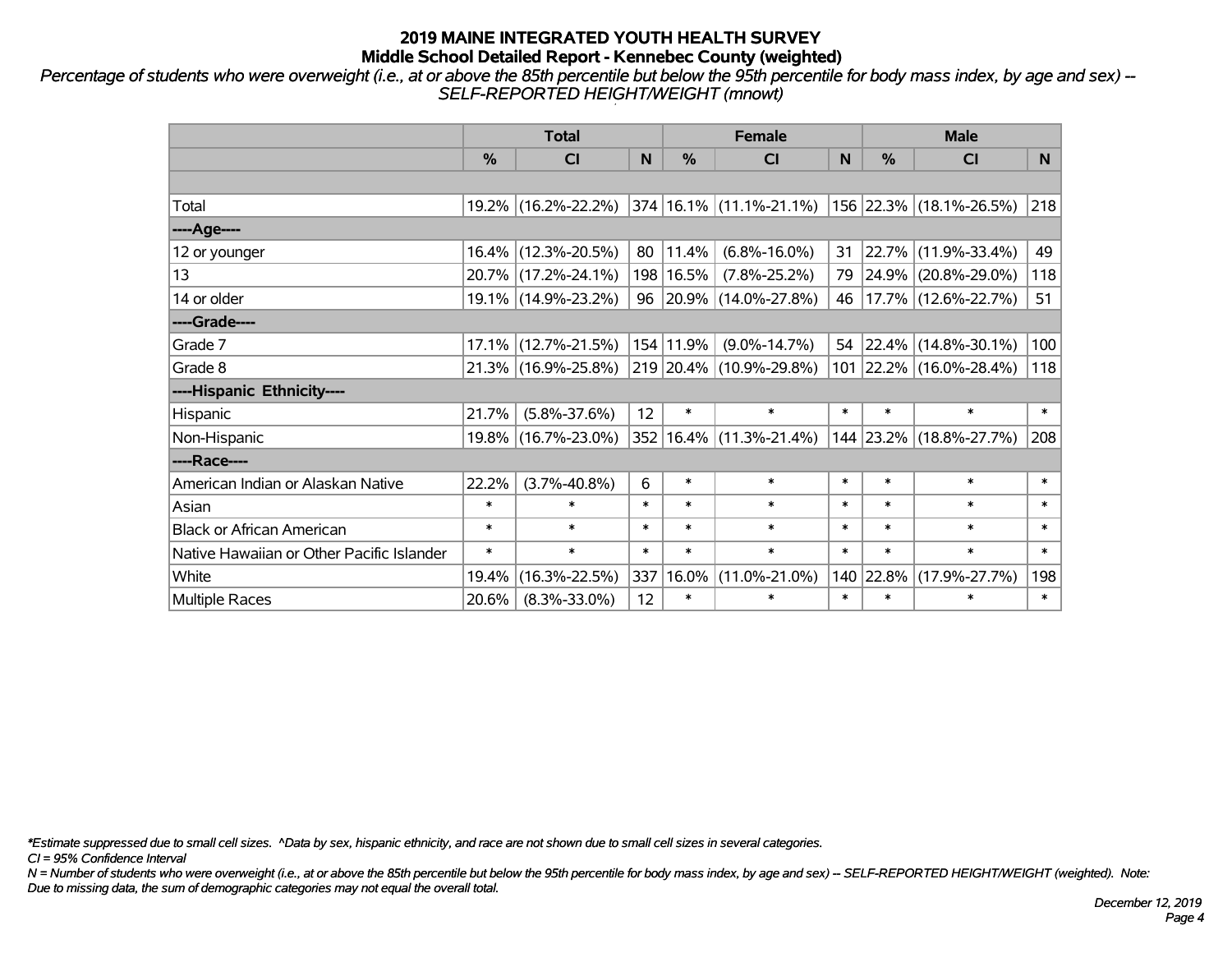*Percentage of students who were obese (i.e., at or above the 95th percentile for body mass index, by age and sex) -- SELF-REPORTED HEIGHT/WEIGHT (mnobese)*

|                                           | <b>Total</b>  |                     |        |               | <b>Female</b>       |        | <b>Male</b> |                     |        |  |
|-------------------------------------------|---------------|---------------------|--------|---------------|---------------------|--------|-------------|---------------------|--------|--|
|                                           | $\frac{0}{0}$ | <b>CI</b>           | N      | $\frac{9}{6}$ | <b>CI</b>           | N      | %           | <b>CI</b>           | N.     |  |
|                                           |               |                     |        |               |                     |        |             |                     |        |  |
| Total                                     |               | 16.0% (11.0%-20.9%) |        | 311 13.9%     | $(7.6\% - 20.3\%)$  | 135    |             | 18.0% (12.5%-23.6%) | 176    |  |
| ----Age----                               |               |                     |        |               |                     |        |             |                     |        |  |
| 12 or younger                             | 15.4%         | $(8.1\% - 22.7\%)$  | 75     | 14.9%         | $(5.6\% - 24.3\%)$  | 40     | 16.0%       | $(4.5\% - 27.5\%)$  | 34     |  |
| 13                                        | 18.6%         | $(13.6\% - 23.5\%)$ | 177    | 16.9%         | $(10.8\% - 23.0\%)$ | 81     |             | 20.2% (14.8%-25.7%) | 96     |  |
| 14 or older                               | 11.7%         | $(7.5\% - 15.9\%)$  | 59     | 6.3%          | $(0.0\% - 12.9\%)$  | 14     |             | 15.9% (11.1%-20.6%) | 46     |  |
| ----Grade----                             |               |                     |        |               |                     |        |             |                     |        |  |
| Grade 7                                   | 17.0%         | $(9.2\% - 24.7\%)$  |        | 153 15.2%     | $(6.7\% - 23.6\%)$  | 69     | 18.8%       | $(8.7\% - 28.8\%)$  | 84     |  |
| Grade 8                                   |               | 15.4% (10.9%-19.8%) |        | 158 13.2%     | $(7.0\% - 19.3\%)$  | 66     |             | 17.4% (12.9%-22.0%) | 93     |  |
| ----Hispanic Ethnicity----                |               |                     |        |               |                     |        |             |                     |        |  |
| Hispanic                                  | 13.9%         | $(2.0\% - 25.9\%)$  | 8      | $\ast$        | $\ast$              | $\ast$ | $\ast$      | $\ast$              | $\ast$ |  |
| Non-Hispanic                              | $16.8\%$      | $(11.6\% - 21.9\%)$ |        | 297 14.5%     | $(7.7\% - 21.3\%)$  | 127    | 19.0%       | $(13.8\% - 24.1\%)$ | 170    |  |
| ----Race----                              |               |                     |        |               |                     |        |             |                     |        |  |
| American Indian or Alaskan Native         | $\ast$        | $\ast$              | $\ast$ | $\ast$        | $\ast$              | $\ast$ | $\ast$      | $\ast$              | $\ast$ |  |
| Asian                                     | $\ast$        | $\ast$              | $\ast$ | $\ast$        | $\ast$              | $\ast$ | $\ast$      | $\ast$              | $\ast$ |  |
| <b>Black or African American</b>          | $\ast$        | $\ast$              | $\ast$ | $\ast$        | $\ast$              | $\ast$ | $\ast$      | $\ast$              | $\ast$ |  |
| Native Hawaiian or Other Pacific Islander | $\ast$        | $\ast$              | $\ast$ | $\ast$        | $\ast$              | $\ast$ | $\ast$      | $\ast$              | $\ast$ |  |
| White                                     | 16.3%         | $(10.9\% - 21.7\%)$ | 284    | 14.6%         | $(8.1\% - 21.0\%)$  | 127    | 18.1%       | $(11.9\% - 24.2\%)$ | 157    |  |
| Multiple Races                            | 20.4%         | $(6.4\% - 34.5\%)$  | 12     | $\ast$        | $\ast$              | $\ast$ | $\ast$      | *                   | $\ast$ |  |

*\*Estimate suppressed due to small cell sizes. ^Data by sex, hispanic ethnicity, and race are not shown due to small cell sizes in several categories.*

*CI = 95% Confidence Interval*

*N = Number of students who were obese (i.e., at or above the 95th percentile for body mass index, by age and sex) -- SELF-REPORTED HEIGHT/WEIGHT (weighted). Note: Due to missing data, the sum of demographic categories may not equal the overall total.*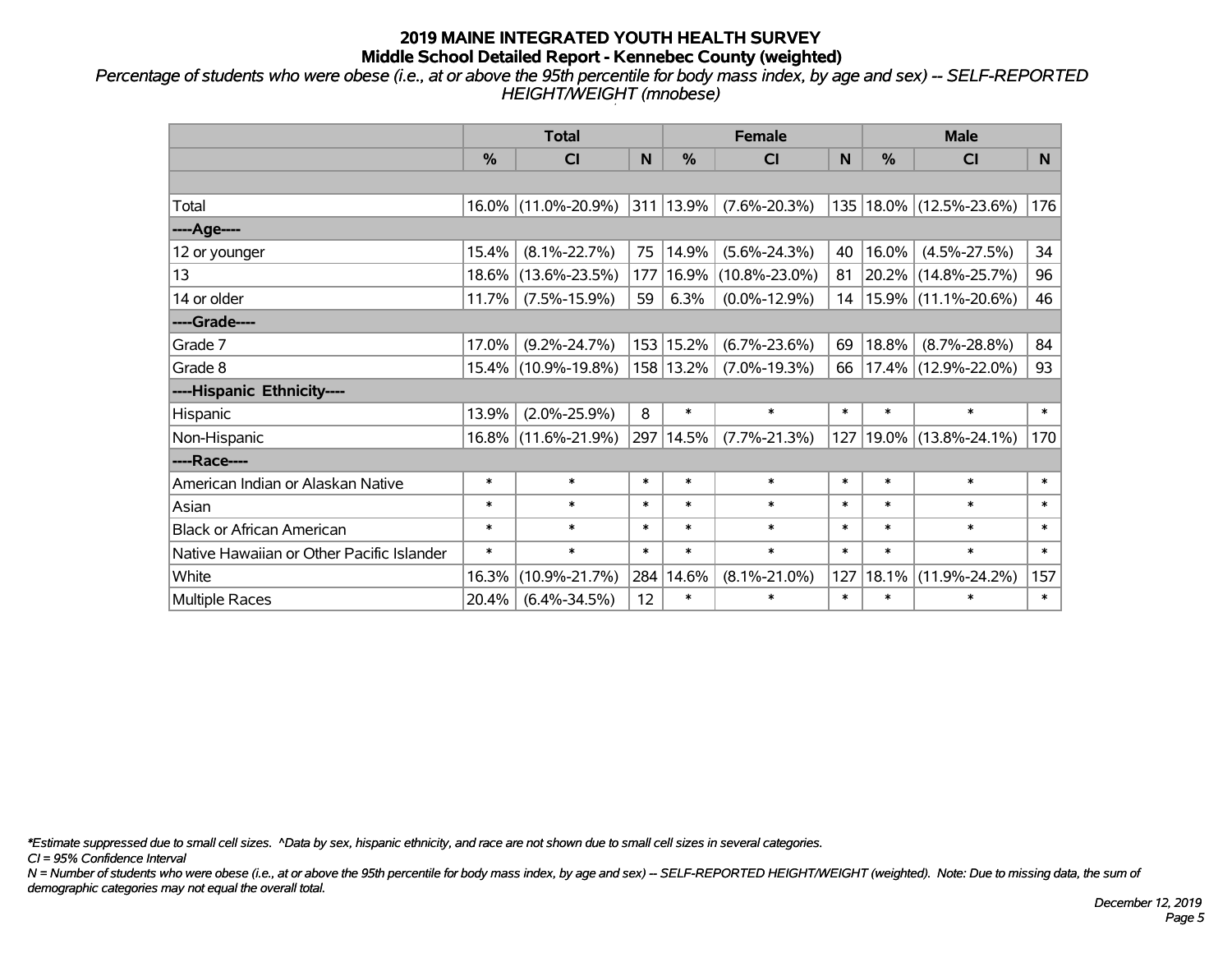*Percentage of students who were either overweight or obese (i.e. at or above the 85th percentile for body mass index, by age and sex) -- SELF-REPORTED HEIGHT/WEIGHT (mnowtob)*

|                                           | <b>Total</b>  |                        |        |               | <b>Female</b>                |        | <b>Male</b> |                         |                 |  |
|-------------------------------------------|---------------|------------------------|--------|---------------|------------------------------|--------|-------------|-------------------------|-----------------|--|
|                                           | $\frac{0}{0}$ | <b>CI</b>              | N      | $\frac{9}{6}$ | <b>CI</b>                    | N      | %           | <b>CI</b>               | N.              |  |
|                                           |               |                        |        |               |                              |        |             |                         |                 |  |
| Total                                     |               | 35.2% (30.4%-39.9%)    |        |               | 685   30.0%   (26.1%-34.0%)  |        |             | 291 40.3% (32.7%-47.9%) | 394             |  |
| ----Age----                               |               |                        |        |               |                              |        |             |                         |                 |  |
| 12 or younger                             | 31.8%         | $(22.3\% - 41.3\%)$    |        |               | 154 26.3% (16.8%-35.9%)      | 71     | 38.7%       | $(21.2\% - 56.1\%)$     | 83              |  |
| 13                                        |               | 39.2% (35.2%-43.2%)    |        |               | 375 33.4% (25.7%-41.0%)      |        |             | 160 45.2% (37.4%-52.9%) | 215             |  |
| 14 or older                               |               | $30.8\%$ (25.5%-36.1%) |        |               | 156 27.2% (19.1%-35.2%)      |        |             | 59 33.5% (26.6%-40.5%)  | 96              |  |
| ----Grade----                             |               |                        |        |               |                              |        |             |                         |                 |  |
| Grade 7                                   | 34.0%         | $(24.1\% - 44.0\%)$    |        |               | 307 27.1% (18.6%-35.5%)      |        | 124 41.2%   | $(26.9\% - 55.5\%)$     | 184             |  |
| Grade 8                                   |               | 36.7% (33.5%-39.9%)    |        |               | $ 378 33.5\% $ (25.7%-41.4%) |        |             | 167 39.6% (31.9%-47.4%) | 211             |  |
| ----Hispanic Ethnicity----                |               |                        |        |               |                              |        |             |                         |                 |  |
| Hispanic                                  |               | 35.6% (11.7%-59.5%)    | 20     |               | $ 38.0\% $ (13.0%-63.1%)     | 12     | 32.7%       | $(2.6\% - 62.9\%)$      | 8               |  |
| Non-Hispanic                              |               | 36.6% (32.2%-41.0%)    |        |               | 649 30.9% (26.7%-35.0%)      |        |             | 271 42.2% (35.2%-49.1%) | 378             |  |
| ----Race----                              |               |                        |        |               |                              |        |             |                         |                 |  |
| American Indian or Alaskan Native         | 34.9%         | $(13.7\% - 56.1\%)$    | 9      | $\ast$        | $\ast$                       | $\ast$ | $\ast$      | $\ast$                  | $\ast$          |  |
| Asian                                     | $\ast$        | $\ast$                 | $\ast$ | $\ast$        | $\ast$                       | $\ast$ | $\ast$      | $\ast$                  | $\ast$          |  |
| <b>Black or African American</b>          | 22.2%         | $(0.1\% - 44.2\%)$     | 6      | $\ast$        | $\ast$                       | $\ast$ | $\ast$      | $\ast$                  | $\ast$          |  |
| Native Hawaiian or Other Pacific Islander | $\ast$        | $\ast$                 | $\ast$ | $\ast$        | $\ast$                       | $\ast$ | $\ast$      | $\ast$                  | $\ast$          |  |
| White                                     | 35.7%         | $(30.4\% - 41.0\%)$    | 621    |               | $ 30.5\% $ (26.8%-34.3%)     | 267    | 40.9%       | $(32.3\% - 49.5\%)$     | 354             |  |
| Multiple Races                            |               | $41.1\%$ (24.0%-58.1%) |        |               | 24 44.0% (18.1%-69.9%)       |        |             | 15 37.2% (11.9%-62.6%)  | 10 <sup>1</sup> |  |

*\*Estimate suppressed due to small cell sizes. ^Data by sex, hispanic ethnicity, and race are not shown due to small cell sizes in several categories.*

*CI = 95% Confidence Interval*

*N = Number of students who were either overweight or obese (i.e. at or above the 85th percentile for body mass index, by age and sex) -- SELF-REPORTED HEIGHT/WEIGHT (weighted). Note: Due to missing data, the sum of demographic categories may not equal the overall total.*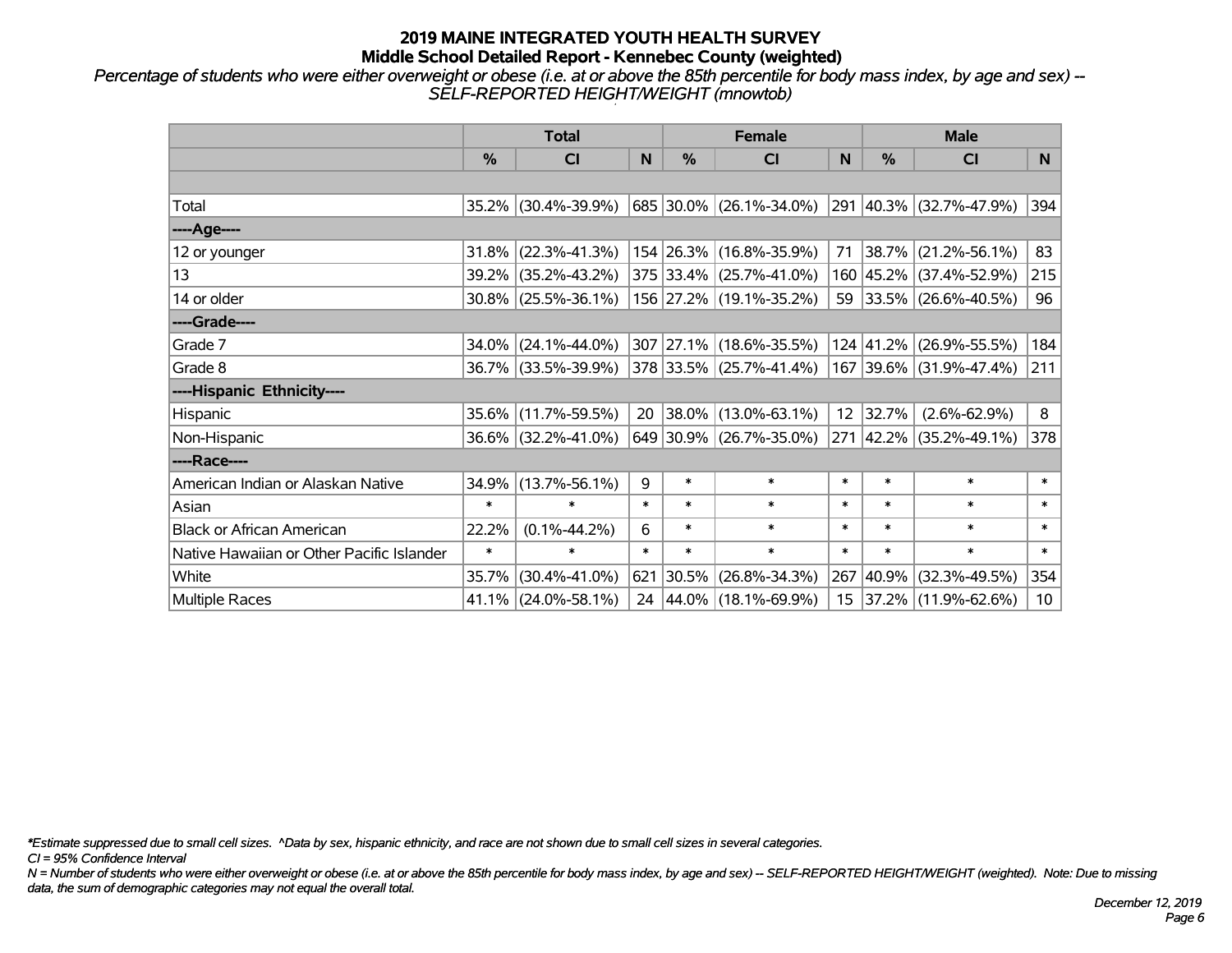*Percentage of students who were at a healthy weight (i.e., at or above the 5th percentile but below the 85th percentile for body mass index, by age and sex) -- SELF-REPORTED HEIGHT/WEIGHT (mnhlthwt)*

|                                           | <b>Total</b> |                      |              |        | <b>Female</b>                |             | <b>Male</b>   |                             |        |  |
|-------------------------------------------|--------------|----------------------|--------------|--------|------------------------------|-------------|---------------|-----------------------------|--------|--|
|                                           | %            | CI                   | $\mathsf{N}$ | %      | CI                           | $\mathbf N$ | $\frac{0}{0}$ | <b>CI</b>                   | N      |  |
|                                           |              |                      |              |        |                              |             |               |                             |        |  |
| Total                                     | 62.8%        | $(58.0\% - 67.6\%)$  |              |        | $1,222$ 67.3% (63.3%-71.3%)  |             |               | 652 58.4% (50.7%-66.0%)     | 571    |  |
| ----Age----                               |              |                      |              |        |                              |             |               |                             |        |  |
| 12 or younger                             | 67.4%        | $(58.3\% - 76.5\%)$  | 327          | 72.3%  | $(64.7\% - 79.9\%)$          |             |               | 195 61.3% (43.9%-78.8%)     | 132    |  |
| 13                                        | 58.1%        | $(53.7\% - 62.6\%)$  | 555          | 62.9%  | $(55.4\% - 70.3\%)$          |             |               | 302 53.3% (43.9%-62.8%)     | 254    |  |
| 14 or older                               | 67.2%        | $(61.6\% - 72.8\%)$  | 340          |        | 70.8% (62.2%-79.5%)          |             |               | 155 64.4% (57.9%-71.0%)     | 185    |  |
| ----Grade----                             |              |                      |              |        |                              |             |               |                             |        |  |
| Grade 7                                   | 63.8%        | $(54.7\% - 72.8\%)$  | 575          | 69.4%  | $(62.5\% - 76.2\%)$          |             |               | 317 58.0% (43.7%-72.4%)     | 259    |  |
| Grade 8                                   | 61.4%        | $(57.5\% - 65.4\%)$  | 632          |        | $64.5\%$ (56.6%-72.5%)       |             |               | 321 58.5% (50.2%-66.9%)     | 311    |  |
| ----Hispanic Ethnicity----                |              |                      |              |        |                              |             |               |                             |        |  |
| Hispanic                                  | 59.2%        | $(36.8\% - 81.5\%)$  | 34           | 58.4%  | $(33.0\% - 83.7\%)$          | 18          |               | $ 60.1\% $ (33.8%-86.4%)    | 16     |  |
| Non-Hispanic                              | 61.6%        | $(56.9\% - 66.3\%)$  | 1,093        |        | $ 66.8\%  (61.7\% - 71.8\%)$ |             |               | 586 56.6% (49.5%-63.7%)     | 507    |  |
| ----Race----                              |              |                      |              |        |                              |             |               |                             |        |  |
| American Indian or Alaskan Native         | 65.1%        | $(43.9\% - 86.3\%)$  | 18           | $\ast$ | $\ast$                       | $\ast$      | $\ast$        | $\ast$                      | $\ast$ |  |
| Asian                                     | $\ast$       | $\ast$               | $\ast$       | $\ast$ | $\ast$                       | $\ast$      | $\ast$        | $\ast$                      | $\ast$ |  |
| <b>Black or African American</b>          | 73.8%        | $(46.3\% - 100.0\%)$ | 20           | $\ast$ | $\ast$                       | $\ast$      | $\ast$        | $\ast$                      | $\ast$ |  |
| Native Hawaiian or Other Pacific Islander | $\ast$       | $\ast$               | $\ast$       | $\ast$ | $\ast$                       | $\ast$      | $\ast$        | $\ast$                      | $\ast$ |  |
| White                                     | 62.3%        | $(57.3\% - 67.4\%)$  | 1,085        | 66.6%  | $(62.9\% - 70.4\%)$          |             |               | 583 58.0% (49.6%-66.4%)     | 502    |  |
| Multiple Races                            | 58.9%        | $(41.9\% - 76.0\%)$  | 35           | 56.0%  | $(30.1\% - 81.9\%)$          |             |               | 19 $ 62.8\% $ (37.4%-88.1%) | 16     |  |

*\*Estimate suppressed due to small cell sizes. ^Data by sex, hispanic ethnicity, and race are not shown due to small cell sizes in several categories.*

*CI = 95% Confidence Interval*

*N = Number of students who were at a healthy weight (i.e., at or above the 5th percentile but below the 85th percentile for body mass index, by age and sex) -- SELF-REPORTED HEIGHT/WEIGHT (weighted). Note: Due to missing data, the sum of demographic categories may not equal the overall total.*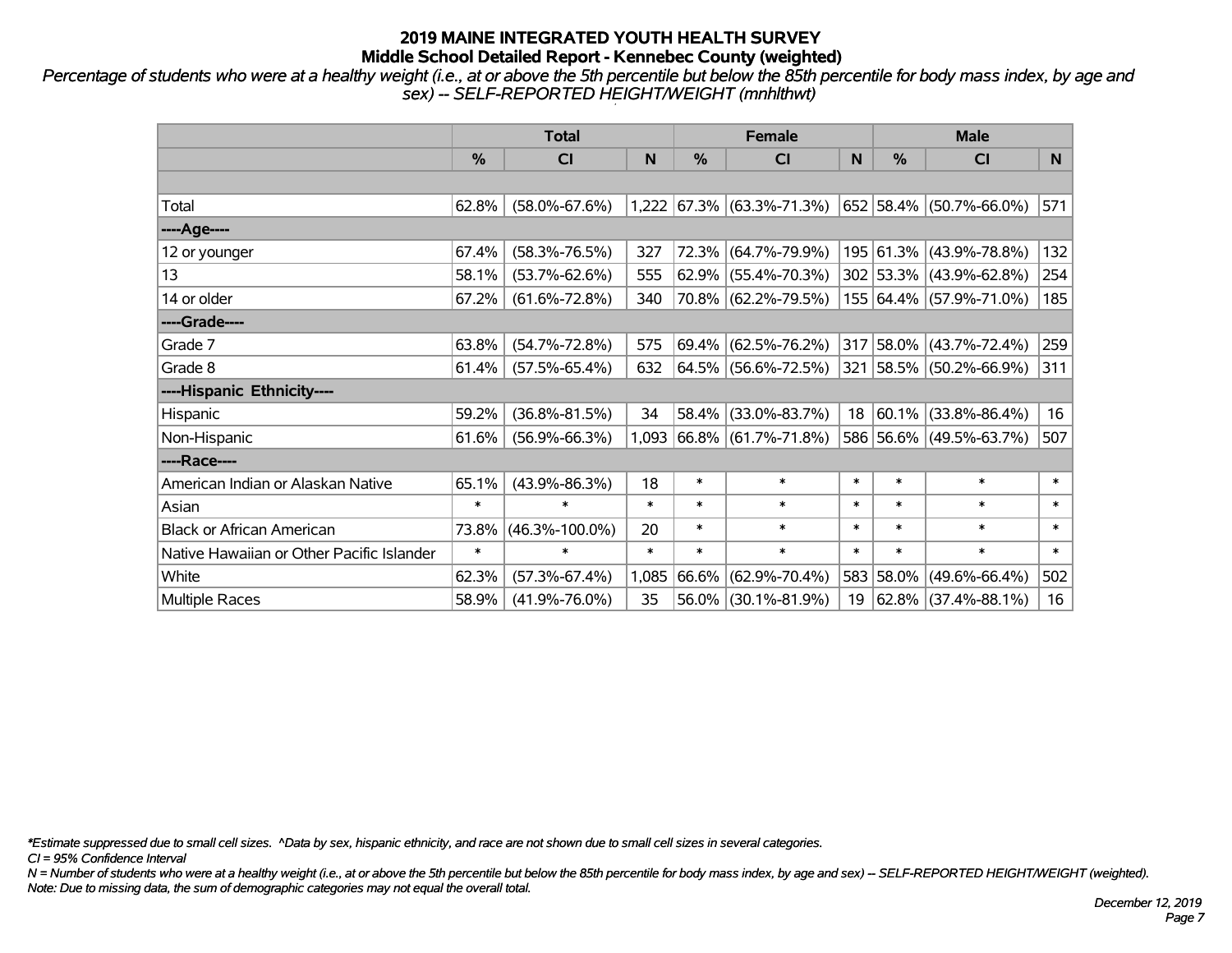#### **2019 MAINE INTEGRATED YOUTH HEALTH SURVEY Middle School Detailed Report - Kennebec County (weighted)** *What language is spoken most often at home? (Select only one response.) (mn8b) Percentage of students who answered something other than 'English'*

|                                           |        | <b>Total</b>        |                | <b>Female</b> | <b>Male</b>                                 |              |        |                               |        |
|-------------------------------------------|--------|---------------------|----------------|---------------|---------------------------------------------|--------------|--------|-------------------------------|--------|
|                                           | $\%$   | <b>CI</b>           | N              | %             | <b>CI</b>                                   | $\mathsf{N}$ | %      | <b>CI</b>                     | N      |
|                                           |        |                     |                |               |                                             |              |        |                               |        |
| Total                                     | 2.7%   | $(0.6\% - 4.7\%)$   |                |               | $63 3.3\% $ (0.0%-6.7%) 38 2.0% (0.8%-3.1%) |              |        |                               | 23     |
| ----Age----                               |        |                     |                |               |                                             |              |        |                               |        |
| 12 or younger                             | 1.4%   | $(0.0\% - 3.8\%)$   | 8              | $\ast$        | $\ast$                                      | $\ast$       | $\ast$ | $\ast$                        | $\ast$ |
| 13                                        | 3.1%   | $(1.2\% - 5.0\%)$   |                |               | 35 3.6% (0.1%-7.0%)                         |              |        | $20 2.3\% $ (1.3%-3.4%)       | 13     |
| 14 or older                               | 3.2%   | $(0.8\% - 5.6\%)$   |                |               | $19 4.2\% $ (0.5%-7.9%)                     |              |        | $11$   2.4% $(0.0\% - 5.1\%)$ | 9      |
| ----Grade----                             |        |                     |                |               |                                             |              |        |                               |        |
| Grade 7                                   | 2.0%   | $(0.0\% - 4.0\%)$   | 23             | $\ast$        | $\ast$                                      | $\ast$       | $\ast$ | $\ast$                        | $\ast$ |
| Grade 8                                   | 3.2%   | $(0.8\% - 5.7\%)$   |                |               | $38 3.3\% $ (0.0%-6.6%)                     |              |        | $19 3.2\% $ (0.7%-5.7%)       | 19     |
| ----Hispanic Ethnicity----                |        |                     |                |               |                                             |              |        |                               |        |
| Hispanic                                  | 13.1%  | $(3.8\% - 22.4\%)$  | $\overline{7}$ | $\ast$        | $\ast$                                      | $\ast$       | $\ast$ | $\ast$                        | $\ast$ |
| Non-Hispanic                              | 2.2%   | $(0.7\% - 3.7\%)$   |                |               | 46 2.4% $(0.2\% - 4.6\%)$                   |              |        | $25 2.0\% $ (0.8%-3.3%)       | 22     |
| ----Race----                              |        |                     |                |               |                                             |              |        |                               |        |
| American Indian or Alaskan Native         | $\ast$ | $\ast$              | $\ast$         | $\ast$        | $\ast$                                      | $\ast$       | $\ast$ | $\ast$                        | $\ast$ |
| Asian                                     | 35.4%  | $(11.3\% - 59.5\%)$ | $\overline{7}$ | $\ast$        | $\ast$                                      | $\ast$       | $\ast$ | $\ast$                        | $\ast$ |
| <b>Black or African American</b>          | $\ast$ | $\ast$              | $\ast$         | $\ast$        | $\ast$                                      | $\ast$       | $\ast$ | $\ast$                        | $\ast$ |
| Native Hawaiian or Other Pacific Islander | $\ast$ | $\ast$              | $\ast$         | $\ast$        | $\ast$                                      | $\ast$       | $\ast$ | $\ast$                        | $\ast$ |
| White                                     | 1.4%   | $(0.4\% - 2.4\%)$   | 30             | 1.8%          | $(0.0\% - 3.8\%)$                           | 19           | 0.9%   | $(0.3\% - 1.5\%)$             | 10     |
| <b>Multiple Races</b>                     | $\ast$ | $\ast$              | $\ast$         | $\ast$        | $\ast$                                      | $\ast$       | $\ast$ | $\ast$                        | $\ast$ |

*\*Estimate suppressed due to small cell sizes. ^Data by sex, hispanic ethnicity, and race are not shown due to small cell sizes in several categories.*

*CI = 95% Confidence Interval*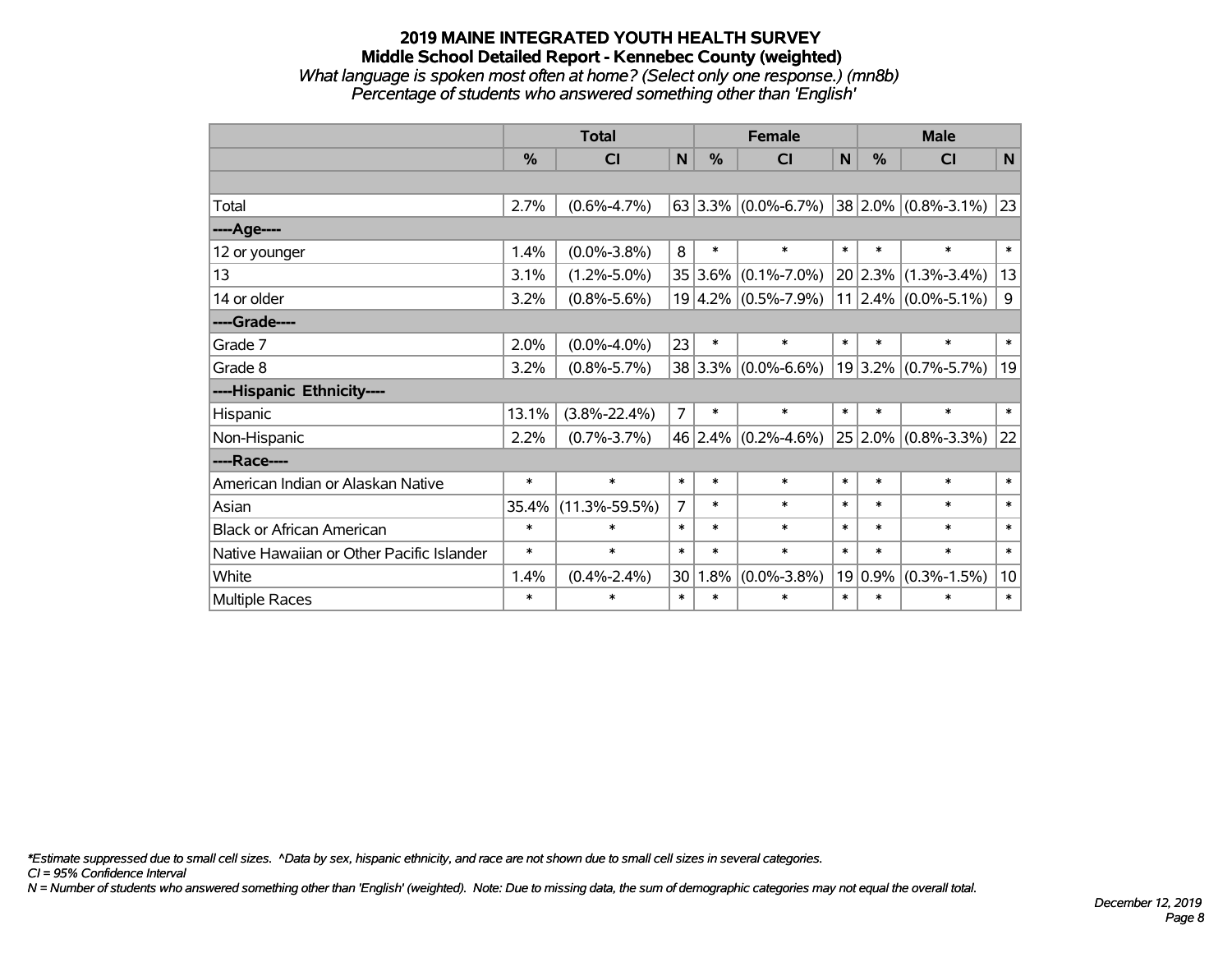*During the past 30 days, where did you usually sleep? (mn187a\_2)*

*Percentage of students who reported housing instability (anything other than 'In my parent's or guardian's home' or school housing)*

|                                           | <b>Total</b>  |                     |        |         | <b>Female</b>             |        |           | <b>Male</b>             |                |  |
|-------------------------------------------|---------------|---------------------|--------|---------|---------------------------|--------|-----------|-------------------------|----------------|--|
|                                           | $\frac{0}{0}$ | CI                  | N      | %       | <b>CI</b>                 | N      | %         | <b>CI</b>               | N <sub>1</sub> |  |
|                                           |               |                     |        |         |                           |        |           |                         |                |  |
| Total                                     |               | $1.7\%$ (1.1%-2.3%) |        |         | $40$   1.7%   (1.4%-2.0%) |        |           | $19 1.3\% $ (0.2%-2.4%) | 15             |  |
| ----Age----                               |               |                     |        |         |                           |        |           |                         |                |  |
| 12 or younger                             | 2.3%          | $(0.0\% - 4.6\%)$   | 13     | 2.0%    | $(0.5\% - 3.4\%)$         | 6      | $ 2.7\% $ | $(0.0\% - 7.0\%)$       | 7              |  |
| 13                                        | 1.5%          | $(0.9\% - 2.0\%)$   | 17     | $\ast$  | $\ast$                    | $\ast$ | $\ast$    | $\ast$                  | $\ast$         |  |
| 14 or older                               |               | $1.4\%$ (0.3%-2.5%) | 9      | $\ast$  | $\ast$                    | $\ast$ | $\ast$    | $\ast$                  | $\ast$         |  |
| ----Grade----                             |               |                     |        |         |                           |        |           |                         |                |  |
| Grade 7                                   | 1.7%          | $(0.8\% - 2.5\%)$   |        | 19 1.9% | $(0.9\% - 2.8\%)$         |        | 10 1.5%   | $(0.2\% - 2.7\%)$       | 8              |  |
| Grade 8                                   |               | $1.3\%$ (0.7%-1.9%) | 15     | $\ast$  | $\ast$                    | $\ast$ | $\ast$    | $\ast$                  | $\ast$         |  |
| ----Hispanic Ethnicity----                |               |                     |        |         |                           |        |           |                         |                |  |
| Hispanic                                  | $\ast$        | $\ast$              | $\ast$ | $\ast$  | $\ast$                    | $\ast$ | $\ast$    | $\ast$                  | $\ast$         |  |
| Non-Hispanic                              | $1.6\%$       | $(0.9\% - 2.3\%)$   |        |         | $35 1.7\% $ (1.4%-2.1%)   |        | 18 1.3%   | $(0.1\% - 2.6\%)$       | 14             |  |
| ----Race----                              |               |                     |        |         |                           |        |           |                         |                |  |
| American Indian or Alaskan Native         | $\ast$        | $\ast$              | $\ast$ | $\ast$  | $\ast$                    | $\ast$ | $\ast$    | $\ast$                  | $\ast$         |  |
| Asian                                     | $\ast$        | $\ast$              | $\ast$ | $\ast$  | $\ast$                    | $\ast$ | $\ast$    | $\ast$                  | $\ast$         |  |
| <b>Black or African American</b>          | $\ast$        | $\ast$              | $\ast$ | $\ast$  | $\ast$                    | $\ast$ | $\ast$    | $\ast$                  | $\ast$         |  |
| Native Hawaiian or Other Pacific Islander | $\ast$        | $\ast$              | $\ast$ | $\ast$  | $\ast$                    | $\ast$ | $\ast$    | $\ast$                  | $\ast$         |  |
| White                                     | 1.5%          | $(0.8\% - 2.2\%)$   | 31     | 1.6%    | $(1.1\% - 2.2\%)$         | 17     | 1.1%      | $(0.0\% - 2.2\%)$       | 11             |  |
| <b>Multiple Races</b>                     | $\ast$        | $\ast$              | $\ast$ | $\ast$  | $\ast$                    | $\ast$ | $\ast$    | $\ast$                  | $\ast$         |  |

*\*Estimate suppressed due to small cell sizes. ^Data by sex, hispanic ethnicity, and race are not shown due to small cell sizes in several categories.*

*CI = 95% Confidence Interval*

*N = Number of students who reported housing instability (anything other than 'In my parent's or guardian's home' or school housing) (weighted). Note: Due to missing data, the sum of demographic categories may not equal the overall total.*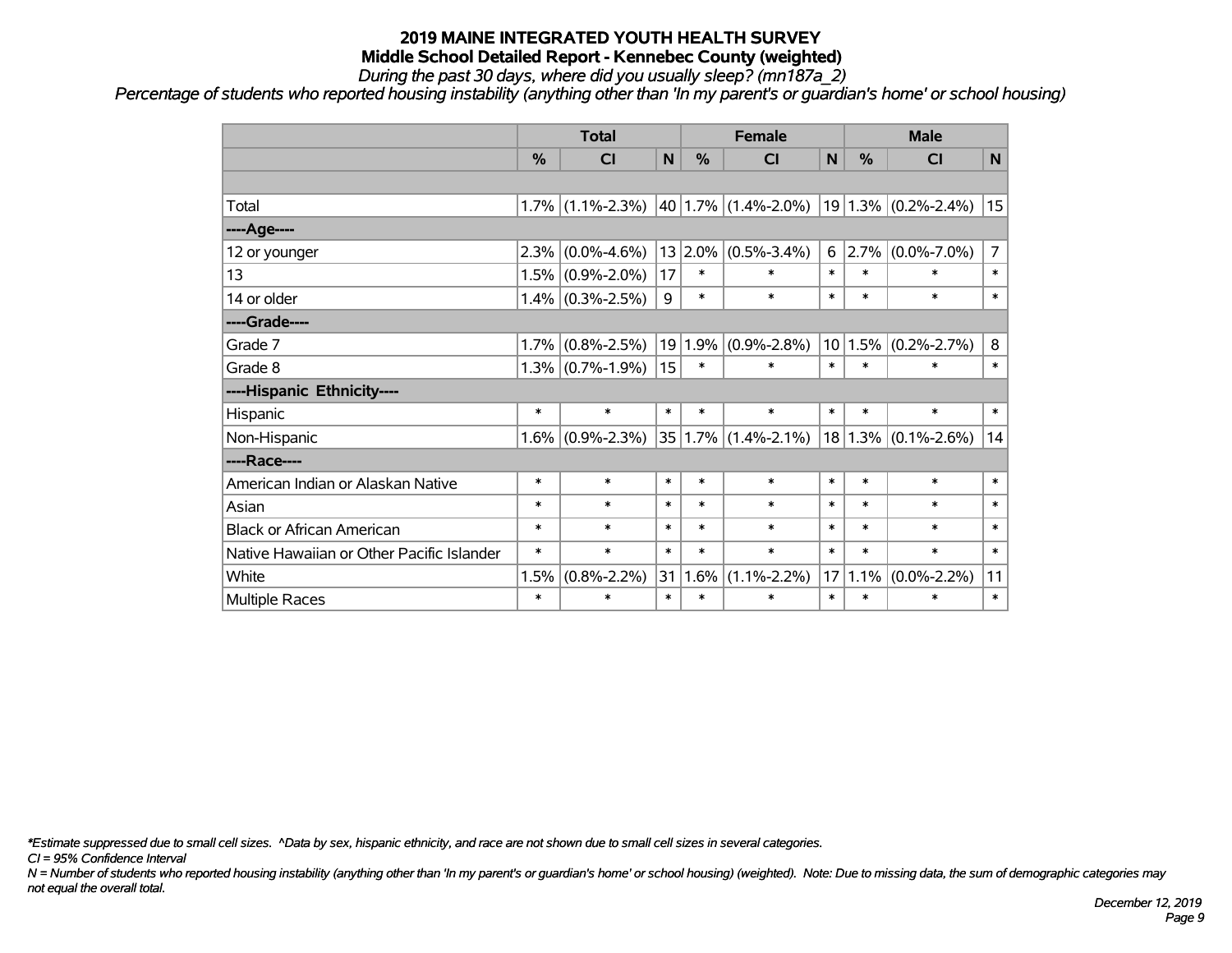#### **2019 MAINE INTEGRATED YOUTH HEALTH SURVEY Middle School Detailed Report - Kennebec County (weighted)** *How often do you wear a seat belt when riding in a car? (mn10)*

*Percentage of students who answered 'Never' or 'Rarely'*

|                                           | <b>Total</b> |                     |        |        | <b>Female</b>                                   |        |             | <b>Male</b>             |              |  |
|-------------------------------------------|--------------|---------------------|--------|--------|-------------------------------------------------|--------|-------------|-------------------------|--------------|--|
|                                           | %            | <b>CI</b>           | N      | %      | <b>CI</b>                                       | N      | $\%$        | <b>CI</b>               | $\mathsf{N}$ |  |
|                                           |              |                     |        |        |                                                 |        |             |                         |              |  |
| Total                                     | 2.3%         | $(0.8\% - 3.9\%)$   |        |        | $55 1.6\% $ (0.4%-2.8%)   19 3.1%   (0.8%-5.3%) |        |             |                         | 36           |  |
| ----Age----                               |              |                     |        |        |                                                 |        |             |                         |              |  |
| 12 or younger                             | 2.0%         | $(0.0\% - 4.5\%)$   | 11     | $\ast$ | $\ast$                                          | $\ast$ | $\ast$      | $\ast$                  | $\ast$       |  |
| 13                                        |              | $3.2\%$ (1.2%-5.2%) |        |        | 38 2.4% (0.3%-4.5%)                             |        | $14 4.1\% $ | $(1.5\% - 6.8\%)$       | 24           |  |
| 14 or older                               |              | $1.0\%$ (0.0%-2.9%) | 6      | $\ast$ | $\ast$                                          | $\ast$ | $\ast$      | $\ast$                  | $\ast$       |  |
| ----Grade----                             |              |                     |        |        |                                                 |        |             |                         |              |  |
| Grade 7                                   | 1.9%         | $(0.2\% - 3.6\%)$   | 21     | $\ast$ | $\ast$                                          | $\ast$ | $\ast$      | $\ast$                  | $\ast$       |  |
| Grade 8                                   |              | $2.4\%$ (1.2%-3.5%) |        |        | $28 2.4\% $ (0.0%-4.9%)                         |        |             | $14$ 2.4% (1.0%-3.8%)   | 14           |  |
| ----Hispanic Ethnicity----                |              |                     |        |        |                                                 |        |             |                         |              |  |
| Hispanic                                  | $\ast$       | $\ast$              | $\ast$ | $\ast$ | $\ast$                                          | $\ast$ | $\ast$      | $\ast$                  | $\ast$       |  |
| Non-Hispanic                              | 2.5%         | $(0.9\% - 4.1\%)$   |        |        | $54 1.8\% $ (0.5%-3.1%)                         |        |             | $19 3.2\% $ (0.8%-5.7%) | 35           |  |
| ----Race----                              |              |                     |        |        |                                                 |        |             |                         |              |  |
| American Indian or Alaskan Native         | $\ast$       | $\ast$              | $\ast$ | $\ast$ | $\ast$                                          | $\ast$ | $\ast$      | $\ast$                  | $\ast$       |  |
| Asian                                     | $\ast$       | $\ast$              | $\ast$ | $\ast$ | $\ast$                                          | $\ast$ | $\ast$      | $\ast$                  | $\ast$       |  |
| <b>Black or African American</b>          | $\ast$       | $\ast$              | $\ast$ | $\ast$ | $\ast$                                          | $\ast$ | $\ast$      | $\ast$                  | $\ast$       |  |
| Native Hawaiian or Other Pacific Islander | $\ast$       | $\ast$              | $\ast$ | $\ast$ | $\ast$                                          | $\ast$ | $\ast$      | $\ast$                  | $\ast$       |  |
| White                                     | 2.2%         | $(0.6\% - 3.8\%)$   | 47     | 1.8%   | $(0.5\% - 3.1\%)$                               |        | 19 2.6%     | $(0.4\% - 4.9\%)$       | 29           |  |
| Multiple Races                            | $\ast$       | $\ast$              | $\ast$ | $\ast$ | $\ast$                                          | $\ast$ | $\ast$      | $\ast$                  | $\ast$       |  |

*\*Estimate suppressed due to small cell sizes. ^Data by sex, hispanic ethnicity, and race are not shown due to small cell sizes in several categories.*

*CI = 95% Confidence Interval*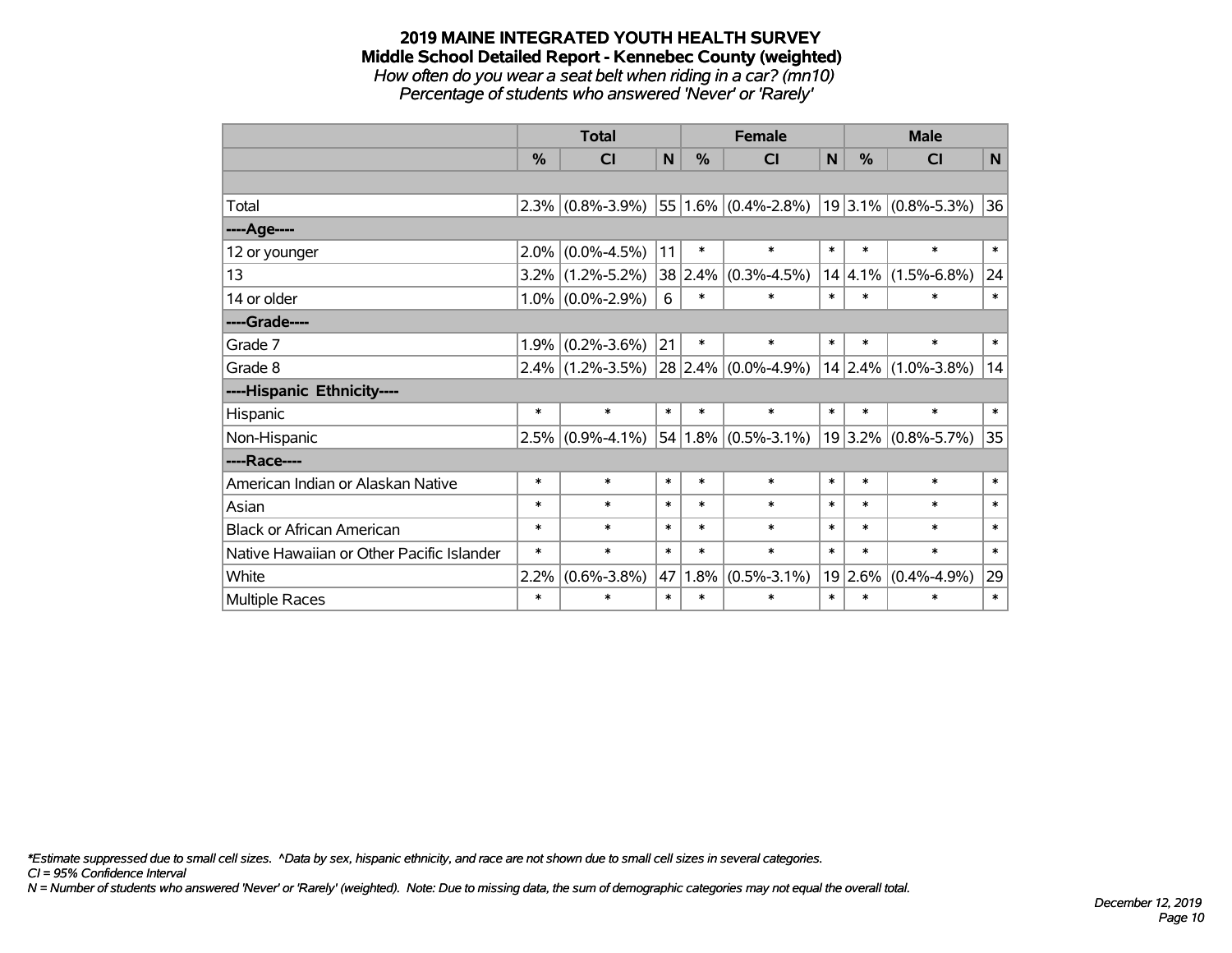#### **2019 MAINE INTEGRATED YOUTH HEALTH SURVEY Middle School Detailed Report - Kennebec County (weighted)** *How often do you wear a seat belt when riding in a car? (mn10\_2) Percentage of students who answered 'Always'*

|                                           | <b>Total</b>  |                     |        |            | <b>Female</b>               |        | <b>Male</b> |                         |        |
|-------------------------------------------|---------------|---------------------|--------|------------|-----------------------------|--------|-------------|-------------------------|--------|
|                                           | $\frac{0}{0}$ | CI                  | N      | $\%$       | <b>CI</b>                   | N      | %           | <b>CI</b>               | N.     |
|                                           |               |                     |        |            |                             |        |             |                         |        |
| Total                                     |               | 78.4% (75.9%-80.9%) |        |            | $1,836$ 80.0% (74.6%-85.3%) |        |             | 917 77.3% (72.9%-81.6%) | 914    |
| ----Age----                               |               |                     |        |            |                             |        |             |                         |        |
| 12 or younger                             |               | 76.3% (68.6%-84.0%) | 434    | $ 80.5\% $ | $(73.2\% - 87.9\%)$         |        |             | 254 70.5% (61.1%-79.9%) | 175    |
| 13                                        |               | 79.1% (75.6%-82.7%) | 921    |            | 77.4% (69.2%-85.6%)         |        |             | 456 81.4% (77.5%-85.2%) | 465    |
| 14 or older                               |               | 79.4% (71.7%-87.1%) | 476    |            | $ 85.1\% $ (76.0%-94.2%)    |        |             | 202 76.4% (65.2%-87.6%) | 274    |
| ----Grade----                             |               |                     |        |            |                             |        |             |                         |        |
| Grade 7                                   |               | 78.2% (74.6%-81.9%) | 882    | 80.9%      | $(75.7\% - 86.1\%)$         |        |             | 451 75.4% (69.4%-81.5%) | 426    |
| Grade 8                                   |               | 78.8% (75.3%-82.3%) | 928    |            | 78.9% (72.2%-85.5%)         |        |             | 460 79.1% (71.4%-86.9%) | 468    |
| ----Hispanic Ethnicity----                |               |                     |        |            |                             |        |             |                         |        |
| Hispanic                                  | 77.4%         | $(70.2\% - 84.7\%)$ | 37     | $\ast$     | $\ast$                      | $\ast$ | $\ast$      | $\ast$                  | $\ast$ |
| Non-Hispanic                              |               | 77.9% (75.1%-80.6%) |        |            | 1,670 79.0% (73.7%-84.4%)   |        |             | 827 77.1% (72.6%-81.6%) | 838    |
| ----Race----                              |               |                     |        |            |                             |        |             |                         |        |
| American Indian or Alaskan Native         | 80.9%         | $(68.0\% - 93.8\%)$ | 37     | $\ast$     | $\ast$                      | $\ast$ | $\ast$      | $\ast$                  | $\ast$ |
| Asian                                     | 71.4%         | $(50.8\% - 92.0\%)$ | 18     | $\ast$     | $\ast$                      | $\ast$ | $\ast$      | $\ast$                  | $\ast$ |
| <b>Black or African American</b>          | 51.3%         | $(23.1\% - 79.5\%)$ | 15     | $\ast$     | $\ast$                      | $\ast$ | $\ast$      | $\ast$                  | $\ast$ |
| Native Hawaiian or Other Pacific Islander | $\ast$        | $\ast$              | $\ast$ | $\ast$     | $\ast$                      | $\ast$ | $\ast$      | $\ast$                  | $\ast$ |
| White                                     | 79.2%         | $(76.4\% - 82.1\%)$ | 1,688  | 80.6%      | $(74.4\% - 86.9\%)$         | 830    | 78.3%       | $(74.0\% - 82.6\%)$     | 854    |
| Multiple Races                            |               | 65.5% (53.7%-77.3%) | 41     |            | $67.7\%$ (52.8%-82.7%)      | 28     |             | 61.2% (36.7%-85.7%)     | 13     |

*\*Estimate suppressed due to small cell sizes. ^Data by sex, hispanic ethnicity, and race are not shown due to small cell sizes in several categories.*

*CI = 95% Confidence Interval*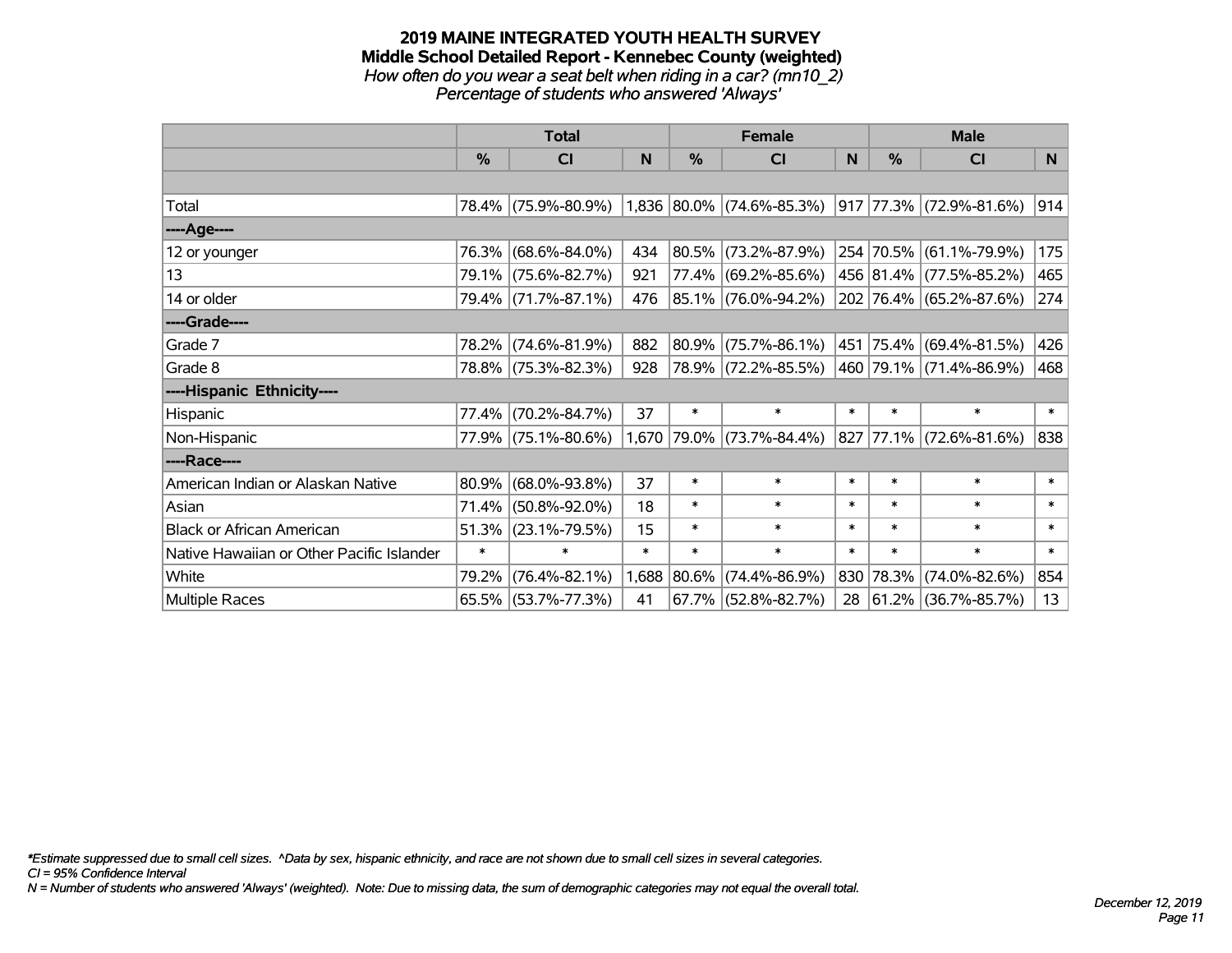## **2019 MAINE INTEGRATED YOUTH HEALTH SURVEY Middle School Detailed Report - Kennebec County (weighted)** *Have you ever ridden in a car or other vehicle driven by someone who had been drinking alcohol? (mn11)*

*Percentage of students who answered 'Yes'*

|                                           | <b>Total</b>  |                                             |                |           | <b>Female</b>           |        | <b>Male</b> |                             |                |  |
|-------------------------------------------|---------------|---------------------------------------------|----------------|-----------|-------------------------|--------|-------------|-----------------------------|----------------|--|
|                                           | $\frac{0}{0}$ | <b>CI</b>                                   | N              | %         | <b>CI</b>               | N      | %           | <b>CI</b>                   | N.             |  |
|                                           |               |                                             |                |           |                         |        |             |                             |                |  |
| Total                                     |               | 24.7% (21.9%-27.5%)                         |                |           | 569 28.5% (25.9%-31.1%) |        |             | 324 21.3% (16.0%-26.6%)     | 245            |  |
| ----Age----                               |               |                                             |                |           |                         |        |             |                             |                |  |
| 12 or younger                             | 19.8%         | $(12.7\% - 27.0\%)$                         |                |           | 114 26.2% (16.8%-35.6%) | 86     | 11.5%       | $(1.0\% - 22.1\%)$          | 29             |  |
| 13                                        | 23.9%         | $(21.4\% - 26.4\%)$                         |                |           | 264 29.0% (22.6%-35.3%) |        |             | 158   19.2%   (16.1%-22.4%) | 106            |  |
| 14 or older                               |               | 31.1% (26.4%-35.7%)                         |                |           | 191 30.4% (22.5%-38.3%) |        |             | 81 31.6% (18.2%-45.1%)      | 110            |  |
| ----Grade----                             |               |                                             |                |           |                         |        |             |                             |                |  |
| Grade 7                                   | 20.7%         | $(16.4\% - 25.0\%)$                         |                |           | 229 24.7% (17.6%-31.7%) |        | 136 17.1%   | $(11.0\% - 23.1\%)$         | 93             |  |
| Grade 8                                   |               | 29.1% (24.3%-33.9%) 339 32.9% (28.6%-37.2%) |                |           |                         |        |             | 187 25.5% (18.3%-32.6%)     | 152            |  |
| ----Hispanic Ethnicity----                |               |                                             |                |           |                         |        |             |                             |                |  |
| Hispanic                                  | 24.9%         | $(11.0\% - 38.8\%)$                         | 16             | 21.1%     | $(6.2\% - 36.0\%)$      | 8      | 30.3%       | $(8.3\% - 52.4\%)$          | 8              |  |
| Non-Hispanic                              |               | 25.7% (23.6%-27.8%)                         |                |           | 530 29.7% (27.4%-32.1%) |        |             | 302 21.9% (17.6%-26.3%)     | 228            |  |
| ----Race----                              |               |                                             |                |           |                         |        |             |                             |                |  |
| American Indian or Alaskan Native         | 24.7%         | $(5.7\% - 43.7\%)$                          | $\overline{7}$ | $\ast$    | $\ast$                  | $\ast$ | $\ast$      | $\ast$                      | $\ast$         |  |
| Asian                                     | $\ast$        | $\ast$                                      | $\ast$         | $\ast$    | $\ast$                  | $\ast$ | $\ast$      | $\ast$                      | $\ast$         |  |
| <b>Black or African American</b>          | $\ast$        | $\ast$                                      | $\ast$         | $\ast$    | $\ast$                  | $\ast$ | $\ast$      | $\ast$                      | $\ast$         |  |
| Native Hawaiian or Other Pacific Islander | $\ast$        | $\ast$                                      | $\ast$         | $\ast$    | $\ast$                  | $\ast$ | $\ast$      | $\ast$                      | $\ast$         |  |
| White                                     | 25.5%         | $(22.7\% - 28.2\%)$                         |                | 523 29.7% | $(27.3\% - 32.2\%)$     |        | 307 21.4%   | $(16.5\% - 26.2\%)$         | 216            |  |
| Multiple Races                            | 21.4%         | $(7.6\% - 35.2\%)$                          |                | 16 22.1%  | $(4.3\% - 39.8\%)$      | 9      | 21.6%       | $(0.0\% - 47.2\%)$          | 7 <sup>1</sup> |  |

*\*Estimate suppressed due to small cell sizes. ^Data by sex, hispanic ethnicity, and race are not shown due to small cell sizes in several categories.*

*CI = 95% Confidence Interval*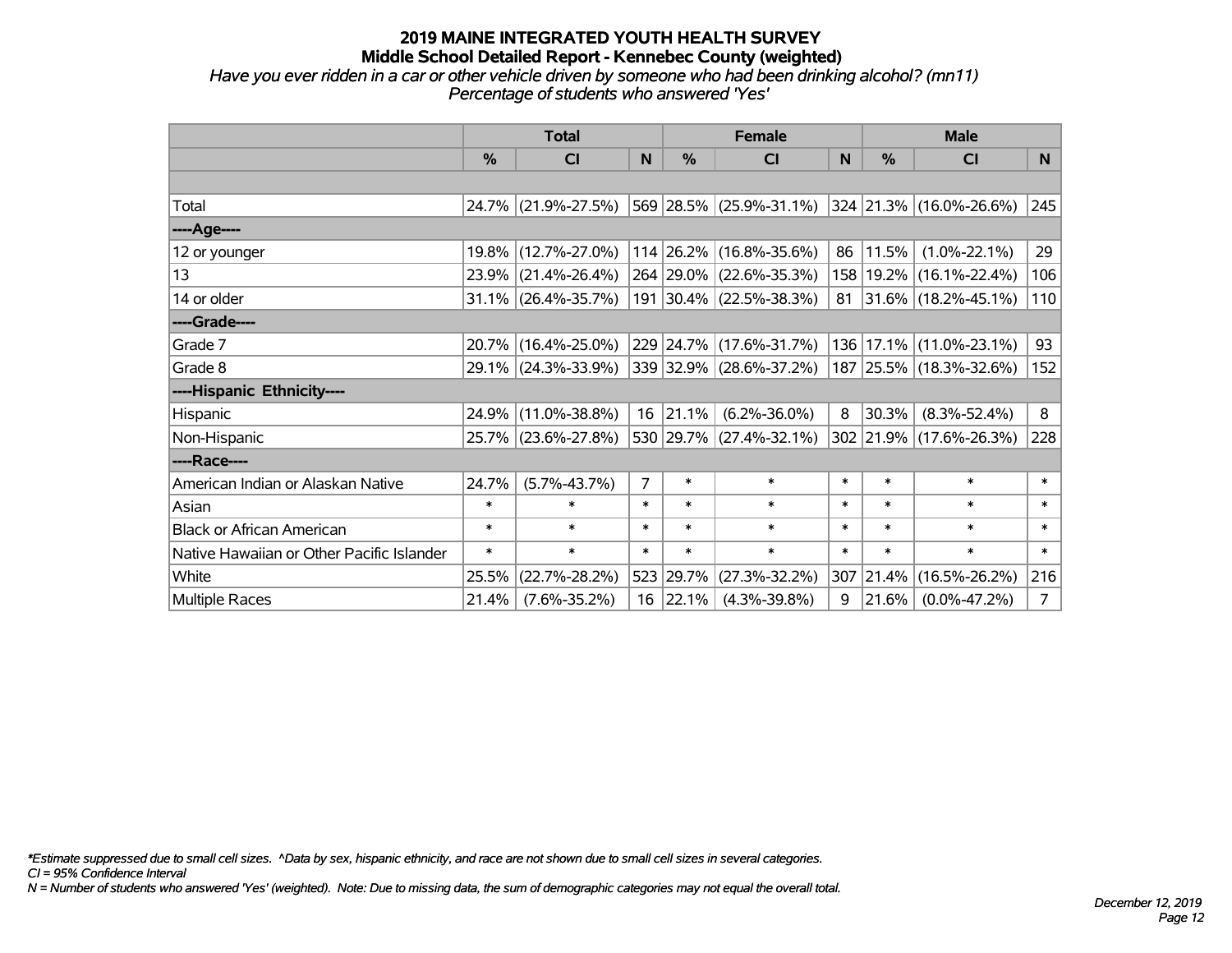*Have you ever ridden in a car or other vehicle driven by someone who had been taking illegal drugs such as marijuana, cocaine, heroin, or LSD?*

*(mn12a)*

*Percentage of students who answered 'Yes'*

|                                           | <b>Total</b>  |                       |        |           | <b>Female</b>              |        | <b>Male</b>   |                            |        |  |
|-------------------------------------------|---------------|-----------------------|--------|-----------|----------------------------|--------|---------------|----------------------------|--------|--|
|                                           | $\frac{0}{0}$ | C <sub>l</sub>        | N      | %         | CI                         | N      | $\frac{0}{0}$ | <b>CI</b>                  | N.     |  |
|                                           |               |                       |        |           |                            |        |               |                            |        |  |
| Total                                     |               | 10.1% (8.4%-11.8%)    |        |           | 236 10.7% (7.2%-14.3%)     | 123    | 9.6%          | $(5.5\% - 13.7\%)$         | 113    |  |
| ----Age----                               |               |                       |        |           |                            |        |               |                            |        |  |
| 12 or younger                             | 6.9%          | $(2.8\% - 11.0\%)$    | 40     | $9.7\%$   | $(3.9\% - 15.5\%)$         | 31     | 3.5%          | $(0.0\% - 7.7\%)$          | 9      |  |
| 13                                        |               | $10.8\%$ (7.9%-13.7%) |        | 121 12.4% | $(7.6\% - 17.1\%)$         | 68     | 9.4%          | $(3.1\% - 15.8\%)$         | 53     |  |
| 14 or older                               |               | $11.9\%$ (9.2%-14.5%) | 75     | 8.7%      | $(2.0\% - 15.4\%)$         | 24     |               | 14.3% (8.9%-19.8%)         | 51     |  |
| ----Grade----                             |               |                       |        |           |                            |        |               |                            |        |  |
| Grade 7                                   | 8.6%          | $(5.6\% - 11.6\%)$    | 96     | 9.4%      | $(5.0\% - 13.8\%)$         | 51     | 7.9%          | $(0.6\% - 15.3\%)$         | 45     |  |
| Grade 8                                   |               | 11.7% (9.7%-13.7%)    |        |           | 140   12.2%   (6.4%-18.0%) | 72     |               | $11.2\%$ (6.4%-16.1%)      | 68     |  |
| ----Hispanic Ethnicity----                |               |                       |        |           |                            |        |               |                            |        |  |
| Hispanic                                  | 12.5%         | $(5.2\% - 19.8\%)$    | 9      | $\ast$    | $\ast$                     | $\ast$ | $\ast$        | $\ast$                     | $\ast$ |  |
| Non-Hispanic                              |               | $10.3\%$ (8.7%-11.9%) |        | 216 10.8% | $(7.1\% - 14.5\%)$         |        |               | $110 10.0\% $ (6.2%-13.7%) | 106    |  |
| ----Race----                              |               |                       |        |           |                            |        |               |                            |        |  |
| American Indian or Alaskan Native         | $\ast$        | $\ast$                | $\ast$ | $\ast$    | $\ast$                     | $\ast$ | $\ast$        | $\ast$                     | $\ast$ |  |
| Asian                                     | $\ast$        | $\ast$                | $\ast$ | $\ast$    | $\ast$                     | $\ast$ | $\ast$        | $\ast$                     | $\ast$ |  |
| <b>Black or African American</b>          | $\ast$        | $\ast$                | $\ast$ | $\ast$    | $\ast$                     | $\ast$ | $\ast$        | $\ast$                     | $\ast$ |  |
| Native Hawaiian or Other Pacific Islander | $\ast$        | $\ast$                | $\ast$ | $\ast$    | $\ast$                     | $\ast$ | $\ast$        | $\ast$                     | $\ast$ |  |
| White                                     | 10.3%         | $(8.5\% - 12.1\%)$    | 215    | 11.3%     | $(7.6\% - 15.0\%)$         | 117    | 9.4%          | $(5.7\% - 13.2\%)$         | 98     |  |
| <b>Multiple Races</b>                     |               | 13.7% (0.3%-27.2%)    | 10     | $\ast$    | $\ast$                     | $\ast$ | $\ast$        | $\ast$                     | $\ast$ |  |

*\*Estimate suppressed due to small cell sizes. ^Data by sex, hispanic ethnicity, and race are not shown due to small cell sizes in several categories.*

*CI = 95% Confidence Interval*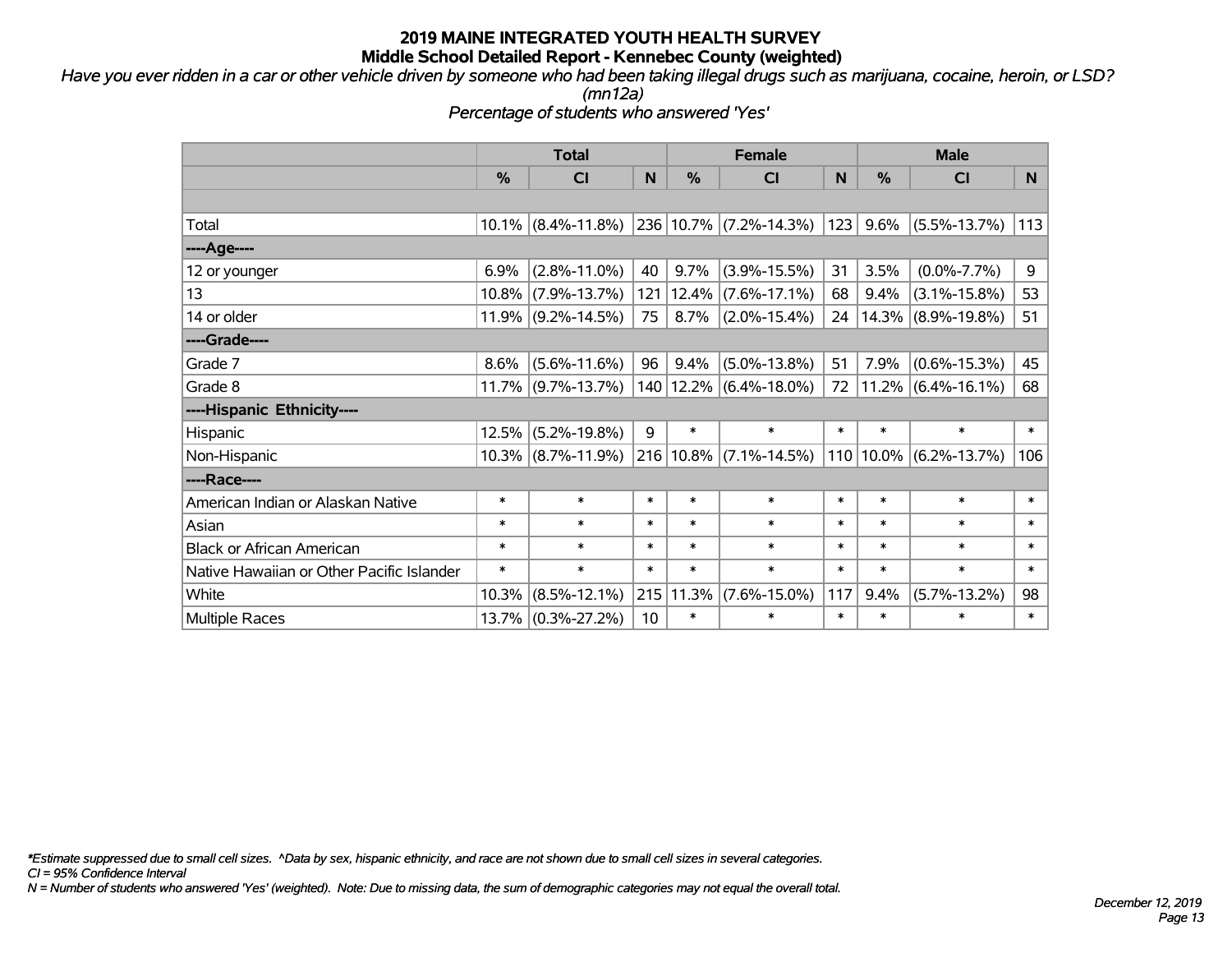*Has violence in your home, or the threat of violence, ever made you want to leave your home, even just for a short while? (mn18) Percentage of students who answered 'Yes'*

|                                           | <b>Total</b>  |                        |        |               | <b>Female</b>                   |              | <b>Male</b> |                             |                |  |
|-------------------------------------------|---------------|------------------------|--------|---------------|---------------------------------|--------------|-------------|-----------------------------|----------------|--|
|                                           | $\frac{0}{0}$ | <b>CI</b>              | N      | $\frac{0}{0}$ | <b>CI</b>                       | <sub>N</sub> | %           | <b>CI</b>                   | N.             |  |
|                                           |               |                        |        |               |                                 |              |             |                             |                |  |
| Total                                     |               | 19.9% (16.5%-23.2%)    |        |               | 460 20.9% (15.4%-26.4%)         |              |             | 237 17.9% (14.2%-21.6%)     | 210            |  |
| ----Age----                               |               |                        |        |               |                                 |              |             |                             |                |  |
| 12 or younger                             |               | 18.1% (14.8%-21.3%)    |        | 100 11.8%     | $(4.2\% - 19.3\%)$              | 36           | 24.4%       | $(12.1\% - 36.8\%)$         | 59             |  |
| 13                                        |               | 18.6% (13.3%-23.9%)    |        |               | 217 23.5% (17.1%-30.0%)         | 140          | 12.1%       | $(6.8\% - 17.4\%)$          | 68             |  |
| 14 or older                               |               | 24.1% (17.3%-30.8%)    |        |               | 144 25.9% (15.9%-35.8%)         | 61           |             | $ 22.9\% $ (16.5%-29.3%)    | 83             |  |
| ----Grade----                             |               |                        |        |               |                                 |              |             |                             |                |  |
| Grade 7                                   |               | 18.6% (14.8%-22.4%)    |        | 207 15.8%     | $(7.7\% - 23.9\%)$              | 86           |             | 20.6% (13.9%-27.3%)         | 116            |  |
| Grade 8                                   |               | 20.6% (15.4%-25.7%)    |        |               | $ 241 25.6\% (18.8\% - 32.5\%)$ |              |             | 151   15.5%   (10.2%-20.7%) | 91             |  |
| ----Hispanic Ethnicity----                |               |                        |        |               |                                 |              |             |                             |                |  |
| Hispanic                                  |               | 28.7% (17.9%-39.6%)    | 13     | $\ast$        | $\ast$                          | $\ast$       | $\ast$      | $\ast$                      | $\ast$         |  |
| Non-Hispanic                              |               | 20.3% (16.7%-23.8%)    |        |               | 433 21.4% (16.0%-26.8%)         | 223          |             | $18.4\%$ (14.4%-22.5%)      | 200            |  |
| ----Race----                              |               |                        |        |               |                                 |              |             |                             |                |  |
| American Indian or Alaskan Native         | 20.1%         | $(9.1\% - 31.2\%)$     | 9      | $\ast$        | $\ast$                          | $\ast$       | $\ast$      | $\ast$                      | $\ast$         |  |
| Asian                                     | $\ast$        | $\ast$                 | $\ast$ | $\ast$        | $\ast$                          | $\ast$       | $\ast$      | $\ast$                      | $\ast$         |  |
| <b>Black or African American</b>          | 36.0%         | $(10.9\% - 61.0\%)$    | 10     | $\ast$        | $\ast$                          | $\ast$       | $\ast$      | $\ast$                      | $\ast$         |  |
| Native Hawaiian or Other Pacific Islander | $\ast$        | $\ast$                 | $\ast$ | $\ast$        | $\ast$                          | $\ast$       | $\ast$      | $\ast$                      | $\ast$         |  |
| White                                     | 19.8%         | $(16.0\% - 23.6\%)$    |        | 418 21.2%     | $(14.8\% - 27.5\%)$             | 215          | 17.6%       | $(13.5\% - 21.7\%)$         | 190            |  |
| <b>Multiple Races</b>                     |               | $31.0\%$ (22.4%-39.6%) |        |               | 18 29.7% (20.5%-38.9%)          | 11           |             | 33.3% (15.1%-51.5%)         | 7 <sup>1</sup> |  |

*\*Estimate suppressed due to small cell sizes. ^Data by sex, hispanic ethnicity, and race are not shown due to small cell sizes in several categories.*

*CI = 95% Confidence Interval*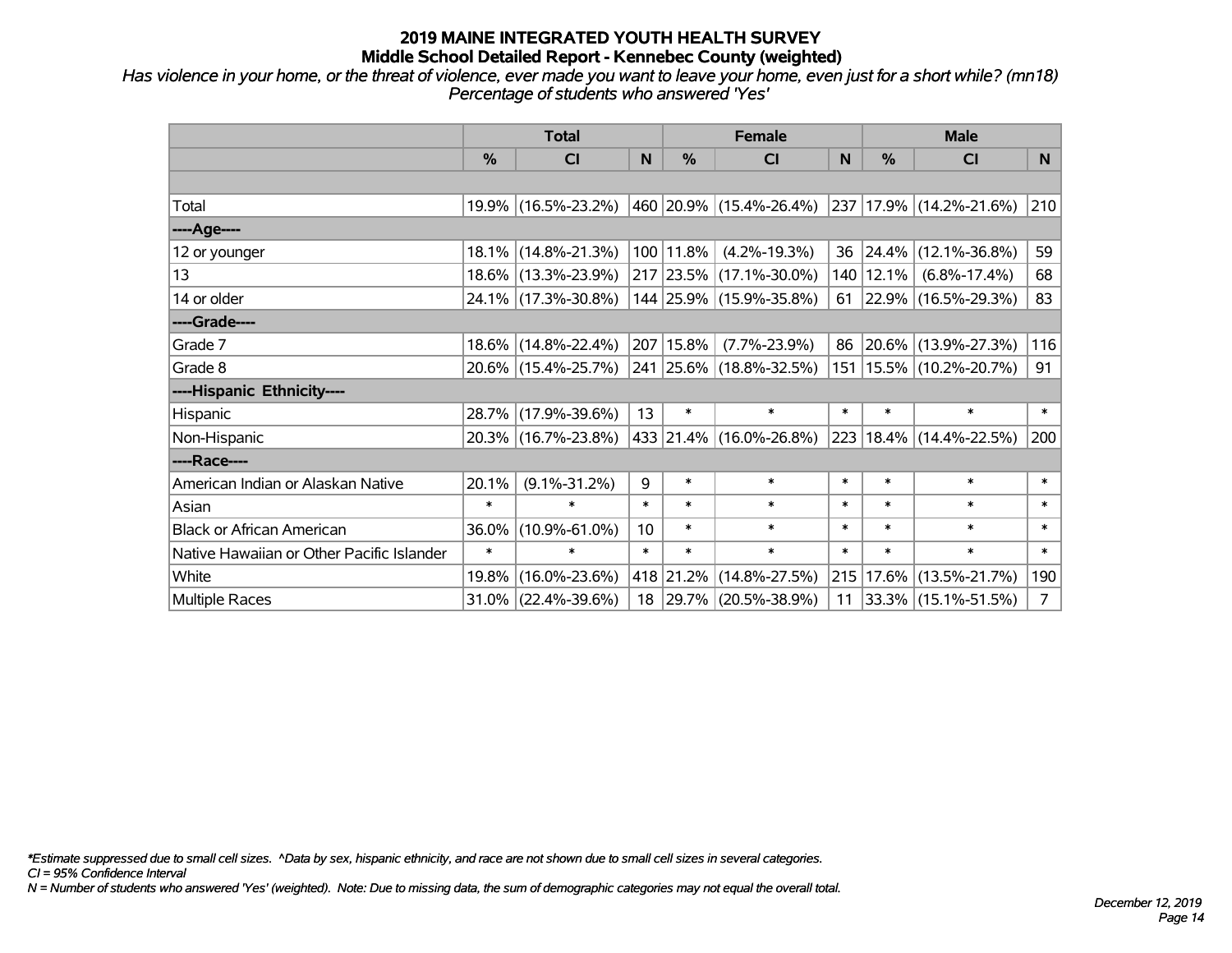#### **2019 MAINE INTEGRATED YOUTH HEALTH SURVEY Middle School Detailed Report - Kennebec County (weighted)** *Do you agree or disagree with the following statement? I feel safe at my school. (mn21) Percentage of students who answered 'Strongly agree' or 'Agree'*

|                                           | <b>Total</b> |                                               |        |               | <b>Female</b>             |        | <b>Male</b>   |                                  |        |  |
|-------------------------------------------|--------------|-----------------------------------------------|--------|---------------|---------------------------|--------|---------------|----------------------------------|--------|--|
|                                           | %            | <b>CI</b>                                     | N      | $\frac{0}{0}$ | <b>CI</b>                 | N      | $\frac{0}{0}$ | <b>CI</b>                        | N      |  |
|                                           |              |                                               |        |               |                           |        |               |                                  |        |  |
| Total                                     |              | 85.0% (82.7%-87.3%) 1,981 83.5% (80.0%-87.1%) |        |               |                           |        |               | $ 954 86.4\%  (83.3\% - 89.5\%)$ | 1,012  |  |
| ----Age----                               |              |                                               |        |               |                           |        |               |                                  |        |  |
| 12 or younger                             | 84.0%        | $(79.4\% - 88.7\%)$                           | 485    | 78.4%         | $(70.9\% - 86.0\%)$       |        | 248 90.7%     | $(86.8\% - 94.6\%)$              | 234    |  |
| 13                                        |              | 86.3% (83.6%-89.1%)                           | 979    |               | 85.0% (80.0%-90.1%)       |        |               | 481 87.9% (84.3%-91.5%)          | 492    |  |
| 14 or older                               |              | 83.9% (79.8%-87.9%)                           | 511    |               | 87.2% (83.6%-90.9%)       |        |               | 224 81.3% (75.2%-87.4%)          | 285    |  |
| ----Grade----                             |              |                                               |        |               |                           |        |               |                                  |        |  |
| Grade 7                                   | 85.7%        | $(82.3\% - 89.1\%)$                           | 956    |               | 83.4% (78.6%-88.1%)       |        |               | 457   88.2%   (84.1%-92.3%)      | 493    |  |
| Grade 8                                   |              | 84.3% (80.4%-88.2%)                           | 996    |               | 83.8% (78.5%-89.1%)       |        |               | 489 84.8% (80.3%-89.2%)          | 505    |  |
| ----Hispanic Ethnicity----                |              |                                               |        |               |                           |        |               |                                  |        |  |
| Hispanic                                  | 79.0%        | $(73.6\% - 84.5\%)$                           | 44     | $\ast$        | $\ast$                    | $\ast$ | $\ast$        | $\ast$                           | $\ast$ |  |
| Non-Hispanic                              |              | 85.3% (82.9%-87.8%)                           |        |               | 1,798 83.5% (79.6%-87.5%) |        |               | 862 87.2% (84.2%-90.1%)          | 927    |  |
| ----Race----                              |              |                                               |        |               |                           |        |               |                                  |        |  |
| American Indian or Alaskan Native         | $\ast$       | $\ast$                                        | $\ast$ | $\ast$        | $\ast$                    | $\ast$ | $\ast$        | $\ast$                           | *      |  |
| Asian                                     | $\ast$       | $\ast$                                        | $\ast$ | $\ast$        | $\ast$                    | $\ast$ | $\ast$        | $\ast$                           | $\ast$ |  |
| <b>Black or African American</b>          | 72.4%        | $(62.1\% - 82.6\%)$                           | 20     | $\ast$        | $\ast$                    | $\ast$ | $\ast$        | $\ast$                           | *      |  |
| Native Hawaiian or Other Pacific Islander | $\ast$       | $\ast$                                        | $\ast$ | $\ast$        | $\ast$                    | $\ast$ | $\ast$        | $\ast$                           | $\ast$ |  |
| White                                     | 85.1%        | $(82.2\% - 87.9\%)$                           | 1,781  | 83.5%         | $(79.5\% - 87.5\%)$       |        | 858 86.4%     | $(83.0\% - 89.8\%)$              | 911    |  |
| <b>Multiple Races</b>                     |              | 79.1% (73.6%-84.7%)                           | 53     | $\ast$        | $\ast$                    | $\ast$ | $\ast$        | $\ast$                           | $\ast$ |  |

*\*Estimate suppressed due to small cell sizes. ^Data by sex, hispanic ethnicity, and race are not shown due to small cell sizes in several categories.*

*CI = 95% Confidence Interval*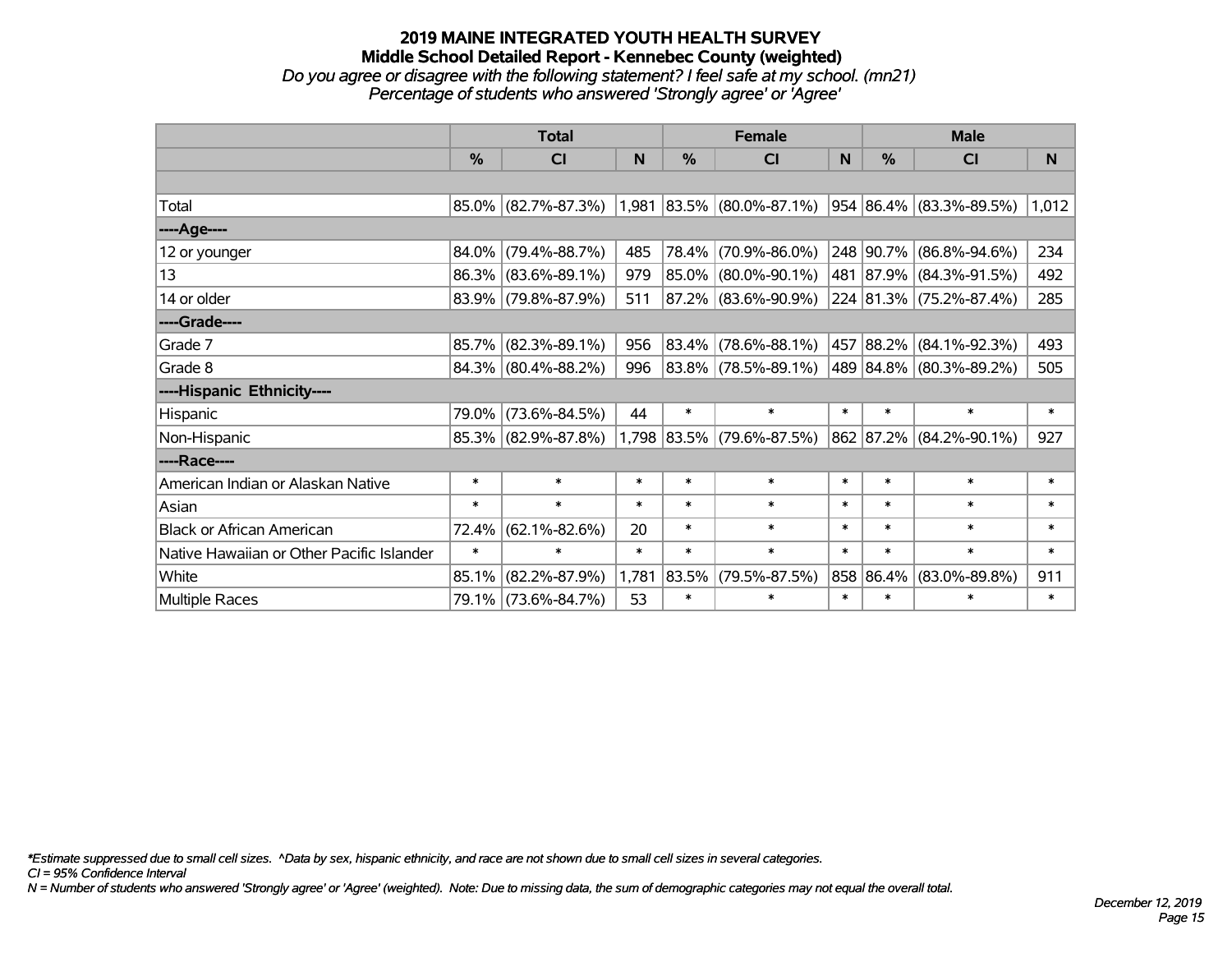#### **2019 MAINE INTEGRATED YOUTH HEALTH SURVEY Middle School Detailed Report - Kennebec County (weighted)** *Have you ever been bullied on school property? (mn22) Percentage of students who answered 'Yes'*

|                                           | <b>Total</b> |                        |        | <b>Female</b> |                             | <b>Male</b> |               |                         |                 |
|-------------------------------------------|--------------|------------------------|--------|---------------|-----------------------------|-------------|---------------|-------------------------|-----------------|
|                                           | %            | CI                     | N      | $\%$          | <b>CI</b>                   | N           | $\frac{0}{0}$ | <b>CI</b>               | N               |
|                                           |              |                        |        |               |                             |             |               |                         |                 |
| Total                                     |              | $47.3\%$ (43.6%-51.1%) |        |               | $1,096$ 51.0% (46.7%-55.3%) |             |               | 579 43.6% (38.8%-48.4%) | 506             |
| ----Age----                               |              |                        |        |               |                             |             |               |                         |                 |
| 12 or younger                             |              | 46.9% (40.5%-53.3%)    | 265    |               | 53.7% (45.9%-61.5%)         |             | 168 37.7%     | $(30.7\% - 44.8\%)$     | 94              |
| 13                                        |              | 48.8% (44.8%-52.8%)    | 553    |               | 50.2% (46.6%-53.7%)         |             |               | 285 47.5% (41.6%-53.4%) | 265             |
| 14 or older                               |              | 44.9% (41.0%-48.8%)    | 274    |               | $ 49.1\% $ (43.8%-54.4%)    |             |               | 124 41.6% (36.0%-47.3%) | 148             |
| ----Grade----                             |              |                        |        |               |                             |             |               |                         |                 |
| Grade 7                                   |              | 49.3% (43.1%-55.6%)    | 549    |               | 52.5% (45.8%-59.2%)         |             | 288 45.5%     | $(38.2\% - 52.9\%)$     | 253             |
| Grade 8                                   |              | 45.8% (42.7%-48.9%)    | 537    |               | $ 50.1\% $ (44.6%-55.6%)    |             |               | 288 41.6% (37.8%-45.4%) | 247             |
| ----Hispanic Ethnicity----                |              |                        |        |               |                             |             |               |                         |                 |
| Hispanic                                  |              | $51.6\%$ (42.0%-61.2%) | 28     | 48.8%         | $(33.7\% - 63.8\%)$         | 16          | $ 55.9\% $    | $(47.0\% - 64.9\%)$     | 12 <sup>2</sup> |
| Non-Hispanic                              |              | 47.2% (43.2%-51.1%)    | 988    |               | $51.4\%$ (47.0%-55.8%)      |             |               | 526 42.8% (37.2%-48.3%) | 453             |
| ----Race----                              |              |                        |        |               |                             |             |               |                         |                 |
| American Indian or Alaskan Native         | 50.0%        | $(29.8\% - 70.2\%)$    | 19     | $\ast$        | $\ast$                      | $\ast$      | $\ast$        | $\ast$                  | $\ast$          |
| Asian                                     | $\ast$       | $\ast$                 | $\ast$ | $\ast$        | $\ast$                      | $\ast$      | $\ast$        | $\ast$                  | $\ast$          |
| <b>Black or African American</b>          | 55.6%        | $(38.2\% - 72.9\%)$    | 16     | $\ast$        | $\ast$                      | $\ast$      | $\ast$        | $\ast$                  | $\ast$          |
| Native Hawaiian or Other Pacific Islander | $\ast$       | $\ast$                 | $\ast$ | $\ast$        | $\ast$                      | $\ast$      | $\ast$        | $\ast$                  | $\ast$          |
| White                                     | 46.9%        | $(43.1\% - 50.8\%)$    | 977    | 51.0%         | $(46.5\% - 55.5\%)$         | 522         | 42.7%         | $(38.0\% - 47.5\%)$     | 447             |
| Multiple Races                            |              | $60.4\%$ (49.1%-71.7%) | 41     |               | 58.3% (40.5%-76.1%)         | 23          |               | 62.1% (53.6%-70.6%)     | 17              |

*\*Estimate suppressed due to small cell sizes. ^Data by sex, hispanic ethnicity, and race are not shown due to small cell sizes in several categories.*

*CI = 95% Confidence Interval*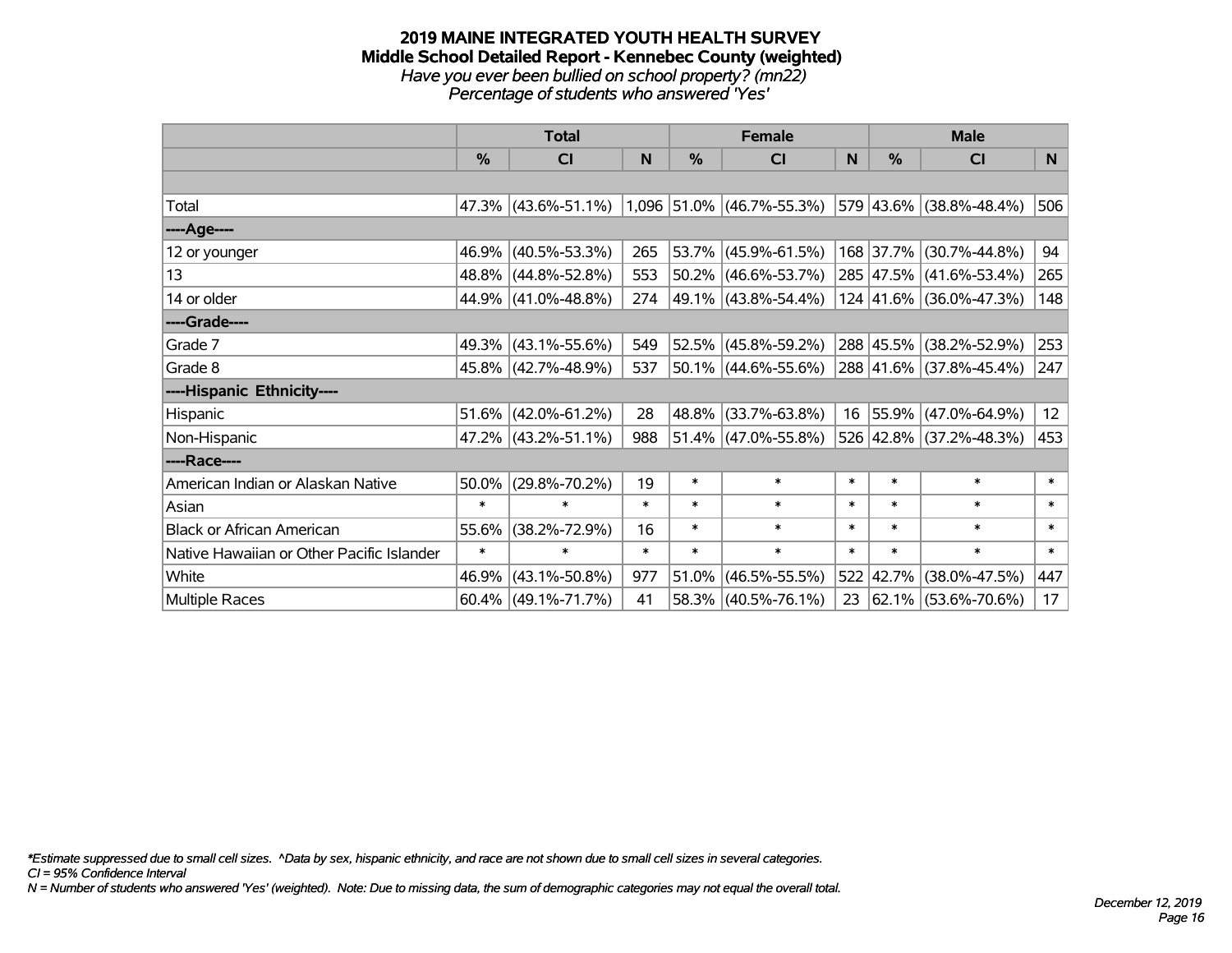*Have you ever felt so sad or hopeless almost every day for two weeks or more in a row that you stopped doing some usual activities? (mn153) Percentage of students who answered 'Yes'*

|                                           | <b>Total</b> |                        |        | <b>Female</b> | <b>Male</b>              |        |               |                             |                |
|-------------------------------------------|--------------|------------------------|--------|---------------|--------------------------|--------|---------------|-----------------------------|----------------|
|                                           | %            | <b>CI</b>              | N      | $\frac{0}{0}$ | <b>CI</b>                | N      | $\frac{0}{0}$ | <b>CI</b>                   | N.             |
|                                           |              |                        |        |               |                          |        |               |                             |                |
| Total                                     |              | 25.8% (20.4%-31.3%)    |        |               | 591 30.8% (22.6%-39.1%)  |        |               | 347 20.9% (15.7%-26.1%)     | 241            |
| ----Age----                               |              |                        |        |               |                          |        |               |                             |                |
| 12 or younger                             |              | 23.2% (12.2%-34.2%)    |        |               | 131 28.7% (16.4%-41.0%)  | 89     | 16.7%         | $(1.8\% - 31.6\%)$          | 41             |
| 13                                        |              | 26.4% (20.8%-32.1%)    |        |               | 298 32.8% (25.3%-40.3%)  |        |               | 190   19.8%   (14.3%-25.4%) | 108            |
| 14 or older                               |              | 27.3% (18.5%-36.1%)    |        |               | 162 28.8% (14.8%-42.8%)  | 67     |               | $ 25.7\% $ (18.6%-32.8%)    | 92             |
| ----Grade----                             |              |                        |        |               |                          |        |               |                             |                |
| Grade 7                                   |              | 21.7% (15.6%-27.8%)    |        |               | 241 27.5% (18.7%-36.3%)  |        | 151 16.1%     | $(7.7\% - 24.5\%)$          | 90             |
| Grade 8                                   |              | $30.0\%$ (22.5%-37.6%) |        |               | 346 34.0% (24.2%-43.9%)  |        |               | 195 25.6% (19.7%-31.5%)     | 148            |
| ----Hispanic Ethnicity----                |              |                        |        |               |                          |        |               |                             |                |
| Hispanic                                  |              | 48.2% (31.3%-65.0%)    | 23     | 51.7%         | $(25.8\% - 77.6\%)$      | 15     | 41.9%         | $(23.6\% - 60.3\%)$         | $\overline{7}$ |
| Non-Hispanic                              |              | 25.6% (20.2%-31.1%)    |        |               | 540 30.6% (22.9%-38.3%)  |        |               | 315 20.8% (15.2%-26.5%)     | 222            |
| ----Race----                              |              |                        |        |               |                          |        |               |                             |                |
| American Indian or Alaskan Native         |              | 35.6% (19.3%-51.9%)    | 16     | $\ast$        | $\ast$                   | $\ast$ | $\ast$        | $\ast$                      | $\ast$         |
| Asian                                     | 22.9%        | $(2.3\% - 43.4\%)$     | 6      | $\ast$        | $\ast$                   | $\ast$ | $\ast$        | $\ast$                      | $\ast$         |
| <b>Black or African American</b>          | 45.5%        | $(24.0\% - 67.0\%)$    | 13     | $\ast$        | $\ast$                   | $\ast$ | $\ast$        | $\ast$                      | $\ast$         |
| Native Hawaiian or Other Pacific Islander | $\ast$       | $\ast$                 | $\ast$ | $\ast$        | $\ast$                   | $\ast$ | $\ast$        | $\ast$                      | $\ast$         |
| White                                     |              | 24.7% (18.5%-30.9%)    |        | 514 28.9%     | $(20.3\% - 37.5\%)$      |        | 290 20.7%     | $(15.1\% - 26.3\%)$         | 221            |
| <b>Multiple Races</b>                     |              | 41.9% (27.7%-56.2%)    | 26     |               | $ 48.1\% $ (29.4%-66.8%) | 20     |               | $ 30.2\% $ (16.3%-44.1%)    | 6              |

*\*Estimate suppressed due to small cell sizes. ^Data by sex, hispanic ethnicity, and race are not shown due to small cell sizes in several categories.*

*CI = 95% Confidence Interval*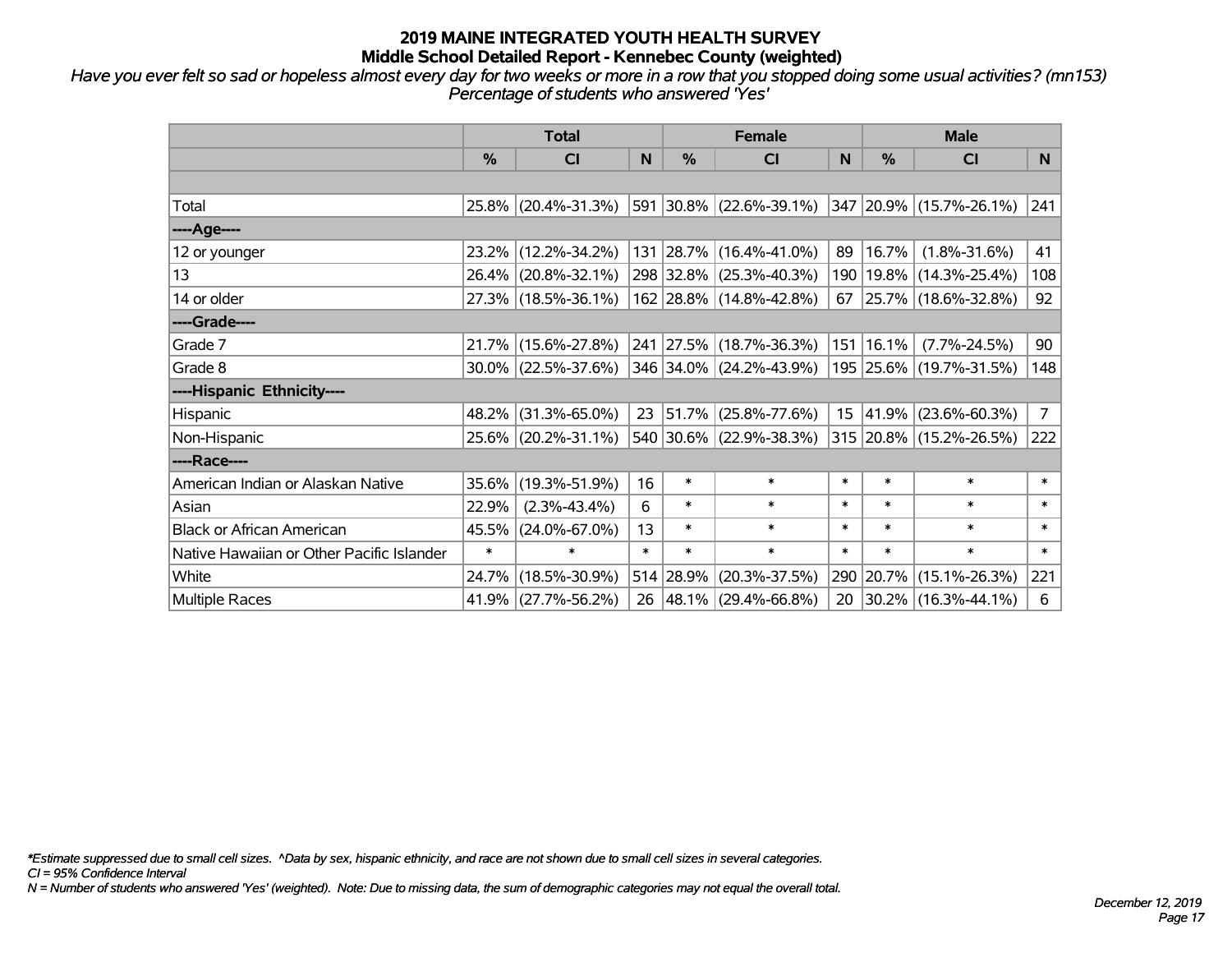*When you have felt sad or hopeless, from whom did you get help? (Select only one response.) (mn154b) Among students who have ever felt sad or hopeless, the percentage of students who answered that they got help from an adult*

|                                           | <b>Total</b>  |                        |                 |               | <b>Female</b>               |        | <b>Male</b> |                              |        |  |
|-------------------------------------------|---------------|------------------------|-----------------|---------------|-----------------------------|--------|-------------|------------------------------|--------|--|
|                                           | $\frac{0}{0}$ | <b>CI</b>              | N               | $\frac{0}{0}$ | <b>CI</b>                   | N      | %           | <b>CI</b>                    | N      |  |
|                                           |               |                        |                 |               |                             |        |             |                              |        |  |
| Total                                     |               | $31.2\%$ (25.4%-37.1%) |                 |               | 403   30.8%   (24.8%-36.9%) |        |             | $ 225 32.3\% $ (20.9%-43.7%) | 178    |  |
| ----Age----                               |               |                        |                 |               |                             |        |             |                              |        |  |
| 12 or younger                             | 35.1%         | $(27.1\% - 43.1\%)$    |                 |               | 115 35.1% (27.1%-43.2%)     | 73     | 36.5%       | $(26.2\% - 46.8\%)$          | 42     |  |
| 13                                        | 29.2%         | $(20.9\% - 37.6\%)$    |                 |               | 180 26.5% (17.4%-35.7%)     | 97     |             | 33.1% (18.9%-47.4%)          | 83     |  |
| 14 or older                               |               | $31.2\%$ (22.9%-39.5%) |                 |               | 108 35.1% (23.9%-46.4%)     | 55     |             | 28.4% (17.4%-39.5%)          | 52     |  |
| ----Grade----                             |               |                        |                 |               |                             |        |             |                              |        |  |
| Grade 7                                   | 37.5%         | $(27.6\% - 47.5\%)$    |                 | 227 37.8%     | $(27.3\% - 48.4\%)$         |        | 133 37.8%   | $(21.2\% - 54.5\%)$          | 94     |  |
| Grade 8                                   |               | 25.6% (22.3%-28.8%)    |                 |               | 171  24.3%  (16.9%-31.7%)   |        |             | 92 27.5% (20.9%-34.1%)       | 79     |  |
| ----Hispanic Ethnicity----                |               |                        |                 |               |                             |        |             |                              |        |  |
| Hispanic                                  | 22.2%         | $(0.0\% - 46.8\%)$     | 8               | $\ast$        | $\ast$                      | $\ast$ | $\ast$      | $\ast$                       | $\ast$ |  |
| Non-Hispanic                              | 30.1%         | $(24.6\% - 35.7\%)$    |                 | 357 29.5%     | $(24.6\% - 34.4\%)$         |        |             | 198 31.5% (19.8%-43.2%)      | 159    |  |
| ----Race----                              |               |                        |                 |               |                             |        |             |                              |        |  |
| American Indian or Alaskan Native         | $\ast$        | $\ast$                 | $\ast$          | $\ast$        | $\ast$                      | $\ast$ | $\ast$      | $\ast$                       | $\ast$ |  |
| Asian                                     | $\ast$        | $\ast$                 | $\ast$          | $\ast$        | $\ast$                      | $\ast$ | $\ast$      | $\ast$                       | $\ast$ |  |
| <b>Black or African American</b>          | $\ast$        | $\ast$                 | $\ast$          | $\ast$        | $\ast$                      | $\ast$ | $\ast$      | $\ast$                       | $\ast$ |  |
| Native Hawaiian or Other Pacific Islander | $\ast$        | $\ast$                 | $\ast$          | $\ast$        | $\ast$                      | $\ast$ | $\ast$      | $\ast$                       | $\ast$ |  |
| White                                     | 32.2%         | $(25.5\% - 38.9\%)$    | 371             | 31.9%         | $(25.5\% - 38.3\%)$         | 203    | 33.0%       | $(20.3\% - 45.7\%)$          | 168    |  |
| <b>Multiple Races</b>                     |               | 21.0% (13.9%-28.1%)    | 10 <sup>1</sup> | $\ast$        | $\ast$                      | $\ast$ | $\ast$      | $\ast$                       | $\ast$ |  |

*\*Estimate suppressed due to small cell sizes. ^Data by sex, hispanic ethnicity, and race are not shown due to small cell sizes in several categories.*

*CI = 95% Confidence Interval*

*N = Among students who have ever felt sad or hopeless, the number of students who answered that they got help from an adult (weighted). Note: Due to missing data, the sum of demographic categories may not equal the overall total.*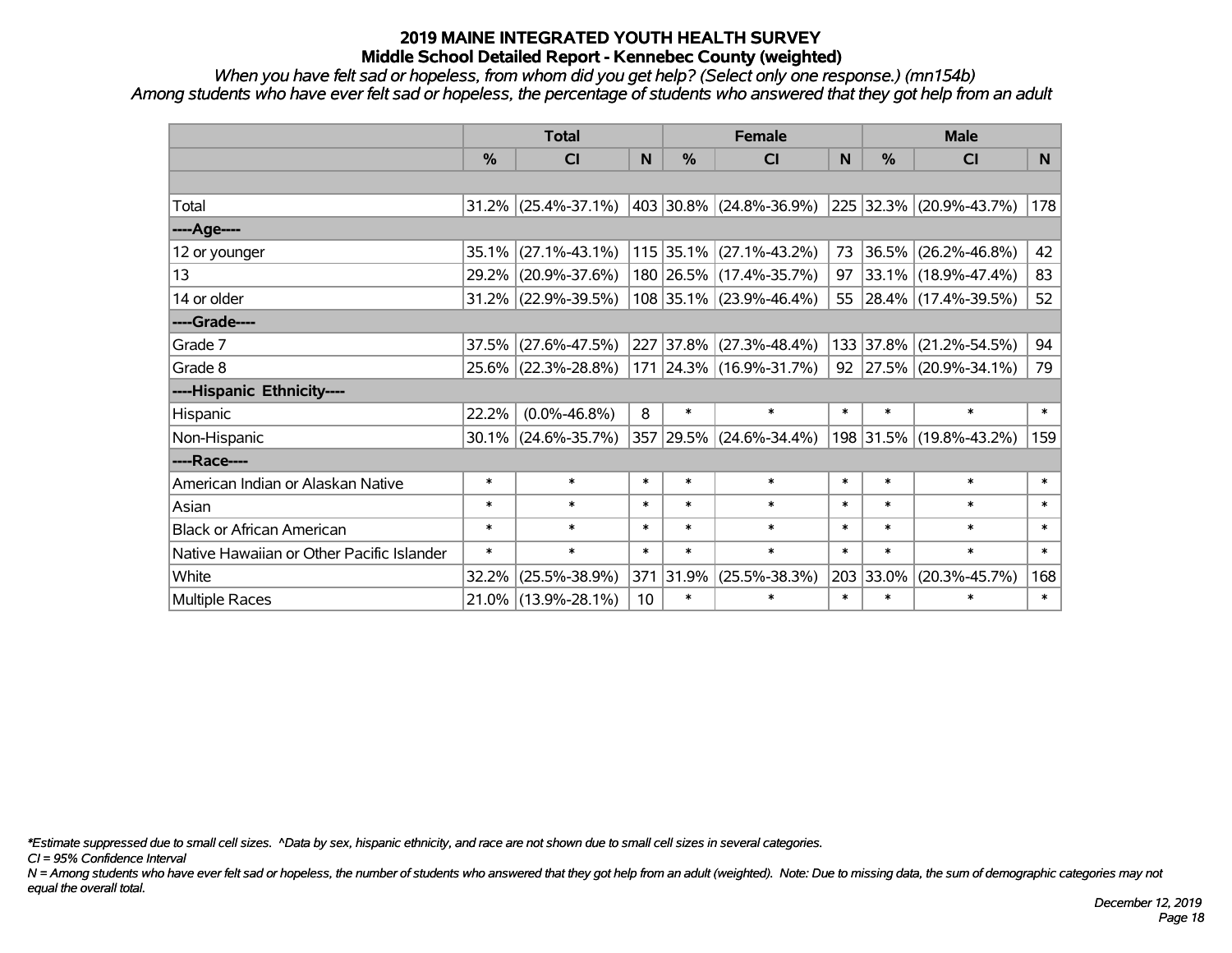*When you have felt sad or hopeless, from whom did you get help? (Select only one response.) (mn154b\_2)*

*Among students who have ever felt sad or hopeless, the percentage of students who answered that they got help from a teacher or other school staff*

|                                           | <b>Total</b> |                   |        |         | <b>Female</b>                       | <b>Male</b>    |                 |                         |        |
|-------------------------------------------|--------------|-------------------|--------|---------|-------------------------------------|----------------|-----------------|-------------------------|--------|
|                                           | %            | <b>CI</b>         | N      | %       | <b>CI</b>                           | N <sub>1</sub> | %               | <b>CI</b>               | N      |
|                                           |              |                   |        |         |                                     |                |                 |                         |        |
| Total                                     | $3.2\%$      | $(1.6\% - 4.8\%)$ | 41     |         | $3.4\%$ (0.8%-6.0%)                 |                |                 | $25 3.0\% $ (0.8%-5.2%) | 16     |
| ----Age----                               |              |                   |        |         |                                     |                |                 |                         |        |
| 12 or younger                             | 1.9%         | $(0.0\% - 5.2\%)$ | 6      | $\ast$  | $\ast$                              | $\ast$         | $\ast$          | $\ast$                  | $\ast$ |
| 13                                        | 4.0%         | $(1.0\% - 7.1\%)$ | 25     | $3.8\%$ | $(0.7\% - 6.9\%)$                   |                | 14 4.4%         | $(0.0\% - 9.7\%)$       | 11     |
| 14 or older                               | 2.9%         | $(0.0\% - 7.5\%)$ | 10     | $\ast$  | $\ast$                              | $\ast$         | $\ast$          | $\ast$                  | $\ast$ |
| ----Grade----                             |              |                   |        |         |                                     |                |                 |                         |        |
| Grade 7                                   | 2.3%         | $(0.0\% - 6.2\%)$ | 14     | $\ast$  | $\ast$                              | $\ast$         | $\ast$          | $\ast$                  | $\ast$ |
| Grade 8                                   | $4.1\%$      | $(1.6\% - 6.6\%)$ | 27     |         | $\vert 2.8\% \vert (0.5\% - 5.1\%)$ |                |                 | $11 5.8\% $ (1.9%-9.6%) | 16     |
| ----Hispanic Ethnicity----                |              |                   |        |         |                                     |                |                 |                         |        |
| Hispanic                                  | $\ast$       | $\ast$            | $\ast$ | $\ast$  | $\ast$                              | $\ast$         | $\ast$          | $\ast$                  | $\ast$ |
| Non-Hispanic                              | 2.4%         | $(1.2\% - 3.7\%)$ |        |         | $28 2.4\% $ (0.6%-4.1%)             |                | $16 \mid 2.5\%$ | $(0.0\% - 4.9\%)$       | 12     |
| ----Race----                              |              |                   |        |         |                                     |                |                 |                         |        |
| American Indian or Alaskan Native         | $\ast$       | $\ast$            | $\ast$ | $\ast$  | $\ast$                              | $\ast$         | $\ast$          | $\ast$                  | $\ast$ |
| Asian                                     | $\ast$       | $\ast$            | $\ast$ | $\ast$  | $\ast$                              | $\ast$         | $\ast$          | $\ast$                  | $\ast$ |
| <b>Black or African American</b>          | $\ast$       | $\ast$            | $\ast$ | $\ast$  | $\ast$                              | $\ast$         | $\ast$          | $\ast$                  | $\ast$ |
| Native Hawaiian or Other Pacific Islander | $\ast$       | $\ast$            | $\ast$ | $\ast$  | $\ast$                              | $\ast$         | $\ast$          | $\ast$                  | $\ast$ |
| White                                     | 2.8%         | $(0.9\% - 4.7\%)$ | 32     | $3.0\%$ | $(0.0\% - 6.0\%)$                   |                | 19 2.6%         | $(0.3\% - 4.9\%)$       | 13     |
| <b>Multiple Races</b>                     | $\ast$       | $\ast$            | $\ast$ | $\ast$  | $\ast$                              | $\ast$         | $\ast$          | $\ast$                  | $\ast$ |

*\*Estimate suppressed due to small cell sizes. ^Data by sex, hispanic ethnicity, and race are not shown due to small cell sizes in several categories.*

*CI = 95% Confidence Interval*

*N = Among students who have ever felt sad or hopeless, the number of students who answered that they got help from a teacher or other school staff (weighted). Note: Due to missing data, the sum of demographic categories may not equal the overall total.*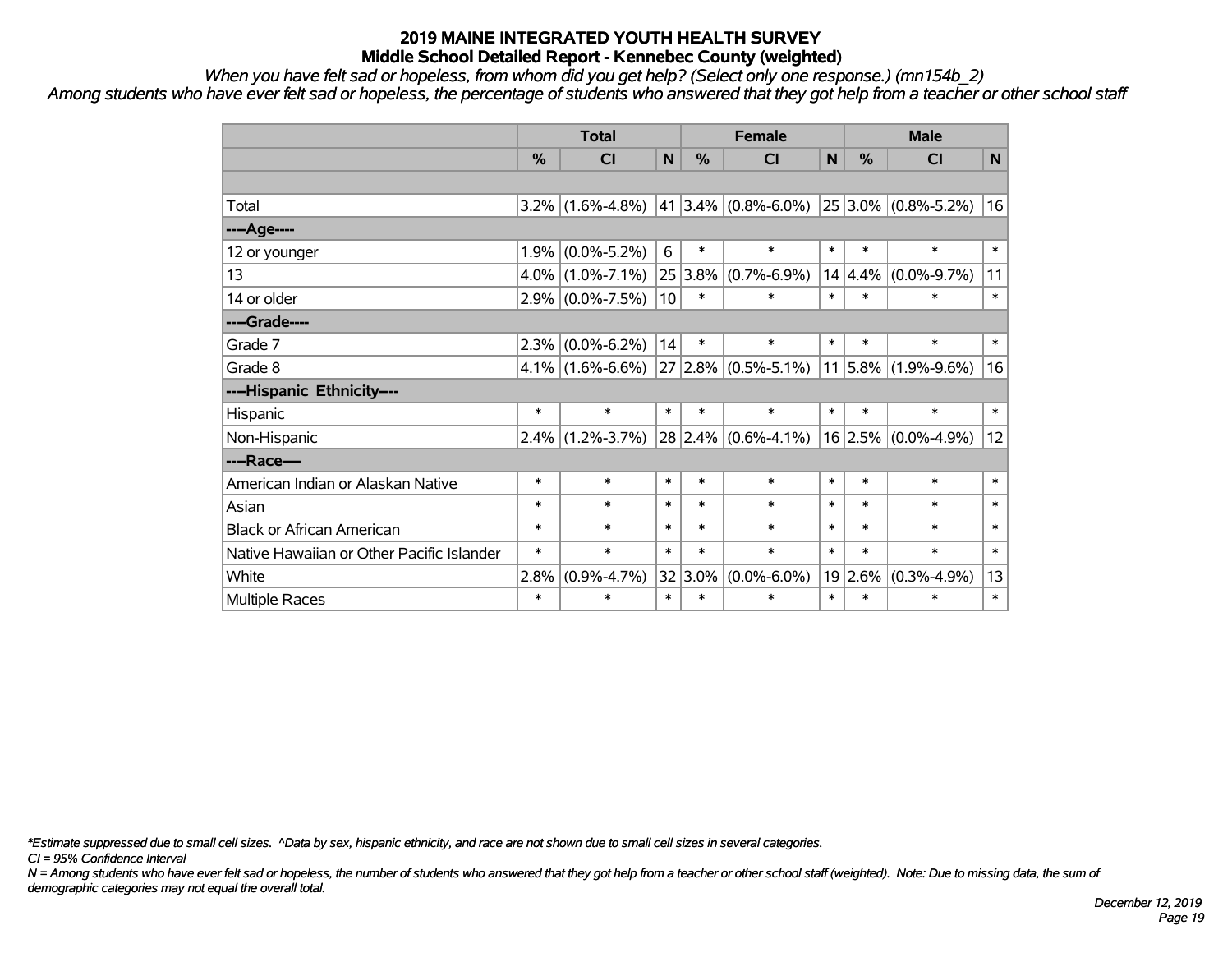#### **2019 MAINE INTEGRATED YOUTH HEALTH SURVEY Middle School Detailed Report - Kennebec County (weighted)** *Have you ever seriously thought about killing yourself? (mn25) Percentage of students who answered 'Yes'*

|                                           | <b>Total</b>  |                     |        |               | <b>Female</b>                                        |        | <b>Male</b>   |                             |                |
|-------------------------------------------|---------------|---------------------|--------|---------------|------------------------------------------------------|--------|---------------|-----------------------------|----------------|
|                                           | $\frac{0}{0}$ | CI                  | N      | $\frac{9}{6}$ | <b>CI</b>                                            | N      | $\frac{0}{0}$ | <b>CI</b>                   | N              |
|                                           |               |                     |        |               |                                                      |        |               |                             |                |
| Total                                     |               | 20.3% (17.4%-23.3%) |        |               | $ 467 24.3\% $ (21.2%-27.4%) 274 16.2% (12.6%-19.9%) |        |               |                             | 187            |
| ----Age----                               |               |                     |        |               |                                                      |        |               |                             |                |
| 12 or younger                             |               | 18.8% (11.7%-25.9%) |        |               | 107 23.7% (13.4%-33.9%)                              | 74     | 13.0%         | $(6.0\% - 20.0\%)$          | 33             |
| 13                                        |               | 19.9% (16.7%-23.1%) |        |               | 222 23.7% (18.8%-28.7%)                              |        |               | 134   15.5%   (12.1%-18.8%) | 84             |
| 14 or older                               |               | 22.8% (17.8%-27.8%) |        |               | 138 26.4% (23.0%-29.8%)                              | 66     |               | $ 19.8\% $ (12.8%-26.8%)    | 70             |
| ----Grade----                             |               |                     |        |               |                                                      |        |               |                             |                |
| Grade 7                                   |               | 19.4% (15.7%-23.1%) |        |               | 214 22.6% (17.3%-27.8%)                              |        |               | 123   16.1%   (11.4%-20.7%) | 89             |
| Grade 8                                   |               | 21.2% (17.6%-24.8%) |        |               | 246 25.5% (21.9%-29.2%)                              |        |               | 146   16.6%   (11.9%-21.4%) | 98             |
| ----Hispanic Ethnicity----                |               |                     |        |               |                                                      |        |               |                             |                |
| Hispanic                                  |               | 36.7% (28.1%-45.3%) | 21     | $ 39.6\% $    | $(28.1\% - 51.0\%)$                                  | 13     |               | $ 32.4\% $ (21.1%-43.7%)    | 7 <sup>1</sup> |
| Non-Hispanic                              |               | 20.5% (17.3%-23.8%) |        |               | 427   24.3%   (21.4%-27.1%)                          |        |               | 248 16.5% (12.1%-21.0%)     | 173            |
| ----Race----                              |               |                     |        |               |                                                      |        |               |                             |                |
| American Indian or Alaskan Native         |               | 25.7% (14.1%-37.3%) | 10     | $\ast$        | $\ast$                                               | $\ast$ | $\ast$        | $\ast$                      | $\ast$         |
| Asian                                     | $\ast$        | $\ast$              | $\ast$ | $\ast$        | $\ast$                                               | $\ast$ | $\ast$        | $\ast$                      | $\ast$         |
| <b>Black or African American</b>          | $\ast$        | $\ast$              | $\ast$ | $\ast$        | $\ast$                                               | $\ast$ | $\ast$        | $\ast$                      | $\ast$         |
| Native Hawaiian or Other Pacific Islander | $\ast$        | $\ast$              | $\ast$ | $\ast$        | $\ast$                                               | $\ast$ | $\ast$        | $\ast$                      | $\ast$         |
| White                                     | 19.9%         | $(16.6\% - 23.3\%)$ |        | 412 24.1%     | $(20.3\% - 27.8\%)$                                  |        |               | 245   15.7%   (11.8%-19.6%) | 164            |
| <b>Multiple Races</b>                     |               | 33.0% (20.5%-45.5%) |        |               | 22 35.6% (25.4%-45.9%)                               | 13     |               | 30.4% (12.0%-48.9%)         | 8              |

*\*Estimate suppressed due to small cell sizes. ^Data by sex, hispanic ethnicity, and race are not shown due to small cell sizes in several categories.*

*CI = 95% Confidence Interval*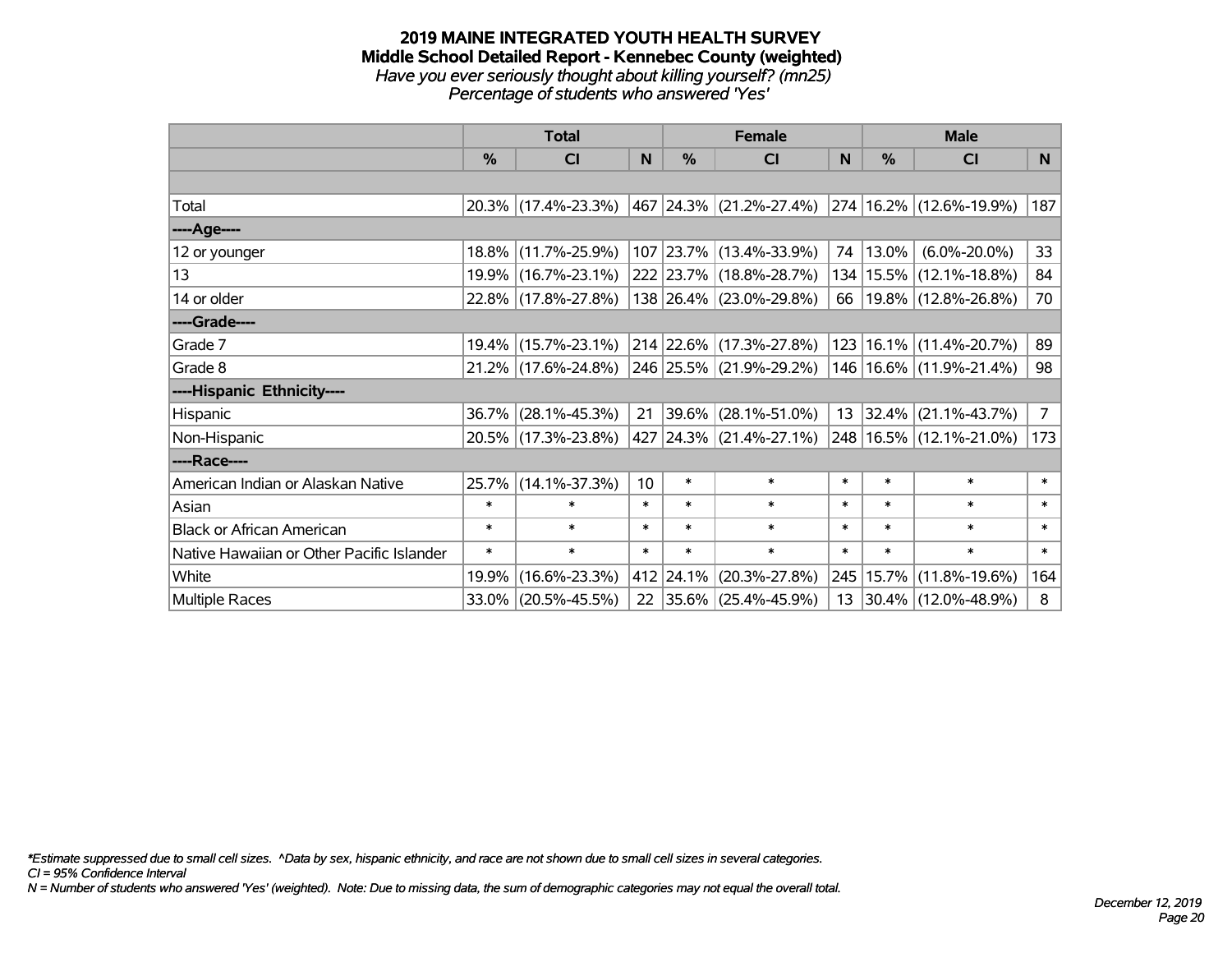*Have you ever done something to purposely hurt yourself without wanting to die, such as cutting or burning yourself on purpose? (mn28) Percentage of students who answered 'Yes'*

|                                           | <b>Total</b> |                        |        | <b>Female</b> | <b>Male</b>               |        |           |                             |        |
|-------------------------------------------|--------------|------------------------|--------|---------------|---------------------------|--------|-----------|-----------------------------|--------|
|                                           | $\%$         | <b>CI</b>              | N      | $\%$          | <b>CI</b>                 | N      | %         | <b>CI</b>                   | N.     |
|                                           |              |                        |        |               |                           |        |           |                             |        |
| Total                                     |              | 18.6% (14.6%-22.6%)    |        |               | 431  25.4%  (18.3%-32.5%) |        | 288 12.2% | $(8.7\% - 15.8\%)$          | 143    |
| ----Age----                               |              |                        |        |               |                           |        |           |                             |        |
| 12 or younger                             |              | 18.3% (13.6%-23.0%)    |        |               | 103 25.8% (17.2%-34.5%)   | 81     | 9.1%      | $(0.5\% - 17.7\%)$          | 22     |
| 13                                        |              | 18.0% (12.5%-23.5%)    |        |               | 208 26.1% (16.8%-35.3%)   | 152    | 9.8%      | $(7.1\% - 12.6\%)$          | 56     |
| 14 or older                               |              | 20.3% (13.3%-27.4%)    |        |               | 120 23.3% (13.5%-33.2%)   | 55     |           | 18.3% (10.9%-25.8%)         | 65     |
| ----Grade----                             |              |                        |        |               |                           |        |           |                             |        |
| Grade 7                                   |              | $16.0\%$ (12.0%-20.1%) |        |               | 180 23.6% (15.0%-32.2%)   | 130    | 8.8%      | $(5.1\% - 12.5\%)$          | 50     |
| Grade 8                                   |              | $21.3\%$ (15.8%-26.7%) |        |               | 248 27.2% (19.2%-35.3%)   |        |           | 159   15.3%   (10.3%-20.3%) | 89     |
| ----Hispanic Ethnicity----                |              |                        |        |               |                           |        |           |                             |        |
| Hispanic                                  |              | 49.6% (42.0%-57.2%)    |        |               | 24 59.6% (47.2%-71.9%)    |        | 18 33.1%  | $(6.7\% - 59.6\%)$          | 6      |
| Non-Hispanic                              |              | 18.1% (14.3%-21.9%)    |        |               | 384 24.8% (18.2%-31.4%)   |        | 258 11.8% | $(8.6\% - 15.0\%)$          | 127    |
| ----Race----                              |              |                        |        |               |                           |        |           |                             |        |
| American Indian or Alaskan Native         | 20.9%        | $(3.9\% - 38.0\%)$     | 9      | $\ast$        | $\ast$                    | $\ast$ | $\ast$    | $\ast$                      | $\ast$ |
| Asian                                     | $\ast$       | $\ast$                 | $\ast$ | $\ast$        | $\ast$                    | $\ast$ | $\ast$    | $\ast$                      | $\ast$ |
| <b>Black or African American</b>          | $\ast$       | $\ast$                 | $\ast$ | $\ast$        | $\ast$                    | $\ast$ | $\ast$    | $\ast$                      | $\ast$ |
| Native Hawaiian or Other Pacific Islander | $\ast$       | $\ast$                 | $\ast$ | $\ast$        | $\ast$                    | $\ast$ | $\ast$    | $\ast$                      | $\ast$ |
| White                                     | 18.5%        | $(14.2\% - 22.8\%)$    |        | 390 25.2%     | $(17.2\% - 33.2\%)$       | 255    | 12.5%     | $(8.9\% - 16.0\%)$          | 135    |
| <b>Multiple Races</b>                     |              | 32.3% (20.8%-43.7%)    | 20     | $\ast$        | $\ast$                    | $\ast$ | $\ast$    | $\ast$                      | $\ast$ |

*\*Estimate suppressed due to small cell sizes. ^Data by sex, hispanic ethnicity, and race are not shown due to small cell sizes in several categories.*

*CI = 95% Confidence Interval*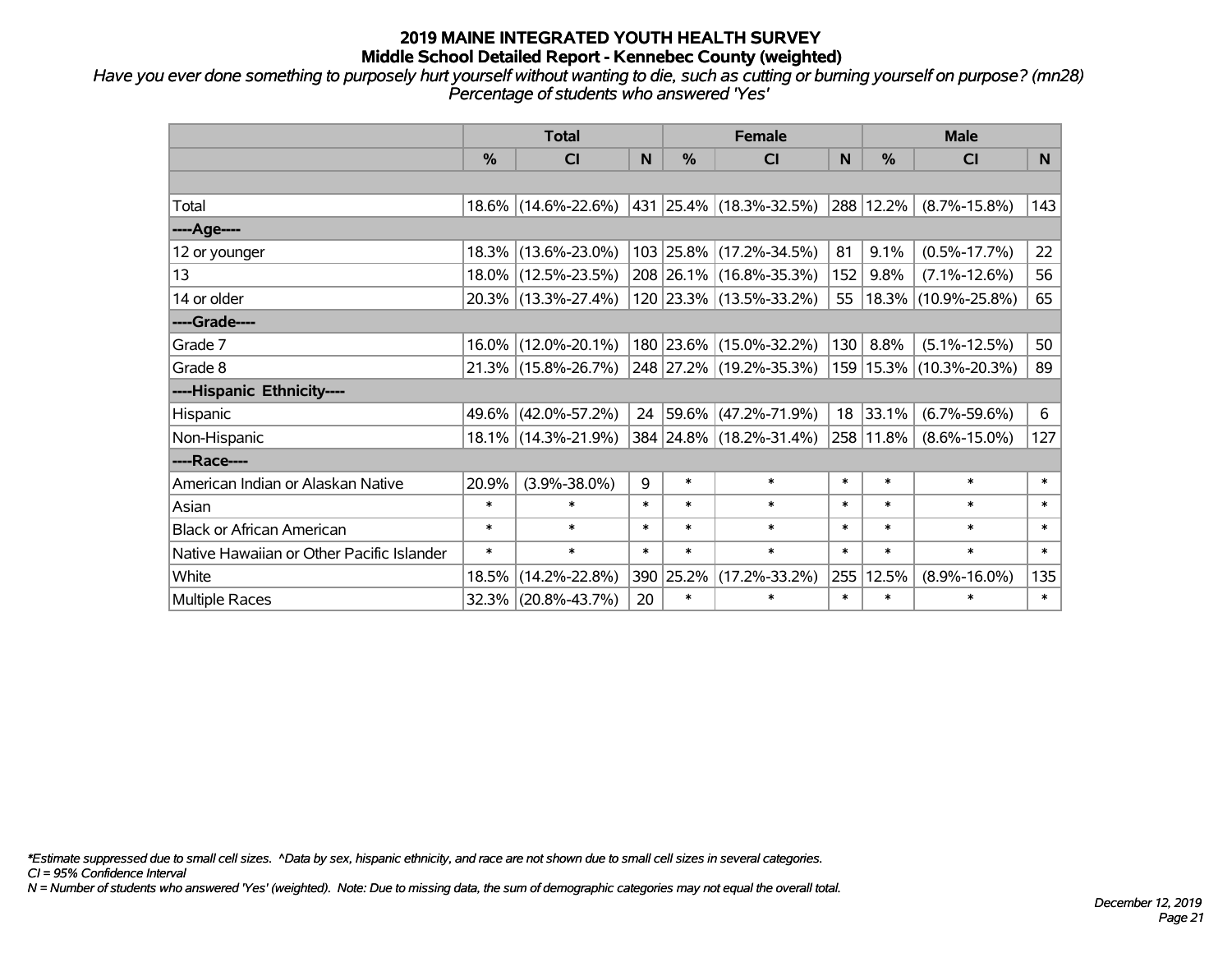#### **2019 MAINE INTEGRATED YOUTH HEALTH SURVEY Middle School Detailed Report - Kennebec County (weighted)** *During the past 30 days, on how many days did you smoke cigarettes? (mn29) Percentage of students who answered at least 1 day*

|                                           | <b>Total</b> |                     |        |         | <b>Female</b>                                   |                 | <b>Male</b>   |                          |                |  |
|-------------------------------------------|--------------|---------------------|--------|---------|-------------------------------------------------|-----------------|---------------|--------------------------|----------------|--|
|                                           | %            | <b>CI</b>           | N      | %       | <b>CI</b>                                       | N               | $\frac{0}{0}$ | <b>CI</b>                | $\mathsf{N}$   |  |
|                                           |              |                     |        |         |                                                 |                 |               |                          |                |  |
| Total                                     |              | $1.9\%$ (1.3%-2.5%) |        |         | $ 45 1.5\% $ (0.5%-2.6%) 18 2.0% (0.6%-3.3%) 23 |                 |               |                          |                |  |
| ----Age----                               |              |                     |        |         |                                                 |                 |               |                          |                |  |
| 12 or younger                             | 1.4%         | $(0.3\% - 2.4\%)$   | 8      | $\ast$  | $\ast$                                          | $\ast$          | $\ast$        | $\ast$                   | $\ast$         |  |
| 13                                        |              | $1.6\%$ (0.6%-2.6%) | 18     | $1.6\%$ | $(0.3\% - 2.9\%)$                               | 9               | 1.2%          | $(0.0\% - 2.6\%)$        | $\overline{7}$ |  |
| 14 or older                               |              | $3.1\%$ (1.0%-5.2%) |        |         | $19 2.5\% $ (0.5%-4.4%)                         |                 |               | $6$   3.0%   (0.0%-6.2%) | 11             |  |
| ----Grade----                             |              |                     |        |         |                                                 |                 |               |                          |                |  |
| Grade 7                                   | 0.9%         | $(0.2\% - 1.5\%)$   | 10     | $\ast$  | $\ast$                                          | $\ast$          | $\ast$        | $\ast$                   | $\ast$         |  |
| Grade 8                                   |              | $2.8\%$ (1.8%-3.7%) |        |         | $33 2.5\% $ (1.1%-3.9%)                         |                 |               | $15$ 2.7% (0.6%-4.9%)    | 16             |  |
| ----Hispanic Ethnicity----                |              |                     |        |         |                                                 |                 |               |                          |                |  |
| Hispanic                                  | $\ast$       | $\ast$              | $\ast$ | $\ast$  | $\ast$                                          | $\ast$          | $\ast$        | $\ast$                   | $\ast$         |  |
| Non-Hispanic                              |              | $1.6\%$ (1.0%-2.2%) | 34     |         | $1.4\%$ (0.3%-2.5%)                             | 15              |               | $1.6\%$ (0.5%-2.6%)      | 17             |  |
| ----Race----                              |              |                     |        |         |                                                 |                 |               |                          |                |  |
| American Indian or Alaskan Native         | $\ast$       | $\ast$              | $\ast$ | $\ast$  | $\ast$                                          | $\ast$          | $\ast$        | $\ast$                   | $\ast$         |  |
| Asian                                     | $\ast$       | $\ast$              | $\ast$ | $\ast$  | *                                               | $\ast$          | $\ast$        | $\ast$                   | $\ast$         |  |
| <b>Black or African American</b>          | $\ast$       | $\ast$              | $\ast$ | $\ast$  | $\ast$                                          | $\ast$          | $\ast$        | $\ast$                   | $\ast$         |  |
| Native Hawaiian or Other Pacific Islander | $\ast$       | $\ast$              | $\ast$ | $\ast$  | $\ast$                                          | $\ast$          | $\ast$        | $\ast$                   | $\ast$         |  |
| White                                     | 1.6%         | $(1.1\% - 2.2\%)$   | 34     | 1.4%    | $(0.5\% - 2.3\%)$                               | 15 <sup>2</sup> | 1.5%          | $(0.3\% - 2.7\%)$        | 16             |  |
| Multiple Races                            | $\ast$       | $\ast$              | $\ast$ | $\ast$  | *                                               | $\ast$          | $\ast$        | $\ast$                   | $\ast$         |  |

*\*Estimate suppressed due to small cell sizes. ^Data by sex, hispanic ethnicity, and race are not shown due to small cell sizes in several categories.*

*CI = 95% Confidence Interval*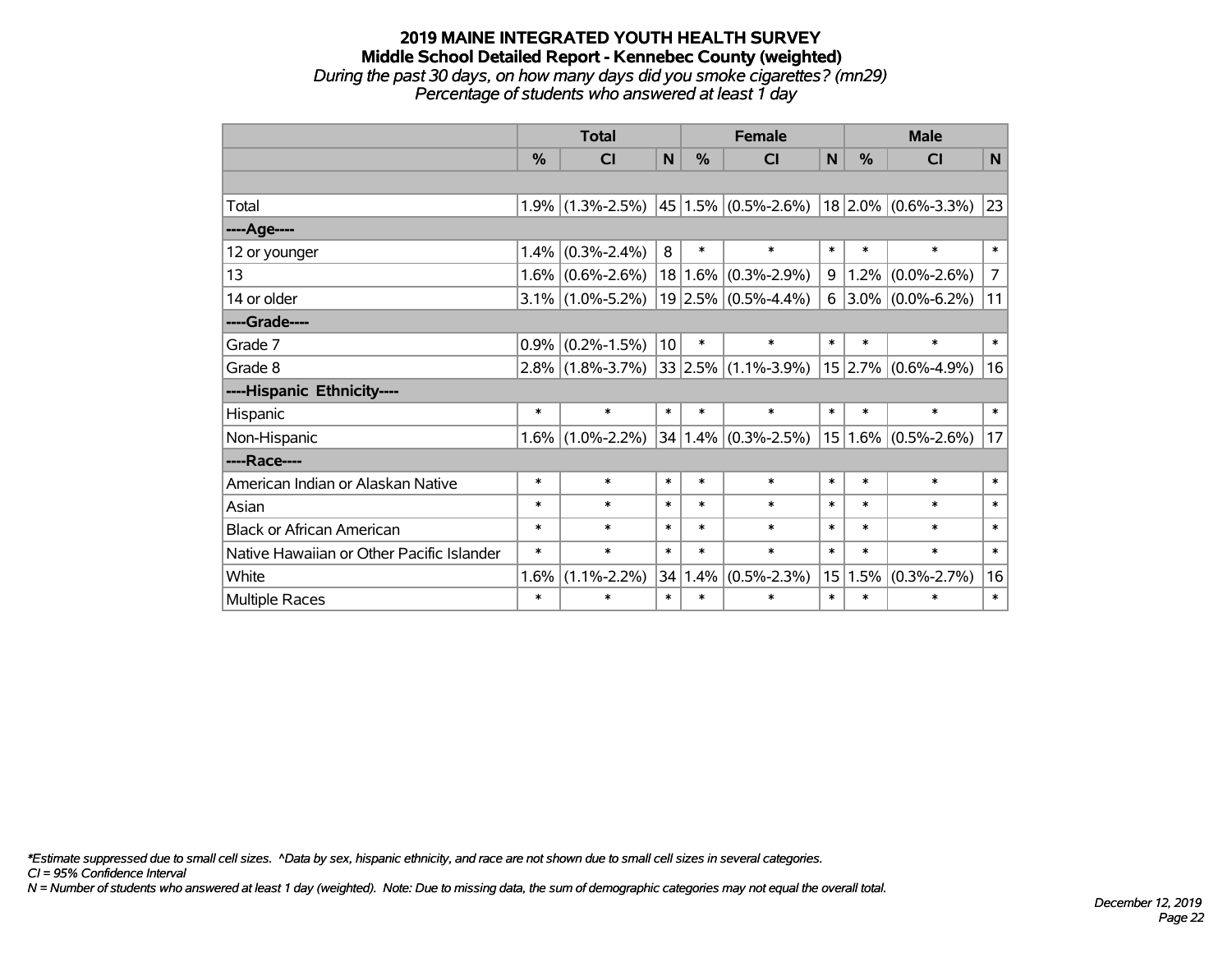*How old were you when you smoked a whole cigarette for the first time? (mn32)*

*Among students who have smoked a whole cigarette, the percentage of students who answered before age 11*

|                                           | <b>Total</b>  |                        |                |          | <b>Female</b>          | <b>Male</b> |               |                        |             |
|-------------------------------------------|---------------|------------------------|----------------|----------|------------------------|-------------|---------------|------------------------|-------------|
|                                           | $\frac{0}{0}$ | <b>CI</b>              | N              | %        | <b>CI</b>              | ${\sf N}$   | $\frac{0}{0}$ | CI                     | $\mathbf N$ |
|                                           |               |                        |                |          |                        |             |               |                        |             |
| Total                                     |               | $30.0\%$ (20.0%-40.0%) |                |          | 27 24.0% (10.7%-37.2%) |             |               | 10 35.3% (16.0%-54.6%) | 17          |
| ----Age----                               |               |                        |                |          |                        |             |               |                        |             |
| 12 or younger                             | 46.5%         | $(22.0\% - 71.1\%)$    | 8              | $\ast$   | $\ast$                 | $\ast$      | $\ast$        | $\ast$                 | $\ast$      |
| 13                                        |               | 29.7% (15.8%-43.6%)    | 8              | $\ast$   | $\ast$                 | $\ast$      | $\ast$        | $\ast$                 | $\ast$      |
| 14 or older                               | 23.5%         | $(3.4\% - 43.6\%)$     | 10             | $\ast$   | $\ast$                 | $\ast$      | $\ast$        | $\ast$                 | $\ast$      |
| ----Grade----                             |               |                        |                |          |                        |             |               |                        |             |
| Grade 7                                   | 30.0%         | $(9.7\% - 50.3\%)$     | $\overline{7}$ | $\ast$   | $\ast$                 | $\ast$      | $\ast$        | $\ast$                 | $\ast$      |
| Grade 8                                   |               | 27.6% (13.5%-41.6%)    |                | 17 26.1% | $(5.4\% - 46.8\%)$     | 8           |               | 29.0% (11.2%-46.8%)    | 9           |
| ----Hispanic Ethnicity----                |               |                        |                |          |                        |             |               |                        |             |
| Hispanic                                  | $\ast$        | $\ast$                 | $\ast$         | $\ast$   | $\ast$                 | $\ast$      | $\ast$        | $\ast$                 | $\ast$      |
| Non-Hispanic                              |               | 33.3% (20.3%-46.3%)    |                |          | 26 25.5% (10.4%-40.6%) |             |               | 10 41.0% (14.9%-67.0%) | 16          |
| ----Race----                              |               |                        |                |          |                        |             |               |                        |             |
| American Indian or Alaskan Native         | $\ast$        | $\ast$                 | $\ast$         | $\ast$   | $\ast$                 | $\ast$      | $\ast$        | $\ast$                 | $\ast$      |
| Asian                                     | $\ast$        | $\ast$                 | $\ast$         | $\ast$   | $\ast$                 | $\ast$      | $\ast$        | $\ast$                 | $\ast$      |
| <b>Black or African American</b>          | $\ast$        | $\ast$                 | $\ast$         | $\ast$   | $\ast$                 | $\ast$      | $\ast$        | $\ast$                 | $\ast$      |
| Native Hawaiian or Other Pacific Islander | $\ast$        | $\ast$                 | $\ast$         | $\ast$   | $\ast$                 | $\ast$      | $\ast$        | $\ast$                 | $\ast$      |
| White                                     | 30.3%         | $(20.0\% - 40.6\%)$    |                | 23 24.2% | $(9.7\% - 38.7\%)$     | 9           | 36.3%         | $(14.7\% - 57.9\%)$    | 14          |
| Multiple Races                            | $\ast$        | $\ast$                 | $\ast$         | $\ast$   | $\ast$                 | $\ast$      | $\ast$        | $\ast$                 | $\ast$      |

*\*Estimate suppressed due to small cell sizes. ^Data by sex, hispanic ethnicity, and race are not shown due to small cell sizes in several categories.*

*CI = 95% Confidence Interval*

*N = Among students who have smoked a whole cigarette, the number of students who answered before age 11 (weighted). Note: Due to missing data, the sum of demographic categories may not equal the overall total.*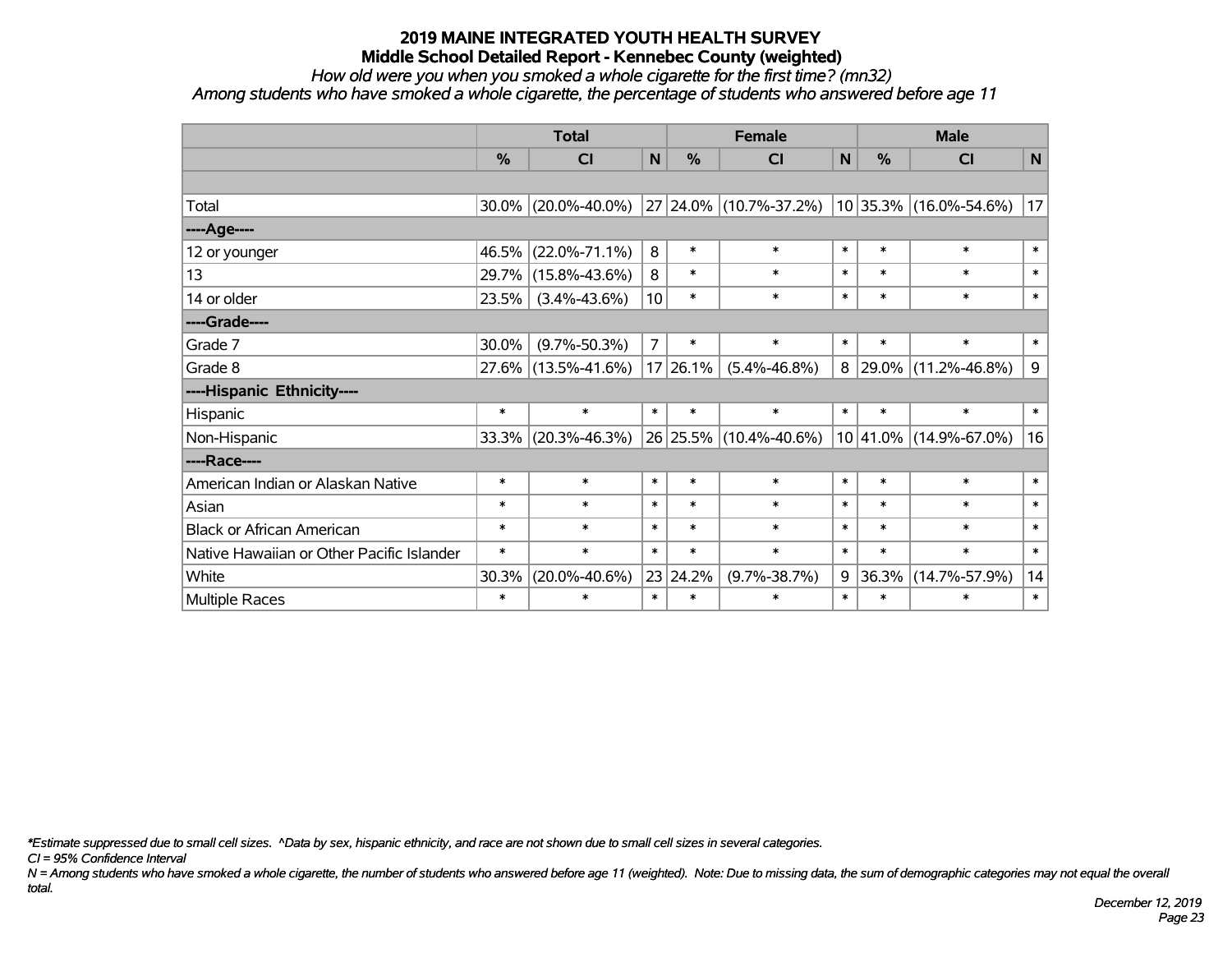#### **2019 MAINE INTEGRATED YOUTH HEALTH SURVEY Middle School Detailed Report - Kennebec County (weighted)** *How old were you when you smoked a whole cigarette for the first time? (mn32\_2) Percentage of students who answered before age 11*

|                                           | <b>Total</b> |                     |                | <b>Female</b> |                         |        | <b>Male</b>   |                          |        |
|-------------------------------------------|--------------|---------------------|----------------|---------------|-------------------------|--------|---------------|--------------------------|--------|
|                                           | $\%$         | <b>CI</b>           | N              | %             | <b>CI</b>               | N      | $\frac{0}{0}$ | CI                       | N      |
|                                           |              |                     |                |               |                         |        |               |                          |        |
| Total                                     |              | $1.2\%$ (0.8%-1.5%) |                |               | $27 0.9\% $ (0.4%-1.3%) |        |               | $ 10 1.4\% $ (0.9%-2.0%) | 17     |
| ----Age----                               |              |                     |                |               |                         |        |               |                          |        |
| 12 or younger                             | 1.4%         | $(0.3\% - 2.6\%)$   | 8              | $\ast$        | $\ast$                  | $\ast$ | $\ast$        | $\ast$                   | $\ast$ |
| 13                                        |              | $0.8\%$ (0.2%-1.3%) | 8              | $\ast$        | $\ast$                  | $\ast$ | $\ast$        | $\ast$                   | $\ast$ |
| 14 or older                               |              | $1.7\%$ (0.3%-3.0%) | 10             | $\ast$        | $\ast$                  | $\ast$ | $\ast$        | $\ast$                   | $\ast$ |
| ----Grade----                             |              |                     |                |               |                         |        |               |                          |        |
| Grade 7                                   | $0.6\%$      | $(0.1\% - 1.1\%)$   | $\overline{7}$ | $\ast$        | $\ast$                  | $\ast$ | $\ast$        | $\ast$                   | $\ast$ |
| Grade 8                                   |              | $1.5\%$ (0.7%-2.3%) |                |               | $17 1.4\% $ (0.4%-2.5%) | 8      | 1.6%          | $(0.5\% - 2.7\%)$        | 9      |
| ----Hispanic Ethnicity----                |              |                     |                |               |                         |        |               |                          |        |
| Hispanic                                  | $\ast$       | $\ast$              | $\ast$         | $\ast$        | $\ast$                  | $\ast$ | $\ast$        | $\ast$                   | $\ast$ |
| Non-Hispanic                              |              | $1.3\%$ (0.8%-1.7%) |                |               | $26 1.0\% $ (0.5%-1.4%) |        |               | $10 1.6\% $ (0.9%-2.2%)  | 16     |
| ----Race----                              |              |                     |                |               |                         |        |               |                          |        |
| American Indian or Alaskan Native         | $\ast$       | $\ast$              | $\ast$         | $\ast$        | $\ast$                  | $\ast$ | $\ast$        | $\ast$                   | $\ast$ |
| Asian                                     | $\ast$       | $\ast$              | $\ast$         | $\ast$        | $\ast$                  | $\ast$ | $\ast$        | $\ast$                   | $\ast$ |
| <b>Black or African American</b>          | $\ast$       | $\ast$              | $\ast$         | $\ast$        | $\ast$                  | $\ast$ | $\ast$        | $\ast$                   | $\ast$ |
| Native Hawaiian or Other Pacific Islander | $\ast$       | $\ast$              | $\ast$         | $\ast$        | $\ast$                  | $\ast$ | $\ast$        | $\ast$                   | $\ast$ |
| White                                     | 1.1%         | $(0.8\% - 1.5\%)$   | 23             | 0.9%          | $(0.4\% - 1.4\%)$       | 9      | 1.4%          | $(0.9\% - 1.9\%)$        | 14     |
| Multiple Races                            | $\ast$       | $\ast$              | $\ast$         | $\ast$        | $\ast$                  | $\ast$ | $\ast$        | $\ast$                   | $\ast$ |

*\*Estimate suppressed due to small cell sizes. ^Data by sex, hispanic ethnicity, and race are not shown due to small cell sizes in several categories.*

*CI = 95% Confidence Interval*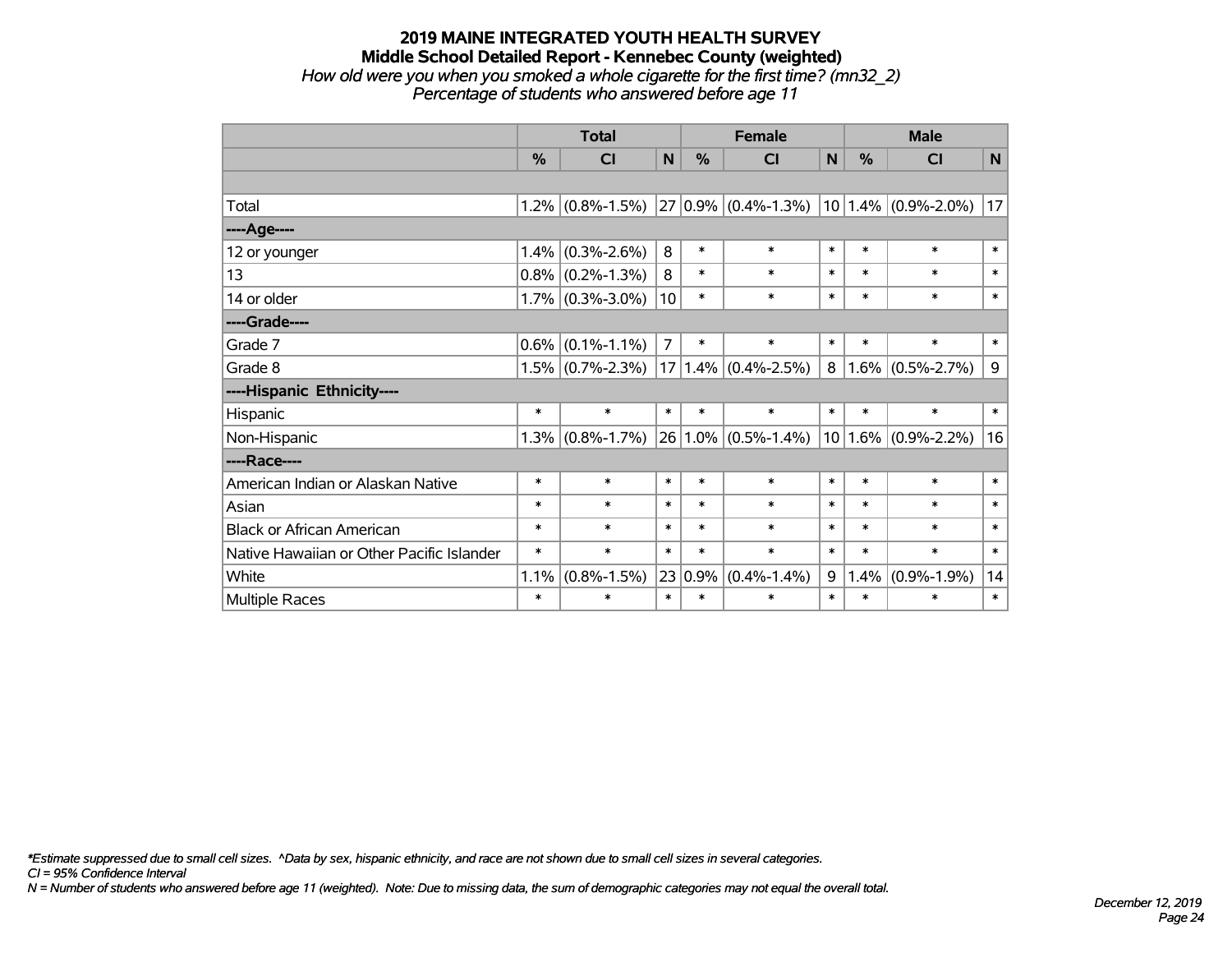*During the past 30 days, on how many days did you use chewing tobacco, snuff, dip, snus, or dissolvable tobacco products, such as Copenhagen, Grizzly, Skoal, or Camel Snus? (Do not count any electronic vapor products.) (mn181a) Percentage of students who answered at least 1 day*

|                                           | <b>Total</b> |                         |        | <b>Female</b> |                          |                | <b>Male</b> |                         |        |  |
|-------------------------------------------|--------------|-------------------------|--------|---------------|--------------------------|----------------|-------------|-------------------------|--------|--|
|                                           | %            | $\overline{\mathsf{C}}$ | N      | %             | CI                       | N              | $\%$        | CI                      | N      |  |
|                                           |              |                         |        |               |                          |                |             |                         |        |  |
| Total                                     |              | $2.0\%$ (1.4%-2.5%)     |        |               | $ 46 1.5\% $ (0.6%-2.4%) |                |             | 18 2.0% (1.2%-2.9%) 24  |        |  |
| ----Age----                               |              |                         |        |               |                          |                |             |                         |        |  |
| 12 or younger                             | 2.5%         | $(0.7\% - 4.4\%)$       |        | $15 2.0\% $   | $(0.0\% - 4.3\%)$        | 6              |             | $3.3\%$ (0.9%-5.7%)     | 9      |  |
| 13                                        | 1.6%         | $(0.6\% - 2.6\%)$       | 18     | $\ast$        | *                        | $\ast$         | $\ast$      | $\ast$                  | $\ast$ |  |
| 14 or older                               |              | $1.8\%$ (1.1%-2.5%)     | 11     | $\ast$        | $\ast$                   | $\ast$         | $\ast$      | $\ast$                  | $\ast$ |  |
| ----Grade----                             |              |                         |        |               |                          |                |             |                         |        |  |
| Grade 7                                   | 1.7%         | $(0.2\% - 3.3\%)$       |        |               | $19 1.2\% $ (0.0%-2.8%)  | 7 <sup>1</sup> |             | $1.9\%$ (0.2%-3.5%)     | 11     |  |
| Grade 8                                   |              | $1.9\%$ (0.6%-3.1%)     |        |               | $22 1.9\% $ (0.2%-3.7%)  |                |             | $11 1.8\% $ (0.5%-3.2%) | 11     |  |
| ----Hispanic Ethnicity----                |              |                         |        |               |                          |                |             |                         |        |  |
| Hispanic                                  | $\ast$       | $\ast$                  | $\ast$ | $\ast$        | $\ast$                   | $\ast$         | $\ast$      | $\ast$                  | $\ast$ |  |
| Non-Hispanic                              | 1.7%         | $(1.1\% - 2.4\%)$       |        |               | $37 1.6\% $ (0.7%-2.5%)  |                |             | $16 1.7\% $ (0.9%-2.5%) | 18     |  |
| ----Race----                              |              |                         |        |               |                          |                |             |                         |        |  |
| American Indian or Alaskan Native         | $\ast$       | $\ast$                  | $\ast$ | $\ast$        | *                        | $\ast$         | $\ast$      | $\ast$                  | $\ast$ |  |
| Asian                                     | $\ast$       | $\ast$                  | $\ast$ | $\ast$        | *                        | $\ast$         | $\ast$      | $\ast$                  | $\ast$ |  |
| <b>Black or African American</b>          | $\ast$       | $\ast$                  | $\ast$ | $\ast$        | $\ast$                   | $\ast$         | $\ast$      | $\ast$                  | $\ast$ |  |
| Native Hawaiian or Other Pacific Islander | $\ast$       | $\ast$                  | $\ast$ | $\ast$        | $\ast$                   | $\ast$         | $\ast$      | $\ast$                  | $\ast$ |  |
| White                                     | 1.7%         | $(1.0\% - 2.4\%)$       | 36     | 1.6%          | $(0.6\% - 2.5\%)$        | 16             | 1.7%        | $(0.9\% - 2.5\%)$       | 18     |  |
| <b>Multiple Races</b>                     | $\ast$       | $\ast$                  | $\ast$ | $\ast$        | *                        | $\ast$         | $\ast$      | $\ast$                  | $\ast$ |  |

*\*Estimate suppressed due to small cell sizes. ^Data by sex, hispanic ethnicity, and race are not shown due to small cell sizes in several categories.*

*CI = 95% Confidence Interval*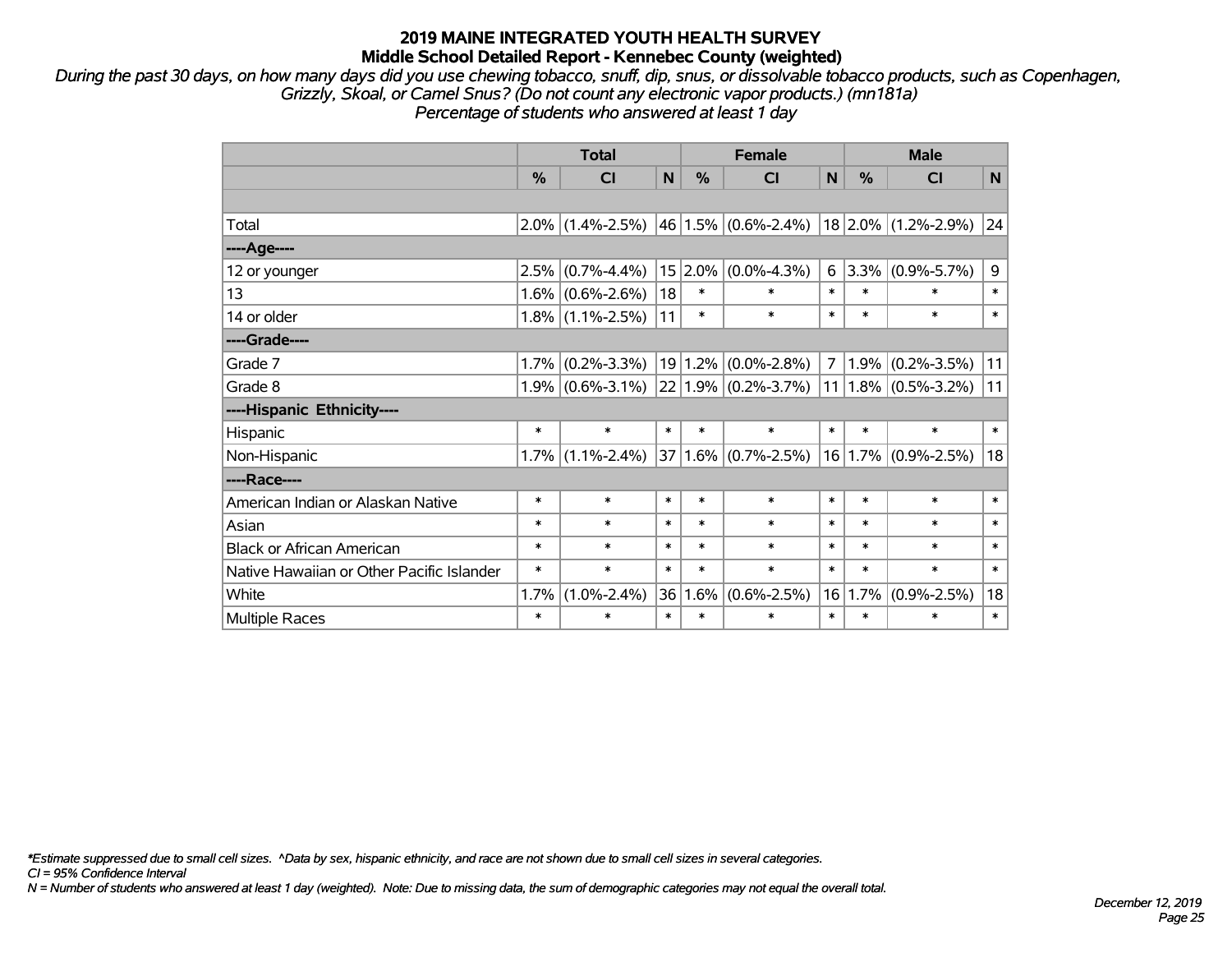*During the past 30 days, on how many days did you smoke cigars, cigarillos, or little cigars? (mn30) Percentage of students who answered at least 1 day*

|                                           | <b>Total</b> |                     |        |        | <b>Female</b>           |        |        | <b>Male</b>             |        |  |  |
|-------------------------------------------|--------------|---------------------|--------|--------|-------------------------|--------|--------|-------------------------|--------|--|--|
|                                           | $\%$         | <b>CI</b>           | N      | %      | <b>CI</b>               | N      | $\%$   | <b>CI</b>               | N      |  |  |
|                                           |              |                     |        |        |                         |        |        |                         |        |  |  |
| Total                                     |              | $1.5\%$ (0.9%-2.2%) |        |        | $36 1.6\% $ (0.3%-2.8%) |        |        | $18 1.2\% $ (0.8%-1.6%) | 14     |  |  |
| ----Age----                               |              |                     |        |        |                         |        |        |                         |        |  |  |
| 12 or younger                             | 2.1%         | $(0.4\% - 3.8\%)$   |        |        | $12 2.0\% $ (0.0%-4.3%) | 6      | 2.4%   | $(0.5\% - 4.2\%)$       | 6      |  |  |
| 13                                        | 1.2%         | $(0.8\% - 1.6\%)$   | 13     | $\ast$ | $\ast$                  | $\ast$ | $\ast$ | $\ast$                  | $\ast$ |  |  |
| 14 or older                               |              | $1.7\%$ (0.8%-2.6%) | 10     | $\ast$ | $\ast$                  | $\ast$ | $\ast$ | $\ast$                  | $\ast$ |  |  |
| ----Grade----                             |              |                     |        |        |                         |        |        |                         |        |  |  |
| Grade 7                                   | 1.4%         | $(0.4\% - 2.3\%)$   | 15     | $\ast$ | $\ast$                  | $\ast$ | $\ast$ | $\ast$                  | $\ast$ |  |  |
| Grade 8                                   |              | $1.6\%$ (0.6%-2.6%) | 19     | $\ast$ | $\ast$                  | $\ast$ | $\ast$ | $\ast$                  | $\ast$ |  |  |
| ----Hispanic Ethnicity----                |              |                     |        |        |                         |        |        |                         |        |  |  |
| Hispanic                                  | $\ast$       | $\ast$              | $\ast$ | $\ast$ | $\ast$                  | $\ast$ | $\ast$ | $\ast$                  | $\ast$ |  |  |
| Non-Hispanic                              | 1.5%         | $(0.8\% - 2.2\%)$   |        |        | $32 1.6\% $ (0.4%-2.9%) | 17     |        | $1.2\%$ (0.8%-1.7%)     | 13     |  |  |
| ----Race----                              |              |                     |        |        |                         |        |        |                         |        |  |  |
| American Indian or Alaskan Native         | $\ast$       | $\ast$              | $\ast$ | $\ast$ | $\ast$                  | $\ast$ | $\ast$ | $\ast$                  | $\ast$ |  |  |
| Asian                                     | $\ast$       | $\ast$              | $\ast$ | $\ast$ | $\ast$                  | $\ast$ | $\ast$ | $\ast$                  | $\ast$ |  |  |
| <b>Black or African American</b>          | $\ast$       | $\ast$              | $\ast$ | $\ast$ | $\ast$                  | $\ast$ | $\ast$ | $\ast$                  | $\ast$ |  |  |
| Native Hawaiian or Other Pacific Islander | $\ast$       | $\ast$              | $\ast$ | $\ast$ | $\ast$                  | $\ast$ | $\ast$ | $\ast$                  | $\ast$ |  |  |
| White                                     | 1.4%         | $(0.9\% - 1.9\%)$   | 29     | 1.5%   | $(0.3\% - 2.6\%)$       | 15     | 1.0%   | $(0.5\% - 1.5\%)$       | 11     |  |  |
| Multiple Races                            | $\ast$       | $\ast$              | $\ast$ | $\ast$ | $\ast$                  | $\ast$ | $\ast$ | $\ast$                  | $\ast$ |  |  |

*\*Estimate suppressed due to small cell sizes. ^Data by sex, hispanic ethnicity, and race are not shown due to small cell sizes in several categories.*

*CI = 95% Confidence Interval*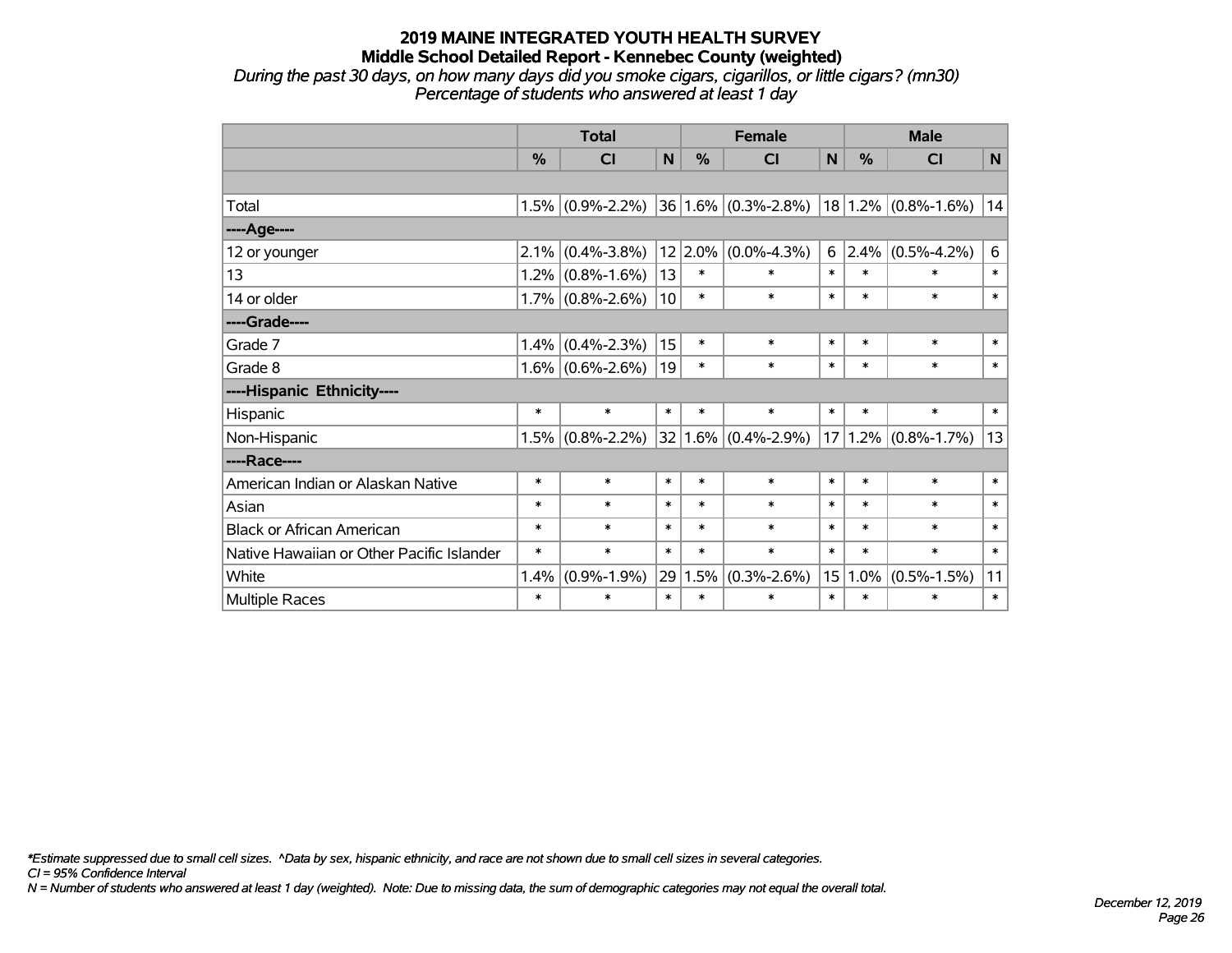*During the past 7 days, on how many days were you in the same room with someone who was smoking cigarettes? (mn33a) Percentage of students who answered at least 1 day*

|                                           | <b>Total</b> |                        |        |            | <b>Female</b>                 |              | <b>Male</b> |                         |        |  |
|-------------------------------------------|--------------|------------------------|--------|------------|-------------------------------|--------------|-------------|-------------------------|--------|--|
|                                           | $\%$         | <b>CI</b>              | N      | $\%$       | <b>CI</b>                     | <sub>N</sub> | $\%$        | <b>CI</b>               | N.     |  |
|                                           |              |                        |        |            |                               |              |             |                         |        |  |
| Total                                     |              | $27.0\%$ (23.9%-30.1%) |        |            | 630   28.2%   (23.6%-32.8%)   |              |             | 324 25.6% (20.0%-31.1%) | 298    |  |
| ----Age----                               |              |                        |        |            |                               |              |             |                         |        |  |
| 12 or younger                             |              | 23.1% (17.7%-28.5%)    |        |            | 134 24.3% (18.0%-30.6%)       |              | 78 21.0%    | $(15.4\% - 26.7\%)$     | 53     |  |
| 13                                        |              | 27.4% (23.4%-31.5%)    |        |            | $312$   27.3%   (21.1%-33.5%) |              |             | 156 27.2% (19.2%-35.2%) | 152    |  |
| 14 or older                               |              | 29.6% (26.2%-33.1%)    |        |            | 181 34.3% (29.7%-39.0%)       |              |             | 88 25.9% (18.9%-32.9%)  | 91     |  |
| ----Grade----                             |              |                        |        |            |                               |              |             |                         |        |  |
| Grade 7                                   |              | 24.4% (19.4%-29.4%)    |        |            | 273 22.2% (17.1%-27.2%)       |              |             | 123 26.1% (19.4%-32.7%) | 146    |  |
| Grade 8                                   |              | 29.5% (24.1%-34.9%)    |        |            | 348 34.0% (27.3%-40.7%)       |              |             | 199 24.9% (15.7%-34.1%) | 147    |  |
| ----Hispanic Ethnicity----                |              |                        |        |            |                               |              |             |                         |        |  |
| <b>Hispanic</b>                           |              | 28.0% (19.4%-36.7%)    | 16     |            | $ 29.4\% $ (21.4%-37.4%)      |              | 10 25.9%    | $(11.0\% - 40.7\%)$     | 6      |  |
| Non-Hispanic                              |              | $27.2\%$ (24.1%-30.2%) |        |            | 574 28.7% (23.7%-33.7%)       |              |             | 298 25.4% (19.4%-31.4%) | 270    |  |
| ----Race----                              |              |                        |        |            |                               |              |             |                         |        |  |
| American Indian or Alaskan Native         | 18.1%        | $(4.1\% - 32.0\%)$     | 6      | $\ast$     | $\ast$                        | $\ast$       | $\ast$      | $\ast$                  | $\ast$ |  |
| Asian                                     | 27.6%        | $(5.1\% - 50.1\%)$     | 6      | $\ast$     | $\ast$                        | $\ast$       | $\ast$      | $\ast$                  | $\ast$ |  |
| <b>Black or African American</b>          | 32.5%        | $(15.2\% - 49.9\%)$    | 9      | $\ast$     | $\ast$                        | $\ast$       | $\ast$      | $\ast$                  | $\ast$ |  |
| Native Hawaiian or Other Pacific Islander | $\ast$       | $\ast$                 | $\ast$ | $\ast$     | $\ast$                        | $\ast$       | $\ast$      | $\ast$                  | $\ast$ |  |
| White                                     | 26.3%        | $(23.2\% - 29.4\%)$    | 551    | $ 27.6\% $ | $(22.6\% - 32.6\%)$           |              | 286 24.7%   | $(18.9\% - 30.5\%)$     | 260    |  |
| <b>Multiple Races</b>                     |              | 39.3% (26.1%-52.5%)    | 27     |            | $ 48.4\% $ (31.1%-65.7%)      | 19           |             | 27.5% (14.6%-40.4%)     | 8      |  |

*\*Estimate suppressed due to small cell sizes. ^Data by sex, hispanic ethnicity, and race are not shown due to small cell sizes in several categories.*

*CI = 95% Confidence Interval*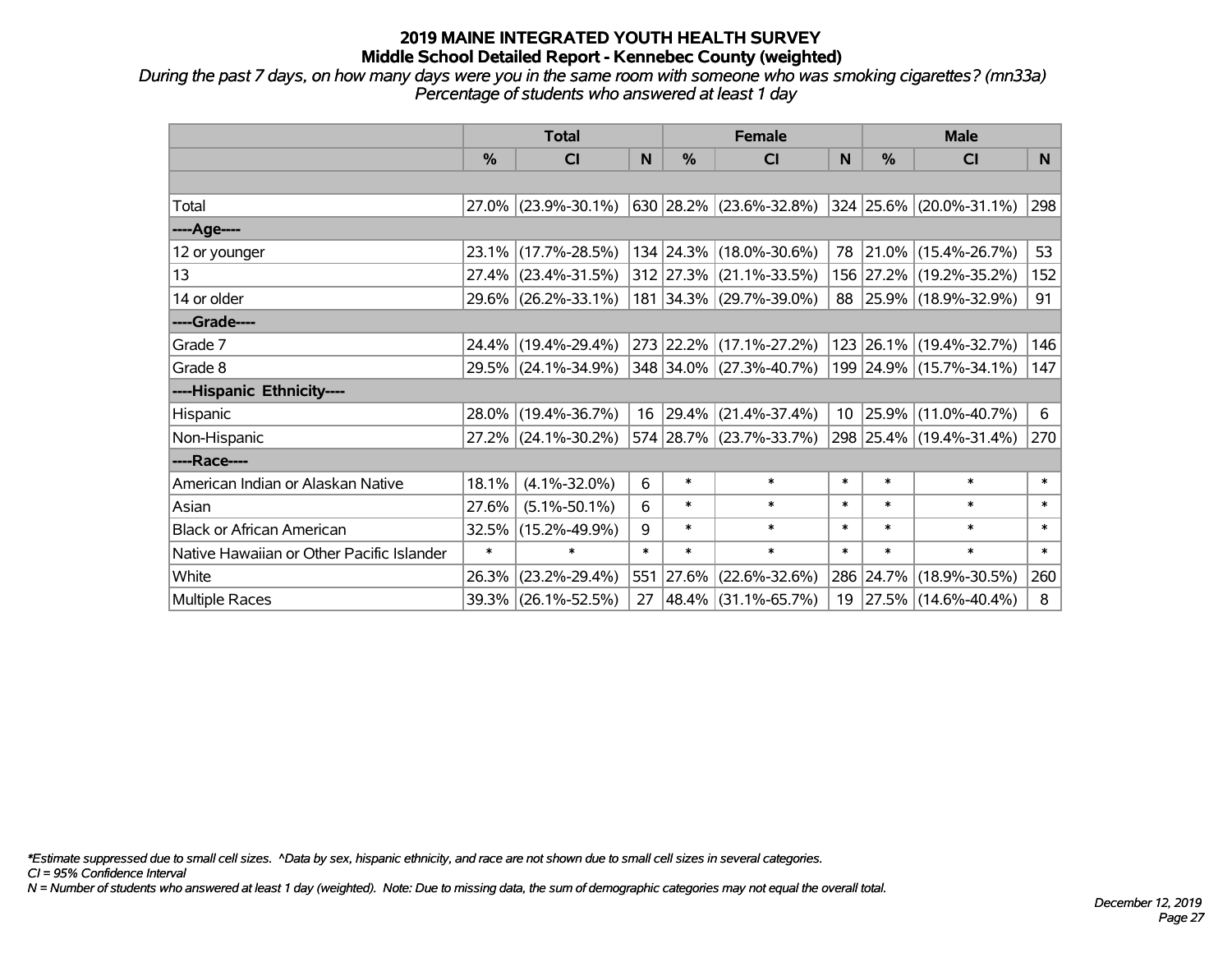*During the past 7 days, on how many days were you in the same car with someone who was smoking cigarettes? (mn56a) Percentage of students who answered at least 1 day*

|                                           | <b>Total</b>  |                        |        |        | <b>Female</b>               |        | <b>Male</b> |                          |        |  |
|-------------------------------------------|---------------|------------------------|--------|--------|-----------------------------|--------|-------------|--------------------------|--------|--|
|                                           | $\frac{0}{0}$ | CI                     | N      | $\%$   | <b>CI</b>                   | N      | $\%$        | <b>CI</b>                | N.     |  |
|                                           |               |                        |        |        |                             |        |             |                          |        |  |
| Total                                     |               | 19.5% (16.7%-22.3%)    |        |        | 457   19.8%   (17.2%-22.5%) |        |             | 228 19.5% (14.2%-24.9%)  | 229    |  |
| ----Age----                               |               |                        |        |        |                             |        |             |                          |        |  |
| 12 or younger                             |               | 17.5% (10.9%-24.1%)    |        |        | 103 24.6% (16.1%-33.2%)     | 80     | 8.9%        | $(1.6\% - 16.2\%)$       | 24     |  |
| 13                                        |               | 19.0% (15.7%-22.4%)    |        |        | 214   15.7%   (11.5%-19.9%) |        | 88 22.6%    | $(16.5\% - 28.8\%)$      | 126    |  |
| 14 or older                               |               | 22.6% (19.4%-25.8%)    |        |        | 140 22.5% (17.2%-27.8%)     | 61     |             | $ 22.7\% $ (14.6%-30.8%) | 79     |  |
| ----Grade----                             |               |                        |        |        |                             |        |             |                          |        |  |
| Grade 7                                   |               | $18.4\%$ (13.1%-23.7%) |        |        | 208   18.5%   (14.4%-22.6%) | 103    | 18.7%       | $(9.3\% - 28.0\%)$       | 106    |  |
| Grade 8                                   |               | 21.1% (17.3%-24.8%)    |        |        | 249 21.5% (18.1%-24.9%)     |        |             | 126 20.6% (13.3%-27.9%)  | 123    |  |
| ----Hispanic Ethnicity----                |               |                        |        |        |                             |        |             |                          |        |  |
| Hispanic                                  |               | 26.7% (10.9%-42.5%)    | 17     | 20.2%  | $(6.5\% - 33.9\%)$          | 8      | 37.2%       | $(13.2\% - 61.2\%)$      | 9      |  |
| Non-Hispanic                              |               | 19.7% (16.2%-23.2%)    |        |        | 412 20.1% (15.8%-24.4%)     |        |             | 206 19.5% (14.2%-24.8%)  | 206    |  |
| ----Race----                              |               |                        |        |        |                             |        |             |                          |        |  |
| American Indian or Alaskan Native         | $\ast$        | $\ast$                 | $\ast$ | $\ast$ | $\ast$                      | $\ast$ | $\ast$      | $\ast$                   | $\ast$ |  |
| Asian                                     | $\ast$        | $\ast$                 | $\ast$ | $\ast$ | $\ast$                      | $\ast$ | $\ast$      | $\ast$                   | $\ast$ |  |
| <b>Black or African American</b>          | 28.5%         | $(12.9\% - 44.2\%)$    | 8      | $\ast$ | $\ast$                      | $\ast$ | $\ast$      | $\ast$                   | $\ast$ |  |
| Native Hawaiian or Other Pacific Islander | $\ast$        | $\ast$                 | $\ast$ | $\ast$ | $\ast$                      | $\ast$ | $\ast$      | $\ast$                   | $\ast$ |  |
| White                                     | 19.6%         | $(16.5\% - 22.7\%)$    | 407    | 20.0%  | $(17.0\% - 23.1\%)$         | 209    | 19.2%       | $(13.8\% - 24.7\%)$      | 198    |  |
| Multiple Races                            | 12.7%         | $(3.1\% - 22.3\%)$     | 9      | $\ast$ | $\ast$                      | $\ast$ | $\ast$      | $\ast$                   | $\ast$ |  |

*\*Estimate suppressed due to small cell sizes. ^Data by sex, hispanic ethnicity, and race are not shown due to small cell sizes in several categories.*

*CI = 95% Confidence Interval*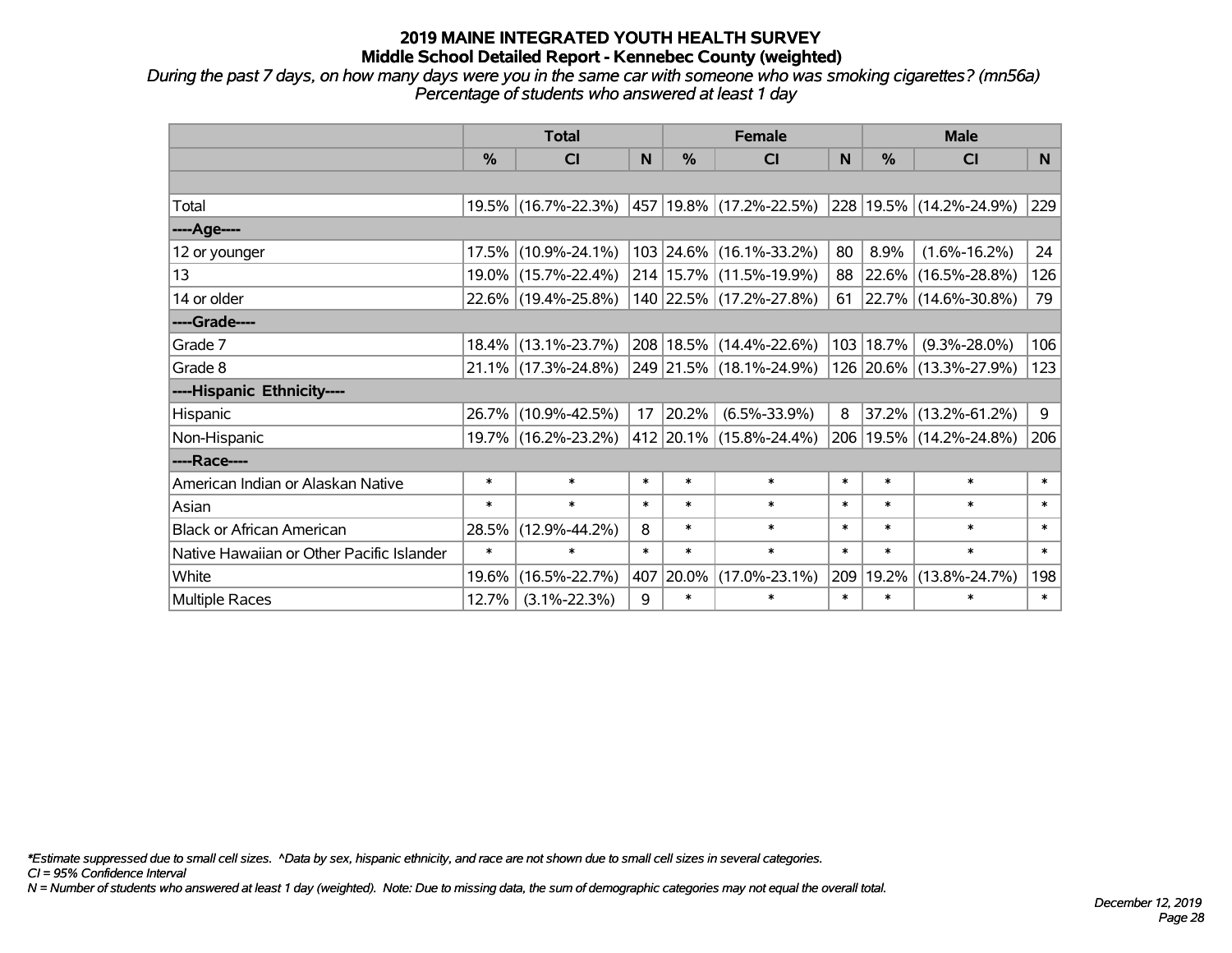#### **2019 MAINE INTEGRATED YOUTH HEALTH SURVEY Middle School Detailed Report - Kennebec County (weighted)** *Besides yourself, does anyone who lives in your home smoke cigarettes now? (mn57) Percentage of students who answered 'Yes'*

|                                           | <b>Total</b> |                      |        |           | <b>Female</b>                   |                 | <b>Male</b>   |                          |        |  |
|-------------------------------------------|--------------|----------------------|--------|-----------|---------------------------------|-----------------|---------------|--------------------------|--------|--|
|                                           | %            | <b>CI</b>            | N      | %         | <b>CI</b>                       | N               | $\frac{0}{0}$ | <b>CI</b>                | N      |  |
|                                           |              |                      |        |           |                                 |                 |               |                          |        |  |
| Total                                     | 38.5%        | $(33.9\% - 43.1\%)$  |        |           | $901 38.8\%  (34.7\% - 42.9\%)$ |                 |               | 445 38.2% (29.8%-46.5%)  | 449    |  |
| ---- Age----                              |              |                      |        |           |                                 |                 |               |                          |        |  |
| 12 or younger                             | 40.6%        | $(31.4\% - 49.7\%)$  |        | 239 42.7% | $(32.9\% - 52.5\%)$             |                 | 138 37.6%     | $(26.3\% - 48.9\%)$      | 100    |  |
| 13                                        | 37.8%        | $(34.2\% - 41.3\%)$  |        |           | 423 34.6% (28.4%-40.8%)         |                 |               | 191 40.6% (32.0%-49.3%)  | 228    |  |
| 14 or older                               | 38.1%        | $(30.4\% - 45.7\%)$  |        |           | 237 42.8% (33.1%-52.4%)         |                 |               | 116 34.4% (24.6%-44.3%)  | 121    |  |
| ----Grade----                             |              |                      |        |           |                                 |                 |               |                          |        |  |
| Grade 7                                   | 40.1%        | $(32.5\% - 47.7\%)$  |        | 453 37.3% | $(28.8\% - 45.8\%)$             |                 | 207 42.6%     | $(33.0\% - 52.2\%)$      | 240    |  |
| Grade 8                                   | 37.4%        | $(32.4\% - 42.3\%)$  |        |           | 442 41.2% (33.5%-48.9%)         |                 |               | 238 33.7% (23.0%-44.4%)  | 205    |  |
| ----Hispanic Ethnicity----                |              |                      |        |           |                                 |                 |               |                          |        |  |
| Hispanic                                  | 41.7%        | $(18.5\% - 64.8\%)$  | 28     | 36.7%     | $(7.1\% - 66.3\%)$              | 15 <sub>1</sub> | 49.4%         | $(24.7\% - 74.1\%)$      | 13     |  |
| Non-Hispanic                              | 38.6%        | $(33.2\% - 44.1\%)$  |        |           | 808 39.6% (34.2%-45.1%)         |                 |               | 405 37.5% (28.1%-46.8%)  | 398    |  |
| ----Race----                              |              |                      |        |           |                                 |                 |               |                          |        |  |
| American Indian or Alaskan Native         | 35.9%        | $(9.2\% - 62.5\%)$   | 11     | $\ast$    | $\ast$                          | $\ast$          | $\ast$        | $\ast$                   | $\ast$ |  |
| Asian                                     | 64.4%        | $(21.3\% - 100.0\%)$ | 10     | $\ast$    | $\ast$                          | $\ast$          | $\ast$        | $\ast$                   | $\ast$ |  |
| <b>Black or African American</b>          | 51.0%        | $(28.8\% - 73.2\%)$  | 14     | $\ast$    | $\ast$                          | $\ast$          | $\ast$        | $\ast$                   | $\ast$ |  |
| Native Hawaiian or Other Pacific Islander | $\ast$       | $\ast$               | $\ast$ | $\ast$    | $\ast$                          | $\ast$          | $\ast$        | $\ast$                   | $\ast$ |  |
| White                                     | 37.7%        | $(32.1\% - 43.4\%)$  |        | 785 39.4% | $(34.0\% - 44.8\%)$             |                 | 407 36.4%     | $(27.4\% - 45.4\%)$      | 377    |  |
| Multiple Races                            | 34.6%        | $(23.0\% - 46.3\%)$  | 26     |           | 25.4% (10.4%-40.5%)             | 10 <sup>°</sup> |               | $ 42.4\% $ (19.7%-65.2%) | 14     |  |

*\*Estimate suppressed due to small cell sizes. ^Data by sex, hispanic ethnicity, and race are not shown due to small cell sizes in several categories.*

*CI = 95% Confidence Interval*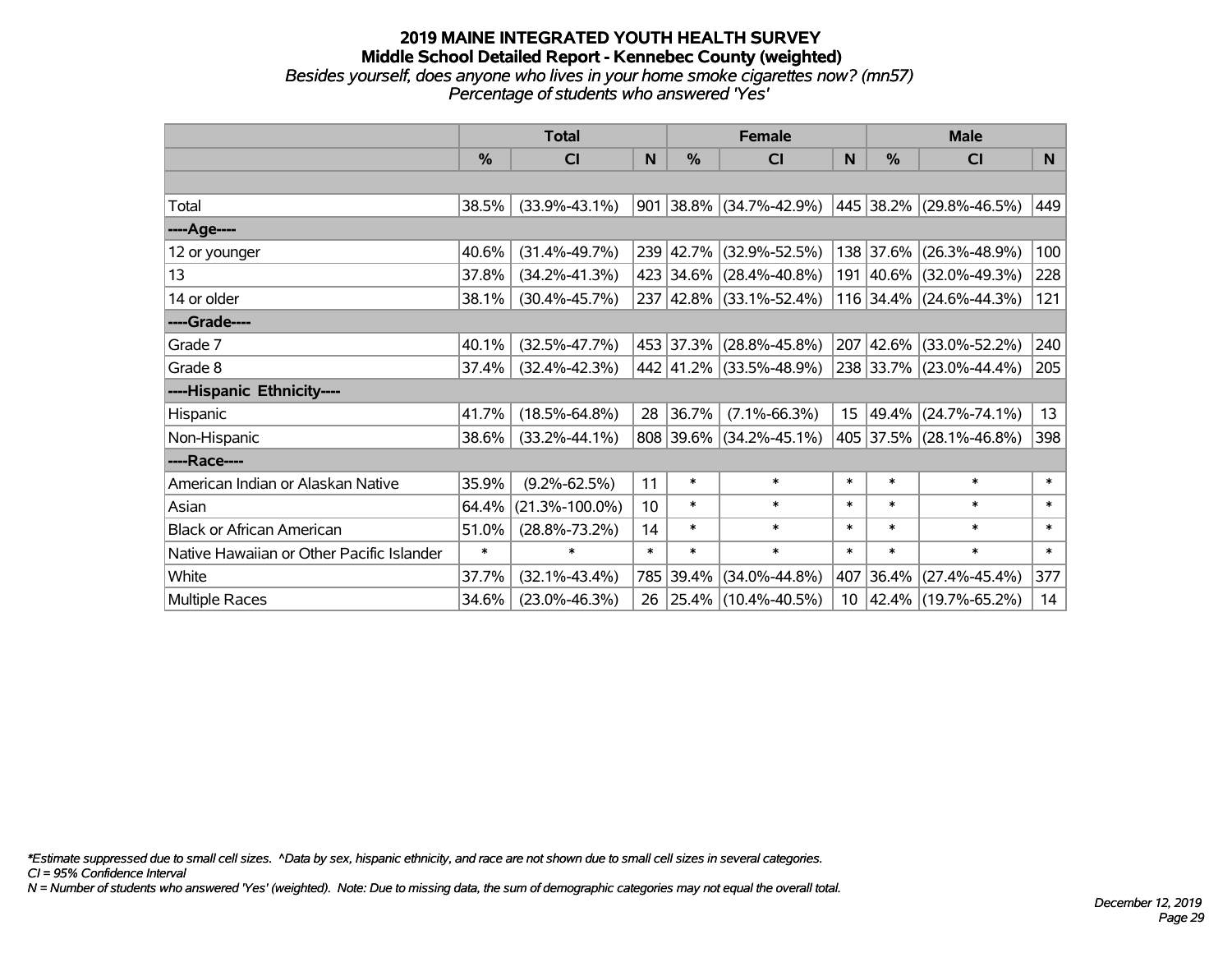## **2019 MAINE INTEGRATED YOUTH HEALTH SURVEY Middle School Detailed Report - Kennebec County (weighted)** *If you wanted to get some cigarettes, how easy would it be for you to get some? (mn37) Percentage of students who answered 'Sort of easy' or 'Very easy'*

|                                           | <b>Total</b>  |                     |        |        | <b>Female</b>            |              | <b>Male</b> |                         |                |  |
|-------------------------------------------|---------------|---------------------|--------|--------|--------------------------|--------------|-------------|-------------------------|----------------|--|
|                                           | $\frac{0}{0}$ | <b>CI</b>           | N      | $\%$   | <b>CI</b>                | <sub>N</sub> | $\%$        | <b>CI</b>               | N              |  |
|                                           |               |                     |        |        |                          |              |             |                         |                |  |
| Total                                     |               | 23.8% (22.1%-25.4%) |        |        | 547 22.8% (19.4%-26.2%)  |              |             | 257 25.1% (22.2%-27.9%) | 289            |  |
| ----Age----                               |               |                     |        |        |                          |              |             |                         |                |  |
| 12 or younger                             |               | 19.3% (13.5%-25.1%) |        |        | 109 21.8% (14.6%-28.9%)  | 67           | 16.5%       | $(8.4\% - 24.7\%)$      | 42             |  |
| 13                                        |               | 24.1% (20.7%-27.5%) |        |        | 271 23.0% (19.2%-26.7%)  |              |             | 130 25.6% (19.9%-31.3%) | 141            |  |
| 14 or older                               |               | 27.4% (22.5%-32.2%) |        |        | 164 23.8% (15.8%-31.9%)  |              |             | 60 30.1% (24.5%-35.7%)  | 104            |  |
| ----Grade----                             |               |                     |        |        |                          |              |             |                         |                |  |
| Grade 7                                   |               | 20.4% (16.9%-24.0%) |        |        | 225 19.4% (14.3%-24.6%)  |              | 105 21.7%   | $(17.6\% - 25.8\%)$     | 120            |  |
| Grade 8                                   |               | 27.3% (23.7%-30.9%) |        |        | 319 26.3% (22.0%-30.5%)  |              |             | 152 28.5% (23.7%-33.2%) | 166            |  |
| ----Hispanic Ethnicity----                |               |                     |        |        |                          |              |             |                         |                |  |
| Hispanic                                  |               | 22.8% (12.5%-33.1%) | 13     | 17.6%  | $(6.3\% - 29.0\%)$       | 6            | 31.3%       | $(15.3\% - 47.2\%)$     | 7 <sup>1</sup> |  |
| Non-Hispanic                              |               | 24.4% (22.7%-26.1%) |        |        | 507 23.1% (19.3%-26.9%)  |              |             | 236 25.9% (22.8%-29.0%) | 271            |  |
| ----Race----                              |               |                     |        |        |                          |              |             |                         |                |  |
| American Indian or Alaskan Native         | 28.1%         | $(9.9\% - 46.3\%)$  | 11     | $\ast$ | $\ast$                   | $\ast$       | $\ast$      | $\ast$                  | $\ast$         |  |
| Asian                                     | $\ast$        | $\ast$              | $\ast$ | $\ast$ | $\ast$                   | $\ast$       | $\ast$      | $\ast$                  | $\ast$         |  |
| <b>Black or African American</b>          | 34.3%         | $(17.0\% - 51.6\%)$ | 9      | $\ast$ | $\ast$                   | $\ast$       | $\ast$      | $\ast$                  | $\ast$         |  |
| Native Hawaiian or Other Pacific Islander | $\ast$        | $\ast$              | $\ast$ | $\ast$ | $\ast$                   | $\ast$       | $\ast$      | $\ast$                  | $\ast$         |  |
| White                                     | 23.3%         | $(21.6\% - 24.9\%)$ |        |        | 482 22.3% (18.1%-26.4%)  |              | 226 24.5%   | $(21.8\% - 27.3\%)$     | 255            |  |
| Multiple Races                            |               | 26.6% (14.7%-38.5%) | 18     |        | $ 22.5\% $ (12.4%-32.6%) | 9            |             | $33.1\%$ (16.6%-49.6%)  | 9              |  |

*\*Estimate suppressed due to small cell sizes. ^Data by sex, hispanic ethnicity, and race are not shown due to small cell sizes in several categories.*

*CI = 95% Confidence Interval*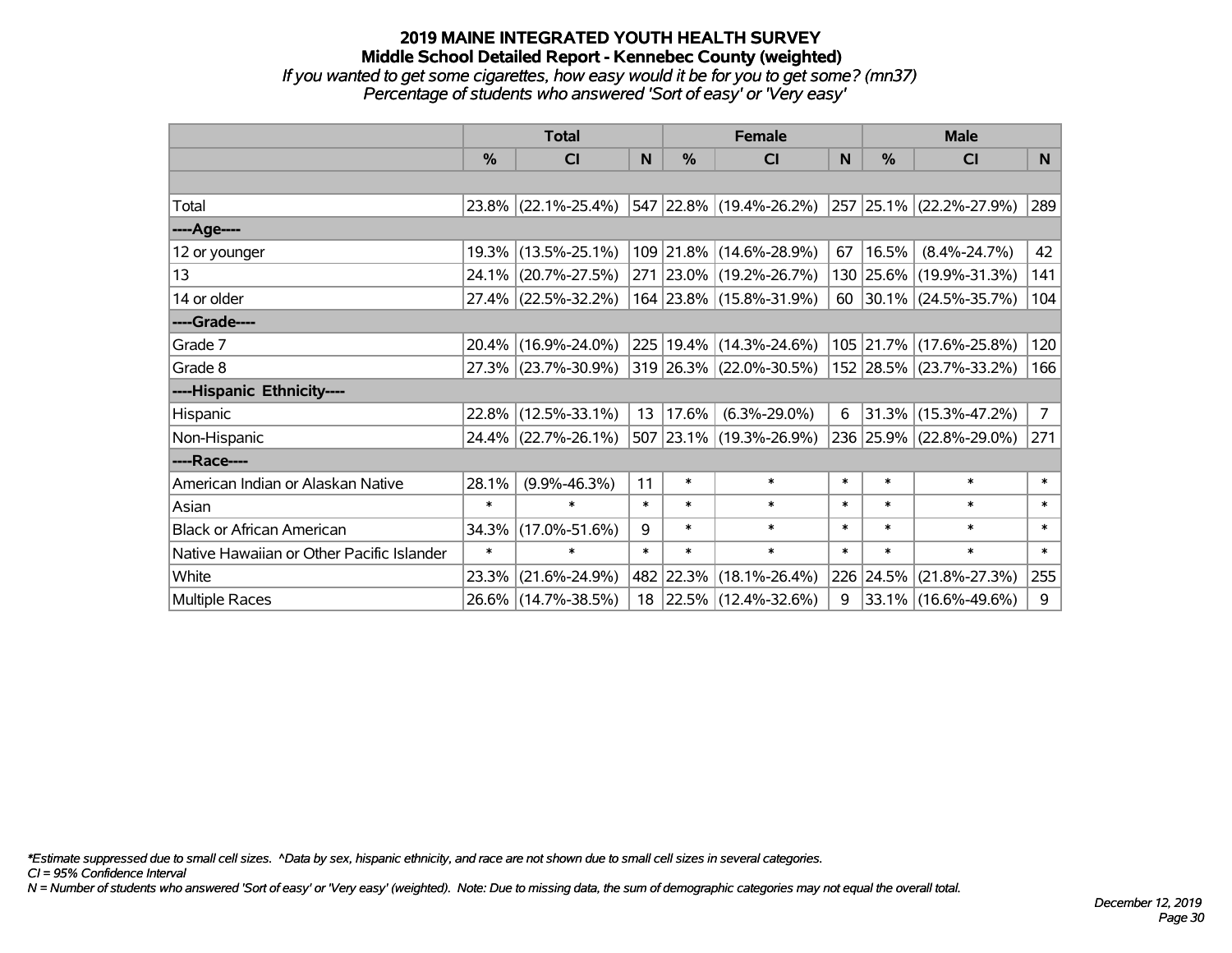*Do you think that you will try a cigarette soon? (mn47)*

*Percentage of students who answered 'I definitely will', 'I probably will' or 'I probably will not'*

|                                           | <b>Total</b>  |                      |                |               | <b>Female</b>               |          | <b>Male</b> |                             |        |  |
|-------------------------------------------|---------------|----------------------|----------------|---------------|-----------------------------|----------|-------------|-----------------------------|--------|--|
|                                           | $\frac{0}{0}$ | CI                   | N              | $\frac{0}{0}$ | <b>CI</b>                   | <b>N</b> | %           | <b>CI</b>                   | N      |  |
|                                           |               |                      |                |               |                             |          |             |                             |        |  |
| Total                                     | 19.1%         | $(16.5\% - 21.6\%)$  | 447            |               | $17.2\%$ (13.5%-20.9%)      |          |             | 197   20.8%   (16.3%-25.4%) | 246    |  |
| ----Age----                               |               |                      |                |               |                             |          |             |                             |        |  |
| 12 or younger                             | 12.4%         | $(6.7\% - 18.1\%)$   | 72             | 8.7%          | $(2.1\% - 15.3\%)$          | 28       | 17.0%       | $(7.1\% - 26.9\%)$          | 45     |  |
| 13                                        | 19.7%         | $(15.8\% - 23.6\%)$  |                |               | 222   18.4%   (14.1%-22.7%) |          |             | 103 20.5% (14.6%-26.5%)     | 115    |  |
| 14 or older                               | 24.4%         | $(21.1\% - 27.8\%)$  |                |               | 153 24.7% (13.0%-36.3%)     | 67       |             | $ 24.2\% $ (16.3%-32.1%)    | 86     |  |
| ----Grade----                             |               |                      |                |               |                             |          |             |                             |        |  |
| Grade 7                                   | 18.5%         | $(14.9\% - 22.1\%)$  |                | 208 13.8%     | $(9.6\% - 18.0\%)$          | 76       | 22.5%       | $(18.7\% - 26.4\%)$         | 128    |  |
| Grade 8                                   | $19.6\%$      | $(15.6\% - 23.6\%)$  |                |               | 234 20.8% (13.6%-27.9%)     | 121      |             | $ 18.6\% $ (11.4%-25.7%)    | 113    |  |
| ----Hispanic Ethnicity----                |               |                      |                |               |                             |          |             |                             |        |  |
| Hispanic                                  | 22.3%         | $(16.0\% - 28.5\%)$  | 15             | $\ast$        | $\ast$                      | $\ast$   | $\ast$      | $\ast$                      | $\ast$ |  |
| Non-Hispanic                              | 19.1%         | $(16.2\% - 22.0\%)$  | 400            |               | $16.2\%$ (12.3%-20.1%)      |          | 165 21.7%   | $(15.8\% - 27.7\%)$         | 231    |  |
| ----Race----                              |               |                      |                |               |                             |          |             |                             |        |  |
| American Indian or Alaskan Native         | 20.8%         | $(3.8\% - 37.8\%)$   | $\overline{7}$ | $\ast$        | $\ast$                      | $\ast$   | $\ast$      | $\ast$                      | $\ast$ |  |
| Asian                                     | 64.4%         | $(21.3\% - 100.0\%)$ | 10             | *             | $\ast$                      | $\ast$   | $\ast$      | $\ast$                      | $\ast$ |  |
| <b>Black or African American</b>          | $\ast$        | $\ast$               | $\ast$         | $\ast$        | $\ast$                      | $\ast$   | $\ast$      | $\ast$                      | $\ast$ |  |
| Native Hawaiian or Other Pacific Islander | $\ast$        | $\ast$               | $\ast$         | $\ast$        | $\ast$                      | $\ast$   | $\ast$      | $\ast$                      | $\ast$ |  |
| White                                     | 18.2%         | $(15.6\% - 20.9\%)$  | 380            | 16.7%         | $(13.2\% - 20.2\%)$         | 173      | 19.8%       | $(15.5\% - 24.2\%)$         | 206    |  |
| Multiple Races                            | 13.0%         | $(5.7\% - 20.2\%)$   | 9              | $\ast$        | $\ast$                      | $\ast$   | $\ast$      | $\ast$                      | $\ast$ |  |

*\*Estimate suppressed due to small cell sizes. ^Data by sex, hispanic ethnicity, and race are not shown due to small cell sizes in several categories.*

*CI = 95% Confidence Interval*

*N = Number of students who answered 'I definitely will', 'I probably will' or 'I probably will not' (weighted). Note: Due to missing data, the sum of demographic categories may not equal the overall total.*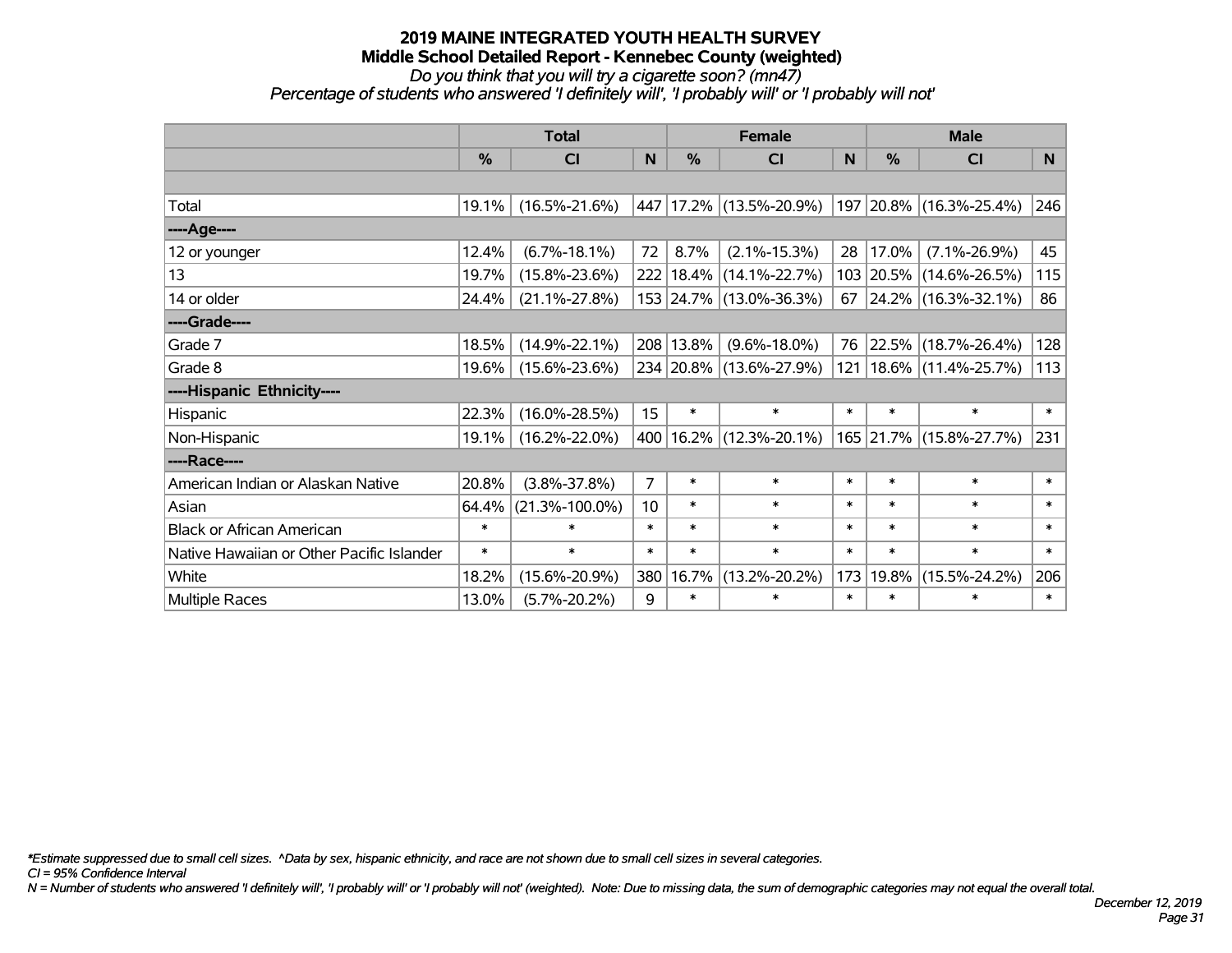#### **2019 MAINE INTEGRATED YOUTH HEALTH SURVEY Middle School Detailed Report - Kennebec County (weighted)** *Do you think you will smoke a cigarette at any time during the next year? (mn48)*

# *Percentage of students who answered 'I definitely will', 'I probably will' or 'I probably will not'*

|                                           | <b>Total</b>  |                     |        |             | <b>Female</b>               |          | <b>Male</b> |                         |                |  |
|-------------------------------------------|---------------|---------------------|--------|-------------|-----------------------------|----------|-------------|-------------------------|----------------|--|
|                                           | $\frac{0}{0}$ | <b>CI</b>           | N      | $\%$        | <b>CI</b>                   | <b>N</b> | %           | <b>CI</b>               | N <sub>1</sub> |  |
|                                           |               |                     |        |             |                             |          |             |                         |                |  |
| Total                                     |               | 16.5% (13.4%-19.6%) |        |             | 386 16.4% (11.0%-21.8%)     |          |             | 188 16.5% (11.4%-21.6%) | 194            |  |
| ----Age----                               |               |                     |        |             |                             |          |             |                         |                |  |
| 12 or younger                             | 12.2%         | $(6.3\% - 18.1\%)$  | 72     | 9.7%        | $(2.6\% - 16.8\%)$          | 31       | 15.3%       | $(8.1\% - 22.6\%)$      | 41             |  |
| 13                                        | $17.2\%$      | $(12.5\% - 21.9\%)$ |        | 193   16.8% | $(9.7\% - 23.9\%)$          | 94       |             | 17.1% (10.9%-23.4%)     | 96             |  |
| 14 or older                               |               | 19.5% (14.9%-24.0%) |        |             | 122 23.5% (12.5%-34.5%)     | 64       | 16.4%       | $(7.7\% - 25.1\%)$      | 58             |  |
| ----Grade----                             |               |                     |        |             |                             |          |             |                         |                |  |
| Grade 7                                   | $15.8\%$      | $(11.5\% - 20.0\%)$ |        | 177 12.5%   | $(8.2\% - 16.7\%)$          | 69       | 18.6%       | $(13.9\% - 23.2\%)$     | 105            |  |
| Grade 8                                   |               | 17.5% (13.4%-21.6%) |        |             | 208 20.5% (11.0%-30.0%)     |          | 120   14.6% | $(7.6\% - 21.5\%)$      | 88             |  |
| ----Hispanic Ethnicity----                |               |                     |        |             |                             |          |             |                         |                |  |
| Hispanic                                  | 21.3%         | $(10.3\% - 32.4\%)$ |        | 14 14.1%    | $(0.0\% - 30.8\%)$          | 6        | 32.7%       | $(6.6\% - 58.8\%)$      | 8              |  |
| Non-Hispanic                              |               | 16.3% (13.2%-19.4%) |        |             | 341   15.7%   (10.5%-20.9%) | 160      |             | 16.7% (10.7%-22.6%)     | 177            |  |
| ----Race----                              |               |                     |        |             |                             |          |             |                         |                |  |
| American Indian or Alaskan Native         | 20.7%         | $(2.9\% - 38.4\%)$  | 6      | $\ast$      | $\ast$                      | $\ast$   | $\ast$      | $\ast$                  | $\ast$         |  |
| Asian                                     | 36.5%         | $(0.0\% - 76.8\%)$  | 6      | $\ast$      | $\ast$                      | $\ast$   | $\ast$      | $\ast$                  | $\ast$         |  |
| <b>Black or African American</b>          | $\ast$        | $\ast$              | $\ast$ | $\ast$      | $\ast$                      | $\ast$   | $\ast$      | $\ast$                  | $\ast$         |  |
| Native Hawaiian or Other Pacific Islander | $\ast$        | $\ast$              | $\ast$ | $\ast$      | $\ast$                      | $\ast$   | $\ast$      | $\ast$                  | $\ast$         |  |
| White                                     | 15.8%         | $(12.4\% - 19.3\%)$ |        | 330 16.5%   | $(11.2\% - 21.8\%)$         | 171      | 15.3%       | $(10.7\% - 19.9\%)$     | 159            |  |
| <b>Multiple Races</b>                     | 8.5%          | $(1.3\% - 15.6\%)$  | 6      | $\ast$      | $\ast$                      | $\ast$   | $\ast$      | $\ast$                  | $\ast$         |  |

*\*Estimate suppressed due to small cell sizes. ^Data by sex, hispanic ethnicity, and race are not shown due to small cell sizes in several categories.*

*CI = 95% Confidence Interval*

*N = Number of students who answered 'I definitely will', 'I probably will' or 'I probably will not' (weighted). Note: Due to missing data, the sum of demographic categories may not equal the overall total.*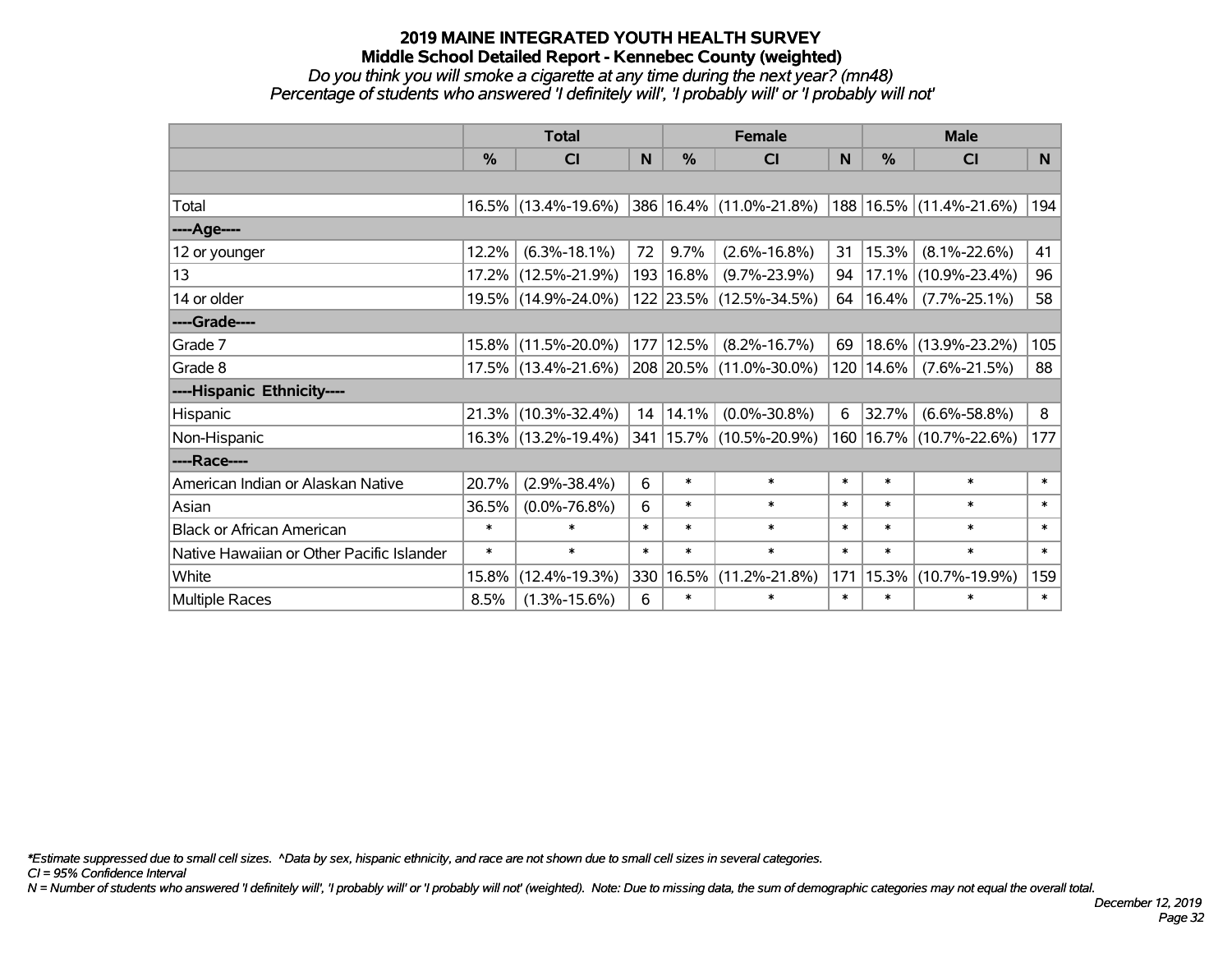#### **2019 MAINE INTEGRATED YOUTH HEALTH SURVEY Middle School Detailed Report - Kennebec County (weighted)** *Do you think you will smoke a cigarette at any time during the next year? (mn48\_2) Percentage of students who answered 'I definitely will not'*

|                                           | <b>Total</b>  |                      |        |             | <b>Female</b>        | <b>Male</b> |           |                         |        |
|-------------------------------------------|---------------|----------------------|--------|-------------|----------------------|-------------|-----------|-------------------------|--------|
|                                           | $\frac{0}{0}$ | <b>CI</b>            | N      | %           | CI                   | N           | $\%$      | <b>CI</b>               | N      |
|                                           |               |                      |        |             |                      |             |           |                         |        |
| Total                                     | 83.5%         | $(80.4\% - 86.6\%)$  |        | 1,958 83.6% | $(78.2\% - 89.0\%)$  |             |           | 959 83.5% (78.4%-88.6%) | 983    |
| ----Age----                               |               |                      |        |             |                      |             |           |                         |        |
| 12 or younger                             | 87.8%         | $(81.9\% - 93.7\%)$  | 514    | 90.3%       | $(83.2\% - 97.4\%)$  |             | 288 84.7% | $(77.4\% - 91.9\%)$     | 224    |
| 13                                        | 82.8%         | $(78.1\% - 87.5\%)$  | 930    | 83.2%       | $(76.1\% - 90.3\%)$  |             |           | 463 82.9% (76.6%-89.1%) | 463    |
| 14 or older                               | 80.5%         | $(76.0\% - 85.1\%)$  | 504    | 76.5%       | $(65.5\% - 87.5\%)$  |             |           | 208 83.6% (74.9%-92.3%) | 296    |
| ----Grade----                             |               |                      |        |             |                      |             |           |                         |        |
| Grade 7                                   | 84.2%         | $(80.0\% - 88.5\%)$  | 947    | 87.5%       | $(83.3\% - 91.8\%)$  |             | 482 81.4% | $(76.8\% - 86.1\%)$     | 459    |
| Grade 8                                   | 82.5%         | $(78.4\% - 86.6\%)$  | 982    | 79.5%       | $(70.0\% - 89.0\%)$  |             |           | 464 85.4% (78.5%-92.4%) | 519    |
| ----Hispanic Ethnicity----                |               |                      |        |             |                      |             |           |                         |        |
| Hispanic                                  | 78.7%         | $(67.6\% - 89.7\%)$  | 52     | 85.9%       | $(69.2\% - 100.0\%)$ | 35          | 67.3%     | $(41.2\% - 93.4\%)$     | 17     |
| Non-Hispanic                              | 83.7%         | $(80.6\% - 86.8\%)$  |        | 1,751 84.3% | $(79.1\% - 89.5\%)$  |             |           | 862 83.3% (77.4%-89.3%) | 884    |
| ----Race----                              |               |                      |        |             |                      |             |           |                         |        |
| American Indian or Alaskan Native         | 79.3%         | $(61.6\% - 97.1\%)$  | 25     | $\ast$      | $\ast$               | $\ast$      | $\ast$    | $\ast$                  | $\ast$ |
| Asian                                     | 63.5%         | $(23.2\% - 100.0\%)$ | 10     | $\ast$      | $\ast$               | $\ast$      | $\ast$    | $\ast$                  | $\ast$ |
| <b>Black or African American</b>          | $\ast$        | $\ast$               | $\ast$ | $\ast$      | $\ast$               | $\ast$      | $\ast$    | $\ast$                  | $\ast$ |
| Native Hawaiian or Other Pacific Islander | $\ast$        | $\ast$               | $\ast$ | $\ast$      | $\ast$               | $\ast$      | $\ast$    | $\ast$                  | $\ast$ |
| White                                     | 84.2%         | $(80.7\% - 87.6\%)$  | 1,755  | 83.5%       | $(78.2\% - 88.8\%)$  |             | 866 84.7% | $(80.1\% - 89.3\%)$     | 881    |
| Multiple Races                            | 91.5%         | $(84.4\% - 98.7\%)$  | 67     | $\ast$      | $\ast$               | $\ast$      | $\ast$    | $\ast$                  | $\ast$ |

*\*Estimate suppressed due to small cell sizes. ^Data by sex, hispanic ethnicity, and race are not shown due to small cell sizes in several categories.*

*CI = 95% Confidence Interval*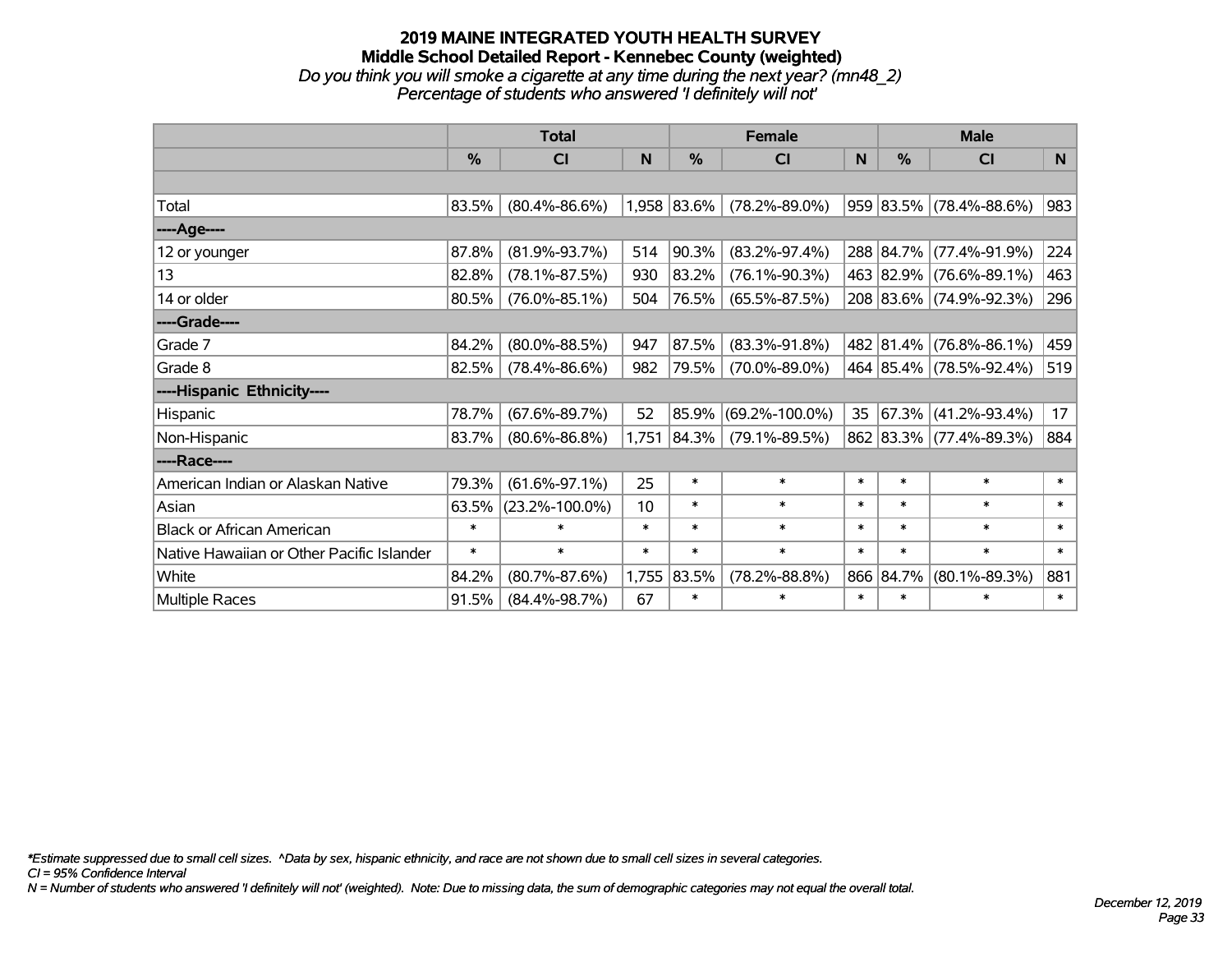## **2019 MAINE INTEGRATED YOUTH HEALTH SURVEY Middle School Detailed Report - Kennebec County (weighted)** *If one of your best friends offered you a cigarette, would you smoke it? (mn51) Percentage of students who answered 'Definitely yes', 'Probably yes' or 'Probably not'*

|                                           | <b>Total</b>  |                                             |                |           | <b>Female</b>                   |        | <b>Male</b> |                         |        |  |
|-------------------------------------------|---------------|---------------------------------------------|----------------|-----------|---------------------------------|--------|-------------|-------------------------|--------|--|
|                                           | $\frac{0}{0}$ | <b>CI</b>                                   | N              | $\%$      | <b>CI</b>                       | N      | %           | <b>CI</b>               | N.     |  |
|                                           |               |                                             |                |           |                                 |        |             |                         |        |  |
| Total                                     |               | 19.6% (15.8%-23.4%) 459 20.4% (15.0%-25.8%) |                |           |                                 |        |             | 234 18.8% (11.5%-26.1%) | 221    |  |
| ----Age----                               |               |                                             |                |           |                                 |        |             |                         |        |  |
| 12 or younger                             | 16.8%         | $(8.5\% - 25.1\%)$                          |                | 100 17.6% | $(9.3\% - 25.9\%)$              | 58     | 15.9%       | $(6.0\% - 25.8\%)$      | 42     |  |
| 13                                        | $19.8\%$      | $(14.2\% - 25.4\%)$                         |                |           | 222 19.5% (12.1%-27.0%)         | 108    | 19.6%       | $(9.9\% - 29.4\%)$      | 110    |  |
| 14 or older                               |               | 22.2% (16.9%-27.4%)                         |                |           | 138 25.5% (16.1%-34.8%)         | 68     | 19.7%       | $(7.9\% - 31.4\%)$      | 70     |  |
| ----Grade----                             |               |                                             |                |           |                                 |        |             |                         |        |  |
| Grade 7                                   | $19.2\%$      | $(14.1\% - 24.2\%)$                         |                |           | $217 18.9\%  (13.4\% - 24.4\%)$ | 106    | 19.0%       | $(13.7\% - 24.3\%)$     | 107    |  |
| Grade 8                                   |               | 20.2% (16.2%-24.2%)                         |                |           | 239 22.0% (12.8%-31.2%)         | 127    | 18.6%       | $(8.1\% - 29.1\%)$      | 113    |  |
| ----Hispanic Ethnicity----                |               |                                             |                |           |                                 |        |             |                         |        |  |
| Hispanic                                  |               | 28.7% (20.2%-37.2%)                         | 19             |           | $ 28.5\% $ (16.2%-40.8%)        | 12     | 29.0%       | $(4.2\% - 53.9\%)$      | 8      |  |
| Non-Hispanic                              |               | 19.7% (15.9%-23.6%)                         |                |           | 413 19.5% (13.8%-25.1%)         | 199    |             | 19.8% (11.6%-28.0%)     | 210    |  |
| ----Race----                              |               |                                             |                |           |                                 |        |             |                         |        |  |
| American Indian or Alaskan Native         | 25.1%         | $(0.0\% - 50.4\%)$                          | 8              | $\ast$    | $\ast$                          | $\ast$ | $\ast$      | $\ast$                  | $\ast$ |  |
| Asian                                     | 36.5%         | $(0.0\% - 76.8\%)$                          | 6              | $\ast$    | $\ast$                          | $\ast$ | $\ast$      | $\ast$                  | $\ast$ |  |
| <b>Black or African American</b>          | 23.7%         | $(13.7\% - 33.7\%)$                         | $\overline{7}$ | $\ast$    | $\ast$                          | $\ast$ | $\ast$      | $\ast$                  | $\ast$ |  |
| Native Hawaiian or Other Pacific Islander | $\ast$        | $\ast$                                      | $\ast$         | $\ast$    | $\ast$                          | $\ast$ | $\ast$      | $\ast$                  | $\ast$ |  |
| White                                     | 18.9%         | $(14.8\% - 23.1\%)$                         | 395            | 20.0%     | $(14.2\% - 25.9\%)$             | 208    | 18.0%       | $(11.4\% - 24.6\%)$     | 187    |  |
| <b>Multiple Races</b>                     | 15.8%         | $(8.1\% - 23.5\%)$                          | 12             | $\ast$    | $\ast$                          | $\ast$ | $\ast$      | $\ast$                  | $\ast$ |  |

*\*Estimate suppressed due to small cell sizes. ^Data by sex, hispanic ethnicity, and race are not shown due to small cell sizes in several categories.*

*CI = 95% Confidence Interval*

*N = Number of students who answered 'Definitely yes', 'Probably yes' or 'Probably not' (weighted). Note: Due to missing data, the sum of demographic categories may not equal the overall total.*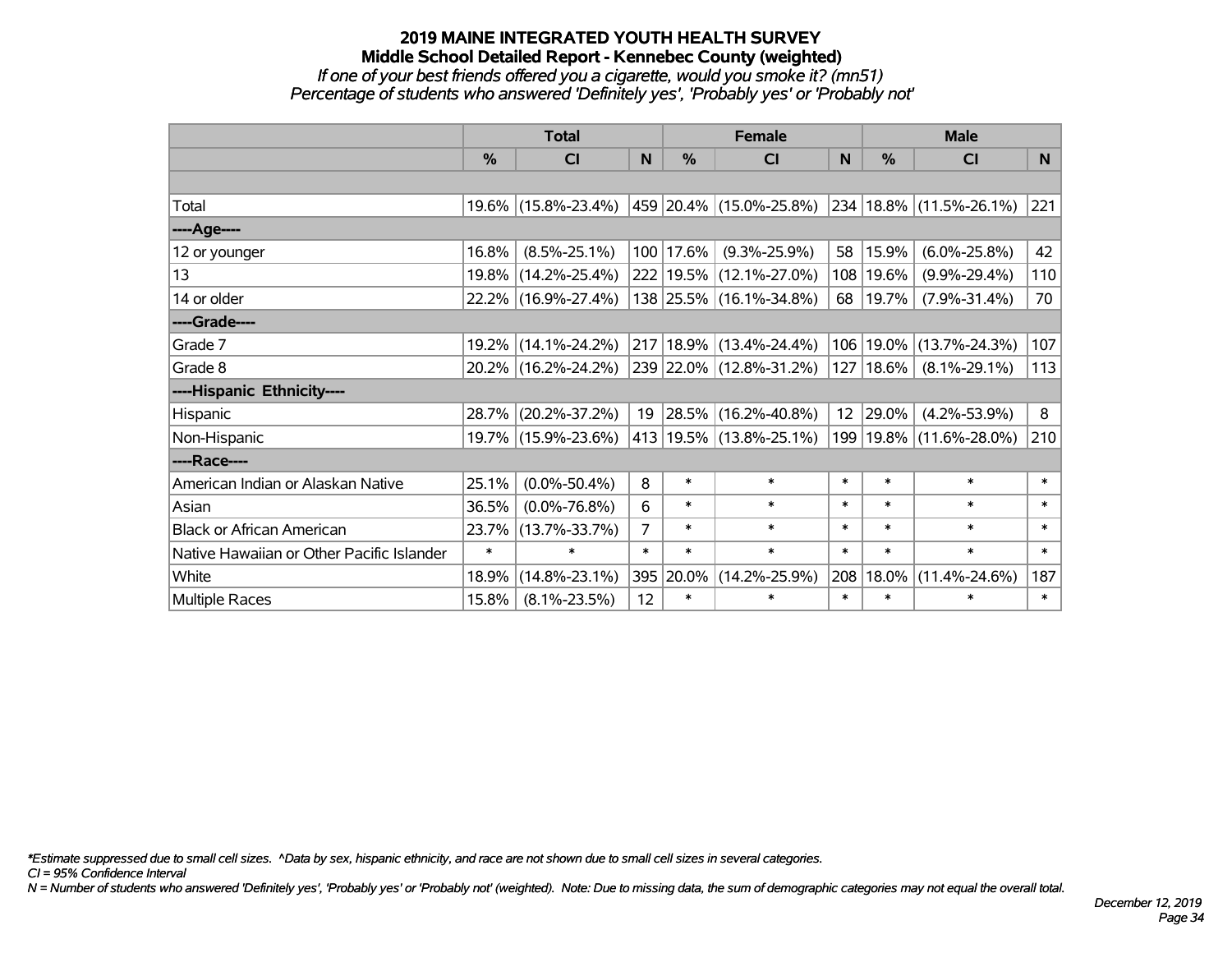#### **2019 MAINE INTEGRATED YOUTH HEALTH SURVEY Middle School Detailed Report - Kennebec County (weighted)** *During the past 12 months, were you taught in any of your classes about the dangers of tobacco use? (mn156) Percentage of students who answered 'Yes'*

|                                           | <b>Total</b>  |                           |        |               | <b>Female</b>               |        | <b>Male</b>   |                          |        |  |
|-------------------------------------------|---------------|---------------------------|--------|---------------|-----------------------------|--------|---------------|--------------------------|--------|--|
|                                           | $\frac{9}{6}$ | <b>CI</b>                 | N      | $\frac{0}{0}$ | <b>CI</b>                   | N      | $\frac{0}{0}$ | <b>CI</b>                | N.     |  |
|                                           |               |                           |        |               |                             |        |               |                          |        |  |
| Total                                     |               | 47.8% $(35.3\% - 60.4\%)$ |        |               | $1,117$ 46.3% (31.3%-61.2%) |        |               | 534 49.3% (37.7%-60.9%)  | 573    |  |
| ----Age----                               |               |                           |        |               |                             |        |               |                          |        |  |
| 12 or younger                             | 42.1%         | $(30.3\% - 53.9\%)$       | 247    | 37.9%         | $(25.1\% - 50.8\%)$         |        |               | 123 47.0% (29.5%-64.5%)  | 122    |  |
| 13                                        |               | 47.7% (37.9%-57.6%)       | 536    |               | 48.7% (35.2%-62.2%)         |        |               | 271 46.7% (37.6%-55.9%)  | 260    |  |
| 14 or older                               |               | 53.5% (32.9%-74.1%)       | 330    |               | $ 51.3\% $ (28.1%-74.5%)    |        |               | 139 55.2% (34.9%-75.6%)  | 190    |  |
| ----Grade----                             |               |                           |        |               |                             |        |               |                          |        |  |
| Grade 7                                   | 39.9%         | $(29.8\% - 50.1\%)$       | 449    |               | $ 35.4\% $ (23.3%-47.5%)    |        |               | 198 44.1% (33.2%-55.0%)  | 246    |  |
| Grade 8                                   |               | 55.4% (38.5%-72.4%)       | 655    |               | 56.3% (39.9%-72.8%)         |        |               | 329 54.6% (35.7%-73.4%)  | 326    |  |
| ----Hispanic Ethnicity----                |               |                           |        |               |                             |        |               |                          |        |  |
| Hispanic                                  | 40.5%         | $(29.9\% - 51.1\%)$       | 27     | 34.3%         | $(20.8\% - 47.8\%)$         | 14     |               | $ 50.3\% $ (22.7%-77.8%) | 13     |  |
| Non-Hispanic                              |               | 48.6% (36.7%-60.6%)       |        |               | $1,013$ 47.1% (32.3%-61.9%) |        |               | 485 50.1% (38.9%-61.2%)  | 523    |  |
| ----Race----                              |               |                           |        |               |                             |        |               |                          |        |  |
| American Indian or Alaskan Native         | 44.8%         | $(22.2\% - 67.4\%)$       | 14     | $\ast$        | $\ast$                      | $\ast$ | $\ast$        | $\ast$                   | $\ast$ |  |
| Asian                                     | 50.1%         | $(4.8\% - 95.5\%)$        | 8      | $\ast$        | $\ast$                      | $\ast$ | $\ast$        | $\ast$                   | $\ast$ |  |
| <b>Black or African American</b>          | 41.8%         | $(22.9\% - 60.7\%)$       | 12     | $\ast$        | $\ast$                      | $\ast$ | $\ast$        | $\ast$                   | $\ast$ |  |
| Native Hawaiian or Other Pacific Islander | $\ast$        | $\ast$                    | $\ast$ | $\ast$        | $\ast$                      | $\ast$ | $\ast$        | $\ast$                   | $\ast$ |  |
| White                                     | 47.9%         | $(34.7\% - 61.1\%)$       | 993    | 45.7%         | $(30.2\% - 61.2\%)$         | 477    | 50.5%         | $(38.0\% - 63.0\%)$      | 516    |  |
| Multiple Races                            |               | 43.9% (28.4%-59.4%)       | 32     |               | $52.6\%$ (29.5%-75.6%)      | 20     |               | $ 31.7\% $ (12.2%-51.2%) | 11     |  |

*\*Estimate suppressed due to small cell sizes. ^Data by sex, hispanic ethnicity, and race are not shown due to small cell sizes in several categories.*

*CI = 95% Confidence Interval*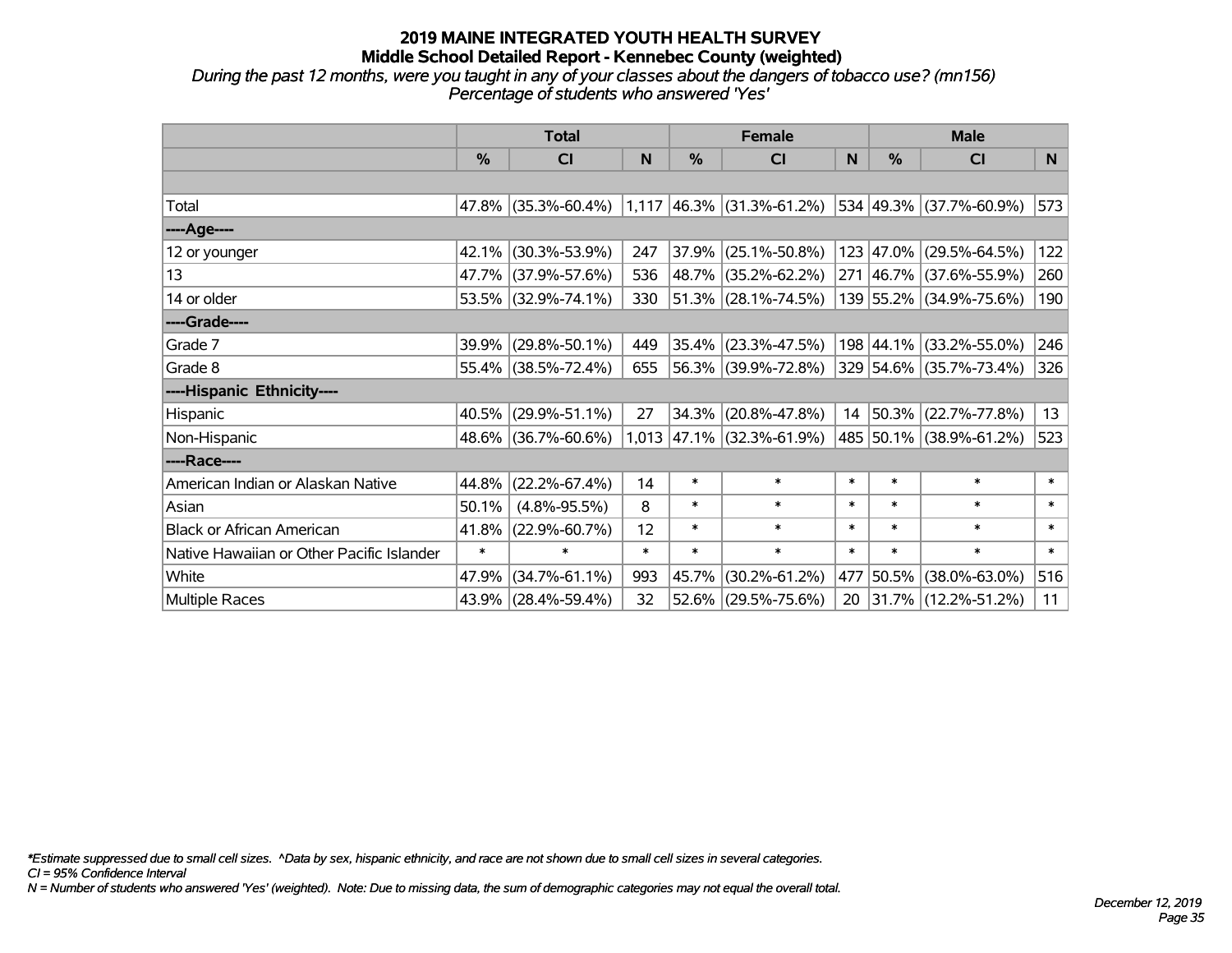*How much do you think people risk harming themselves (physically or in other ways) if they smoke one or more packs of cigarettes per day? (mn36) Percentage of students who answered 'No risk' or 'Slight risk'*

|                                           | <b>Total</b>  |                     |        | <b>Female</b> |                     |        | <b>Male</b> |                     |        |  |
|-------------------------------------------|---------------|---------------------|--------|---------------|---------------------|--------|-------------|---------------------|--------|--|
|                                           | $\frac{0}{0}$ | <b>CI</b>           | N      | %             | <b>CI</b>           | N      | %           | <b>CI</b>           | N.     |  |
|                                           |               |                     |        |               |                     |        |             |                     |        |  |
| Total                                     | 11.7%         | $(9.8\% - 13.6\%)$  |        | 271 10.7%     | $(9.1\% - 12.3\%)$  |        | 122 12.4%   | $(9.2\% - 15.7\%)$  | 144    |  |
| ----Age----                               |               |                     |        |               |                     |        |             |                     |        |  |
| 12 or younger                             | 11.5%         | $(8.6\% - 14.3\%)$  | 67     | 10.0%         | $(5.5\% - 14.5\%)$  | 32     | 13.1%       | $(7.4\% - 18.8\%)$  | 34     |  |
| 13                                        | 11.0%         | $(8.7\% - 13.2\%)$  | 123    | 12.1%         | $(10.4\% - 13.8\%)$ | 68     | 9.6%        | $(6.2\% - 12.9\%)$  | 52     |  |
| 14 or older                               | 13.0%         | $(9.8\% - 16.1\%)$  | 79     | 8.5%          | $(3.4\% - 13.6\%)$  | 22     |             | 16.3% (10.1%-22.6%) | 57     |  |
| ----Grade----                             |               |                     |        |               |                     |        |             |                     |        |  |
| Grade 7                                   | 12.1%         | $(10.1\% - 14.2\%)$ | 136    | 13.4%         | $(10.3\% - 16.5\%)$ | 74     | 10.9%       | $(7.3\% - 14.4\%)$  | 61     |  |
| Grade 8                                   | 11.2%         | $(8.6\% - 13.7\%)$  | 130    | 8.3%          | $(6.3\% - 10.3\%)$  | 48     | 14.0%       | $(9.4\% - 18.7\%)$  | 81     |  |
| ----Hispanic Ethnicity----                |               |                     |        |               |                     |        |             |                     |        |  |
| Hispanic                                  | 17.3%         | $(9.2\% - 25.3\%)$  | 10     | $\ast$        | $\ast$              | $\ast$ | $\ast$      | $\ast$              | $\ast$ |  |
| Non-Hispanic                              | 11.3%         | $(9.6\% - 12.9\%)$  | 236    | 10.1%         | $(8.7\% - 11.6\%)$  |        | 105 12.4%   | $(9.4\% - 15.4\%)$  | 131    |  |
| ----Race----                              |               |                     |        |               |                     |        |             |                     |        |  |
| American Indian or Alaskan Native         | 14.8%         | $(6.9\% - 22.7\%)$  | 6      | $\ast$        | $\ast$              | $\ast$ | $\ast$      | $\ast$              | $\ast$ |  |
| Asian                                     | $\ast$        | $\ast$              | $\ast$ | $\ast$        | $\ast$              | $\ast$ | $\ast$      | $\ast$              | $\ast$ |  |
| <b>Black or African American</b>          | 23.1%         | $(10.1\% - 36.0\%)$ | 7      | $\ast$        | $\ast$              | $\ast$ | $\ast$      | $\ast$              | $\ast$ |  |
| Native Hawaiian or Other Pacific Islander | $\ast$        | $\ast$              | $\ast$ | $\ast$        | $\ast$              | $\ast$ | $\ast$      | $\ast$              | $\ast$ |  |
| White                                     | 11.5%         | $(9.5\% - 13.6\%)$  | 240    | 11.2%         | $(9.6\% - 12.7\%)$  | 115    | 11.9%       | $(8.6\% - 15.2\%)$  | 123    |  |
| <b>Multiple Races</b>                     | $\ast$        | $\ast$              | $\ast$ | $\ast$        | $\ast$              | $\ast$ | $\ast$      | $\ast$              | $\ast$ |  |

*\*Estimate suppressed due to small cell sizes. ^Data by sex, hispanic ethnicity, and race are not shown due to small cell sizes in several categories.*

*CI = 95% Confidence Interval*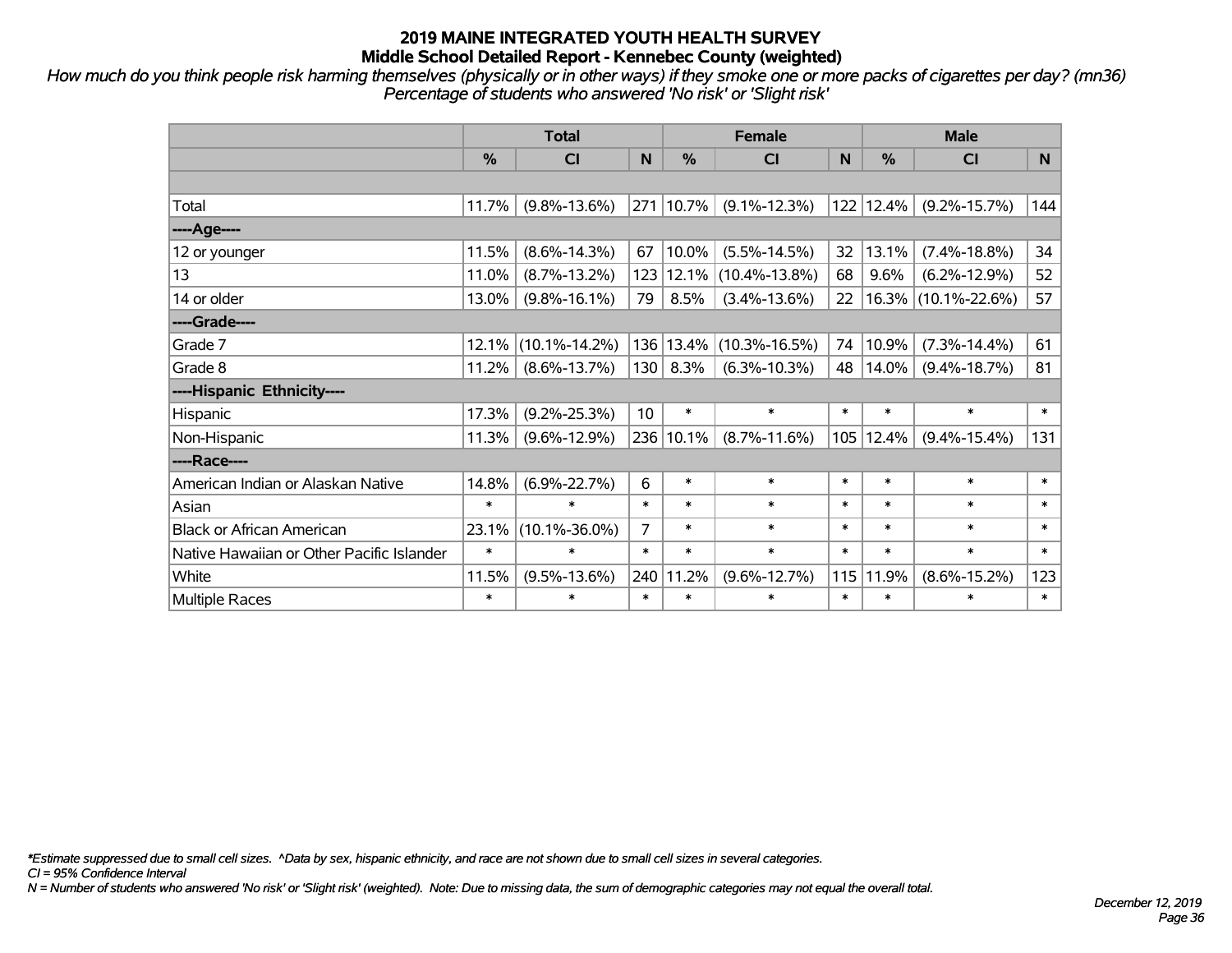# **2019 MAINE INTEGRATED YOUTH HEALTH SURVEY Middle School Detailed Report - Kennebec County (weighted)** *How wrong do you think it is for someone your age to smoke cigarettes? (mn58) Percentage of students who answered 'A little bit wrong' or 'Not wrong at all'*

|                                           | <b>Total</b> |                    |              |         | <b>Female</b>             | <b>Male</b>  |             |                           |             |
|-------------------------------------------|--------------|--------------------|--------------|---------|---------------------------|--------------|-------------|---------------------------|-------------|
|                                           | %            | <b>CI</b>          | $\mathsf{N}$ | %       | <b>CI</b>                 | $\mathsf{N}$ | %           | <b>CI</b>                 | $\mathbf N$ |
|                                           |              |                    |              |         |                           |              |             |                           |             |
| Total                                     | 3.3%         | $(2.2\% - 4.5\%)$  |              |         | 79 2.7% (0.4%-5.0%)       |              |             | $31 3.7\% $ (2.2%-5.1%)   | 43          |
| ----Age----                               |              |                    |              |         |                           |              |             |                           |             |
| 12 or younger                             | 3.9%         | $(0.5\% - 7.2\%)$  |              | 23 2.9% | $(0.0\% - 6.8\%)$         | 9            | $ 5.1\% $   | $(0.5\% - 9.6\%)$         | 13          |
| 13                                        | 3.0%         | $(1.7\% - 4.3\%)$  |              |         | $34 2.2\% $ (0.3%-4.1%)   |              |             | $12 3.1\% $ (0.4%-5.8%)   | 17          |
| 14 or older                               | 3.5%         | $(0.7\% - 6.4\%)$  |              |         | $22 3.5\% $ (0.0%-7.7%)   |              |             | $9 3.6\% (1.6\% - 5.5\%)$ | 13          |
| ----Grade----                             |              |                    |              |         |                           |              |             |                           |             |
| Grade 7                                   | 3.6%         | $(1.6\% - 5.6\%)$  |              | 41 2.8% | $(0.0\% - 6.1\%)$         |              |             | $16$  3.7% (1.2%-6.2%)    | 21          |
| Grade 8                                   | 2.8%         | $(1.7\% - 3.9\%)$  |              |         | $33 2.6\% $ (0.0%-5.7%)   |              |             | $15 2.9\% $ (1.1%-4.8%)   | 18          |
| ----Hispanic Ethnicity----                |              |                    |              |         |                           |              |             |                           |             |
| Hispanic                                  | 8.8%         | $(2.1\% - 15.5\%)$ | 6            | $\ast$  | $\ast$                    | $\ast$       | $\ast$      | $\ast$                    | $\ast$      |
| Non-Hispanic                              | 2.8%         | $(1.8\% - 3.8\%)$  |              |         | 60 2.3% $(0.3\% - 4.4\%)$ |              | $24 3.0\% $ | $(0.9\% - 5.0\%)$         | 32          |
| ----Race----                              |              |                    |              |         |                           |              |             |                           |             |
| American Indian or Alaskan Native         | $\ast$       | $\ast$             | $\ast$       | $\ast$  | $\ast$                    | $\ast$       | $\ast$      | $\ast$                    | $\ast$      |
| Asian                                     | 43.7%        | $(0.0\% - 93.5\%)$ | 6            | $\ast$  | $\ast$                    | $\ast$       | $\ast$      | $\ast$                    | $\ast$      |
| <b>Black or African American</b>          | $\ast$       | $\ast$             | $\ast$       | $\ast$  | $\ast$                    | $\ast$       | $\ast$      | $\ast$                    | $\ast$      |
| Native Hawaiian or Other Pacific Islander | $\ast$       | $\ast$             | $\ast$       | $\ast$  | $\ast$                    | $\ast$       | $\ast$      | $\ast$                    | $\ast$      |
| White                                     | 2.5%         | $(1.2\% - 3.7\%)$  |              | 51 2.6% | $(0.2\% - 5.0\%)$         |              | 27 2.3%     | $(0.3\% - 4.3\%)$         | 24          |
| Multiple Races                            | $\ast$       | $\ast$             | $\ast$       | $\ast$  | $\ast$                    | $\ast$       | $\ast$      | *                         | $\ast$      |

*\*Estimate suppressed due to small cell sizes. ^Data by sex, hispanic ethnicity, and race are not shown due to small cell sizes in several categories.*

*CI = 95% Confidence Interval*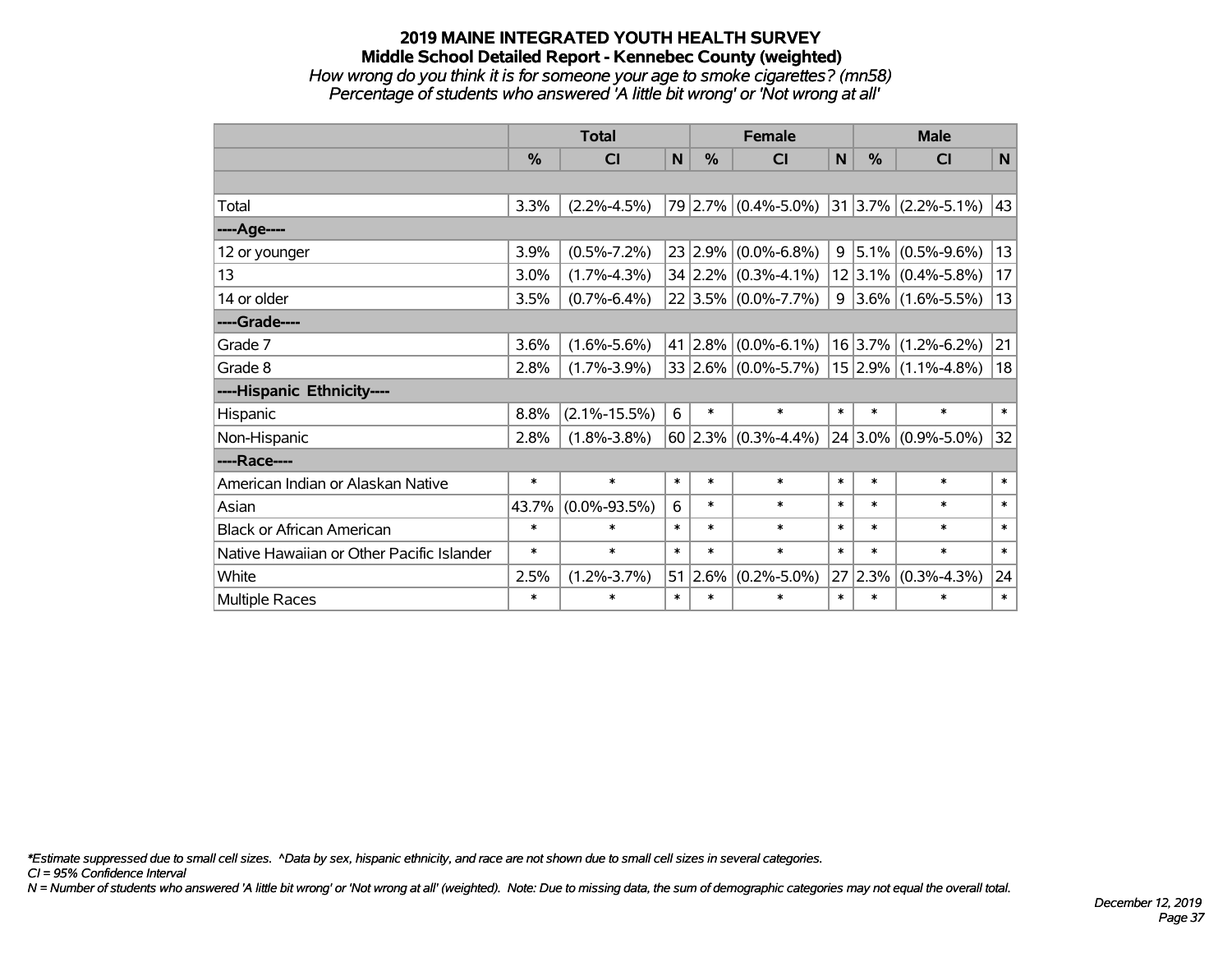# **2019 MAINE INTEGRATED YOUTH HEALTH SURVEY Middle School Detailed Report - Kennebec County (weighted)** *How wrong do your parents feel it would be for you to smoke cigarettes? (mn35) Percentage of students who answered 'A little bit wrong' or 'Not wrong at all'*

|                                           | <b>Total</b>  |                     |        | <b>Female</b>   |                      |        | <b>Male</b>   |                         |        |  |
|-------------------------------------------|---------------|---------------------|--------|-----------------|----------------------|--------|---------------|-------------------------|--------|--|
|                                           | $\frac{0}{0}$ | CI                  | N      | $\%$            | CI                   | N      | $\frac{0}{0}$ | <b>CI</b>               | N      |  |
|                                           |               |                     |        |                 |                      |        |               |                         |        |  |
| Total                                     | $3.0\%$       | $(1.6\% - 4.4\%)$   |        | 69 3.0%         | $(1.4\% - 4.6\%)$    |        |               | 34 2.9% (1.0%-4.8%)     | 33     |  |
| ----Age----                               |               |                     |        |                 |                      |        |               |                         |        |  |
| 12 or younger                             | $3.2\%$       | $(0.0\% - 6.4\%)$   |        | 19 2.9%         | $(0.0\% - 6.9\%)$    | 9      | $3.0\%$       | $(0.0\% - 6.7\%)$       | 8      |  |
| 13                                        | $2.0\%$       | $(0.0\% - 4.3\%)$   |        | 22 1.8%         | $(0.0\% - 4.3\%)$    |        |               | $10 2.3\% $ (0.0%-4.7%) | 12     |  |
| 14 or older                               | $4.6\%$       | $(2.5\% - 6.7\%)$   |        |                 | 28 5.6% (0.3%-10.9%) |        |               | $15 3.8\% $ (1.3%-6.3%) | 13     |  |
| ----Grade----                             |               |                     |        |                 |                      |        |               |                         |        |  |
| Grade 7                                   | $2.6\%$       | $(0.3\% - 4.9\%)$   |        | 29 2.9%         | $(0.0\% - 5.9\%)$    |        | 16 2.2%       | $(0.0\% - 4.3\%)$       | 12     |  |
| Grade 8                                   |               | $3.4\%$ (2.0%-4.7%) |        | 40 3.2%         | $(0.8\% - 5.6\%)$    |        |               | $19 3.6\% $ (1.0%-6.1%) | 21     |  |
| ----Hispanic Ethnicity----                |               |                     |        |                 |                      |        |               |                         |        |  |
| Hispanic                                  | $\ast$        | $\ast$              | $\ast$ | $\ast$          | $\ast$               | $\ast$ | *             | $\ast$                  | $\ast$ |  |
| Non-Hispanic                              | $2.9\%$       | $(1.6\% - 4.3\%)$   |        | $61 \,   3.0\%$ | $(1.5\% - 4.6\%)$    | 31     | $ 2.7\% $     | $(0.9\% - 4.5\%)$       | 28     |  |
| ----Race----                              |               |                     |        |                 |                      |        |               |                         |        |  |
| American Indian or Alaskan Native         | $\ast$        | $\ast$              | $\ast$ | $\ast$          | $\ast$               | $\ast$ | $\ast$        | $\ast$                  | $\ast$ |  |
| Asian                                     | $\ast$        | $\ast$              | $\ast$ | $\ast$          | $\ast$               | $\ast$ | $\ast$        | $\ast$                  | $\ast$ |  |
| <b>Black or African American</b>          | $\ast$        | $\ast$              | $\ast$ | $\ast$          | $\ast$               | $\ast$ | $\ast$        | $\ast$                  | $\ast$ |  |
| Native Hawaiian or Other Pacific Islander | $\ast$        | $\ast$              | $\ast$ | $\ast$          | $\ast$               | $\ast$ | $\ast$        | $\ast$                  | $\ast$ |  |
| White                                     | 2.7%          | $(1.6\% - 3.8\%)$   |        | 56 3.0%         | $(1.5\% - 4.5\%)$    |        | 31 2.4%       | $(0.9\% - 4.0\%)$       | 25     |  |
| Multiple Races                            | $\ast$        | $\ast$              | $\ast$ | $\ast$          | $\ast$               | $\ast$ | $\ast$        | $\ast$                  | $\ast$ |  |

*\*Estimate suppressed due to small cell sizes. ^Data by sex, hispanic ethnicity, and race are not shown due to small cell sizes in several categories.*

*CI = 95% Confidence Interval*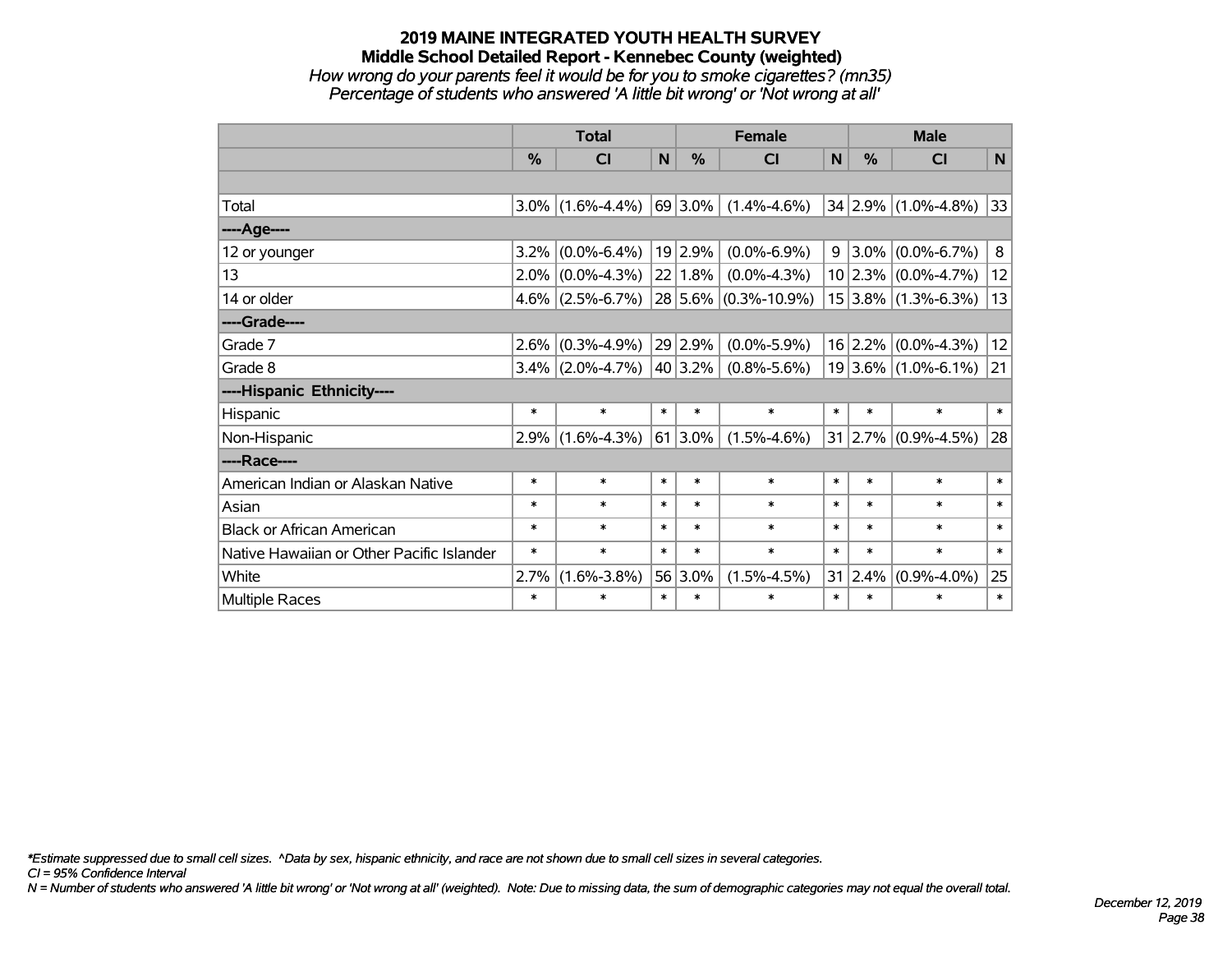# **2019 MAINE INTEGRATED YOUTH HEALTH SURVEY Middle School Detailed Report - Kennebec County (weighted)** *How wrong do your friends feel it would be for you to smoke cigarettes? (mn172) Percentage of students who answered 'A little bit wrong' or 'Not wrong at all'*

|                                           | <b>Total</b> |                     |        |           | <b>Female</b>              |                 | <b>Male</b>   |                             |                |  |
|-------------------------------------------|--------------|---------------------|--------|-----------|----------------------------|-----------------|---------------|-----------------------------|----------------|--|
|                                           | %            | C <sub>l</sub>      | N      | %         | <b>CI</b>                  | N               | $\frac{0}{0}$ | <b>CI</b>                   | N <sub>1</sub> |  |
|                                           |              |                     |        |           |                            |                 |               |                             |                |  |
| Total                                     |              | 16.2% (14.7%-17.7%) |        |           | 378 13.1% (7.8%-18.5%)     |                 |               | 151   18.9%   (13.4%-24.3%) | 220            |  |
| ----Age----                               |              |                     |        |           |                            |                 |               |                             |                |  |
| 12 or younger                             | 13.3%        | $(6.3\% - 20.2\%)$  | 77     | 10.8%     | $(2.4\% - 19.2\%)$         | 34              | 15.8%         | $(10.1\% - 21.5\%)$         | 41             |  |
| 13                                        | 17.9%        | $(15.3\% - 20.4\%)$ |        |           | 202 15.0% (7.6%-22.4%)     | 84              |               | 20.2% (12.0%-28.5%)         | 114            |  |
| 14 or older                               |              | 15.9% (12.6%-19.2%) | 98     |           | $12.0\%$ (4.7%-19.2%)      | 33              |               | 19.0% (13.2%-24.9%)         | 66             |  |
| ----Grade----                             |              |                     |        |           |                            |                 |               |                             |                |  |
| Grade 7                                   | 17.1%        | $(14.2\% - 20.0\%)$ |        | 192 11.3% | $(5.7\% - 16.8\%)$         | 62              | 22.2%         | $(16.5\% - 27.8\%)$         | 124            |  |
| Grade 8                                   |              | 15.5% (12.5%-18.5%) |        |           | 184   15.2%   (6.5%-23.9%) | 89              |               | 15.8% (10.5%-21.2%)         | 95             |  |
| ----Hispanic Ethnicity----                |              |                     |        |           |                            |                 |               |                             |                |  |
| Hispanic                                  | 23.2%        | $(16.9\% - 29.6\%)$ | 15     | 24.1%     | $(5.6\% - 42.7\%)$         | 10 <sup>1</sup> | 21.9%         | $(0.0\% - 44.6\%)$          | 6              |  |
| Non-Hispanic                              |              | 16.0% (14.4%-17.6%) |        |           | 334 12.3% (6.7%-18.0%)     | 127             |               | 19.3% (14.2%-24.3%)         | 202            |  |
| ----Race----                              |              |                     |        |           |                            |                 |               |                             |                |  |
| American Indian or Alaskan Native         | 17.9%        | $(0.0\% - 40.9\%)$  | 6      | $\ast$    | $\ast$                     | $\ast$          | $\ast$        | $\ast$                      | $\ast$         |  |
| Asian                                     | $\ast$       | $\ast$              | $\ast$ | $\ast$    | $\ast$                     | $\ast$          | $\ast$        | $\ast$                      | $\ast$         |  |
| <b>Black or African American</b>          | $\ast$       | $\ast$              | $\ast$ | $\ast$    | $\ast$                     | $\ast$          | $\ast$        | $\ast$                      | $\ast$         |  |
| Native Hawaiian or Other Pacific Islander | $\ast$       | $\ast$              | $\ast$ | $\ast$    | $\ast$                     | $\ast$          | $\ast$        | $\ast$                      | $\ast$         |  |
| White                                     | 15.3%        | $(12.9\% - 17.7\%)$ |        | 317 13.2% | $(8.1\% - 18.4\%)$         | 138             | 17.5%         | $(12.2\% - 22.9\%)$         | 179            |  |
| <b>Multiple Races</b>                     |              | 24.3% (11.4%-37.2%) | 18     | $\ast$    | $\ast$                     | $\ast$          | $\ast$        | $\ast$                      | $\ast$         |  |

*\*Estimate suppressed due to small cell sizes. ^Data by sex, hispanic ethnicity, and race are not shown due to small cell sizes in several categories.*

*CI = 95% Confidence Interval*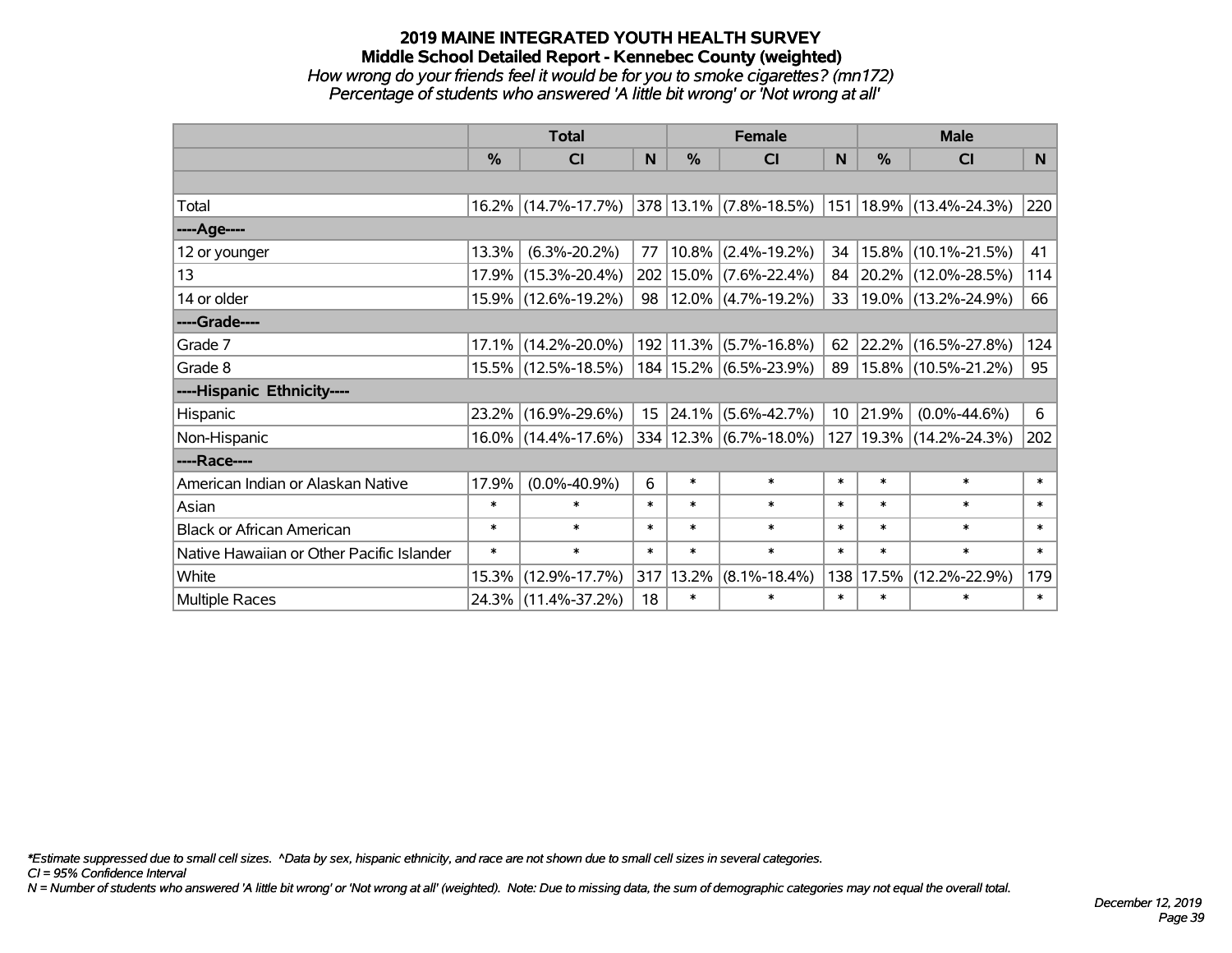#### **2019 MAINE INTEGRATED YOUTH HEALTH SURVEY Middle School Detailed Report - Kennebec County (weighted)** *Have you ever used an electronic vapor product? (mn173) Percentage of students who answered 'Yes'*

|                                           |        | <b>Total</b>        |                |               | <b>Female</b>               |        |        | <b>Male</b>                 |        |
|-------------------------------------------|--------|---------------------|----------------|---------------|-----------------------------|--------|--------|-----------------------------|--------|
|                                           | %      | CI                  | N              | $\frac{0}{0}$ | <b>CI</b>                   | N      | %      | <b>CI</b>                   | N      |
|                                           |        |                     |                |               |                             |        |        |                             |        |
| Total                                     |        | 15.1% (11.7%-18.5%) |                | 351 13.5%     | $(9.6\% - 17.4\%)$          |        |        | 154   16.6%   (11.6%-21.6%) | 192    |
| ----Age----                               |        |                     |                |               |                             |        |        |                             |        |
| 12 or younger                             | 11.9%  | $(7.7\% - 16.0\%)$  | 70             | 11.7%         | $(5.3\% - 18.1\%)$          | 38     | 12.1%  | $(4.4\% - 19.8\%)$          | 32     |
| 13                                        | 12.8%  | $(9.5\% - 16.0\%)$  | 141            | 9.3%          | $(6.2\% - 12.5\%)$          | 52     | 15.7%  | $(9.4\% - 22.0\%)$          | 85     |
| 14 or older                               |        | 22.6% (15.5%-29.6%) |                |               | 140 23.9% (16.9%-30.9%)     | 65     | 21.5%  | $(9.9\% - 33.1\%)$          | 75     |
| ----Grade----                             |        |                     |                |               |                             |        |        |                             |        |
| Grade 7                                   |        | 13.6% (10.0%-17.1%) | 151            | 9.8%          | $(5.7\% - 14.0\%)$          | 53     |        | $16.7\%$ (12.4%-21.1%)      | 93     |
| Grade 8                                   |        | 16.2% (12.0%-20.4%) |                |               | 191   16.5%   (11.6%-21.4%) | 96     | 15.9%  | $(6.9\% - 25.0\%)$          | 95     |
| ----Hispanic Ethnicity----                |        |                     |                |               |                             |        |        |                             |        |
| Hispanic                                  |        | 25.3% (15.4%-35.2%) | 16             | 21.6%         | $(6.3\% - 36.9\%)$          | 8      |        | $30.9\%$ (12.6%-49.2%)      | 8      |
| Non-Hispanic                              |        | 14.9% (10.9%-18.9%) | 308            | 12.5%         | $(8.6\% - 16.4\%)$          |        |        | 128   16.9%   (11.0%-22.8%) | 176    |
| ----Race----                              |        |                     |                |               |                             |        |        |                             |        |
| American Indian or Alaskan Native         | $\ast$ | $\ast$              | $\ast$         | $\ast$        | $\ast$                      | $\ast$ | $\ast$ | $\ast$                      | $\ast$ |
| Asian                                     | 47.6%  | $(0.0\% - 97.3\%)$  | 7              | $\ast$        | $\ast$                      | $\ast$ | $\ast$ | $\ast$                      | $\ast$ |
| <b>Black or African American</b>          | $\ast$ | $\ast$              | $\ast$         | $\ast$        | $\ast$                      | $\ast$ | $\ast$ | $\ast$                      | $\ast$ |
| Native Hawaiian or Other Pacific Islander | $\ast$ | $\ast$              | $\ast$         | $\ast$        | $\ast$                      | $\ast$ | $\ast$ | $\ast$                      | $\ast$ |
| White                                     | 14.7%  | $(10.8\% - 18.6\%)$ | 304            | 13.4%         | $(9.0\% - 17.9\%)$          | 139    | 16.2%  | $(10.3\% - 22.1\%)$         | 165    |
| Multiple Races                            | 9.1%   | $(2.0\% - 16.1\%)$  | $\overline{7}$ | $\ast$        | $\ast$                      | $\ast$ | $\ast$ | $\ast$                      | $\ast$ |

*\*Estimate suppressed due to small cell sizes. ^Data by sex, hispanic ethnicity, and race are not shown due to small cell sizes in several categories.*

*CI = 95% Confidence Interval*

*N = Number of students who answered 'Yes' (weighted). Note: Due to missing data, the sum of demographic categories may not equal the overall total.*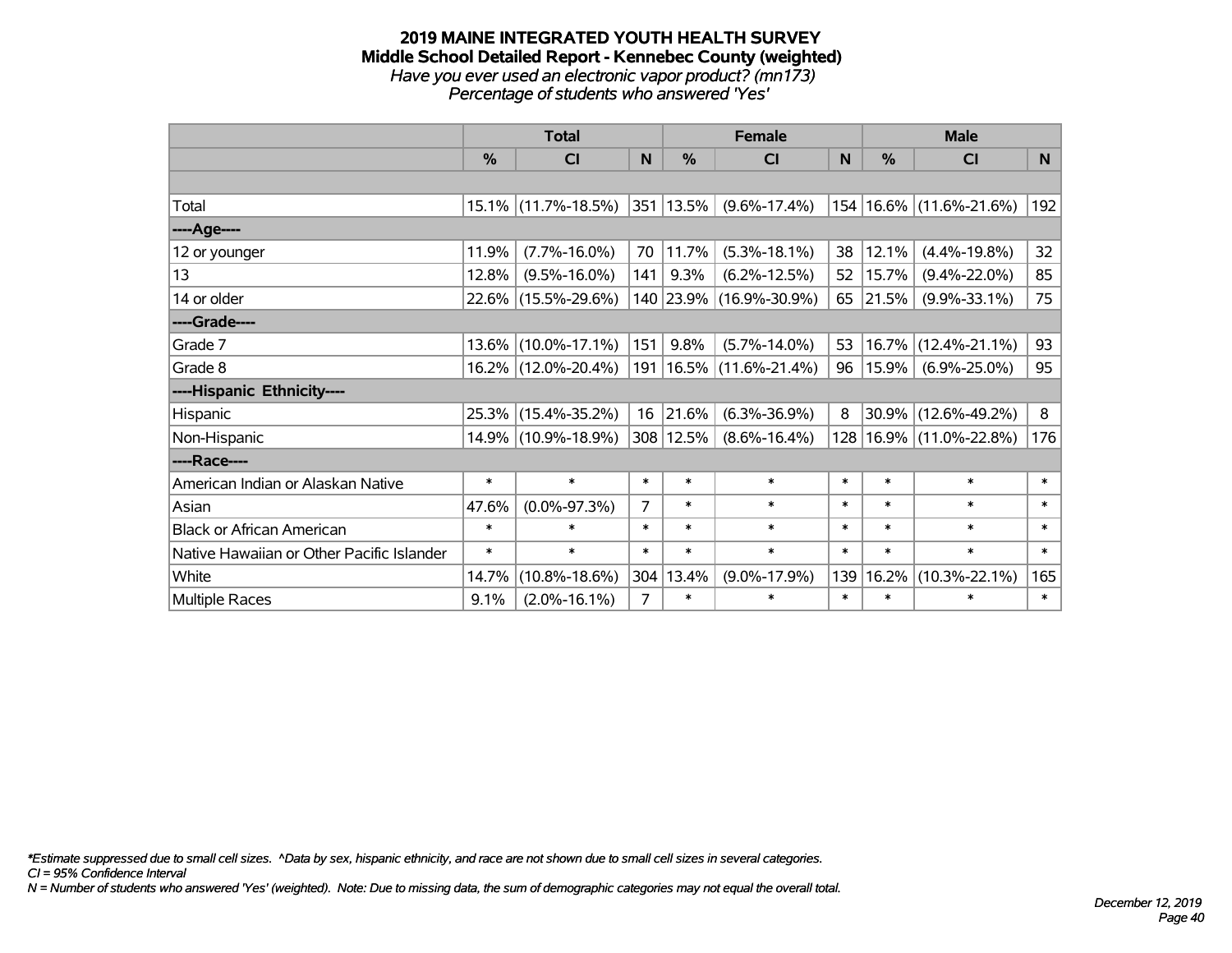### **2019 MAINE INTEGRATED YOUTH HEALTH SURVEY Middle School Detailed Report - Kennebec County (weighted)** *During the past 30 days, on how many days did you use an electronic vapor product? (mn174) Percentage of students who answered at least 1 day*

|                                           | <b>Total</b>  |                    |        |               | <b>Female</b>          | <b>Male</b> |         |                         |        |
|-------------------------------------------|---------------|--------------------|--------|---------------|------------------------|-------------|---------|-------------------------|--------|
|                                           | $\frac{0}{0}$ | <b>CI</b>          | N      | $\frac{0}{0}$ | <b>CI</b>              | N           | %       | <b>CI</b>               | N      |
|                                           |               |                    |        |               |                        |             |         |                         |        |
| Total                                     | 5.0%          | $(3.2\% - 6.9\%)$  | 117    | 3.8%          | $(0.7\% - 6.9\%)$      |             |         | 43 $6.4\%$ (2.2%-10.5%) | 74     |
| ----Age----                               |               |                    |        |               |                        |             |         |                         |        |
| 12 or younger                             | 1.6%          | $(0.0\% - 4.1\%)$  | 10     | $\ast$        | $\ast$                 | $\ast$      | $\ast$  | $\ast$                  | $\ast$ |
| 13                                        | 5.3%          | $(3.3\% - 7.3\%)$  | 59     | 3.4%          | $(0.0\% - 6.9\%)$      |             |         | 19 7.2% (4.1%-10.3%)    | 40     |
| 14 or older                               | 8.0%          | $(2.8\% - 13.1\%)$ | 49     |               | $7.8\%$ (0.6%-15.1%)   |             |         | 21 8.0% (0.0%-19.0%)    | 28     |
| ----Grade----                             |               |                    |        |               |                        |             |         |                         |        |
| Grade 7                                   | 3.3%          | $(1.3\% - 5.3\%)$  | 37     | 1.7%          | $(0.0\% - 4.0\%)$      |             | 9 4.9%  | $(2.2\% - 7.7\%)$       | 28     |
| Grade 8                                   | 6.8%          | $(4.3\% - 9.4\%)$  | 80     |               | $ 5.8\% $ (0.8%-10.8%) |             |         | 34 7.8% (1.3%-14.4%)    | 47     |
| ----Hispanic Ethnicity----                |               |                    |        |               |                        |             |         |                         |        |
| Hispanic                                  | 13.9%         | $(3.6\% - 24.2\%)$ | 9      | $\ast$        | $\ast$                 | $\ast$      | $\ast$  | $\ast$                  | $\ast$ |
| Non-Hispanic                              | 5.0%          | $(3.0\% - 7.1\%)$  |        | $105$ 3.4%    | $(0.5\% - 6.3\%)$      |             |         | 34 6.7% (2.1%-11.4%)    | 71     |
| ----Race----                              |               |                    |        |               |                        |             |         |                         |        |
| American Indian or Alaskan Native         | $\ast$        | $\ast$             | $\ast$ | $\ast$        | $\ast$                 | $\ast$      | $\ast$  | $\ast$                  | $\ast$ |
| Asian                                     | $\ast$        | $\ast$             | $\ast$ | $\ast$        | $\ast$                 | $\ast$      | $\ast$  | $\ast$                  | $\ast$ |
| <b>Black or African American</b>          | $\ast$        | $\ast$             | $\ast$ | $\ast$        | $\ast$                 | $\ast$      | $\ast$  | $\ast$                  | $\ast$ |
| Native Hawaiian or Other Pacific Islander | $\ast$        | $\ast$             | $\ast$ | $\ast$        | $\ast$                 | $\ast$      | $\ast$  | $\ast$                  | $\ast$ |
| White                                     | 5.0%          | $(2.7\% - 7.2\%)$  | 103    | 3.8%          | $(0.3\% - 7.2\%)$      |             | 39 6.2% | $(1.8\% - 10.6\%)$      | 64     |
| Multiple Races                            | $\ast$        | $\ast$             | $\ast$ | $\ast$        | $\ast$                 | $\ast$      | $\ast$  | $\ast$                  | $\ast$ |

*\*Estimate suppressed due to small cell sizes. ^Data by sex, hispanic ethnicity, and race are not shown due to small cell sizes in several categories.*

*CI = 95% Confidence Interval*

*N = Number of students who answered at least 1 day (weighted). Note: Due to missing data, the sum of demographic categories may not equal the overall total.*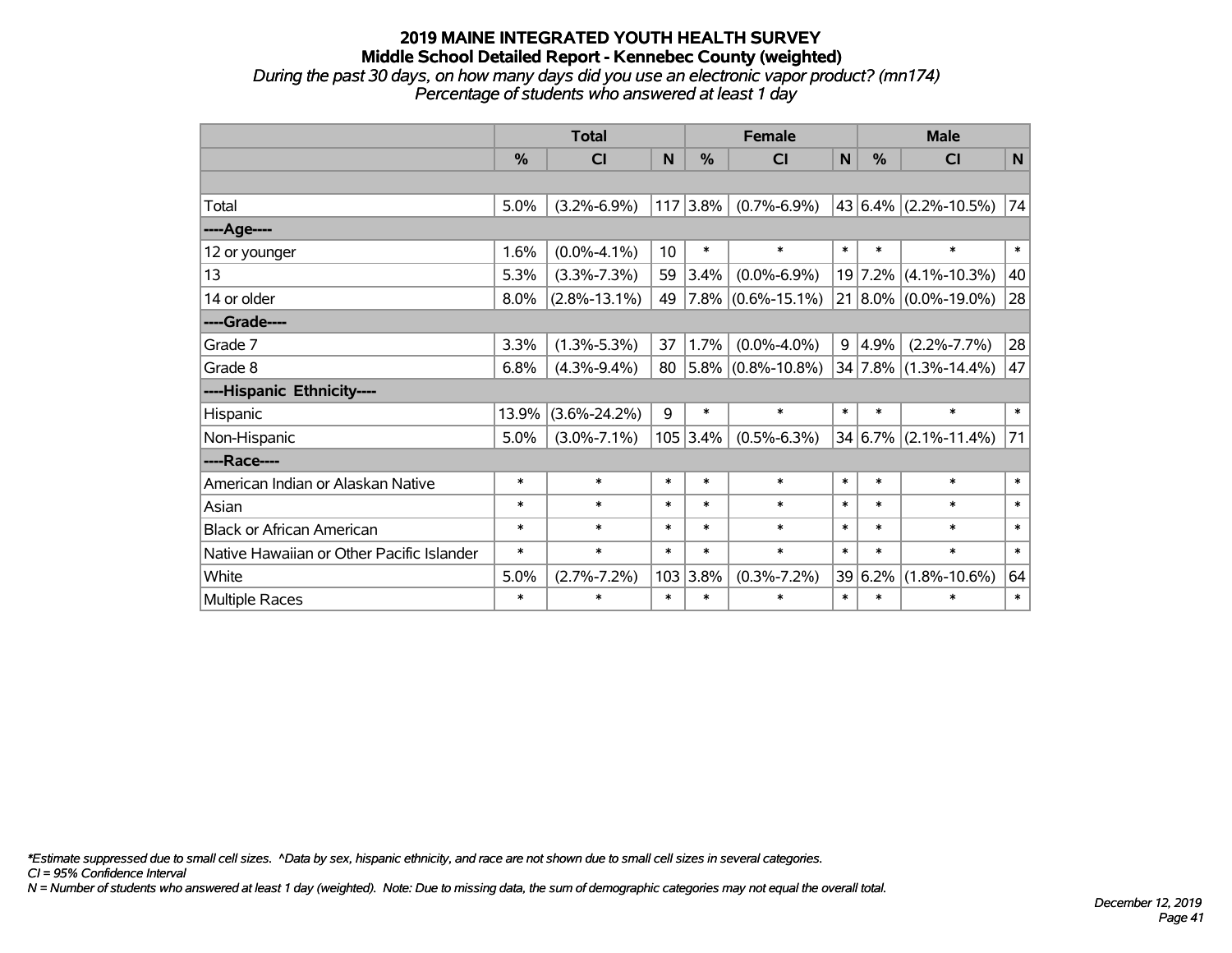### **2019 MAINE INTEGRATED YOUTH HEALTH SURVEY Middle School Detailed Report - Kennebec County (weighted)** *The last time you used an electronic vapor product, what was in the vapor you inhaled? (mn182) Percentage of students who answered 'Nicotine'*

|                                           | <b>Total</b>  |                        |                | <b>Female</b> | <b>Male</b>                |        |               |                        |              |
|-------------------------------------------|---------------|------------------------|----------------|---------------|----------------------------|--------|---------------|------------------------|--------------|
|                                           | $\frac{0}{0}$ | CI                     | N              | $\frac{0}{0}$ | <b>CI</b>                  | N      | $\frac{0}{0}$ | CI                     | $\mathsf{N}$ |
|                                           |               |                        |                |               |                            |        |               |                        |              |
| Total                                     |               | $30.8\%$ (18.1%-43.4%) |                |               | 98 30.3% (13.1%-47.5%)     |        |               | 40 31.8% (19.2%-44.3%) | 58           |
| ----Age----                               |               |                        |                |               |                            |        |               |                        |              |
| 12 or younger                             | 12.8%         | $(0.0\% - 31.0\%)$     | $\overline{7}$ | $\ast$        | $\ast$                     | $\ast$ | $\ast$        | $\ast$                 | $\ast$       |
| 13                                        | 39.6%         | $(31.5\% - 47.7\%)$    |                | 51 47.2%      | $(21.7\% - 72.8\%)$        |        | 21 37.4%      | $(24.1\% - 50.6\%)$    | 30           |
| 14 or older                               | 29.3%         | $(7.3\% - 51.3\%)$     |                | 40 26.4%      | $(8.0\% - 44.7\%)$         |        | 15 31.5%      | $(5.2\% - 57.8\%)$     | 25           |
| ----Grade----                             |               |                        |                |               |                            |        |               |                        |              |
| Grade 7                                   | 20.0%         | $(10.8\% - 29.3\%)$    |                | 26 14.5%      | $(0.0\% - 33.4\%)$         | 6      | 23.8%         | $(8.9\% - 38.6\%)$     | 20           |
| Grade 8                                   |               | 37.9% (20.6%-55.2%)    |                |               | 68   35.1%   (15.7%-54.4%) |        |               | 29 40.4% (23.9%-56.9%) | 38           |
| ----Hispanic Ethnicity----                |               |                        |                |               |                            |        |               |                        |              |
| Hispanic                                  | $\ast$        | $\ast$                 | $\ast$         | $\ast$        | $\ast$                     | $\ast$ | $\ast$        | $\ast$                 | $\ast$       |
| Non-Hispanic                              | 30.9%         | $(18.2\% - 43.7\%)$    |                | 87 26.3%      | $(10.1\% - 42.5\%)$        |        | 28 34.7%      | $(22.0\% - 47.3\%)$    | 58           |
| ----Race----                              |               |                        |                |               |                            |        |               |                        |              |
| American Indian or Alaskan Native         | $\ast$        | $\ast$                 | $\ast$         | $\ast$        | $\ast$                     | $\ast$ | $\ast$        | $\ast$                 | $\ast$       |
| Asian                                     | $\ast$        | $\ast$                 | $\ast$         | $\ast$        | $\ast$                     | $\ast$ | $\ast$        | $\ast$                 | $\ast$       |
| <b>Black or African American</b>          | $\ast$        | $\ast$                 | $\ast$         | $\ast$        | $\ast$                     | $\ast$ | $\ast$        | $\ast$                 | $\ast$       |
| Native Hawaiian or Other Pacific Islander | $\ast$        | $\ast$                 | $\ast$         | $\ast$        | $\ast$                     | $\ast$ | $\ast$        | $\ast$                 | $\ast$       |
| White                                     | 34.4%         | $(18.8\% - 50.1\%)$    |                | 95 32.4%      | $(12.9\% - 51.8\%)$        | 37     | 35.9%         | $(20.8\% - 51.0\%)$    | 58           |
| <b>Multiple Races</b>                     | $\ast$        | $\ast$                 | $\ast$         | $\ast$        | $\ast$                     | $\ast$ | $\ast$        | $\ast$                 | $\ast$       |

*\*Estimate suppressed due to small cell sizes. ^Data by sex, hispanic ethnicity, and race are not shown due to small cell sizes in several categories.*

*CI = 95% Confidence Interval*

*N = Number of students who answered 'Nicotine' (weighted). Note: Due to missing data, the sum of demographic categories may not equal the overall total.*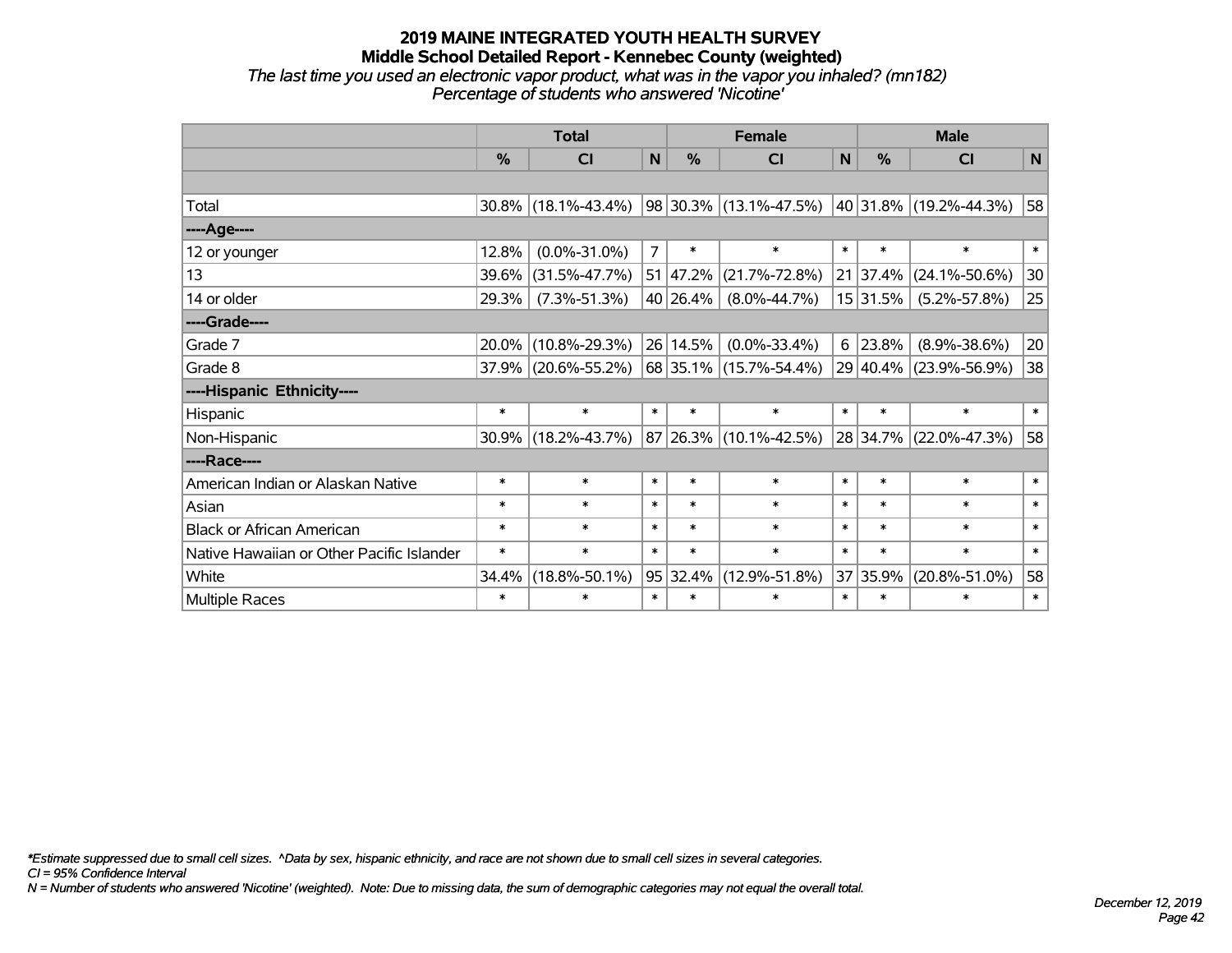### **2019 MAINE INTEGRATED YOUTH HEALTH SURVEY Middle School Detailed Report - Kennebec County (weighted)** *The last time you used an electronic vapor product, what was in the vapor you inhaled? (mn182\_2) Percentage of students who answered 'Marijuana or Hash Oil'*

|                                           | <b>Total</b> |                    |        |        | <b>Female</b>             |                 | <b>Male</b>   |                    |             |  |
|-------------------------------------------|--------------|--------------------|--------|--------|---------------------------|-----------------|---------------|--------------------|-------------|--|
|                                           | %            | CI                 | N      | %      | <b>CI</b>                 | N               | $\frac{0}{0}$ | <b>CI</b>          | N           |  |
|                                           |              |                    |        |        |                           |                 |               |                    |             |  |
| Total                                     | 8.6%         | $(3.8\% - 13.3\%)$ | 27     |        | $7.7\%$ (1.5%-14.0%)      | 10              | 9.3%          | $(3.2\% - 15.5\%)$ | 17          |  |
| ----Age----                               |              |                    |        |        |                           |                 |               |                    |             |  |
| 12 or younger                             | $\ast$       | $\ast$             | $\ast$ | $\ast$ | $\ast$                    | $\ast$          | $\ast$        | $\ast$             | $\ast$      |  |
| 13                                        | $\ast$       | $\ast$             | $\ast$ | $\ast$ | $\ast$                    | $\ast$          | $\ast$        | $\ast$             | $\ast$      |  |
| 14 or older                               | $16.1\%$     | $(7.0\% - 25.2\%)$ |        |        | $22 11.2\% $ (0.3%-22.0%) | 6               | 19.7%         | $(4.2\% - 35.3\%)$ | 15          |  |
| ----Grade----                             |              |                    |        |        |                           |                 |               |                    |             |  |
| Grade 7                                   | 5.9%         | $(0.0\% - 17.7\%)$ | 8      | $\ast$ | $\ast$                    | $\ast$          | $\ast$        | $\ast$             | $\ast$      |  |
| Grade 8                                   | 8.4%         | $(3.9\% - 13.0\%)$ | 15     | 7.7%   | $(0.3\% - 15.1\%)$        | 6               | 9.1%          | $(3.4\% - 14.8\%)$ | $\mathsf g$ |  |
| ----Hispanic Ethnicity----                |              |                    |        |        |                           |                 |               |                    |             |  |
| Hispanic                                  | $\ast$       | $\ast$             | $\ast$ | $\ast$ | $\ast$                    | $\ast$          | $\ast$        | $\ast$             | $\ast$      |  |
| Non-Hispanic                              | 6.9%         | $(1.8\% - 11.9\%)$ | 19     | 9.4%   | $(2.1\% - 16.6\%)$        | 10 <sup>1</sup> | 5.4%          | $(0.0\% - 11.0\%)$ | $\mathsf g$ |  |
| ----Race----                              |              |                    |        |        |                           |                 |               |                    |             |  |
| American Indian or Alaskan Native         | $\ast$       | $\ast$             | $\ast$ | $\ast$ | $\ast$                    | $\ast$          | $\ast$        | $\ast$             | $\ast$      |  |
| Asian                                     | $\ast$       | $\ast$             | $\ast$ | $\ast$ | $\ast$                    | $\ast$          | $\ast$        | $\ast$             | $\ast$      |  |
| <b>Black or African American</b>          | $\ast$       | $\ast$             | $\ast$ | $\ast$ | $\ast$                    | $\ast$          | $\ast$        | $\ast$             | $\ast$      |  |
| Native Hawaiian or Other Pacific Islander | $\ast$       | $\ast$             | $\ast$ | $\ast$ | $\ast$                    | $\ast$          | $\ast$        | $\ast$             | $\ast$      |  |
| White                                     | 7.6%         | $(2.3\% - 12.9\%)$ | 21     | 8.8%   | $(2.0\% - 15.5\%)$        | 10 <sup>1</sup> | 6.8%          | $(0.9\% - 12.6\%)$ | 11          |  |
| <b>Multiple Races</b>                     | $\ast$       | $\ast$             | $\ast$ | $\ast$ | $\ast$                    | $\ast$          | $\ast$        | $\ast$             | $\ast$      |  |

*\*Estimate suppressed due to small cell sizes. ^Data by sex, hispanic ethnicity, and race are not shown due to small cell sizes in several categories.*

*CI = 95% Confidence Interval*

*N = Number of students who answered 'Marijuana or Hash Oil' (weighted). Note: Due to missing data, the sum of demographic categories may not equal the overall total.*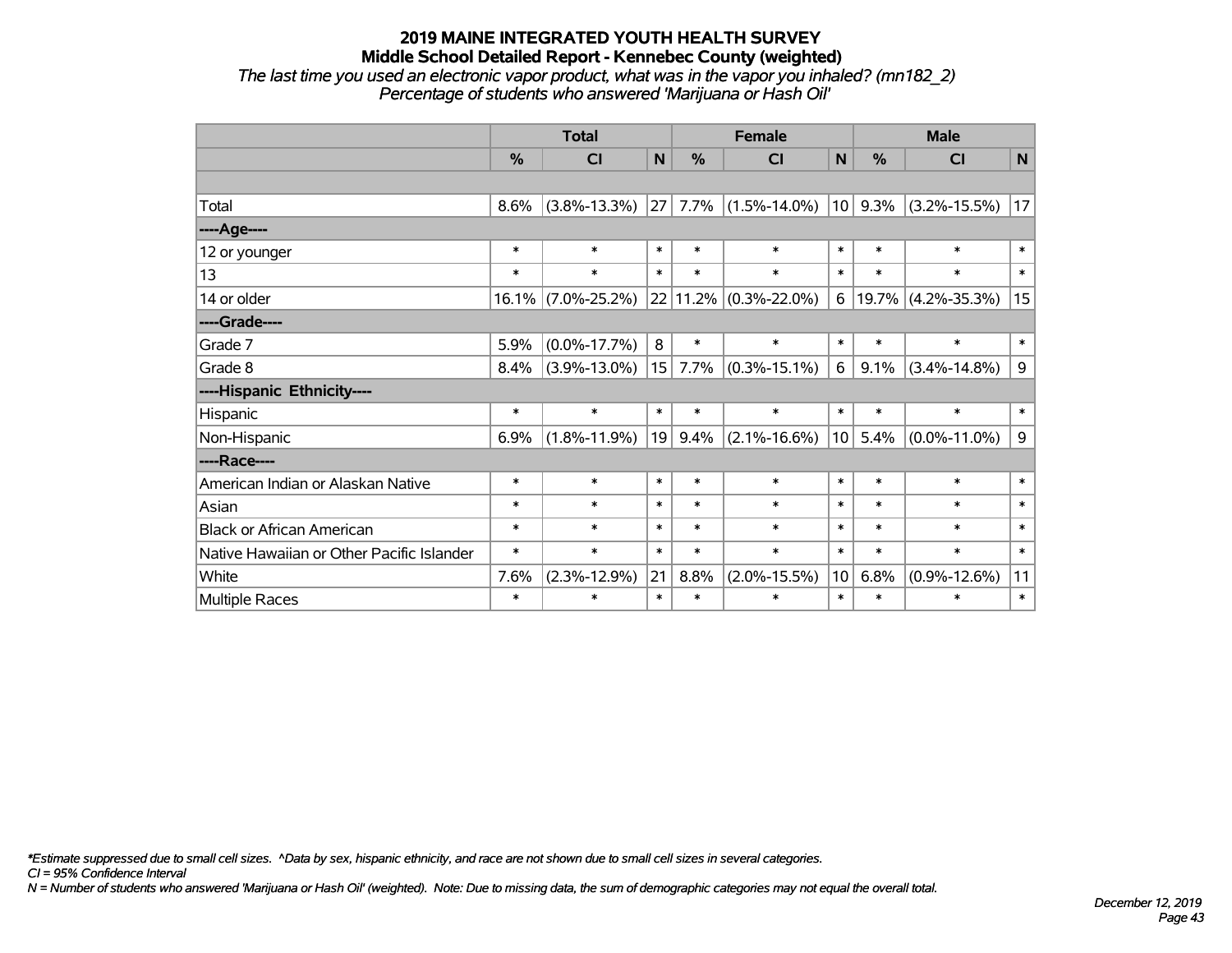*Percentage of students who are susceptible to cigarette use (among all students including those who have tried cigarettes or are current cigarette users) (mntobsus)*

|                                           | <b>Total</b>  |                      |                  | <b>Female</b> | <b>Male</b>             |                  |               |                         |        |
|-------------------------------------------|---------------|----------------------|------------------|---------------|-------------------------|------------------|---------------|-------------------------|--------|
|                                           | $\frac{0}{0}$ | CI                   | N                | %             | CI                      | N                | $\frac{0}{0}$ | <b>CI</b>               | N.     |
|                                           |               |                      |                  |               |                         |                  |               |                         |        |
| Total                                     | 26.2%         | $(22.6\% - 29.8\%)$  |                  |               | 611 24.8% (19.4%-30.2%) |                  | 282 27.6%     | $(20.8\% - 34.4\%)$     | 325    |
| ----Age----                               |               |                      |                  |               |                         |                  |               |                         |        |
| 12 or younger                             | 22.8%         | $(14.1\% - 31.6\%)$  | 133              | 20.3%         | $(12.6\% - 28.0\%)$     | 64               | 26.0%         | $(15.0\% - 37.0\%)$     | 69     |
| 13                                        | 26.7%         | $(21.2\% - 32.3\%)$  |                  |               | 299 25.4% (18.3%-32.6%) |                  | 141 27.6%     | $(18.5\% - 36.8\%)$     | 154    |
| 14 or older                               | 28.9%         | $(25.6\% - 32.2\%)$  |                  |               | 179 28.8% (18.2%-39.4%) |                  |               | 77 28.9% (20.5%-37.4%)  | 102    |
| ----Grade----                             |               |                      |                  |               |                         |                  |               |                         |        |
| Grade 7                                   | 26.8%         | $(21.6\% - 31.9\%)$  |                  |               | 300 22.9% (17.5%-28.2%) |                  | 125 30.3%     | $(25.1\% - 35.6\%)$     | 171    |
| Grade 8                                   | 25.7%         | $(21.2\% - 30.2\%)$  |                  |               | 304 27.0% (16.3%-37.7%) |                  |               | 155 24.5% (14.5%-34.5%) | 149    |
| ----Hispanic Ethnicity----                |               |                      |                  |               |                         |                  |               |                         |        |
| Hispanic                                  | 37.0%         | $(30.2\% - 43.8\%)$  | 25               | 31.4%         | $(19.1\% - 43.7\%)$     | 13 <sup>13</sup> | 45.7%         | $(25.8\% - 65.5\%)$     | 12     |
| Non-Hispanic                              | 26.1%         | $(22.0\% - 30.2\%)$  |                  |               | 543 23.6% (17.7%-29.6%) |                  |               | 239 28.3% (19.7%-36.9%) | 300    |
| ----Race----                              |               |                      |                  |               |                         |                  |               |                         |        |
| American Indian or Alaskan Native         | 32.8%         | $(7.2\% - 58.4\%)$   | 10 <sup>1</sup>  | $\ast$        | $\ast$                  | $\ast$           | $\ast$        | $\ast$                  | $\ast$ |
| Asian                                     | 64.4%         | $(21.3\% - 100.0\%)$ | 10 <sup>10</sup> | $\ast$        | $\ast$                  | $\ast$           | $\ast$        | $\ast$                  | $\ast$ |
| <b>Black or African American</b>          | 23.7%         | $(13.7\% - 33.7\%)$  | $\overline{7}$   | $\ast$        | $\ast$                  | $\ast$           | $\ast$        | $\ast$                  | $\ast$ |
| Native Hawaiian or Other Pacific Islander | $\ast$        | $\ast$               | $\ast$           | $\ast$        | $\ast$                  | $\ast$           | $\ast$        | $\ast$                  | $\ast$ |
| White                                     | 25.3%         | $(21.2\% - 29.3\%)$  | 523              | 24.2%         | $(18.4\% - 30.0\%)$     | 248              | 26.5%         | $(19.6\% - 33.5\%)$     | 276    |
| <b>Multiple Races</b>                     | 23.5%         | $(14.9\% - 32.2\%)$  | 17               | $\ast$        | $\ast$                  | $\ast$           | $\ast$        | $\ast$                  | $\ast$ |

*\*Estimate suppressed due to small cell sizes. ^Data by sex, hispanic ethnicity, and race are not shown due to small cell sizes in several categories.*

*CI = 95% Confidence Interval*

*N = Number of students who are susceptible to cigarette use (among all students including those who have tried cigarettes or are current cigarette users) (weighted). Note: Due to missing data, the sum of demographic categories may not equal the overall total.*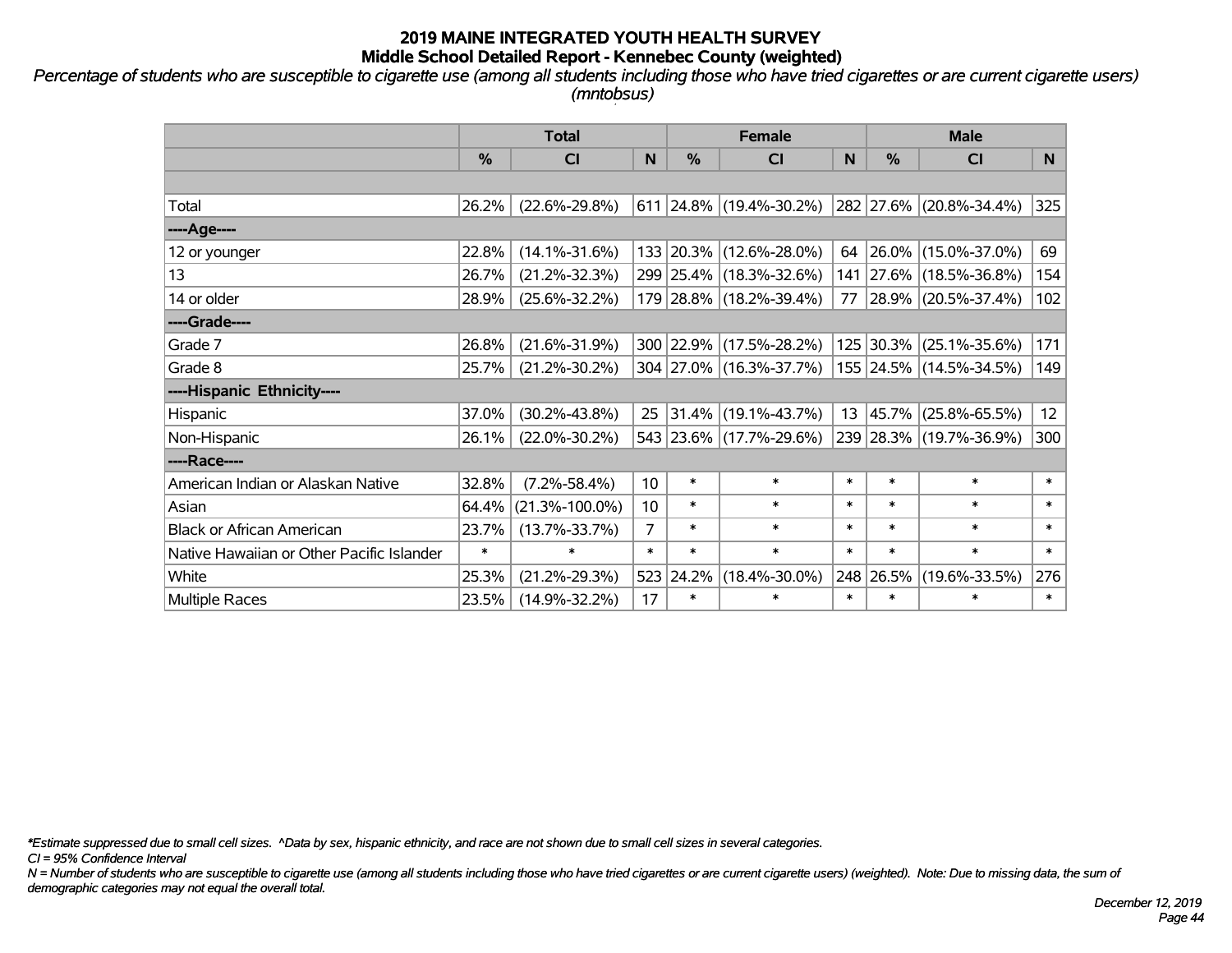*Percentage of students who are susceptible to cigarette use (among students who have never tried cigarettes) (mntobsus\_2)*

|                                           |               | <b>Total</b>         | <b>Female</b> |               |                             |        | <b>Male</b>   |                         |        |  |
|-------------------------------------------|---------------|----------------------|---------------|---------------|-----------------------------|--------|---------------|-------------------------|--------|--|
|                                           | $\frac{0}{0}$ | CI                   | N             | $\frac{0}{0}$ | <b>CI</b>                   | N      | $\frac{0}{0}$ | <b>CI</b>               | N      |  |
|                                           |               |                      |               |               |                             |        |               |                         |        |  |
| Total                                     | 24.7%         | $(20.8\% - 28.5\%)$  |               |               | 541 23.0% (17.8%-28.2%)     |        |               | 251 26.5% (19.1%-33.9%) | 287    |  |
| ----Age----                               |               |                      |               |               |                             |        |               |                         |        |  |
| 12 or younger                             | 21.9%         | $(12.9\% - 30.9\%)$  |               |               | 121   19.1%   (11.0%-27.2%) | 57     |               | 25.3% (14.1%-36.6%)     | 64     |  |
| 13                                        | 26.4%         | $(20.9\% - 31.8\%)$  |               |               | 286 24.7% (17.4%-32.0%)     |        |               | 134 27.8% (19.1%-36.4%) | 148    |  |
| 14 or older                               | 24.5%         | $(19.9\% - 29.2\%)$  |               |               | 134 23.8% (14.1%-33.4%)     |        |               | 59 25.2% (15.3%-35.0%)  | 75     |  |
| ----Grade----                             |               |                      |               |               |                             |        |               |                         |        |  |
| Grade 7                                   | 25.5%         | $(20.7\% - 30.4\%)$  |               |               | 273 22.0% (17.3%-26.8%)     |        |               | 117 28.7% (22.7%-34.8%) | 152    |  |
| Grade 8                                   | 23.8%         | $(19.4\% - 28.3\%)$  |               |               | 261 24.1% (14.7%-33.5%)     |        |               | 132 23.6% (13.1%-34.1%) | 129    |  |
| ----Hispanic Ethnicity----                |               |                      |               |               |                             |        |               |                         |        |  |
| Hispanic                                  | 31.8%         | $(21.0\% - 42.7\%)$  | 19            |               | $ 25.4\% $ (13.1%-37.8%)    | 9      | 42.9%         | $(20.2\% - 65.7\%)$     | 9      |  |
| Non-Hispanic                              | 24.6%         | $(20.1\% - 29.2\%)$  |               |               | 483 21.9% (16.2%-27.6%)     |        |               | 214 27.2% (17.8%-36.5%) | 265    |  |
| ----Race----                              |               |                      |               |               |                             |        |               |                         |        |  |
| American Indian or Alaskan Native         | 32.8%         | $(7.2\% - 58.4\%)$   | 10            | $\ast$        | $\ast$                      | $\ast$ | $\ast$        | $\ast$                  | $\ast$ |  |
| Asian                                     | 60.0%         | $(12.4\% - 100.0\%)$ | 9             | $\ast$        | $\ast$                      | $\ast$ | $\ast$        | $\ast$                  | $\ast$ |  |
| <b>Black or African American</b>          | 22.1%         | $(11.8\% - 32.4\%)$  | 6             | $\ast$        | $\ast$                      | $\ast$ | $\ast$        | $\ast$                  | $\ast$ |  |
| Native Hawaiian or Other Pacific Islander | $\ast$        | $\ast$               | $\ast$        | $\ast$        | $\ast$                      | $\ast$ | $\ast$        | $\ast$                  | $\ast$ |  |
| White                                     | 23.6%         | $(19.4\% - 27.9\%)$  | 462           | 22.2%         | $(16.4\% - 28.1\%)$         |        | 218 25.3%     | $(17.7\% - 32.9\%)$     | 243    |  |
| Multiple Races                            | 25.2%         | $(17.6\% - 32.8\%)$  | 16            | $\ast$        | $\ast$                      | $\ast$ | $\ast$        | $\ast$                  | $\ast$ |  |

*\*Estimate suppressed due to small cell sizes. ^Data by sex, hispanic ethnicity, and race are not shown due to small cell sizes in several categories.*

*CI = 95% Confidence Interval*

*N = Number of students who are susceptible to cigarette use (among students who have never tried cigarettes) (weighted). Note: Due to missing data, the sum of demographic categories may not equal the overall total.*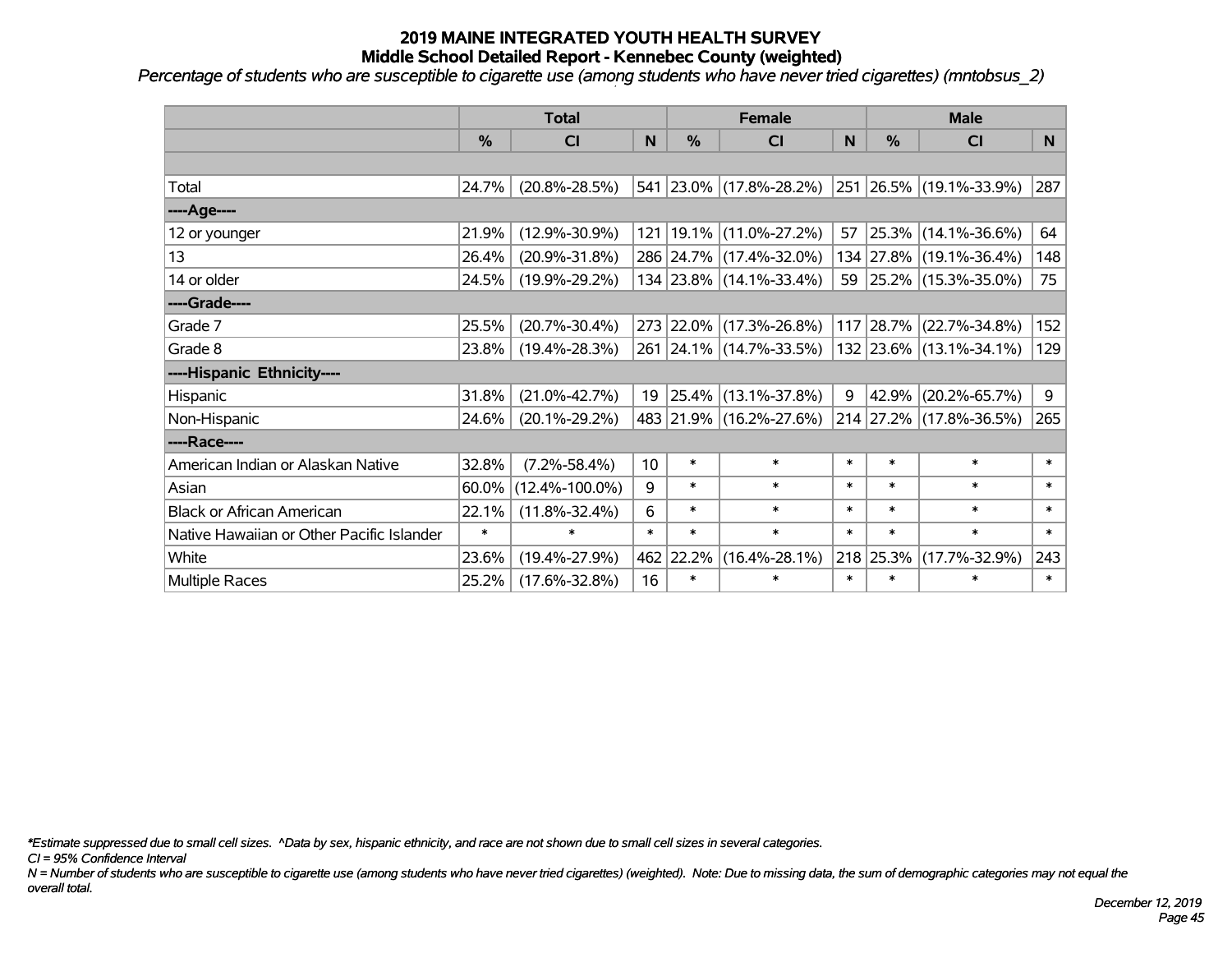*Percentage of students who smoked cigarettes or cigars or used chewing tobacco, snuff, dip, or dissolvable tobacco products on one or more of the past 30 days (mnanytoba)*

|                                           | <b>Total</b> |                                                                 |        |               | <b>Female</b>     |        | <b>Male</b>   |                      |        |  |
|-------------------------------------------|--------------|-----------------------------------------------------------------|--------|---------------|-------------------|--------|---------------|----------------------|--------|--|
|                                           | %            | CI                                                              | N      | $\frac{0}{0}$ | <b>CI</b>         | N      | $\frac{0}{0}$ | <b>CI</b>            | N      |  |
|                                           |              |                                                                 |        |               |                   |        |               |                      |        |  |
| Total                                     |              | $3.5\%$ (2.7%-4.3%) 80 2.4% (1.0%-3.7%)                         |        |               |                   |        | 27 4.1%       | $(2.3\% - 6.0\%)$    | 47     |  |
| ----Age----                               |              |                                                                 |        |               |                   |        |               |                      |        |  |
| 12 or younger                             |              | 4.2% $(1.2\% - 7.1\%)$ 24 2.5%                                  |        |               | $(0.0\% - 5.8\%)$ | 8      |               | $6.3\%$ (1.9%-10.7%) | 16     |  |
| 13                                        |              | $2.5\%$ (1.6%-3.5%) 28 2.2%                                     |        |               | $(1.1\% - 3.4\%)$ |        | $13$   2.1%   | $(0.0\% - 4.4\%)$    | 12     |  |
| 14 or older                               |              | $4.7\%$ (2.9%-6.5%) 28 2.5% (0.5%-4.5%)                         |        |               |                   |        | $6$   5.8%    | $(2.5\% - 9.0\%)$    | 20     |  |
| ----Grade----                             |              |                                                                 |        |               |                   |        |               |                      |        |  |
| Grade 7                                   |              | $3.1\%$ (1.4%-4.7%) 34 1.5%                                     |        |               | $(0.0\% - 3.7\%)$ |        | 8 4.3%        | $(1.9\% - 6.7\%)$    | 24     |  |
| Grade 8                                   |              | $3.6\%$ (2.5%-4.7%) 42 3.2% (1.7%-4.7%)                         |        |               |                   |        | 19 3.7%       | $(1.1\% - 6.3\%)$    | 21     |  |
| ----Hispanic Ethnicity----                |              |                                                                 |        |               |                   |        |               |                      |        |  |
| Hispanic                                  | $\ast$       | $\ast$                                                          | $\ast$ | $\ast$        | $\ast$            | $\ast$ | $\ast$        | $\ast$               | $\ast$ |  |
| Non-Hispanic                              | 3.3%         | $\vert$ (2.5%-4.2%) $\vert$ 70 $\vert$ 2.3% $\vert$ (0.8%-3.8%) |        |               |                   |        | 24 4.0%       | $(2.3\% - 5.6\%)$    | 42     |  |
| ----Race----                              |              |                                                                 |        |               |                   |        |               |                      |        |  |
| American Indian or Alaskan Native         | $\ast$       | $\ast$                                                          | $\ast$ | $\ast$        | $\ast$            | $\ast$ | $\ast$        | $\ast$               | $\ast$ |  |
| Asian                                     | *            | $\ast$                                                          | $\ast$ | $\ast$        | $\ast$            | $\ast$ | $\ast$        | $\ast$               | $\ast$ |  |
| <b>Black or African American</b>          | $\ast$       | $\ast$                                                          | $\ast$ | $\ast$        | $\ast$            | $\ast$ | $\ast$        | $\ast$               | $\ast$ |  |
| Native Hawaiian or Other Pacific Islander | *            | $\ast$                                                          | $\ast$ | $\ast$        | $\ast$            | $\ast$ | $\ast$        | $\ast$               | $\ast$ |  |
| White                                     | 3.2%         | $(2.4\% - 4.0\%)$                                               |        | 66 2.3%       | $(1.2\% - 3.5\%)$ |        | 24 3.7%       | $(2.1\% - 5.3\%)$    | 38     |  |
| Multiple Races                            | $\ast$       | $\ast$                                                          | $\ast$ | $\ast$        | $\ast$            | $\ast$ | $\ast$        | $\ast$               | $\ast$ |  |

*\*Estimate suppressed due to small cell sizes. ^Data by sex, hispanic ethnicity, and race are not shown due to small cell sizes in several categories.*

*CI = 95% Confidence Interval*

*N = Number of students who smoked cigarettes or cigars or used chewing tobacco, snuff, dip, or dissolvable tobacco products on one or more of the past 30 days (weighted). Note: Due to missing data, the sum of demographic categories may not equal the overall total.*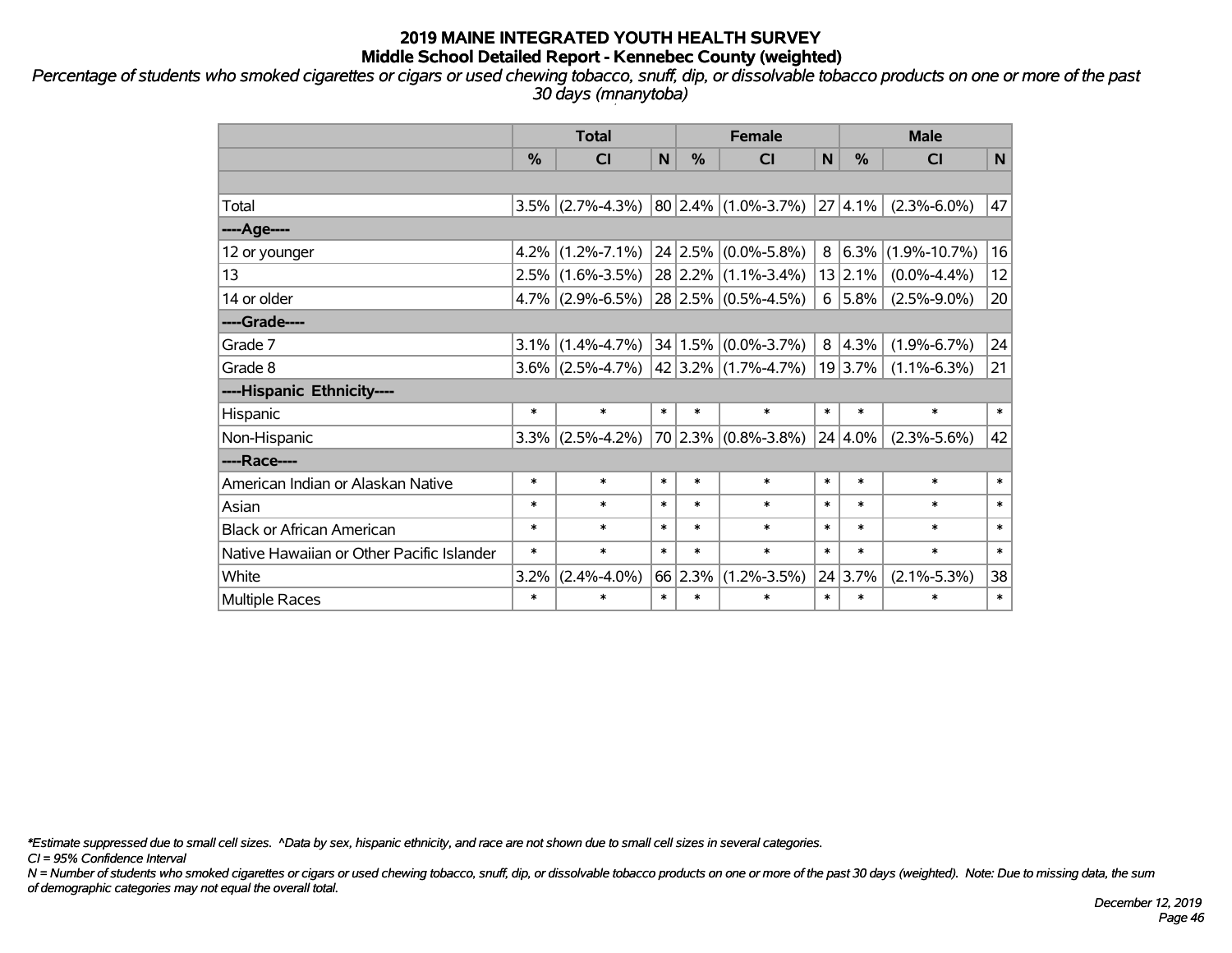*Percentage of students who smoked cigarettes or cigars; used an electronic vapor product; or used chewing tobacco, snuff, dip, or dissolvable tobacco products on one or more of the past 30 days (mnanytob\_2a)*

|                                           | <b>Total</b>  |                    |        |            | <b>Female</b>          | <b>Male</b>  |         |                           |                |
|-------------------------------------------|---------------|--------------------|--------|------------|------------------------|--------------|---------|---------------------------|----------------|
|                                           | $\frac{0}{0}$ | CI                 | N      | %          | C <sub>1</sub>         | $\mathsf{N}$ | %       | <b>CI</b>                 | N              |
|                                           |               |                    |        |            |                        |              |         |                           |                |
| Total                                     | 5.9%          | $(3.9\% - 7.9\%)$  |        | 134   4.2% | $(0.7\% - 7.7\%)$      |              |         | 48 7.2% (2.5%-12.0%)      | 83             |
| ---- Age----                              |               |                    |        |            |                        |              |         |                           |                |
| 12 or younger                             | 2.3%          | $(0.0\% - 4.9\%)$  | 14     | 1.9%       | $(0.0\% - 4.4\%)$      | 6            | 2.9%    | $(0.0\% - 6.9\%)$         | $\overline{7}$ |
| 13                                        | 6.0%          | $(3.5\% - 8.5\%)$  | 65     | 3.2%       | $(0.0\% - 6.6\%)$      |              |         | $17 8.1\% $ (4.0%-12.3%)  | 44             |
| 14 or older                               | 9.2%          | $(4.8\% - 13.5\%)$ | 55     |            | $ 9.1\% $ (2.4%-15.8%) |              |         | 25 9.2% (0.0%-20.2%)      | 31             |
| ----Grade----                             |               |                    |        |            |                        |              |         |                           |                |
| Grade 7                                   | 4.6%          | $(2.3\% - 6.8\%)$  | 51     | 2.3%       | $(0.0\% - 5.6\%)$      |              | 13 6.2% | $(2.7\% - 9.7\%)$         | 34             |
| Grade 8                                   | 7.2%          | $(4.9\% - 9.6\%)$  | 84     |            | $ 6.2\% $ (1.2%-11.1%) |              |         | $ 35 8.3\% $ (1.7%-14.9%) | 49             |
| ----Hispanic Ethnicity----                |               |                    |        |            |                        |              |         |                           |                |
| Hispanic                                  | 10.5%         | $(1.5\% - 19.6\%)$ | 7      | $\ast$     | $\ast$                 | $\ast$       | $\ast$  | $\ast$                    | $\ast$         |
| Non-Hispanic                              | 5.7%          | $(3.4\% - 8.1\%)$  | 117    | 3.7%       | $(0.4\% - 7.0\%)$      | 37           |         | $7.4\%$ (2.0%-12.8%)      | 76             |
| ----Race----                              |               |                    |        |            |                        |              |         |                           |                |
| American Indian or Alaskan Native         | $\ast$        | $\ast$             | $\ast$ | $\ast$     | $\ast$                 | $\ast$       | $\ast$  | $\ast$                    | $\ast$         |
| Asian                                     | $\ast$        | $\ast$             | $\ast$ | $\ast$     | $\ast$                 | $\ast$       | $\ast$  | $\ast$                    | $\ast$         |
| <b>Black or African American</b>          | $\ast$        | $\ast$             | $\ast$ | $\ast$     | $\ast$                 | $\ast$       | $\ast$  | $\ast$                    | $\ast$         |
| Native Hawaiian or Other Pacific Islander | $\ast$        | $\ast$             | $\ast$ | $\ast$     | $\ast$                 | $\ast$       | $\ast$  | $\ast$                    | $\ast$         |
| White                                     | 5.5%          | $(3.0\% - 7.9\%)$  | 112    | 4.4%       | $(0.5\% - 8.4\%)$      |              | 46 6.6% | $(1.4\% - 11.8\%)$        | 66             |
| <b>Multiple Races</b>                     | 7.9%          | $(0.0\% - 19.2\%)$ | 6      | $\ast$     | $\ast$                 | $\ast$       | $\ast$  | $\ast$                    | $\pmb{\ast}$   |

*\*Estimate suppressed due to small cell sizes. ^Data by sex, hispanic ethnicity, and race are not shown due to small cell sizes in several categories.*

*CI = 95% Confidence Interval*

*N = Number of students who smoked cigarettes or cigars; used an electronic vapor product; or used chewing tobacco, snuff, dip, or dissolvable tobacco products on one or more of the past 30 days (weighted). Note: Due to missing data, the sum of demographic categories may not equal the overall total.*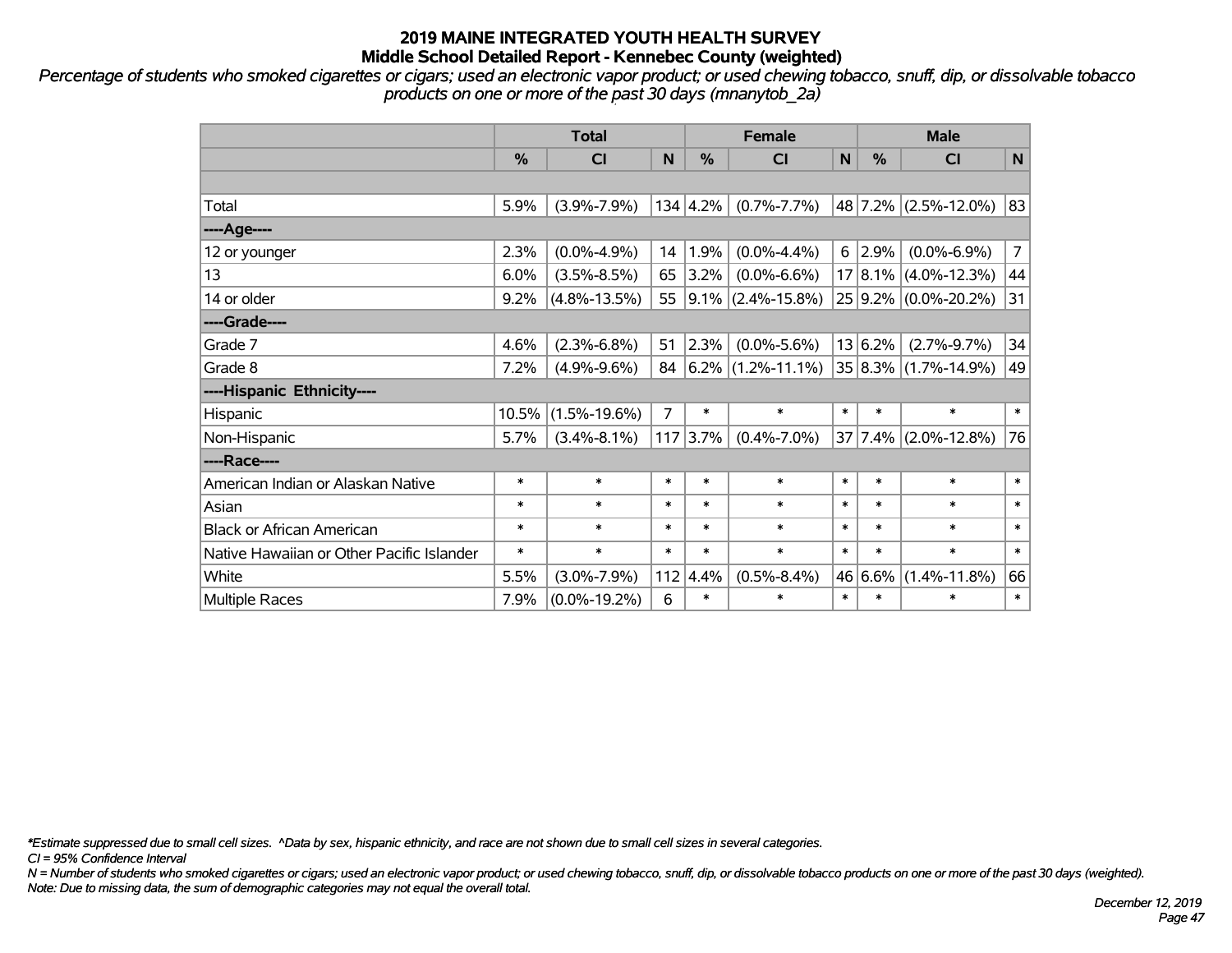*Percentage of students who smoked cigarettes or cigars; used an electronic vapor product with nicotine; or used chewing tobacco, snuff, dip, or dissolvable tobacco products on one or more of the past 30 days (mnanytob\_3)*

|                                           | <b>Total</b> |                    |                 |               | <b>Female</b>               |                | <b>Male</b> |                          |        |  |
|-------------------------------------------|--------------|--------------------|-----------------|---------------|-----------------------------|----------------|-------------|--------------------------|--------|--|
|                                           | %            | <b>CI</b>          | $\mathsf{N}$    | $\frac{0}{0}$ | <b>CI</b>                   | N              | %           | <b>CI</b>                | N      |  |
|                                           |              |                    |                 |               |                             |                |             |                          |        |  |
| Total                                     | 3.3%         | $(1.8\% - 4.7\%)$  | 74              |               | $1.8\%$ (0.4%-3.1%)         |                | 20 4.4%     | $(1.3\% - 7.6\%)$        | 50     |  |
| ----Age----                               |              |                    |                 |               |                             |                |             |                          |        |  |
| 12 or younger                             | $\ast$       | $\ast$             | $\ast$          | $\ast$        | $\ast$                      | $\ast$         | $\ast$      | $\ast$                   | $\ast$ |  |
| 13                                        | 3.4%         | $(1.9\% - 5.0\%)$  | 37 <sup>2</sup> | 1.3%          | $(0.0\% - 3.1\%)$           | $\overline{7}$ | 4.9%        | $(2.6\% - 7.1\%)$        | 26     |  |
| 14 or older                               | 6.0%         | $(2.3\% - 9.6\%)$  |                 |               | $36 4.7\%  (0.7\% - 8.8\%)$ |                |             | $13 7.0\% $ (0.0%-14.6%) | 24     |  |
| ----Grade----                             |              |                    |                 |               |                             |                |             |                          |        |  |
| Grade 7                                   | 1.6%         | $(0.2\% - 3.1\%)$  | 18              | $\ast$        | $\ast$                      | $\ast$         | $\ast$      | $\ast$                   | $\ast$ |  |
| Grade 8                                   | 4.9%         | $(3.1\% - 6.6\%)$  |                 |               | 56 3.5% (1.0%-5.9%)         |                | 20 6.2%     | $(2.5\% - 9.9\%)$        | 36     |  |
| ----Hispanic Ethnicity----                |              |                    |                 |               |                             |                |             |                          |        |  |
| <b>Hispanic</b>                           | $\ast$       | $\ast$             | $\ast$          | $\ast$        | $\ast$                      | $\ast$         | $\ast$      | $\ast$                   | $\ast$ |  |
| Non-Hispanic                              | 3.1%         | $(1.5\% - 4.6\%)$  | 62              |               | $1.4\%$ (0.4%-2.5%)         |                | 14 4.3%     | $(0.8\% - 7.8\%)$        | 44     |  |
| ----Race----                              |              |                    |                 |               |                             |                |             |                          |        |  |
| American Indian or Alaskan Native         | $\ast$       | $\ast$             | $\ast$          | $\ast$        | $\ast$                      | $\ast$         | $\ast$      | $\ast$                   | $\ast$ |  |
| Asian                                     | $\ast$       | $\ast$             | $\ast$          | $\ast$        | $\ast$                      | $\ast$         | $\ast$      | $\ast$                   | $\ast$ |  |
| <b>Black or African American</b>          | $\ast$       | $\ast$             | $\ast$          | $\ast$        | $\ast$                      | $\ast$         | $\ast$      | $\ast$                   | $\ast$ |  |
| Native Hawaiian or Other Pacific Islander | $\ast$       | $\ast$             | $\ast$          | $\ast$        | $\ast$                      | $\ast$         | $\ast$      | $\ast$                   | $\ast$ |  |
| White                                     | 2.9%         | $(1.4\% - 4.3\%)$  | 58              | 1.7%          | $(0.4\% - 3.0\%)$           | 17             | 4.1%        | $(0.7\% - 7.4\%)$        | 40     |  |
| Multiple Races                            | 7.9%         | $(0.0\% - 19.2\%)$ | 6               | $\ast$        | $\ast$                      | $\ast$         | $\ast$      | $\ast$                   | $\ast$ |  |

*\*Estimate suppressed due to small cell sizes. ^Data by sex, hispanic ethnicity, and race are not shown due to small cell sizes in several categories.*

*CI = 95% Confidence Interval*

*N = Number of students who smoked cigarettes or cigars; used an electronic vapor product with nicotine; or used chewing tobacco, snuff, dip, or dissolvable tobacco products on one or more of the past 30 days (weighted). Note: Due to missing data, the sum of demographic categories may not equal the overall total.*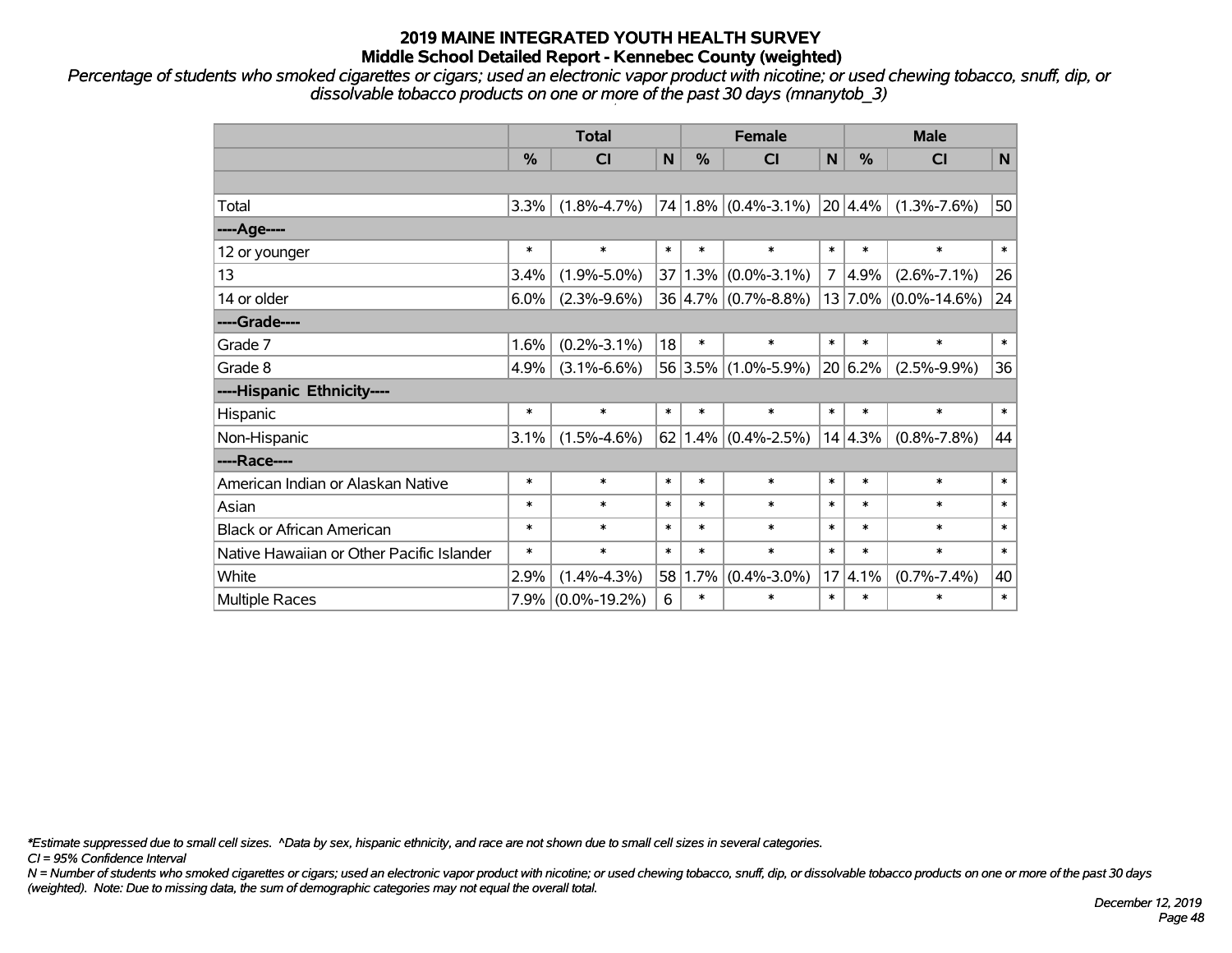#### **2019 MAINE INTEGRATED YOUTH HEALTH SURVEY Middle School Detailed Report - Kennebec County (weighted)** *Have you ever had a drink of alcohol, other than a few sips? (mn59a) Percentage of students who answered 'Yes'*

|                                           | <b>Total</b>  |                        |                 | <b>Female</b> | <b>Male</b>                 |        |               |                              |        |
|-------------------------------------------|---------------|------------------------|-----------------|---------------|-----------------------------|--------|---------------|------------------------------|--------|
|                                           | $\frac{0}{0}$ | CI                     | N               | $\%$          | <b>CI</b>                   | N      | $\frac{0}{0}$ | <b>CI</b>                    | N.     |
|                                           |               |                        |                 |               |                             |        |               |                              |        |
| Total                                     |               | $17.1\%$ (15.0%-19.2%) |                 |               | 369   15.1%   (12.4%-17.9%) |        |               | $ 163 19.0\% $ (15.9%-22.0%) | 202    |
| ----Age----                               |               |                        |                 |               |                             |        |               |                              |        |
| 12 or younger                             | 10.0%         | $(6.7\% - 13.4\%)$     | 54              | 7.0%          | $(3.8\% - 10.1\%)$          | 21     | 14.0%         | $(7.0\% - 20.9\%)$           | 33     |
| 13                                        |               | 15.4% (12.1%-18.8%)    |                 |               | 161   16.8%   (13.2%-20.4%) | 90     | 13.7%         | $(8.9\% - 18.6\%)$           | 69     |
| 14 or older                               |               | 26.9% (24.0%-29.8%)    |                 |               | 152 21.7% (16.4%-27.0%)     | 52     |               | 30.3% (26.7%-34.0%)          | 98     |
| ----Grade----                             |               |                        |                 |               |                             |        |               |                              |        |
| Grade 7                                   |               | $12.0\%$ (10.4%-13.6%) | 125             | 7.6%          | $(5.2\% - 9.9\%)$           | 39     |               | 16.2% (12.5%-19.8%)          | 84     |
| Grade 8                                   |               | 22.1% (18.8%-25.5%)    |                 |               | 241 22.5% (17.1%-27.9%)     |        |               | 124 21.5% (17.7%-25.2%)      | 116    |
| ----Hispanic Ethnicity----                |               |                        |                 |               |                             |        |               |                              |        |
| Hispanic                                  | 15.1%         | $(5.9\% - 24.3\%)$     | 8               | $\ast$        | $\ast$                      | $\ast$ | $\ast$        | $\ast$                       | $\ast$ |
| Non-Hispanic                              |               | 17.3% (14.4%-20.2%)    |                 |               | 339 15.5% (11.8%-19.2%)     |        |               | 150   18.9%   (15.4%-22.4%)  | 184    |
| ----Race----                              |               |                        |                 |               |                             |        |               |                              |        |
| American Indian or Alaskan Native         | 24.9%         | $(10.8\% - 39.0\%)$    | 9               | $\ast$        | $\ast$                      | $\ast$ | $\ast$        | $\ast$                       | $\ast$ |
| Asian                                     | $\ast$        | $\ast$                 | $\ast$          | $\ast$        | $\ast$                      | $\ast$ | $\ast$        | $\ast$                       | $\ast$ |
| <b>Black or African American</b>          | 27.8%         | $(8.9\% - 46.8\%)$     | 8               | $\ast$        | $\ast$                      | $\ast$ | $\ast$        | $\ast$                       | $\ast$ |
| Native Hawaiian or Other Pacific Islander | $\ast$        | $\ast$                 | $\ast$          | $\ast$        | $\ast$                      | $\ast$ | $\ast$        | $\ast$                       | $\ast$ |
| White                                     | 16.7%         | $(14.6\% - 18.9\%)$    | 323             | 15.1%         | $(12.0\% - 18.1\%)$         | 145    | 18.4%         | $(15.5\% - 21.3\%)$          | 176    |
| <b>Multiple Races</b>                     |               | 15.3% (10.2%-20.4%)    | 10 <sup>1</sup> | $\ast$        | $\ast$                      | $\ast$ | $\ast$        | $\ast$                       | $\ast$ |

*\*Estimate suppressed due to small cell sizes. ^Data by sex, hispanic ethnicity, and race are not shown due to small cell sizes in several categories.*

*CI = 95% Confidence Interval*

*N = Number of students who answered 'Yes' (weighted). Note: Due to missing data, the sum of demographic categories may not equal the overall total.*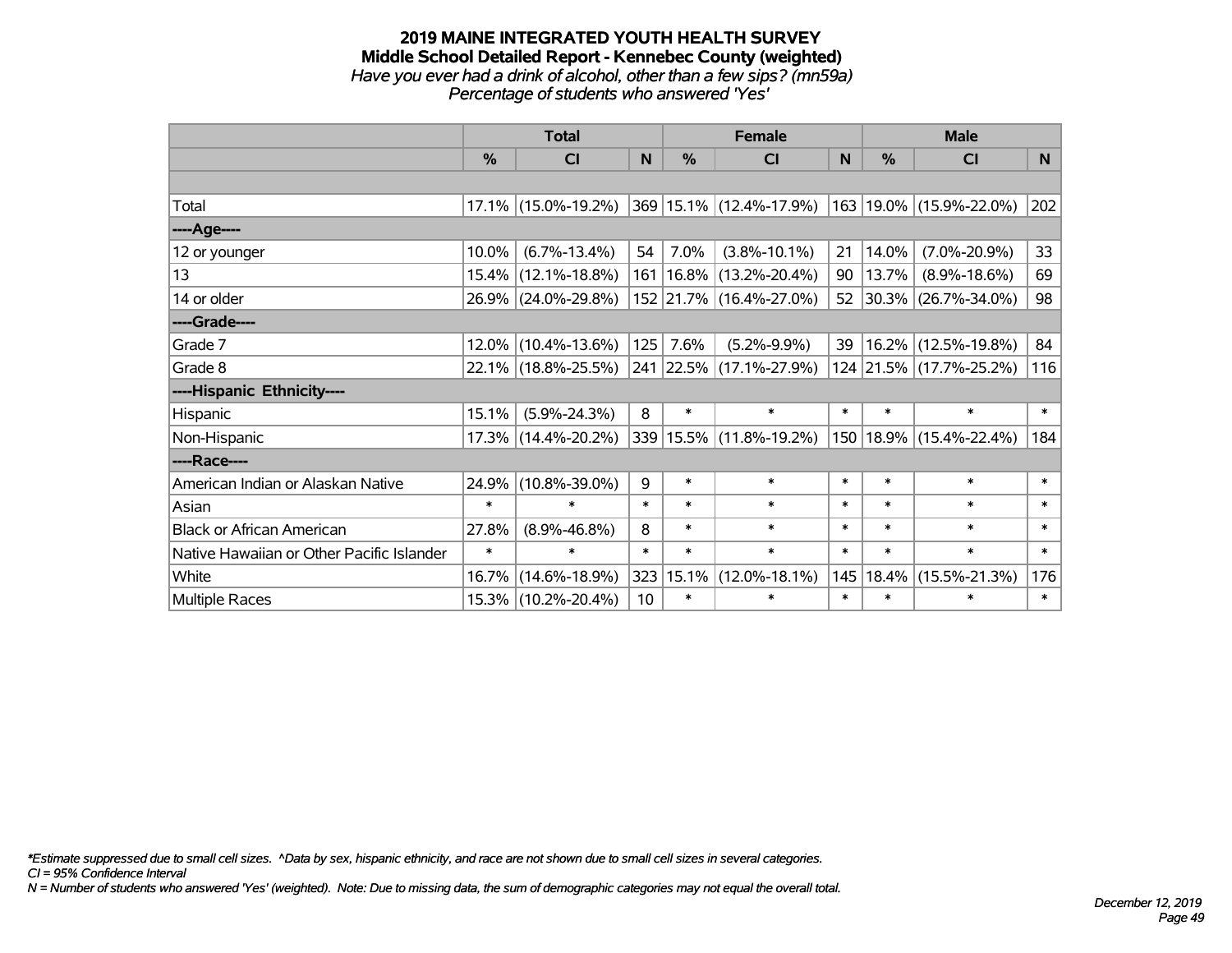*How old were you when you had your first drink of alcohol other than a few sips? (mn60)*

*Among students who have had more than a few sips of alcohol, the percentage of students who answered before age 11*

|                                           | <b>Total</b>  |                        |        | <b>Female</b> |                          |              | <b>Male</b>   |                        |        |
|-------------------------------------------|---------------|------------------------|--------|---------------|--------------------------|--------------|---------------|------------------------|--------|
|                                           | $\frac{0}{0}$ | <b>CI</b>              | N      | %             | <b>CI</b>                | $\mathsf{N}$ | $\frac{0}{0}$ | <b>CI</b>              | N      |
|                                           |               |                        |        |               |                          |              |               |                        |        |
| Total                                     |               | 39.3% (30.5%-48.2%)    |        |               | 144 27.2% (14.7%-39.8%)  |              |               | 44 48.8% (40.6%-56.9%) | 98     |
| ---- Age----                              |               |                        |        |               |                          |              |               |                        |        |
| 12 or younger                             | 57.0%         | $(27.9\% - 86.1\%)$    | 30     | 37.4%         | $(13.6\% - 61.1\%)$      | 8            | $ 69.7\% $    | $(40.2\% - 99.2\%)$    | 22     |
| 13                                        | 35.7%         | $(23.8\% - 47.6\%)$    | 57     |               | 27.3% (10.4%-44.3%)      |              |               | 24 47.1% (34.2%-59.9%) | 34     |
| 14 or older                               |               | 36.3% (26.5%-46.0%)    | 55     |               | $ 23.2\% $ (11.0%-35.4%) |              |               | 12 42.2% (30.5%-53.9%) | 41     |
| ----Grade----                             |               |                        |        |               |                          |              |               |                        |        |
| Grade 7                                   | 51.5%         | $(33.0\% - 69.9\%)$    | 62     | 45.8%         | $(33.1\% - 58.5\%)$      |              |               | 18 55.6% (32.4%-78.9%) | 44     |
| Grade 8                                   |               | $33.1\%$ (26.3%-40.0%) | 80     | 21.4%         | $(9.0\% - 33.8\%)$       |              |               | 26 44.3% (35.2%-53.5%) | 52     |
| ----Hispanic Ethnicity----                |               |                        |        |               |                          |              |               |                        |        |
| Hispanic                                  | $\ast$        | $\ast$                 | $\ast$ | $\ast$        | $\ast$                   | $\ast$       | $\ast$        | $\ast$                 | $\ast$ |
| Non-Hispanic                              | 38.5%         | $(29.7\% - 47.3\%)$    |        |               | 129 26.1% (13.9%-38.4%)  |              |               | 39 48.5% (40.3%-56.8%) | 88     |
| ----Race----                              |               |                        |        |               |                          |              |               |                        |        |
| American Indian or Alaskan Native         | $\ast$        | $\ast$                 | $\ast$ | $\ast$        | $\ast$                   | $\ast$       | $\ast$        | $\ast$                 | $\ast$ |
| Asian                                     | $\ast$        | $\ast$                 | $\ast$ | $\ast$        | $\ast$                   | $\ast$       | $\ast$        | $\ast$                 | $\ast$ |
| <b>Black or African American</b>          | $\ast$        | $\ast$                 | $\ast$ | $\ast$        | $\ast$                   | $\ast$       | $\ast$        | $\ast$                 | $\ast$ |
| Native Hawaiian or Other Pacific Islander | $\ast$        | $\ast$                 | $\ast$ | $\ast$        | $\ast$                   | $\ast$       | $\ast$        | $\ast$                 | $\ast$ |
| White                                     | 38.7%         | $(29.1\% - 48.3\%)$    | 125    | 25.3%         | $(12.0\% - 38.7\%)$      |              | 36 48.9%      | $(41.0\% - 56.8\%)$    | 87     |
| Multiple Races                            | $\ast$        | $\ast$                 | $\ast$ | $\ast$        | $\ast$                   | $\ast$       | $\ast$        | $\ast$                 | $\ast$ |

*\*Estimate suppressed due to small cell sizes. ^Data by sex, hispanic ethnicity, and race are not shown due to small cell sizes in several categories.*

*CI = 95% Confidence Interval*

*N = Among students who have had more than a few sips of alcohol, the number of students who answered before age 11 (weighted). Note: Due to missing data, the sum of demographic categories may not equal the overall total.*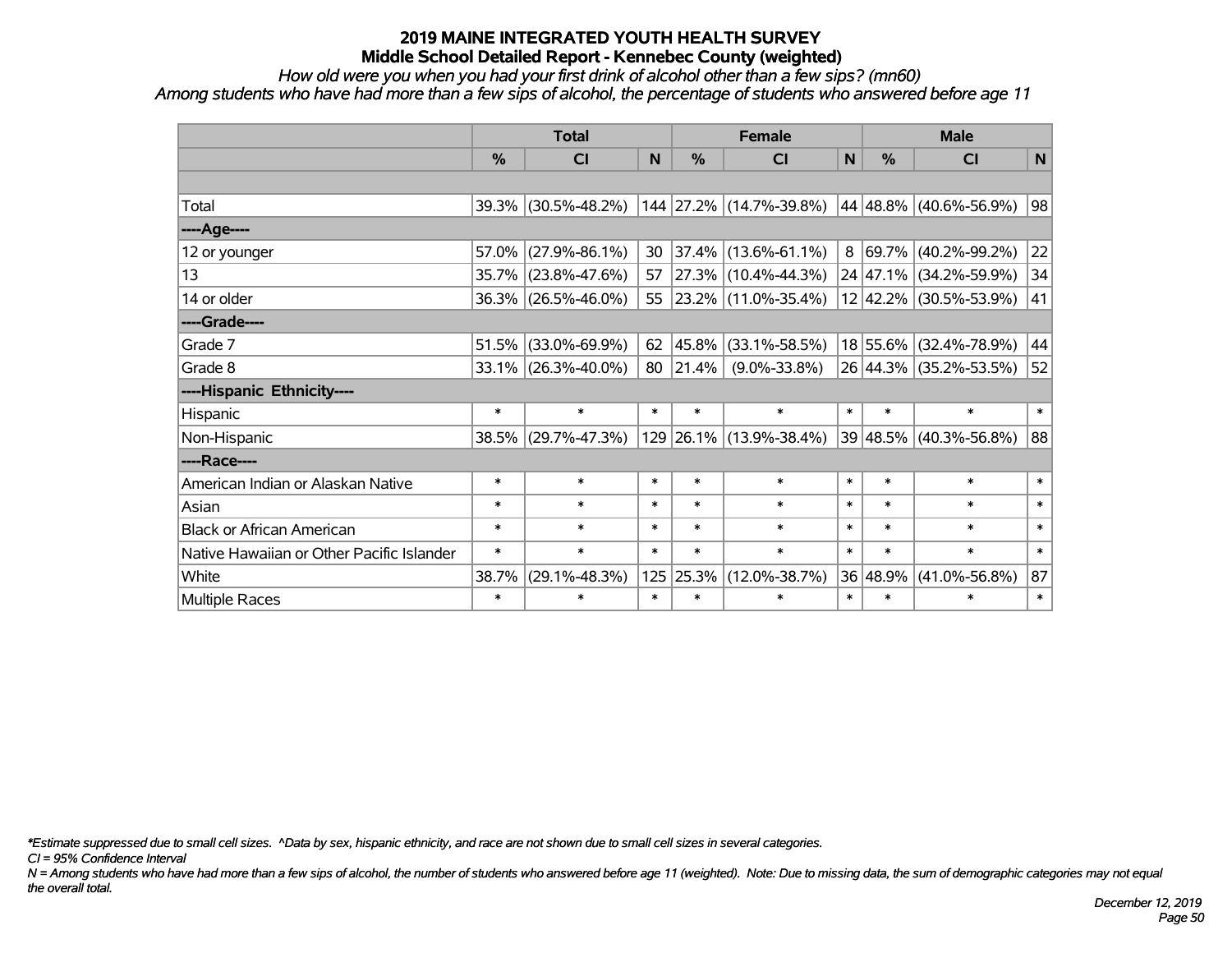# **2019 MAINE INTEGRATED YOUTH HEALTH SURVEY Middle School Detailed Report - Kennebec County (weighted)** *How old were you when you had your first drink of alcohol other than a few sips? (mn60\_2) Percentage of students who answered before age 11*

|                                           | <b>Total</b>  |                    |        | <b>Female</b> |                            |        | <b>Male</b> |                    |        |  |
|-------------------------------------------|---------------|--------------------|--------|---------------|----------------------------|--------|-------------|--------------------|--------|--|
|                                           | $\frac{0}{0}$ | CI                 | N      | $\frac{0}{0}$ | CI                         | N      | $\%$        | <b>CI</b>          | N      |  |
|                                           |               |                    |        |               |                            |        |             |                    |        |  |
| Total                                     | 6.8%          | $(5.3\% - 8.4\%)$  |        |               | $144$   4.2%   (2.3%-6.0%) | 44     | 9.5%        | $(7.0\% - 12.0\%)$ | 98     |  |
| ---- Age----                              |               |                    |        |               |                            |        |             |                    |        |  |
| 12 or younger                             | 5.7%          | $(2.2\% - 9.2\%)$  | 30     |               | $ 2.6\% $ (1.2%-4.0%)      | 8      | 9.7%        | $(1.7\% - 17.8\%)$ | 22     |  |
| 13                                        | 5.7%          | $(3.3\% - 8.0\%)$  | 57     |               | $4.6\%$ (1.9%-7.3%)        | 24     | 6.8%        | $(3.5\% - 10.2\%)$ | 34     |  |
| 14 or older                               | $9.8\%$       | $(7.0\% - 12.6\%)$ | 55     |               | $ 5.1\% $ (1.8%-8.4%)      |        | 12 12.9%    | $(9.1\% - 16.6\%)$ | 41     |  |
| ----Grade----                             |               |                    |        |               |                            |        |             |                    |        |  |
| Grade 7                                   | 6.2%          | $(3.5\% - 8.8\%)$  | 62     | 3.5%          | $(2.0\% - 5.0\%)$          | 18     | 9.0%        | $(4.0\% - 14.0\%)$ | 44     |  |
| Grade 8                                   | 7.4%          | $(5.6\% - 9.2\%)$  | 80     |               | $4.8\%$ (2.0%-7.6%)        | 26     | 9.7%        | $(7.3\% - 12.1\%)$ | 52     |  |
| ----Hispanic Ethnicity----                |               |                    |        |               |                            |        |             |                    |        |  |
| Hispanic                                  | $\ast$        | $\ast$             | $\ast$ | $\ast$        | $\ast$                     | $\ast$ | $\ast$      | $\ast$             | $\ast$ |  |
| Non-Hispanic                              | 6.8%          | $(5.3\% - 8.2\%)$  |        |               | $129$ 4.1% (2.3%-5.9%)     | 39     | 9.3%        | $(7.0\% - 11.7\%)$ | 88     |  |
| ----Race----                              |               |                    |        |               |                            |        |             |                    |        |  |
| American Indian or Alaskan Native         | $\ast$        | $\ast$             | $\ast$ | $\ast$        | $\ast$                     | $\ast$ | $\ast$      | $\ast$             | $\ast$ |  |
| Asian                                     | $\ast$        | $\ast$             | $\ast$ | $\ast$        | $\ast$                     | $\ast$ | $\ast$      | $\ast$             | $\ast$ |  |
| <b>Black or African American</b>          | $\ast$        | $\ast$             | $\ast$ | $\ast$        | $\ast$                     | $\ast$ | $\ast$      | $\ast$             | $\ast$ |  |
| Native Hawaiian or Other Pacific Islander | $\ast$        | $\ast$             | $\ast$ | $\ast$        | $\ast$                     | $\ast$ | $\ast$      | $\ast$             | $\ast$ |  |
| White                                     | 6.6%          | $(5.3\% - 7.9\%)$  | 125    | 3.9%          | $(2.2\% - 5.5\%)$          | 36     | 9.3%        | $(7.3\% - 11.2\%)$ | 87     |  |
| Multiple Races                            | 9.5%          | $(3.4\% - 15.5\%)$ | 6      | $\ast$        | $\ast$                     | $\ast$ | $\ast$      | $\ast$             | $\ast$ |  |

*\*Estimate suppressed due to small cell sizes. ^Data by sex, hispanic ethnicity, and race are not shown due to small cell sizes in several categories.*

*CI = 95% Confidence Interval*

*N = Number of students who answered before age 11 (weighted). Note: Due to missing data, the sum of demographic categories may not equal the overall total.*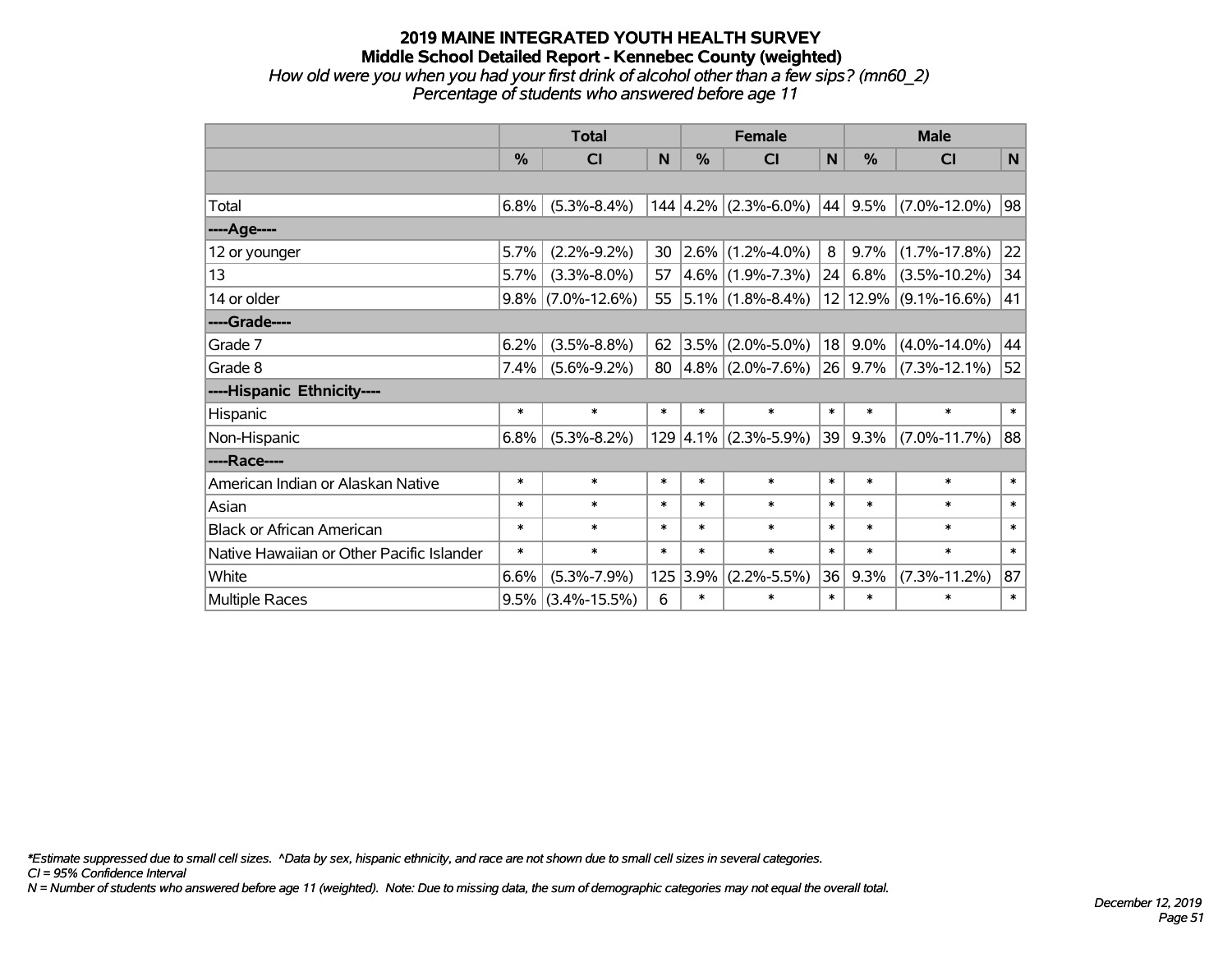### **2019 MAINE INTEGRATED YOUTH HEALTH SURVEY Middle School Detailed Report - Kennebec County (weighted)** *During the past 30 days, on how many days did you have at least one drink of alcohol? (mn61) Percentage of students who answered at least 1 day*

|                                           | <b>Total</b> |                      |        |             | <b>Female</b>          |             |          | <b>Male</b>        |        |  |
|-------------------------------------------|--------------|----------------------|--------|-------------|------------------------|-------------|----------|--------------------|--------|--|
|                                           | %            | <b>CI</b>            | N      | %           | <b>CI</b>              | $\mathbf N$ | %        | <b>CI</b>          | N      |  |
|                                           |              |                      |        |             |                        |             |          |                    |        |  |
| Total                                     | 5.3%         | $(3.3\% - 7.2\%)$    |        | $117$ 5.3%  | $(2.7\% - 7.8\%)$      | 58          | 5.3%     | $(2.9\% - 7.7\%)$  | 59     |  |
| ----Age----                               |              |                      |        |             |                        |             |          |                    |        |  |
| 12 or younger                             | 2.4%         | $(1.0\% - 3.9\%)$    | 14     | $\ast$      | $\ast$                 | $\ast$      | $\ast$   | $\ast$             | $\ast$ |  |
| 13                                        | 4.7%         | $(2.4\% - 7.0\%)$    | 51     | 5.6%        | $(2.6\% - 8.6\%)$      | 31          | 3.8%     | $(0.6\% - 6.9\%)$  | 20     |  |
| 14 or older                               | $9.0\%$      | $(4.6\% - 13.5\%)$   | 53     |             | $ 7.7\% $ (2.0%-13.5%) |             | 19 10.0% | $(5.0\% - 15.1\%)$ | 34     |  |
| ----Grade----                             |              |                      |        |             |                        |             |          |                    |        |  |
| Grade 7                                   | 2.7%         | $(1.7\% - 3.8\%)$    | 29     | 2.7%        | $(0.9\% - 4.5\%)$      | 15          | 2.8%     | $(1.1\% - 4.4\%)$  | 15     |  |
| Grade 8                                   |              | $7.6\%$ (4.2%-10.9%) | 86     |             | $ 7.8\% $ (2.9%-12.7%) | 44          | 7.4%     | $(4.2\% - 10.5\%)$ | 42     |  |
| ----Hispanic Ethnicity----                |              |                      |        |             |                        |             |          |                    |        |  |
| Hispanic                                  | $\ast$       | $\ast$               | $\ast$ | $\ast$      | $\ast$                 | $\ast$      | $\ast$   | $\ast$             | $\ast$ |  |
| Non-Hispanic                              | 5.2%         | $(2.9\% - 7.4\%)$    |        | $104 5.0\%$ | $(1.8\% - 8.1\%)$      | 50          | 5.4%     | $(3.0\% - 7.8\%)$  | 54     |  |
| ----Race----                              |              |                      |        |             |                        |             |          |                    |        |  |
| American Indian or Alaskan Native         | $\ast$       | $\ast$               | $\ast$ | $\ast$      | $\ast$                 | $\ast$      | $\ast$   | $\ast$             | $\ast$ |  |
| Asian                                     | $\ast$       | $\ast$               | $\ast$ | $\ast$      | $\ast$                 | $\ast$      | $\ast$   | $\ast$             | $\ast$ |  |
| <b>Black or African American</b>          | $\ast$       | $\ast$               | $\ast$ | $\ast$      | $\ast$                 | $\ast$      | $\ast$   | $\ast$             | $\ast$ |  |
| Native Hawaiian or Other Pacific Islander | $\ast$       | $\ast$               | $\ast$ | $\ast$      | $\ast$                 | $\ast$      | $\ast$   | $\ast$             | $\ast$ |  |
| White                                     | 5.3%         | $(3.2\% - 7.4\%)$    |        | 106 5.3%    | $(2.4\% - 8.1\%)$      | 52          | 5.3%     | $(3.0\% - 7.7\%)$  | 54     |  |
| Multiple Races                            | $\ast$       | $\ast$               | $\ast$ | $\ast$      | $\ast$                 | $\ast$      | $\ast$   | $\ast$             | $\ast$ |  |

*\*Estimate suppressed due to small cell sizes. ^Data by sex, hispanic ethnicity, and race are not shown due to small cell sizes in several categories.*

*CI = 95% Confidence Interval*

*N = Number of students who answered at least 1 day (weighted). Note: Due to missing data, the sum of demographic categories may not equal the overall total.*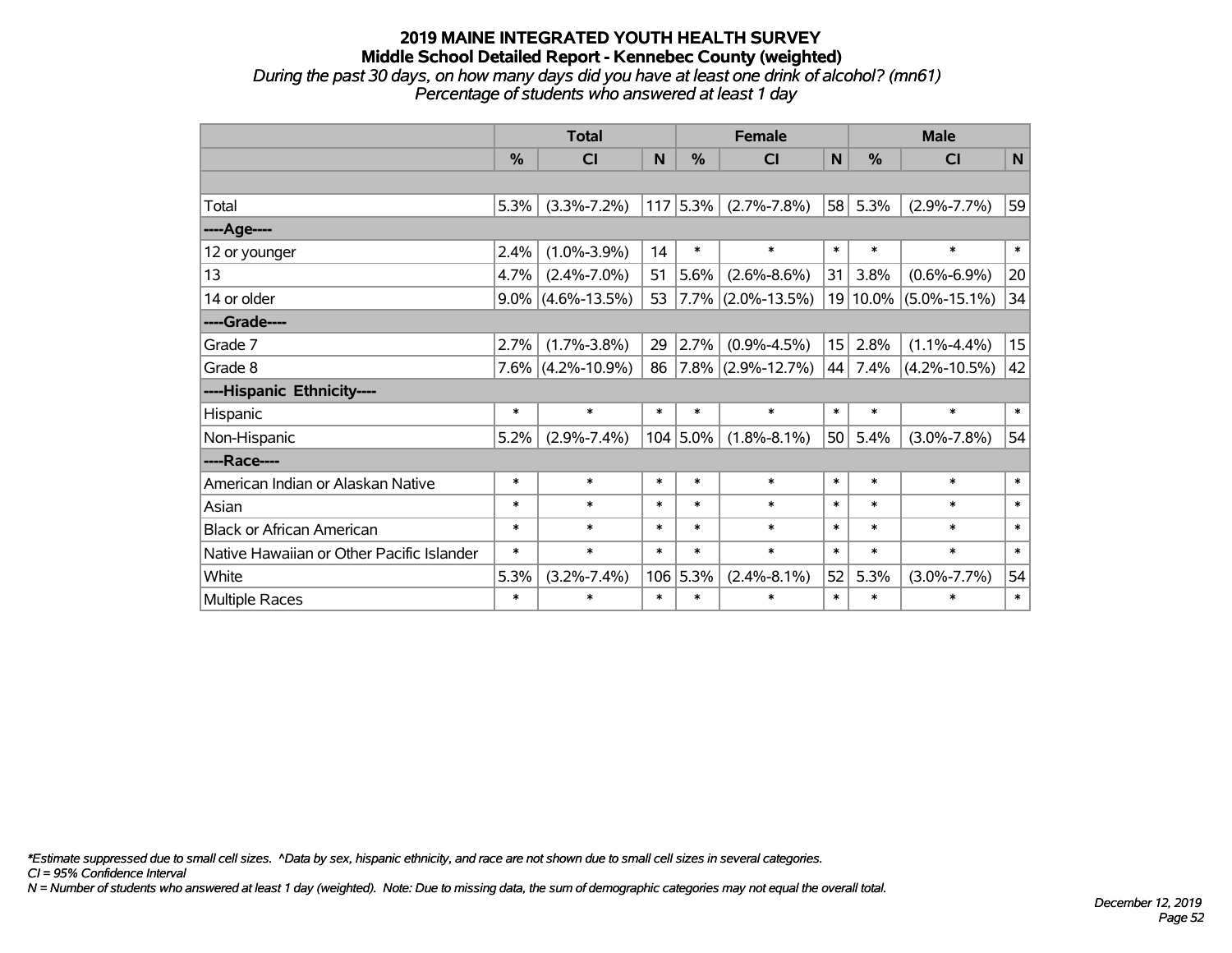*During the past 30 days, on how many days did you have 5 or more drinks of alcohol in a row, that is, within a couple of hours? (mn62a) Percentage of students who answered at least 1 day*

|                                           | <b>Total</b>  |                   |        |               | <b>Female</b>              | <b>Male</b> |               |                                                                                                 |                |
|-------------------------------------------|---------------|-------------------|--------|---------------|----------------------------|-------------|---------------|-------------------------------------------------------------------------------------------------|----------------|
|                                           | $\frac{0}{0}$ | <b>CI</b>         | N      | $\frac{0}{0}$ | <b>CI</b>                  | N           | $\frac{0}{0}$ | <b>CI</b>                                                                                       | N.             |
|                                           |               |                   |        |               |                            |             |               |                                                                                                 |                |
| Total                                     | 1.8%          | $(1.0\% - 2.6\%)$ |        |               |                            |             |               | $\vert$ 42 $\vert$ 2.0% $\vert$ (1.0%-3.1%) $\vert$ 23 $\vert$ 1.6% $\vert$ (0.5%-2.6%) $\vert$ | 18             |
| ----Age----                               |               |                   |        |               |                            |             |               |                                                                                                 |                |
| 12 or younger                             | $\ast$        | $\ast$            | $\ast$ | $\ast$        | $\ast$                     | $\ast$      | $\ast$        | $\ast$                                                                                          | $\ast$         |
| 13                                        | 1.7%          | $(0.3\% - 3.1\%)$ |        | 19 2.2%       | $(0.4\% - 4.1\%)$          |             | 13 1.2%       | $(0.0\% - 2.6\%)$                                                                               | $\overline{7}$ |
| 14 or older                               | 2.9%          | $(0.6\% - 5.2\%)$ |        |               | $18$ 2.7% (0.6%-4.8%)      | 7           |               | $3.0\%$ (0.0%-6.0%)                                                                             | 11             |
| ----Grade----                             |               |                   |        |               |                            |             |               |                                                                                                 |                |
| Grade 7                                   | 1.2%          | $(0.7\% - 1.7\%)$ |        | 13 1.4%       | $(0.2\% - 2.5\%)$          | 8           | $ 1.0\% $     | $(0.0\% - 2.2\%)$                                                                               | 6              |
| Grade 8                                   | 2.4%          | $(0.8\% - 4.0\%)$ |        |               | $28$ 2.7% (0.8%-4.6%)      |             |               | $16$ 2.2% (0.4%-3.9%)                                                                           | 13             |
| ----Hispanic Ethnicity----                |               |                   |        |               |                            |             |               |                                                                                                 |                |
| Hispanic                                  | $\ast$        | $\ast$            | $\ast$ | $\ast$        | $\ast$                     | $\ast$      | $\ast$        | $\ast$                                                                                          | $\ast$         |
| Non-Hispanic                              | 1.7%          | $(0.8\% - 2.6\%)$ |        | $35 1.8\% $   | $(0.6\textdegree - 3.1\%)$ |             |               | 19 1.5% $(0.4\textdegree-2.6\%)$                                                                | 16             |
| ----Race----                              |               |                   |        |               |                            |             |               |                                                                                                 |                |
| American Indian or Alaskan Native         | $\ast$        | $\ast$            | $\ast$ | $\ast$        | $\ast$                     | $\ast$      | $\ast$        | $\ast$                                                                                          | $\ast$         |
| Asian                                     | $\ast$        | $\ast$            | $\ast$ | $\ast$        | $\ast$                     | $\ast$      | $\ast$        | $\ast$                                                                                          | $\ast$         |
| <b>Black or African American</b>          | $\ast$        | $\ast$            | $\ast$ | $\ast$        | $\ast$                     | $\ast$      | $\ast$        | $\ast$                                                                                          | $\ast$         |
| Native Hawaiian or Other Pacific Islander | $\ast$        | $\ast$            | $\ast$ | $\ast$        | $\ast$                     | $\ast$      | $\ast$        | $\ast$                                                                                          | $\ast$         |
| White                                     | 1.8%          | $(1.0\% - 2.7\%)$ | 38     | 2.1%          | $(1.0\% - 3.2\%)$          | 22          | 1.6%          | $(0.6\% - 2.6\%)$                                                                               | 16             |
| Multiple Races                            | $\ast$        | $\ast$            | $\ast$ | $\ast$        | *                          | $\ast$      | $\ast$        | $\ast$                                                                                          | $\ast$         |

*\*Estimate suppressed due to small cell sizes. ^Data by sex, hispanic ethnicity, and race are not shown due to small cell sizes in several categories.*

*CI = 95% Confidence Interval*

*N = Number of students who answered at least 1 day (weighted). Note: Due to missing data, the sum of demographic categories may not equal the overall total.*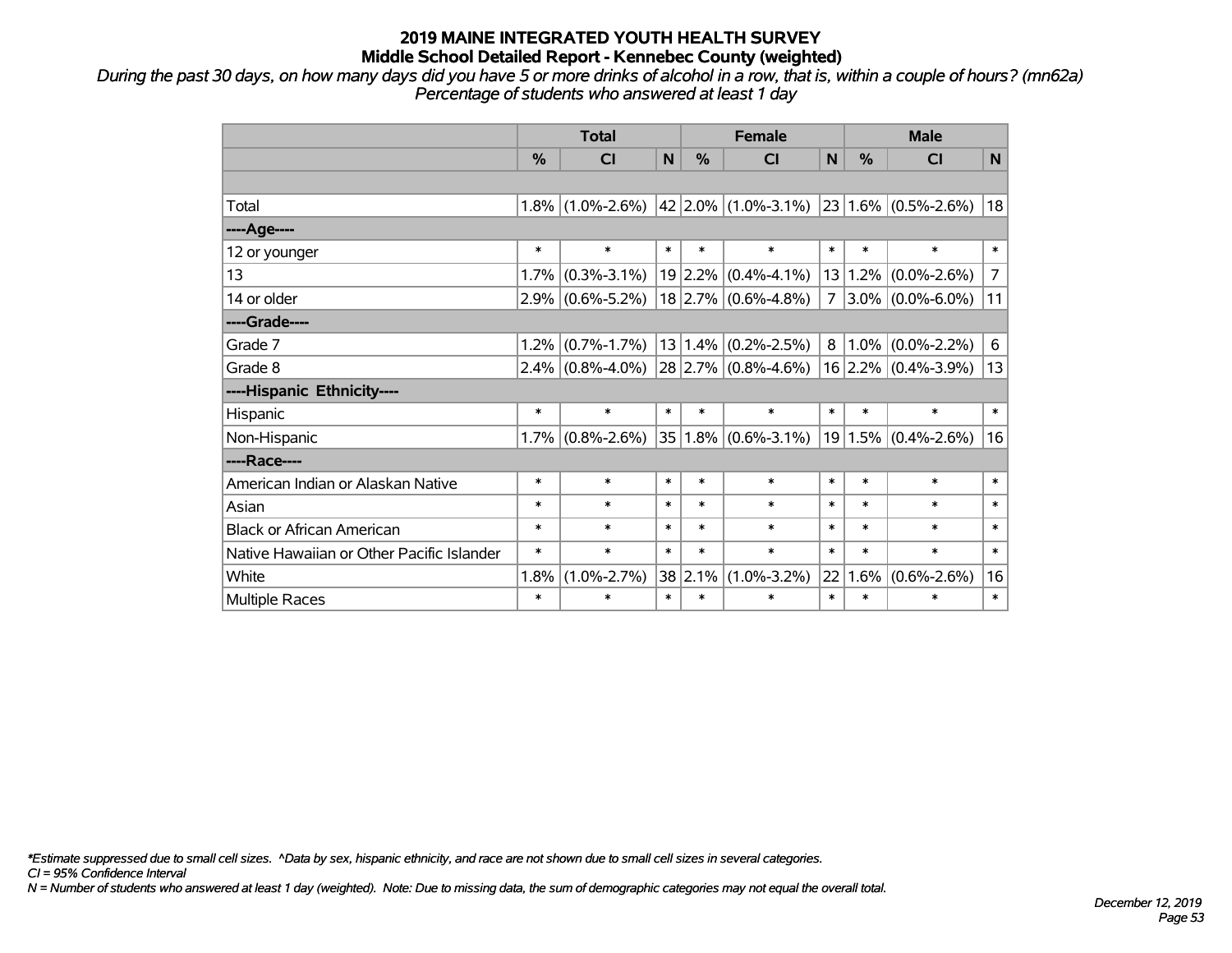*During the past 30 days, how did you usually get the alcohol you drank? (mn63b)*

*Among students who reported alcohol use during the past 30 days, the percentage of students who answered 'Someone gave it to me'*

|                                           | <b>Total</b>  |                     |              |               | <b>Female</b>          |        |          | <b>Male</b>           |                 |  |
|-------------------------------------------|---------------|---------------------|--------------|---------------|------------------------|--------|----------|-----------------------|-----------------|--|
|                                           | $\frac{0}{0}$ | <b>CI</b>           | $\mathsf{N}$ | $\frac{0}{0}$ | <b>CI</b>              | N      | %        | <b>CI</b>             | N               |  |
|                                           |               |                     |              |               |                        |        |          |                       |                 |  |
| Total                                     | 22.9%         | $(10.7\% - 35.0\%)$ |              |               | 26 27.4% (13.1%-41.6%) |        |          | 15 18.5% (4.6%-32.3%) | 10 <sup>1</sup> |  |
| ---- Age----                              |               |                     |              |               |                        |        |          |                       |                 |  |
| 12 or younger                             | $\ast$        | $\ast$              | $\ast$       | $\ast$        | $\ast$                 | $\ast$ | $\ast$   | $\ast$                | $\ast$          |  |
| 13                                        | 30.0%         | $(8.6\% - 51.4\%)$  | 14           | $\ast$        | $\ast$                 | $\ast$ | $\ast$   | $\ast$                | $\ast$          |  |
| 14 or older                               | 21.2%         | $(9.7\% - 32.6\%)$  | 11           | $\ast$        | $\ast$                 | $\ast$ | $\ast$   | $\ast$                | $\ast$          |  |
| ----Grade----                             |               |                     |              |               |                        |        |          |                       |                 |  |
| Grade 7                                   | $\ast$        | $\ast$              | $\ast$       | $\ast$        | $\ast$                 | $\ast$ | $\ast$   | $\ast$                | $\ast$          |  |
| Grade 8                                   | 24.6%         | $(7.0\% - 42.1\%)$  |              | 20 30.3%      | $(3.8\% - 56.7\%)$     |        |          | 12 19.1% (4.8%-33.3%) | 8               |  |
| ----Hispanic Ethnicity----                |               |                     |              |               |                        |        |          |                       |                 |  |
| Hispanic                                  | $\ast$        | $\ast$              | $\ast$       | $\ast$        | $\ast$                 | $\ast$ | $\ast$   | $\ast$                | $\ast$          |  |
| Non-Hispanic                              | 24.9%         | $(11.5\% - 38.2\%)$ |              |               | 24 31.4% (13.2%-49.5%) |        | 14 19.0% | $(4.9\% - 33.2\%)$    | 10 <sup>1</sup> |  |
| ----Race----                              |               |                     |              |               |                        |        |          |                       |                 |  |
| American Indian or Alaskan Native         | $\ast$        | $\ast$              | $\ast$       | $\ast$        | $\ast$                 | $\ast$ | $\ast$   | $\ast$                | $\ast$          |  |
| Asian                                     | $\ast$        | $\ast$              | $\ast$       | $\ast$        | $\ast$                 | $\ast$ | $\ast$   | $\ast$                | $\ast$          |  |
| <b>Black or African American</b>          | $\ast$        | $\ast$              | $\ast$       | $\ast$        | $\ast$                 | $\ast$ | $\ast$   | $\ast$                | $\ast$          |  |
| Native Hawaiian or Other Pacific Islander | $\ast$        | $\ast$              | $\ast$       | $\ast$        | $\ast$                 | $\ast$ | $\ast$   | $\ast$                | $\ast$          |  |
| White                                     | 20.6%         | $(7.4\% - 33.9\%)$  | 21           | 24.0%         | $(10.2\% - 37.8\%)$    |        | 12 17.4% | $(0.8\% - 34.0\%)$    | $\mathsf 9$     |  |
| Multiple Races                            | $\ast$        | $\ast$              | $\ast$       | $\ast$        | $\ast$                 | $\ast$ | $\ast$   | $\ast$                | $\ast$          |  |

*\*Estimate suppressed due to small cell sizes. ^Data by sex, hispanic ethnicity, and race are not shown due to small cell sizes in several categories.*

*CI = 95% Confidence Interval*

*N = Among students who reported alcohol use during the past 30 days, the number of students who answered 'Someone gave it to me' (weighted). Note: Due to missing data, the sum of demographic categories may not equal the overall total.*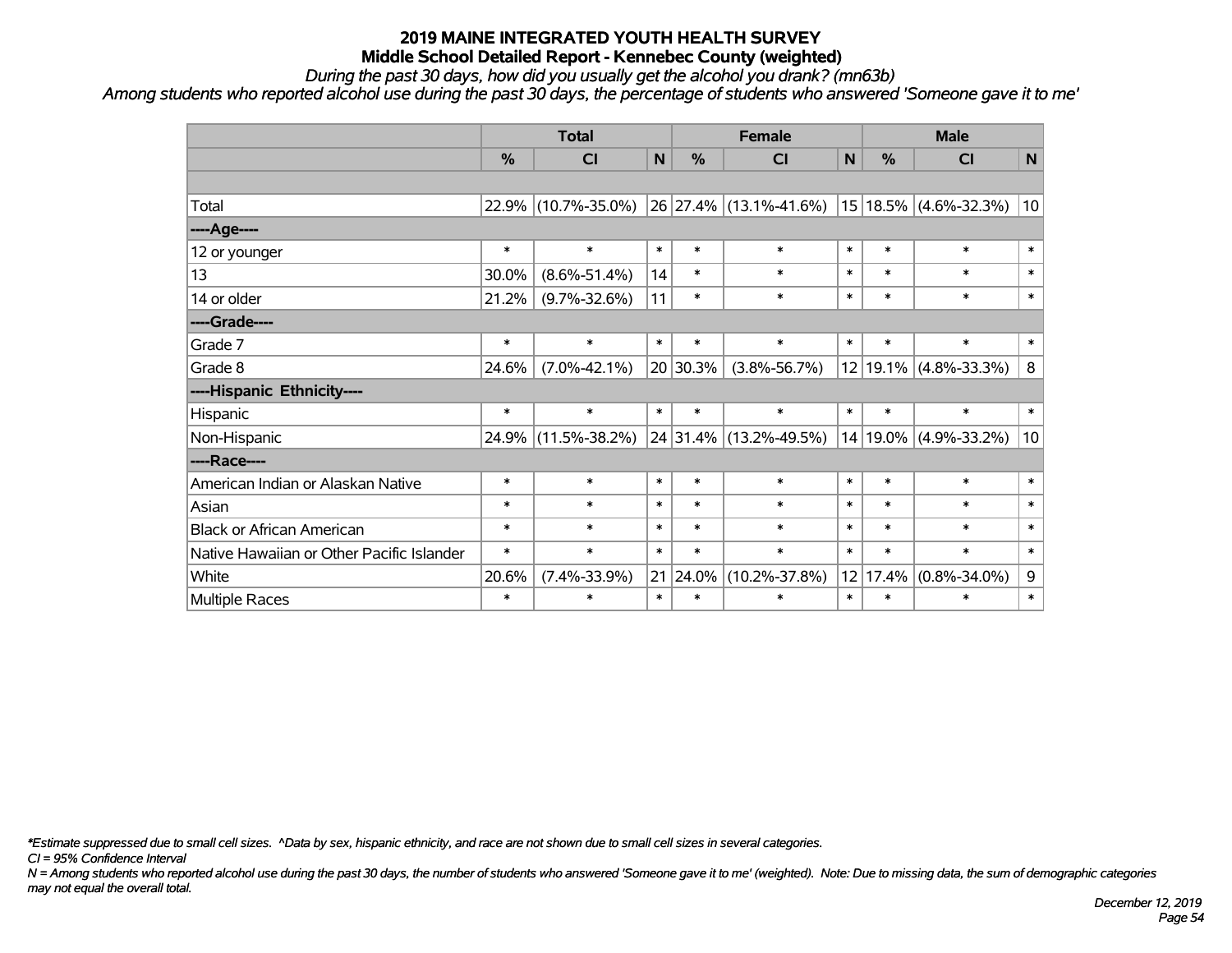# **2019 MAINE INTEGRATED YOUTH HEALTH SURVEY Middle School Detailed Report - Kennebec County (weighted)** *If you wanted to get some alcohol, how easy would it be for you to get some? (mn64) Percentage of students who answered 'Sort of easy' or 'Very easy'*

|                                           | <b>Total</b>  |                     |                | <b>Female</b> | <b>Male</b>              |          |                  |                         |                |
|-------------------------------------------|---------------|---------------------|----------------|---------------|--------------------------|----------|------------------|-------------------------|----------------|
|                                           | $\frac{0}{0}$ | CI                  | N              | $\frac{0}{0}$ | <b>CI</b>                | <b>N</b> | %                | <b>CI</b>               | N <sub>1</sub> |
|                                           |               |                     |                |               |                          |          |                  |                         |                |
| Total                                     |               | 32.0% (27.9%-36.2%) |                |               | 735 34.0% (29.1%-39.0%)  |          |                  | 386 30.5% (26.5%-34.5%) | 348            |
| ----Age----                               |               |                     |                |               |                          |          |                  |                         |                |
| 12 or younger                             | 26.9%         | $(22.2\% - 31.6\%)$ |                |               | 152 28.7% (20.1%-37.2%)  | 91       | 24.9%            | $(16.3\% - 33.5\%)$     | 61             |
| 13                                        |               | 31.1% (27.0%-35.3%) |                |               | 349 33.7% (29.0%-38.4%)  |          |                  | 190 29.0% (24.4%-33.6%) | 159            |
| 14 or older                               |               | 38.6% (33.3%-44.0%) |                |               | 232 40.8% (31.7%-49.9%)  |          |                  | 103 37.2% (31.7%-42.8%) | 129            |
| ----Grade----                             |               |                     |                |               |                          |          |                  |                         |                |
| Grade 7                                   | 27.2%         | $(23.9\% - 30.6\%)$ |                |               | 300 28.0% (22.7%-33.3%)  |          | 154 26.8%        | $(22.9\% - 30.7\%)$     | 146            |
| Grade 8                                   |               | 36.6% (31.1%-42.1%) |                |               | 424 39.6% (33.4%-45.8%)  |          |                  | 228 33.7% (27.9%-39.5%) | 195            |
| ----Hispanic Ethnicity----                |               |                     |                |               |                          |          |                  |                         |                |
| Hispanic                                  | 32.7%         | $(27.7\% - 37.6\%)$ | 18             |               | $ 29.6\% $ (18.1%-41.0%) |          | $10 \mid 37.7\%$ | $(26.5\% - 48.9\%)$     | 8              |
| Non-Hispanic                              |               | 33.2% (28.9%-37.4%) |                |               | 688 34.9% (30.2%-39.6%)  |          |                  | 358 31.8% (27.0%-36.5%) | 331            |
| ----Race----                              |               |                     |                |               |                          |          |                  |                         |                |
| American Indian or Alaskan Native         | $30.7\%$      | $(21.2\% - 40.2\%)$ | 11             | $\ast$        | $\ast$                   | $\ast$   | $\ast$           | $\ast$                  | $\ast$         |
| Asian                                     | $\ast$        | $\ast$              | $\ast$         | $\ast$        | $\ast$                   | $\ast$   | $\ast$           | $\ast$                  | $\ast$         |
| <b>Black or African American</b>          | 23.6%         | $(13.1\% - 34.1\%)$ | $\overline{7}$ | $\ast$        | $\ast$                   | $\ast$   | $\ast$           | $\ast$                  | $\ast$         |
| Native Hawaiian or Other Pacific Islander | $\ast$        | $\ast$              | $\ast$         | $\ast$        | $\ast$                   | $\ast$   | $\ast$           | $\ast$                  | $\ast$         |
| White                                     | 32.3%         | $(28.1\% - 36.6\%)$ |                | 668 34.8%     | $(29.9\% - 39.7\%)$      | 355      | 30.3%            | $(26.0\% - 34.6\%)$     | 312            |
| <b>Multiple Races</b>                     |               | 32.4% (24.5%-40.2%) | 22             |               | $ 27.6\% $ (22.1%-33.1%) | 11       |                  | 39.2% (18.0%-60.3%)     | 11             |

*\*Estimate suppressed due to small cell sizes. ^Data by sex, hispanic ethnicity, and race are not shown due to small cell sizes in several categories.*

*CI = 95% Confidence Interval*

*N = Number of students who answered 'Sort of easy' or 'Very easy' (weighted). Note: Due to missing data, the sum of demographic categories may not equal the overall total.*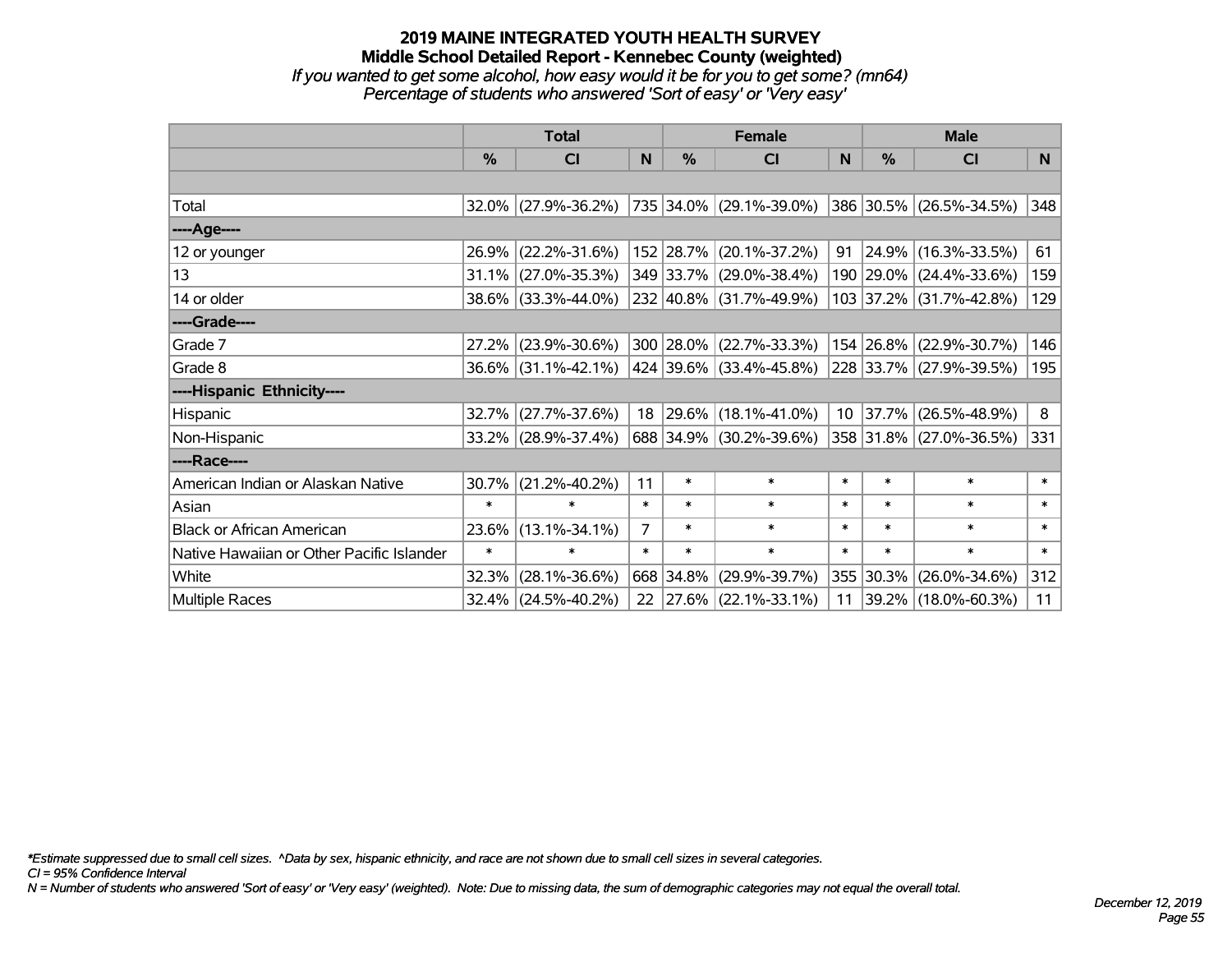*If you drank some alcohol without your parents' permission, would you be caught by your parents? (mn66) Percentage of students who answered 'Probably not' or 'Definitely not'*

|                                           | <b>Total</b> |                                             |                |            | <b>Female</b>               | <b>Male</b> |           |                              |                |
|-------------------------------------------|--------------|---------------------------------------------|----------------|------------|-----------------------------|-------------|-----------|------------------------------|----------------|
|                                           | $\%$         | <b>CI</b>                                   | N              | $\%$       | <b>CI</b>                   | N           | $\%$      | <b>CI</b>                    | N              |
|                                           |              |                                             |                |            |                             |             |           |                              |                |
| Total                                     |              | 22.4% (19.8%-25.1%) 519 21.3% (19.0%-23.6%) |                |            |                             |             |           | $ 243 23.2\% $ (17.9%-28.4%) | 268            |
| ----Age----                               |              |                                             |                |            |                             |             |           |                              |                |
| 12 or younger                             |              | 15.3% (12.7%-17.9%)                         | 87             |            | 15.4% (10.7%-20.2%)         | 48          | 14.6%     | $(8.3\% - 20.9\%)$           | 36             |
| 13                                        |              | 23.4% (18.8%-27.9%)                         |                |            | 265 22.6% (19.1%-26.1%)     |             |           | 129 23.7% (17.0%-30.5%)      | 131            |
| 14 or older                               |              | 27.6% (22.7%-32.4%)                         |                |            | 168 25.8% (20.7%-30.9%)     |             |           | 66 28.5% (20.7%-36.2%)       | 100            |
| ----Grade----                             |              |                                             |                |            |                             |             |           |                              |                |
| Grade 7                                   |              | 19.6% (17.6%-21.7%)                         |                |            | $217 17.1\% $ (13.1%-21.1%) |             |           | 94 21.6% (15.3%-27.9%)       | 119            |
| Grade 8                                   |              | 25.5% (21.4%-29.5%)                         |                |            | 299 25.6% (21.4%-29.8%)     |             |           | 149 25.1% (19.1%-31.2%)      | 149            |
| ----Hispanic Ethnicity----                |              |                                             |                |            |                             |             |           |                              |                |
| Hispanic                                  | $19.8\%$     | $(16.2\% - 23.3\%)$                         | 11             | $\ast$     | $\ast$                      | $\ast$      | $\ast$    | $\ast$                       | $\ast$         |
| Non-Hispanic                              |              | 23.2% (20.3%-26.1%)                         |                |            | 486   21.8%   (19.3%-24.4%) |             |           | 225 24.0% (18.2%-29.8%)      | 253            |
| ----Race----                              |              |                                             |                |            |                             |             |           |                              |                |
| American Indian or Alaskan Native         |              | 19.3% (14.3%-24.3%)                         | $\overline{7}$ | $\ast$     | $\ast$                      | $\ast$      | $\ast$    | $\ast$                       | $\ast$         |
| Asian                                     | $\ast$       | $\ast$                                      | $\ast$         | $\ast$     | $\ast$                      | $\ast$      | $\ast$    | $\ast$                       | $\ast$         |
| <b>Black or African American</b>          | 27.5%        | $(13.1\% - 41.9\%)$                         | 8              | $\ast$     | $\ast$                      | $\ast$      | $\ast$    | $\ast$                       | $\ast$         |
| Native Hawaiian or Other Pacific Islander | $\ast$       | $\ast$                                      | $\ast$         | $\ast$     | $\ast$                      | $\ast$      | $\ast$    | $\ast$                       | $\ast$         |
| White                                     | 22.6%        | $(20.1\% - 25.2\%)$                         |                | 471 21.8%  | $(19.2\% - 24.3\%)$         |             | 223 23.2% | $(18.2\% - 28.2\%)$          | 242            |
| <b>Multiple Races</b>                     |              | 18.6% (13.9%-23.4%)                         |                | 13   14.7% | $(6.7\% - 22.8\%)$          | 6           |           | 24.6% (15.6%-33.7%)          | 7 <sup>1</sup> |

*\*Estimate suppressed due to small cell sizes. ^Data by sex, hispanic ethnicity, and race are not shown due to small cell sizes in several categories.*

*CI = 95% Confidence Interval*

*N = Number of students who answered 'Probably not' or 'Definitely not' (weighted). Note: Due to missing data, the sum of demographic categories may not equal the overall total.*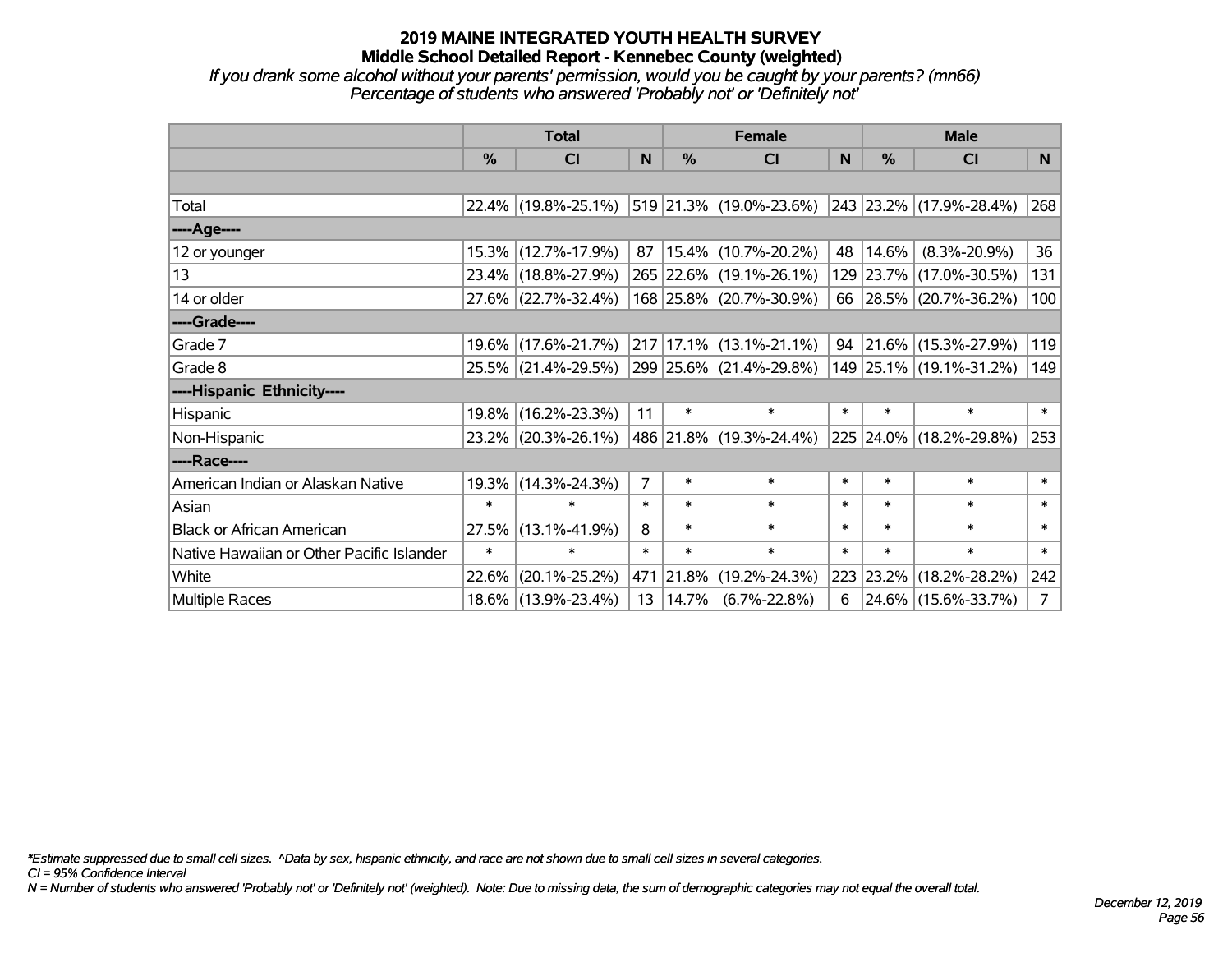*How much do you think people risk harming themselves (physically or in other ways) if they have 1 or 2 drinks of an alcoholic beverage nearly every day? (mn67b)*

*Percentage of students who answered 'No risk' or 'Slight risk'*

|                                           | <b>Total</b> |                        |        | <b>Female</b> | <b>Male</b>             |        |               |                         |                  |
|-------------------------------------------|--------------|------------------------|--------|---------------|-------------------------|--------|---------------|-------------------------|------------------|
|                                           | %            | C <sub>l</sub>         | N      | $\%$          | <b>CI</b>               | N      | $\frac{0}{0}$ | <b>CI</b>               | N.               |
|                                           |              |                        |        |               |                         |        |               |                         |                  |
| Total                                     |              | 34.0% (30.8%-37.2%)    |        |               | 790 30.8% (26.7%-35.0%) |        |               | 353 37.2% (31.2%-43.3%) | 431              |
| ----Age----                               |              |                        |        |               |                         |        |               |                         |                  |
| 12 or younger                             |              | 29.4% (19.0%-39.8%)    |        |               | 171 29.5% (16.2%-42.7%) | 95     | $ 29.6\% $    | $(16.9\% - 42.3\%)$     | 76               |
| 13                                        |              | 34.3% (32.0%-36.5%)    |        |               | 382 29.4% (24.6%-34.2%) |        | 163 38.9%     | $(30.6\% - 47.2\%)$     | 215              |
| 14 or older                               |              | 38.2% (28.7%-47.7%)    |        |               | 235 35.5% (25.0%-46.1%) |        |               | 95 40.2% (27.4%-53.1%)  | 140              |
| ----Grade----                             |              |                        |        |               |                         |        |               |                         |                  |
| Grade 7                                   |              | $32.4\%$ (26.2%-38.6%) |        | 360 29.0%     | $(20.2\% - 37.8\%)$     | 160    | 35.6%         | $(27.4\% - 43.9\%)$     | 196              |
| Grade 8                                   |              | 35.5% (30.6%-40.4%)    |        |               | 420 32.6% (27.8%-37.4%) |        |               | 189 38.3% (30.9%-45.6%) | 231              |
| ----Hispanic Ethnicity----                |              |                        |        |               |                         |        |               |                         |                  |
| Hispanic                                  |              | 29.6% (17.5%-41.6%)    | 18     | 24.9%         | $(15.8\% - 34.1\%)$     | 9      | 36.5%         | $(10.5\% - 62.5\%)$     | 9                |
| Non-Hispanic                              |              | 34.8% (31.0%-38.6%)    |        |               | 722 31.3% (26.9%-35.6%) |        |               | 320 38.2% (31.9%-44.5%) | 398              |
| ----Race----                              |              |                        |        |               |                         |        |               |                         |                  |
| American Indian or Alaskan Native         | 40.3%        | $(4.6\% - 75.9\%)$     | 13     | $\ast$        | $\ast$                  | $\ast$ | $\ast$        | $\ast$                  | $\ast$           |
| Asian                                     | $\ast$       | $\ast$                 | $\ast$ | $\ast$        | $\ast$                  | $\ast$ | $\ast$        | $\ast$                  | $\ast$           |
| <b>Black or African American</b>          | 40.1%        | $(20.5\% - 59.7\%)$    | 11     | $\ast$        | $\ast$                  | $\ast$ | $\ast$        | $\ast$                  | $\ast$           |
| Native Hawaiian or Other Pacific Islander | $\ast$       | $\ast$                 | $\ast$ | $\ast$        | $\ast$                  | $\ast$ | $\ast$        | $\ast$                  | $\ast$           |
| White                                     | 33.7%        | $(30.2\% - 37.3\%)$    |        | 699 31.5%     | $(27.2\% - 35.9\%)$     | 327    | 36.2%         | $(29.5\% - 43.0\%)$     | 372              |
| <b>Multiple Races</b>                     |              | 35.9% (23.8%-48.0%)    | 26     | 27.4%         | $(7.1\% - 47.7\%)$      | 11     | 47.9%         | $(23.2\% - 72.7\%)$     | 15 <sub>15</sub> |

*\*Estimate suppressed due to small cell sizes. ^Data by sex, hispanic ethnicity, and race are not shown due to small cell sizes in several categories.*

*CI = 95% Confidence Interval*

*N = Number of students who answered 'No risk' or 'Slight risk' (weighted). Note: Due to missing data, the sum of demographic categories may not equal the overall total.*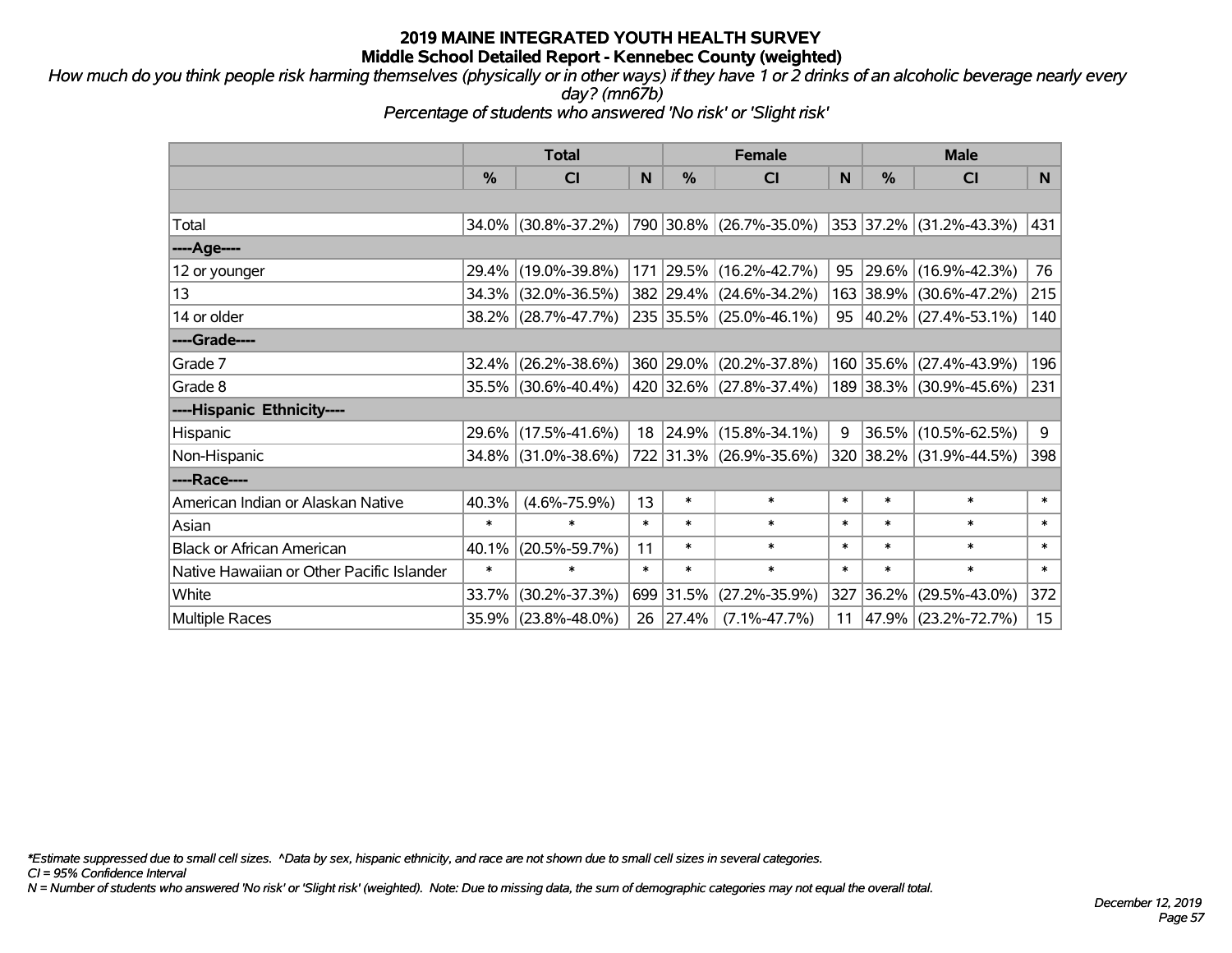*How much do you think people risk harming themselves (physically or in other ways) if they have 5 or more drinks of an alcoholic beverage in a row once or twice a week? (mn68b)*

*Percentage of students who answered 'No risk' or 'Slight risk'*

|                                           | <b>Total</b>  |                     |          |               | <b>Female</b>              |        |          | <b>Male</b>                  |        |  |  |
|-------------------------------------------|---------------|---------------------|----------|---------------|----------------------------|--------|----------|------------------------------|--------|--|--|
|                                           | $\frac{0}{0}$ | <b>CI</b>           | <b>N</b> | $\frac{0}{0}$ | <b>CI</b>                  | N      | $\%$     | <b>CI</b>                    | N.     |  |  |
|                                           |               |                     |          |               |                            |        |          |                              |        |  |  |
| Total                                     |               | 14.2% (10.0%-18.3%) |          |               | $326 12.4\% $ (8.7%-16.2%) |        |          | $142$   15.6%   (9.6%-21.6%) | 179    |  |  |
| ----Age----                               |               |                     |          |               |                            |        |          |                              |        |  |  |
| 12 or younger                             | 13.3%         | $(9.1\% - 17.5\%)$  | 76       | 13.4%         | $(7.0\% - 19.9\%)$         | 43     | $13.2\%$ | $(9.4\% - 17.0\%)$           | 33     |  |  |
| 13                                        | 13.7%         | $(8.4\% - 19.0\%)$  | 151      |               | $10.6\%$ (6.5%-14.6%)      | 58     |          | $ 16.3\% $ (8.6%-23.9%)      | 89     |  |  |
| 14 or older                               | 15.7%         | $(9.7\% - 21.8\%)$  | 98       |               | $15.0\%$ (5.9%-24.1%)      | 41     |          | $ 16.3\% $ (8.9%-23.7%)      | 57     |  |  |
| ----Grade----                             |               |                     |          |               |                            |        |          |                              |        |  |  |
| Grade 7                                   | 13.4%         | $(9.2\% - 17.6\%)$  | 147      | 12.7%         | $(7.8\% - 17.6\%)$         | 69     |          | $13.6\%$ (8.3%-19.0%)        | 73     |  |  |
| Grade 8                                   | 14.7%         | $(7.6\% - 21.7\%)$  |          |               | 173 12.5% (6.4%-18.5%)     | 72     |          | $16.8\%$ (7.2%-26.4%)        | 101    |  |  |
| ----Hispanic Ethnicity----                |               |                     |          |               |                            |        |          |                              |        |  |  |
| Hispanic                                  | 18.7%         | $(10.2\% - 27.3\%)$ | 12       | $\ast$        | $\ast$                     | $\ast$ | $\ast$   | $\ast$                       | $\ast$ |  |  |
| Non-Hispanic                              | 13.8%         | $(9.2\% - 18.5\%)$  |          |               | 285 11.9% (8.0%-15.9%)     |        |          | 122   15.5%   (8.8%-22.2%)   | 159    |  |  |
| ----Race----                              |               |                     |          |               |                            |        |          |                              |        |  |  |
| American Indian or Alaskan Native         | $\ast$        | $\ast$              | $\ast$   | $\ast$        | $\ast$                     | $\ast$ | $\ast$   | $\ast$                       | $\ast$ |  |  |
| Asian                                     | 43.7%         | $(0.0\% - 93.5\%)$  | 6        | $\ast$        | $\ast$                     | $\ast$ | $\ast$   | $\ast$                       | $\ast$ |  |  |
| <b>Black or African American</b>          | 24.7%         | $(13.6\% - 35.8\%)$ | 7        | $\ast$        | $\ast$                     | $\ast$ | $\ast$   | $\ast$                       | $\ast$ |  |  |
| Native Hawaiian or Other Pacific Islander | $\ast$        | $\ast$              | $\ast$   | $\ast$        | $\ast$                     | $\ast$ | $\ast$   | $\ast$                       | $\ast$ |  |  |
| White                                     | 13.1%         | $(8.4\% - 17.8\%)$  | 269      | 12.9%         | $(8.6\% - 17.1\%)$         | 133    | 13.4%    | $(6.8\% - 20.0\%)$           | 136    |  |  |
| <b>Multiple Races</b>                     | 16.1%         | $(5.3\% - 26.8\%)$  | 12       | $\ast$        | $\ast$                     | $\ast$ | $\ast$   | *                            | $\ast$ |  |  |

*\*Estimate suppressed due to small cell sizes. ^Data by sex, hispanic ethnicity, and race are not shown due to small cell sizes in several categories.*

*CI = 95% Confidence Interval*

*N = Number of students who answered 'No risk' or 'Slight risk' (weighted). Note: Due to missing data, the sum of demographic categories may not equal the overall total.*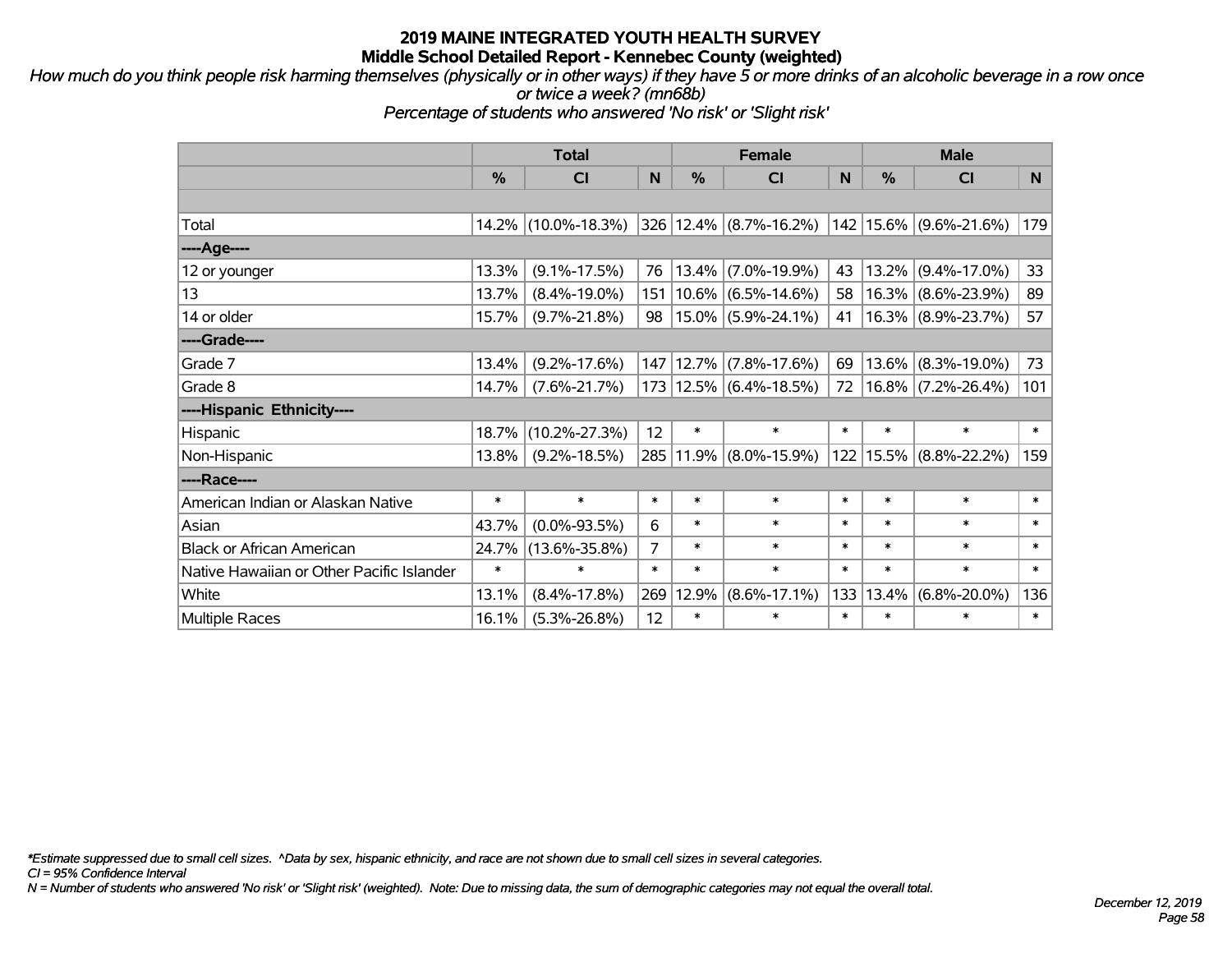### **2019 MAINE INTEGRATED YOUTH HEALTH SURVEY Middle School Detailed Report - Kennebec County (weighted)** *If a kid drank some alcohol in your neighborhood, would he or she be caught by the police? (mn69) Percentage of students who answered 'Probably not' or 'Definitely not'*

|                                           | <b>Total</b> |                        |        |        | <b>Female</b>             |        | <b>Male</b> |                         |        |  |
|-------------------------------------------|--------------|------------------------|--------|--------|---------------------------|--------|-------------|-------------------------|--------|--|
|                                           | %            | C <sub>l</sub>         | N      | %      | <b>CI</b>                 | N      | %           | <b>CI</b>               | N.     |  |
|                                           |              |                        |        |        |                           |        |             |                         |        |  |
| Total                                     | 63.2%        | $(56.4\% - 69.9\%)$    |        |        | 1,438 64.9% (59.9%-70.0%) |        |             | 735 61.7% (52.8%-70.6%) | 695    |  |
| ----Age----                               |              |                        |        |        |                           |        |             |                         |        |  |
| 12 or younger                             | 54.9%        | $(50.1\% - 59.8\%)$    | 311    |        | $57.2\%$ (48.1%-66.3%)    |        |             | 182 52.4% (40.7%-64.1%) | 130    |  |
| 13                                        | 65.2%        | $(55.8\% - 74.7\%)$    | 712    |        | 66.5% (57.2%-75.8%)       |        |             | 366 63.4% (53.0%-73.8%) | 338    |  |
| 14 or older                               |              | 68.1% (60.2%-75.9%)    | 414    |        | 70.8% (62.1%-79.6%)       |        |             | 187 65.9% (54.5%-77.4%) | 227    |  |
| ----Grade----                             |              |                        |        |        |                           |        |             |                         |        |  |
| Grade 7                                   | 55.2%        | $(48.1\% - 62.3\%)$    | 602    |        | 57.8% (52.0%-63.7%)       |        |             | 316 52.7% (43.0%-62.5%) | 282    |  |
| Grade 8                                   |              | 70.9% (64.3%-77.4%)    | 821    |        | 72.2% (65.2%-79.2%)       |        |             | 413 69.5% (60.5%-78.6%) | 408    |  |
| ----Hispanic Ethnicity----                |              |                        |        |        |                           |        |             |                         |        |  |
| Hispanic                                  | 48.6%        | $(34.0\% - 63.1\%)$    | 32     |        | $50.0\%$ (34.9%-65.2%)    | 20     | 46.3%       | $(22.8\% - 69.8\%)$     | 12     |  |
| Non-Hispanic                              |              | $64.4\%$ (57.4%-71.4%) |        |        | 1,310 66.1% (61.3%-70.9%) |        |             | 666 62.6% (52.9%-72.3%) | 636    |  |
| ----Race----                              |              |                        |        |        |                           |        |             |                         |        |  |
| American Indian or Alaskan Native         | 65.5%        | $(47.4\% - 83.6\%)$    | 21     | $\ast$ | $\ast$                    | $\ast$ | $\ast$      | $\ast$                  | $\ast$ |  |
| Asian                                     | 41.8%        | $(0.0\% - 89.1\%)$     | 6      | $\ast$ | $\ast$                    | $\ast$ | $\ast$      | $\ast$                  | $\ast$ |  |
| <b>Black or African American</b>          | 56.7%        | $(42.2\% - 71.2\%)$    | 16     | $\ast$ | $\ast$                    | $\ast$ | $\ast$      | $\ast$                  | $\ast$ |  |
| Native Hawaiian or Other Pacific Islander | $\ast$       | $\ast$                 | $\ast$ | $\ast$ | $\ast$                    | $\ast$ | $\ast$      | $\ast$                  | $\ast$ |  |
| White                                     | 63.9%        | $(57.4\% - 70.5\%)$    | 1,294  | 65.6%  | $(60.8\% - 70.4\%)$       | 672    | 62.3%       | $(53.6\% - 70.9\%)$     | 618    |  |
| <b>Multiple Races</b>                     | 54.4%        | $(44.7\% - 64.2\%)$    | 40     |        | 57.9% (39.3%-76.6%)       | 22     |             | 52.8% (31.8%-73.7%)     | 17     |  |

*\*Estimate suppressed due to small cell sizes. ^Data by sex, hispanic ethnicity, and race are not shown due to small cell sizes in several categories.*

*CI = 95% Confidence Interval*

*N = Number of students who answered 'Probably not' or 'Definitely not' (weighted). Note: Due to missing data, the sum of demographic categories may not equal the overall total.*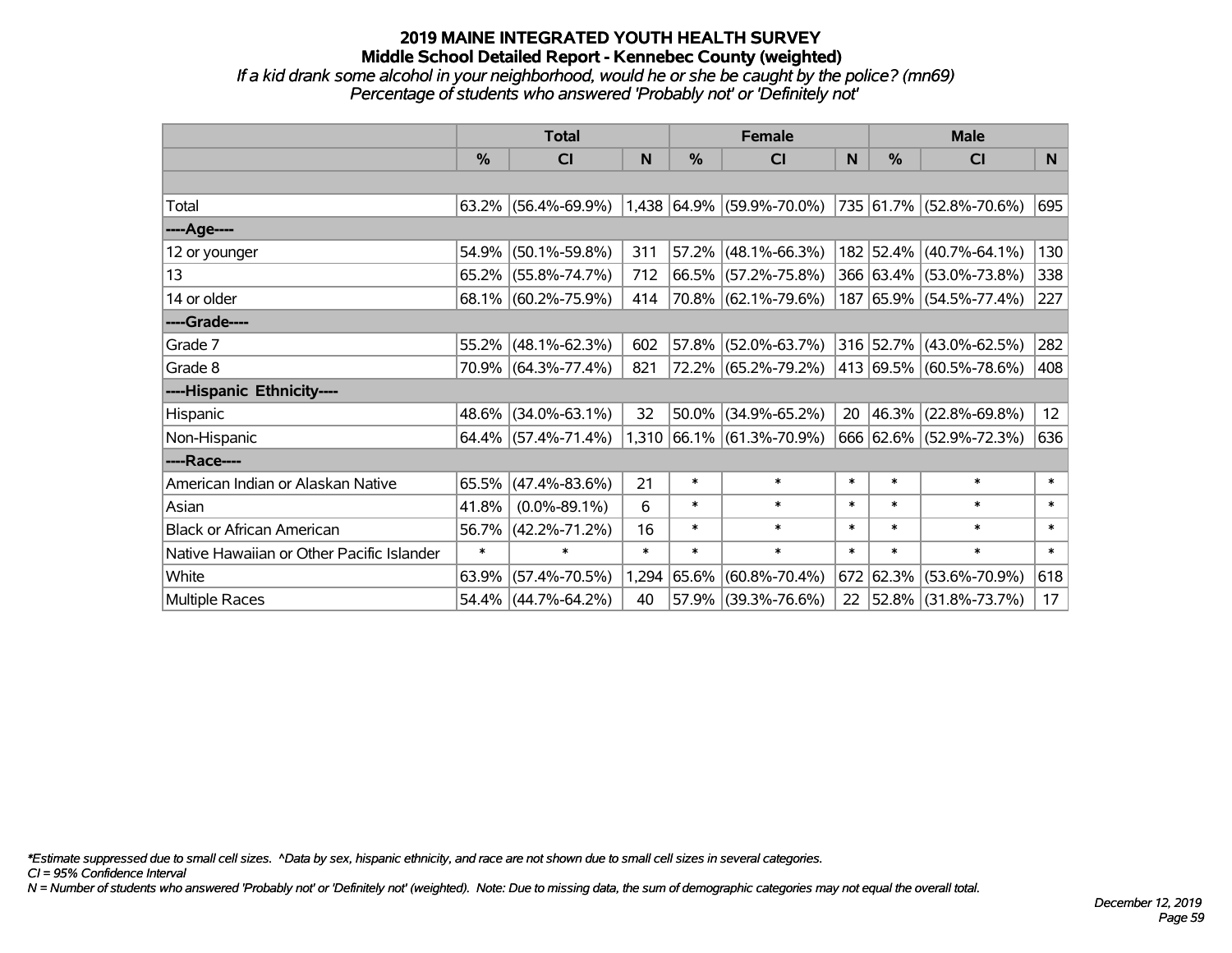*How wrong would most adults over 21 in your neighborhood think it is for kids your age to drink alcohol? (mn71a) Percentage of students who answered 'A little bit wrong' or 'Not wrong at all'*

|                                           | <b>Total</b>  |                       |                |        | <b>Female</b>          |        | <b>Male</b> |                     |        |  |
|-------------------------------------------|---------------|-----------------------|----------------|--------|------------------------|--------|-------------|---------------------|--------|--|
|                                           | $\frac{0}{0}$ | <b>CI</b>             | N              | %      | <b>CI</b>              | N      | %           | <b>CI</b>           | N      |  |
|                                           |               |                       |                |        |                        |        |             |                     |        |  |
| Total                                     |               | $10.9\%$ (8.6%-13.2%) |                |        | 251 11.0% (8.0%-14.1%) |        | 125 10.6%   | $(7.6\% - 13.5\%)$  | 122    |  |
| ----Age----                               |               |                       |                |        |                        |        |             |                     |        |  |
| 12 or younger                             | 8.7%          | $(5.6\% - 11.7\%)$    | 48             | 5.6%   | $(2.1\% - 9.1\%)$      | 17     | 12.8%       | $(8.5\% - 17.0\%)$  | 31     |  |
| 13                                        |               | $10.2\%$ (6.5%-13.9%) | 118            |        | $14.0\%$ (8.7%-19.2%)  | 82     | 5.7%        | $(1.0\% - 10.4\%)$  | 32     |  |
| 14 or older                               |               | $14.4\%$ (9.4%-19.3%) | 85             |        | $10.9\%$ (2.5%-19.3%)  | 26     | $16.8\%$    | $(10.9\% - 22.8\%)$ | 59     |  |
| ----Grade----                             |               |                       |                |        |                        |        |             |                     |        |  |
| Grade 7                                   | 7.5%          | $(5.4\% - 9.5\%)$     | 82             | 7.9%   | $(5.1\% - 10.8\%)$     | 43     | 7.1%        | $(4.0\% - 10.2\%)$  | 39     |  |
| Grade 8                                   |               | $14.1\%$ (9.8%-18.4%) | 165            |        | $14.0\%$ (8.7%-19.3%)  | 81     | 14.2%       | $(8.9\% - 19.6\%)$  | 84     |  |
| ----Hispanic Ethnicity----                |               |                       |                |        |                        |        |             |                     |        |  |
| Hispanic                                  | $\ast$        | $\ast$                | $\ast$         | $\ast$ | $\ast$                 | $\ast$ | $\ast$      | $\ast$              | $\ast$ |  |
| Non-Hispanic                              |               | $10.8\%$ (8.8%-12.8%) |                |        | 229 11.3% (8.2%-14.5%) |        | 118 10.4%   | $(7.5\% - 13.3\%)$  | 111    |  |
| ----Race----                              |               |                       |                |        |                        |        |             |                     |        |  |
| American Indian or Alaskan Native         | 17.0%         | $(2.9\% - 31.1\%)$    | $\overline{7}$ | $\ast$ | $\ast$                 | $\ast$ | $\ast$      | $\ast$              | $\ast$ |  |
| Asian                                     | $\ast$        | $\ast$                | $\ast$         | $\ast$ | $\ast$                 | $\ast$ | $\ast$      | $\ast$              | $\ast$ |  |
| <b>Black or African American</b>          | 26.0%         | $(7.5\% - 44.5\%)$    | $\overline{7}$ | $\ast$ | $\ast$                 | $\ast$ | $\ast$      | $\ast$              | $\ast$ |  |
| Native Hawaiian or Other Pacific Islander | $\ast$        | $\ast$                | $\ast$         | $\ast$ | $\ast$                 | $\ast$ | $\ast$      | $\ast$              | $\ast$ |  |
| White                                     | 10.5%         | $(8.1\% - 13.0\%)$    | 221            | 10.8%  | $(7.6\% - 13.9\%)$     | 109    | 10.1%       | $(7.0\% - 13.1\%)$  | 108    |  |
| <b>Multiple Races</b>                     |               | 15.1% (4.7%-25.6%)    | 9              | $\ast$ | $\ast$                 | $\ast$ | $\ast$      | $\ast$              | $\ast$ |  |

*\*Estimate suppressed due to small cell sizes. ^Data by sex, hispanic ethnicity, and race are not shown due to small cell sizes in several categories.*

*CI = 95% Confidence Interval*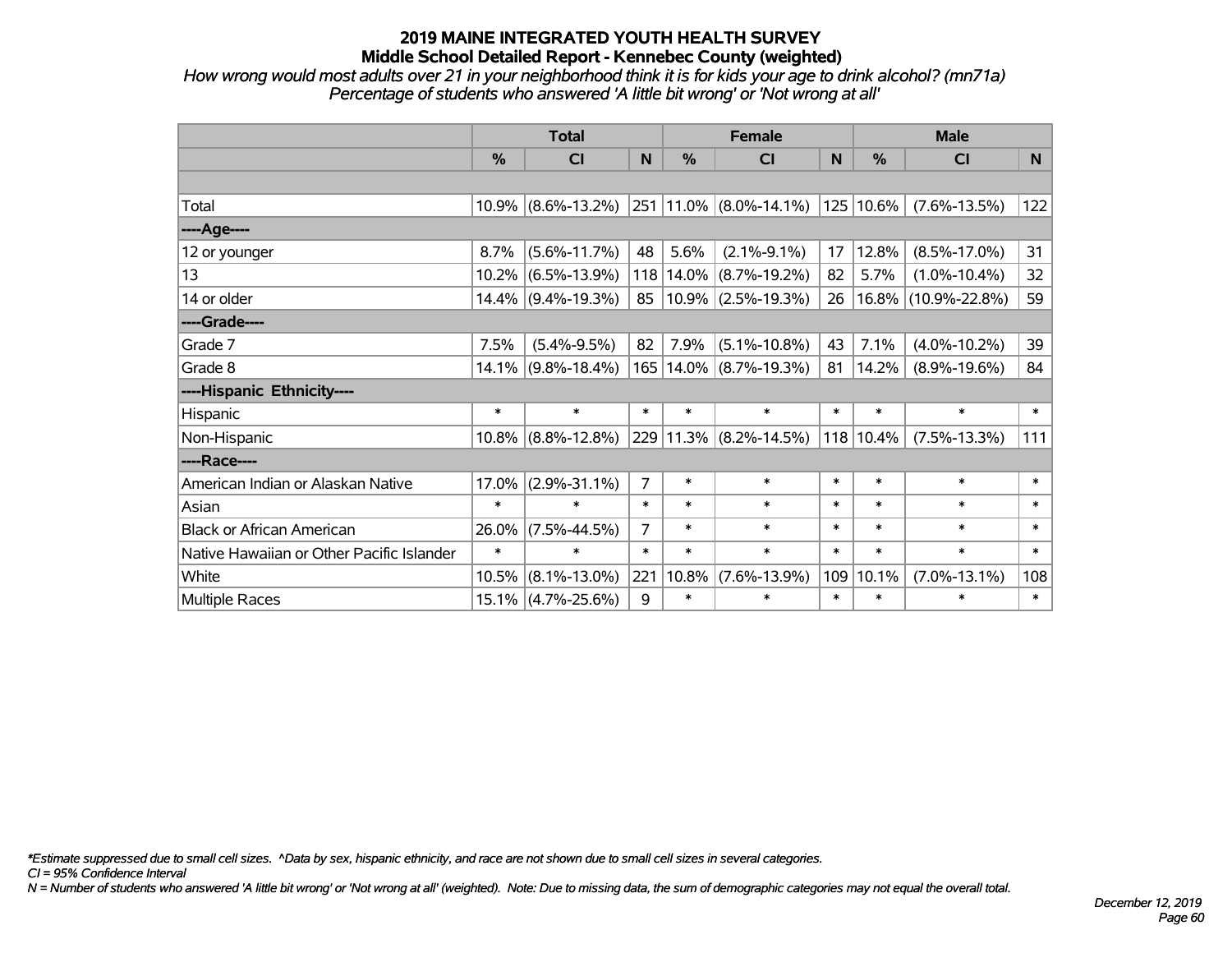*How do you feel about someone your age having 1 or 2 drinks of an alcoholic beverage nearly every day? (mn164) Percentage of students who answered 'Strongly approve' or 'Approve'*

|                                           | <b>Total</b> |                    |                 |         | <b>Female</b>           |        | <b>Male</b> |                    |              |  |
|-------------------------------------------|--------------|--------------------|-----------------|---------|-------------------------|--------|-------------|--------------------|--------------|--|
|                                           | %            | CI                 | $\mathsf{N}$    | %       | <b>CI</b>               | N      | %           | <b>CI</b>          | $\mathsf{N}$ |  |
|                                           |              |                    |                 |         |                         |        |             |                    |              |  |
| Total                                     | 3.1%         | $(1.7\% - 4.6\%)$  |                 |         | $72$ 2.6% (1.4%-3.7%)   |        | $29 3.6\% $ | $(0.9\% - 6.3\%)$  | 41           |  |
| ----Age----                               |              |                    |                 |         |                         |        |             |                    |              |  |
| 12 or younger                             | 4.1%         | $(1.5\% - 6.8\%)$  |                 |         | $24 2.6\% $ (0.0%-5.3%) | 8      | 5.6%        | $(0.0\% - 12.0\%)$ | 14           |  |
| 13                                        | 2.5%         | $(0.8\% - 4.3\%)$  |                 |         | $28 2.3\% $ (0.3%-4.2%) |        | 12 2.8%     | $(0.5\% - 5.2\%)$  | 15           |  |
| 14 or older                               | 3.3%         | $(0.4\% - 6.1\%)$  |                 |         | $20 3.2\% $ (0.0%-7.7%) | 9      | 3.4%        | $(0.0\% - 8.6\%)$  | 12           |  |
| ----Grade----                             |              |                    |                 |         |                         |        |             |                    |              |  |
| Grade 7                                   | 3.8%         | $(2.3\% - 5.3\%)$  |                 |         | $42 3.5\% $ (1.5%-5.6%) |        | 19 3.9%     | $(0.2\% - 7.5\%)$  | 21           |  |
| Grade 8                                   | 2.5%         | $(0.3\% - 4.6\%)$  |                 |         | 29 1.7% (0.0%-4.0%)     |        | $10 3.3\% $ | $(0.0\% - 7.3\%)$  | 19           |  |
| ----Hispanic Ethnicity----                |              |                    |                 |         |                         |        |             |                    |              |  |
| Hispanic                                  | 15.7%        | $(8.3\% - 23.1\%)$ | 10 <sup>1</sup> | $\ast$  | $\ast$                  | $\ast$ | $\ast$      | $\ast$             | $\ast$       |  |
| Non-Hispanic                              | 2.5%         | $(1.0\% - 4.0\%)$  |                 |         | $51 1.3\% $ (0.3%-2.3%) |        | 13 3.5%     | $(0.6\% - 6.4\%)$  | 36           |  |
| ----Race----                              |              |                    |                 |         |                         |        |             |                    |              |  |
| American Indian or Alaskan Native         | $\ast$       | $\ast$             | $\ast$          | $\ast$  | $\ast$                  | $\ast$ | $\ast$      | $\ast$             | $\ast$       |  |
| Asian                                     | $\ast$       | $\ast$             | $\ast$          | $\ast$  | $\ast$                  | $\ast$ | $\ast$      | $\ast$             | $\ast$       |  |
| <b>Black or African American</b>          | $\ast$       | $\ast$             | $\ast$          | $\ast$  | $\ast$                  | $\ast$ | $\ast$      | $\ast$             | $\ast$       |  |
| Native Hawaiian or Other Pacific Islander | $\ast$       | $\ast$             | $\ast$          | $\ast$  | $\ast$                  | $\ast$ | $\ast$      | $\ast$             | $\ast$       |  |
| White                                     | 2.4%         | $(1.1\% - 3.8\%)$  |                 | 50 2.1% | $(0.8\% - 3.3\%)$       | 21     | 2.9%        | $(0.3\% - 5.5\%)$  | 29           |  |
| <b>Multiple Races</b>                     | $\ast$       | $\ast$             | $\ast$          | $\ast$  | $\ast$                  | $\ast$ | $\ast$      | $\ast$             | $\ast$       |  |

*\*Estimate suppressed due to small cell sizes. ^Data by sex, hispanic ethnicity, and race are not shown due to small cell sizes in several categories.*

*CI = 95% Confidence Interval*

*N = Number of students who answered 'Strongly approve' or 'Approve' (weighted). Note: Due to missing data, the sum of demographic categories may not equal the overall total.*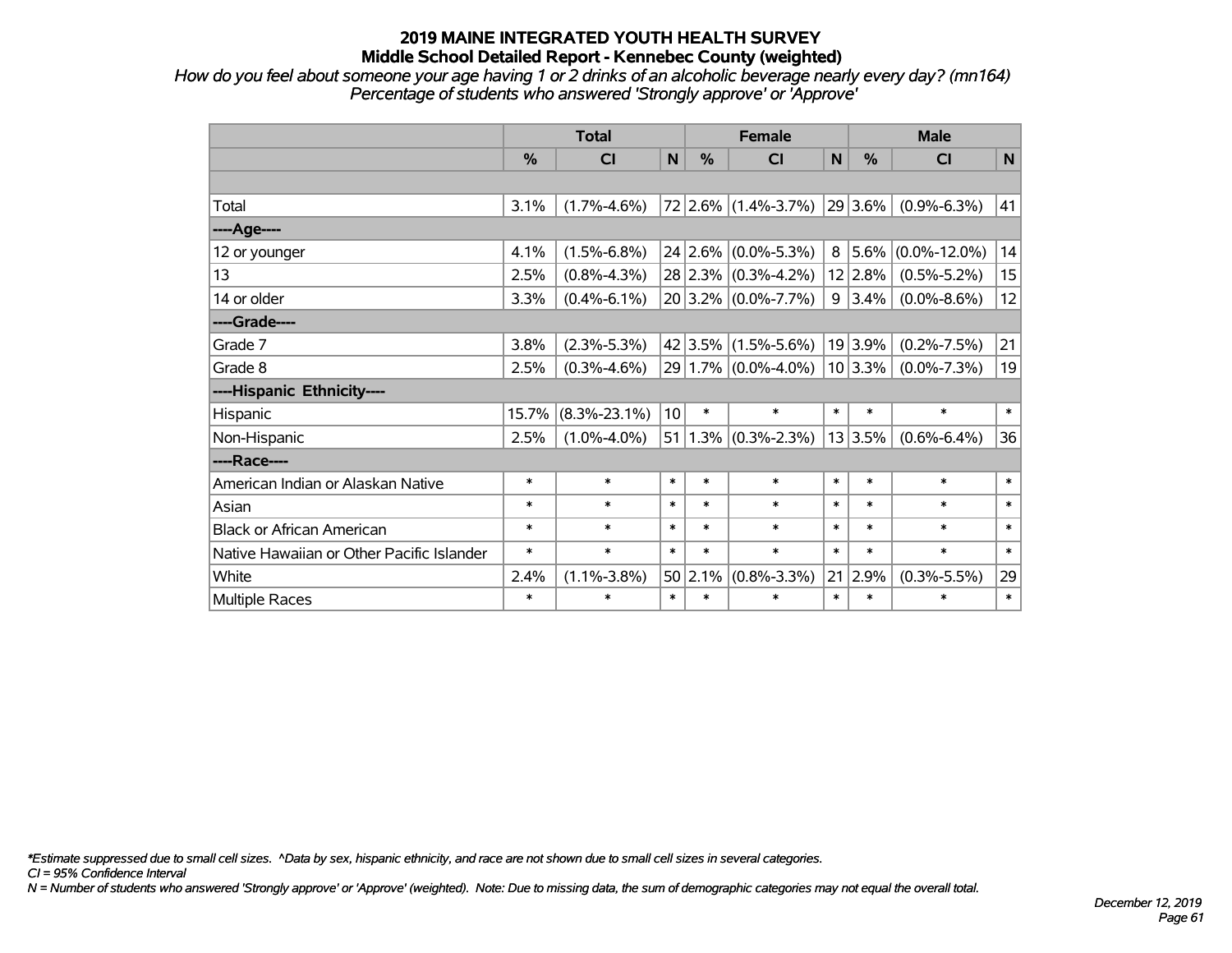*How wrong do your parents feel it would be for you to have 1 or 2 drinks of an alcoholic beverage nearly every day? (mn165) Percentage of students who answered 'A little bit wrong' or 'Not wrong at all'*

|                                           | <b>Total</b> |                     |        | <b>Female</b> |                                              |        | <b>Male</b> |                                     |                |  |
|-------------------------------------------|--------------|---------------------|--------|---------------|----------------------------------------------|--------|-------------|-------------------------------------|----------------|--|
|                                           | %            | <b>CI</b>           | N      | %             | <b>CI</b>                                    | N      | $\%$        | <b>CI</b>                           | N <sub>1</sub> |  |
|                                           |              |                     |        |               |                                              |        |             |                                     |                |  |
| Total                                     |              | $3.7\%$ (2.3%-5.1%) |        |               | $ 86 3.3\%  (1.8\% - 4.7\%)$                 |        |             | $ 37 4.2\% $ (2.7%-5.8%)            | 48             |  |
| ----Age----                               |              |                     |        |               |                                              |        |             |                                     |                |  |
| 12 or younger                             | $3.7\%$      | $(1.3\% - 6.1\%)$   |        |               | $21 2.8\% $ (0.0%-5.7%)                      |        |             | $9 \mid 4.8\% \mid (1.0\% - 8.7\%)$ | 11             |  |
| 13                                        |              | $3.5\%$ (1.7%-5.2%) |        |               | $39 2.7\% $ (1.1%-4.3%)                      |        |             | $15 4.3\% $ (2.2%-6.4%)             | 24             |  |
| 14 or older                               |              | $4.3\%$ (3.1%-5.5%) |        |               | $26 5.1\% $ (1.7%-8.4%)                      |        |             | $13 3.7\% $ (1.8%-5.7%)             | 13             |  |
| ----Grade----                             |              |                     |        |               |                                              |        |             |                                     |                |  |
| Grade 7                                   | $3.2\%$      | $(1.5\% - 5.0\%)$   |        |               | $35 2.1\% $ (0.0%-4.3%)                      |        |             | $ 12 4.5\% $ (1.5%-7.4%)            | 24             |  |
| Grade 8                                   |              | $4.1\%$ (2.4%-5.7%) |        |               | $ 48 4.4\% $ (1.9%-6.9%) 26 3.7% (1.8%-5.6%) |        |             |                                     | 22             |  |
| ----Hispanic Ethnicity----                |              |                     |        |               |                                              |        |             |                                     |                |  |
| Hispanic                                  | $\ast$       | $\ast$              | $\ast$ | $\ast$        | $\ast$                                       | $\ast$ | $\ast$      | $\ast$                              | $\ast$         |  |
| Non-Hispanic                              | $3.6\%$      | $(2.0\% - 5.1\%)$   |        |               | 74 3.0% (1.2%-4.7%)                          |        | 31 4.2%     | $(2.6\% - 5.9\%)$                   | 44             |  |
| ----Race----                              |              |                     |        |               |                                              |        |             |                                     |                |  |
| American Indian or Alaskan Native         | $\ast$       | $\ast$              | $\ast$ | $\ast$        | $\ast$                                       | $\ast$ | $\ast$      | $\ast$                              | $\ast$         |  |
| Asian                                     | $\ast$       | $\ast$              | $\ast$ | $\ast$        | $\ast$                                       | $\ast$ | $\ast$      | $\ast$                              | $\ast$         |  |
| <b>Black or African American</b>          | $\ast$       | $\ast$              | $\ast$ | $\ast$        | $\ast$                                       | $\ast$ | $\ast$      | $\ast$                              | $\ast$         |  |
| Native Hawaiian or Other Pacific Islander | $\ast$       | $\ast$              | $\ast$ | $\ast$        | $\ast$                                       | $\ast$ | $\ast$      | $\ast$                              | $\ast$         |  |
| White                                     | 3.4%         | $(1.8\% - 5.0\%)$   | 70     | 3.1%          | $(1.5\% - 4.8\%)$                            |        | 32 3.7%     | $(1.8\% - 5.6\%)$                   | 38             |  |
| <b>Multiple Races</b>                     | $\ast$       | $\ast$              | $\ast$ | $\ast$        | $\ast$                                       | $\ast$ | $\ast$      | $\ast$                              | $\ast$         |  |

*\*Estimate suppressed due to small cell sizes. ^Data by sex, hispanic ethnicity, and race are not shown due to small cell sizes in several categories.*

*CI = 95% Confidence Interval*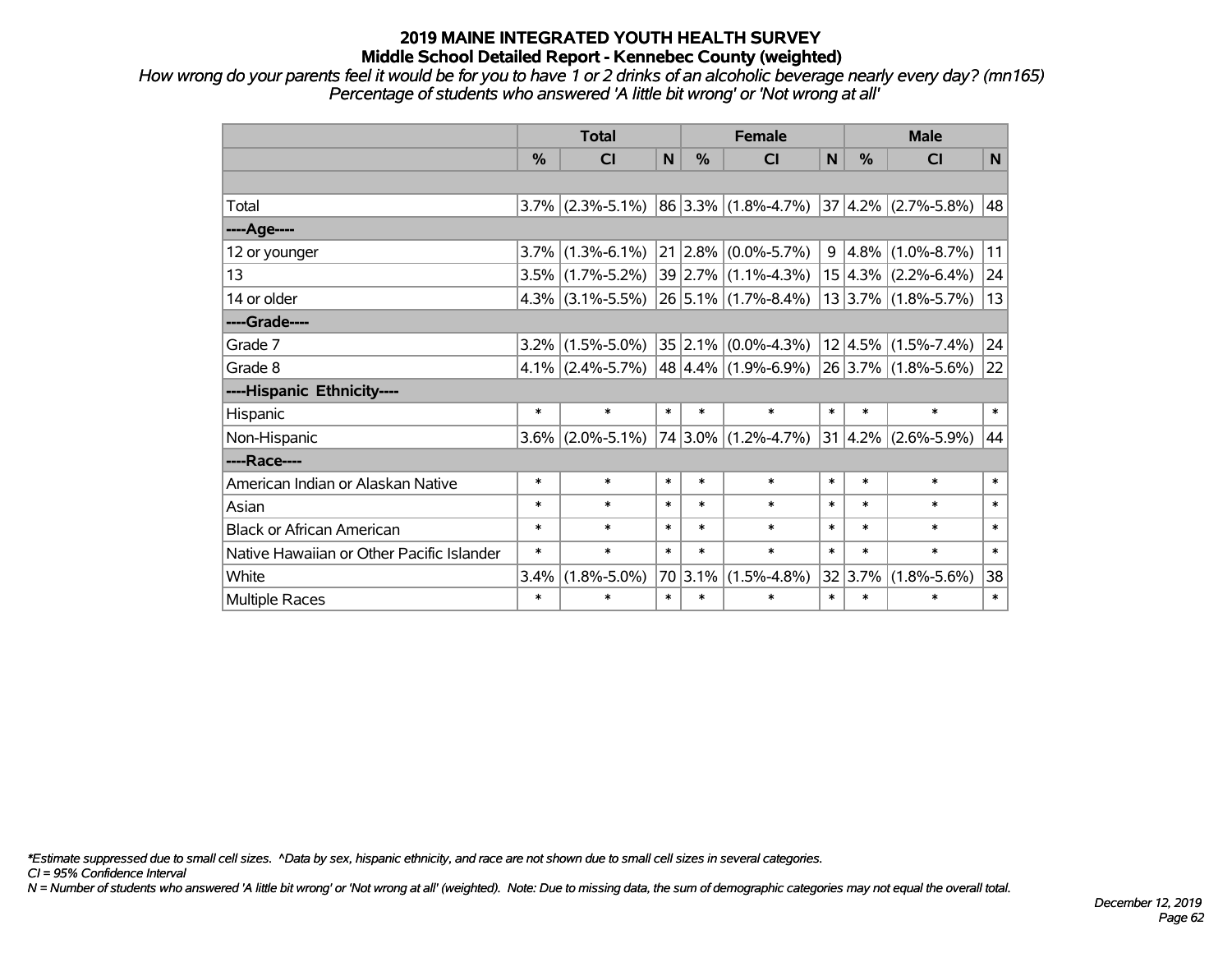*How wrong do your friends feel it would be for you to have 1 or 2 drinks of an alcoholic beverage nearly every day? (mn175) Percentage of students who answered 'A little bit wrong' or 'Not wrong at all'*

|                                           | <b>Total</b> |                        |        |           | <b>Female</b>              | <b>Male</b>    |        |                            |        |
|-------------------------------------------|--------------|------------------------|--------|-----------|----------------------------|----------------|--------|----------------------------|--------|
|                                           | %            | <b>CI</b>              | N      | %         | <b>CI</b>                  | N              | $\%$   | <b>CI</b>                  | N      |
|                                           |              |                        |        |           |                            |                |        |                            |        |
| Total                                     |              | $12.9\%$ (11.4%-14.5%) |        | 296 11.2% | $(7.4\% - 15.0\%)$         |                |        | 129 14.8% (8.9%-20.6%)     | 165    |
| ----Age----                               |              |                        |        |           |                            |                |        |                            |        |
| 12 or younger                             | 8.9%         | $(4.4\% - 13.4\%)$     | 51     | 8.6%      | $(3.0\% - 14.3\%)$         | 28             | 8.7%   | $(3.6\% - 13.8\%)$         | 21     |
| 13                                        | 14.5%        | $(11.3\% - 17.6\%)$    |        | 161 11.0% | $(5.9\% - 16.1\%)$         | 61             | 18.2%  | $(9.8\% - 26.5\%)$         | 100    |
| 14 or older                               | 14.1%        | $(7.9\% - 20.4\%)$     |        |           | 84   14.7%   (10.0%-19.4%) | 40             |        | $13.6\%$ (1.8%-25.5%)      | 45     |
| ----Grade----                             |              |                        |        |           |                            |                |        |                            |        |
| Grade 7                                   | 10.7%        | $(9.0\% - 12.4\%)$     | 117    | 8.1%      | $(5.0\% - 11.2\%)$         | 45             | 13.3%  | $(9.1\% - 17.6\%)$         | 71     |
| Grade 8                                   |              | 15.0% (12.2%-17.7%)    |        | 174 13.7% | $(7.2\% - 20.2\%)$         | 80             |        | $16.2\%$ (6.9%-25.6%)      | 94     |
| ----Hispanic Ethnicity----                |              |                        |        |           |                            |                |        |                            |        |
| Hispanic                                  | 20.2%        | $(16.0\% - 24.5\%)$    | 13     | 18.3%     | $(5.8\% - 30.7\%)$         | $\overline{7}$ | 23.2%  | $(2.2\% - 44.2\%)$         | 6      |
| Non-Hispanic                              |              | 13.1% (11.3%-14.8%)    |        | 267 10.4% | $(6.1\% - 14.6\%)$         |                |        | 106   15.8%   (9.9%-21.7%) | 159    |
| ----Race----                              |              |                        |        |           |                            |                |        |                            |        |
| American Indian or Alaskan Native         | $\ast$       | $\ast$                 | $\ast$ | $\ast$    | $\ast$                     | $\ast$         | $\ast$ | $\ast$                     | $\ast$ |
| Asian                                     | 36.5%        | $(0.0\% - 76.8\%)$     | 6      | $\ast$    | $\ast$                     | $\ast$         | $\ast$ | $\ast$                     | $\ast$ |
| <b>Black or African American</b>          | $\ast$       | $\ast$                 | $\ast$ | $\ast$    | $\ast$                     | $\ast$         | $\ast$ | $\ast$                     | $\ast$ |
| Native Hawaiian or Other Pacific Islander | $\ast$       | $\ast$                 | $\ast$ | $\ast$    | $\ast$                     | $\ast$         | $\ast$ | $\ast$                     | $\ast$ |
| White                                     | 12.4%        | $(10.9\% - 13.9\%)$    | 253    | 11.1%     | $(7.0\% - 15.3\%)$         | 116            | 13.9%  | $(8.9\% - 18.9\%)$         | 137    |
| <b>Multiple Races</b>                     | $\ast$       | $\ast$                 | $\ast$ | $\ast$    | $\ast$                     | $\ast$         | $\ast$ | $\ast$                     | $\ast$ |

*\*Estimate suppressed due to small cell sizes. ^Data by sex, hispanic ethnicity, and race are not shown due to small cell sizes in several categories.*

*CI = 95% Confidence Interval*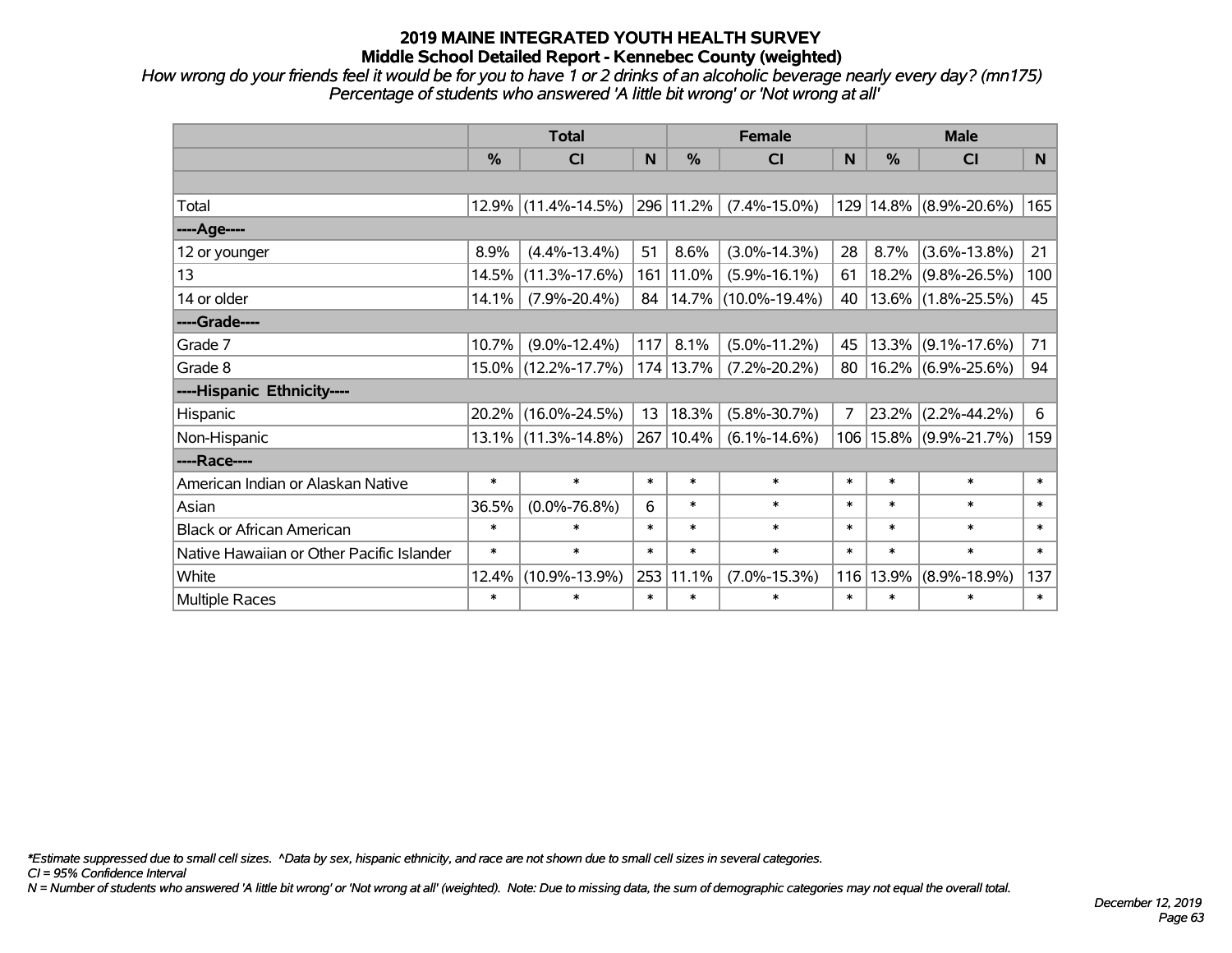#### **2019 MAINE INTEGRATED YOUTH HEALTH SURVEY Middle School Detailed Report - Kennebec County (weighted)** *Have you ever used marijuana? (mn74) Percentage of students who answered 'Yes'*

|                                           | <b>Total</b> |                     |        |          | <b>Female</b>       |        | <b>Male</b> |                        |        |  |
|-------------------------------------------|--------------|---------------------|--------|----------|---------------------|--------|-------------|------------------------|--------|--|
|                                           | $\%$         | CI                  | N      | $\%$     | <b>CI</b>           | N      | %           | <b>CI</b>              | N      |  |
|                                           |              |                     |        |          |                     |        |             |                        |        |  |
| Total                                     | 10.7%        | $(8.4\% - 13.1\%)$  | 237    | 10.6%    | $(7.2\% - 14.0\%)$  |        | 116 10.8%   | $(8.0\% - 13.5\%)$     | 119    |  |
| ----Age----                               |              |                     |        |          |                     |        |             |                        |        |  |
| 12 or younger                             | 7.5%         | $(4.6\% - 10.3\%)$  | 41     | 6.4%     | $(2.5\% - 10.3\%)$  | 20     | 9.0%        | $(5.5\% - 12.4\%)$     | 21     |  |
| 13                                        | 8.8%         | $(6.2\% - 11.4\%)$  | 95     | 9.9%     | $(6.6\% - 13.1\%)$  | 54     | 7.4%        | $(2.3\% - 12.4\%)$     | 39     |  |
| 14 or older                               |              | 17.2% (13.5%-20.8%) | 100    | $17.6\%$ | $(10.6\% - 24.6\%)$ | 42     |             | $16.8\%$ (13.6%-20.1%) | 57     |  |
| ----Grade----                             |              |                     |        |          |                     |        |             |                        |        |  |
| Grade 7                                   | 7.8%         | $(5.0\% - 10.5\%)$  | 82     | 6.5%     | $(2.7\% - 10.3\%)$  | 34     | 9.2%        | $(5.7\% - 12.6\%)$     | 48     |  |
| Grade 8                                   | 13.0%        | $(9.4\% - 16.5\%)$  | 146    |          | 14.3% (10.9%-17.7%) | 80     | 11.7%       | $(6.3\% - 17.0\%)$     | 66     |  |
| ----Hispanic Ethnicity----                |              |                     |        |          |                     |        |             |                        |        |  |
| Hispanic                                  | 17.7%        | $(10.2\% - 25.2\%)$ | 9      | $\ast$   | $\ast$              | $\ast$ | $\ast$      | $\ast$                 | $\ast$ |  |
| Non-Hispanic                              | 10.5%        | $(8.0\% - 13.0\%)$  | 210    | 10.7%    | $(6.8\% - 14.5\%)$  | 105    | 10.4%       | $(7.4\% - 13.5\%)$     | 104    |  |
| ----Race----                              |              |                     |        |          |                     |        |             |                        |        |  |
| American Indian or Alaskan Native         | $\ast$       | $\ast$              | $\ast$ | $\ast$   | $\ast$              | $\ast$ | $\ast$      | $\ast$                 | $\ast$ |  |
| Asian                                     | $\ast$       | $\ast$              | $\ast$ | $\ast$   | $\ast$              | $\ast$ | $\ast$      | $\ast$                 | $\ast$ |  |
| <b>Black or African American</b>          | $\ast$       | $\ast$              | $\ast$ | $\ast$   | $\ast$              | $\ast$ | $\ast$      | $\ast$                 | $\ast$ |  |
| Native Hawaiian or Other Pacific Islander | $\ast$       | $\ast$              | $\ast$ | $\ast$   | $\ast$              | $\ast$ | $\ast$      | $\ast$                 | $\ast$ |  |
| White                                     | 10.8%        | $(8.1\% - 13.5\%)$  | 215    | 11.1%    | $(7.3\% - 15.0\%)$  | 110    | 10.4%       | $(7.2\% - 13.7\%)$     | 104    |  |
| Multiple Races                            | $\ast$       | $\ast$              | $\ast$ | $\ast$   | $\ast$              | $\ast$ | $\ast$      | $\ast$                 | $\ast$ |  |

*\*Estimate suppressed due to small cell sizes. ^Data by sex, hispanic ethnicity, and race are not shown due to small cell sizes in several categories.*

*CI = 95% Confidence Interval*

*N = Number of students who answered 'Yes' (weighted). Note: Due to missing data, the sum of demographic categories may not equal the overall total.*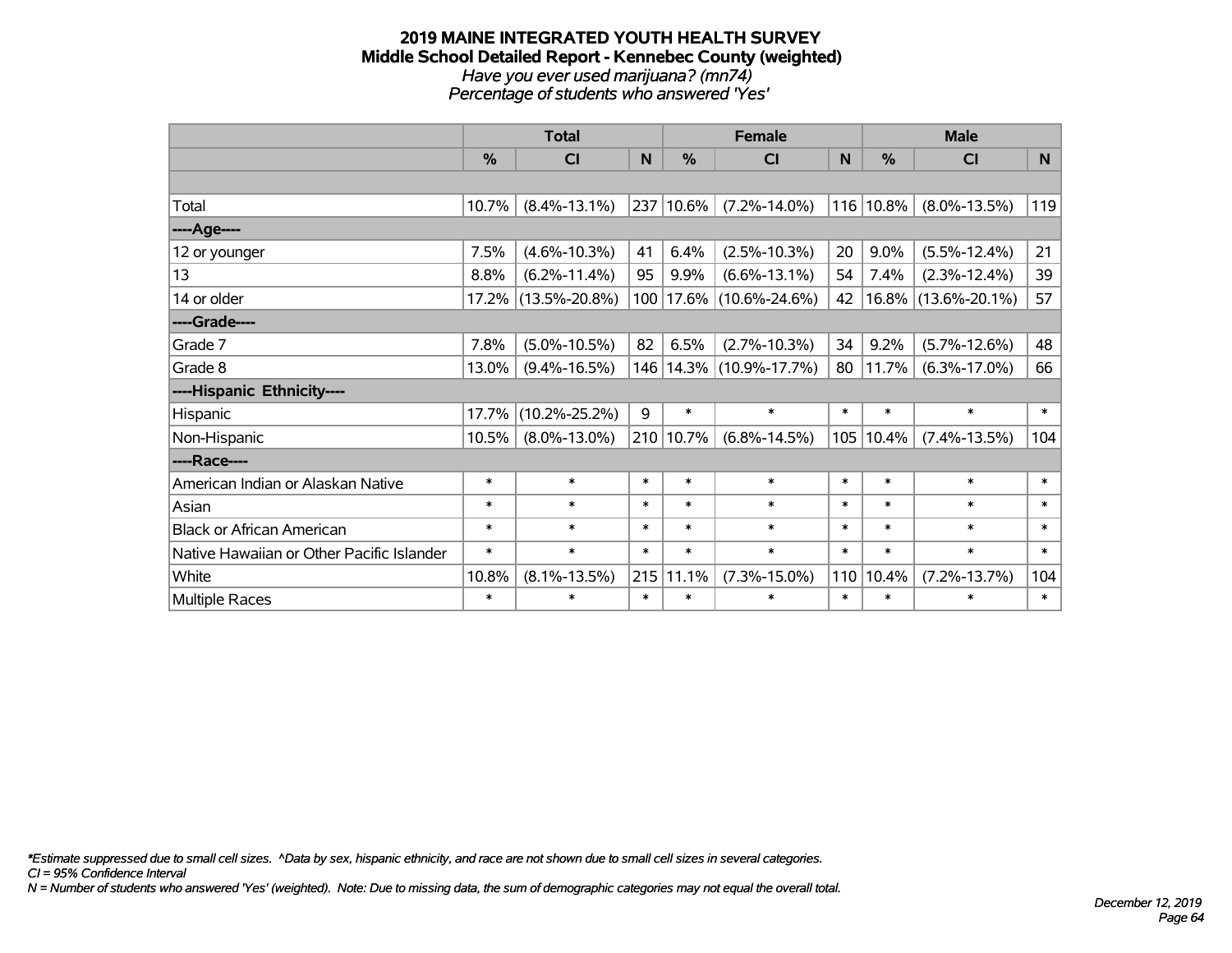*How old were you when you tried marijuana for the first time? (mn75)*

*Among students who have tried marijuana, the percentage of students who answered before age 11*

|                                           | <b>Total</b> |                       |        | <b>Female</b> |                                                                                             |                 | <b>Male</b> |                    |                |
|-------------------------------------------|--------------|-----------------------|--------|---------------|---------------------------------------------------------------------------------------------|-----------------|-------------|--------------------|----------------|
|                                           | $\%$         | <b>CI</b>             | N      | $\frac{0}{0}$ | <b>CI</b>                                                                                   | N               | $\%$        | <b>CI</b>          | N              |
|                                           |              |                       |        |               |                                                                                             |                 |             |                    |                |
| Total                                     |              | $12.5\%$ (6.8%-18.1%) |        |               | $\vert$ 29 $\vert$ 11.1% $\vert$ (4.8%-17.3%) $\vert$ 12 $\vert$ 12.6% $\vert$ (4.9%-20.4%) |                 |             |                    | 15             |
| ----Age----                               |              |                       |        |               |                                                                                             |                 |             |                    |                |
| 12 or younger                             | 26.5%        | $(6.1\% - 47.0\%)$    | 11     | $\ast$        | $\ast$                                                                                      | $\ast$          | $\ast$      | $\ast$             | $\ast$         |
| 13                                        | 13.0%        | $(7.5\% - 18.6\%)$    | 12     | $\ast$        | $\ast$                                                                                      | $\ast$          | $\ast$      | $\ast$             | $\ast$         |
| 14 or older                               | 6.2%         | $(0.0\% - 13.3\%)$    | 6      | $\ast$        | $\ast$                                                                                      | $\ast$          | $\ast$      | $\ast$             | $\ast$         |
| ----Grade----                             |              |                       |        |               |                                                                                             |                 |             |                    |                |
| Grade 7                                   | 18.1%        | $(8.2\% - 28.0\%)$    |        | 15 20.0%      | $(6.7\% - 33.4\%)$                                                                          | $\overline{7}$  | 16.9%       | $(0.0\% - 34.5\%)$ | 9              |
| Grade 8                                   | 8.5%         | $(2.2\% - 14.8\%)$    | 12     |               | $7.5\%$ (0.0%-15.0%)                                                                        | 6               | $9.8\%$     | $(2.1\% - 17.6\%)$ | $\overline{7}$ |
| ----Hispanic Ethnicity----                |              |                       |        |               |                                                                                             |                 |             |                    |                |
| Hispanic                                  | $\ast$       | $\ast$                | $\ast$ | $\ast$        | $\ast$                                                                                      | $\ast$          | $\ast$      | $\ast$             | $\ast$         |
| Non-Hispanic                              | 11.9%        | $(5.6\% - 18.2\%)$    |        |               | 25 10.7% (3.9%-17.5%)                                                                       |                 | 11 13.2%    | $(5.1\% - 21.3\%)$ | 14             |
| ----Race----                              |              |                       |        |               |                                                                                             |                 |             |                    |                |
| American Indian or Alaskan Native         | $\ast$       | $\ast$                | $\ast$ | $\ast$        | $\ast$                                                                                      | $\ast$          | $\ast$      | $\ast$             | $\ast$         |
| Asian                                     | $\ast$       | $\ast$                | $\ast$ | $\ast$        | $\ast$                                                                                      | $\ast$          | $\ast$      | $\ast$             | $\ast$         |
| <b>Black or African American</b>          | $\ast$       | $\ast$                | $\ast$ | $\ast$        | $\ast$                                                                                      | $\ast$          | $\ast$      | $\ast$             | $\ast$         |
| Native Hawaiian or Other Pacific Islander | $\ast$       | $\ast$                | $\ast$ | $\ast$        | $\ast$                                                                                      | $\ast$          | $\ast$      | $\ast$             | $\ast$         |
| White                                     | 10.5%        | $(4.6\% - 16.3\%)$    | 22     | 9.6%          | $(2.9\% - 16.3\%)$                                                                          | 10 <sup>1</sup> | 9.9%        | $(1.5\% - 18.4\%)$ | 10             |
| Multiple Races                            | $\ast$       | $\ast$                | $\ast$ | $\ast$        | $\ast$                                                                                      | $\ast$          | $\ast$      | $\ast$             | $\ast$         |

*\*Estimate suppressed due to small cell sizes. ^Data by sex, hispanic ethnicity, and race are not shown due to small cell sizes in several categories.*

*CI = 95% Confidence Interval*

*N = Among students who have tried marijuana, the number of students who answered before age 11 (weighted). Note: Due to missing data, the sum of demographic categories may not equal the overall total.*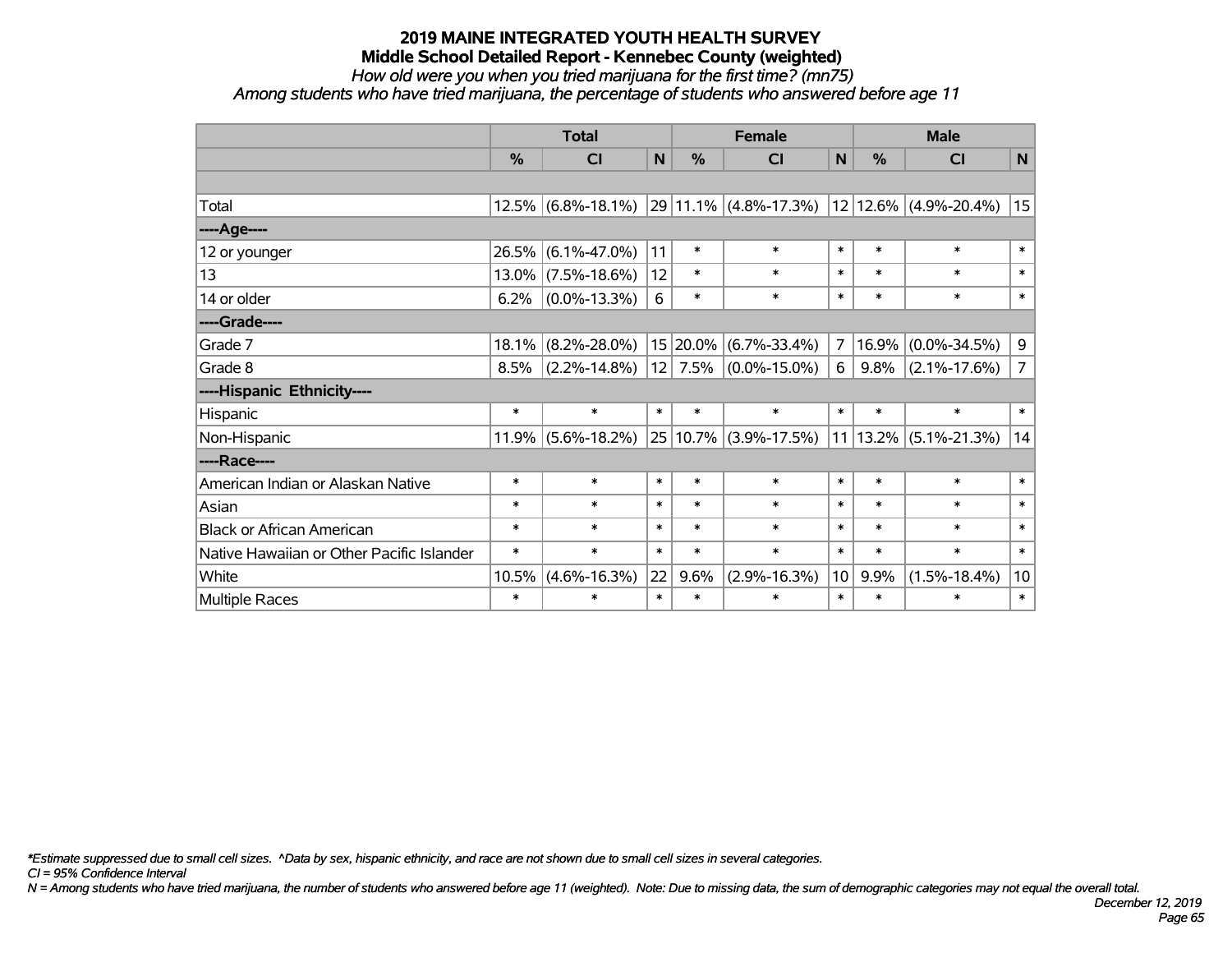### **2019 MAINE INTEGRATED YOUTH HEALTH SURVEY Middle School Detailed Report - Kennebec County (weighted)** *How old were you when you tried marijuana for the first time? (mn75\_2) Percentage of students who answered before age 11*

|                                           | <b>Total</b> |                     |              | <b>Female</b> |                          |                | <b>Male</b> |                       |                |  |
|-------------------------------------------|--------------|---------------------|--------------|---------------|--------------------------|----------------|-------------|-----------------------|----------------|--|
|                                           | %            | <b>CI</b>           | $\mathsf{N}$ | %             | <b>CI</b>                | $\mathsf{N}$   | %           | <b>CI</b>             | N              |  |
|                                           |              |                     |              |               |                          |                |             |                       |                |  |
| Total                                     |              | $1.3\%$ (0.6%-2.0%) |              |               | $29 1.1\% $ (0.4%-1.8%)  |                |             | $12$ 1.4% (0.3%-2.5%) | 15             |  |
| ----Age----                               |              |                     |              |               |                          |                |             |                       |                |  |
| 12 or younger                             | 2.0%         | $(0.6\% - 3.4\%)$   | 11           | $\ast$        | $\ast$                   | $\ast$         | $\ast$      | $\ast$                | $\ast$         |  |
| 13                                        |              | $1.1\%$ (0.4%-1.8%) | 12           | $\ast$        | $\ast$                   | $\ast$         | $\ast$      | $\ast$                | $\ast$         |  |
| 14 or older                               |              | $1.1\%$ (0.0%-2.4%) | 6            | $\ast$        | $\ast$                   | $\ast$         | $\ast$      | $\ast$                | $\ast$         |  |
| ----Grade----                             |              |                     |              |               |                          |                |             |                       |                |  |
| Grade 7                                   | 1.4%         | $(0.7\% - 2.2\%)$   |              | 15 1.2%       | $(0.1\% - 2.3\%)$        | $\overline{7}$ | 1.7%        | $(0.0\% - 3.6\%)$     | 9              |  |
| Grade 8                                   |              | $1.1\%$ (0.1%-2.1%) |              |               | $ 12 1.0\% $ (0.1%-1.9%) | 6              |             | $1.2\%$ (0.0%-2.5%)   | $\overline{7}$ |  |
| ----Hispanic Ethnicity----                |              |                     |              |               |                          |                |             |                       |                |  |
| Hispanic                                  | $\ast$       | $\ast$              | $\ast$       | $\ast$        | $\ast$                   | $\ast$         | $\ast$      | $\ast$                | $\ast$         |  |
| Non-Hispanic                              |              | $1.3\%$ (0.6%-1.9%) |              |               | $25 1.1\% $ (0.4%-1.8%)  | 11             |             | $1.4\%$ (0.4%-2.5%)   | 14             |  |
| ----Race----                              |              |                     |              |               |                          |                |             |                       |                |  |
| American Indian or Alaskan Native         | $\ast$       | $\ast$              | $\ast$       | $\ast$        | $\ast$                   | $\ast$         | $\ast$      | $\ast$                | $\ast$         |  |
| Asian                                     | $\ast$       | $\ast$              | $\ast$       | $\ast$        | $\ast$                   | $\ast$         | $\ast$      | $\ast$                | $\ast$         |  |
| <b>Black or African American</b>          | $\ast$       | $\ast$              | $\ast$       | $\ast$        | $\ast$                   | $\ast$         | $\ast$      | $\ast$                | $\ast$         |  |
| Native Hawaiian or Other Pacific Islander | $\ast$       | $\ast$              | $\ast$       | $\ast$        | $\ast$                   | $\ast$         | $\ast$      | $\ast$                | $\ast$         |  |
| White                                     | 1.1%         | $(0.4\% - 1.8\%)$   | 22           | 1.0%          | $(0.3\% - 1.8\%)$        | 10             | 1.0%        | $(0.0\% - 2.1\%)$     | 10             |  |
| Multiple Races                            | $\ast$       | $\ast$              | $\ast$       | $\ast$        | $\ast$                   | $\ast$         | $\ast$      | $\ast$                | $\ast$         |  |

*\*Estimate suppressed due to small cell sizes. ^Data by sex, hispanic ethnicity, and race are not shown due to small cell sizes in several categories.*

*CI = 95% Confidence Interval*

*N = Number of students who answered before age 11 (weighted). Note: Due to missing data, the sum of demographic categories may not equal the overall total.*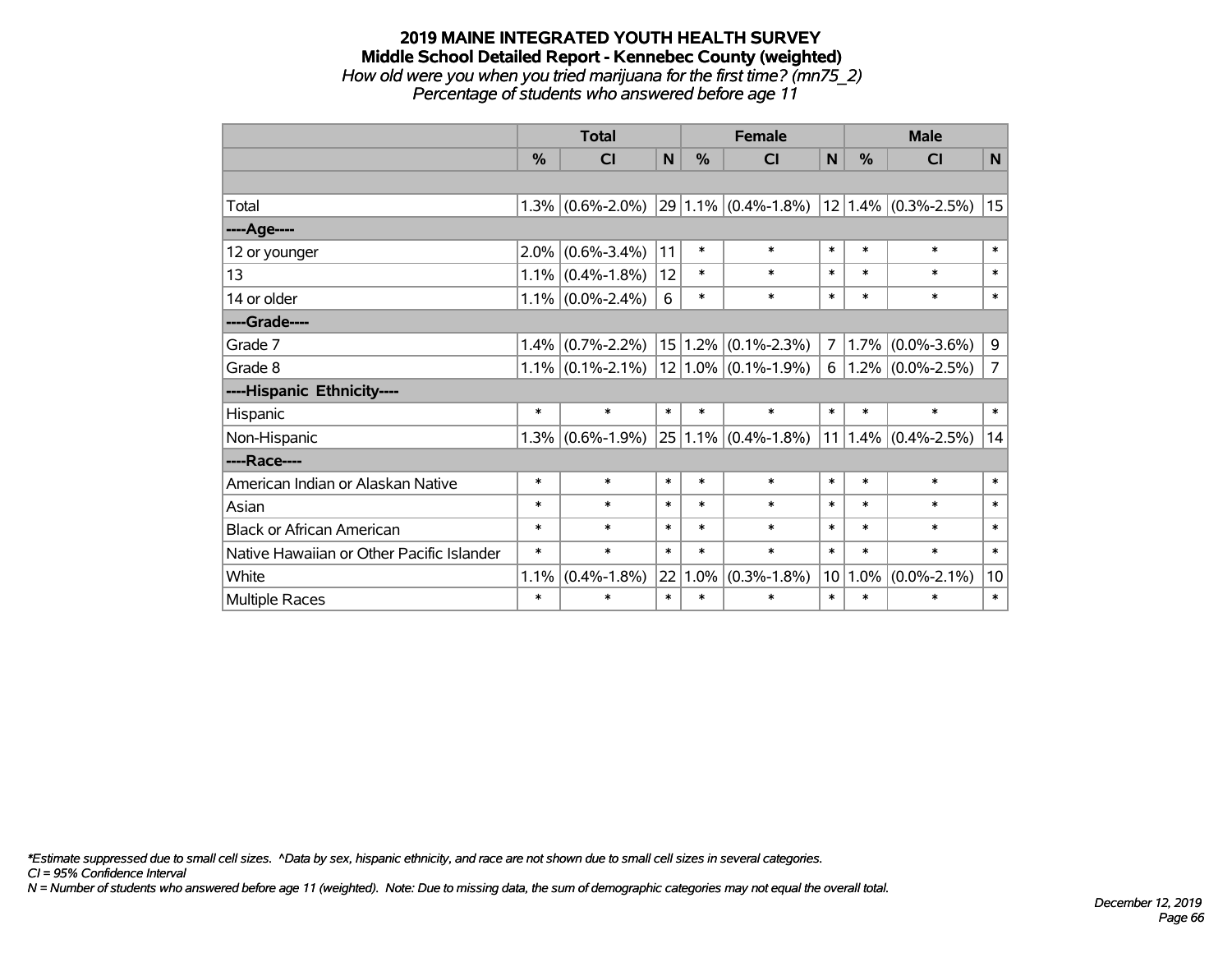### **2019 MAINE INTEGRATED YOUTH HEALTH SURVEY Middle School Detailed Report - Kennebec County (weighted)** *During the past 30 days, how many times did you use marijuana? (mn76) Percentage of students who answered at least 1 time*

|                                           | <b>Total</b>  |                      |        |               | <b>Female</b>                         |                | <b>Male</b> |                           |        |  |
|-------------------------------------------|---------------|----------------------|--------|---------------|---------------------------------------|----------------|-------------|---------------------------|--------|--|
|                                           | $\frac{0}{0}$ | CI                   | N      | $\frac{0}{2}$ | <b>CI</b>                             | N              | %           | <b>CI</b>                 | N      |  |
|                                           |               |                      |        |               |                                       |                |             |                           |        |  |
| Total                                     | $5.0\%$       | $(3.7\% - 6.4\%)$    |        |               | 116 4.1% $(2.7\% - 5.4\%)$ 46         |                | 5.9%        | $(3.8\% - 8.1\%)$         | 68     |  |
| ----Age----                               |               |                      |        |               |                                       |                |             |                           |        |  |
| 12 or younger                             | 3.4%          | $(1.4\% - 5.3\%)$    | 19     |               | $ 2.1\% $ (0.4%-3.7%)                 | $\overline{7}$ | 5.0%        | $(2.5\% - 7.5\%)$         | 12     |  |
| 13                                        | $3.7\%$       | $(2.1\% - 5.4\%)$    | 41     |               | $4.3\%$ (3.1%-5.6%)                   | 24             | 2.8%        | $(0.3\% - 5.4\%)$         | 15     |  |
| 14 or older                               |               | $9.1\%$ (5.7%-12.5%) |        |               | 55 $ 6.0\% $ (2.8%-9.2%)              |                |             | $15 11.4\% $ (6.2%-16.6%) | 40     |  |
| ----Grade----                             |               |                      |        |               |                                       |                |             |                           |        |  |
| Grade 7                                   | 3.6%          | $(2.4\% - 4.9\%)$    | 40     | $ 2.3\% $     | $(1.1\% - 3.6\%)$                     | 13             | 5.0%        | $(2.9\% - 7.1\%)$         | 27     |  |
| Grade 8                                   | $6.0\%$       | $(4.1\% - 7.8\%)$    | 69     |               | $ 5.8\% $ (3.7%-7.8%)                 | 33             | 6.1%        | $(2.6\% - 9.7\%)$         | 36     |  |
| ----Hispanic Ethnicity----                |               |                      |        |               |                                       |                |             |                           |        |  |
| Hispanic                                  | $\ast$        | $\ast$               | $\ast$ | *             | $\ast$                                | $\ast$         | $\ast$      | $\ast$                    | $\ast$ |  |
| Non-Hispanic                              | 5.0%          | $(3.6\% - 6.4\%)$    |        |               | $104 \mid 4.0\% \mid (2.6\% - 5.3\%)$ | 41             | 6.1%        | $(3.9\% - 8.4\%)$         | 64     |  |
| ----Race----                              |               |                      |        |               |                                       |                |             |                           |        |  |
| American Indian or Alaskan Native         | $\ast$        | $\ast$               | $\ast$ | $\ast$        | $\ast$                                | $\ast$         | $\ast$      | $\ast$                    | $\ast$ |  |
| Asian                                     | $\ast$        | $\ast$               | $\ast$ | $\ast$        | $\ast$                                | $\ast$         | $\ast$      | $\ast$                    | $\ast$ |  |
| <b>Black or African American</b>          | $\ast$        | $\ast$               | $\ast$ | $\ast$        | $\ast$                                | $\ast$         | $\ast$      | $\ast$                    | $\ast$ |  |
| Native Hawaiian or Other Pacific Islander | $\ast$        | $\ast$               | $\ast$ | $\ast$        | $\ast$                                | $\ast$         | $\ast$      | $\ast$                    | $\ast$ |  |
| White                                     | 5.1%          | $(3.7\% - 6.6\%)$    | 105    | 4.1%          | $(2.9\% - 5.3\%)$                     | 42             | 6.0%        | $(3.5\% - 8.4\%)$         | 61     |  |
| Multiple Races                            | $\ast$        | $\ast$               | $\ast$ | $\ast$        | *                                     | $\ast$         | $\ast$      | $\ast$                    | $\ast$ |  |

*\*Estimate suppressed due to small cell sizes. ^Data by sex, hispanic ethnicity, and race are not shown due to small cell sizes in several categories.*

*CI = 95% Confidence Interval*

*N = Number of students who answered at least 1 time (weighted). Note: Due to missing data, the sum of demographic categories may not equal the overall total.*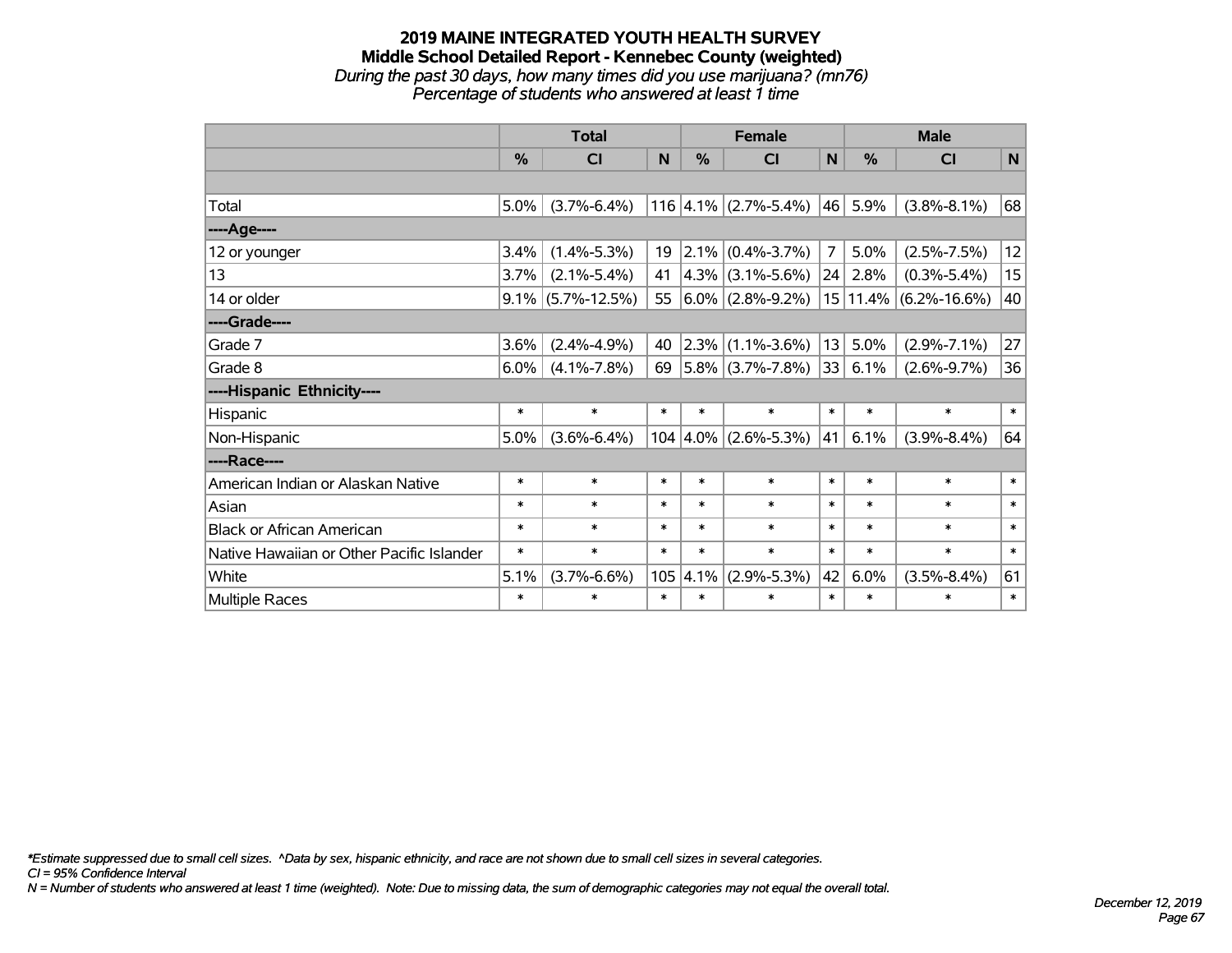### **2019 MAINE INTEGRATED YOUTH HEALTH SURVEY Middle School Detailed Report - Kennebec County (weighted)** *If you wanted to get some marijuana, how easy would it be for you to get some? (mn77) Percentage of students who answered 'Sort of easy' or 'Very easy'*

|                                           | <b>Total</b>  |                     |                | <b>Female</b> | <b>Male</b>                 |        |         |                             |        |
|-------------------------------------------|---------------|---------------------|----------------|---------------|-----------------------------|--------|---------|-----------------------------|--------|
|                                           | $\frac{0}{0}$ | <b>CI</b>           | N              | $\frac{9}{6}$ | <b>CI</b>                   | N      | %       | <b>CI</b>                   | N.     |
|                                           |               |                     |                |               |                             |        |         |                             |        |
| Total                                     |               | 18.5% (15.3%-21.6%) |                |               | 422   18.8%   (14.6%-22.9%) |        |         | 212 18.3% (14.8%-21.8%)     | 208    |
| ----Age----                               |               |                     |                |               |                             |        |         |                             |        |
| 12 or younger                             | 10.7%         | $(5.8\% - 15.5\%)$  | 60             | $ 12.1\% $    | $(6.4\% - 17.8\%)$          | 38     | $9.0\%$ | $(3.6\% - 14.4\%)$          | 22     |
| 13                                        | 18.5%         | $(16.7\% - 20.3\%)$ |                |               | 206 20.9% (16.4%-25.4%)     | 117    | 16.3%   | $(10.7\% - 21.9\%)$         | 88     |
| 14 or older                               |               | 25.8% (20.9%-30.7%) |                |               | 156 22.2% (17.1%-27.3%)     |        |         | 56 28.0% (22.8%-33.2%)      | 97     |
| ----Grade----                             |               |                     |                |               |                             |        |         |                             |        |
| Grade 7                                   | 12.8%         | $(9.0\% - 16.6\%)$  |                | 139 13.1%     | $(7.6\% - 18.6\%)$          | 71     | 12.7%   | $(8.3\% - 17.1\%)$          | 68     |
| Grade 8                                   | $23.6\%$      | $(20.0\% - 27.1\%)$ |                |               | 274 23.9% (19.8%-28.0%)     |        |         | 138 22.9% (18.6%-27.3%)     | 134    |
| ----Hispanic Ethnicity----                |               |                     |                |               |                             |        |         |                             |        |
| Hispanic                                  | 24.0%         | $(16.7\% - 31.4\%)$ | 13             |               | $ 23.0\% $ (13.9%-32.1%)    | 8      | 25.6%   | $(12.2\% - 39.1\%)$         | 6      |
| Non-Hispanic                              |               | 18.9% (15.8%-22.0%) |                |               | 391   19.2%   (14.4%-24.0%) |        |         | 196   18.6%   (14.9%-22.4%) | 193    |
| ----Race----                              |               |                     |                |               |                             |        |         |                             |        |
| American Indian or Alaskan Native         | 24.7%         | $(11.4\% - 38.0\%)$ | 10             | $\ast$        | $\ast$                      | $\ast$ | $\ast$  | $\ast$                      | $\ast$ |
| Asian                                     | $\ast$        | $\ast$              | $\ast$         | $\ast$        | $\ast$                      | $\ast$ | $\ast$  | $\ast$                      | $\ast$ |
| <b>Black or African American</b>          | 24.3%         | $(14.7\% - 33.8\%)$ | $\overline{7}$ | $\ast$        | $\ast$                      | $\ast$ | $\ast$  | $\ast$                      | $\ast$ |
| Native Hawaiian or Other Pacific Islander | $\ast$        | $\ast$              | $\ast$         | $\ast$        | $\ast$                      | $\ast$ | $\ast$  | $\ast$                      | $\ast$ |
| White                                     | 18.0%         | $(14.7\% - 21.3\%)$ |                |               | 369   18.2%   (13.7%-22.7%) | 185    | 17.8%   | $(13.8\% - 21.8\%)$         | 182    |
| <b>Multiple Races</b>                     |               | 27.1% (15.1%-39.1%) | 19             |               | $ 27.1\% $ (16.0%-38.2%)    | 11     | 27.9%   | $(9.0\% - 46.8\%)$          | 8      |

*\*Estimate suppressed due to small cell sizes. ^Data by sex, hispanic ethnicity, and race are not shown due to small cell sizes in several categories.*

*CI = 95% Confidence Interval*

*N = Number of students who answered 'Sort of easy' or 'Very easy' (weighted). Note: Due to missing data, the sum of demographic categories may not equal the overall total.*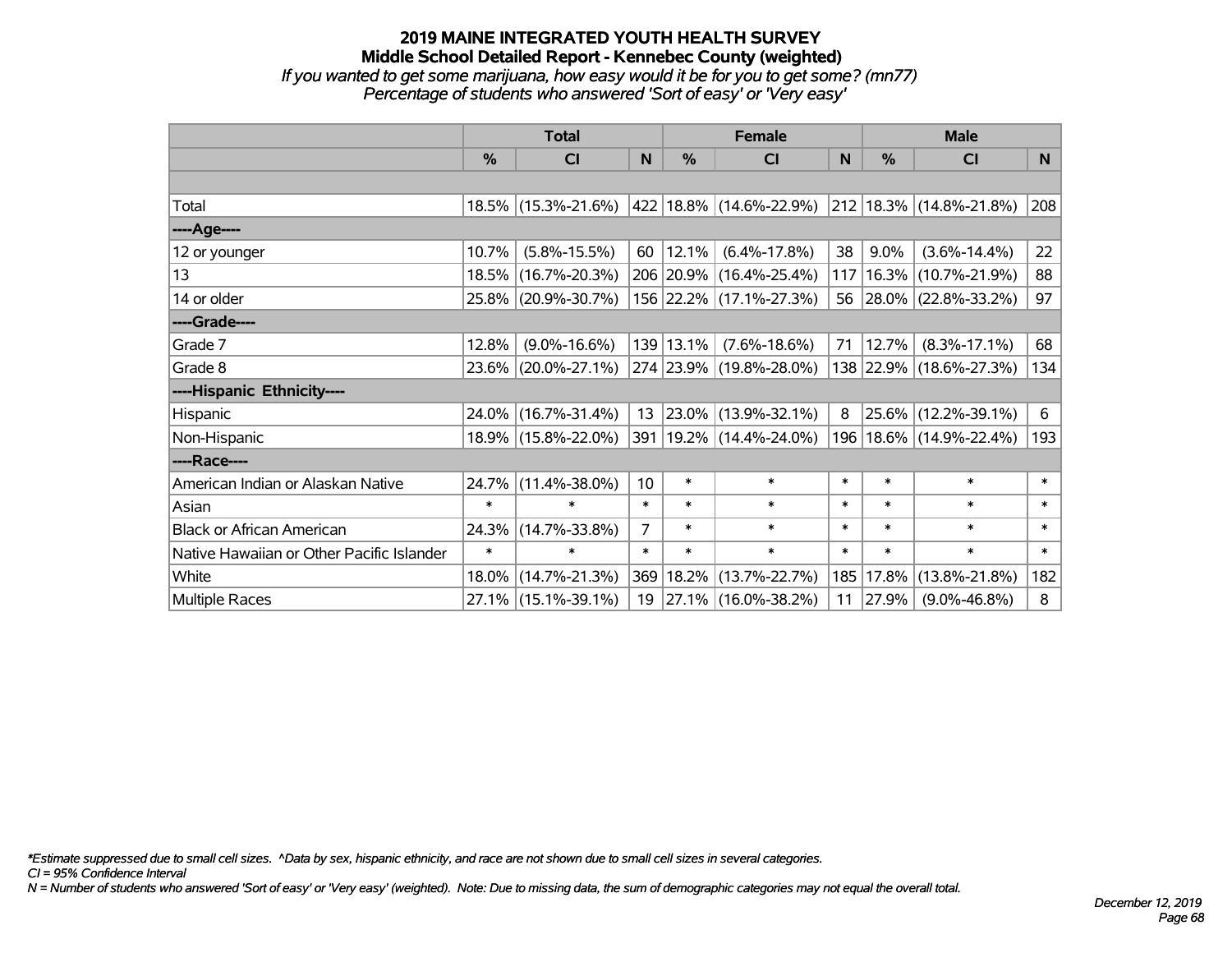# **2019 MAINE INTEGRATED YOUTH HEALTH SURVEY Middle School Detailed Report - Kennebec County (weighted)** *How wrong do your parents feel it would be for you to use marijuana? (mn193) Percentage of students who answered 'A little bit wrong' or 'Not wrong at all'*

|                                           | <b>Total</b> |                    |        |          | <b>Female</b>      |        | <b>Male</b> |                       |              |  |
|-------------------------------------------|--------------|--------------------|--------|----------|--------------------|--------|-------------|-----------------------|--------------|--|
|                                           | $\%$         | CI                 | N      | $\%$     | <b>CI</b>          | N      | $\%$        | <b>CI</b>             | N            |  |
|                                           |              |                    |        |          |                    |        |             |                       |              |  |
| Total                                     | 8.6%         | $(6.2\% - 11.1\%)$ | 197    | 9.0%     | $(5.7\% - 12.2\%)$ | 102    | 7.9%        | $(4.6\% - 11.3\%)$    | 90           |  |
| ----Age----                               |              |                    |        |          |                    |        |             |                       |              |  |
| 12 or younger                             | 6.5%         | $(3.9\% - 9.0\%)$  | 37     | 7.1%     | $(3.0\% - 11.2\%)$ | 22     | 4.9%        | $(2.8\% - 7.0\%)$     | 12           |  |
| 13                                        | 9.1%         | $(6.4\% - 11.8\%)$ | 101    | $10.1\%$ | $(6.7\% - 13.4\%)$ | 57     | 7.9%        | $(2.5\% - 13.3\%)$    | 43           |  |
| 14 or older                               | 9.8%         | $(5.8\% - 13.9\%)$ | 60     | 8.9%     | $(4.2\% - 13.5\%)$ | 23     |             | $10.1\%$ (5.1%-15.1%) | 35           |  |
| ----Grade----                             |              |                    |        |          |                    |        |             |                       |              |  |
| Grade 7                                   | 7.9%         | $(6.0\% - 9.8\%)$  | 86     | 8.7%     | $(5.3\% - 12.1\%)$ | 48     | 6.8%        | $(4.6\% - 8.9\%)$     | 36           |  |
| Grade 8                                   | 9.4%         | $(5.9\% - 12.8\%)$ | 109    | 9.3%     | $(5.3\% - 13.3\%)$ | 54     | 9.2%        | $(4.4\% - 13.9\%)$    | 53           |  |
| ----Hispanic Ethnicity----                |              |                    |        |          |                    |        |             |                       |              |  |
| Hispanic                                  | 11.4%        | $(5.0\% - 17.8\%)$ | 6      | $\ast$   | $\ast$             | $\ast$ | $\ast$      | $\ast$                | $\ast$       |  |
| Non-Hispanic                              | 8.8%         | $(6.4\% - 11.2\%)$ | 182    | 9.4%     | $(5.9\% - 12.8\%)$ | 96     | 7.9%        | $(4.5\% - 11.3\%)$    | 81           |  |
| ----Race----                              |              |                    |        |          |                    |        |             |                       |              |  |
| American Indian or Alaskan Native         | $\ast$       | $\ast$             | $\ast$ | $\ast$   | $\ast$             | $\ast$ | $\ast$      | $\ast$                | $\ast$       |  |
| Asian                                     | $\ast$       | $\ast$             | $\ast$ | $\ast$   | $\ast$             | $\ast$ | $\ast$      | $\ast$                | $\ast$       |  |
| <b>Black or African American</b>          | $\ast$       | $\ast$             | $\ast$ | $\ast$   | $\ast$             | $\ast$ | $\ast$      | $\ast$                | $\ast$       |  |
| Native Hawaiian or Other Pacific Islander | $\ast$       | $\ast$             | $\ast$ | $\ast$   | $\ast$             | $\ast$ | $\ast$      | $\ast$                | $\pmb{\ast}$ |  |
| White                                     | 8.5%         | $(6.1\% - 10.9\%)$ | 175    | 8.9%     | $(5.4\% - 12.4\%)$ | 91     | 7.6%        | $(4.3\% - 10.9\%)$    | 78           |  |
| <b>Multiple Races</b>                     | $9.0\%$      | $(3.1\% - 15.0\%)$ | 6      | $\ast$   | $\ast$             | $\ast$ | $\ast$      | $\ast$                | $\ast$       |  |

*\*Estimate suppressed due to small cell sizes. ^Data by sex, hispanic ethnicity, and race are not shown due to small cell sizes in several categories.*

*CI = 95% Confidence Interval*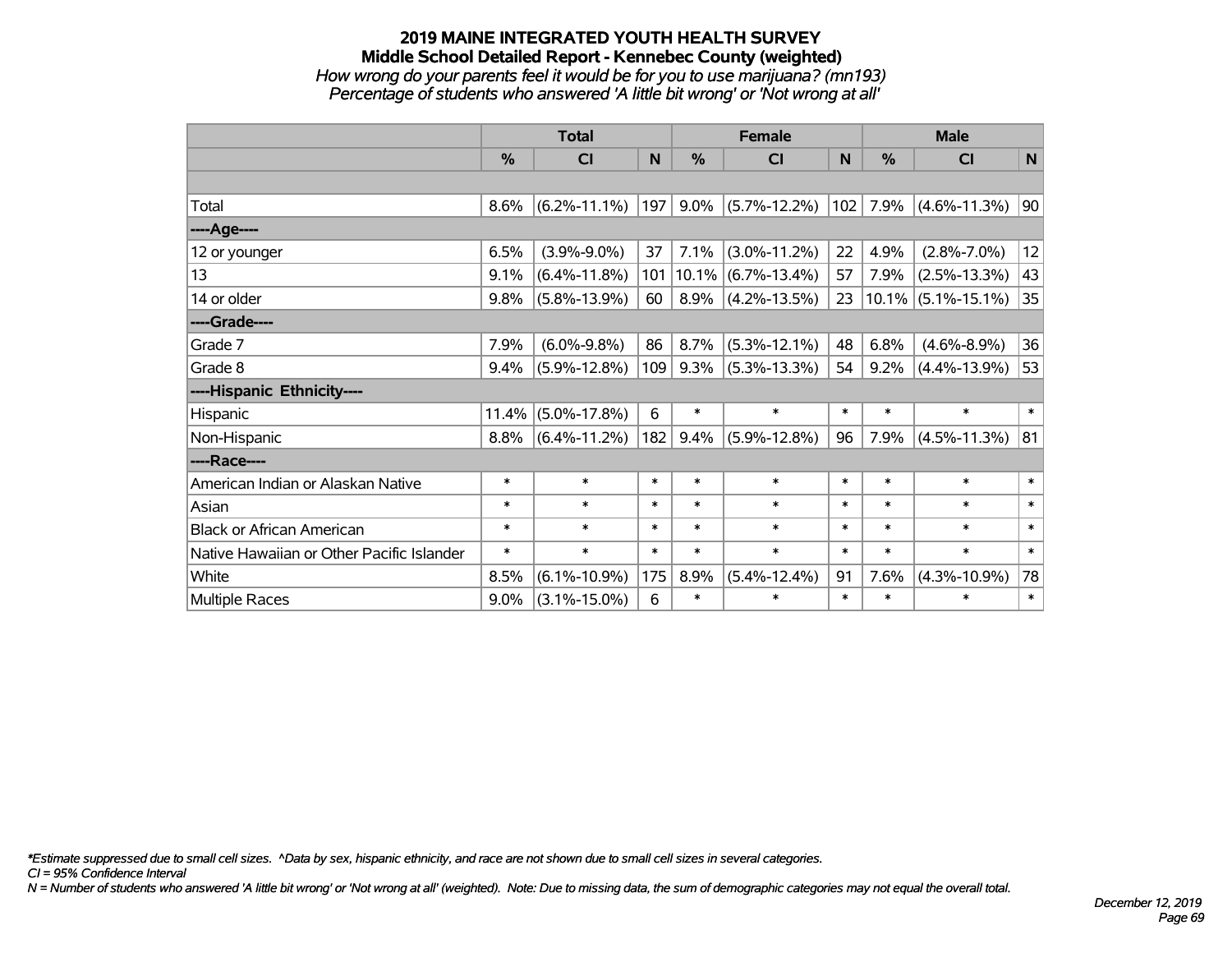*How much do you think people risk harming themselves (physically or in other ways) if they use marijuana once or twice a week? (mn194) Percentage of students who answered 'No risk' or 'Slight risk'*

|                                           | <b>Total</b> |                        |                  | <b>Female</b> | <b>Male</b>                 |        |           |                              |                 |
|-------------------------------------------|--------------|------------------------|------------------|---------------|-----------------------------|--------|-----------|------------------------------|-----------------|
|                                           | $\%$         | <b>CI</b>              | N                | $\%$          | <b>CI</b>                   | N      | $\%$      | <b>CI</b>                    | N.              |
|                                           |              |                        |                  |               |                             |        |           |                              |                 |
| Total                                     |              | 42.8% (38.8%-46.8%)    |                  |               | 983 40.2% (34.0%-46.4%)     |        |           | $ 457 45.1\% $ (39.4%-50.9%) | 515             |
| ----Age----                               |              |                        |                  |               |                             |        |           |                              |                 |
| 12 or younger                             | 32.2%        | $(24.4\% - 40.1\%)$    |                  |               | 184 33.0% (22.3%-43.6%)     |        | 104 30.9% | $(20.6\% - 41.1\%)$          | 77              |
| 13                                        |              | 44.2% (41.2%-47.3%)    |                  |               | 494 42.9% (35.6%-50.1%)     |        |           | 242 45.6% (38.2%-52.9%)      | 248             |
| 14 or older                               |              | 49.8% (42.2%-57.5%)    |                  |               | 300 43.3% (33.7%-52.9%)     |        |           | 110 54.4% (46.0%-62.8%)      | 188             |
| ----Grade----                             |              |                        |                  |               |                             |        |           |                              |                 |
| Grade 7                                   |              | 38.3% (33.4%-43.3%)    |                  |               | 420 36.7% (29.9%-43.4%)     |        | 201 39.7% | $(31.7\% - 47.8\%)$          | 215             |
| Grade 8                                   |              | 46.9% (41.5%-52.3%)    |                  |               | 548 43.3% (34.5%-52.2%)     |        |           | 251 50.2% (44.9%-55.4%)      | 295             |
| ----Hispanic Ethnicity----                |              |                        |                  |               |                             |        |           |                              |                 |
| Hispanic                                  |              | 44.8% (35.4%-54.1%)    | 25               | 44.0%         | $(26.5\% - 61.4\%)$         | 15     | 46.0%     | $(34.6\% - 57.3\%)$          | 10 <sup>°</sup> |
| Non-Hispanic                              |              | 43.4% (39.0%-47.8%)    |                  |               | $904 40.5\% $ (33.6%-47.4%) |        |           | 418 46.2% (40.8%-51.7%)      | 480             |
| ----Race----                              |              |                        |                  |               |                             |        |           |                              |                 |
| American Indian or Alaskan Native         |              | $62.1\%$ (48.0%-76.2%) | 24               | $\ast$        | $\ast$                      | $\ast$ | $\ast$    | $\ast$                       | $\ast$          |
| Asian                                     |              | 39.0% (17.6%-60.4%)    | 8                | $\ast$        | $\ast$                      | $\ast$ | $\ast$    | $\ast$                       | $\ast$          |
| <b>Black or African American</b>          |              | $53.2\%$ (43.1%-63.2%) | 15 <sub>15</sub> | 44.5%         | $(21.7\% - 67.4\%)$         | 6      | 59.8%     | $(44.9\% - 74.7\%)$          | 10              |
| Native Hawaiian or Other Pacific Islander | $\ast$       | $\ast$                 | $\ast$           | $\ast$        | $\ast$                      | $\ast$ | $\ast$    | $\ast$                       | $\ast$          |
| White                                     | 41.9%        | $(37.4\% - 46.4\%)$    | 867              | 39.4%         | $(32.9\% - 45.9\%)$         | 402    | 44.3%     | $(38.3\% - 50.3\%)$          | 459             |
| <b>Multiple Races</b>                     |              | 57.6% (47.3%-67.9%)    | 38               |               | $ 59.2\% $ (46.5%-72.0%)    |        |           | 24 56.9% (44.3%-69.4%)       | 14              |

*\*Estimate suppressed due to small cell sizes. ^Data by sex, hispanic ethnicity, and race are not shown due to small cell sizes in several categories.*

*CI = 95% Confidence Interval*

*N = Number of students who answered 'No risk' or 'Slight risk' (weighted). Note: Due to missing data, the sum of demographic categories may not equal the overall total.*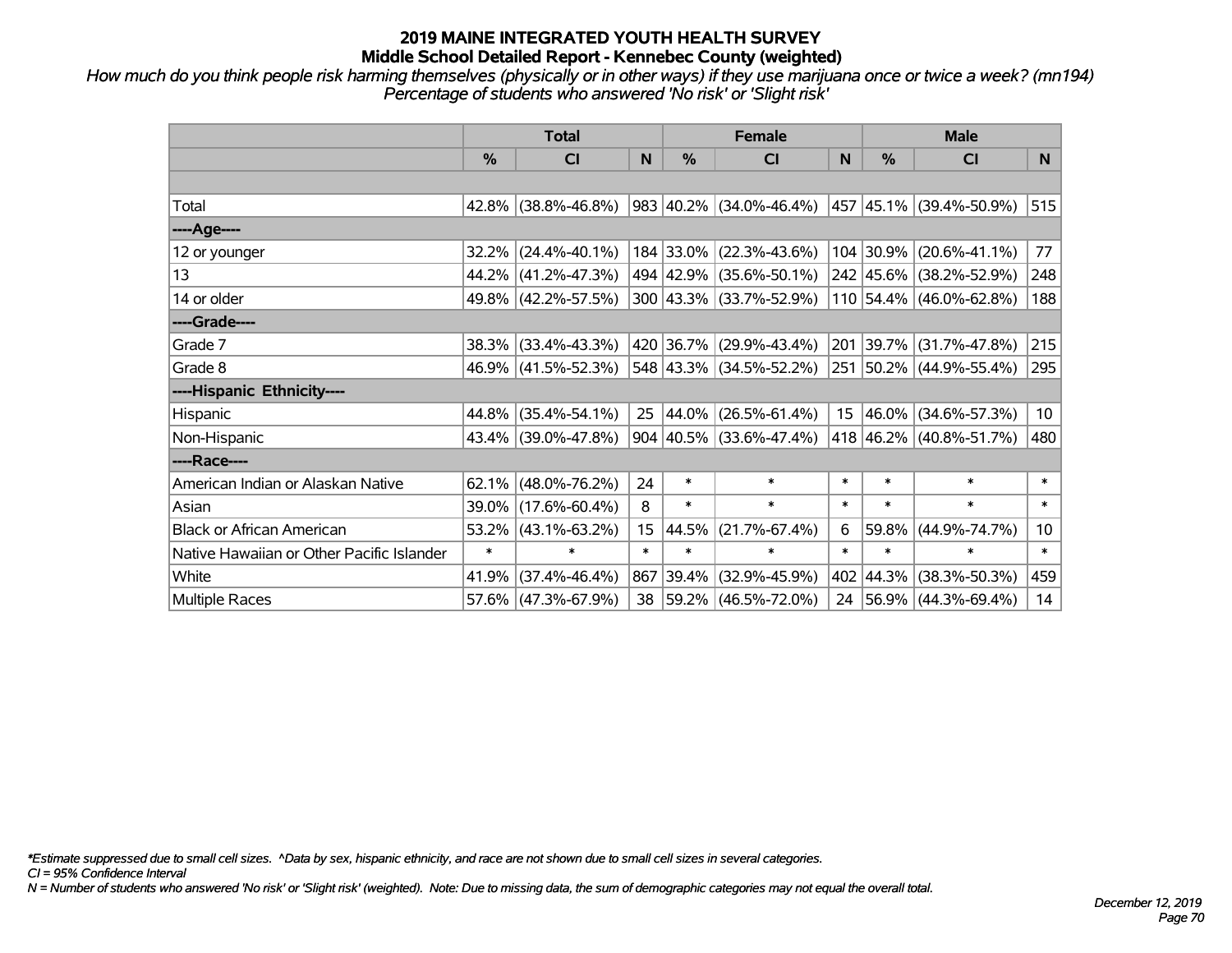# **2019 MAINE INTEGRATED YOUTH HEALTH SURVEY Middle School Detailed Report - Kennebec County (weighted)** *How wrong do your friends feel it would be for you to use marijuana? (mn195) Percentage of students who answered 'A little bit wrong' or 'Not wrong at all'*

|                                           | <b>Total</b> |                      |        | <b>Female</b> | <b>Male</b>                 |        |               |                         |                 |
|-------------------------------------------|--------------|----------------------|--------|---------------|-----------------------------|--------|---------------|-------------------------|-----------------|
|                                           | %            | <b>CI</b>            | N      | %             | CI                          | N      | $\frac{0}{0}$ | <b>CI</b>               | N               |
|                                           |              |                      |        |               |                             |        |               |                         |                 |
| Total                                     | 22.7%        | $(19.1\% - 26.2\%)$  |        |               | 512 19.8% (14.8%-24.7%)     |        |               | 224 25.7% (15.7%-35.7%) | 284             |
| ----Age----                               |              |                      |        |               |                             |        |               |                         |                 |
| 12 or younger                             | 15.2%        | $(9.7\% - 20.7\%)$   | 86     | 13.4%         | $(7.3\% - 19.5\%)$          | 43     |               | $17.7\%$ (10.5%-24.9%)  | 43              |
| 13                                        | 24.2%        | $(17.8\% - 30.6\%)$  |        |               | 264   19.7%   (11.7%-27.6%) |        |               | 107 28.5% (13.9%-43.2%) | 153             |
| 14 or older                               | 27.4%        | $(20.3\% - 34.4\%)$  |        |               | 162 27.7% (14.1%-41.3%)     |        |               | 73 27.1% (17.0%-37.2%)  | 89              |
| ----Grade----                             |              |                      |        |               |                             |        |               |                         |                 |
| Grade 7                                   | 18.7%        | $(13.6\% - 23.7\%)$  |        | 201 14.1%     | $(9.5\% - 18.7\%)$          | 77     |               | 23.0% (14.6%-31.5%)     | 120             |
| Grade 8                                   | 26.3%        | $(21.1\% - 31.4\%)$  |        |               | 303 24.9% (15.3%-34.6%)     |        |               | 143 27.6% (14.0%-41.1%) | 160             |
| ----Hispanic Ethnicity----                |              |                      |        |               |                             |        |               |                         |                 |
| Hispanic                                  | 30.2%        | $(23.5\% - 37.0\%)$  | 19     | 24.9%         | $(6.9\% - 42.9\%)$          | 10     | 38.6%         | $(7.8\% - 69.4\%)$      | 10 <sup>°</sup> |
| Non-Hispanic                              | 23.2%        | $(19.5\% - 26.9\%)$  |        |               | 469 19.6% (14.4%-24.9%)     |        |               | 199 26.6% (16.3%-36.9%) | 266             |
| ----Race----                              |              |                      |        |               |                             |        |               |                         |                 |
| American Indian or Alaskan Native         | $\ast$       | $\ast$               | $\ast$ | $\ast$        | $\ast$                      | $\ast$ | $\ast$        | $\ast$                  | $\ast$          |
| Asian                                     | 64.4%        | $(21.3\% - 100.0\%)$ | 10     | $\ast$        | $\ast$                      | $\ast$ | $\ast$        | $\ast$                  | $\ast$          |
| <b>Black or African American</b>          | $\ast$       | $\ast$               | $\ast$ | $\ast$        | $\ast$                      | $\ast$ | $\ast$        | $\ast$                  | $\ast$          |
| Native Hawaiian or Other Pacific Islander | $\ast$       | $\ast$               | $\ast$ | $\ast$        | $\ast$                      | $\ast$ | $\ast$        | $\ast$                  | $\ast$          |
| White                                     | 22.9%        | $(18.7\% - 27.1\%)$  | 461    | 20.2%         | $(15.2\% - 25.2\%)$         | 207    | 25.9%         | $(15.1\% - 36.7\%)$     | 254             |
| Multiple Races                            | 24.4%        | $(10.0\% - 38.8\%)$  | 17     | 17.3%         | $(4.5\% - 30.2\%)$          | 7      | 35.3%         | $(5.2\% - 65.4\%)$      | 10 <sup>°</sup> |

*\*Estimate suppressed due to small cell sizes. ^Data by sex, hispanic ethnicity, and race are not shown due to small cell sizes in several categories.*

*CI = 95% Confidence Interval*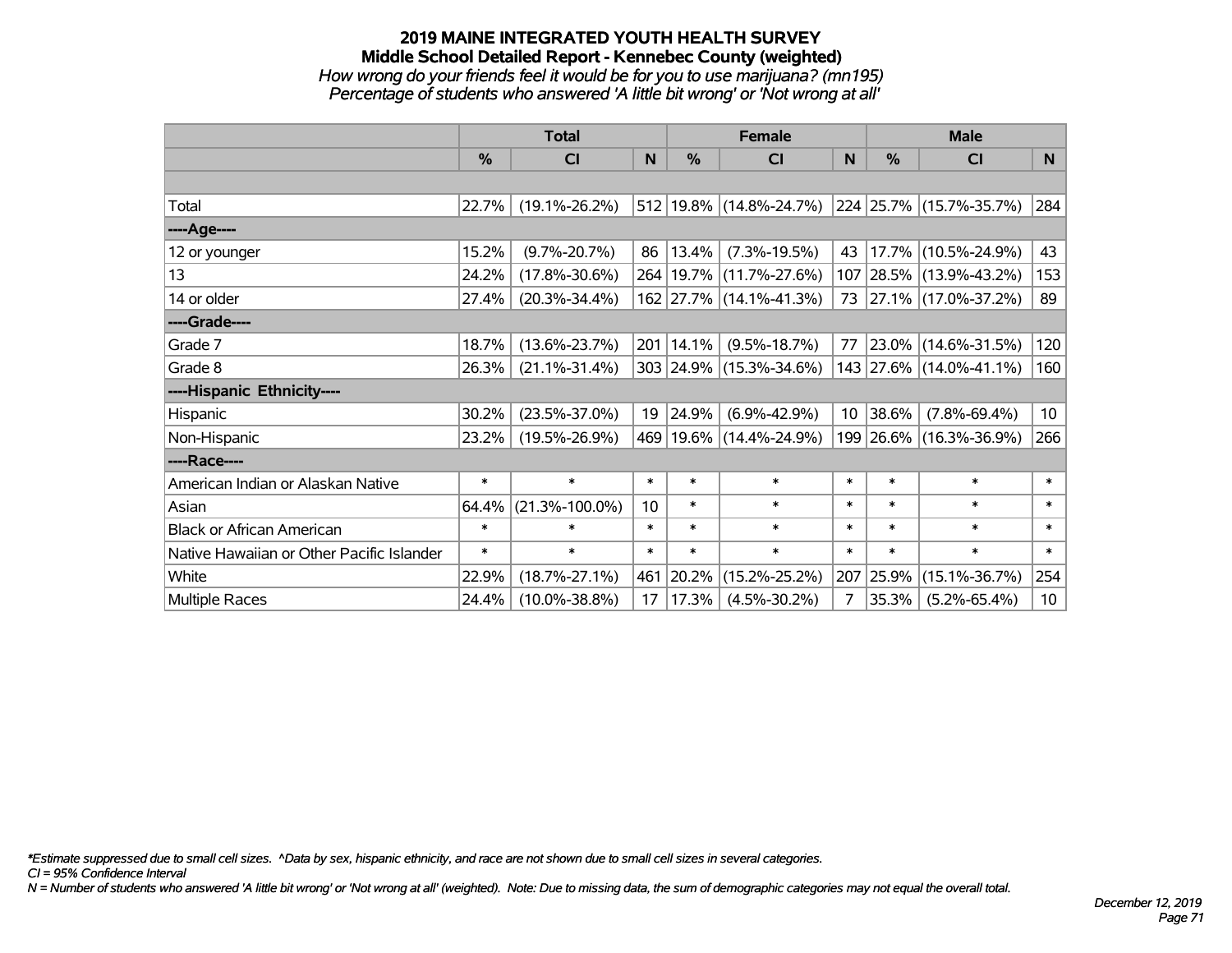# **2019 MAINE INTEGRATED YOUTH HEALTH SURVEY Middle School Detailed Report - Kennebec County (weighted)** *If a kid used marijuana in your neighborhood, would he or she be caught by the police? (mn196) Percentage of students who answered 'Probably not' or 'Definitely not'*

|                                           | <b>Total</b>  |                                               |        |             | <b>Female</b>               |        | <b>Male</b>   |                           |        |  |
|-------------------------------------------|---------------|-----------------------------------------------|--------|-------------|-----------------------------|--------|---------------|---------------------------|--------|--|
|                                           | $\frac{0}{0}$ | CI                                            | N      | %           | CI                          | N      | $\frac{0}{0}$ | <b>CI</b>                 | N.     |  |
|                                           |               |                                               |        |             |                             |        |               |                           |        |  |
| Total                                     |               | 54.6% (48.7%-60.5%) 1,217 55.5% (50.5%-60.6%) |        |             |                             |        |               | $619$ 54.2% (44.1%-64.3%) | 594    |  |
| ----Age----                               |               |                                               |        |             |                             |        |               |                           |        |  |
| 12 or younger                             | 47.5%         | $(40.5\% - 54.6\%)$                           | 265    | 47.0%       | $(38.2\% - 55.8\%)$         |        |               | 145 48.4% (36.6%-60.3%)   | 119    |  |
| 13                                        |               | 56.0% (49.0%-62.9%)                           | 596    |             | 56.7% (50.8%-62.7%)         |        |               | 308 55.3% (43.5%-67.1%)   | 284    |  |
| 14 or older                               |               | 59.6% (52.1%-67.1%)                           | 357    |             | $62.9\%$ (51.1%-74.8%)      |        |               | 167 56.9% (45.9%-67.9%)   | 191    |  |
| ----Grade----                             |               |                                               |        |             |                             |        |               |                           |        |  |
| Grade 7                                   | 49.2%         | $(41.7\% - 56.7\%)$                           | 519    | 48.2%       | $(39.5\% - 56.8\%)$         |        |               | 256 50.4% (40.6%-60.1%)   | 259    |  |
| Grade 8                                   |               | 59.8% (55.2%-64.4%)                           | 685    |             | $62.3\%$ (56.8%-67.8%)      |        |               | 355 57.3% (46.1%-68.5%)   | 330    |  |
| ----Hispanic Ethnicity----                |               |                                               |        |             |                             |        |               |                           |        |  |
| Hispanic                                  | 52.2%         | $(43.5\% - 60.9\%)$                           | 33     | 62.9%       | $(49.1\% - 76.7\%)$         | 25     | 34.8%         | $(20.7\% - 49.0\%)$       | 8      |  |
| Non-Hispanic                              |               | 56.0% (50.2%-61.8%)                           |        |             | $1,120$ 56.4% (50.4%-62.5%) |        |               | 561 55.8% (45.1%-66.4%)   | 556    |  |
| ----Race----                              |               |                                               |        |             |                             |        |               |                           |        |  |
| American Indian or Alaskan Native         | 45.9%         | $(21.1\% - 70.8\%)$                           | 14     | $\ast$      | $\ast$                      | $\ast$ | $\ast$        | $\ast$                    | $\ast$ |  |
| Asian                                     | $\ast$        | $\ast$                                        | $\ast$ | $\ast$      | $\ast$                      | $\ast$ | $\ast$        | $\ast$                    | $\ast$ |  |
| <b>Black or African American</b>          | 48.7%         | $(33.8\% - 63.5\%)$                           | 12     | $\ast$      | $\ast$                      | $\ast$ | $\ast$        | $\ast$                    | $\ast$ |  |
| Native Hawaiian or Other Pacific Islander | $\ast$        | $\ast$                                        | $\ast$ | $\ast$      | $\ast$                      | $\ast$ | $\ast$        | $\ast$                    | $\ast$ |  |
| White                                     | 55.1%         | $(48.7\% - 61.5\%)$                           |        | 1,096 55.6% | $(49.9\% - 61.3\%)$         | 561    | $ 55.0\% $    | $(44.2\% - 65.9\%)$       | 535    |  |
| Multiple Races                            |               | 52.2% (31.4%-73.0%)                           | 36     |             | 59.6% (34.2%-85.0%)         | 23     |               | $ 44.7\% $ (25.4%-64.1%)  | 13     |  |

*\*Estimate suppressed due to small cell sizes. ^Data by sex, hispanic ethnicity, and race are not shown due to small cell sizes in several categories.*

*CI = 95% Confidence Interval*

*N = Number of students who answered 'Probably not' or 'Definitely not' (weighted). Note: Due to missing data, the sum of demographic categories may not equal the overall total.*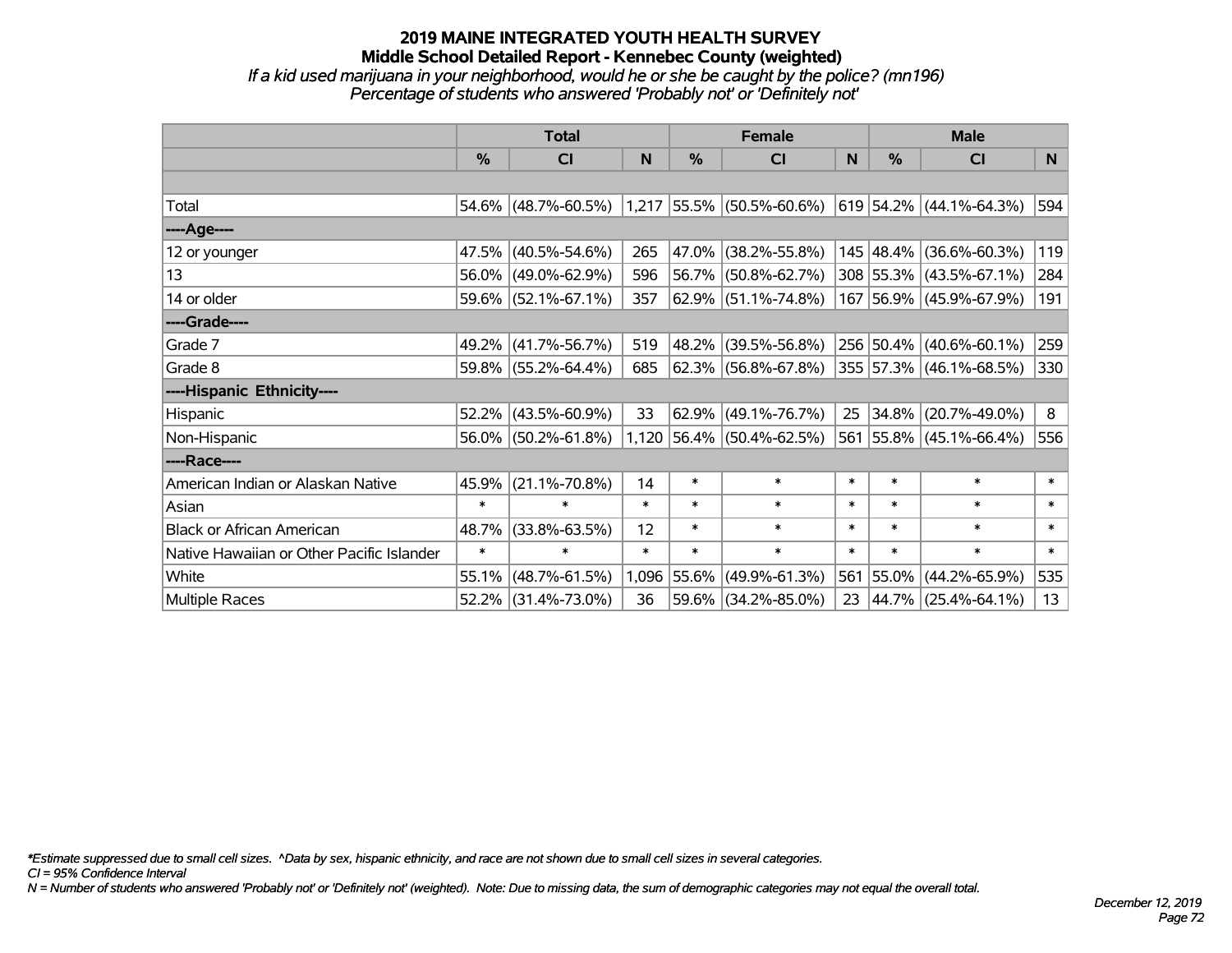# **2019 MAINE INTEGRATED YOUTH HEALTH SURVEY Middle School Detailed Report - Kennebec County (weighted)** *How wrong do you think it is for someone your age to use marijuana? (mn197) Percentage of students who answered 'A little bit wrong' or 'Not wrong at all'*

|                                           | <b>Total</b> |                      |        | <b>Female</b> |                            | <b>Male</b>     |        |                              |        |
|-------------------------------------------|--------------|----------------------|--------|---------------|----------------------------|-----------------|--------|------------------------------|--------|
|                                           | %            | <b>CI</b>            | N      | %             | CI                         | N               | %      | <b>CI</b>                    | N      |
|                                           |              |                      |        |               |                            |                 |        |                              |        |
| Total                                     | 14.1%        | $(11.8\% - 16.3\%)$  |        |               | 319 13.3% (9.9%-16.7%)     |                 |        | $ 151 15.1\% $ (12.2%-18.0%) | 168    |
| ----Age----                               |              |                      |        |               |                            |                 |        |                              |        |
| 12 or younger                             | 12.9%        | $(9.3\% - 16.6\%)$   | 74     |               | $12.2\%$ (6.8%-17.6%)      | 39              | 13.9%  | $(9.1\% - 18.7\%)$           | 35     |
| 13                                        | 13.7%        | $(11.2\% - 16.2\%)$  | 147    |               | $11.6\%$ (6.1%-17.0%)      | 63              | 16.2%  | $(11.5\% - 20.8\%)$          | 84     |
| 14 or older                               | 16.0%        | $(9.7\% - 22.2\%)$   | 97     |               | 18.0% (9.0%-27.0%)         | 48              | 14.3%  | $(7.6\% - 21.1\%)$           | 49     |
| ----Grade----                             |              |                      |        |               |                            |                 |        |                              |        |
| Grade 7                                   | 13.3%        | $(11.0\% - 15.6\%)$  | 142    |               | $11.1\%$ (7.8%-14.4%)      | 61              | 15.9%  | $(12.5\% - 19.3\%)$          | 81     |
| Grade 8                                   | 14.7%        | $(10.6\% - 18.8\%)$  |        |               | 172   15.6%   (9.2%-22.0%) | 90              | 13.8%  | $(7.1\% - 20.4\%)$           | 82     |
| ----Hispanic Ethnicity----                |              |                      |        |               |                            |                 |        |                              |        |
| Hispanic                                  | 25.3%        | $(9.3\% - 41.2\%)$   | 16     | 25.6%         | $(3.2\% - 47.9\%)$         | 10 <sup>°</sup> | 24.8%  | $(0.0\% - 52.0\%)$           | 6      |
| Non-Hispanic                              | 14.3%        | $(12.0\% - 16.6\%)$  |        |               | 290 13.1% (9.8%-16.4%)     |                 |        | 133   15.6%   (12.3%-19.0%)  | 157    |
| ----Race----                              |              |                      |        |               |                            |                 |        |                              |        |
| American Indian or Alaskan Native         | $\ast$       | $\ast$               | $\ast$ | $\ast$        | $\ast$                     | $\ast$          | $\ast$ | $\ast$                       | $\ast$ |
| Asian                                     | 64.4%        | $(21.3\% - 100.0\%)$ | 10     | $\ast$        | $\ast$                     | $\ast$          | $\ast$ | $\ast$                       | $\ast$ |
| <b>Black or African American</b>          | 21.3%        | $(11.8\% - 30.8\%)$  | 6      | $\ast$        | $\ast$                     | $\ast$          | $\ast$ | $\ast$                       | $\ast$ |
| Native Hawaiian or Other Pacific Islander | $\ast$       | $\ast$               | $\ast$ | $\ast$        | $\ast$                     | $\ast$          | $\ast$ | $\ast$                       | $\ast$ |
| White                                     | 13.3%        | $(10.1\% - 16.5\%)$  | 270    | 13.1%         | $(9.3\% - 16.8\%)$         | 134             | 13.7%  | $(10.0\% - 17.4\%)$          | 136    |
| Multiple Races                            | 13.1%        | $(2.4\% - 23.8\%)$   | 9      | $\ast$        | $\ast$                     | $\ast$          | $\ast$ | $\ast$                       | $\ast$ |

*\*Estimate suppressed due to small cell sizes. ^Data by sex, hispanic ethnicity, and race are not shown due to small cell sizes in several categories.*

*CI = 95% Confidence Interval*

*N = Number of students who answered 'A little bit wrong' or 'Not wrong at all' (weighted). Note: Due to missing data, the sum of demographic categories may not equal the overall total.*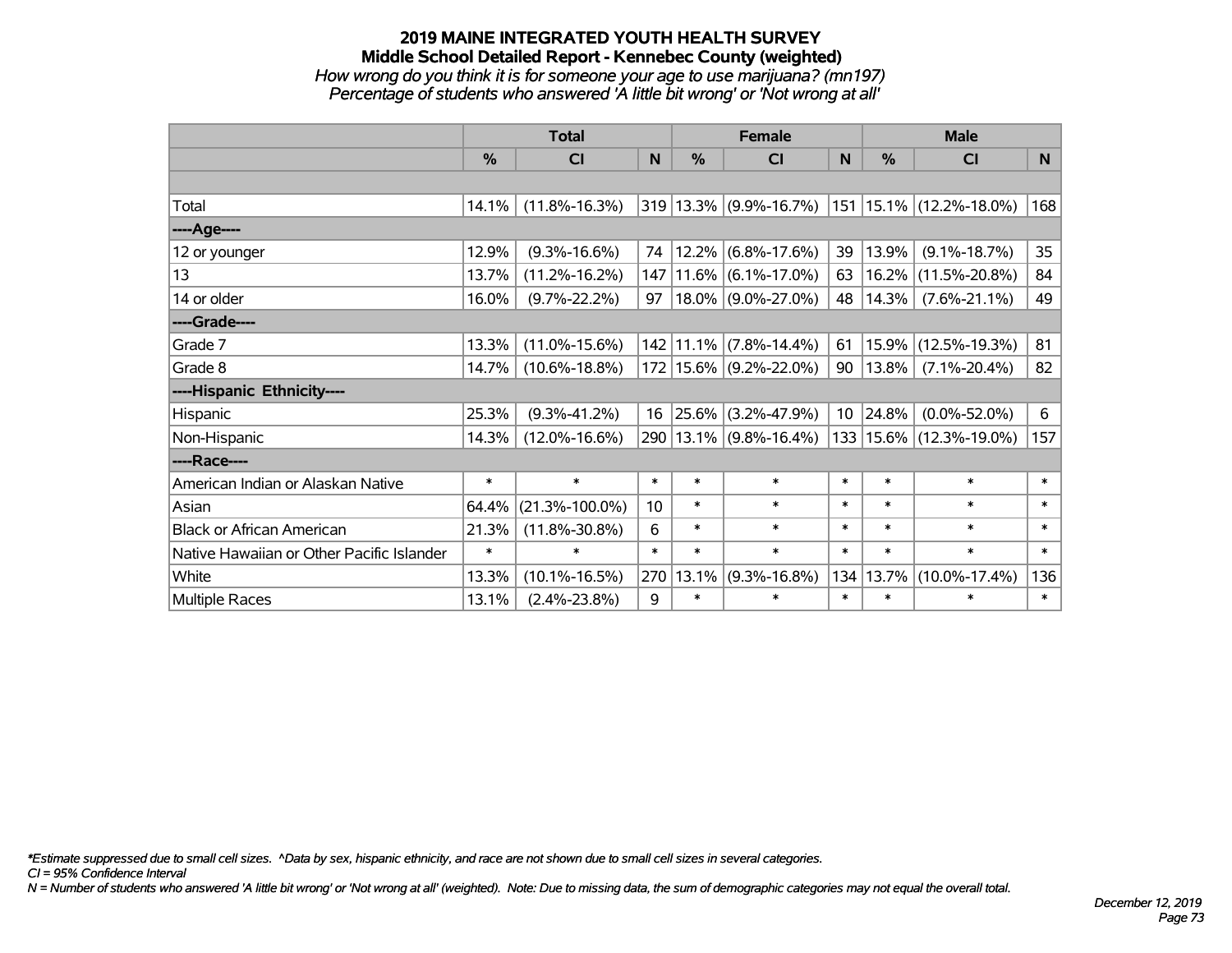*Have you ever sniffed glue, breathed the contents of spray cans, or inhaled any paints or sprays to get high? (mn86a) Percentage of students who answered 'Yes'*

|                                           | <b>Total</b> |                    |                |          | <b>Female</b>                                  | <b>Male</b>    |              |                           |          |
|-------------------------------------------|--------------|--------------------|----------------|----------|------------------------------------------------|----------------|--------------|---------------------------|----------|
|                                           | %            | <b>CI</b>          | N              | %        | <b>CI</b>                                      | N <sub>1</sub> | %            | <b>CI</b>                 | <b>N</b> |
|                                           |              |                    |                |          |                                                |                |              |                           |          |
| Total                                     | 8.1%         | $(6.0\% - 10.1\%)$ |                |          | 181 8.5% (5.4%-11.7%)                          |                |              | $ 96 7.7\% $ (5.3%-10.0%) | 86       |
| ----Age----                               |              |                    |                |          |                                                |                |              |                           |          |
| 12 or younger                             | 7.1%         | $(4.5\% - 9.8\%)$  | 39             |          | $ 8.8\% $ (4.5%-13.0%)                         |                | 27 5.1%      | $(1.5\% - 8.7\%)$         | 12       |
| 13                                        | 9.1%         | $(6.6\% - 11.7\%)$ |                |          | $100$   9.0%   (4.9%-13.1%)                    |                |              | 50 9.5% (6.5%-12.4%)      | 50       |
| 14 or older                               | 7.0%         | $(3.7\% - 10.3\%)$ | 42             |          | $ 7.4\% $ (2.9%-11.9%)                         |                |              | 19 6.7% (1.6%-11.9%)      | 23       |
| ----Grade----                             |              |                    |                |          |                                                |                |              |                           |          |
| Grade 7                                   | 9.3%         | $(7.1\% - 11.4\%)$ |                |          | $100$ 9.1% (5.4%-12.8%)                        |                | $ 49 9.6\% $ | $(6.6\% - 12.5\%)$        | 51       |
| Grade 8                                   | 7.1%         | $(4.0\% - 10.2\%)$ | 81             |          | $ 8.1\% $ (4.5%-11.8%) 46 6.1%                 |                |              | $(2.5\% - 9.6\%)$         | 35       |
| ----Hispanic Ethnicity----                |              |                    |                |          |                                                |                |              |                           |          |
| Hispanic                                  | 13.0%        | $(6.8\% - 19.2\%)$ | $\overline{7}$ | $\ast$   | $\ast$                                         | $\ast$         | $\ast$       | $\ast$                    | $\ast$   |
| Non-Hispanic                              | 8.0%         | $(5.9\% - 10.1\%)$ |                |          | $163 8.1\% $ (5.1%-11.1%) 82 7.9% (5.5%-10.2%) |                |              |                           | 80       |
| ----Race----                              |              |                    |                |          |                                                |                |              |                           |          |
| American Indian or Alaskan Native         | $\ast$       | $\ast$             | $\ast$         | $\ast$   | $\ast$                                         | $\ast$         | $\ast$       | $\ast$                    | $\ast$   |
| Asian                                     | $\ast$       | $\ast$             | $\ast$         | $\ast$   | $\ast$                                         | $\ast$         | $\ast$       | $\ast$                    | $\ast$   |
| <b>Black or African American</b>          | $\ast$       | $\ast$             | $\ast$         | $\ast$   | $\ast$                                         | $\ast$         | $\ast$       | $\ast$                    | $\ast$   |
| Native Hawaiian or Other Pacific Islander | $\ast$       | $\ast$             | $\ast$         | $\ast$   | $\ast$                                         | $\ast$         | $\ast$       | $\ast$                    | $\ast$   |
| White                                     | 7.8%         | $(5.7\% - 9.9\%)$  |                | 159 8.2% | $(5.1\% - 11.4\%)$                             |                | 83 7.4%      | $(5.3\% - 9.5\%)$         | 75       |
| <b>Multiple Races</b>                     | $\ast$       | *                  | $\ast$         | $\ast$   | $\ast$                                         | $\ast$         | $\ast$       | $\ast$                    | $\ast$   |

*\*Estimate suppressed due to small cell sizes. ^Data by sex, hispanic ethnicity, and race are not shown due to small cell sizes in several categories.*

*CI = 95% Confidence Interval*

*N = Number of students who answered 'Yes' (weighted). Note: Due to missing data, the sum of demographic categories may not equal the overall total.*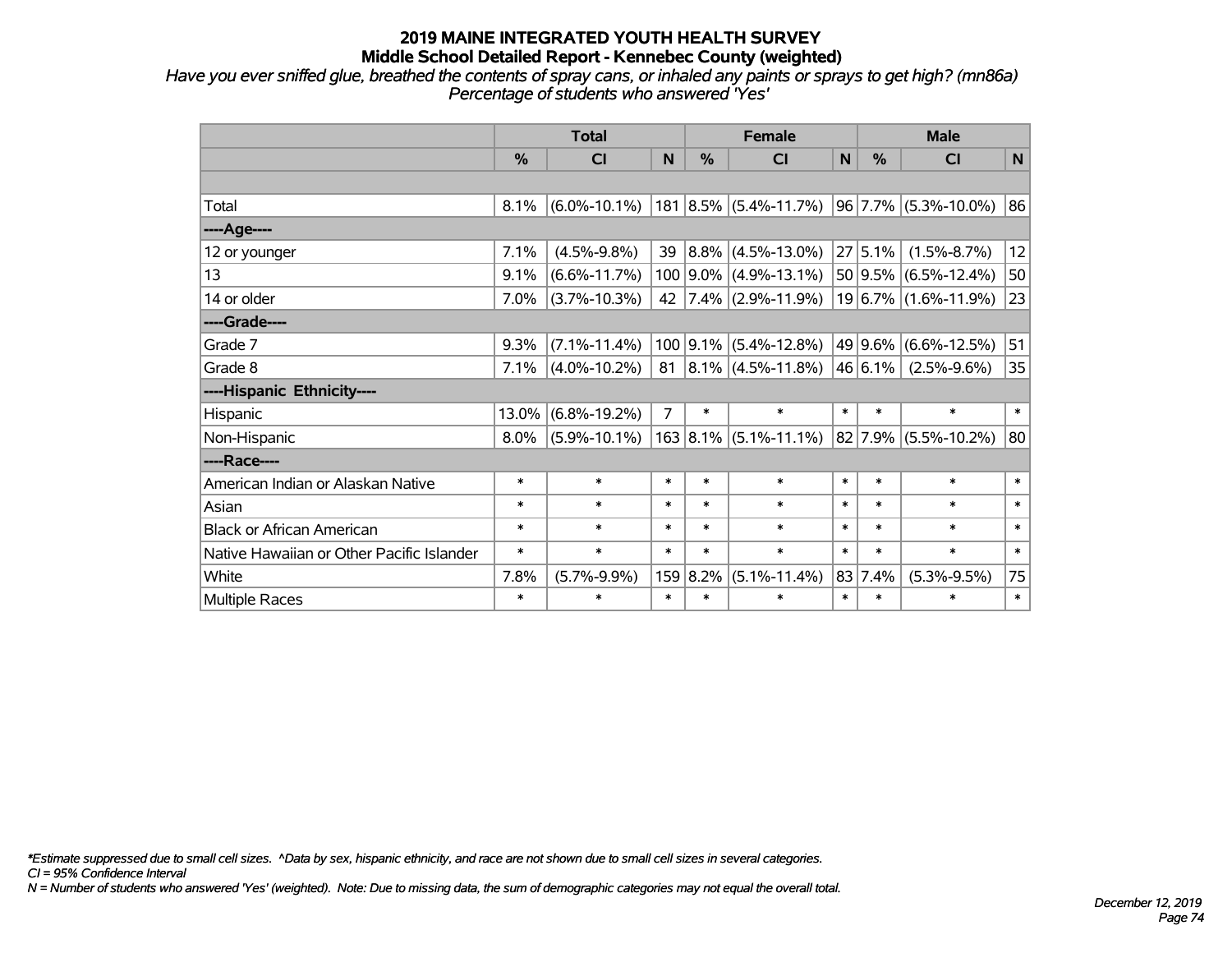*During the past 30 days, how many times did you sniff glue, breathe the contents of spray cans, or inhale any paints or sprays to get high? (mn91a) Percentage of students who answered at least 1 time*

|                                           | <b>Total</b>  |                                               |              | <b>Female</b> |                           |        | <b>Male</b> |                                             |        |  |
|-------------------------------------------|---------------|-----------------------------------------------|--------------|---------------|---------------------------|--------|-------------|---------------------------------------------|--------|--|
|                                           | $\frac{0}{2}$ | CI                                            | $\mathsf{N}$ | $\frac{0}{0}$ | <b>CI</b>                 | N      | $\%$        | <b>CI</b>                                   | N      |  |
|                                           |               |                                               |              |               |                           |        |             |                                             |        |  |
| Total                                     |               | $3.3\%$ (2.4%-4.3%)   75   3.6%   (2.0%-5.2%) |              |               |                           |        |             | 40 2.8% (1.7%-4.0%)                         | 32     |  |
| ----Age----                               |               |                                               |              |               |                           |        |             |                                             |        |  |
| 12 or younger                             | 3.2%          | $(2.0\% - 4.4\%)$                             |              |               | $18$ 3.1% (1.1%-5.0%)     |        |             | $10 3.4\% $ (0.5%-6.4%)                     | 8      |  |
| 13                                        | $3.6\%$       | $(2.1\% - 5.0\%)$                             |              |               | 39 3.9% (1.0%-6.7%)       |        |             | 22 2.9% (0.9%-5.0%)                         | 16     |  |
| 14 or older                               |               | $3.1\%$ (1.6%-4.6%)                           |              |               | $19 3.5\% $ (0.8%-6.2%)   |        |             | $9$   2.3%   (0.1%-4.6%)                    | 8      |  |
| ----Grade----                             |               |                                               |              |               |                           |        |             |                                             |        |  |
| Grade 7                                   | 3.5%          | $(2.8\% - 4.3\%)$                             |              |               | $38 3.1\% $ (1.0%-5.2%)   |        | $17 4.0\% $ | $(2.0\% - 6.0\%)$                           | 21     |  |
| Grade 8                                   |               | $3.1\%$ (1.9%-4.3%)                           |              |               | $36 4.0\% $ (2.0%-6.1%)   |        |             | $\vert$ 23 $\vert$ 1.9% $\vert$ (0.6%-3.1%) | 11     |  |
| ----Hispanic Ethnicity----                |               |                                               |              |               |                           |        |             |                                             |        |  |
| Hispanic                                  | $\ast$        | $\ast$                                        | $\ast$       | $\ast$        | $\ast$                    | $\ast$ | $\ast$      | $\ast$                                      | $\ast$ |  |
| Non-Hispanic                              | $3.1\%$       | $(2.3\% - 3.9\%)$                             |              |               | 64 3.1% $(1.7\% - 4.5\%)$ |        | $32 3.0\% $ | $(1.8\% - 4.2\%)$                           | 31     |  |
| ----Race----                              |               |                                               |              |               |                           |        |             |                                             |        |  |
| American Indian or Alaskan Native         | $\ast$        | $\ast$                                        | $\ast$       | $\ast$        | $\ast$                    | $\ast$ | $\ast$      | $\ast$                                      | $\ast$ |  |
| Asian                                     | $\ast$        | $\ast$                                        | $\ast$       | $\ast$        | $\ast$                    | $\ast$ | $\ast$      | $\ast$                                      | $\ast$ |  |
| <b>Black or African American</b>          | $\ast$        | $\ast$                                        | $\ast$       | $\ast$        | $\ast$                    | $\ast$ | $\ast$      | $\ast$                                      | $\ast$ |  |
| Native Hawaiian or Other Pacific Islander | $\ast$        | $\ast$                                        | $\ast$       | $\ast$        | $\ast$                    | $\ast$ | $\ast$      | $\ast$                                      | $\ast$ |  |
| White                                     | 3.2%          | $(2.1\% - 4.3\%)$                             | 65           | 3.5%          | $(1.7\% - 5.3\%)$         |        | 36 2.6%     | $(1.5\% - 3.6\%)$                           | 26     |  |
| Multiple Races                            | $\ast$        | $\ast$                                        | $\ast$       | $\ast$        | $\ast$                    | $\ast$ | $\ast$      | $\ast$                                      | $\ast$ |  |

*\*Estimate suppressed due to small cell sizes. ^Data by sex, hispanic ethnicity, and race are not shown due to small cell sizes in several categories.*

*CI = 95% Confidence Interval*

*N = Number of students who answered at least 1 time (weighted). Note: Due to missing data, the sum of demographic categories may not equal the overall total.*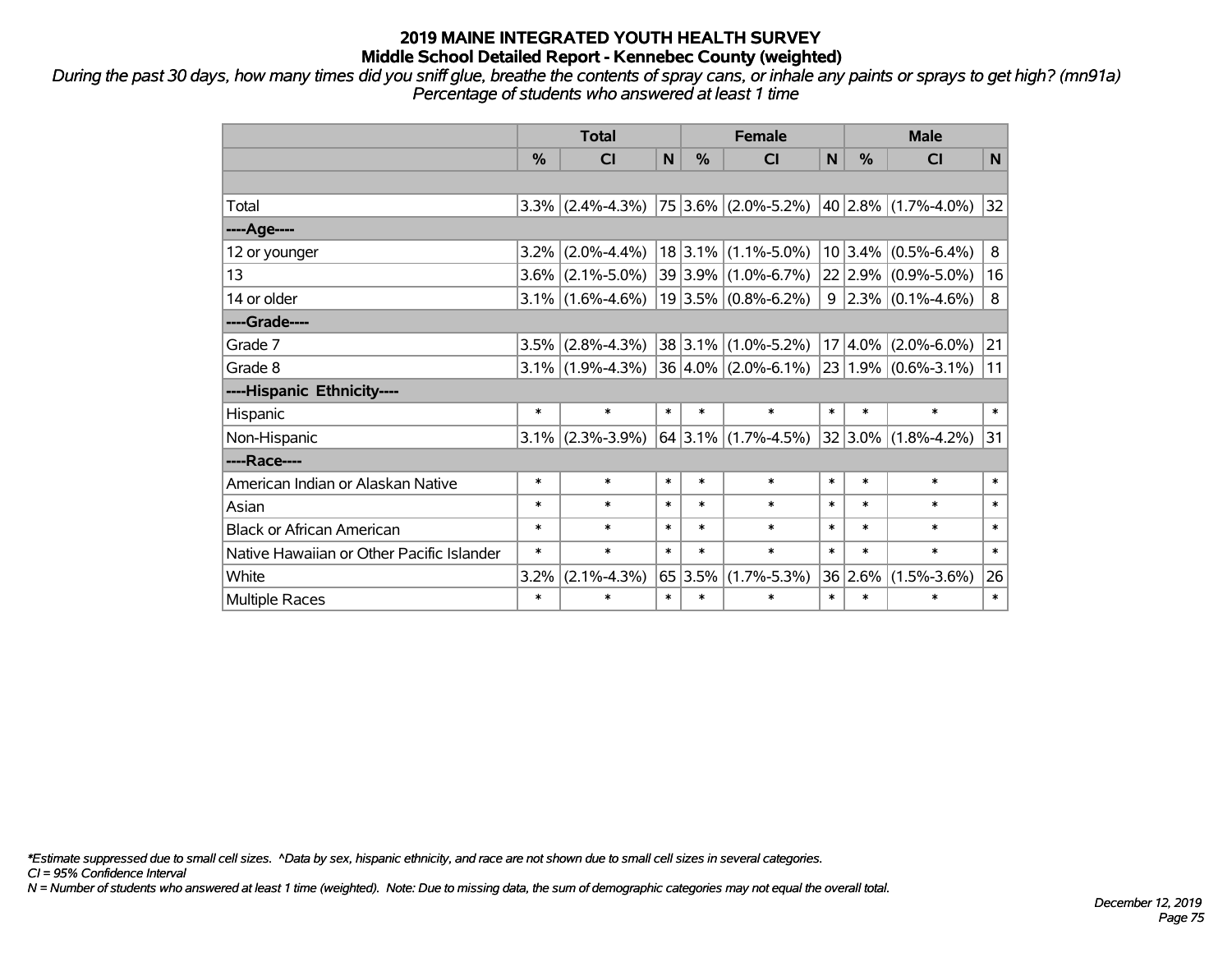*Have you ever taken prescription pain medicine without a doctor's prescription or differently than how a doctor told you to use it? (mn183) Percentage of students who answered 'Yes'*

|                                           | <b>Total</b> |                    |        | <b>Female</b> |                      |        | <b>Male</b> |                          |        |
|-------------------------------------------|--------------|--------------------|--------|---------------|----------------------|--------|-------------|--------------------------|--------|
|                                           | %            | CI                 | N      | %             | <b>CI</b>            | N      | %           | <b>CI</b>                | N      |
|                                           |              |                    |        |               |                      |        |             |                          |        |
| Total                                     | 6.9%         | $(5.2\% - 8.6\%)$  | 157    | 7.0%          | $(5.3\% - 8.8\%)$    |        | 80 6.2%     | $(4.0\% - 8.3\%)$        | 70     |
| ----Age----                               |              |                    |        |               |                      |        |             |                          |        |
| 12 or younger                             | 6.8%         | $(3.0\% - 10.6\%)$ | 38     | $ 8.7\% $     | $(3.7\% - 13.7\%)$   |        | 27 4.4%     | $(0.4\% - 8.4\%)$        | 11     |
| 13                                        | 6.6%         | $(4.2\% - 9.1\%)$  | 74     | $6.0\%$       | $(3.4\% - 8.6\%)$    |        |             | $34 6.1\% $ (2.3%-10.0%) | 33     |
| 14 or older                               | 7.4%         | $(4.1\% - 10.8\%)$ | 45     |               | $7.4\%$ (3.2%-11.6%) |        |             | $19$ 7.5% (3.4%-11.5%)   | 26     |
| ----Grade----                             |              |                    |        |               |                      |        |             |                          |        |
| Grade 7                                   | 5.9%         | $(3.8\% - 7.9\%)$  | 63     | 6.6%          | $(4.1\% - 9.0\%)$    |        | 36 4.8%     | $(3.3\% - 6.4\%)$        | 26     |
| Grade 8                                   | 7.5%         | $(4.9\% - 10.1\%)$ | 88     | 7.6%          | $(5.6\% - 9.6\%)$    |        |             | 44 7.5% (3.9%-11.1%)     | 44     |
| ----Hispanic Ethnicity----                |              |                    |        |               |                      |        |             |                          |        |
| Hispanic                                  | 10.9%        | $(5.6\% - 16.1\%)$ | 6      | $\ast$        | $\ast$               | $\ast$ | $\ast$      | $\ast$                   | $\ast$ |
| Non-Hispanic                              | 6.7%         | $(5.0\% - 8.4\%)$  |        | 138 6.7%      | $(5.2\% - 8.2\%)$    |        | 69 6.2%     | $(4.2\% - 8.3\%)$        | 65     |
| ----Race----                              |              |                    |        |               |                      |        |             |                          |        |
| American Indian or Alaskan Native         | $\ast$       | $\ast$             | $\ast$ | $\ast$        | $\ast$               | $\ast$ | $\ast$      | $\ast$                   | $\ast$ |
| Asian                                     | $\ast$       | $\ast$             | $\ast$ | $\ast$        | $\ast$               | $\ast$ | $\ast$      | $\ast$                   | $\ast$ |
| <b>Black or African American</b>          | $\ast$       | $\ast$             | $\ast$ | $\ast$        | $\ast$               | $\ast$ | $\ast$      | $\ast$                   | $\ast$ |
| Native Hawaiian or Other Pacific Islander | $\ast$       | $\ast$             | $\ast$ | $\ast$        | $\ast$               | $\ast$ | $\ast$      | $\ast$                   | $\ast$ |
| White                                     | 6.5%         | $(4.8\% - 8.2\%)$  | 134    | 6.9%          | $(5.0\% - 8.8\%)$    |        | 70 5.9%     | $(3.8\% - 7.9\%)$        | 60     |
| <b>Multiple Races</b>                     | $\ast$       | $\ast$             | $\ast$ | $\ast$        | $\ast$               | $\ast$ | $\ast$      | $\ast$                   | $\ast$ |

*\*Estimate suppressed due to small cell sizes. ^Data by sex, hispanic ethnicity, and race are not shown due to small cell sizes in several categories.*

*CI = 95% Confidence Interval*

*N = Number of students who answered 'Yes' (weighted). Note: Due to missing data, the sum of demographic categories may not equal the overall total.*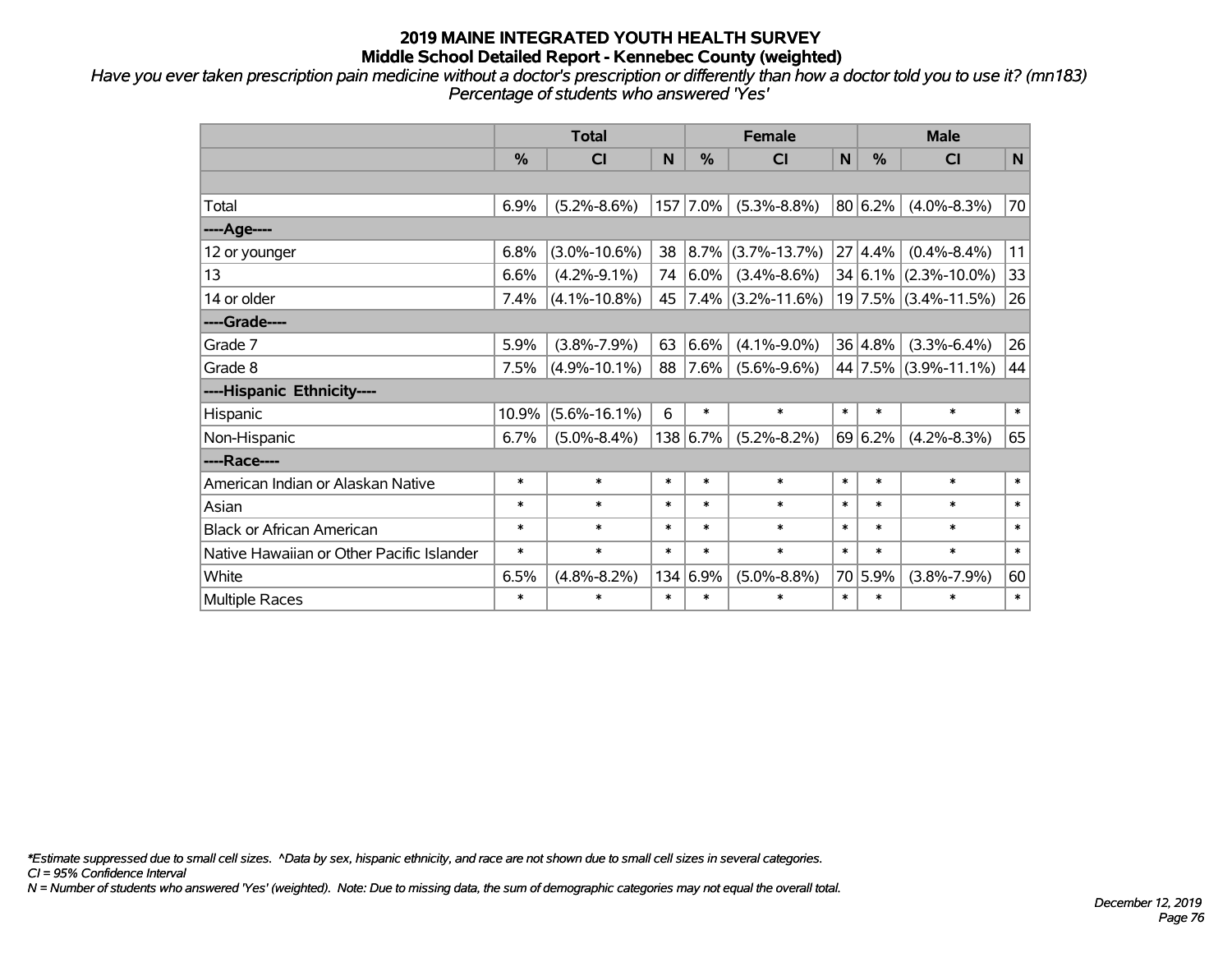*During the past 30 days, how many times did you take a prescription drug (such as OxyContin, Percocet, Vicodin, codeine, Adderall, Ritalin, or Xanax) without a doctor's prescription? (mn88a)*

*Percentage of students who answered at least 1 time*

|                                           | <b>Total</b> |                     |        | <b>Female</b> |                            |        | <b>Male</b>   |                            |        |  |
|-------------------------------------------|--------------|---------------------|--------|---------------|----------------------------|--------|---------------|----------------------------|--------|--|
|                                           | %            | CI                  | N      | %             | <b>CI</b>                  | N      | $\frac{0}{2}$ | <b>CI</b>                  | N      |  |
|                                           |              |                     |        |               |                            |        |               |                            |        |  |
| Total                                     | 2.9%         | $(2.0\% - 3.8\%)$   |        |               | $66$ 2.5% (1.1%-3.9%)      |        |               | $ 28 3.2\% $ (1.8%-4.5%)   | 36     |  |
| ---- Age----                              |              |                     |        |               |                            |        |               |                            |        |  |
| 12 or younger                             | 2.8%         | $(0.4\% - 5.3\%)$   | 16     | $\ast$        | $\ast$                     | $\ast$ | $\ast$        | $\ast$                     | $\ast$ |  |
| 13                                        | 2.8%         | $(1.7\% - 3.9\%)$   |        |               | $31 2.6\% (1.0\% - 4.2\%)$ |        | $15 2.6\% $   | $(1.0\% - 4.2\%)$          | 14     |  |
| 14 or older                               |              | $3.2\%$ (1.7%-4.8%) |        |               | $19 3.6\% $ (0.0%-7.2%)    |        |               | $9 3.0\% (0.6\% - 5.4\%)$  | 10     |  |
| ----Grade----                             |              |                     |        |               |                            |        |               |                            |        |  |
| Grade 7                                   | 2.9%         | $(2.2\% - 3.6\%)$   |        |               | $32 2.4\% $ (0.9%-3.8%)    |        |               | $13 3.1\% $ (1.6%-4.7%)    | 17     |  |
| Grade 8                                   |              | $2.8\%$ (1.5%-4.0%) |        |               | $32 2.7\% $ (0.8%-4.5%)    |        |               | $15/2.8\%/(0.5\% - 5.2\%)$ | 17     |  |
| ----Hispanic Ethnicity----                |              |                     |        |               |                            |        |               |                            |        |  |
| Hispanic                                  | $\ast$       | $\ast$              | $\ast$ | $\ast$        | $\ast$                     | $\ast$ | $\ast$        | $\ast$                     | $\ast$ |  |
| Non-Hispanic                              | 2.8%         | $(1.9\% - 3.6\%)$   |        |               | 57 2.3% (1.0%-3.6%)        |        | $ 24 3.0\% $  | $(1.9\% - 4.2\%)$          | 31     |  |
| ----Race----                              |              |                     |        |               |                            |        |               |                            |        |  |
| American Indian or Alaskan Native         | $\ast$       | $\ast$              | $\ast$ | *             | $\ast$                     | $\ast$ | $\ast$        | $\ast$                     | $\ast$ |  |
| Asian                                     | $\ast$       | $\ast$              | $\ast$ | $\ast$        | $\ast$                     | $\ast$ | $\ast$        | $\ast$                     | $\ast$ |  |
| <b>Black or African American</b>          | $\ast$       | $\ast$              | $\ast$ | $\ast$        | $\ast$                     | $\ast$ | $\ast$        | $\ast$                     | $\ast$ |  |
| Native Hawaiian or Other Pacific Islander | $\ast$       | $\ast$              | $\ast$ | $\ast$        | $\ast$                     | $\ast$ | $\ast$        | $\ast$                     | $\ast$ |  |
| White                                     | 2.7%         | $(1.7\% - 3.7\%)$   | 55     | 2.3%          | $(0.8\text{-}3.7\%)$       |        | 23 3.1%       | $(2.0\% - 4.2\%)$          | 32     |  |
| <b>Multiple Races</b>                     | $\ast$       | $\ast$              | $\ast$ | $\ast$        | $\ast$                     | $\ast$ | $\ast$        | $\ast$                     | $\ast$ |  |

*\*Estimate suppressed due to small cell sizes. ^Data by sex, hispanic ethnicity, and race are not shown due to small cell sizes in several categories.*

*CI = 95% Confidence Interval*

*N = Number of students who answered at least 1 time (weighted). Note: Due to missing data, the sum of demographic categories may not equal the overall total.*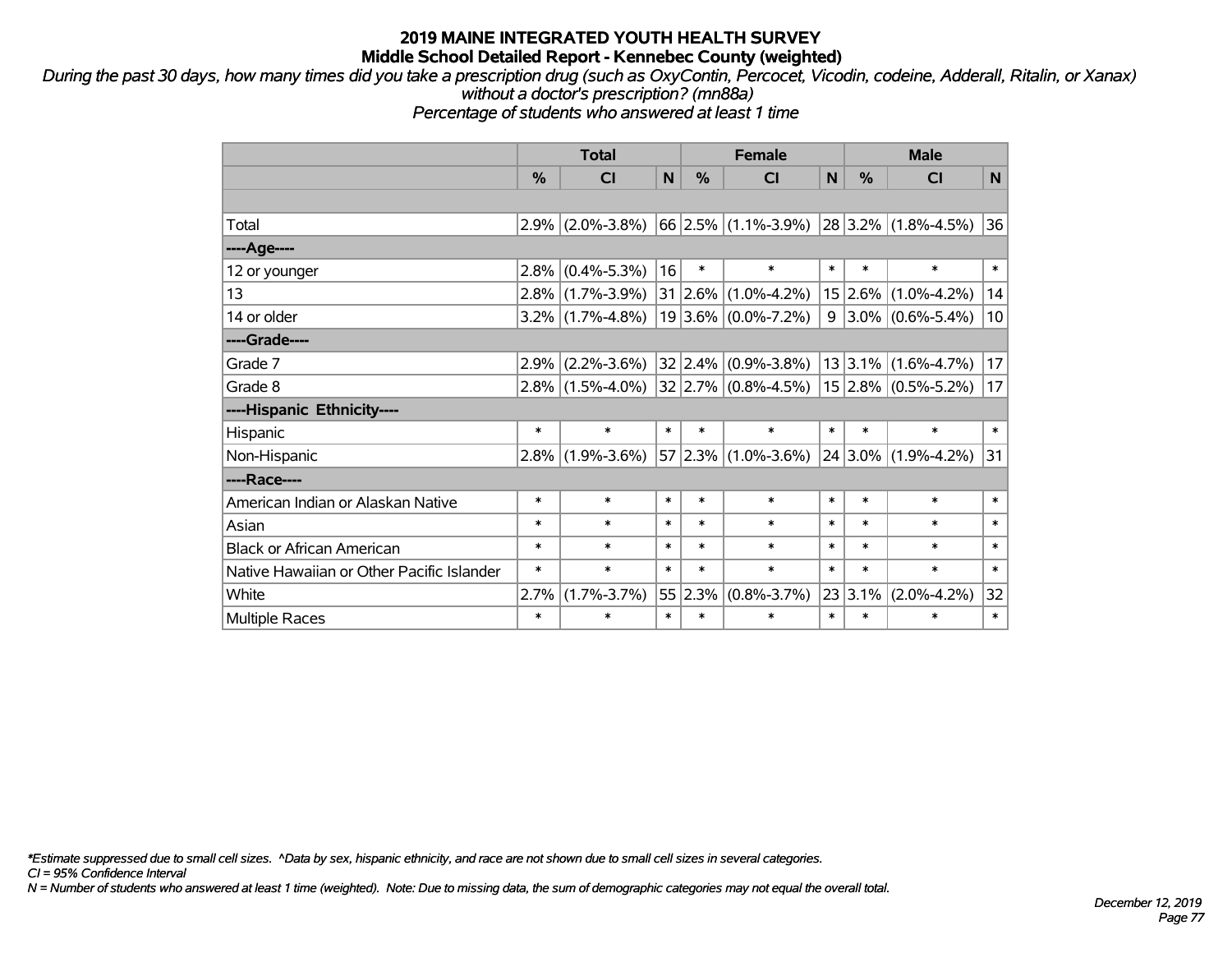*How wrong do your parents feel it would be for you to take prescription drugs not prescribed to you? (mn176) Percentage of students who answered 'A little bit wrong' or 'Not wrong at all'*

|                                           | <b>Total</b>  |                    |        |               | <b>Female</b>      | <b>Male</b> |         |                           |        |
|-------------------------------------------|---------------|--------------------|--------|---------------|--------------------|-------------|---------|---------------------------|--------|
|                                           | $\frac{0}{0}$ | <b>CI</b>          | N      | $\frac{0}{0}$ | <b>CI</b>          | N           | %       | <b>CI</b>                 | N      |
|                                           |               |                    |        |               |                    |             |         |                           |        |
| Total                                     | 3.0%          | $(1.7\% - 4.3\%)$  |        | 68 3.8%       | $(1.0\% - 6.5\%)$  |             |         | 42 2.3% $(0.5\% - 4.1\%)$ | 25     |
| ----Age----                               |               |                    |        |               |                    |             |         |                           |        |
| 12 or younger                             | 4.7%          | $(2.2\% - 7.2\%)$  |        | 26 5.7%       | $(0.2\% - 11.1\%)$ |             | 18 3.5% | $(0.0\% - 8.1\%)$         | 9      |
| 13                                        | 2.0%          | $(0.0\% - 4.1\%)$  |        | 22 1.8%       | $(0.0\% - 4.1\%)$  |             |         | $10 2.4\% $ (0.0%-6.5%)   | 13     |
| 14 or older                               | 3.2%          | $(0.9\% - 5.5\%)$  | 19     | $\ast$        | $\ast$             | $\ast$      | $\ast$  | $\ast$                    | $\ast$ |
| ----Grade----                             |               |                    |        |               |                    |             |         |                           |        |
| Grade 7                                   | 3.3%          | $(1.5\% - 5.1\%)$  |        | 35 3.9%       | $(0.1\% - 7.7\%)$  | 21          |         | $2.7\%$ (0.5%-4.9%)       | 14     |
| Grade 8                                   | 2.8%          | $(1.1\% - 4.6\%)$  |        | 33 3.7%       | $(0.7\% - 6.7\%)$  |             |         | $21 2.0\% $ (0.0%-4.0%)   | 12     |
| ----Hispanic Ethnicity----                |               |                    |        |               |                    |             |         |                           |        |
| Hispanic                                  | 10.5%         | $(0.0\% - 25.4\%)$ | 6      | $\ast$        | $\ast$             | $\ast$      | $\ast$  | $\ast$                    | $\ast$ |
| Non-Hispanic                              | 2.9%          | $(1.6\% - 4.1\%)$  |        | 58 3.6%       | $(0.5\% - 6.8\%)$  |             |         | 37 2.1% (0.4%-3.8%)       | 21     |
| ----Race----                              |               |                    |        |               |                    |             |         |                           |        |
| American Indian or Alaskan Native         | $\ast$        | $\ast$             | $\ast$ | $\ast$        | $\ast$             | $\ast$      | $\ast$  | $\ast$                    | $\ast$ |
| Asian                                     | $\ast$        | $\ast$             | $\ast$ | $\ast$        | $\ast$             | $\ast$      | $\ast$  | $\ast$                    | $\ast$ |
| <b>Black or African American</b>          | $\ast$        | $\ast$             | $\ast$ | $\ast$        | $\ast$             | $\ast$      | $\ast$  | $\ast$                    | $\ast$ |
| Native Hawaiian or Other Pacific Islander | $\ast$        | $\ast$             | $\ast$ | $\ast$        | $\ast$             | $\ast$      | $\ast$  | $\ast$                    | $\ast$ |
| White                                     | 2.8%          | $(1.5\% - 4.1\%)$  |        | 57 3.8%       | $(0.9\% - 6.7\%)$  | 39          | 1.8%    | $(0.1\% - 3.6\%)$         | 18     |
| <b>Multiple Races</b>                     | $\ast$        | $\ast$             | $\ast$ | $\ast$        | $\ast$             | $\ast$      | $\ast$  | $\ast$                    | $\ast$ |

*\*Estimate suppressed due to small cell sizes. ^Data by sex, hispanic ethnicity, and race are not shown due to small cell sizes in several categories.*

*CI = 95% Confidence Interval*

*N = Number of students who answered 'A little bit wrong' or 'Not wrong at all' (weighted). Note: Due to missing data, the sum of demographic categories may not equal the overall total.*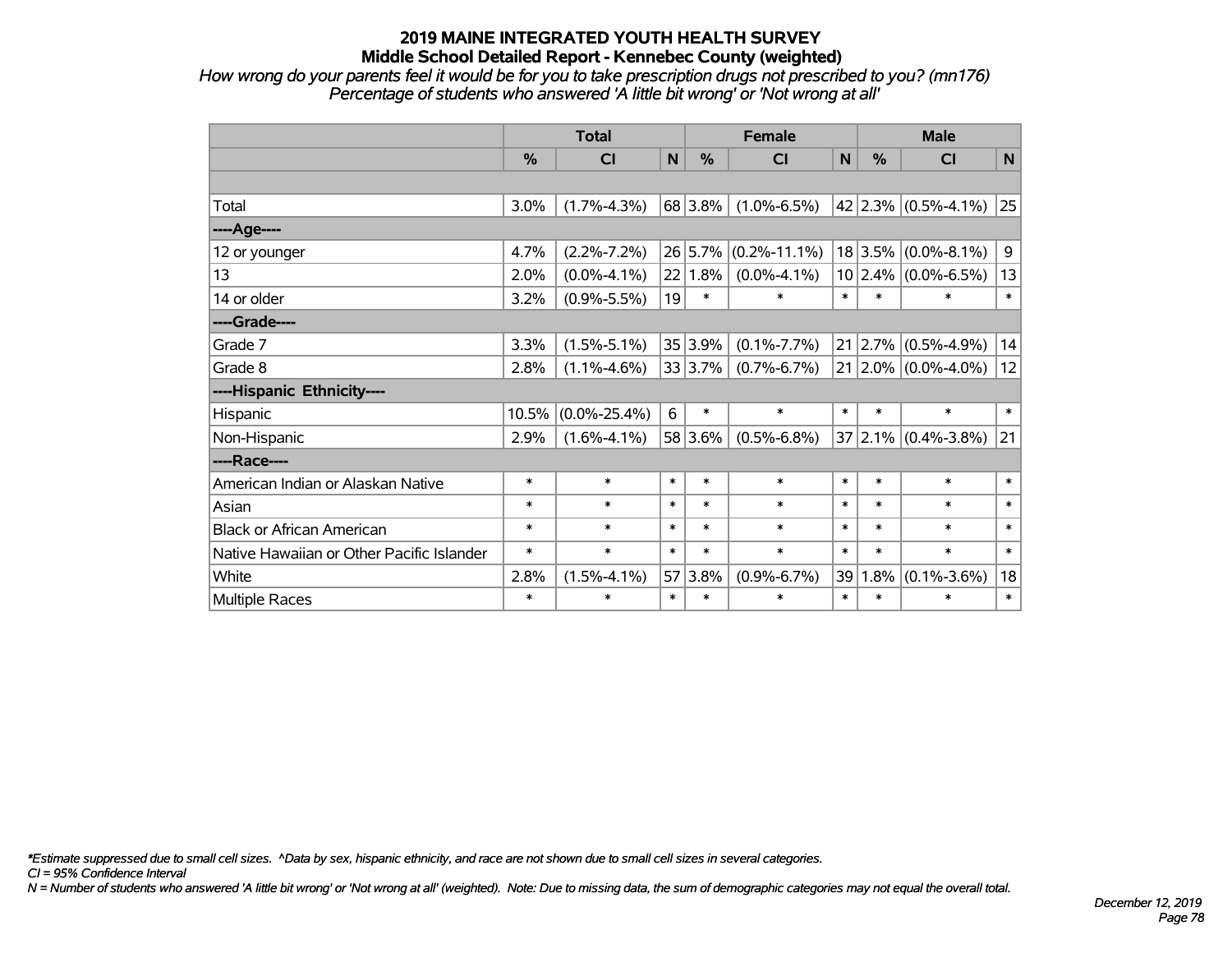*How wrong do your friends feel it would be for you to take prescription drugs not prescribed to you? (mn177) Percentage of students who answered 'A little bit wrong' or 'Not wrong at all'*

|                                           | <b>Total</b> |                    |        | <b>Female</b> |                             |              | <b>Male</b> |                           |        |  |
|-------------------------------------------|--------------|--------------------|--------|---------------|-----------------------------|--------------|-------------|---------------------------|--------|--|
|                                           | %            | <b>CI</b>          | N      | %             | <b>CI</b>                   | $\mathsf{N}$ | %           | <b>CI</b>                 | N.     |  |
|                                           |              |                    |        |               |                             |              |             |                           |        |  |
| Total                                     | 9.2%         | $(7.0\% - 11.4\%)$ |        | 206 7.5%      | $(5.2\% - 9.9\%)$           |              |             | 85 11.1% (5.7%-16.5%)     | 121    |  |
| ---- Age----                              |              |                    |        |               |                             |              |             |                           |        |  |
| 12 or younger                             | 9.1%         | $(4.2\% - 14.1\%)$ | 51     | $9.7\%$       | $(3.0\% - 16.4\%)$          | 31           | 8.4%        | $(0.0\% - 19.2\%)$        | 20     |  |
| 13                                        | 10.9%        | $(8.8\% - 13.1\%)$ |        | 119 7.6%      | $(5.8\% - 9.4\%)$           |              | 42 14.6%    | $(9.9\% - 19.4\%)$        | 77     |  |
| 14 or older                               | 6.2%         | $(2.7\% - 9.8\%)$  | 37     | $ 4.7\%$      | $(0.0\% - 9.7\%)$           |              | $12$ 7.5%   | $(2.1\% - 12.8\%)$        | 25     |  |
| ----Grade----                             |              |                    |        |               |                             |              |             |                           |        |  |
| Grade 7                                   | 10.8%        | $(8.1\% - 13.4\%)$ |        |               | $114$   9.4%   (4.7%-14.1%) |              | 51 12.4%    | $(6.0\% - 18.9\%)$        | 63     |  |
| Grade 8                                   | 8.0%         | $(4.9\% - 11.1\%)$ | 92     | $ 5.9\% $     | $(3.2\% - 8.6\%)$           |              |             | $34 10.1\% $ (4.5%-15.7%) | 58     |  |
| ----Hispanic Ethnicity----                |              |                    |        |               |                             |              |             |                           |        |  |
| Hispanic                                  | $\ast$       | $\ast$             | $\ast$ | $\ast$        | $\ast$                      | $\ast$       | $\ast$      | $\ast$                    | $\ast$ |  |
| Non-Hispanic                              | 9.5%         | $(6.8\% - 12.1\%)$ |        |               | 191 7.5% (5.0%-10.0%)       |              | 77 11.5%    | $(5.5\% - 17.6\%)$        | 114    |  |
| ----Race----                              |              |                    |        |               |                             |              |             |                           |        |  |
| American Indian or Alaskan Native         | $\ast$       | $\ast$             | $\ast$ | $\ast$        | $\ast$                      | $\ast$       | $\ast$      | $\ast$                    | $\ast$ |  |
| Asian                                     | $\ast$       | $\ast$             | $\ast$ | $\ast$        | $\ast$                      | $\ast$       | $\ast$      | $\ast$                    | $\ast$ |  |
| <b>Black or African American</b>          | $\ast$       | $\ast$             | $\ast$ | $\ast$        | $\ast$                      | $\ast$       | $\ast$      | $\ast$                    | $\ast$ |  |
| Native Hawaiian or Other Pacific Islander | $\ast$       | $\ast$             | $\ast$ | $\ast$        | $\ast$                      | $\ast$       | $\ast$      | $\ast$                    | $\ast$ |  |
| White                                     | 9.6%         | $(7.2\% - 11.9\%)$ | 192    | $ 8.0\%$      | $(5.3\% - 10.6\%)$          |              | 82 11.3%    | $(6.2\% - 16.4\%)$        | 110    |  |
| Multiple Races                            | $\ast$       | $\ast$             | $\ast$ | $\ast$        | $\ast$                      | $\ast$       | $\ast$      | $\ast$                    | $\ast$ |  |

*\*Estimate suppressed due to small cell sizes. ^Data by sex, hispanic ethnicity, and race are not shown due to small cell sizes in several categories.*

*CI = 95% Confidence Interval*

*N = Number of students who answered 'A little bit wrong' or 'Not wrong at all' (weighted). Note: Due to missing data, the sum of demographic categories may not equal the overall total.*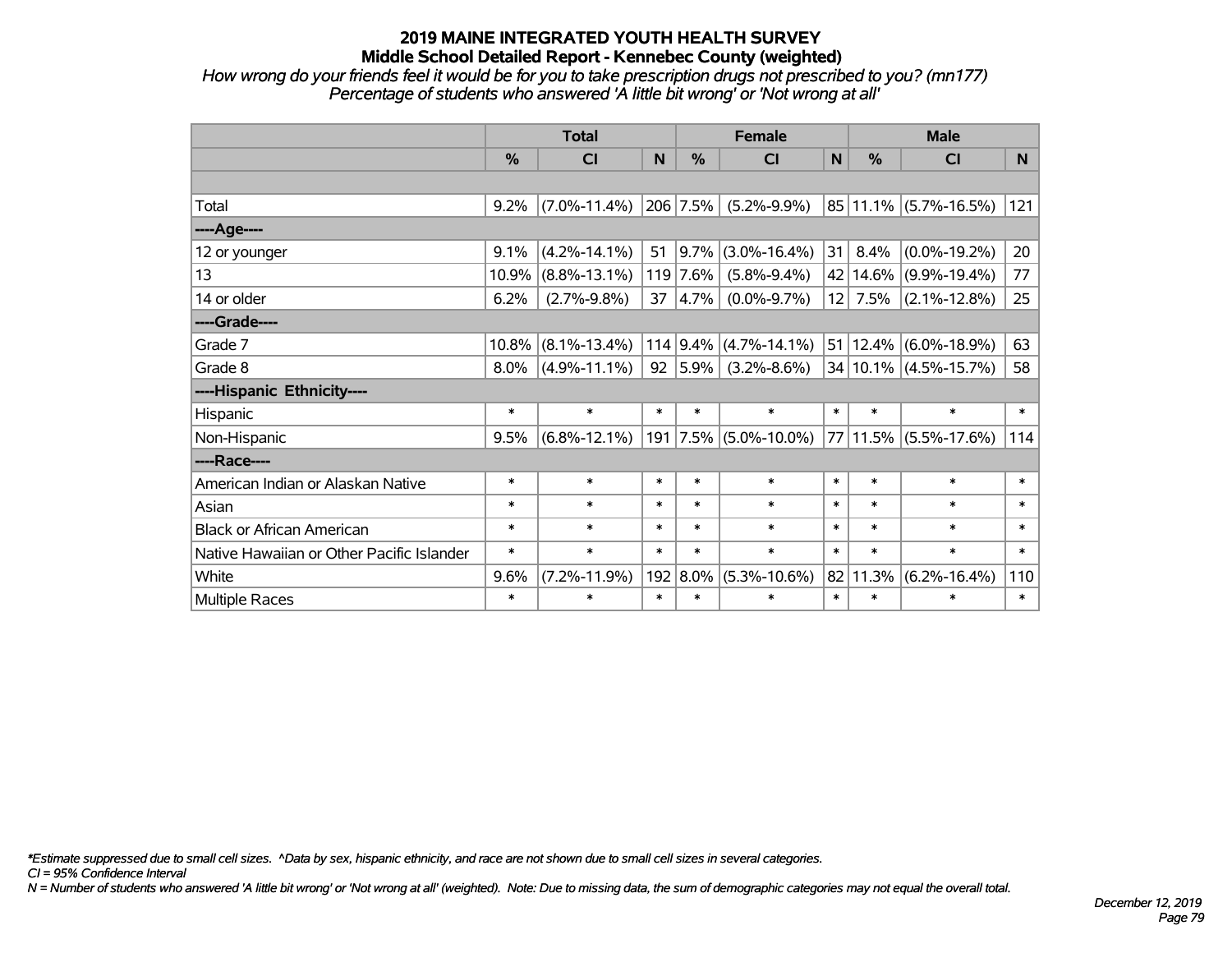*Do you agree or disagree with the following statement? My family has clear rules about alcohol and drug use. (mn90) Percentage of students who answered 'Strongly agree' or 'Agree'*

|                                           |        | <b>Total</b>         |        |               | <b>Female</b>        |        | <b>Male</b> |                      |        |  |
|-------------------------------------------|--------|----------------------|--------|---------------|----------------------|--------|-------------|----------------------|--------|--|
|                                           | %      | CI                   | N      | $\frac{0}{0}$ | CI                   | N      | %           | <b>CI</b>            | N      |  |
|                                           |        |                      |        |               |                      |        |             |                      |        |  |
| Total                                     | 93.6%  | $(92.2\% - 95.0\%)$  |        | 2,090 94.0%   | $(92.4\% - 95.7\%)$  |        | 1,050 93.6% | $(90.5\% - 96.7\%)$  | 1,027  |  |
| ----Age----                               |        |                      |        |               |                      |        |             |                      |        |  |
| 12 or younger                             | 95.5%  | $(91.3\% - 99.8\%)$  | 537    | 94.6%         | $(88.4\% - 100.0\%)$ | 296    | 96.7%       | $(92.0\% - 100.0\%)$ | 239    |  |
| 13                                        | 92.8%  | $(89.0\% - 96.6\%)$  | 988    | 94.3%         | $(91.9\% - 96.7\%)$  | 509    | 91.9%       | $(85.5\% - 98.4\%)$  | 474    |  |
| 14 or older                               | 93.4%  | $(89.4\% - 97.4\%)$  | 557    | 92.8%         | $(86.6\% - 99.0\%)$  | 244    | 93.8%       | $(89.1\% - 98.6\%)$  | 313    |  |
| ----Grade----                             |        |                      |        |               |                      |        |             |                      |        |  |
| Grade 7                                   | 93.9%  | $(90.9\% - 97.0\%)$  | 995    | 93.3%         | $(88.1\% - 98.5\%)$  | 495    | 94.4%       | $(90.1\% - 98.7\%)$  | 490    |  |
| Grade 8                                   | 93.7%  | $(91.2\% - 96.2\%)$  |        | 1,073 94.6%   | $(91.8\% - 97.3\%)$  | 542    | 92.8%       | $(89.6\% - 96.0\%)$  | 532    |  |
| ----Hispanic Ethnicity----                |        |                      |        |               |                      |        |             |                      |        |  |
| Hispanic                                  | 88.7%  | $(75.9\% - 100.0\%)$ | 56     | $\ast$        | $\ast$               | $\ast$ | $\ast$      | $\ast$               | $\ast$ |  |
| Non-Hispanic                              | 93.6%  | $(92.1\% - 95.2\%)$  |        | 1,876 94.1%   | $(92.5\% - 95.6\%)$  | 943    | 93.5%       | $(90.2\% - 96.8\%)$  | 927    |  |
| ----Race----                              |        |                      |        |               |                      |        |             |                      |        |  |
| American Indian or Alaskan Native         | 81.2%  | $(61.4\% - 100.0\%)$ | 26     | $\ast$        | $\ast$               | $\ast$ | $\ast$      | $\ast$               | $\ast$ |  |
| Asian                                     | $\ast$ | $\ast$               | $\ast$ | $\ast$        | $\ast$               | $\ast$ | $\ast$      | $\ast$               | $\ast$ |  |
| <b>Black or African American</b>          | $\ast$ | $\ast$               | $\ast$ | $\ast$        | $\ast$               | $\ast$ | $\ast$      | $\ast$               | $\ast$ |  |
| Native Hawaiian or Other Pacific Islander | $\ast$ | $\ast$               | $\ast$ | $\ast$        | $\ast$               | $\ast$ | $\ast$      | $\ast$               | $\ast$ |  |
| White                                     | 94.0%  | $(92.7\% - 95.2\%)$  | 1,875  | 94.1%         | $(92.0\% - 96.3\%)$  | 951    | 94.1%       | $(91.5\% - 96.7\%)$  | 920    |  |
| Multiple Races                            | $\ast$ | $\ast$               | $\ast$ | $\ast$        | $\ast$               | $\ast$ | $\ast$      | $\ast$               | $\ast$ |  |

*\*Estimate suppressed due to small cell sizes. ^Data by sex, hispanic ethnicity, and race are not shown due to small cell sizes in several categories.*

*CI = 95% Confidence Interval*

*N = Number of students who answered 'Strongly agree' or 'Agree' (weighted). Note: Due to missing data, the sum of demographic categories may not equal the overall total.*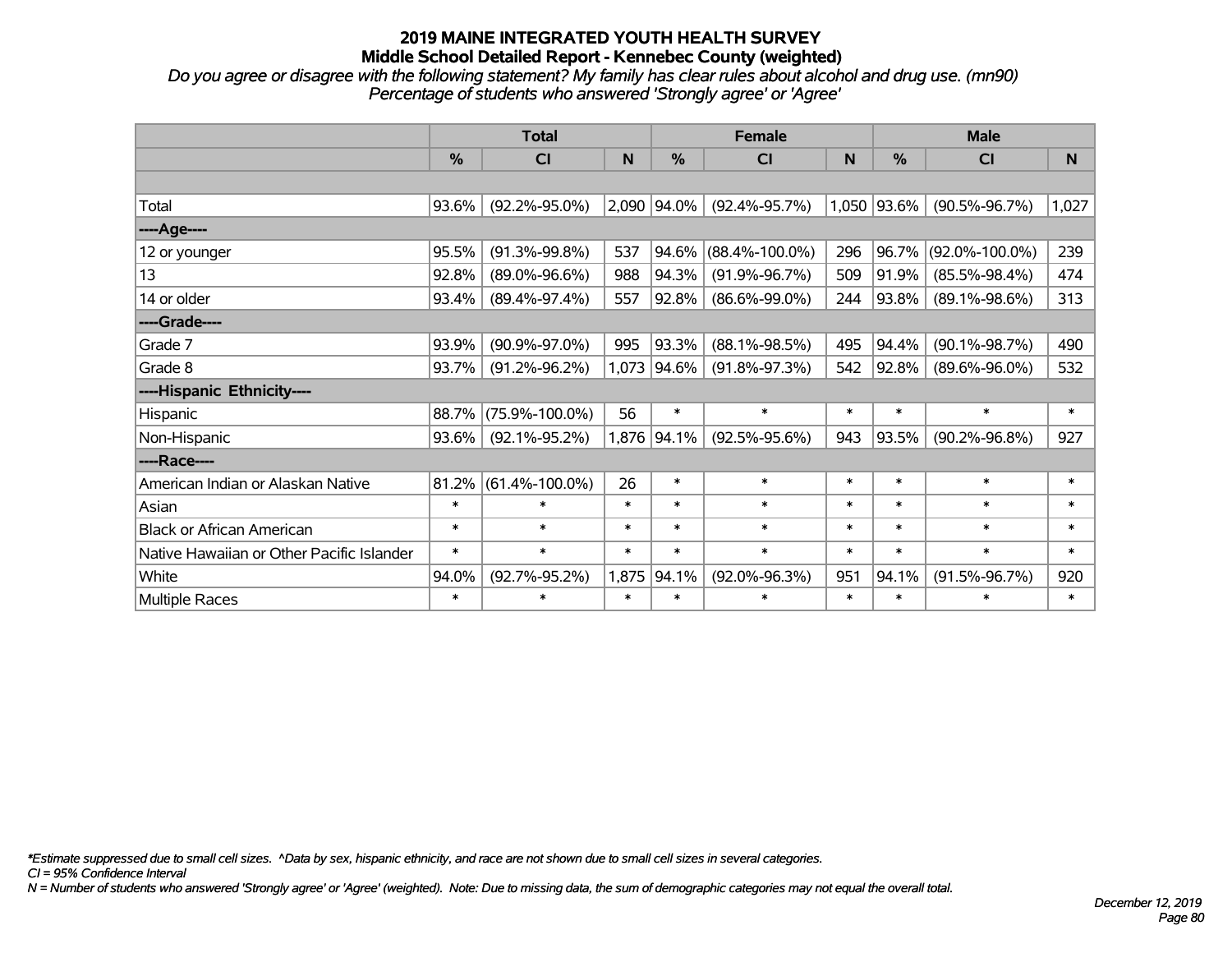*If you wanted to get prescription drugs (such as OxyContin, Percocet, Vicodin, codeine, Adderall, Ritalin, or Xanax) that were not prescribed to you, how easy would it be to get some? (mn184)*

*Percentage of students who answered 'Sort of easy' or 'Very easy'*

|                                           | <b>Total</b>  |                    |        | <b>Female</b> |                           | <b>Male</b> |        |                    |                 |
|-------------------------------------------|---------------|--------------------|--------|---------------|---------------------------|-------------|--------|--------------------|-----------------|
|                                           | $\frac{0}{0}$ | CI                 | N      | %             | <b>CI</b>                 | N           | %      | <b>CI</b>          | N               |
|                                           |               |                    |        |               |                           |             |        |                    |                 |
| Total                                     | 8.9%          | $(7.3\% - 10.5\%)$ |        | 197   10.4%   | $(7.4\% - 13.5\%)$        | 116         | 7.0%   | $(4.3\% - 9.8\%)$  | 76              |
| ----Age----                               |               |                    |        |               |                           |             |        |                    |                 |
| 12 or younger                             | 8.8%          | $(5.2\% - 12.5\%)$ | 49     | $12.2\%$      | $(5.5\% - 18.9\%)$        | 39          | 4.4%   | $(0.0\% - 9.8\%)$  | 10 <sup>1</sup> |
| 13                                        | 10.0%         | $(5.9\% - 14.2\%)$ | 106    | 9.2%          | $(4.7\% - 13.7\%)$        | 50          | 10.3%  | $(4.4\% - 16.1\%)$ | 52              |
| 14 or older                               | 6.9%          | $(3.2\% - 10.7\%)$ | 41     | $10.8\%$      | $(3.8\% - 17.8\%)$        | 28          | 4.0%   | $(1.7\% - 6.2\%)$  | 13              |
| ----Grade----                             |               |                    |        |               |                           |             |        |                    |                 |
| Grade 7                                   | 8.0%          | $(5.6\% - 10.5\%)$ | 85     | 9.4%          | $(4.8\% - 13.9\%)$        | 50          | 6.0%   | $(1.0\% - 10.9\%)$ | 30              |
| Grade 8                                   | 9.9%          | $(6.7\% - 13.1\%)$ |        |               | $111$  11.7% (6.7%-16.8%) | 66          | 8.0%   | $(5.3\% - 10.8\%)$ | 45              |
| ----Hispanic Ethnicity----                |               |                    |        |               |                           |             |        |                    |                 |
| Hispanic                                  | 13.3%         | $(5.6\% - 21.1\%)$ | 8      | $\ast$        | $\ast$                    | $\ast$      | $\ast$ | $\ast$             | $\ast$          |
| Non-Hispanic                              | 8.9%          | $(7.4\% - 10.4\%)$ | 176    | 9.9%          | $(7.2\% - 12.5\%)$        | 98          | 7.5%   | $(4.7\% - 10.4\%)$ | 74              |
| ----Race----                              |               |                    |        |               |                           |             |        |                    |                 |
| American Indian or Alaskan Native         | $\ast$        | $\ast$             | $\ast$ | $\ast$        | $\ast$                    | $\ast$      | $\ast$ | $\ast$             | $\ast$          |
| Asian                                     | $\ast$        | $\ast$             | $\ast$ | $\ast$        | $\ast$                    | $\ast$      | $\ast$ | $\ast$             | $\ast$          |
| <b>Black or African American</b>          | $\ast$        | $\ast$             | $\ast$ | $\ast$        | $\ast$                    | $\ast$      | $\ast$ | $\ast$             | $\ast$          |
| Native Hawaiian or Other Pacific Islander | $\ast$        | $\ast$             | $\ast$ | $\ast$        | $\ast$                    | $\ast$      | $\ast$ | $\ast$             | $\ast$          |
| White                                     | 8.5%          | $(7.1\% - 9.8\%)$  | 167    | $10.1\%$      | $(7.3\% - 13.0\%)$        | 102         | 6.8%   | $(4.6\% - 8.9\%)$  | 65              |
| <b>Multiple Races</b>                     | $\ast$        | $\ast$             | $\ast$ | $\ast$        | $\ast$                    | $\ast$      | $\ast$ | *                  | $\ast$          |

*\*Estimate suppressed due to small cell sizes. ^Data by sex, hispanic ethnicity, and race are not shown due to small cell sizes in several categories.*

*CI = 95% Confidence Interval*

*N = Number of students who answered 'Sort of easy' or 'Very easy' (weighted). Note: Due to missing data, the sum of demographic categories may not equal the overall total.*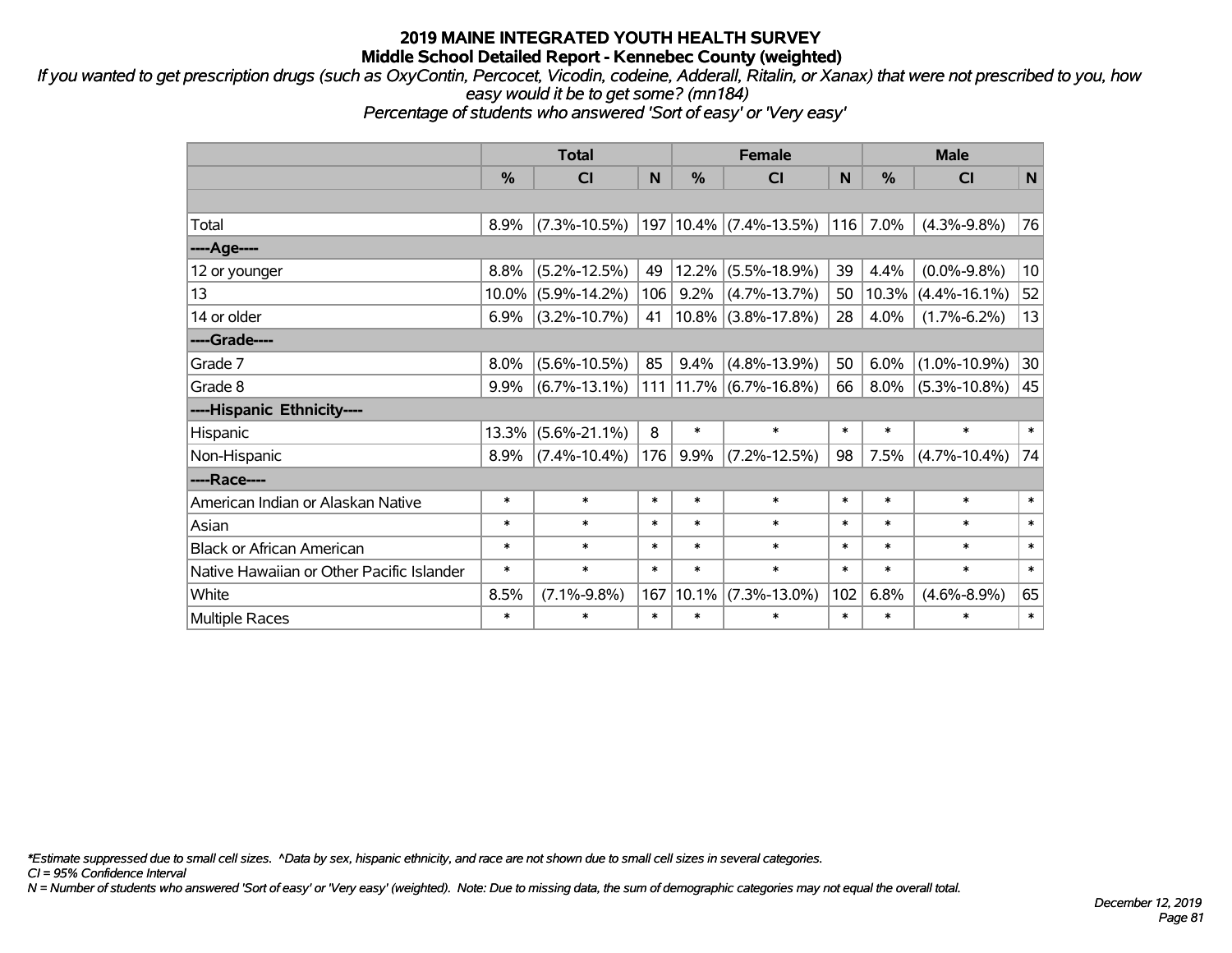*During the past 12 months, do you recall hearing, reading or watching an advertisement about the prevention of substance use? (mn93) Percentage of students who answered 'Yes'*

|                                           | <b>Total</b>  |                     |        | <b>Female</b> |                             | <b>Male</b> |               |                          |                 |
|-------------------------------------------|---------------|---------------------|--------|---------------|-----------------------------|-------------|---------------|--------------------------|-----------------|
|                                           | $\frac{0}{0}$ | <b>CI</b>           | N      | $\%$          | <b>CI</b>                   | N           | $\frac{0}{0}$ | <b>CI</b>                | N.              |
|                                           |               |                     |        |               |                             |             |               |                          |                 |
| Total                                     |               | 58.8% (55.4%-62.2%) |        |               | $1,317$ 57.1% (51.0%-63.2%) |             |               | 645 60.4% (56.6%-64.3%)  | 660             |
| ----Age----                               |               |                     |        |               |                             |             |               |                          |                 |
| 12 or younger                             | 52.3%         | $(38.3\% - 66.4\%)$ | 296    | 49.0%         | $(34.0\% - 63.9\%)$         |             |               | 155 57.0% (41.7%-72.3%)  | 140             |
| 13                                        | 58.5%         | $(56.2\% - 60.8\%)$ | 623    |               | 57.4% (50.5%-64.3%)         |             |               | 313 59.9% (52.9%-66.9%)  | 306             |
| 14 or older                               |               | 64.9% (56.5%-73.2%) | 391    |               | 65.9% (55.6%-76.3%)         |             |               | 177 64.0% (52.4%-75.7%)  | 214             |
| ----Grade----                             |               |                     |        |               |                             |             |               |                          |                 |
| Grade 7                                   |               | 52.6% (46.8%-58.5%) | 558    | 50.5%         | $(41.7\% - 59.2\%)$         |             |               | 273 55.1% (48.6%-61.6%)  | 281             |
| Grade 8                                   |               | 63.9% (60.5%-67.2%) | 736    |               | 62.9% (56.4%-69.5%)         |             |               | 362 64.8% (58.2%-71.4%)  | 374             |
| ----Hispanic Ethnicity----                |               |                     |        |               |                             |             |               |                          |                 |
| Hispanic                                  | 58.2%         | $(47.1\% - 69.3\%)$ | 38     | 56.0%         | $(39.9\% - 72.1\%)$         | 23          | $ 61.9\% $    | $(49.4\% - 74.3\%)$      | 15 <sub>1</sub> |
| Non-Hispanic                              |               | 59.9% (56.8%-63.0%) |        |               | $1,207$ 58.3% (52.3%-64.4%) |             |               | 593 61.6% (57.3%-65.9%)  | 610             |
| ----Race----                              |               |                     |        |               |                             |             |               |                          |                 |
| American Indian or Alaskan Native         | 41.7%         | $(15.9\% - 67.4\%)$ | 12     | $\ast$        | $\ast$                      | $\ast$      | $\ast$        | $\ast$                   | $\ast$          |
| Asian                                     | $\ast$        | $\ast$              | $\ast$ | $\ast$        | $\ast$                      | $\ast$      | $\ast$        | $\ast$                   | $\ast$          |
| <b>Black or African American</b>          | 40.0%         | $(15.2\% - 64.9\%)$ | 10     | $\ast$        | $\ast$                      | $\ast$      | $\ast$        | $\ast$                   | $\ast$          |
| Native Hawaiian or Other Pacific Islander | $\ast$        | $\ast$              | $\ast$ | $\ast$        | $\ast$                      | $\ast$      | $\ast$        | $\ast$                   | $\ast$          |
| White                                     | 59.9%         | $(56.1\% - 63.7\%)$ | 1,204  | 57.9%         | $(51.2\% - 64.7\%)$         |             | 594 61.6%     | $(56.7\% - 66.6\%)$      | 602             |
| Multiple Races                            |               | 55.7% (41.4%-70.1%) | 37     |               | $60.7\%$ (42.9%-78.6%)      | 22          |               | $ 52.0\% $ (18.9%-85.0%) | 14              |

*\*Estimate suppressed due to small cell sizes. ^Data by sex, hispanic ethnicity, and race are not shown due to small cell sizes in several categories.*

*CI = 95% Confidence Interval*

*N = Number of students who answered 'Yes' (weighted). Note: Due to missing data, the sum of demographic categories may not equal the overall total.*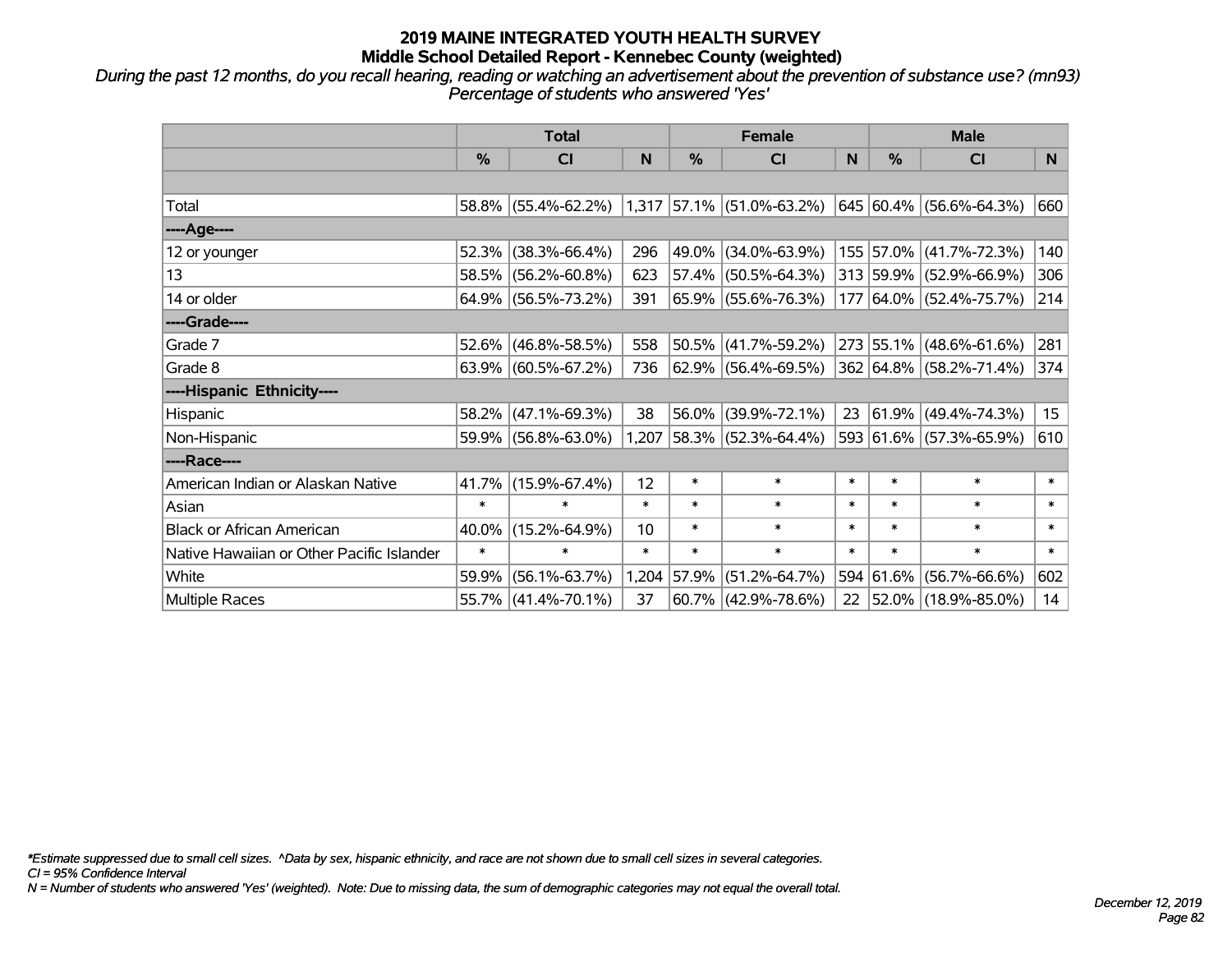*How much do you think people risk harming themselves (physically or in other ways) if they take prescription drugs that are not prescribed to them? (mn95)*

*Percentage of students who answered 'No risk' or 'Slight risk'*

|                                           | <b>Total</b>  |                       |        |               | <b>Female</b>               |        | <b>Male</b>   |                    |        |  |
|-------------------------------------------|---------------|-----------------------|--------|---------------|-----------------------------|--------|---------------|--------------------|--------|--|
|                                           | $\frac{0}{0}$ | <b>CI</b>             | N      | $\frac{0}{0}$ | CI                          | N.     | $\frac{0}{0}$ | CI                 | N      |  |
|                                           |               |                       |        |               |                             |        |               |                    |        |  |
| Total                                     |               | $10.8\%$ (7.7%-13.8%) |        | 239 11.7%     | $(9.0\% - 14.5\%)$          | 131    | 9.6%          | $(5.7\% - 13.6\%)$ | 104    |  |
| ----Age----                               |               |                       |        |               |                             |        |               |                    |        |  |
| 12 or younger                             | 7.9%          | $(4.2\% - 11.6\%)$    | 44     | 6.6%          | $(2.5\% - 10.8\%)$          | 21     | 9.7%          | $(0.0\% - 20.3\%)$ | 23     |  |
| 13                                        | 12.5%         | $(8.1\% - 16.8\%)$    | 133    | 13.1%         | $(8.6\% - 17.6\%)$          | 71     | 12.0%         | $(4.3\% - 19.7\%)$ | 62     |  |
| 14 or older                               | 9.9%          | $(5.6\% - 14.2\%)$    | 58     | 15.0%         | $(9.5\% - 20.6\%)$          | 39     | 5.8%          | $(1.5\% - 10.2\%)$ | 19     |  |
| ----Grade----                             |               |                       |        |               |                             |        |               |                    |        |  |
| Grade 7                                   | 9.3%          | $(6.0\% - 12.6\%)$    | 98     | 8.5%          | $(5.4\% - 11.7\%)$          | 46     | 10.2%         | $(4.1\% - 16.4\%)$ | 52     |  |
| Grade 8                                   |               | $12.1\%$ (8.0%-16.1%) |        |               | 138   15.0%   (11.8%-18.3%) | 85     | $9.1\%$       | $(1.8\% - 16.4\%)$ | 52     |  |
| ----Hispanic Ethnicity----                |               |                       |        |               |                             |        |               |                    |        |  |
| Hispanic                                  | 15.9%         | $(2.3\% - 29.4\%)$    | 10     | $\ast$        | $\ast$                      | $\ast$ | $\ast$        | $\ast$             | $\ast$ |  |
| Non-Hispanic                              |               | $10.7\%$ (7.4%-14.0%) |        | 214 11.8%     | $(8.7\% - 14.8\%)$          | 118    | 9.8%          | $(5.2\% - 14.3\%)$ | 96     |  |
| ----Race----                              |               |                       |        |               |                             |        |               |                    |        |  |
| American Indian or Alaskan Native         | $\ast$        | $\ast$                | $\ast$ | $\ast$        | $\ast$                      | $\ast$ | $\ast$        | $\ast$             | $\ast$ |  |
| Asian                                     | $\ast$        | $\ast$                | $\ast$ | $\ast$        | $\ast$                      | $\ast$ | $\ast$        | $\ast$             | $\ast$ |  |
| <b>Black or African American</b>          | $\ast$        | $\ast$                | $\ast$ | $\ast$        | $\ast$                      | $\ast$ | $\ast$        | $\ast$             | $\ast$ |  |
| Native Hawaiian or Other Pacific Islander | $\ast$        | $\ast$                | $\ast$ | $\ast$        | $\ast$                      | $\ast$ | $\ast$        | $\ast$             | $\ast$ |  |
| White                                     | 10.5%         | $(6.9\% - 14.0\%)$    | 209    | 11.6%         | $(8.1\% - 15.0\%)$          | 118    | 9.4%          | $(5.0\% - 13.7\%)$ | 91     |  |
| <b>Multiple Races</b>                     | $\ast$        | $\ast$                | $\ast$ | $\ast$        | $\ast$                      | $\ast$ | $\ast$        | $\ast$             | $\ast$ |  |

*\*Estimate suppressed due to small cell sizes. ^Data by sex, hispanic ethnicity, and race are not shown due to small cell sizes in several categories.*

*CI = 95% Confidence Interval*

*N = Number of students who answered 'No risk' or 'Slight risk' (weighted). Note: Due to missing data, the sum of demographic categories may not equal the overall total.*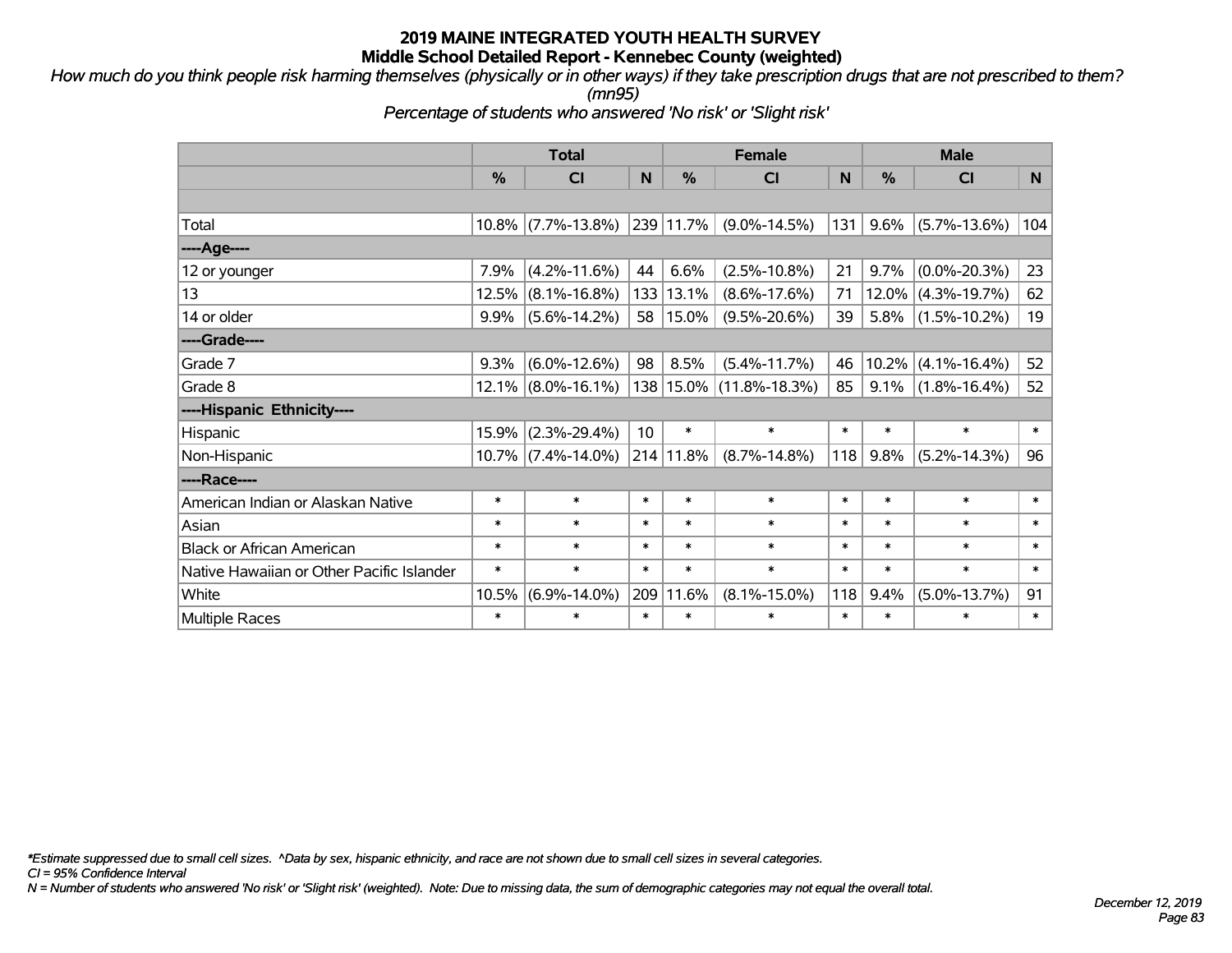#### **2019 MAINE INTEGRATED YOUTH HEALTH SURVEY Middle School Detailed Report - Kennebec County (weighted)** *How many times in the past year (12 months) have you been drunk or high at school? (mn96) Percentage of students who answered at least 1 time*

|                                           | <b>Total</b>  |                    |        | <b>Female</b> |                    |        | <b>Male</b> |                          |        |
|-------------------------------------------|---------------|--------------------|--------|---------------|--------------------|--------|-------------|--------------------------|--------|
|                                           | $\frac{0}{0}$ | <b>CI</b>          | N      | $\frac{0}{0}$ | <b>CI</b>          | N      | %           | <b>CI</b>                | N      |
|                                           |               |                    |        |               |                    |        |             |                          |        |
| Total                                     | 3.9%          | $(2.5\% - 5.3\%)$  |        | 87 4.8%       | $(3.0\% - 6.5\%)$  |        | 54 2.7%     | $(0.3\% - 5.0\%)$        | 29     |
| ---- Age----                              |               |                    |        |               |                    |        |             |                          |        |
| 12 or younger                             | 2.9%          | $(0.0\% - 6.0\%)$  | 16     | $\ast$        | $\ast$             | $\ast$ | $\ast$      | $\ast$                   | $\ast$ |
| 13                                        | 3.0%          | $(0.5\% - 5.5\%)$  |        | 32 3.3%       | $(0.2\% - 6.4\%)$  |        | 18 1.9%     | $(0.0\% - 3.9\%)$        | 10     |
| 14 or older                               | 6.6%          | $(3.7\% - 9.4\%)$  |        | 39 8.9%       | $(3.4\% - 14.5\%)$ |        |             | $24 4.6\% $ (0.0%-10.2%) | 15     |
| ----Grade----                             |               |                    |        |               |                    |        |             |                          |        |
| Grade 7                                   | 3.4%          | $(0.7\% - 6.1\%)$  |        | 37 3.1%       | $(0.8\% - 5.3\%)$  |        | 17 3.1%     | $(0.0\% - 6.6\%)$        | 16     |
| Grade 8                                   | 4.4%          | $(2.6\% - 6.2\%)$  |        | 51 6.5%       | $(3.7\% - 9.3\%)$  |        | 37 2.3%     | $(0.0\% - 4.8\%)$        | 13     |
| ----Hispanic Ethnicity----                |               |                    |        |               |                    |        |             |                          |        |
| Hispanic                                  | 15.1%         | $(4.5\% - 25.7\%)$ | 10     | $\ast$        | $\ast$             | $\ast$ | $\ast$      | $\ast$                   | $\ast$ |
| Non-Hispanic                              | 3.4%          | $(1.7\% - 5.0\%)$  |        | 68 4.0%       | $(2.2\% - 5.9\%)$  |        | $41$  2.3%  | $(0.2\% - 4.4\%)$        | 23     |
| ----Race----                              |               |                    |        |               |                    |        |             |                          |        |
| American Indian or Alaskan Native         | $\ast$        | $\ast$             | $\ast$ | $\ast$        | $\ast$             | $\ast$ | $\ast$      | $\ast$                   | $\ast$ |
| Asian                                     | $\ast$        | $\ast$             | $\ast$ | $\ast$        | $\ast$             | $\ast$ | $\ast$      | $\ast$                   | $\ast$ |
| <b>Black or African American</b>          | $\ast$        | $\ast$             | $\ast$ | $\ast$        | $\ast$             | $\ast$ | $\ast$      | $\ast$                   | $\ast$ |
| Native Hawaiian or Other Pacific Islander | $\ast$        | $\ast$             | $\ast$ | $\ast$        | $\ast$             | $\ast$ | $\ast$      | $\ast$                   | $\ast$ |
| White                                     | 3.6%          | $(2.3\% - 5.0\%)$  | 73     | 4.8%          | $(3.0\% - 6.6\%)$  |        | 49 2.4%     | $(0.0\% - 4.9\%)$        | 24     |
| Multiple Races                            | $\ast$        | $\ast$             | $\ast$ | $\ast$        | $\ast$             | $\ast$ | $\ast$      | $\ast$                   | $\ast$ |

*\*Estimate suppressed due to small cell sizes. ^Data by sex, hispanic ethnicity, and race are not shown due to small cell sizes in several categories.*

*CI = 95% Confidence Interval*

*N = Number of students who answered at least 1 time (weighted). Note: Due to missing data, the sum of demographic categories may not equal the overall total.*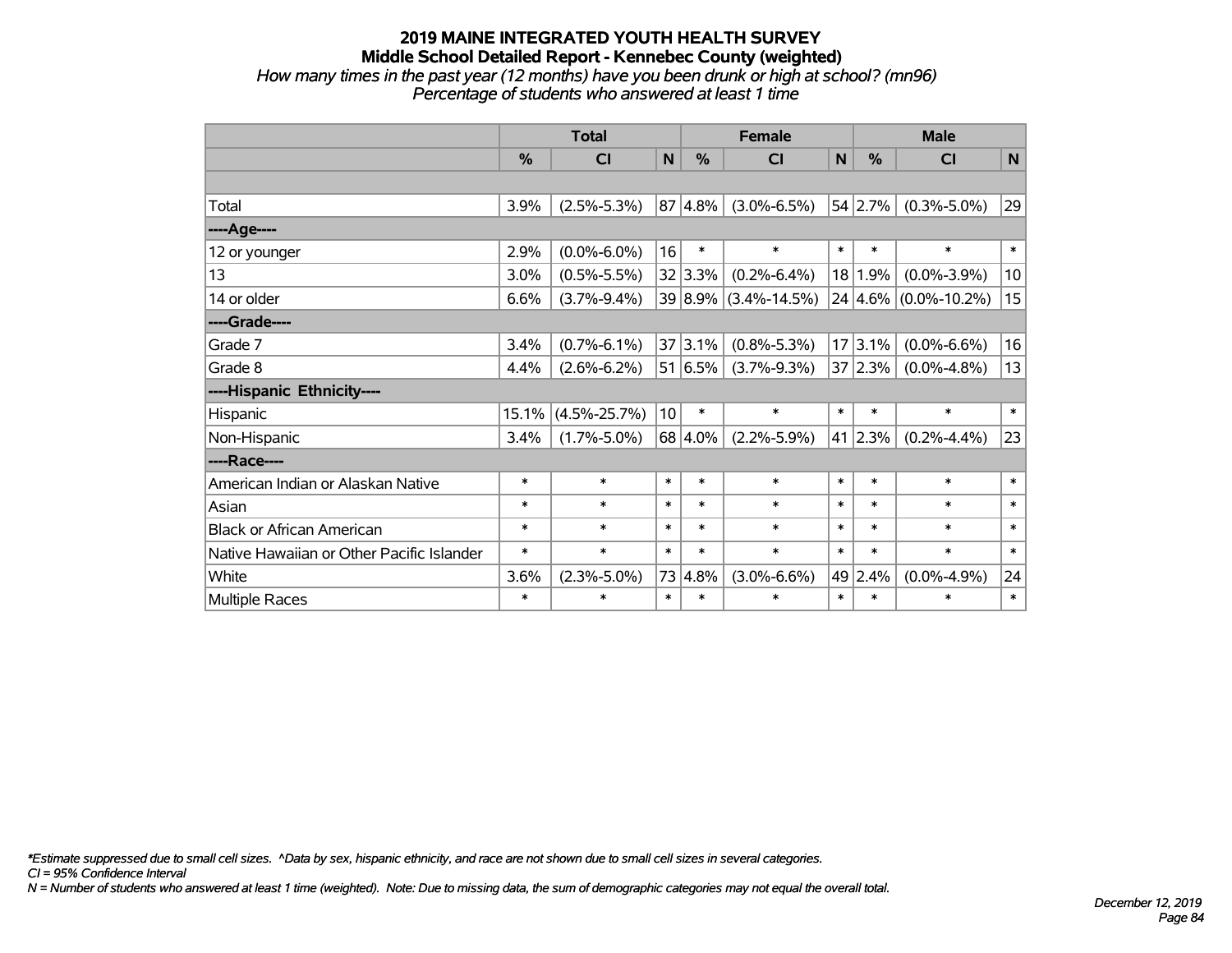#### **2019 MAINE INTEGRATED YOUTH HEALTH SURVEY Middle School Detailed Report - Kennebec County (weighted)** *Has anyone offered, sold, or given you an illegal drug on school property? (mn97) Percentage of students who answered 'Yes'*

|                                           | <b>Total</b>  |                    |        |               | <b>Female</b>              |              | <b>Male</b> |                          |              |  |
|-------------------------------------------|---------------|--------------------|--------|---------------|----------------------------|--------------|-------------|--------------------------|--------------|--|
|                                           | $\frac{0}{0}$ | CI                 | N      | $\frac{0}{0}$ | <b>CI</b>                  | $\mathsf{N}$ | %           | <b>CI</b>                | N            |  |
|                                           |               |                    |        |               |                            |              |             |                          |              |  |
| Total                                     | 7.1%          | $(4.1\% - 10.1\%)$ | 164    | 7.8%          | $(4.0\% - 11.6\%)$         |              | 89 6.4%     | $(2.9\% - 9.9\%)$        | 75           |  |
| ----Age----                               |               |                    |        |               |                            |              |             |                          |              |  |
| 12 or younger                             | 4.9%          | $(1.4\% - 8.4\%)$  | 28     | 4.4%          | $(0.0\% - 9.0\%)$          |              |             | $14 5.6\% $ (0.0%-11.8%) | 14           |  |
| 13                                        | 7.6%          | $(3.5\% - 11.6\%)$ | 87     | 7.8%          | $(3.1\% - 12.6\%)$         |              |             | 46 7.3% (2.5%-12.2%)     | 41           |  |
| 14 or older                               | 8.3%          | $(3.8\% - 12.8\%)$ | 49     |               | $12.3\%$ (4.2%-20.4%)      |              |             | 29 5.6% (0.7%-10.5%)     | 20           |  |
| ----Grade----                             |               |                    |        |               |                            |              |             |                          |              |  |
| Grade 7                                   | 4.8%          | $(2.1\% - 7.5\%)$  | 54     | 3.5%          | $(0.6\% - 6.3\%)$          |              | 19 6.2%     | $(2.5\% - 9.9\%)$        | 35           |  |
| Grade 8                                   | 9.1%          | $(4.0\% - 14.1\%)$ |        |               | 106   12.0%   (5.9%-18.1%) |              |             | $70 6.2\% $ (0.6%-11.8%) | 36           |  |
| ----Hispanic Ethnicity----                |               |                    |        |               |                            |              |             |                          |              |  |
| Hispanic                                  | 19.8%         | $(8.0\% - 31.6\%)$ | 10     | $\ast$        | $\ast$                     | $\ast$       | $\ast$      | $\ast$                   | $\ast$       |  |
| Non-Hispanic                              | 7.1%          | $(4.0\% - 10.1\%)$ | 151    | 7.6%          | $(3.9\% - 11.3\%)$         |              | 79 6.7%     | $(2.8\% - 10.6\%)$       | 72           |  |
| ----Race----                              |               |                    |        |               |                            |              |             |                          |              |  |
| American Indian or Alaskan Native         | $\ast$        | $\ast$             | $\ast$ | $\ast$        | $\ast$                     | $\ast$       | $\ast$      | $\ast$                   | $\ast$       |  |
| Asian                                     | $\ast$        | $\ast$             | $\ast$ | $\ast$        | $\ast$                     | $\ast$       | $\ast$      | $\ast$                   | $\ast$       |  |
| <b>Black or African American</b>          | $\ast$        | $\ast$             | $\ast$ | $\ast$        | $\ast$                     | $\ast$       | $\ast$      | $\ast$                   | $\ast$       |  |
| Native Hawaiian or Other Pacific Islander | $\ast$        | $\ast$             | $\ast$ | $\ast$        | $\ast$                     | $\ast$       | $\ast$      | $\ast$                   | $\pmb{\ast}$ |  |
| White                                     | 7.0%          | $(3.8\% - 10.3\%)$ | 148    | 8.0%          | $(3.9\% - 12.0\%)$         | 81           | 6.2%        | $(2.9\% - 9.6\%)$        | 67           |  |
| <b>Multiple Races</b>                     | $\ast$        | $\ast$             | $\ast$ | $\ast$        | $\ast$                     | $\ast$       | $\ast$      | $\ast$                   | $\ast$       |  |

*\*Estimate suppressed due to small cell sizes. ^Data by sex, hispanic ethnicity, and race are not shown due to small cell sizes in several categories.*

*CI = 95% Confidence Interval*

*N = Number of students who answered 'Yes' (weighted). Note: Due to missing data, the sum of demographic categories may not equal the overall total.*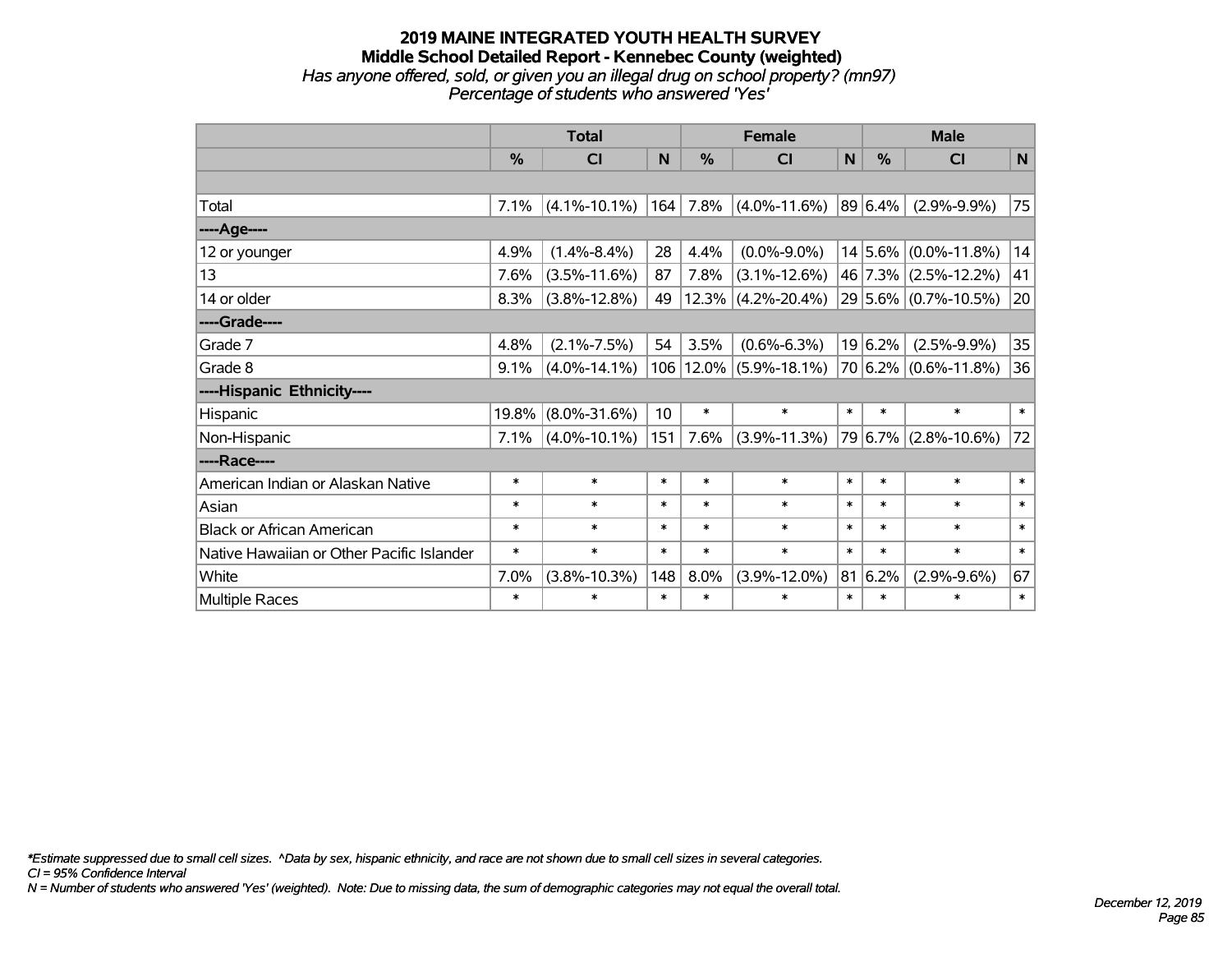#### **2019 MAINE INTEGRATED YOUTH HEALTH SURVEY Middle School Detailed Report - Kennebec County (weighted)** *Have you ever had sexual intercourse? (mn100) Percentage of students who answered 'Yes'*

|                                           | <b>Total</b>  |                    |        |                  | <b>Female</b>          |        | <b>Male</b>   |                    |        |  |
|-------------------------------------------|---------------|--------------------|--------|------------------|------------------------|--------|---------------|--------------------|--------|--|
|                                           | $\frac{0}{0}$ | <b>CI</b>          | N      | %                | <b>CI</b>              | N      | $\frac{0}{0}$ | CI                 | N      |  |
|                                           |               |                    |        |                  |                        |        |               |                    |        |  |
| Total                                     | 6.6%          | $(4.0\% - 9.2\%)$  |        | $145 \,   4.5\%$ | $(2.1\% - 6.8\%)$      | 50     | 8.8%          | $(4.3\% - 13.2\%)$ | 93     |  |
| ---- Age----                              |               |                    |        |                  |                        |        |               |                    |        |  |
| 12 or younger                             | 3.5%          | $(1.2\% - 5.9\%)$  | 19     | $\ast$           | $\ast$                 | $\ast$ | $\ast$        | $\ast$             | $\ast$ |  |
| 13                                        | 6.5%          | $(3.2\% - 9.8\%)$  | 70     | 5.0%             | $(2.1\% - 7.9\%)$      | 27     | 7.8%          | $(3.6\% - 12.0\%)$ | 41     |  |
| 14 or older                               | 9.8%          | $(7.2\% - 12.3\%)$ | 56     |                  | $7.0\%$ (1.5%-12.5%)   |        | 18 11.9%      | $(7.1\% - 16.8\%)$ | 38     |  |
| ----Grade----                             |               |                    |        |                  |                        |        |               |                    |        |  |
| Grade 7                                   | 5.0%          | $(2.7\% - 7.2\%)$  | 52     | 2.4%             | $(0.5\% - 4.3\%)$      |        | 13 7.4%       | $(4.1\% - 10.7\%)$ | 36     |  |
| Grade 8                                   | 8.4%          | $(4.4\% - 12.3\%)$ | 94     |                  | $ 6.5\% $ (2.8%-10.3%) |        | 37 10.2%      | $(4.1\% - 16.4\%)$ | 57     |  |
| ----Hispanic Ethnicity----                |               |                    |        |                  |                        |        |               |                    |        |  |
| Hispanic                                  | 16.5%         | $(7.7\% - 25.4\%)$ | 9      | $\ast$           | $\ast$                 | $\ast$ | $\ast$        | $\ast$             | $\ast$ |  |
| Non-Hispanic                              | 6.4%          | $(3.4\% - 9.4\%)$  |        | 128 3.9%         | $(1.3\% - 6.6\%)$      | 40     | 8.9%          | $(4.2\% - 13.6\%)$ | 85     |  |
| ----Race----                              |               |                    |        |                  |                        |        |               |                    |        |  |
| American Indian or Alaskan Native         | $\ast$        | $\ast$             | $\ast$ | $\ast$           | $\ast$                 | $\ast$ | $\ast$        | $\ast$             | $\ast$ |  |
| Asian                                     | $\ast$        | $\ast$             | $\ast$ | $\ast$           | $\ast$                 | $\ast$ | $\ast$        | $\ast$             | $\ast$ |  |
| <b>Black or African American</b>          | $\ast$        | $\ast$             | $\ast$ | $\ast$           | $\ast$                 | $\ast$ | $\ast$        | $\ast$             | $\ast$ |  |
| Native Hawaiian or Other Pacific Islander | $\ast$        | $\ast$             | $\ast$ | $\ast$           | $\ast$                 | $\ast$ | $\ast$        | $\ast$             | $\ast$ |  |
| White                                     | 5.9%          | $(3.7% - 8.2%)$    | 117    | 4.1%             | $(1.7\% - 6.5\%)$      | 41     | 7.9%          | $(4.6\% - 11.3\%)$ | 75     |  |
| Multiple Races                            | $\ast$        | $\ast$             | $\ast$ | $\ast$           | $\ast$                 | $\ast$ | $\ast$        | $\ast$             | $\ast$ |  |

*\*Estimate suppressed due to small cell sizes. ^Data by sex, hispanic ethnicity, and race are not shown due to small cell sizes in several categories.*

*CI = 95% Confidence Interval*

*N = Number of students who answered 'Yes' (weighted). Note: Due to missing data, the sum of demographic categories may not equal the overall total.*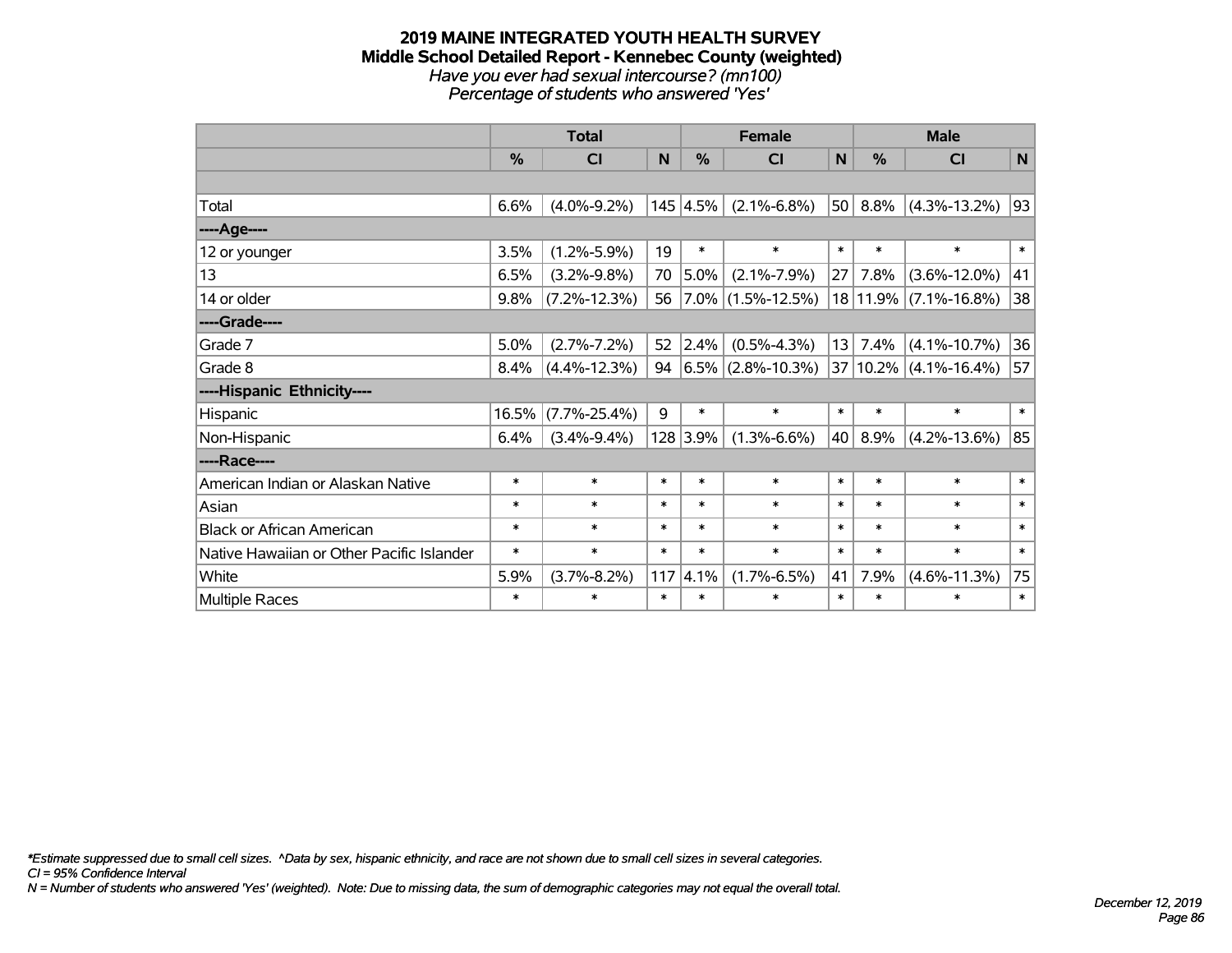*The last time you had sexual intercourse, did you or your partner use a condom? (mn101) Among students who ever had sexual intercourse, the percentage of students who answered 'Yes'*

|                                           | <b>Total</b>  |                      |              |               | <b>Female</b>                | <b>Male</b> |              |                             |        |
|-------------------------------------------|---------------|----------------------|--------------|---------------|------------------------------|-------------|--------------|-----------------------------|--------|
|                                           | $\frac{0}{0}$ | CI                   | $\mathsf{N}$ | $\frac{0}{0}$ | CI                           | N           | %            | <b>CI</b>                   | N      |
|                                           |               |                      |              |               |                              |             |              |                             |        |
| Total                                     | 61.0%         | $(41.4\% - 80.6\%)$  |              |               | 78 60.3% (39.5%-81.1%)       |             |              | $ 30 59.8\% $ (36.9%-82.7%) | 45     |
| ----Age----                               |               |                      |              |               |                              |             |              |                             |        |
| 12 or younger                             | 67.9%         | $(32.4\% - 100.0\%)$ | 15           | $\ast$        | $\ast$                       | $\ast$      | $\ast$       | $\ast$                      | $\ast$ |
| 13                                        | 61.7%         | $(39.4\% - 84.0\%)$  |              | 28 59.8%      | $(32.5\% - 87.1\%)$          |             | 13 63.4%     | $(31.2\% - 95.6\%)$         | 15     |
| 14 or older                               | 58.0%         | $(38.4\% - 77.5\%)$  |              |               | 35 55.9% (25.6%-86.1%)       |             |              | 12 55.5% (34.2%-76.9%)      | 20     |
| ----Grade----                             |               |                      |              |               |                              |             |              |                             |        |
| Grade 7                                   | 70.2%         | $(33.7\% - 100.0\%)$ | 27           | $\ast$        | $\ast$                       | $\ast$      | $\ast$       | $\ast$                      | $\ast$ |
| Grade 8                                   | 57.0%         | $(36.5\% - 77.5\%)$  |              |               | 51 54.0% $(27.1\% - 81.0\%)$ |             | $22 56.6\% $ | $(32.0\% - 81.1\%)$         | 26     |
| ----Hispanic Ethnicity----                |               |                      |              |               |                              |             |              |                             |        |
| Hispanic                                  | $\ast$        | $\ast$               | $\ast$       | $\ast$        | $\ast$                       | $\ast$      | $\ast$       | $\ast$                      | $\ast$ |
| Non-Hispanic                              | 60.6%         | $(35.8\% - 85.4\%)$  |              |               | 68 54.0% (27.1%-81.0%)       |             | 22 62.5%     | $(34.1\% - 91.0\%)$         | 44     |
| ----Race----                              |               |                      |              |               |                              |             |              |                             |        |
| American Indian or Alaskan Native         | $\ast$        | $\ast$               | $\ast$       | $\ast$        | $\ast$                       | $\ast$      | $\ast$       | $\ast$                      | $\ast$ |
| Asian                                     | $\ast$        | $\ast$               | $\ast$       | $\ast$        | $\ast$                       | $\ast$      | $\ast$       | $\ast$                      | $\ast$ |
| <b>Black or African American</b>          | $\ast$        | $\ast$               | $\ast$       | $\ast$        | $\ast$                       | $\ast$      | $\ast$       | $\ast$                      | $\ast$ |
| Native Hawaiian or Other Pacific Islander | $\ast$        | $\ast$               | $\ast$       | $\ast$        | $\ast$                       | $\ast$      | $\ast$       | $\ast$                      | $\ast$ |
| White                                     | 61.3%         | $(40.3\% - 82.4\%)$  |              | 64 67.2%      | $(48.1\% - 86.2\%)$          |             | 28 55.2%     | $(26.2\% - 84.2\%)$         | 33     |
| Multiple Races                            | $\ast$        | $\ast$               | $\ast$       | $\ast$        | $\ast$                       | $\ast$      | $\ast$       | $\ast$                      | $\ast$ |

*\*Estimate suppressed due to small cell sizes. ^Data by sex, hispanic ethnicity, and race are not shown due to small cell sizes in several categories.*

*CI = 95% Confidence Interval*

*N = Among students who ever had sexual intercourse, the number of students who answered 'Yes' (weighted). Note: Due to missing data, the sum of demographic categories may not equal the overall total.*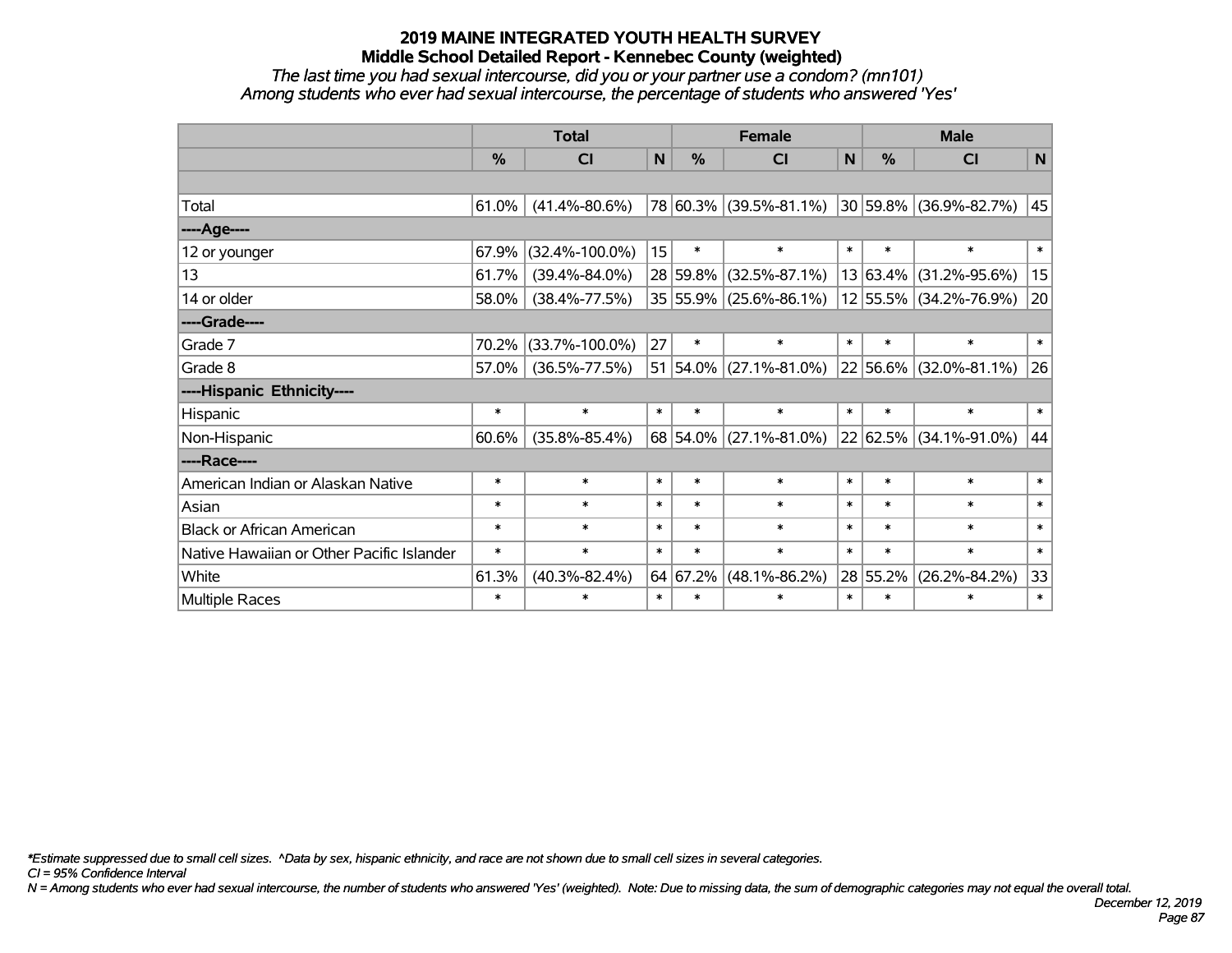*Percentage of students who drank 100% fruit juice and/or ate fruit two or more times per day during the past seven days (mnfruit)*

|                                           | <b>Total</b>  |                     |        | <b>Female</b> | <b>Male</b>                  |        |           |                         |        |
|-------------------------------------------|---------------|---------------------|--------|---------------|------------------------------|--------|-----------|-------------------------|--------|
|                                           | $\frac{0}{0}$ | CI                  | N      | $\frac{9}{6}$ | CI                           | N      | %         | <b>CI</b>               | N      |
|                                           |               |                     |        |               |                              |        |           |                         |        |
| Total                                     |               | 36.2% (31.5%-40.8%) |        |               | $ 814 35.1\% $ (29.8%-40.3%) |        |           | 393 37.2% (31.4%-43.0%) | 412    |
| ----Age----                               |               |                     |        |               |                              |        |           |                         |        |
| 12 or younger                             | 36.8%         | $(29.5\% - 44.2\%)$ |        |               | 203 36.0% (29.4%-42.7%)      |        | 112 38.3% | $(27.7\% - 48.9\%)$     | 92     |
| 13                                        | $36.6\%$      | $(29.9\% - 43.2\%)$ |        |               | 399 35.0% (28.3%-41.7%)      |        |           | 195 38.0% (29.5%-46.5%) | 200    |
| 14 or older                               |               | 34.8% (28.3%-41.3%) |        |               | 208 34.3% (25.9%-42.7%)      |        |           | 87 34.8% (25.9%-43.7%)  | 119    |
| ----Grade----                             |               |                     |        |               |                              |        |           |                         |        |
| Grade 7                                   | $36.5\%$      | $(30.9\% - 42.1\%)$ |        |               | 390 33.7% (27.5%-39.9%)      |        | 182 39.5% | $(32.9\% - 46.0\%)$     | 206    |
| Grade 8                                   |               | 35.5% (30.3%-40.6%) |        |               | 406 36.1% (30.4%-41.7%)      |        |           | 206 34.7% (28.2%-41.1%) | 198    |
| ----Hispanic Ethnicity----                |               |                     |        |               |                              |        |           |                         |        |
| Hispanic                                  | 32.6%         | $(21.9\% - 43.4\%)$ | 18     |               | $ 30.8\% $ (20.2%-41.4%)     | 11     | 35.7%     | $(15.5\% - 55.8\%)$     | 8      |
| Non-Hispanic                              |               | 37.1% (31.9%-42.2%) |        |               | 755 35.5% (29.9%-41.1%)      |        |           | 361 38.4% (32.1%-44.8%) | 388    |
| ----Race----                              |               |                     |        |               |                              |        |           |                         |        |
| American Indian or Alaskan Native         | 27.4%         | $(21.5\% - 33.3\%)$ | 10     | $\ast$        | $\ast$                       | $\ast$ | $\ast$    | $\ast$                  | $\ast$ |
| Asian                                     | 59.4%         | $(37.0\% - 81.7\%)$ | 12     | $\ast$        | $\ast$                       | $\ast$ | $\ast$    | $\ast$                  | $\ast$ |
| <b>Black or African American</b>          |               | 30.9% (17.9%-43.8%) | 9      | $\ast$        | $\ast$                       | $\ast$ | $\ast$    | $\ast$                  | $\ast$ |
| Native Hawaiian or Other Pacific Islander | $\ast$        | $\ast$              | $\ast$ | $\ast$        | $\ast$                       | $\ast$ | $\ast$    | $\ast$                  | $\ast$ |
| White                                     | 36.1%         | $(31.2\% - 41.0\%)$ |        | 728 34.7%     | $(28.9\% - 40.6\%)$          | 350    | 37.4%     | $(31.6\% - 43.3\%)$     | 374    |
| Multiple Races                            |               | 33.7% (27.1%-40.4%) |        |               | 22 33.2% (23.1%-43.3%)       |        |           | 13 35.8% (23.5%-48.0%)  | 9      |

*\*Estimate suppressed due to small cell sizes. ^Data by sex, hispanic ethnicity, and race are not shown due to small cell sizes in several categories.*

*CI = 95% Confidence Interval*

*N = Number of students who drank 100% fruit juice and/or ate fruit two or more times per day during the past seven days (weighted). Note: Due to missing data, the sum of demographic categories may not equal the overall total.*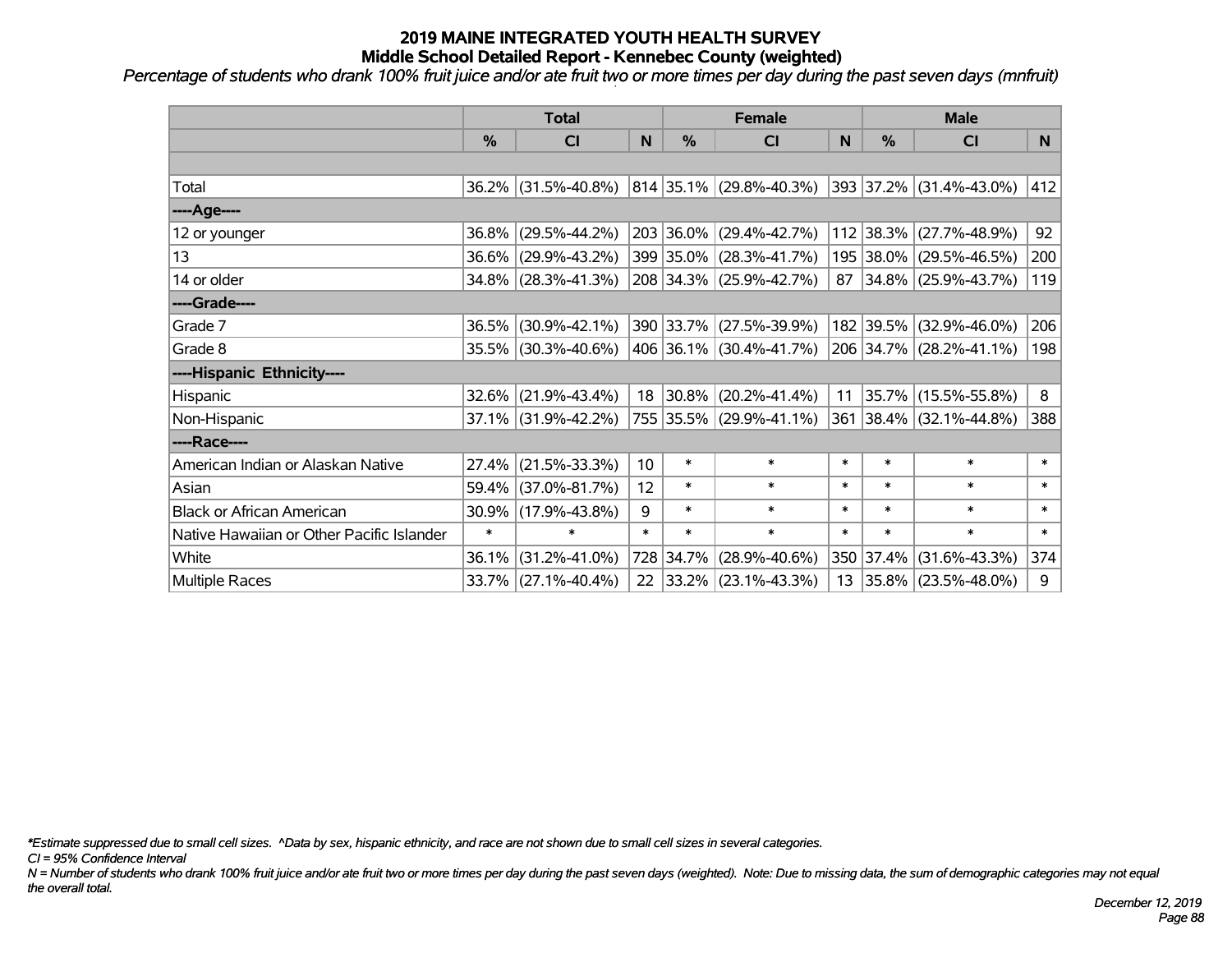*Percentage of students who drank 100% fruit juice and/or ate fruit less then 1 time per day during the past seven days (mnonefrt)*

|                                           | <b>Total</b>  |                        | <b>Female</b> |           |                         | <b>Male</b>    |           |                         |                |
|-------------------------------------------|---------------|------------------------|---------------|-----------|-------------------------|----------------|-----------|-------------------------|----------------|
|                                           | $\frac{0}{0}$ | CI                     | N             | %         | <b>CI</b>               | N              | %         | <b>CI</b>               | N              |
|                                           |               |                        |               |           |                         |                |           |                         |                |
| Total                                     |               | 34.0% (29.2%-38.8%)    |               |           | 765 35.5% (30.7%-40.4%) |                |           | 399 32.5% (24.6%-40.5%) | 361            |
| ----Age----                               |               |                        |               |           |                         |                |           |                         |                |
| 12 or younger                             | 36.1%         | $(30.6\% - 41.6\%)$    |               |           | 199 35.3% (29.5%-41.2%) |                | 110 36.6% | $(28.1\% - 45.1\%)$     | 88             |
| 13                                        | 33.0%         | $(27.6\% - 38.3\%)$    |               |           | 360 36.1% (30.1%-42.2%) |                | 201 30.1% | $(20.3\% - 40.0\%)$     | 158            |
| 14 or older                               |               | $33.9\%$ (26.5%-41.4%) |               |           | 202 34.8% (24.6%-44.9%) |                |           | 88 33.5% (24.7%-42.2%)  | 114            |
| ----Grade----                             |               |                        |               |           |                         |                |           |                         |                |
| Grade 7                                   | 35.9%         | $(31.7\% - 40.1\%)$    |               | 384 37.5% | $(31.8\% - 43.2\%)$     |                | 203 34.3% | $(26.2\% - 42.5\%)$     | 179            |
| Grade 8                                   |               | $32.2\%$ (26.3%-38.0%) |               |           | 368 33.9% (27.8%-40.0%) |                |           | 194 30.5% (21.5%-39.6%) | 175            |
| ----Hispanic Ethnicity----                |               |                        |               |           |                         |                |           |                         |                |
| Hispanic                                  | 37.2%         | $(23.5\% - 50.9\%)$    | 21            | 43.7%     | $(25.5\% - 62.0\%)$     |                | 15 26.6%  | $(11.3\% - 41.9\%)$     | 6              |
| Non-Hispanic                              |               | 33.4% (28.9%-37.9%)    |               |           | 680 34.7% (30.6%-38.8%) |                |           | 352 32.3% (24.4%-40.1%) | 326            |
| ----Race----                              |               |                        |               |           |                         |                |           |                         |                |
| American Indian or Alaskan Native         | 46.4%         | $(37.1\% - 55.7\%)$    | 17            | 47.7%     | $(25.1\% - 70.2\%)$     | $\overline{7}$ | 43.3%     | $(18.8\% - 67.8\%)$     | 9              |
| Asian                                     | $\ast$        | $\ast$                 | $\ast$        | $\ast$    | $\ast$                  | $\ast$         | $\ast$    | $\ast$                  | $\ast$         |
| <b>Black or African American</b>          | 47.0%         | $(32.2\% - 61.8\%)$    | 13            | 46.8%     | $(18.8\% - 74.8\%)$     | 6              | 47.2%     | $(25.0\% - 69.4\%)$     | $\overline{7}$ |
| Native Hawaiian or Other Pacific Islander | $\ast$        | $\ast$                 | $\ast$        | $\ast$    | $\ast$                  | $\ast$         | $\ast$    | $\ast$                  | $\ast$         |
| White                                     | 33.2%         | $(28.5\% - 37.9\%)$    |               | 670 35.0% | $(29.7\% - 40.2\%)$     |                | 352 31.6% | $(23.6\% - 39.5\%)$     | 316            |
| Multiple Races                            |               | 41.4% (26.2%-56.6%)    | 27            |           | 48.9% (30.9%-67.0%)     |                |           | 19 30.8% (18.3%-43.4%)  | 8              |

*\*Estimate suppressed due to small cell sizes. ^Data by sex, hispanic ethnicity, and race are not shown due to small cell sizes in several categories.*

*CI = 95% Confidence Interval*

*N = Number of students who drank 100% fruit juice and/or ate fruit less then 1 time per day during the past seven days (weighted). Note: Due to missing data, the sum of demographic categories may not equal the overall total.*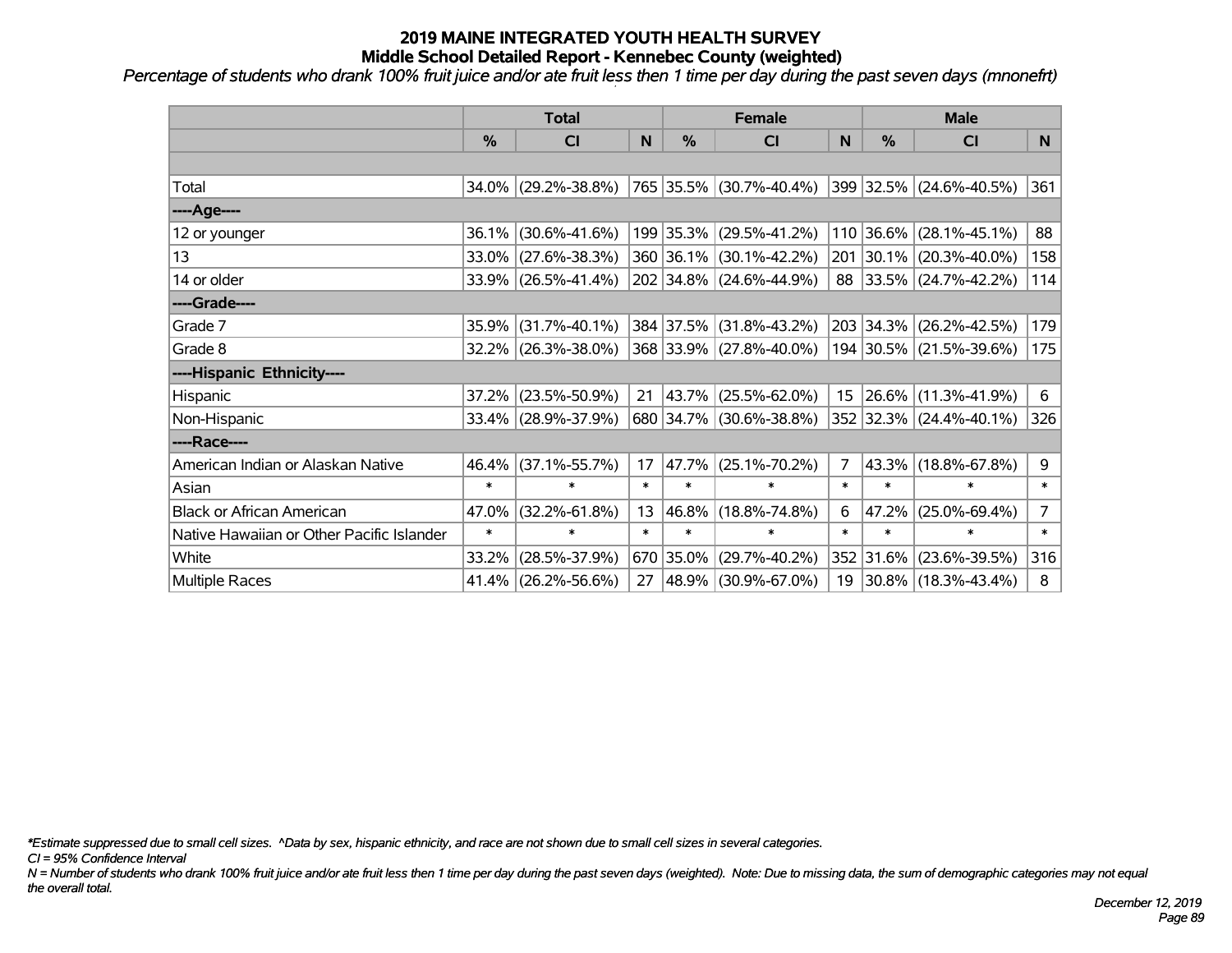*Percentage of students who ate vegetables three or more times per day during the past seven days (mnveg)*

|                                           | <b>Total</b> |                     |                | <b>Female</b> | <b>Male</b>                 |        |               |                             |                |
|-------------------------------------------|--------------|---------------------|----------------|---------------|-----------------------------|--------|---------------|-----------------------------|----------------|
|                                           | %            | <b>CI</b>           | N              | %             | C <sub>l</sub>              | N      | $\frac{0}{0}$ | <b>CI</b>                   | N <sub>1</sub> |
|                                           |              |                     |                |               |                             |        |               |                             |                |
| Total                                     |              | 13.8% (11.0%-16.7%) |                | 315 13.5%     | $(9.5\% - 17.5\%)$          |        |               | 154   14.0%   (11.3%-16.8%) | 157            |
| ----Age----                               |              |                     |                |               |                             |        |               |                             |                |
| 12 or younger                             | 14.7%        | $(9.0\% - 20.3\%)$  | 82             | 15.4%         | $(9.1\% - 21.6\%)$          | 49     | 13.9%         | $(6.0\% - 21.8\%)$          | 33             |
| 13                                        | 12.7%        | $(10.2\% - 15.1\%)$ |                | 140 12.5%     | $(8.7\% - 16.3\%)$          | 70     | 12.3%         | $(9.4\% - 15.1\%)$          | 65             |
| 14 or older                               |              | 15.5% (13.2%-17.8%) |                | 93   13.7%    | $(8.0\% - 19.4\%)$          | 35     |               | $16.8\%$ (12.6%-21.1%)      | 58             |
| ----Grade----                             |              |                     |                |               |                             |        |               |                             |                |
| Grade 7                                   | 15.0%        | $(10.7\% - 19.3\%)$ |                |               | 161   15.0%   (10.4%-19.6%) | 82     | 14.8%         | $(9.5\% - 20.1\%)$          | 77             |
| Grade 8                                   |              | 12.8% (10.5%-15.0%) |                | $148$   12.1% | $(7.7\% - 16.4\%)$          | 70     |               | $13.5\%$ (10.9%-16.1%)      | 79             |
| ----Hispanic Ethnicity----                |              |                     |                |               |                             |        |               |                             |                |
| Hispanic                                  | 11.1%        | $(5.4\% - 16.8\%)$  | 6              | $\ast$        | $\ast$                      | $\ast$ | $\ast$        | $\ast$                      | $\ast$         |
| Non-Hispanic                              |              | 14.4% (11.3%-17.4%) |                |               | 296   14.2%   (10.1%-18.4%) | 146    | 14.2%         | $(11.1\% - 17.4\%)$         | 145            |
| ----Race----                              |              |                     |                |               |                             |        |               |                             |                |
| American Indian or Alaskan Native         | $\ast$       | $\ast$              | $\ast$         | $\ast$        | $\ast$                      | $\ast$ | $\ast$        | $\ast$                      | $\ast$         |
| Asian                                     | $\ast$       | $\ast$              | $\ast$         | $\ast$        | $\ast$                      | $\ast$ | $\ast$        | $\ast$                      | $\ast$         |
| <b>Black or African American</b>          | 26.5%        | $(15.2\% - 37.8\%)$ | $\overline{7}$ | $\ast$        | $\ast$                      | $\ast$ | $\ast$        | $\ast$                      | $\ast$         |
| Native Hawaiian or Other Pacific Islander | $\ast$       | $\ast$              | $\ast$         | $\ast$        | $\ast$                      | $\ast$ | $\ast$        | $\ast$                      | $\ast$         |
| White                                     | 13.6%        | $(10.6\% - 16.5\%)$ | 277            | 13.3%         | $(9.1\% - 17.5\%)$          | 136    | 13.8%         | $(11.0\% - 16.6\%)$         | 139            |
| Multiple Races                            |              | 15.3% (10.5%-20.1%) | 10             | $\ast$        | $\ast$                      | $\ast$ | $\ast$        | $\ast$                      | $\ast$         |

*\*Estimate suppressed due to small cell sizes. ^Data by sex, hispanic ethnicity, and race are not shown due to small cell sizes in several categories.*

*CI = 95% Confidence Interval*

*N = Number of students who ate vegetables three or more times per day during the past seven days (weighted). Note: Due to missing data, the sum of demographic categories may not equal the overall total.*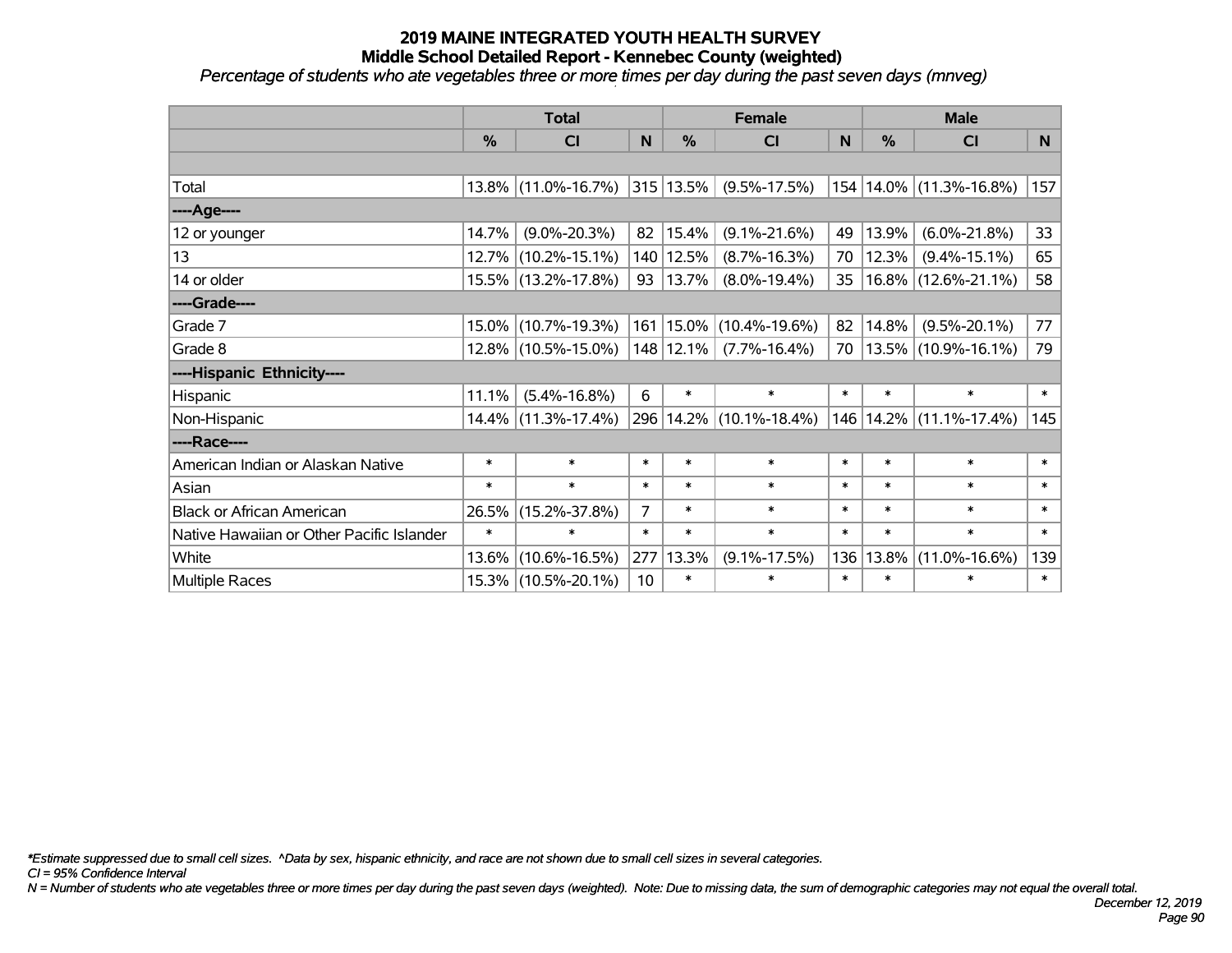*Percentage of students who ate vegetables less than 1 time per day during the past seven days (mnoneveg)*

|                                           | <b>Total</b>  |                        |        | <b>Female</b> |                             | <b>Male</b> |               |                         |                 |
|-------------------------------------------|---------------|------------------------|--------|---------------|-----------------------------|-------------|---------------|-------------------------|-----------------|
|                                           | $\frac{0}{0}$ | CI                     | N      | %             | <b>CI</b>                   | ${\sf N}$   | $\frac{0}{0}$ | <b>CI</b>               | N               |
|                                           |               |                        |        |               |                             |             |               |                         |                 |
| Total                                     |               | 55.0% (50.5%-59.5%)    |        |               | 1,251 53.3% (48.2%-58.5%)   |             |               | 606 56.6% (50.8%-62.5%) | 633             |
| ----Age----                               |               |                        |        |               |                             |             |               |                         |                 |
| 12 or younger                             | 55.4%         | $(47.6\% - 63.2\%)$    | 309    | 56.7%         | $(48.1\% - 65.3\%)$         |             |               | 179 53.1% (41.2%-65.0%) | 127             |
| 13                                        |               | 55.8% (51.5%-60.0%)    | 617    | 53.8%         | $(48.2\% - 59.4\%)$         |             |               | 304 57.9% (52.3%-63.5%) | 308             |
| 14 or older                               |               | 53.0% (46.9%-59.1%)    | 318    |               | 47.6% (38.3%-56.8%)         |             |               | 121 56.7% (49.9%-63.6%) | 195             |
| ----Grade----                             |               |                        |        |               |                             |             |               |                         |                 |
| Grade 7                                   | 56.5%         | $(50.8\% - 62.3\%)$    | 607    | 56.4%         | $(49.5\% - 63.4\%)$         |             |               | 310 56.9% (48.2%-65.5%) | 295             |
| Grade 8                                   |               | 53.9% (48.3%-59.6%)    | 628    |               | $50.4\%$ (42.8%-58.0%)      |             |               | 291 57.3% (51.3%-63.3%) | 334             |
| ----Hispanic Ethnicity----                |               |                        |        |               |                             |             |               |                         |                 |
| Hispanic                                  | 63.8%         | $(55.4\% - 72.2\%)$    | 36     | 69.6%         | $(56.2\% - 83.1\%)$         | 24          | $ 54.3\% $    | $(37.9\% - 70.6\%)$     | 12 <sub>2</sub> |
| Non-Hispanic                              |               | 53.9% (49.3%-58.5%)    |        |               | $1,110$ 51.6% (46.1%-57.1%) |             |               | 530 56.2% (50.3%-62.0%) | 574             |
| ----Race----                              |               |                        |        |               |                             |             |               |                         |                 |
| American Indian or Alaskan Native         |               | $60.4\%$ (43.0%-77.9%) | 23     | 50.0%         | $(20.3\% - 79.6\%)$         | 8           | 66.8%         | $(51.7\% - 81.9\%)$     | 14              |
| Asian                                     | 66.7%         | $(42.8\% - 90.6\%)$    | 13     | $\ast$        | $\ast$                      | $\ast$      | $\ast$        | $\ast$                  | $\ast$          |
| <b>Black or African American</b>          | 50.7%         | $(43.4\% - 58.0\%)$    | 14     | 46.6%         | $(30.9\% - 62.3\%)$         | 6.          | 54.0%         | $(38.7\% - 69.3\%)$     | 8               |
| Native Hawaiian or Other Pacific Islander | $\ast$        | $\ast$                 | $\ast$ | $\ast$        | $\ast$                      | $\ast$      | $\ast$        | $\ast$                  | $\ast$          |
| White                                     | 54.3%         | $(50.0\% - 58.5\%)$    | 1,108  | 52.8%         | $(47.5\% - 58.0\%)$         |             | 539 55.7%     | $(49.8\% - 61.5\%)$     | 562             |
| Multiple Races                            |               | $60.5\%$ (54.9%-66.0%) | 39     |               | $61.9\%$ (48.4%-75.3%)      |             |               | 24 56.9% (41.8%-72.0%)  | 14              |

*\*Estimate suppressed due to small cell sizes. ^Data by sex, hispanic ethnicity, and race are not shown due to small cell sizes in several categories.*

*CI = 95% Confidence Interval*

*N = Number of students who ate vegetables less than 1 time per day during the past seven days (weighted). Note: Due to missing data, the sum of demographic categories may not equal the overall total.*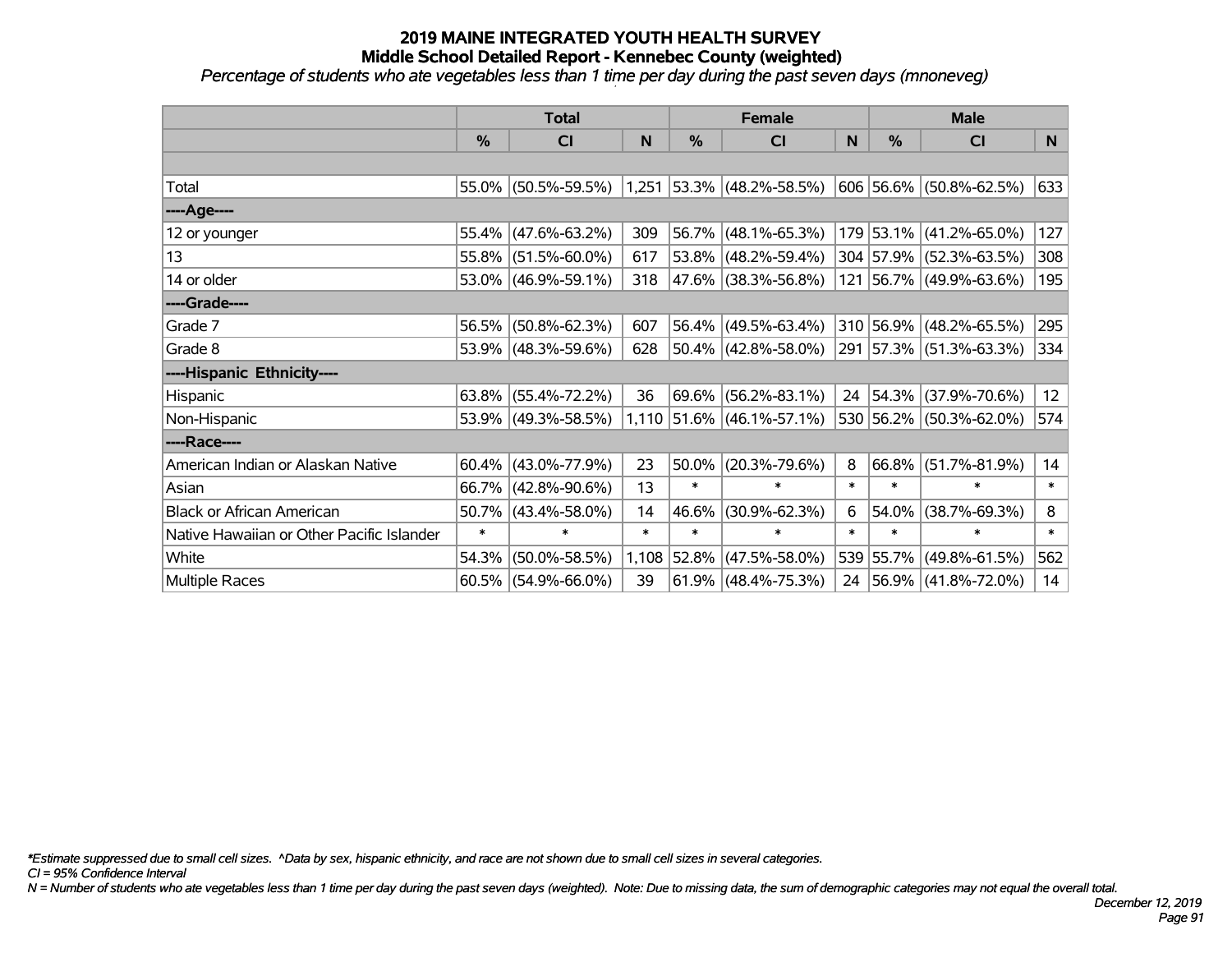*Percentage of students who drank 100% fruit juice, ate fruit and/or ate vegetables five or more times per day during the past seven days (mnfrvg)*

|                                           | <b>Total</b>  |                     |        | <b>Female</b> | <b>Male</b>                 |        |           |                             |        |
|-------------------------------------------|---------------|---------------------|--------|---------------|-----------------------------|--------|-----------|-----------------------------|--------|
|                                           | $\frac{0}{0}$ | CI                  | N      | %             | <b>CI</b>                   | N      | %         | <b>CI</b>                   | N.     |
|                                           |               |                     |        |               |                             |        |           |                             |        |
| Total                                     |               | 20.6% (17.8%-23.4%) |        |               | 460 19.6% (15.5%-23.6%)     |        |           | 219 21.3% (17.1%-25.5%)     | 233    |
| ----Age----                               |               |                     |        |               |                             |        |           |                             |        |
| 12 or younger                             |               | 22.6% (16.8%-28.4%) |        |               | 124 24.2% (17.1%-31.4%)     | 75     |           | $ 20.8\% $ (12.2%-29.3%)    | 49     |
| 13                                        |               | 19.2% (16.4%-21.9%) |        |               | 207   18.1%   (13.4%-22.8%) |        |           | 101   19.8%   (15.5%-24.0%) | 102    |
| 14 or older                               |               | 21.4% (18.0%-24.8%) |        |               | 127   17.2%   (13.1%-21.3%) |        |           | 44 24.1% (18.4%-29.8%)      | 82     |
| ----Grade----                             |               |                     |        |               |                             |        |           |                             |        |
| Grade 7                                   |               | 22.2% (17.8%-26.6%) |        |               | 235 21.8% (16.7%-26.9%)     |        |           | 118 22.6% (15.7%-29.5%)     | 115    |
| Grade 8                                   |               | 18.9% (15.8%-21.9%) |        |               | 215   17.5%   (12.9%-22.1%) | 99     |           | $ 20.0\% $ (16.3%-23.7%)    | 114    |
| ----Hispanic Ethnicity----                |               |                     |        |               |                             |        |           |                             |        |
| Hispanic                                  |               | 19.2% (11.6%-26.8%) | 11     | $\ast$        | $\ast$                      | $\ast$ | $\ast$    | $\ast$                      | $\ast$ |
| Non-Hispanic                              |               | 21.1% (18.0%-24.2%) |        |               | 428 19.8% (15.9%-23.7%)     |        |           | 201 22.1% (17.6%-26.6%)     | 221    |
| ----Race----                              |               |                     |        |               |                             |        |           |                             |        |
| American Indian or Alaskan Native         |               | 20.4% (14.7%-26.2%) | 8      | $\ast$        | $\ast$                      | $\ast$ | $\ast$    | $\ast$                      | $\ast$ |
| Asian                                     | $\ast$        | $\ast$              | $\ast$ | $\ast$        | $\ast$                      | $\ast$ | $\ast$    | $\ast$                      | $\ast$ |
| <b>Black or African American</b>          | $\ast$        | $\ast$              | $\ast$ | $\ast$        | $\ast$                      | $\ast$ | $\ast$    | $\ast$                      | $\ast$ |
| Native Hawaiian or Other Pacific Islander | $\ast$        | $\ast$              | $\ast$ | $\ast$        | $\ast$                      | $\ast$ | $\ast$    | $\ast$                      | $\ast$ |
| White                                     | 20.6%         | $(17.7\% - 23.4\%)$ | 413    | 19.6%         | $(15.4\% - 23.8\%)$         |        | 198 21.3% | $(17.0\% - 25.7\%)$         | 211    |
| <b>Multiple Races</b>                     |               | 18.4% (14.0%-22.7%) | 12     | $\ast$        | $\ast$                      | $\ast$ | $\ast$    | $\ast$                      | $\ast$ |

*\*Estimate suppressed due to small cell sizes. ^Data by sex, hispanic ethnicity, and race are not shown due to small cell sizes in several categories.*

*CI = 95% Confidence Interval*

*N = Number of students who drank 100% fruit juice, ate fruit and/or ate vegetables five or more times per day during the past seven days (weighted). Note: Due to missing data, the sum of demographic categories may not equal the overall total.*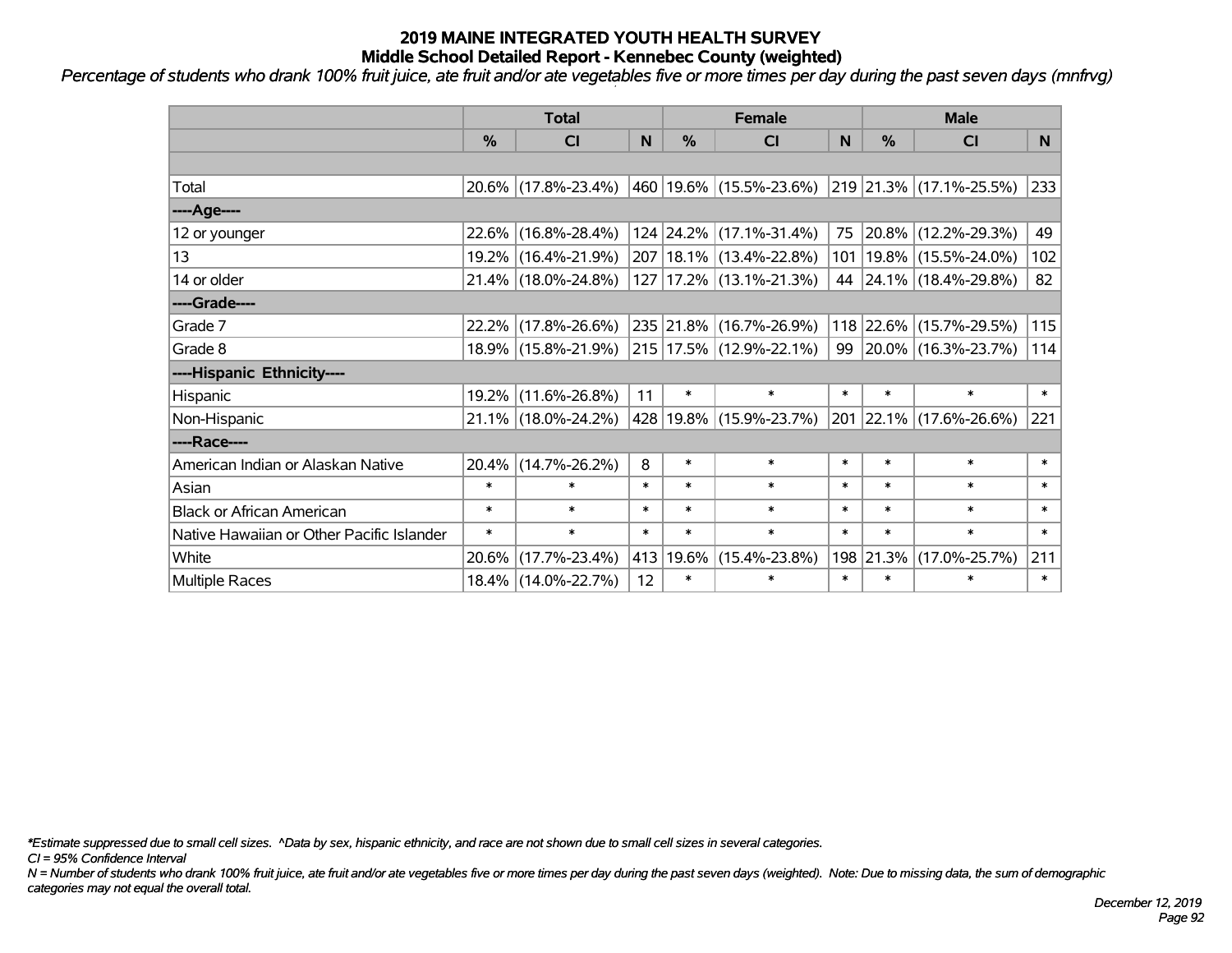*During the past 7 days, how many times did you drink a can, bottle, or glass of soda, sports drink, energy drink, or other sugar-sweetened beverage such as Gatorade, Red Bull, lemonade, sweetened tea or coffee drinks, flavored milk, Snapple, or Sunny D? (Do not count diet soda, other diet drinks, or 100% fruit juice.) (mn159a)*

*Percentage of students who answered at least one time per day in the past week*

|                                           | <b>Total</b>  |                                             |        | <b>Female</b> | <b>Male</b>                  |        |           |                         |          |
|-------------------------------------------|---------------|---------------------------------------------|--------|---------------|------------------------------|--------|-----------|-------------------------|----------|
|                                           | $\frac{0}{0}$ | CI                                          | N      | %             | CI                           | N      | %         | CI                      | <b>N</b> |
|                                           |               |                                             |        |               |                              |        |           |                         |          |
| Total                                     |               | 20.3% (17.4%-23.1%) 456 18.2% (14.3%-22.2%) |        |               |                              |        |           | 205 22.0% (16.8%-27.1%) | 242      |
| ----Age----                               |               |                                             |        |               |                              |        |           |                         |          |
| 12 or younger                             |               | 18.5% (11.1%-25.9%)                         |        | 100 18.1%     | $(9.9\% - 26.4\%)$           | 57     | 19.3%     | $(10.2\% - 28.4\%)$     | 44       |
| 13                                        |               | 20.5% (16.1%-24.9%)                         |        |               | 226 17.6% (13.4%-21.7%)      |        |           | 99 23.4% (16.4%-30.5%)  | 125      |
| 14 or older                               |               | 21.1% (17.0%-25.2%)                         |        | 125   19.9%   | $(9.7\% - 30.1\%)$           |        |           | 49 21.6% (16.1%-27.1%)  | 74       |
| ----Grade----                             |               |                                             |        |               |                              |        |           |                         |          |
| Grade 7                                   | 21.3%         | $(16.6\% - 26.0\%)$                         |        |               | 225 19.1% (13.4%-24.8%)      |        | 104 23.5% | $(18.3\% - 28.7\%)$     | 119      |
| Grade 8                                   |               | 19.2% (16.8%-21.6%)                         |        |               | $ 222 17.6\% $ (13.5%-21.8%) |        |           | 101 20.5% (13.9%-27.1%) | 119      |
| ----Hispanic Ethnicity----                |               |                                             |        |               |                              |        |           |                         |          |
| Hispanic                                  | 28.0%         | $(22.7\% - 33.4\%)$                         |        |               | 16 29.3% (18.1%-40.5%)       |        | 10 26.0%  | $(10.9\% - 41.2\%)$     | 6        |
| Non-Hispanic                              |               | 20.2% (16.8%-23.6%)                         |        |               | 412 18.5% (14.8%-22.2%)      |        |           | 188 21.8% (16.2%-27.3%) | 220      |
| ----Race----                              |               |                                             |        |               |                              |        |           |                         |          |
| American Indian or Alaskan Native         | 25.7%         | $(18.3\% - 33.2\%)$                         | 9      | $\ast$        | $\ast$                       | $\ast$ | $\ast$    | $\ast$                  | $\ast$   |
| Asian                                     | $40.0\%$      | $(20.1\% - 59.9\%)$                         | 8      | $\ast$        | $\ast$                       | $\ast$ | $\ast$    | $\ast$                  | $\ast$   |
| <b>Black or African American</b>          | $\ast$        | $\ast$                                      | $\ast$ | $\ast$        | $\ast$                       | $\ast$ | $\ast$    | $\ast$                  | $\ast$   |
| Native Hawaiian or Other Pacific Islander | $\ast$        | $\ast$                                      | $\ast$ | $\ast$        | $\ast$                       | $\ast$ | $\ast$    | $\ast$                  | $\ast$   |
| White                                     | 20.1%         | $(16.5\% - 23.6\%)$                         | 406    | 17.7%         | $(13.6\% - 21.8\%)$          | 179    | 22.1%     | $(16.3\% - 27.9\%)$     | 221      |
| <b>Multiple Races</b>                     |               | 23.3% (16.1%-30.5%)                         | 15     | $\ast$        | $\ast$                       | $\ast$ | $\ast$    | $\ast$                  | $\ast$   |

*\*Estimate suppressed due to small cell sizes. ^Data by sex, hispanic ethnicity, and race are not shown due to small cell sizes in several categories.*

*CI = 95% Confidence Interval*

*N = Number of students who answered at least one time per day in the past week (weighted). Note: Due to missing data, the sum of demographic categories may not equal the overall total.*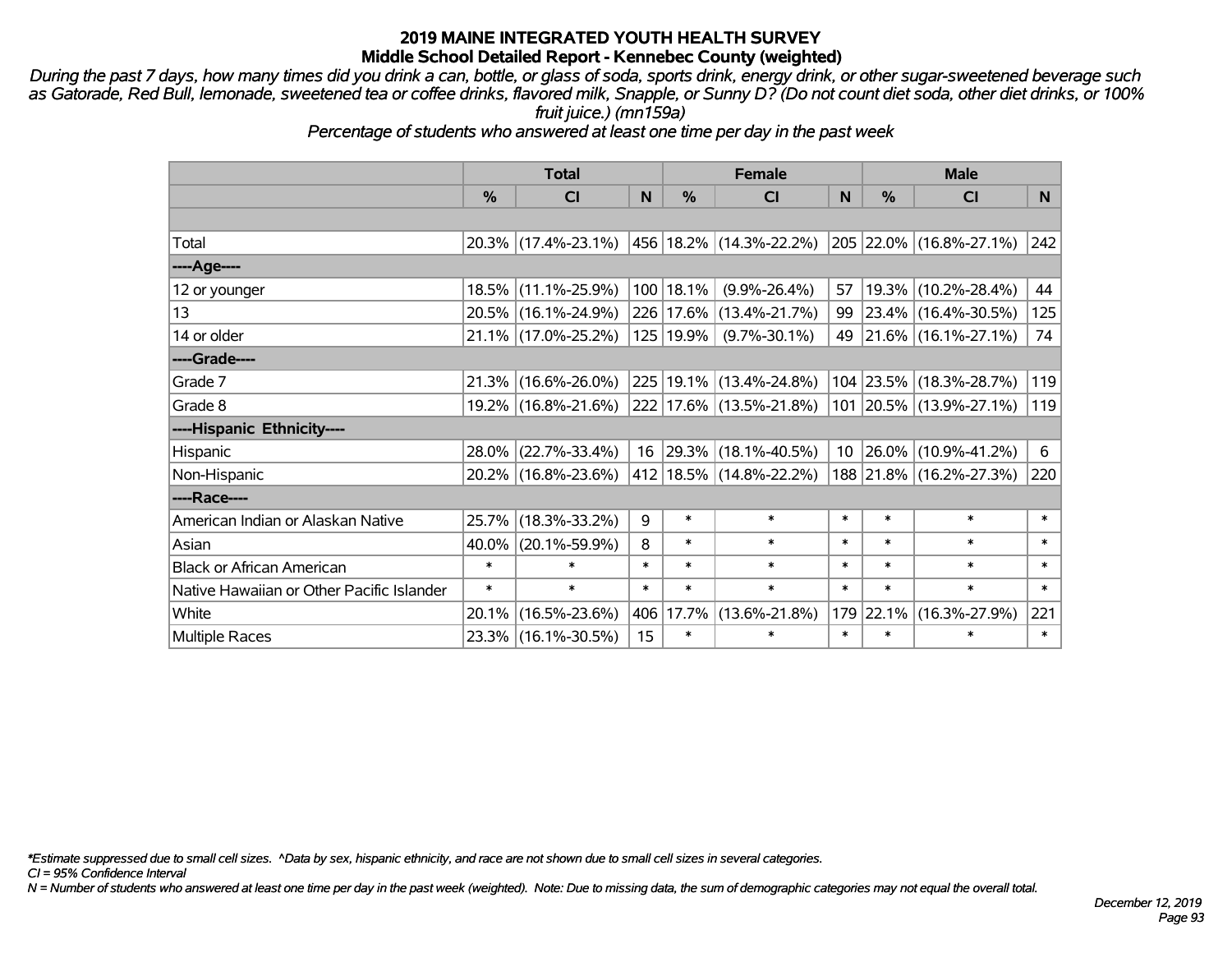*During the past 7 days, on how many days did you eat dinner at home with at least one of your parents or guardians? (mn185b) Percentage of students who answered at least 5 days*

|                                           | <b>Total</b>  |                        |        |        | <b>Female</b>               |        | <b>Male</b>   |                         |        |  |
|-------------------------------------------|---------------|------------------------|--------|--------|-----------------------------|--------|---------------|-------------------------|--------|--|
|                                           | $\frac{0}{0}$ | <b>CI</b>              | N      | %      | <b>CI</b>                   | N      | $\frac{0}{0}$ | <b>CI</b>               | N.     |  |
|                                           |               |                        |        |        |                             |        |               |                         |        |  |
| Total                                     |               | 76.8% (72.4%-81.2%)    |        |        | $1,754$ 77.4% (70.9%-83.8%) |        |               | 869 76.9% (71.9%-81.8%) | 877    |  |
| ----Age----                               |               |                        |        |        |                             |        |               |                         |        |  |
| 12 or younger                             | 82.3%         | $(78.1\% - 86.6\%)$    | 456    | 87.4%  | $(82.3\% - 92.4\%)$         |        |               | 268 75.6% (68.5%-82.7%) | 183    |  |
| 13                                        |               | 76.4% (71.6%-81.2%)    | 863    | 72.7%  | $(63.6\% - 81.8\%)$         |        |               | 424 80.7% (74.6%-86.9%) | 435    |  |
| 14 or older                               |               | 73.6% (65.9%-81.3%)    | 436    |        | 75.8% (66.3%-85.2%)         |        |               | 177 72.8% (64.6%-81.0%) | 259    |  |
| ----Grade----                             |               |                        |        |        |                             |        |               |                         |        |  |
| Grade 7                                   | 81.4%         | $(76.9\% - 86.0\%)$    | 879    | 84.6%  | $(78.6\% - 90.6\%)$         |        |               | 461 78.0% (72.0%-84.0%) | 413    |  |
| Grade 8                                   |               | 73.2% (67.3%-79.0%)    | 855    |        | 70.5% (62.5%-78.5%)         |        |               | 407 76.2% (68.5%-83.9%) | 449    |  |
| ----Hispanic Ethnicity----                |               |                        |        |        |                             |        |               |                         |        |  |
| Hispanic                                  | 77.1%         | $(59.7\% - 94.5\%)$    | 37     | $\ast$ | $\ast$                      | $\ast$ | $\ast$        | $\ast$                  | $\ast$ |  |
| Non-Hispanic                              |               | 77.1% (72.9%-81.3%)    |        |        | $1,614$ 76.8% (69.6%-83.9%) |        |               | 792 77.5% (73.2%-81.8%) | 814    |  |
| ----Race----                              |               |                        |        |        |                             |        |               |                         |        |  |
| American Indian or Alaskan Native         | 85.2%         | $(73.6\% - 96.8\%)$    | 39     | $\ast$ | $\ast$                      | $\ast$ | $\ast$        | $\ast$                  | $\ast$ |  |
| Asian                                     | 72.4%         | $(48.3\% - 96.6\%)$    | 16     | $\ast$ | $\ast$                      | $\ast$ | $\ast$        | $\ast$                  | $\ast$ |  |
| <b>Black or African American</b>          | 69.6%         | $(52.1\% - 87.0\%)$    | 20     | $\ast$ | $\ast$                      | $\ast$ | $\ast$        | $\ast$                  | $\ast$ |  |
| Native Hawaiian or Other Pacific Islander | $\ast$        | $\ast$                 | $\ast$ | $\ast$ | $\ast$                      | $\ast$ | $\ast$        | $\ast$                  | $\ast$ |  |
| White                                     | 77.1%         | $(72.4\% - 81.8\%)$    | 1,594  | 78.1%  | $(70.9\% - 85.4\%)$         |        | 784 76.4%     | $(71.0\% - 81.8\%)$     | 803    |  |
| Multiple Races                            |               | $63.0\%$ (55.2%-70.9%) | 38     | $\ast$ | $\ast$                      | $\ast$ | $\ast$        | $\ast$                  | $\ast$ |  |

*\*Estimate suppressed due to small cell sizes. ^Data by sex, hispanic ethnicity, and race are not shown due to small cell sizes in several categories.*

*CI = 95% Confidence Interval*

*N = Number of students who answered at least 5 days (weighted). Note: Due to missing data, the sum of demographic categories may not equal the overall total.*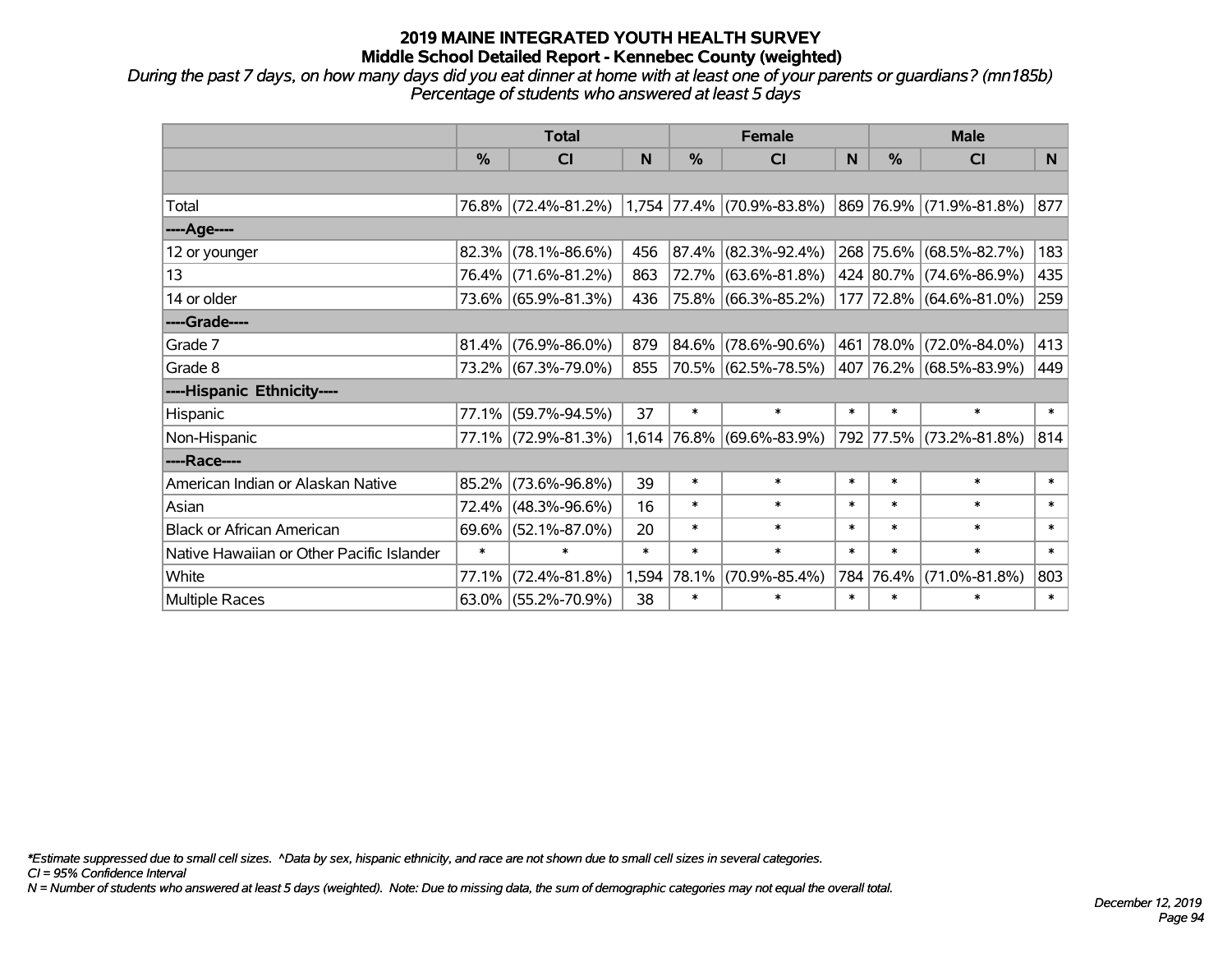*During the past 7 days, on how many days were you physically active for a total of at least 60 minutes per day? (Add up all the time you spent in any kind of physical activity that increased your heart rate and made you breathe hard some of the time.) (mn161) Percentage of students who answered at least 5 days*

|                                           | <b>Total</b> |                     |        |               | <b>Female</b>               |        | <b>Male</b>   |                         |                 |  |
|-------------------------------------------|--------------|---------------------|--------|---------------|-----------------------------|--------|---------------|-------------------------|-----------------|--|
|                                           | %            | CI                  | N      | $\frac{0}{0}$ | CI                          | N      | $\frac{0}{0}$ | <b>CI</b>               | N               |  |
|                                           |              |                     |        |               |                             |        |               |                         |                 |  |
| Total                                     |              | 48.1% (42.0%-54.3%) |        |               | $1,086$ 42.8% (37.7%-48.0%) |        |               | 483 53.4% (44.4%-62.4%) | 592             |  |
| ----Age----                               |              |                     |        |               |                             |        |               |                         |                 |  |
| 12 or younger                             | 46.9%        | $(34.4\% - 59.5\%)$ | 259    | 39.9%         | $(26.4\% - 53.4\%)$         |        |               | 125 56.9% (40.7%-73.2%) | 134             |  |
| 13                                        |              | 48.2% (43.9%-52.6%) | 529    |               | 43.8% (36.9%-50.8%)         |        |               | 246 52.7% (41.8%-63.7%) | 279             |  |
| 14 or older                               |              | 49.0% (43.0%-54.9%) | 294    |               | 44.2% (35.6%-52.9%)         |        |               | 112 52.2% (46.6%-57.8%) | 180             |  |
| ----Grade----                             |              |                     |        |               |                             |        |               |                         |                 |  |
| Grade 7                                   | 48.9%        | $(39.7\% - 58.0\%)$ | 521    | 42.4%         | $(34.8\% - 50.0\%)$         |        |               | 230 55.5% (43.4%-67.6%) | 286             |  |
| Grade 8                                   |              | 47.5% (42.7%-52.4%) | 551    |               | 43.3%   (35.7%-51.0%)       |        |               | 250 51.5% (44.8%-58.3%) | 298             |  |
| ----Hispanic Ethnicity----                |              |                     |        |               |                             |        |               |                         |                 |  |
| Hispanic                                  | 41.7%        | $(31.5\% - 51.9\%)$ | 24     | 41.3%         | $(27.9\% - 54.6\%)$         | 14     | $ 42.4\% $    | $(21.3\% - 63.4\%)$     | 9               |  |
| Non-Hispanic                              |              | 49.0% (42.2%-55.7%) |        |               | $1,002$ 43.8% (37.8%-49.8%) |        |               | 448 54.0% (44.7%-63.3%) | 549             |  |
| ----Race----                              |              |                     |        |               |                             |        |               |                         |                 |  |
| American Indian or Alaskan Native         | 37.6%        | $(24.2\% - 51.1\%)$ | 15     | 36.1%         | $(11.2\% - 61.0\%)$         | 6      | 40.3%         | $(20.4\% - 60.1\%)$     | 9               |  |
| Asian                                     | 44.8%        | $(26.0\% - 63.6\%)$ | 9      | $\ast$        | $\ast$                      | $\ast$ | $\ast$        | $\ast$                  | $\ast$          |  |
| <b>Black or African American</b>          | 51.4%        | $(37.6\% - 65.2\%)$ | 14     | $\ast$        | $\ast$                      | $\ast$ | $\ast$        | $\ast$                  | $\ast$          |  |
| Native Hawaiian or Other Pacific Islander | $\ast$       | $\ast$              | $\ast$ | $\ast$        | $\ast$                      | $\ast$ | $\ast$        | $\ast$                  | $\ast$          |  |
| White                                     | 48.7%        | $(42.6\% - 54.8\%)$ | 985    | 42.9%         | $(37.8\% - 48.1\%)$         |        | 435 54.5%     | $(45.7\% - 63.2\%)$     | 543             |  |
| Multiple Races                            |              | 44.3% (35.0%-53.6%) | 28     | 43.6%         | $(29.2\% - 58.0\%)$         | 17     |               | 46.9% (28.9%-64.9%)     | 12 <sup>2</sup> |  |

*\*Estimate suppressed due to small cell sizes. ^Data by sex, hispanic ethnicity, and race are not shown due to small cell sizes in several categories.*

*CI = 95% Confidence Interval*

*N = Number of students who answered at least 5 days (weighted). Note: Due to missing data, the sum of demographic categories may not equal the overall total.*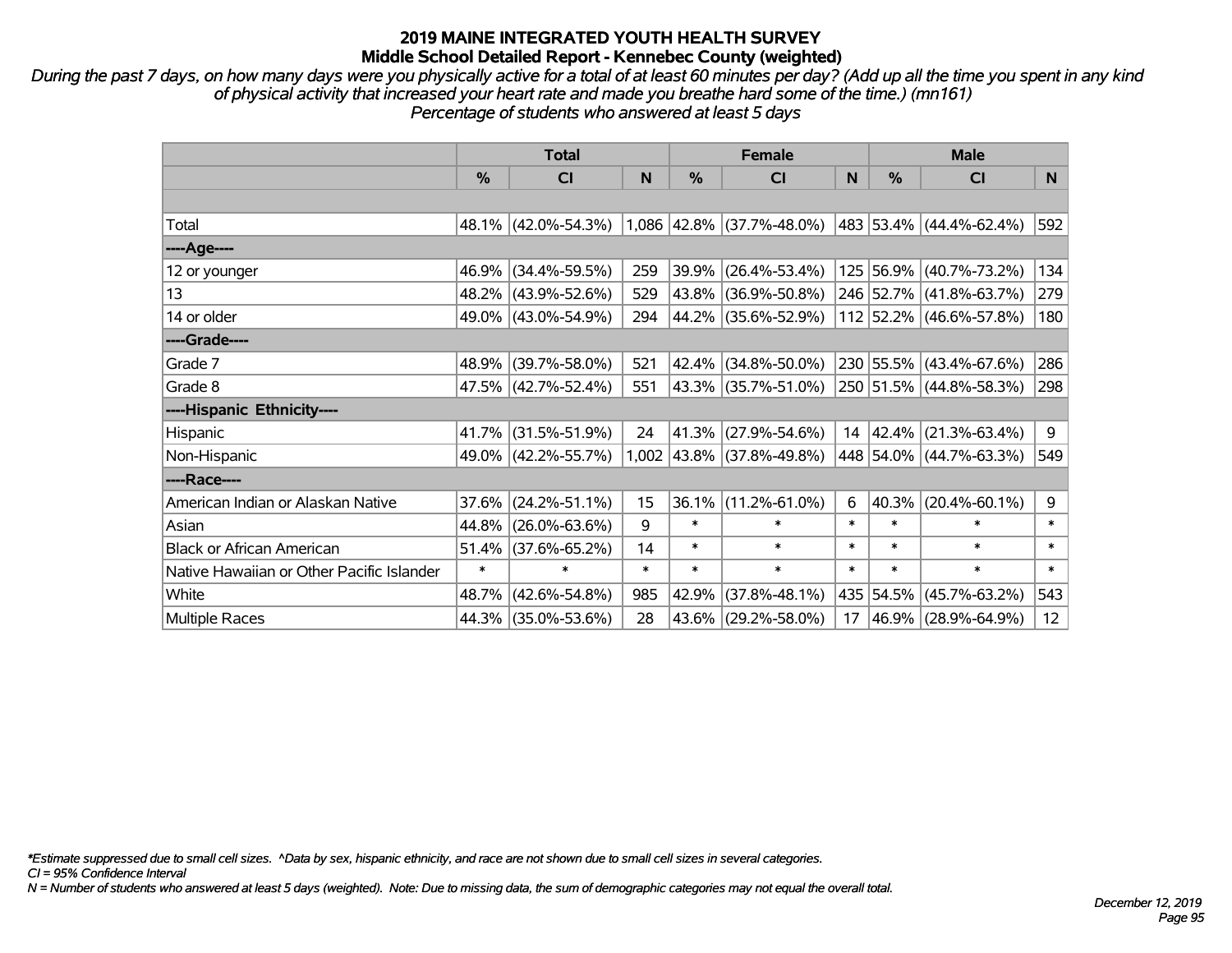*Percentage of students who were physically active for a total of at least 60 minutes per day on all of the past seven days (mnpa7day)*

|                                           | <b>Total</b>  |                                             |        | <b>Female</b>         | <b>Male</b>             |        |               |                         |              |
|-------------------------------------------|---------------|---------------------------------------------|--------|-----------------------|-------------------------|--------|---------------|-------------------------|--------------|
|                                           | $\frac{0}{0}$ | <b>CI</b>                                   | N      | $\frac{0}{0}$         | <b>CI</b>               | N      | $\frac{0}{0}$ | <b>CI</b>               | N.           |
|                                           |               |                                             |        |                       |                         |        |               |                         |              |
| Total                                     |               | 25.9% (22.6%-29.1%)                         |        |                       | 583 21.9% (19.5%-24.2%) |        |               | 247 29.8% (24.4%-35.2%) | 331          |
| ----Age----                               |               |                                             |        |                       |                         |        |               |                         |              |
| 12 or younger                             | $27.1\%$      | $(18.8\% - 35.3\%)$                         |        |                       | 149 22.1% (13.6%-30.6%) | 69     | 34.0%         | $(21.2\% - 46.8\%)$     | 80           |
| 13                                        |               | 25.1% (22.8%-27.3%)                         |        |                       | 275 21.5% (15.7%-27.3%) |        |               | 121 28.4% (20.1%-36.6%) | 150          |
| 14 or older                               |               | 26.6% (21.1%-32.0%)                         |        |                       | 159 22.4% (15.6%-29.2%) |        |               | 57 29.2% (20.7%-37.7%)  | 101          |
| ----Grade----                             |               |                                             |        |                       |                         |        |               |                         |              |
| Grade 7                                   | $27.8\%$      | $(22.0\% - 33.7\%)$                         |        |                       | 297 21.7% (16.8%-26.6%) |        | 118 34.2%     | $(25.0\% - 43.3\%)$     | 176          |
| Grade 8                                   |               | 24.1% (21.1%-27.1%) 279 21.8% (16.8%-26.8%) |        |                       |                         |        |               | 126 26.1% (22.1%-30.1%) | 151          |
| ----Hispanic Ethnicity----                |               |                                             |        |                       |                         |        |               |                         |              |
| Hispanic                                  | $16.0\%$      | $(10.9\% - 21.1\%)$                         | 9      | $\ast$                | $\ast$                  | $\ast$ | $\ast$        | $\ast$                  | $\ast$       |
| Non-Hispanic                              |               | 26.6% (22.9%-30.2%)                         |        |                       | 543 22.3% (19.2%-25.5%) |        |               | 228 30.5% (25.1%-35.8%) | 309          |
| ----Race----                              |               |                                             |        |                       |                         |        |               |                         |              |
| American Indian or Alaskan Native         | 16.5%         | $(10.9\% - 22.0\%)$                         | 6      | $\ast$                | $\ast$                  | $\ast$ | $\ast$        | $\ast$                  | $\ast$       |
| Asian                                     | $\ast$        | $\ast$                                      | $\ast$ | $\ast$                | $\ast$                  | $\ast$ | $\ast$        | $\ast$                  | $\ast$       |
| <b>Black or African American</b>          | 22.5%         | $(9.8\% - 35.2\%)$                          | 6      | $\ast$                | $\ast$                  | $\ast$ | $\ast$        | $\ast$                  | $\ast$       |
| Native Hawaiian or Other Pacific Islander | $\ast$        | $\ast$                                      | $\ast$ | $\ast$                | $\ast$                  | $\ast$ | $\ast$        | $\ast$                  | $\pmb{\ast}$ |
| White                                     | 26.1%         | $(23.3\% - 28.9\%)$                         | 527    | 21.8%                 | $(19.5\% - 24.1\%)$     | 221    | 30.3%         | $(25.3\% - 35.3\%)$     | 303          |
| <b>Multiple Races</b>                     |               | 20.9% (10.3%-31.5%)                         |        | $13 \mid 18.1\% \mid$ | $(4.9\% - 31.3\%)$      | 7      |               | 25.8% (10.8%-40.8%)     | 6            |

*\*Estimate suppressed due to small cell sizes. ^Data by sex, hispanic ethnicity, and race are not shown due to small cell sizes in several categories.*

*CI = 95% Confidence Interval*

*N = Number of students who were physically active for a total of at least 60 minutes per day on all of the past seven days (weighted). Note: Due to missing data, the sum of demographic categories may not equal the overall total.*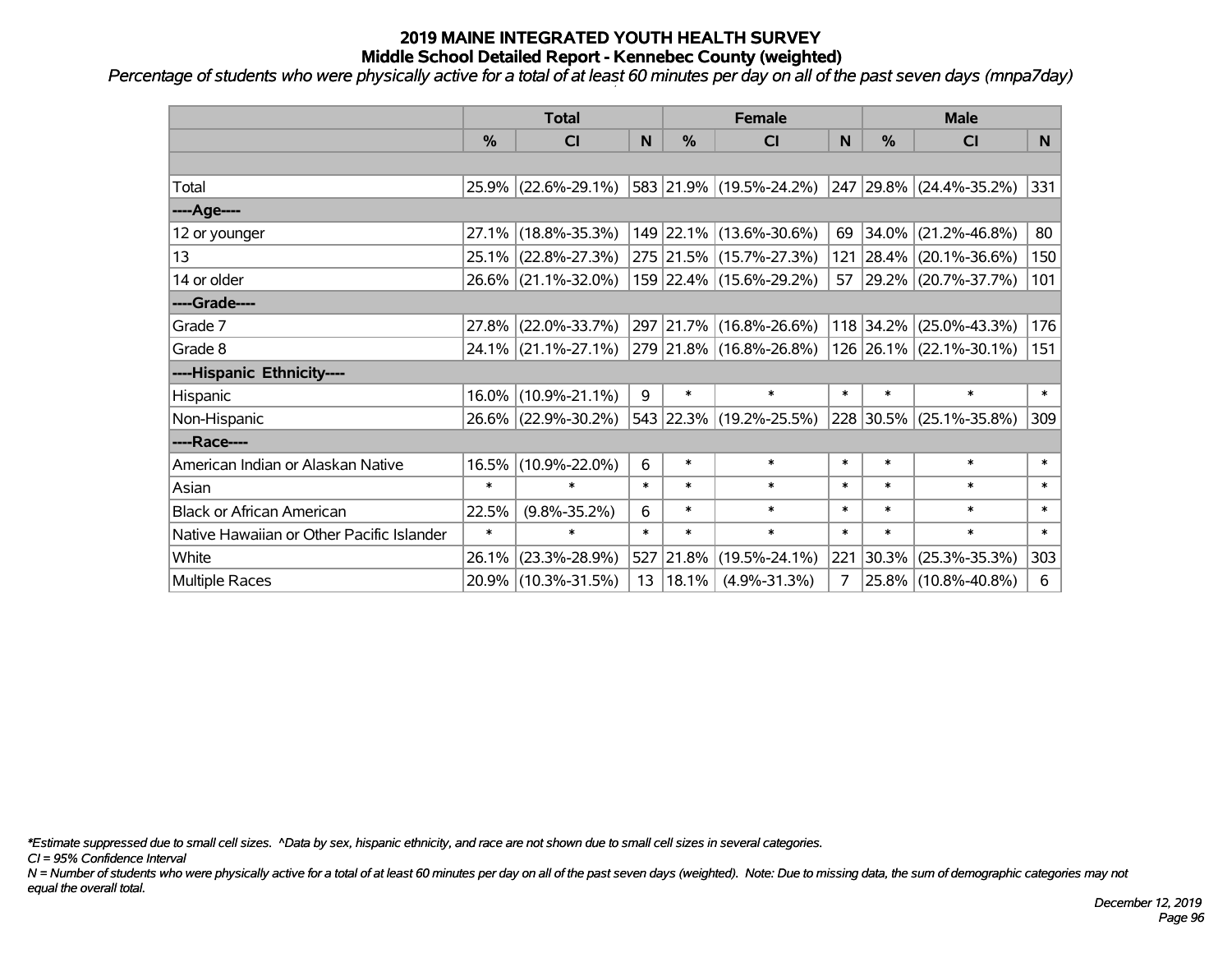#### **2019 MAINE INTEGRATED YOUTH HEALTH SURVEY Middle School Detailed Report - Kennebec County (weighted)** *On an average school day, how many hours do you watch TV? (mn125) Percentage of students who answered at least 3 hours*

|                                           | <b>Total</b>  |                     |        |               | <b>Female</b>           | <b>Male</b> |           |                         |        |
|-------------------------------------------|---------------|---------------------|--------|---------------|-------------------------|-------------|-----------|-------------------------|--------|
|                                           | $\frac{0}{0}$ | <b>CI</b>           | N.     | $\frac{0}{0}$ | <b>CI</b>               | <b>N</b>    | %         | <b>CI</b>               | N.     |
|                                           |               |                     |        |               |                         |             |           |                         |        |
| Total                                     |               | 24.1% (18.4%-29.7%) |        |               | 543 24.1% (17.9%-30.4%) |             |           | 267 24.5% (18.3%-30.6%) | 276    |
| ----Age----                               |               |                     |        |               |                         |             |           |                         |        |
| 12 or younger                             |               | 22.8% (16.0%-29.7%) |        |               | 125 24.7% (14.5%-34.8%) | 74          | 21.0%     | $(10.1\% - 31.9\%)$     | 51     |
| 13                                        |               | 27.1% (19.7%-34.5%) |        |               | 303 25.6% (17.7%-33.5%) |             |           | 148 29.1% (20.0%-38.3%) | 155    |
| 14 or older                               |               | 19.9% (10.9%-28.8%) |        | $115$   19.8% | $(5.9\% - 33.7\%)$      |             |           | 45 20.1% (11.4%-28.7%)  | 70     |
| ----Grade----                             |               |                     |        |               |                         |             |           |                         |        |
| Grade 7                                   |               | 24.7% (17.5%-32.0%) |        |               | 265 26.6% (17.4%-35.7%) |             | 141 23.1% | $(13.5\% - 32.7\%)$     | 124    |
| Grade 8                                   |               | 24.2% (18.8%-29.7%) |        |               | 278 21.9% (15.5%-28.3%) |             |           | 126 26.7% (19.9%-33.6%) | 152    |
| ----Hispanic Ethnicity----                |               |                     |        |               |                         |             |           |                         |        |
| Hispanic                                  |               | 23.7% (13.5%-33.8%) | 11     | $\ast$        | $\ast$                  | $\ast$      | $\ast$    | $\ast$                  | $\ast$ |
| Non-Hispanic                              |               | 24.1% (18.1%-30.2%) |        |               | 499 24.9% (17.9%-31.9%) |             |           | 253 23.6% (17.2%-30.0%) | 246    |
| ----Race----                              |               |                     |        |               |                         |             |           |                         |        |
| American Indian or Alaskan Native         | 31.1%         | $(16.4\% - 45.8\%)$ | 14     | $\ast$        | $\ast$                  | $\ast$      | $\ast$    | $\ast$                  | $\ast$ |
| Asian                                     | 23.4%         | $(3.7\% - 43.1\%)$  | 6      | $\ast$        | $\ast$                  | $\ast$      | $\ast$    | $\ast$                  | $\ast$ |
| <b>Black or African American</b>          | 31.0%         | $(0.0\% - 62.0\%)$  | 8      | $\ast$        | $\ast$                  | $\ast$      | $\ast$    | $\ast$                  | $\ast$ |
| Native Hawaiian or Other Pacific Islander | $\ast$        | $\ast$              | $\ast$ | $\ast$        | $\ast$                  | $\ast$      | $\ast$    | $\ast$                  | $\ast$ |
| White                                     | 23.5%         | $(17.6\% - 29.4\%)$ |        | 479 22.8%     | $(16.4\% - 29.2\%)$     | 225         | 24.5%     | $(17.6\% - 31.4\%)$     | 254    |
| <b>Multiple Races</b>                     | 21.0%         | $(0.0\% - 42.0\%)$  | 12     | $\ast$        | $\ast$                  | $\ast$      | $\ast$    | $\ast$                  | $\ast$ |

*\*Estimate suppressed due to small cell sizes. ^Data by sex, hispanic ethnicity, and race are not shown due to small cell sizes in several categories.*

*CI = 95% Confidence Interval*

*N = Number of students who answered at least 3 hours (weighted). Note: Due to missing data, the sum of demographic categories may not equal the overall total.*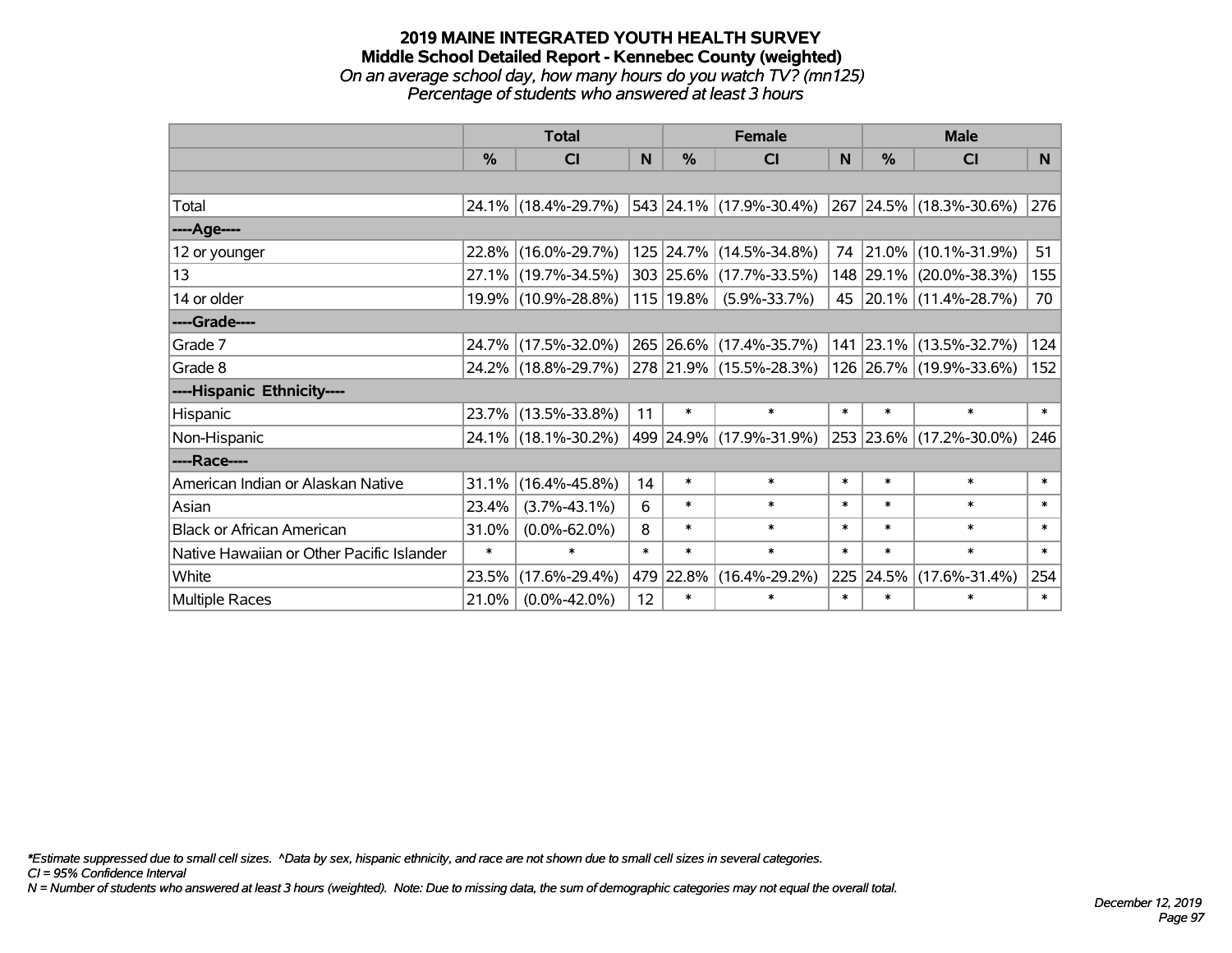#### **2019 MAINE INTEGRATED YOUTH HEALTH SURVEY Middle School Detailed Report - Kennebec County (weighted)** *On an average school day, how many hours do you watch TV? (mn125\_2) Percentage of students who answered 2 or fewer hours*

|                                           | <b>Total</b> |                      |        | <b>Female</b> |                           |        | <b>Male</b>   |                                  |        |
|-------------------------------------------|--------------|----------------------|--------|---------------|---------------------------|--------|---------------|----------------------------------|--------|
|                                           | %            | <b>CI</b>            | N      | %             | <b>CI</b>                 | N.     | $\frac{0}{0}$ | <b>CI</b>                        | N      |
|                                           |              |                      |        |               |                           |        |               |                                  |        |
| Total                                     | 75.9%        | $(70.3\% - 81.6\%)$  | 1,711  |               | 75.9% (69.6%-82.1%)       |        |               | $ 839 75.5\%  (69.4\% - 81.7\%)$ | 851    |
| ----Age----                               |              |                      |        |               |                           |        |               |                                  |        |
| 12 or younger                             | 77.2%        | $(70.3\% - 84.0\%)$  | 421    |               | 75.3% (65.2%-85.5%)       |        |               | 226 79.0% (68.1%-89.9%)          | 190    |
| 13                                        | 72.9%        | $(65.5\% - 80.3\%)$  | 816    |               | 74.4% (66.5%-82.3%)       |        |               | 430 70.9% (61.7%-80.0%)          | 378    |
| 14 or older                               | 80.1%        | $(71.2\% - 89.1\%)$  | 465    |               | 80.2% (66.3%-94.1%)       |        |               | 183 79.9% (71.3%-88.6%)          | 279    |
| ----Grade----                             |              |                      |        |               |                           |        |               |                                  |        |
| Grade 7                                   | 75.3%        | $(68.0\% - 82.5\%)$  | 807    |               | 73.4% (64.3%-82.6%)       |        |               | 391 76.9% (67.3%-86.5%)          | 411    |
| Grade 8                                   | 75.8%        | $(70.3\% - 81.2\%)$  | 868    |               | 78.1% (71.7%-84.5%)       |        |               | 448 73.3% (66.4%-80.1%)          | 417    |
| ----Hispanic Ethnicity----                |              |                      |        |               |                           |        |               |                                  |        |
| Hispanic                                  | 76.3%        | $(66.2\% - 86.5\%)$  | 37     | $\ast$        | $\ast$                    | $\ast$ | $\ast$        | $\ast$                           | $\ast$ |
| Non-Hispanic                              | 75.9%        | $(69.8\% - 81.9\%)$  |        |               | 1,568 75.1% (68.1%-82.1%) |        |               | 762 76.4% (70.0%-82.8%)          | 795    |
| ----Race----                              |              |                      |        |               |                           |        |               |                                  |        |
| American Indian or Alaskan Native         | 68.9%        | $(54.2\% - 83.6\%)$  | 32     | $\ast$        | $\ast$                    | $\ast$ | $\ast$        | $\ast$                           | $\ast$ |
| Asian                                     | 76.6%        | $(56.9\% - 96.3\%)$  | 19     | $\ast$        | $\ast$                    | $\ast$ | $\ast$        | $\ast$                           | $\ast$ |
| <b>Black or African American</b>          | 69.0%        | $(38.0\% - 100.0\%)$ | 19     | $\ast$        | $\ast$                    | $\ast$ | $\ast$        | $\ast$                           | $\ast$ |
| Native Hawaiian or Other Pacific Islander | $\ast$       | $\ast$               | $\ast$ | $\ast$        | $\ast$                    | $\ast$ | $\ast$        | $\ast$                           | $\ast$ |
| White                                     | 76.5%        | $(70.6\% - 82.4\%)$  | 1,562  | 77.2%         | $(70.8\% - 83.6\%)$       | 763    | 75.5%         | $(68.6\% - 82.4\%)$              | 784    |
| Multiple Races                            | 79.0%        | $(58.0\% - 100.0\%)$ | 44     | $\ast$        | $\ast$                    | $\ast$ | $\ast$        | $\ast$                           | $\ast$ |

*\*Estimate suppressed due to small cell sizes. ^Data by sex, hispanic ethnicity, and race are not shown due to small cell sizes in several categories.*

*CI = 95% Confidence Interval*

*N = Number of students who answered 2 or fewer hours (weighted). Note: Due to missing data, the sum of demographic categories may not equal the overall total.*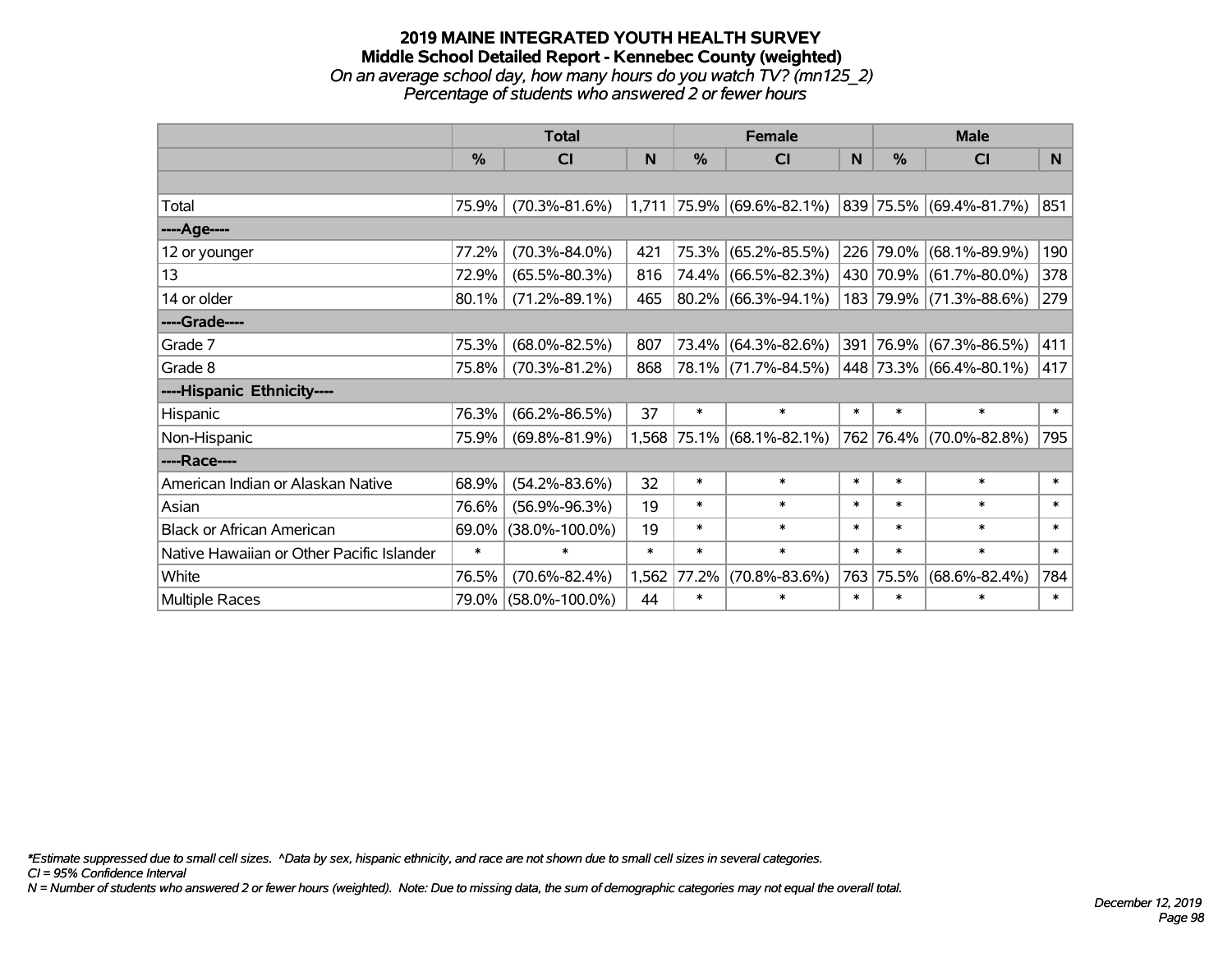*On an average school day, how many hours do you play video or computer games or use a computer for something that is not school work? (Count time spent playing games, watching videos, texting, or using social media on your smartphone, computer, Xbox, PlayStation, iPad, or other tablet.) (mn126c) Percentage of students who answered at least 3 hours*

|                                           | <b>Total</b>  |                        | <b>Female</b> |        |                             | <b>Male</b> |               |                                  |        |
|-------------------------------------------|---------------|------------------------|---------------|--------|-----------------------------|-------------|---------------|----------------------------------|--------|
|                                           | $\frac{0}{0}$ | <b>CI</b>              | N             | %      | <b>CI</b>                   | N           | $\frac{0}{0}$ | <b>CI</b>                        | N.     |
|                                           |               |                        |               |        |                             |             |               |                                  |        |
| Total                                     |               | $45.8\%$ (40.3%-51.4%) |               |        | $1,041$ 42.1% (38.5%-45.7%) |             |               | 471  49.7%  (40.8%-58.6%)        | 565    |
| ----Age----                               |               |                        |               |        |                             |             |               |                                  |        |
| 12 or younger                             | 36.4%         | $(26.6\% - 46.2\%)$    | 198           | 34.1%  | $(23.6\% - 44.6\%)$         |             |               | 103 38.1% (25.6%-50.7%)          | 90     |
| 13                                        |               | 49.2% (45.3%-53.0%)    | 556           |        | 47.2% (40.8%-53.6%)         |             |               | 275 51.6% (41.6%-61.6%)          | 282    |
| 14 or older                               |               | 48.0% (39.3%-56.6%)    | 282           |        | 39.8% (27.5%-52.1%)         |             |               | 93   53.9%   $(44.3\% - 63.5\%)$ | 189    |
| ----Grade----                             |               |                        |               |        |                             |             |               |                                  |        |
| Grade 7                                   | 43.9%         | $(38.3\% - 49.6\%)$    | 473           | 39.6%  | $(33.1\% - 46.1\%)$         |             |               | 214 47.8% (35.7%-59.9%)          | 254    |
| Grade 8                                   |               | 48.5% (42.9%-54.1%)    | 565           |        | 44.4% (39.0%-49.8%)         |             |               | 257 52.8% (44.0%-61.6%)          | 308    |
| ----Hispanic Ethnicity----                |               |                        |               |        |                             |             |               |                                  |        |
| Hispanic                                  | 42.4%         | $(31.2\% - 53.7\%)$    | 20            | 37.6%  | $(15.1\% - 60.2\%)$         | 11          |               | $50.3\%$ (22.8%-77.9%)           | 9      |
| Non-Hispanic                              |               | 46.7% (41.4%-52.0%)    | 974           |        | $43.6\%$ (40.1%-47.1%)      |             |               | 447 49.9% (41.3%-58.4%)          | 522    |
| ----Race----                              |               |                        |               |        |                             |             |               |                                  |        |
| American Indian or Alaskan Native         | 36.6%         | $(26.4\% - 46.8\%)$    | 17            | 44.1%  | $(23.7\% - 64.6\%)$         | 11          |               | 27.4% (14.6%-40.2%)              | 6      |
| Asian                                     |               | 43.8% (22.4%-65.2%)    | 11            | $\ast$ | $\ast$                      | $\ast$      | $\ast$        | $\ast$                           | $\ast$ |
| <b>Black or African American</b>          | 35.7%         | $(18.7\% - 52.7\%)$    | 9             | $\ast$ | $\ast$                      | $\ast$      | $\ast$        | $\ast$                           | $\ast$ |
| Native Hawaiian or Other Pacific Islander | $\ast$        | $\ast$                 | $\ast$        | $\ast$ | $\ast$                      | $\ast$      | $\ast$        | $\ast$                           | $\ast$ |
| White                                     | 46.4%         | $(41.4\% - 51.4\%)$    | 955           | 41.7%  | $(38.2\% - 45.2\%)$         |             | 418 50.9%     | $(42.0\% - 59.8\%)$              | 533    |
| <b>Multiple Races</b>                     |               | 55.2% (34.3%-76.1%)    | 32            | 63.6%  | $(35.6\% - 91.6\%)$         |             |               | 24   40.6%   (25.3%-56.0%)       | 9      |

*\*Estimate suppressed due to small cell sizes. ^Data by sex, hispanic ethnicity, and race are not shown due to small cell sizes in several categories.*

*CI = 95% Confidence Interval*

*N = Number of students who answered at least 3 hours (weighted). Note: Due to missing data, the sum of demographic categories may not equal the overall total.*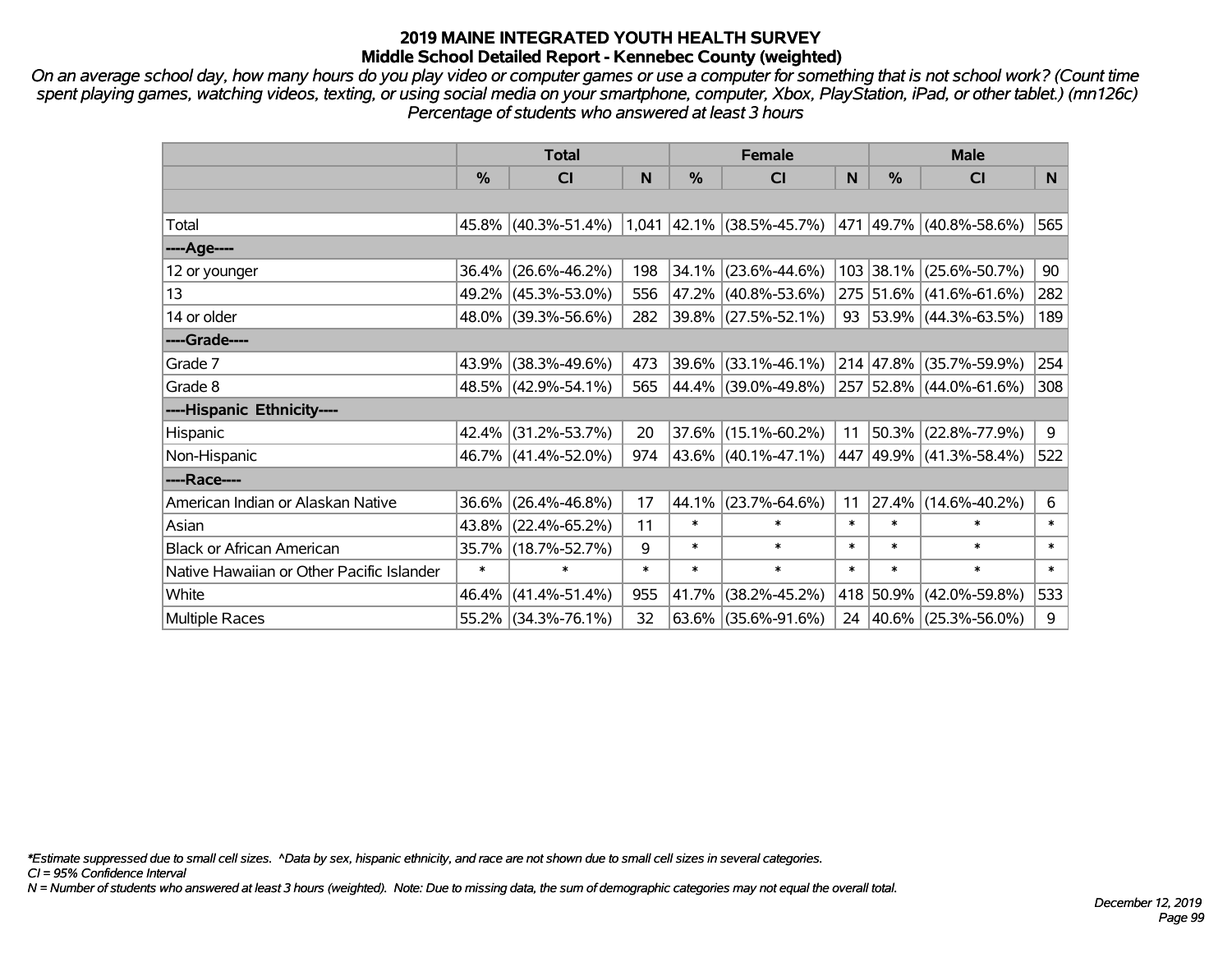*On an average school day, how many hours do you play video or computer games or use a computer for something that is not school work? (Count time spent playing games, watching videos, texting, or using social media on your smartphone, computer, Xbox, PlayStation, iPad, or other tablet.) (mn126c\_2) Percentage of students who answered 2 or fewer hours*

|                                           | <b>Total</b>  |                        | <b>Female</b> |        |                                | <b>Male</b> |               |                             |                 |
|-------------------------------------------|---------------|------------------------|---------------|--------|--------------------------------|-------------|---------------|-----------------------------|-----------------|
|                                           | $\frac{0}{0}$ | CI                     | N             | $\%$   | <b>CI</b>                      | N           | $\frac{0}{0}$ | <b>CI</b>                   | N               |
|                                           |               |                        |               |        |                                |             |               |                             |                 |
| Total                                     |               | 54.2% (48.6%-59.7%)    |               |        | $ 1,231 57.9\% $ (54.3%-61.5%) |             |               | 648   50.3%   (41.4%-59.2%) | 572             |
| ----Age----                               |               |                        |               |        |                                |             |               |                             |                 |
| 12 or younger                             |               | $63.6\%$ (53.8%-73.4%) | 346           |        | $65.9\%$ (55.4%-76.4%)         |             |               | 200 61.9% (49.3%-74.4%)     | 146             |
| 13                                        |               | 50.8% (47.0%-54.7%)    | 575           |        | $52.8\%$ (46.4%-59.2%)         |             |               | 307 48.4% (38.4%-58.4%)     | 264             |
| 14 or older                               |               | $52.0\%$ (43.4%-60.7%) | 305           |        | $ 60.2\% $ (47.9%-72.5%)       |             |               | 141 46.1% (36.5%-55.7%)     | 161             |
| ----Grade----                             |               |                        |               |        |                                |             |               |                             |                 |
| Grade 7                                   |               | 56.1% (50.4%-61.7%)    | 604           |        | $60.4\%$ (53.9%-66.9%)         | 327         |               | 52.2% (40.1%-64.3%)         | 277             |
| Grade 8                                   |               | $51.5\%$ (45.9%-57.1%) | 600           |        | 55.6% (50.2%-61.0%)            |             |               | 321 47.2% (38.4%-56.0%)     | 276             |
| ----Hispanic Ethnicity----                |               |                        |               |        |                                |             |               |                             |                 |
| Hispanic                                  | 57.6%         | $(46.3\% - 68.8\%)$    | 28            | 62.4%  | $(39.8\% - 84.9\%)$            | 19          |               | 49.7% (22.1%-77.2%)         | 9               |
| Non-Hispanic                              |               | 53.3% (48.0%-58.6%)    |               |        | 1,111 56.4% (52.9%-59.9%)      |             |               | 580 50.1% (41.6%-58.7%)     | 525             |
| ----Race----                              |               |                        |               |        |                                |             |               |                             |                 |
| American Indian or Alaskan Native         |               | $63.4\%$ (53.2%-73.6%) | 29            | 55.9%  | $(35.4\% - 76.3\%)$            | 14          | 72.6%         | $(59.8\% - 85.4\%)$         | 15 <sub>1</sub> |
| Asian                                     |               | 56.2% (34.8%-77.6%)    | 14            | $\ast$ | $\ast$                         | $\ast$      | $\ast$        | $\ast$                      | $\ast$          |
| <b>Black or African American</b>          | 64.3%         | $(47.3\% - 81.3\%)$    | 17            | $\ast$ | $\ast$                         | $\ast$      | $\ast$        | $\ast$                      | $\ast$          |
| Native Hawaiian or Other Pacific Islander | $\ast$        | $\ast$                 | $\ast$        | $\ast$ | $\ast$                         | $\ast$      | $\ast$        | $\ast$                      | $\ast$          |
| White                                     | 53.6%         | $(48.6\% - 58.6\%)$    | 1,104         | 58.3%  | $(54.8\% - 61.8\%)$            |             |               | 584 49.1% (40.2%-58.0%)     | 514             |
| <b>Multiple Races</b>                     |               | 44.8% (23.9%-65.7%)    | 26            | 36.4%  | $(8.4\% - 64.4\%)$             |             |               | 14 59.4% (44.0%-74.7%)      | 13              |

*\*Estimate suppressed due to small cell sizes. ^Data by sex, hispanic ethnicity, and race are not shown due to small cell sizes in several categories.*

*CI = 95% Confidence Interval*

*N = Number of students who answered 2 or fewer hours (weighted). Note: Due to missing data, the sum of demographic categories may not equal the overall total.*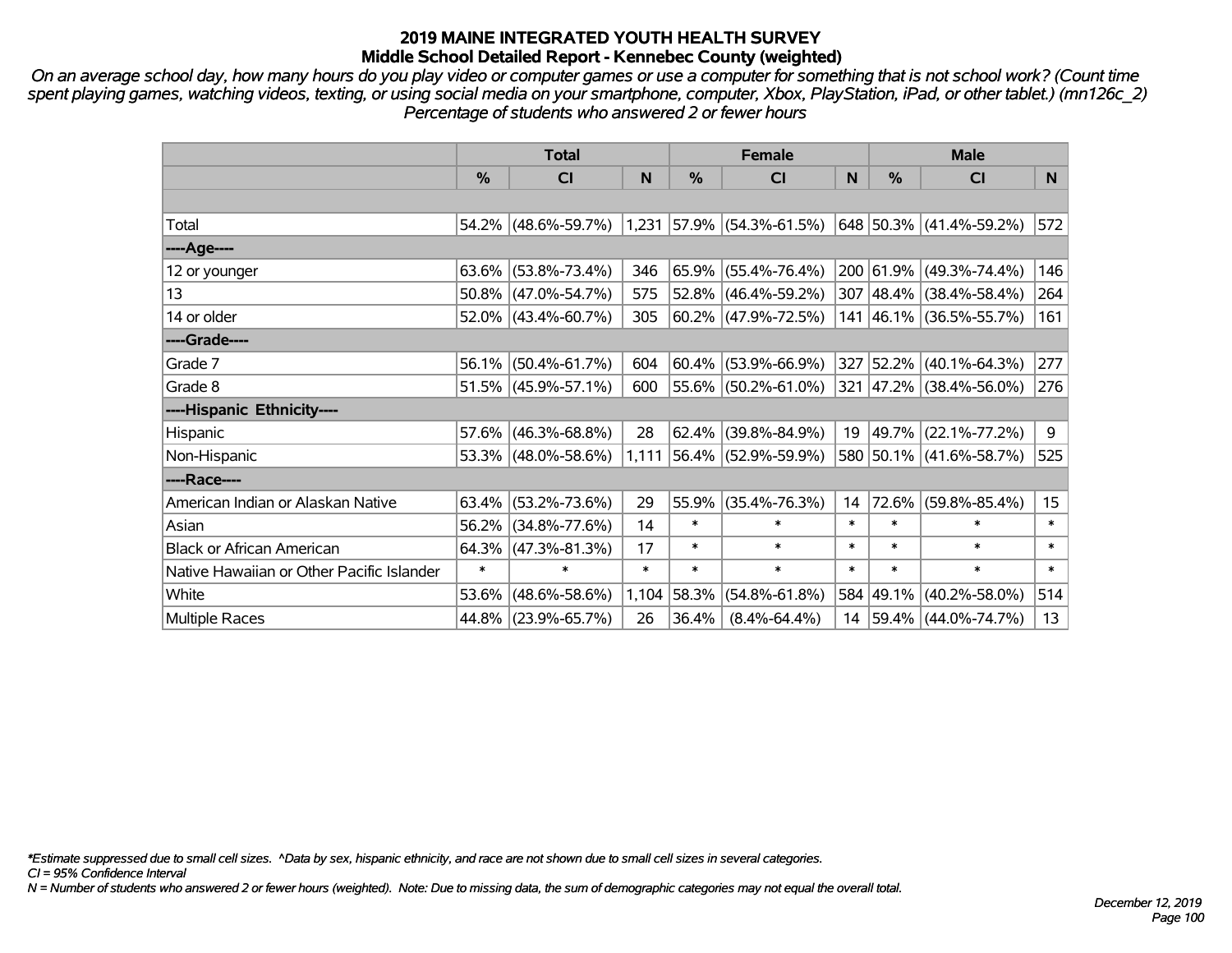*Percentage of students watching 2 or fewer hours of combined screen time (tv, video games, computer) per day on an average school day (mnscreen)*

|                                           | <b>Total</b>  |                        |        | <b>Female</b> |                         |        | <b>Male</b> |                         |        |  |
|-------------------------------------------|---------------|------------------------|--------|---------------|-------------------------|--------|-------------|-------------------------|--------|--|
|                                           | $\frac{0}{0}$ | <b>CI</b>              | N      | %             | <b>CI</b>               | N      | %           | <b>CI</b>               | N.     |  |
|                                           |               |                        |        |               |                         |        |             |                         |        |  |
| Total                                     |               | 29.6% (24.5%-34.6%)    |        |               | 660 34.3% (29.9%-38.7%) |        |             | 378 24.6% (17.4%-31.8%) | 274    |  |
| ----Age----                               |               |                        |        |               |                         |        |             |                         |        |  |
| 12 or younger                             |               | 38.1% (27.5%-48.7%)    |        |               | 206 40.6% (33.4%-47.8%) |        |             | 121 35.7% (16.3%-55.1%) | 84     |  |
| 13                                        |               | 26.0% (20.6%-31.3%)    |        |               | 288 29.3% (20.2%-38.4%) |        |             | 168 21.9% (16.8%-27.0%) | 116    |  |
| 14 or older                               |               | 28.2% (15.7%-40.7%)    |        |               | 161 38.6% (22.7%-54.5%) |        |             | 88 21.5% (11.4%-31.6%)  | 73     |  |
| ----Grade----                             |               |                        |        |               |                         |        |             |                         |        |  |
| Grade 7                                   | 29.7%         | $(23.3\% - 36.2\%)$    |        | 317 34.9%     | $(29.0\% - 40.9\%)$     |        |             | 186 24.8% (13.5%-36.0%) | 131    |  |
| Grade 8                                   |               | 27.8% (23.0%-32.7%)    |        |               | 315 33.7% (26.4%-41.1%) |        |             | 192 22.0% (15.7%-28.3%) | 123    |  |
| ----Hispanic Ethnicity----                |               |                        |        |               |                         |        |             |                         |        |  |
| Hispanic                                  |               | $30.7\%$ (14.1%-47.4%) | 15     | $\ast$        | $\ast$                  | $\ast$ | $\ast$      | $\ast$                  | $\ast$ |  |
| Non-Hispanic                              |               | 29.0% (24.4%-33.5%)    |        |               | 594 34.0% (29.7%-38.3%) |        |             | 343 24.0% (16.6%-31.5%) | 247    |  |
| ----Race----                              |               |                        |        |               |                         |        |             |                         |        |  |
| American Indian or Alaskan Native         | 40.1%         | $(30.6\% - 49.7\%)$    | 18     | 36.6%         | $(3.5\% - 69.6\%)$      | 9      | 44.5%       | $(14.0\% - 75.0\%)$     | 9      |  |
| Asian                                     | 36.8%         | $(4.4\% - 69.3\%)$     | 9      | $\ast$        | $\ast$                  | $\ast$ | $\ast$      | $\ast$                  | $\ast$ |  |
| <b>Black or African American</b>          | 35.0%         | $(11.4\% - 58.6\%)$    | 9      | $\ast$        | $\ast$                  | $\ast$ | $\ast$      | $\ast$                  | $\ast$ |  |
| Native Hawaiian or Other Pacific Islander | $\ast$        | $\ast$                 | $\ast$ | $\ast$        | $\ast$                  | $\ast$ | $\ast$      | $\ast$                  | $\ast$ |  |
| White                                     | 29.2%         | $(24.6\% - 33.8\%)$    | 591    | 35.1%         | $(31.1\% - 39.1\%)$     |        | 345 23.6%   | $(16.0\% - 31.2\%)$     | 242    |  |
| <b>Multiple Races</b>                     | 17.5%         | $(6.7\% - 28.3\%)$     | 10     | $\ast$        | $\ast$                  | $\ast$ | $\ast$      | $\ast$                  | $\ast$ |  |

*\*Estimate suppressed due to small cell sizes. ^Data by sex, hispanic ethnicity, and race are not shown due to small cell sizes in several categories.*

*CI = 95% Confidence Interval*

*N = Number of students watching 2 or fewer hours of combined screen time (tv, video games, computer) per day on an average school day (weighted). Note: Due to missing data, the sum of demographic categories may not equal the overall total.*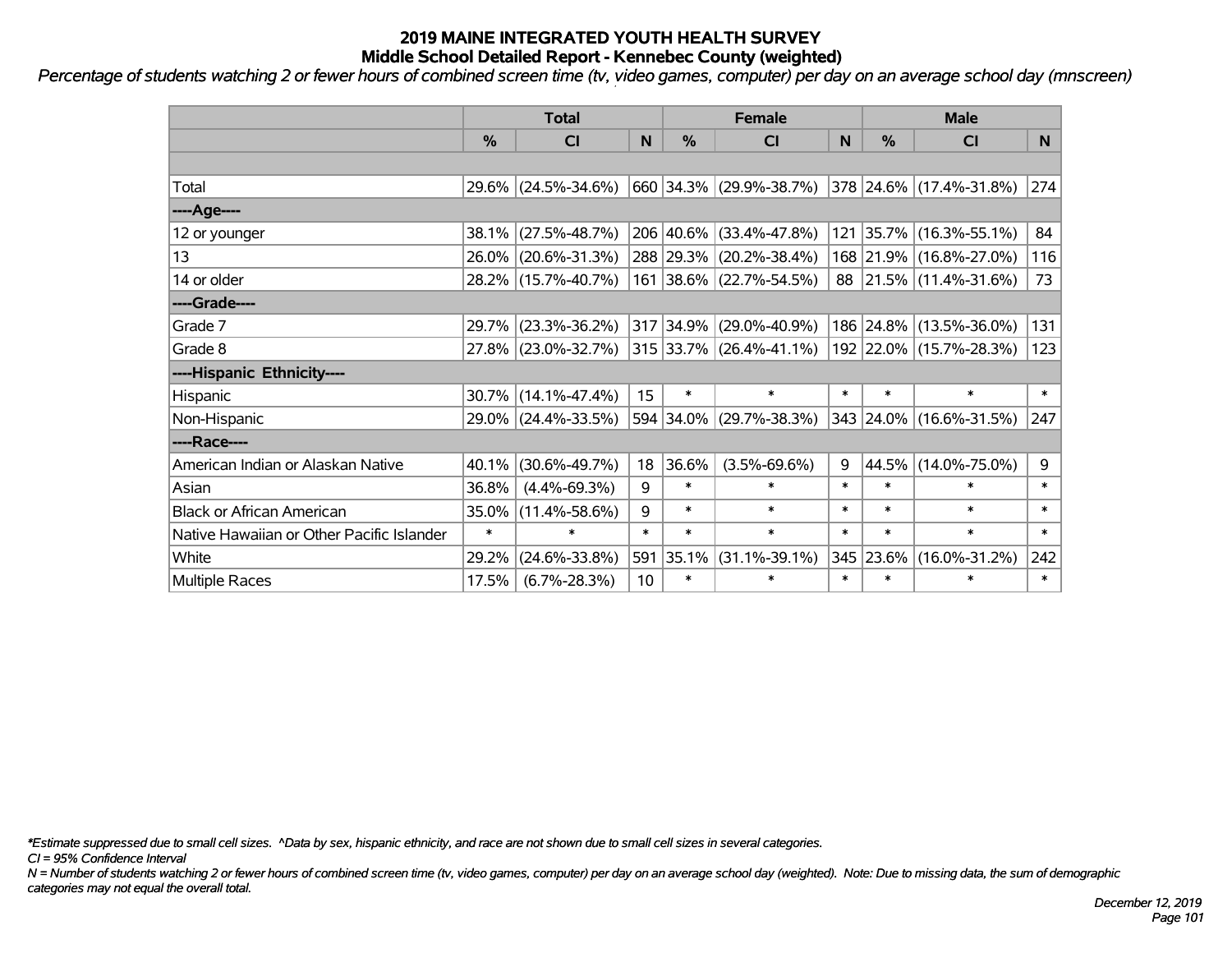*In an average week when you are in school, on how many days do you go to physical education (PE) classes? (mn127) Percentage of students who answered at least 1 day*

|                                           | <b>Total</b> |                     |        | <b>Female</b> | <b>Male</b>          |        |               |                           |        |
|-------------------------------------------|--------------|---------------------|--------|---------------|----------------------|--------|---------------|---------------------------|--------|
|                                           | %            | <b>CI</b>           | N      | $\frac{0}{0}$ | <b>CI</b>            | N      | $\frac{9}{6}$ | <b>CI</b>                 | N      |
|                                           |              |                     |        |               |                      |        |               |                           |        |
| Total                                     | 61.5%        | $(39.8\% - 83.2\%)$ |        | 1,353 60.3%   | $(37.2\% - 83.4\%)$  |        |               | 665 62.7% (41.4%-84.0%)   | 674    |
| ----Age----                               |              |                     |        |               |                      |        |               |                           |        |
| 12 or younger                             | 63.2%        | $(40.8\% - 85.6\%)$ | 334    | 65.4%         | $(42.3\% - 88.5\%)$  |        | 198 60.1%     | $(38.0\% - 82.2\%)$       | 134    |
| 13                                        | 60.3%        | $(38.5\% - 82.1\%)$ | 651    | 57.4%         | $(33.9\% - 81.0\%)$  |        |               | 320 63.2% (41.1%-85.3%)   | 325    |
| 14 or older                               | 62.3%        | $(39.8\% - 84.9\%)$ | 363    | 60.5%         | $(36.4\% - 84.5\%)$  |        |               | 147 64.0% (42.3%-85.7%)   | 215    |
| ----Grade----                             |              |                     |        |               |                      |        |               |                           |        |
| Grade 7                                   | 62.2%        | $(40.8\% - 83.6\%)$ | 638    | 62.2%         | $(40.0\% - 84.3\%)$  |        |               | 330 62.2% (40.7%-83.7%)   | 304    |
| Grade 8                                   | 60.2%        | $(36.7\% - 83.8\%)$ | 689    | 58.0%         | $(33.4\% - 82.7\%)$  |        |               | 329 62.5% (39.7%-85.4%)   | 360    |
| ----Hispanic Ethnicity----                |              |                     |        |               |                      |        |               |                           |        |
| Hispanic                                  | 68.3%        | $(49.1\% - 87.5\%)$ | 38     | 66.1%         | $(43.3\% - 88.9\%)$  | 23     | 71.9%         | $(51.0\% - 92.7\%)$       | 15     |
| Non-Hispanic                              | 61.3%        | $(39.3\% - 83.2\%)$ |        | 1,226 60.4%   | $(37.0\% - 83.8\%)$  |        |               | $606$ 62.2% (40.8%-83.5%) | 612    |
| ----Race----                              |              |                     |        |               |                      |        |               |                           |        |
| American Indian or Alaskan Native         | 58.9%        | $(30.1\% - 87.7\%)$ | 22     | 61.9%         | $(19.5\% - 100.0\%)$ | 9      | 59.2%         | $(30.5\% - 87.9\%)$       | 12     |
| Asian                                     | 50.0%        | $(8.9\% - 91.1\%)$  | 9      | $\ast$        | $\ast$               | $\ast$ | $\ast$        | $\ast$                    | $\ast$ |
| <b>Black or African American</b>          | 73.0%        | $(49.0\% - 97.1\%)$ | 20     | $\ast$        | $\ast$               | $\ast$ | $\ast$        | $\ast$                    | $\ast$ |
| Native Hawaiian or Other Pacific Islander | $\ast$       | $\ast$              | $\ast$ | $\ast$        | $\ast$               | $\ast$ | $\ast$        | $\ast$                    | $\ast$ |
| White                                     | 61.4%        | $(40.1\% - 82.7\%)$ | 1,216  | 60.2%         | $(37.4\% - 83.0\%)$  | 598    | 62.8%         | $(42.1\% - 83.5\%)$       | 612    |
| <b>Multiple Races</b>                     | 61.5%        | $(39.0\% - 83.9\%)$ | 38     | 57.7%         | $(35.1\% - 80.3\%)$  | 22     |               | 69.7% (44.9%-94.5%)       | 16     |

*\*Estimate suppressed due to small cell sizes. ^Data by sex, hispanic ethnicity, and race are not shown due to small cell sizes in several categories.*

*CI = 95% Confidence Interval*

*N = Number of students who answered at least 1 day (weighted). Note: Due to missing data, the sum of demographic categories may not equal the overall total.*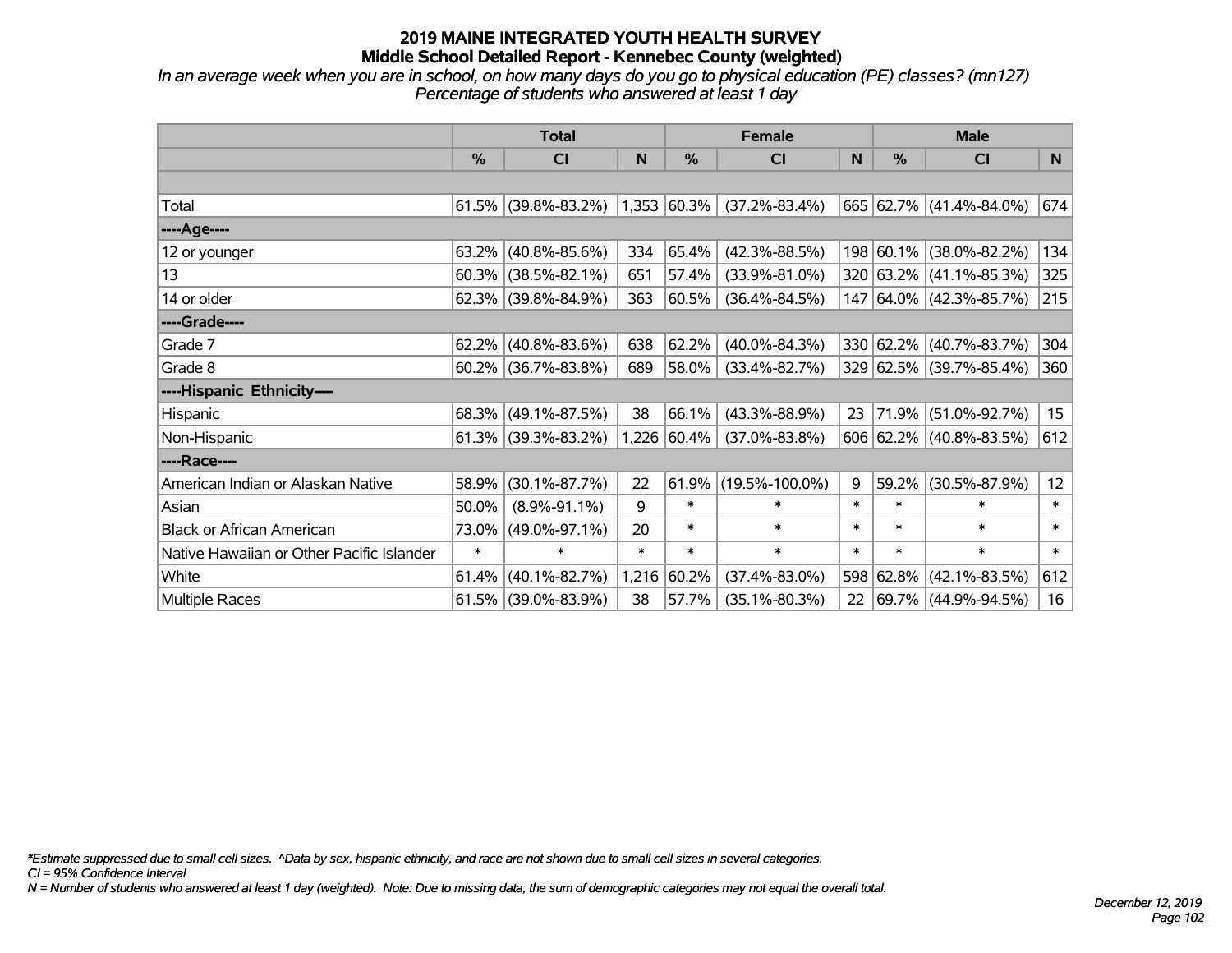*Percentage of students who attended physical education (PE) classes daily in an average week when they were in school (mndlype)*

|                                           | <b>Total</b> |                       |        |               | <b>Female</b>          | <b>Male</b> |               |                            |        |
|-------------------------------------------|--------------|-----------------------|--------|---------------|------------------------|-------------|---------------|----------------------------|--------|
|                                           | %            | C <sub>l</sub>        | N      | $\frac{0}{0}$ | <b>CI</b>              | N           | $\frac{0}{0}$ | <b>CI</b>                  | N      |
|                                           |              |                       |        |               |                        |             |               |                            |        |
| Total                                     |              | $11.4\%$ (3.7%-19.1%) |        |               | 251 10.8% (4.1%-17.5%) |             |               | 119 11.7% (2.6%-20.8%)     | 126    |
| ----Age----                               |              |                       |        |               |                        |             |               |                            |        |
| 12 or younger                             | 13.2%        | $(3.9\% - 22.5\%)$    | 70     | 14.4%         | $(4.1\% - 24.8\%)$     | 44          | 11.7%         | $(1.0\% - 22.5\%)$         | 26     |
| 13                                        | 11.2%        | $(3.6\% - 18.8\%)$    | 121    | 9.9%          | $(3.5\% - 16.3\%)$     | 55          |               | $12.0\%$ (2.4%-21.7%)      | 62     |
| 14 or older                               | $9.9\%$      | $(2.4\% - 17.4\%)$    | 58     | 8.3%          | $(1.1\% - 15.5\%)$     | 20          |               | $11.2\%$ (2.9%-19.5%)      | 38     |
| ----Grade----                             |              |                       |        |               |                        |             |               |                            |        |
| Grade 7                                   | 13.6%        | $(3.6\% - 23.7\%)$    |        | 140 13.9%     | $(4.9\% - 22.9\%)$     | 74          | 13.1%         | $(0.9\% - 25.2\%)$         | 64     |
| Grade 8                                   | $9.3\%$      | $(3.2\% - 15.3\%)$    | 106    | 7.9%          | $(2.1\% - 13.7\%)$     | 45          |               | $10.7\%$ (3.6%-17.8%)      | 62     |
| ----Hispanic Ethnicity----                |              |                       |        |               |                        |             |               |                            |        |
| Hispanic                                  | 14.8%        | $(3.5\% - 26.2\%)$    | 8      | $\ast$        | $\ast$                 | *           | $\ast$        | $\ast$                     | $\ast$ |
| Non-Hispanic                              |              | $11.0\%$ (3.3%-18.7%) |        | 220 10.0%     | $(3.7\% - 16.3\%)$     |             |               | 100   11.7%   (2.2%-21.2%) | 115    |
| ----Race----                              |              |                       |        |               |                        |             |               |                            |        |
| American Indian or Alaskan Native         | $\ast$       | $\ast$                | $\ast$ | $\ast$        | $\ast$                 | $\ast$      | $\ast$        | $\ast$                     | $\ast$ |
| Asian                                     | $\ast$       | $\ast$                | $\ast$ | $\ast$        | $\ast$                 | $\ast$      | $\ast$        | $\ast$                     | $\ast$ |
| <b>Black or African American</b>          | 23.1%        | $(5.5\% - 40.8\%)$    | 6      | $\ast$        | $\ast$                 | $\ast$      | $\ast$        | $\ast$                     | $\ast$ |
| Native Hawaiian or Other Pacific Islander | $\ast$       | $\ast$                | $\ast$ | $\ast$        | $\ast$                 | $\ast$      | $\ast$        | $\ast$                     | $\ast$ |
| White                                     | 10.9%        | $(3.5\% - 18.3\%)$    | 216    | 10.5%         | $(3.9\% - 17.1\%)$     | 105         | 11.2%         | $(2.7\% - 19.7\%)$         | 109    |
| Multiple Races                            |              | 13.2% (2.9%-23.5%)    | 8      | $\ast$        | $\ast$                 | $\ast$      | $\ast$        | $\ast$                     | $\ast$ |

*\*Estimate suppressed due to small cell sizes. ^Data by sex, hispanic ethnicity, and race are not shown due to small cell sizes in several categories.*

*CI = 95% Confidence Interval*

*N = Number of students who attended physical education (PE) classes daily in an average week when they were in school (weighted). Note: Due to missing data, the sum of demographic categories may not equal the overall total.*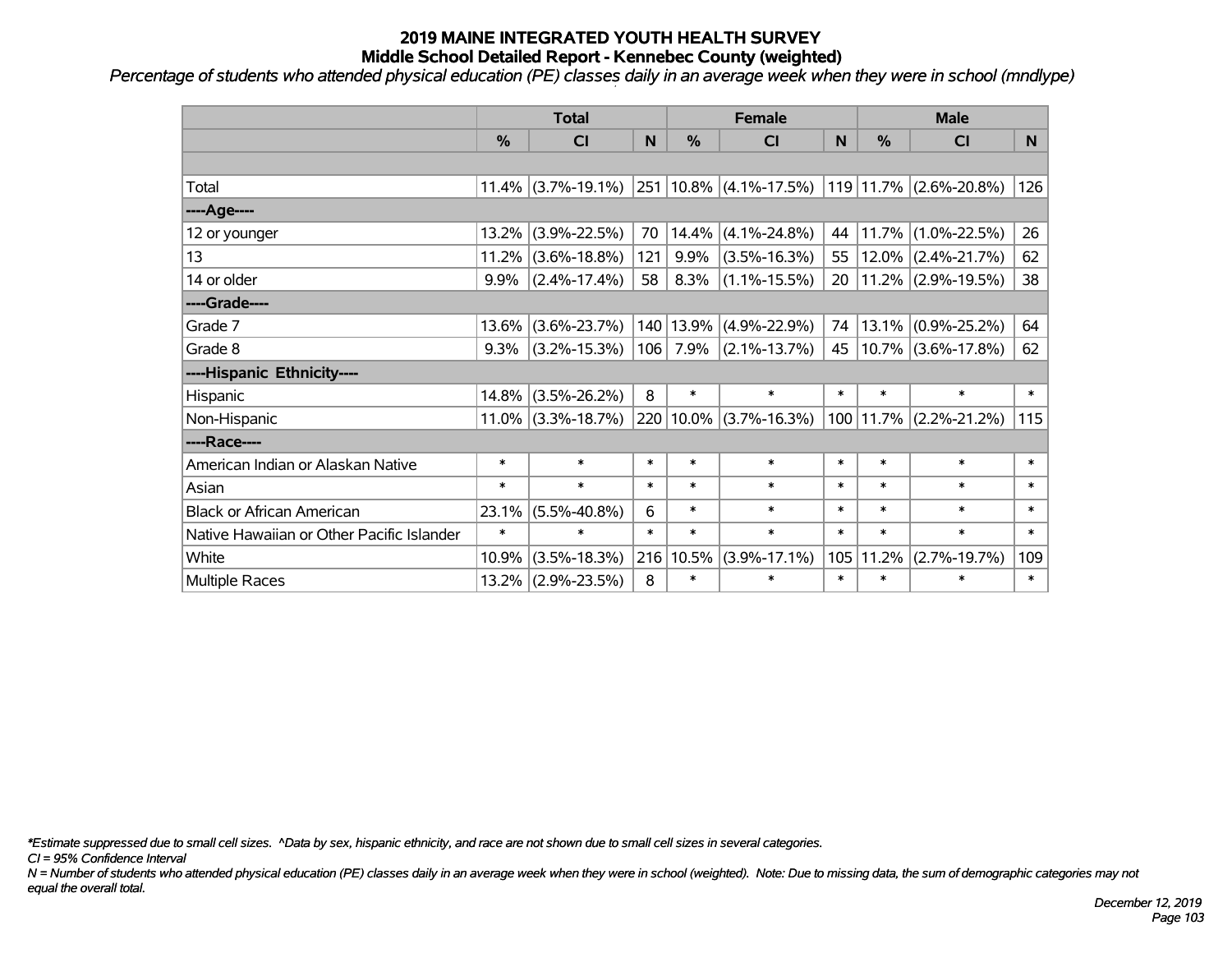*Do any of your classroom teachers provide short physical activity breaks during regular class time? (Do not count your physical education teacher.) (mn180)*

*Percentage of students who answered 'Yes'*

|                                           | <b>Total</b>  |                     |                 | <b>Female</b> | <b>Male</b>             |        |           |                                 |        |
|-------------------------------------------|---------------|---------------------|-----------------|---------------|-------------------------|--------|-----------|---------------------------------|--------|
|                                           | $\frac{0}{0}$ | <b>CI</b>           | N               | %             | <b>CI</b>               | N      | %         | <b>CI</b>                       | N.     |
|                                           |               |                     |                 |               |                         |        |           |                                 |        |
| Total                                     |               | 22.3% (16.3%-28.3%) |                 |               | 502 21.2% (11.6%-30.8%) |        |           | $ 235 22.6\% (16.4\% - 28.7\%)$ | 254    |
| ----Age----                               |               |                     |                 |               |                         |        |           |                                 |        |
| 12 or younger                             | 25.4%         | $(16.7\% - 34.1\%)$ |                 | 138 24.4%     | $(10.0\% - 38.7\%)$     | 74     | 25.2%     | $(17.4\% - 33.0\%)$             | 59     |
| 13                                        |               | 23.3% (14.4%-32.1%) |                 |               | 262 20.3% (10.6%-29.9%) |        | 118 26.2% | $(13.9\% - 38.4\%)$             | 140    |
| 14 or older                               | 16.2%         | $(7.7\% - 24.7\%)$  |                 | 94   19.4%    | $(4.5\% - 34.4\%)$      | 44     | 14.3%     | $(5.8\% - 22.8\%)$              | 50     |
| ----Grade----                             |               |                     |                 |               |                         |        |           |                                 |        |
| Grade 7                                   | $26.2\%$      | $(17.9\% - 34.6\%)$ |                 | 282 23.9%     | $(13.3\% - 34.5\%)$     | 129    | 28.0%     | $(15.6\% - 40.4\%)$             | 148    |
| Grade 8                                   |               | 18.3% (11.5%-25.0%) |                 | $211$   18.7% | $(8.7\% - 28.7\%)$      |        |           | 106   18.0%   (11.9%-24.0%)     | 104    |
| ----Hispanic Ethnicity----                |               |                     |                 |               |                         |        |           |                                 |        |
| Hispanic                                  | 28.8%         | $(6.8\% - 50.8\%)$  | 13              | $\ast$        | $\ast$                  | $\ast$ | $\ast$    | $\ast$                          | $\ast$ |
| Non-Hispanic                              |               | 21.7% (15.6%-27.8%) |                 |               | 449 20.6% (11.5%-29.7%) |        |           | 210 22.2% (15.4%-29.1%)         | 231    |
| ----Race----                              |               |                     |                 |               |                         |        |           |                                 |        |
| American Indian or Alaskan Native         | 17.5%         | $(0.0\% - 36.1\%)$  | 8               | $\ast$        | $\ast$                  | $\ast$ | $\ast$    | $\ast$                          | $\ast$ |
| Asian                                     | 52.3%         | $(22.0\% - 82.7\%)$ | 13              | $\ast$        | $\ast$                  | $\ast$ | $\ast$    | $\ast$                          | $\ast$ |
| <b>Black or African American</b>          | 37.0%         | $(17.0\% - 57.0\%)$ | 10 <sup>1</sup> | $\ast$        | $\ast$                  | $\ast$ | $\ast$    | $\ast$                          | $\ast$ |
| Native Hawaiian or Other Pacific Islander | $\ast$        | $\ast$              | $\ast$          | $\ast$        | $\ast$                  | $\ast$ | $\ast$    | $\ast$                          | $\ast$ |
| White                                     | 22.1%         | $(15.8\% - 28.3\%)$ | 451             | 21.4%         | $(11.7\% - 31.0\%)$     | 212    | 22.3%     | $(15.6\% - 28.9\%)$             | 231    |
| <b>Multiple Races</b>                     | 22.2%         | $(9.6\% - 34.9\%)$  | 13              | $\ast$        | $\ast$                  | $\ast$ | $\ast$    | $\ast$                          | $\ast$ |

*\*Estimate suppressed due to small cell sizes. ^Data by sex, hispanic ethnicity, and race are not shown due to small cell sizes in several categories.*

*CI = 95% Confidence Interval*

*N = Number of students who answered 'Yes' (weighted). Note: Due to missing data, the sum of demographic categories may not equal the overall total.*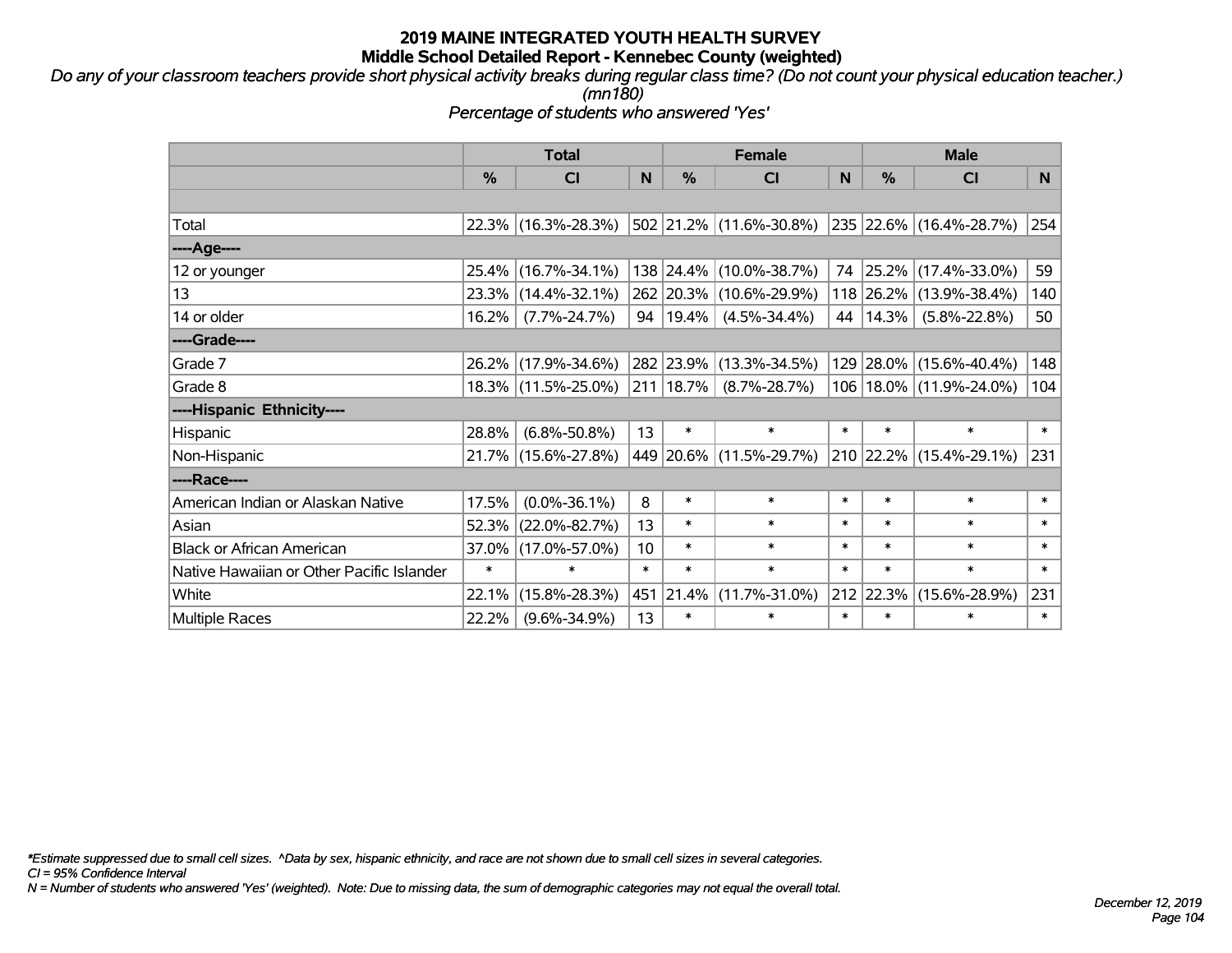*During the past 12 months, on how many sports teams did you play? (Count any teams run by your school or community groups.) (mn179) Percentage of students who answered at least one team*

|                                           | <b>Total</b> |                        |        | <b>Female</b> |                             |        | <b>Male</b> |                      |        |  |
|-------------------------------------------|--------------|------------------------|--------|---------------|-----------------------------|--------|-------------|----------------------|--------|--|
|                                           | %            | <b>CI</b>              | N      | %             | <b>CI</b>                   | N      | %           | <b>CI</b>            | N.     |  |
|                                           |              |                        |        |               |                             |        |             |                      |        |  |
| Total                                     |              | 63.1% (54.5%-71.7%)    |        |               | $1,436$ 66.1% (57.1%-75.1%) |        | 740 60.6%   | $(50.6\% - 70.6\%)$  | 689    |  |
| ----Age----                               |              |                        |        |               |                             |        |             |                      |        |  |
| 12 or younger                             | 58.1%        | $(49.5\% - 66.8\%)$    | 320    |               | $61.7\%$ (55.2%-68.2%)      | 187    | 54.7%       | $(41.6\% - 67.8\%)$  | 132    |  |
| 13                                        | 67.4%        | $(58.0\% - 76.7\%)$    | 762    |               | 69.7% (59.4%-79.9%)         |        | 406 64.5%   | $(52.2\% - 76.8\%)$  | 349    |  |
| 14 or older                               |              | $60.5\%$ (48.7%-72.3%) | 355    |               | $62.9\%$ (43.7%-82.0%)      |        | 147 59.5%   | $(45.7\% - 73.3\%)$  | 208    |  |
| ----Grade----                             |              |                        |        |               |                             |        |             |                      |        |  |
| Grade 7                                   | 57.8%        | $(48.2\% - 67.5\%)$    | 623    |               | 58.5% (50.6%-66.5%)         |        | 317 57.6%   | $(45.3\% - 70.0\%)$  | 307    |  |
| Grade 8                                   |              | 68.7% (60.0%-77.5%)    | 800    |               | 73.2% (61.7%-84.6%)         |        | 423 64.7%   | $(54.5\% - 74.9\%)$  | 377    |  |
| ----Hispanic Ethnicity----                |              |                        |        |               |                             |        |             |                      |        |  |
| Hispanic                                  | 57.9%        | $(39.7\% - 76.1\%)$    | 27     | 61.7%         | $(36.3\% - 87.1\%)$         | 18     | 51.2%       | $(20.6\% - 81.8\%)$  | 9      |  |
| Non-Hispanic                              |              | $63.6\%$ (55.1%-72.2%) |        |               | 1,328 66.3% (57.2%-75.4%)   |        | 681 61.4%   | $(51.6\% - 71.1\%)$  | 643    |  |
| ----Race----                              |              |                        |        |               |                             |        |             |                      |        |  |
| American Indian or Alaskan Native         | 46.8%        | $(31.2\% - 62.5\%)$    | 22     | 30.5%         | $(14.9\% - 46.2\%)$         | 8      | 65.9%       | $(31.6\% - 100.0\%)$ | 14     |  |
| Asian                                     | 60.2%        | $(39.4\% - 81.0\%)$    | 15     | $\ast$        | $\ast$                      | $\ast$ | $\ast$      | $\ast$               | $\ast$ |  |
| <b>Black or African American</b>          | 60.1%        | $(46.2\% - 74.0\%)$    | 16     | $\ast$        | $\ast$                      | $\ast$ | $\ast$      | $\ast$               | $\ast$ |  |
| Native Hawaiian or Other Pacific Islander | $\ast$       | $\ast$                 | $\ast$ | $\ast$        | $\ast$                      | $\ast$ | $\ast$      | $\ast$               | $\ast$ |  |
| White                                     | 63.5%        | $(54.8\% - 72.2\%)$    | 1,309  | 66.7%         | $(57.8\% - 75.7\%)$         |        | 668 60.6%   | $(50.5\% - 70.7\%)$  | 633    |  |
| Multiple Races                            |              | 55.5% (46.0%-65.0%)    | 33     |               | 57.3% (42.7%-72.0%)         | 21     | 52.3%       | $(28.2\% - 76.4\%)$  | 11     |  |

*\*Estimate suppressed due to small cell sizes. ^Data by sex, hispanic ethnicity, and race are not shown due to small cell sizes in several categories.*

*CI = 95% Confidence Interval*

*N = Number of students who answered at least one team (weighted). Note: Due to missing data, the sum of demographic categories may not equal the overall total.*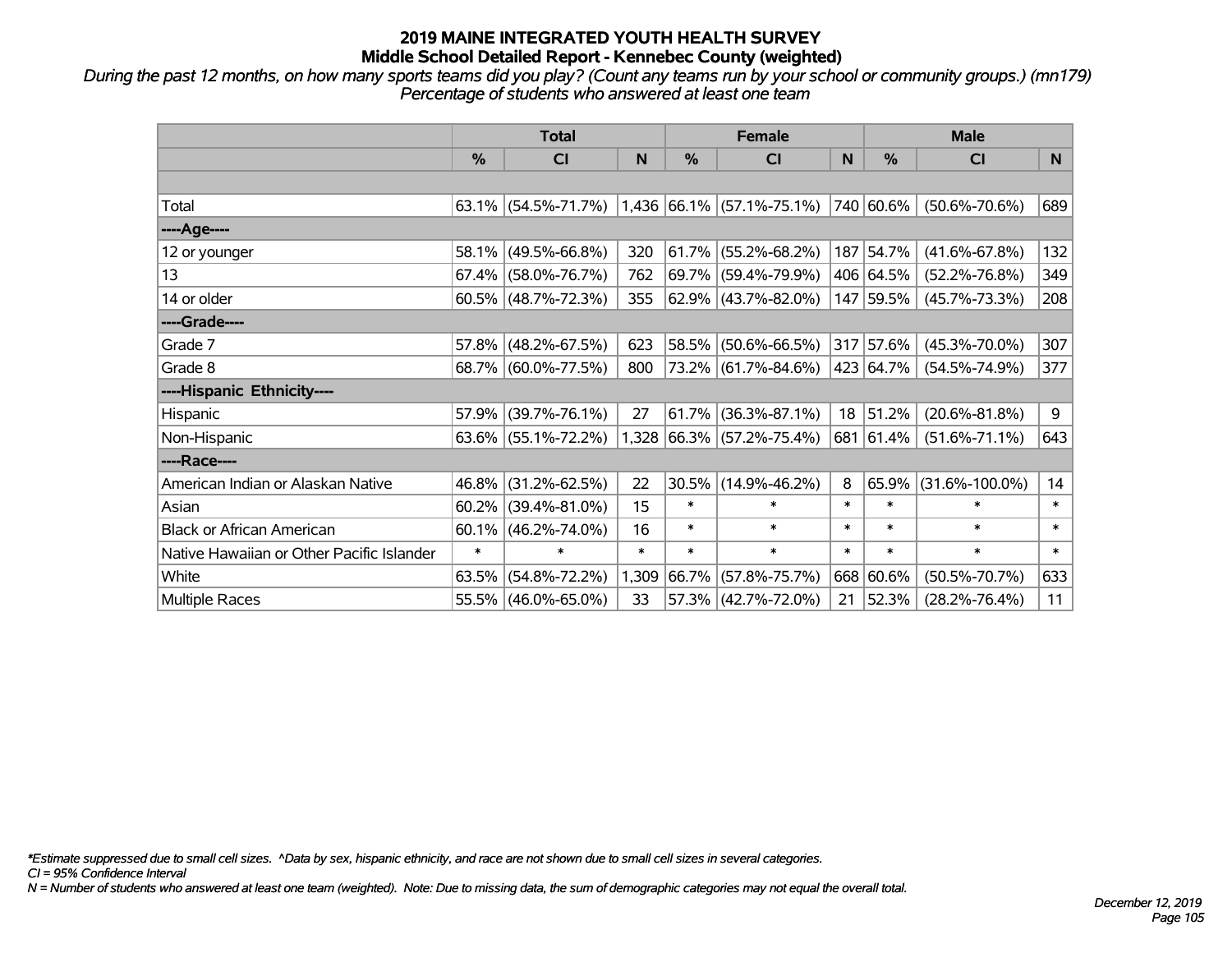#### **2019 MAINE INTEGRATED YOUTH HEALTH SURVEY Middle School Detailed Report - Kennebec County (weighted)** *On an average school night, how many hours of sleep do you get? (mn178) Percentage of students who answered at least 8 hours*

|                                           | <b>Total</b>  |                     | <b>Female</b> |               |                                  | <b>Male</b> |               |                             |        |
|-------------------------------------------|---------------|---------------------|---------------|---------------|----------------------------------|-------------|---------------|-----------------------------|--------|
|                                           | $\frac{0}{0}$ | CI                  | N             | $\frac{0}{0}$ | C <sub>l</sub>                   | N           | $\frac{0}{0}$ | <b>CI</b>                   | N      |
|                                           |               |                     |               |               |                                  |             |               |                             |        |
| Total                                     |               | 49.8% (43.6%-56.0%) |               |               | $1,123$ $ 47.4\% $ (39.5%-55.3%) |             |               | 522 52.9% (44.3%-61.4%)     | 597    |
| ----Age----                               |               |                     |               |               |                                  |             |               |                             |        |
| 12 or younger                             | 60.1%         | $(52.7\% - 67.6\%)$ | 331           | 57.3%         | $(44.4\% - 70.2\%)$              | 175         | 64.9%         | $(53.7\% - 76.2\%)$         | 157    |
| 13                                        |               | 49.8% (43.1%-56.5%) | 552           | 45.7%         | $(36.5\% - 54.9\%)$              |             |               | 258 54.4% (44.5%-64.3%)     | 291    |
| 14 or older                               |               | 40.6% (29.1%-52.1%) | 239           |               | 38.6% (23.0%-54.1%)              |             |               | 90 $ 42.3\% $ (31.5%-53.2%) | 150    |
| ----Grade----                             |               |                     |               |               |                                  |             |               |                             |        |
| Grade 7                                   |               | 55.0% (47.1%-62.8%) | 585           | 53.9%         | $(40.4\% - 67.3\%)$              |             |               | 285 56.5% (46.0%-67.1%)     | 300    |
| Grade 8                                   |               | 45.0% (36.9%-53.1%) | 519           |               | 41.4% (31.6%-51.3%)              |             |               | 238 48.8% (40.8%-56.8%)     | 281    |
| ----Hispanic Ethnicity----                |               |                     |               |               |                                  |             |               |                             |        |
| Hispanic                                  | 47.2%         | $(32.2\% - 62.1\%)$ | 22            | 47.7%         | $(28.8\% - 66.5\%)$              | 14          | 46.3%         | $(35.3\% - 57.4\%)$         | 8      |
| Non-Hispanic                              |               | 49.4% (42.3%-56.4%) |               |               | $1,021$ 46.2% (37.7%-54.7%)      |             |               | 466 52.7% (44.0%-61.5%)     | 551    |
| ----Race----                              |               |                     |               |               |                                  |             |               |                             |        |
| American Indian or Alaskan Native         | 47.5%         | $(18.0\% - 77.1\%)$ | 22            | 52.9%         | $(15.4\% - 90.4\%)$              | 13          | 41.3%         | $(12.2\% - 70.3\%)$         | 9      |
| Asian                                     | 43.4%         | $(12.0\% - 74.8\%)$ | 11            | $\ast$        | $\ast$                           | $\ast$      | $\ast$        | $\ast$                      | $\ast$ |
| <b>Black or African American</b>          | 26.2%         | $(0.0\% - 52.5\%)$  | 7             | $\ast$        | $\ast$                           | $\ast$      | $\ast$        | $\ast$                      | $\ast$ |
| Native Hawaiian or Other Pacific Islander | $\ast$        | $\ast$              | $\ast$        | $\ast$        | $\ast$                           | $\ast$      | $\ast$        | $\ast$                      | $\ast$ |
| White                                     | 50.8%         | $(44.1\% - 57.6\%)$ | 1,038         | 47.8%         | $(38.8\% - 56.7\%)$              | 472         | 54.1%         | $(45.5\% - 62.7\%)$         | 562    |
| Multiple Races                            |               | 32.1% (16.6%-47.5%) | 18            |               | 32.7% (11.9%-53.5%)              | 12          |               | $ 30.9\% $ (10.3%-51.4%)    | 6      |

*\*Estimate suppressed due to small cell sizes. ^Data by sex, hispanic ethnicity, and race are not shown due to small cell sizes in several categories.*

*CI = 95% Confidence Interval*

*N = Number of students who answered at least 8 hours (weighted). Note: Due to missing data, the sum of demographic categories may not equal the overall total.*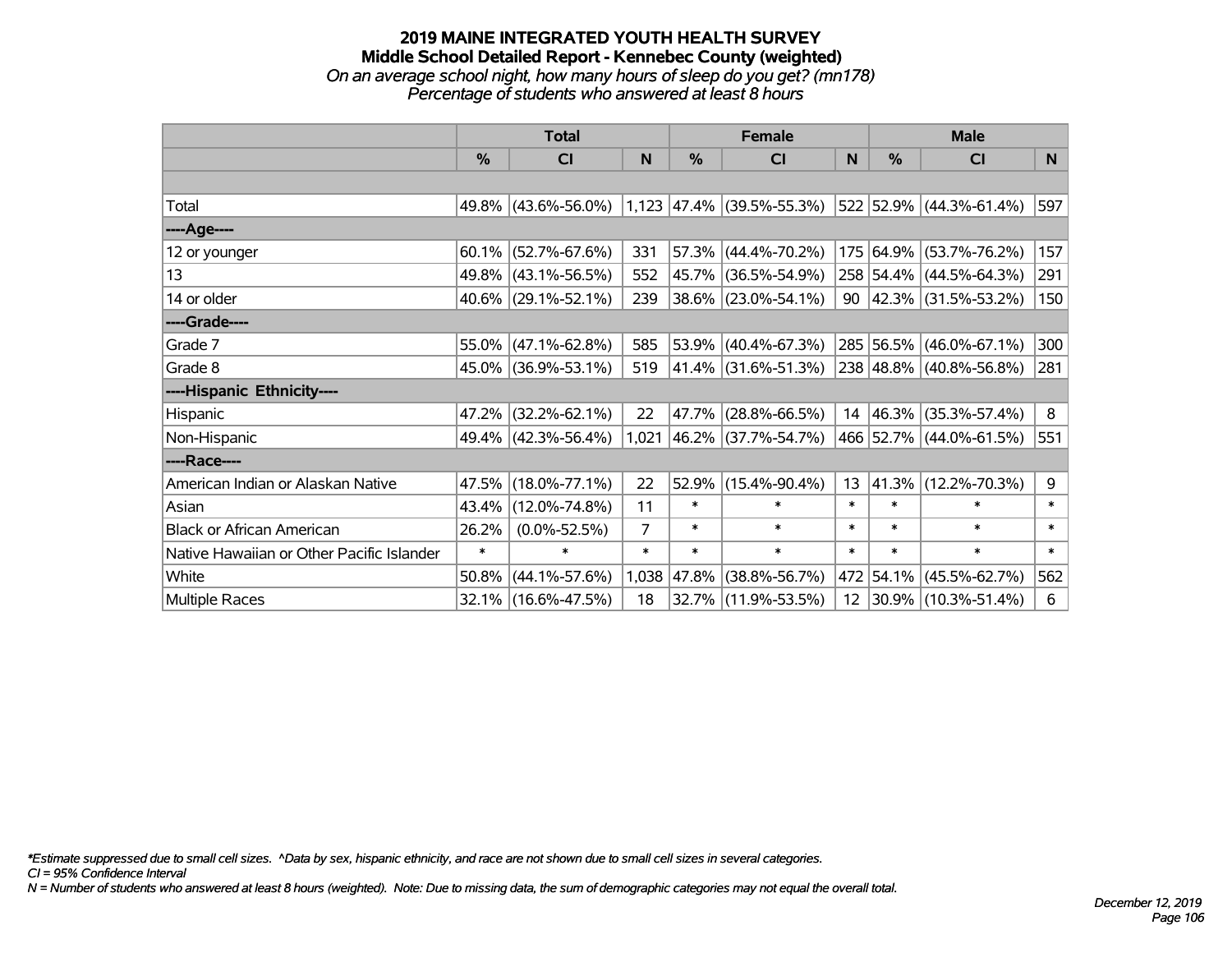#### **2019 MAINE INTEGRATED YOUTH HEALTH SURVEY Middle School Detailed Report - Kennebec County (weighted)** *During the past 12 months, how would you describe your grades in school? (mn171) Percentage of students who answered 'Mostly A's' or 'Mostly B's'*

|                                           | <b>Total</b>  |                      | <b>Female</b> |               |                      | <b>Male</b> |               |                                 |        |
|-------------------------------------------|---------------|----------------------|---------------|---------------|----------------------|-------------|---------------|---------------------------------|--------|
|                                           | $\frac{0}{0}$ | CI                   | N             | $\frac{0}{0}$ | CI                   | N           | $\frac{0}{0}$ | <b>CI</b>                       | N      |
|                                           |               |                      |               |               |                      |             |               |                                 |        |
| Total                                     | 68.9%         | $(59.5\% - 78.2\%)$  |               | 1,544 74.9%   | $(61.0\% - 88.7\%)$  |             |               | $817 64.0\%  (58.8\% - 69.2\%)$ | 724    |
| ----Age----                               |               |                      |               |               |                      |             |               |                                 |        |
| 12 or younger                             | 66.8%         | $(56.7\% - 77.0\%)$  | 367           | 73.4%         | $(55.8\% - 91.0\%)$  | 221         | 60.0%         | $(52.6\% - 67.3\%)$             | 145    |
| 13                                        | 68.6%         | $(57.3\% - 79.9\%)$  | 758           | 74.0%         | $(58.8\% - 89.3\%)$  |             |               | 414 63.4% (55.2%-71.6%)         | 341    |
| 14 or older                               | 72.3%         | $(65.5\% - 79.2\%)$  | 420           | 78.8%         | $(68.1\% - 89.6\%)$  |             |               | 182 68.6% (62.7%-74.6%)         | 237    |
| ----Grade----                             |               |                      |               |               |                      |             |               |                                 |        |
| Grade 7                                   | 68.0%         | $(59.5\% - 76.4\%)$  | 720           | 73.6%         | $(58.6\% - 88.6\%)$  |             | 390 62.8%     | $(60.0\% - 65.7\%)$             | 330    |
| Grade 8                                   | 70.0%         | $(59.8\% - 80.2\%)$  | 804           | 76.1%         | $(62.3\% - 89.8\%)$  |             |               | 427 64.6% (56.9%-72.3%)         | 377    |
| ----Hispanic Ethnicity----                |               |                      |               |               |                      |             |               |                                 |        |
| Hispanic                                  | 63.9%         | $(49.4\% - 78.5\%)$  | 29            | 70.5%         | $(52.8\% - 88.3\%)$  | 20          | 52.7%         | $(29.4\% - 76.1\%)$             | 9      |
| Non-Hispanic                              | 69.5%         | $(59.9\% - 79.2\%)$  | 1,428         | 75.6%         | $(60.4\% - 90.7\%)$  |             |               | 756 64.1% (59.3%-68.9%)         | 668    |
| ----Race----                              |               |                      |               |               |                      |             |               |                                 |        |
| American Indian or Alaskan Native         | 60.8%         | $(46.2\% - 75.4\%)$  | 27            | 68.9%         | $(30.9\% - 100.0\%)$ | 16          | 51.8%         | $(20.9\% - 82.8\%)$             | 11     |
| Asian                                     | 73.1%         | $(35.3\% - 100.0\%)$ | 17            | $\ast$        | $\ast$               | $\ast$      | $\ast$        | $\ast$                          | $\ast$ |
| <b>Black or African American</b>          | 47.2%         | $(23.0\% - 71.5\%)$  | 11            | $\ast$        | $\ast$               | $\ast$      | $\ast$        | $\ast$                          | $\ast$ |
| Native Hawaiian or Other Pacific Islander | $\ast$        | $\ast$               | $\ast$        | $\ast$        | $\ast$               | $\ast$      | $\ast$        | $\ast$                          | $\ast$ |
| White                                     | 70.2%         | $(61.1\% - 79.2\%)$  | 1,431         | 77.3%         | $(62.9\% - 91.6\%)$  |             | 759 64.2%     | $(59.6\% - 68.7\%)$             | 668    |
| Multiple Races                            | 60.4%         | $(31.3\% - 89.5\%)$  | 34            | 64.2%         | $(37.4\% - 91.0\%)$  | 24          |               | $ 52.7\% $ (12.2%-93.2%)        | 10     |

*\*Estimate suppressed due to small cell sizes. ^Data by sex, hispanic ethnicity, and race are not shown due to small cell sizes in several categories.*

*CI = 95% Confidence Interval*

*N = Number of students who answered 'Mostly A's' or 'Mostly B's' (weighted). Note: Due to missing data, the sum of demographic categories may not equal the overall total.*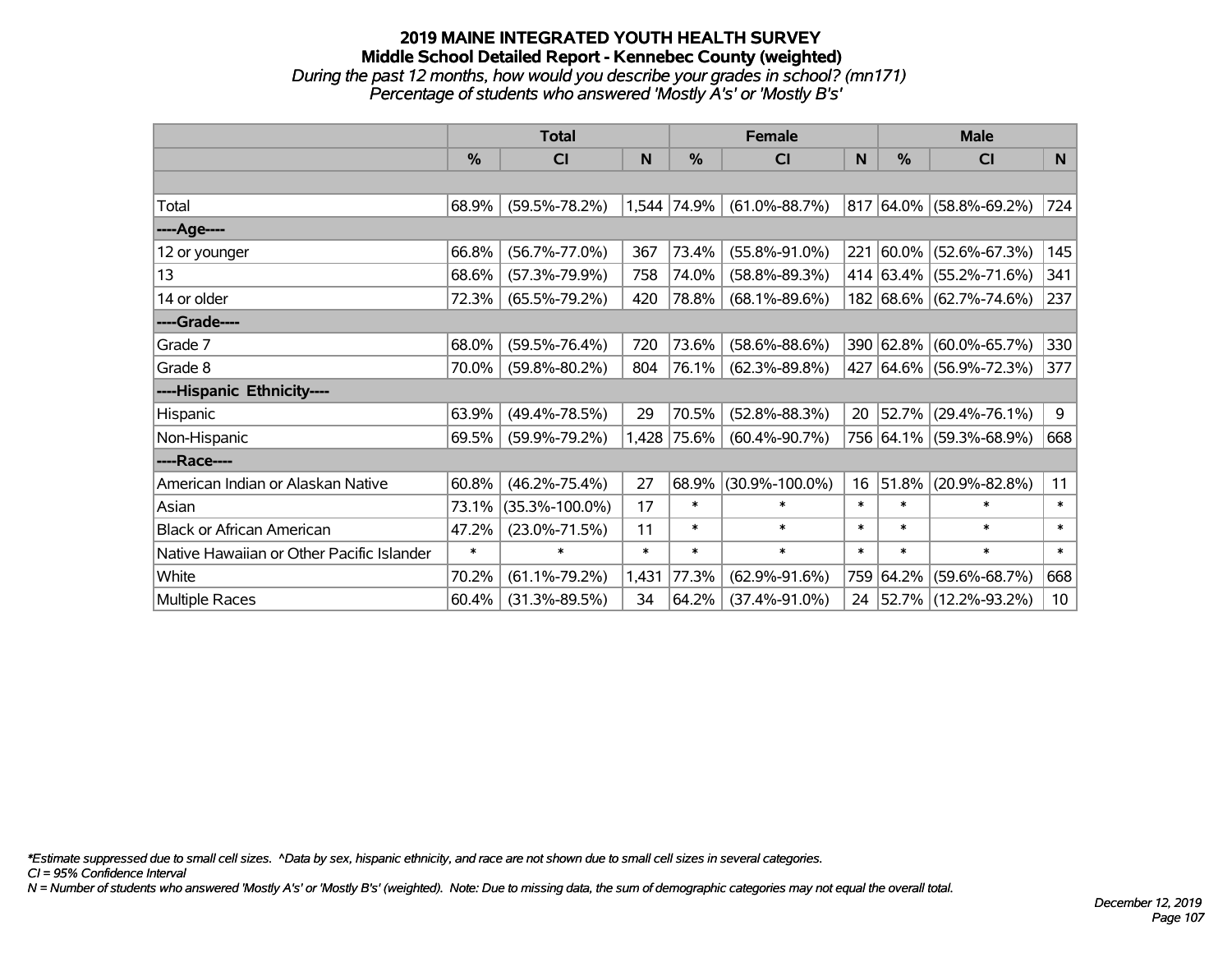*During an average week, how many hours do you spend in clubs or organizations (other than sports) outside of regular school hours? (mn146) Percentage of students who answered at least 1 hour*

|                                           | <b>Total</b> |                        |        | <b>Female</b> |                                                     |        | <b>Male</b> |                         |                |  |
|-------------------------------------------|--------------|------------------------|--------|---------------|-----------------------------------------------------|--------|-------------|-------------------------|----------------|--|
|                                           | $\%$         | <b>CI</b>              | N      | $\%$          | <b>CI</b>                                           | N      | $\%$        | <b>CI</b>               | N.             |  |
|                                           |              |                        |        |               |                                                     |        |             |                         |                |  |
| Total                                     |              | 39.8% (34.4%-45.3%)    |        |               | $900 46.0\% $ (42.7%-49.2%) 512 33.9% (23.4%-44.4%) |        |             |                         | 381            |  |
| ----Age----                               |              |                        |        |               |                                                     |        |             |                         |                |  |
| 12 or younger                             |              | 44.9% (36.1%-53.6%)    |        |               | 241 49.6% (37.6%-61.5%)                             |        | 151 39.4%   | $(23.2\% - 55.7\%)$     | 90             |  |
| 13                                        |              | 38.3% (31.0%-45.6%)    |        |               | 431 42.9% (34.8%-51.1%)                             |        | 248 32.6%   | $(20.6\% - 44.7\%)$     | 176            |  |
| 14 or older                               |              | 38.1% (30.3%-45.8%)    |        |               | 224 48.7% (39.5%-57.9%)                             |        |             | 113 31.4% (20.8%-42.0%) | 111            |  |
| ----Grade----                             |              |                        |        |               |                                                     |        |             |                         |                |  |
| Grade 7                                   |              | 36.4% (28.5%-44.3%)    |        |               | 385 41.1% (35.2%-47.0%)                             |        |             | 219 31.9% (16.2%-47.7%) | 166            |  |
| Grade 8                                   |              | 43.2% (37.3%-49.1%)    |        |               | $503 50.4\% (42.6\% - 58.2\%)$                      |        |             | 293 36.2% (25.3%-47.1%) | 211            |  |
| ----Hispanic Ethnicity----                |              |                        |        |               |                                                     |        |             |                         |                |  |
| Hispanic                                  |              | 41.5% (13.7%-69.3%)    | 19     | $\ast$        | $\ast$                                              | $\ast$ | $\ast$      | $\ast$                  | $\ast$         |  |
| Non-Hispanic                              |              | $40.3\%$ (34.2%-46.4%) |        |               | 835 45.5% (41.3%-49.7%)                             |        |             | 466 35.4% (24.3%-46.4%) | 366            |  |
| ----Race----                              |              |                        |        |               |                                                     |        |             |                         |                |  |
| American Indian or Alaskan Native         | 31.9%        | $(0.0\% - 68.9\%)$     | 14     | $\ast$        | $\ast$                                              | $\ast$ | $\ast$      | $\ast$                  | $\ast$         |  |
| Asian                                     | 45.8%        | $(14.6\% - 77.0\%)$    | 11     | $\ast$        | $\ast$                                              | $\ast$ | $\ast$      | $\ast$                  | $\ast$         |  |
| <b>Black or African American</b>          | 27.2%        | $(0.0\% - 60.9\%)$     | 7      | $\ast$        | $\ast$                                              | $\ast$ | $\ast$      | $\ast$                  | $\ast$         |  |
| Native Hawaiian or Other Pacific Islander | $\ast$       | $\ast$                 | $\ast$ | $\ast$        | $\ast$                                              | $\ast$ | $\ast$      | $\ast$                  | $\ast$         |  |
| White                                     | 40.4%        | $(34.8\% - 46.0\%)$    | 827    | 46.7%         | $(43.2\% - 50.3\%)$                                 |        | 466 34.1%   | $(23.4\% - 44.9\%)$     | 354            |  |
| Multiple Races                            |              | 39.8% (19.5%-60.1%)    | 23     |               | $ 41.3\% $ (21.0%-61.5%)                            |        | 16 36.9%    | $(8.5\% - 65.2\%)$      | $\overline{7}$ |  |

*\*Estimate suppressed due to small cell sizes. ^Data by sex, hispanic ethnicity, and race are not shown due to small cell sizes in several categories.*

*CI = 95% Confidence Interval*

*N = Number of students who answered at least 1 hour (weighted). Note: Due to missing data, the sum of demographic categories may not equal the overall total.*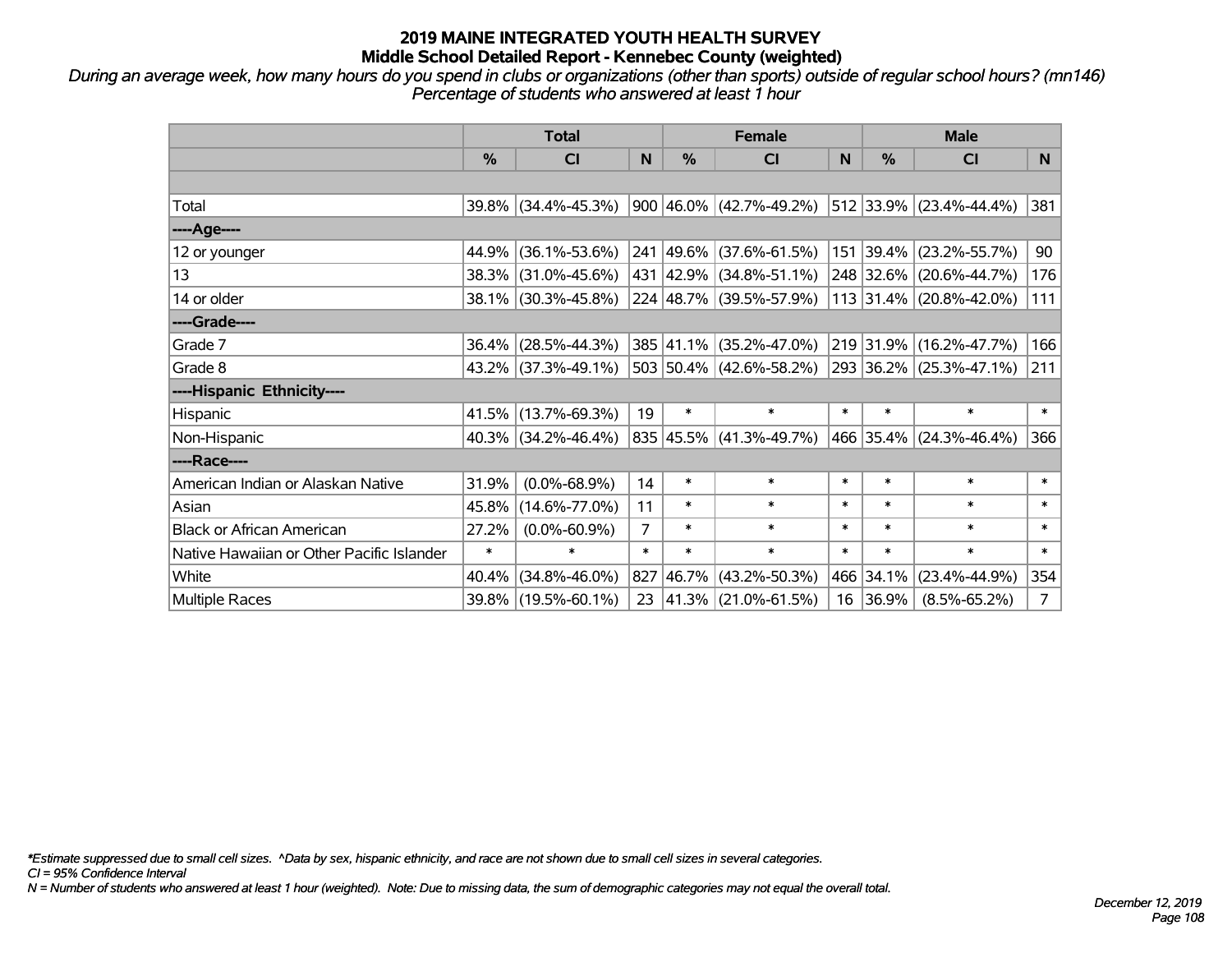### **2019 MAINE INTEGRATED YOUTH HEALTH SURVEY Middle School Detailed Report - Kennebec County (weighted)**

*Do you agree or disagree that at least one of your teachers really cares and gives you help and support when you need it? (mn143) Percentage of students who answered 'Strongly agree' or 'Agree'*

|                                           | <b>Total</b>  |                     |        | <b>Female</b> |                             |        | <b>Male</b>   |                         |        |
|-------------------------------------------|---------------|---------------------|--------|---------------|-----------------------------|--------|---------------|-------------------------|--------|
|                                           | $\frac{0}{0}$ | <b>CI</b>           | N      | %             | <b>CI</b>                   | N      | $\frac{0}{0}$ | <b>CI</b>               | N      |
|                                           |               |                     |        |               |                             |        |               |                         |        |
| Total                                     |               | 76.0% (71.5%-80.4%) |        |               | $1,704$ 77.8% (71.9%-83.6%) |        |               | 868 74.3% (69.3%-79.3%) | 823    |
| ----Age----                               |               |                     |        |               |                             |        |               |                         |        |
| 12 or younger                             | 73.4%         | $(69.8\% - 77.0\%)$ | 400    | 72.0%         | $(65.4\% - 78.5\%)$         |        |               | 222 75.0% (67.2%-82.8%) | 174    |
| 13                                        |               | 76.9% (71.8%-82.1%) | 839    | 79.9%         | $(72.5\% - 87.3\%)$         |        |               | 445 74.2% (68.0%-80.4%) | 389    |
| 14 or older                               |               | 76.6% (69.0%-84.2%) | 459    |               | 80.2% (70.3%-90.0%)         |        |               | 200 73.9% (67.4%-80.5%) | 257    |
| ----Grade----                             |               |                     |        |               |                             |        |               |                         |        |
| Grade 7                                   |               | 73.6% (69.5%-77.7%) | 770    | 74.6%         | $(69.6\% - 79.7\%)$         |        |               | 398 72.1% (66.0%-78.1%) | 365    |
| Grade 8                                   |               | 78.2% (70.6%-85.9%) | 911    |               | 80.4% (70.5%-90.2%)         |        |               | 463 76.1% (68.8%-83.4%) | 446    |
| ----Hispanic Ethnicity----                |               |                     |        |               |                             |        |               |                         |        |
| Hispanic                                  | 71.0%         | $(59.9\% - 82.1\%)$ | 40     | $\ast$        | $\ast$                      | $\ast$ | $\ast$        | $\ast$                  | $\ast$ |
| Non-Hispanic                              |               | 75.8% (71.4%-80.2%) |        |               | 1,540 78.0% (71.9%-84.2%)   |        |               | 787 73.5% (68.2%-78.7%) | 744    |
| ----Race----                              |               |                     |        |               |                             |        |               |                         |        |
| American Indian or Alaskan Native         | 66.7%         | $(49.6\% - 83.7\%)$ | 26     | $\ast$        | $\ast$                      | $\ast$ | $\ast$        | $\ast$                  | $\ast$ |
| Asian                                     | $\ast$        | $\ast$              | $\ast$ | $\ast$        | $\ast$                      | $\ast$ | $\ast$        | $\ast$                  | $\ast$ |
| <b>Black or African American</b>          | $\ast$        | $\ast$              | $\ast$ | $\ast$        | $\ast$                      | $\ast$ | $\ast$        | $\ast$                  | $\ast$ |
| Native Hawaiian or Other Pacific Islander | $\ast$        | $\ast$              | $\ast$ | $\ast$        | $\ast$                      | $\ast$ | $\ast$        | $\ast$                  | $\ast$ |
| White                                     | 76.3%         | $(71.9\% - 80.8\%)$ | 1,538  | 78.5%         | $(72.6\% - 84.4\%)$         | 787    | 74.3%         | $(69.1\% - 79.4\%)$     | 742    |
| Multiple Races                            |               | 73.6% (65.0%-82.2%) | 47     |               | 77.9% (62.6%-93.1%)         | 30     |               | 66.1% (53.0%-79.2%)     | 17     |

*\*Estimate suppressed due to small cell sizes. ^Data by sex, hispanic ethnicity, and race are not shown due to small cell sizes in several categories.*

*CI = 95% Confidence Interval*

*N = Number of students who answered 'Strongly agree' or 'Agree' (weighted). Note: Due to missing data, the sum of demographic categories may not equal the overall total.*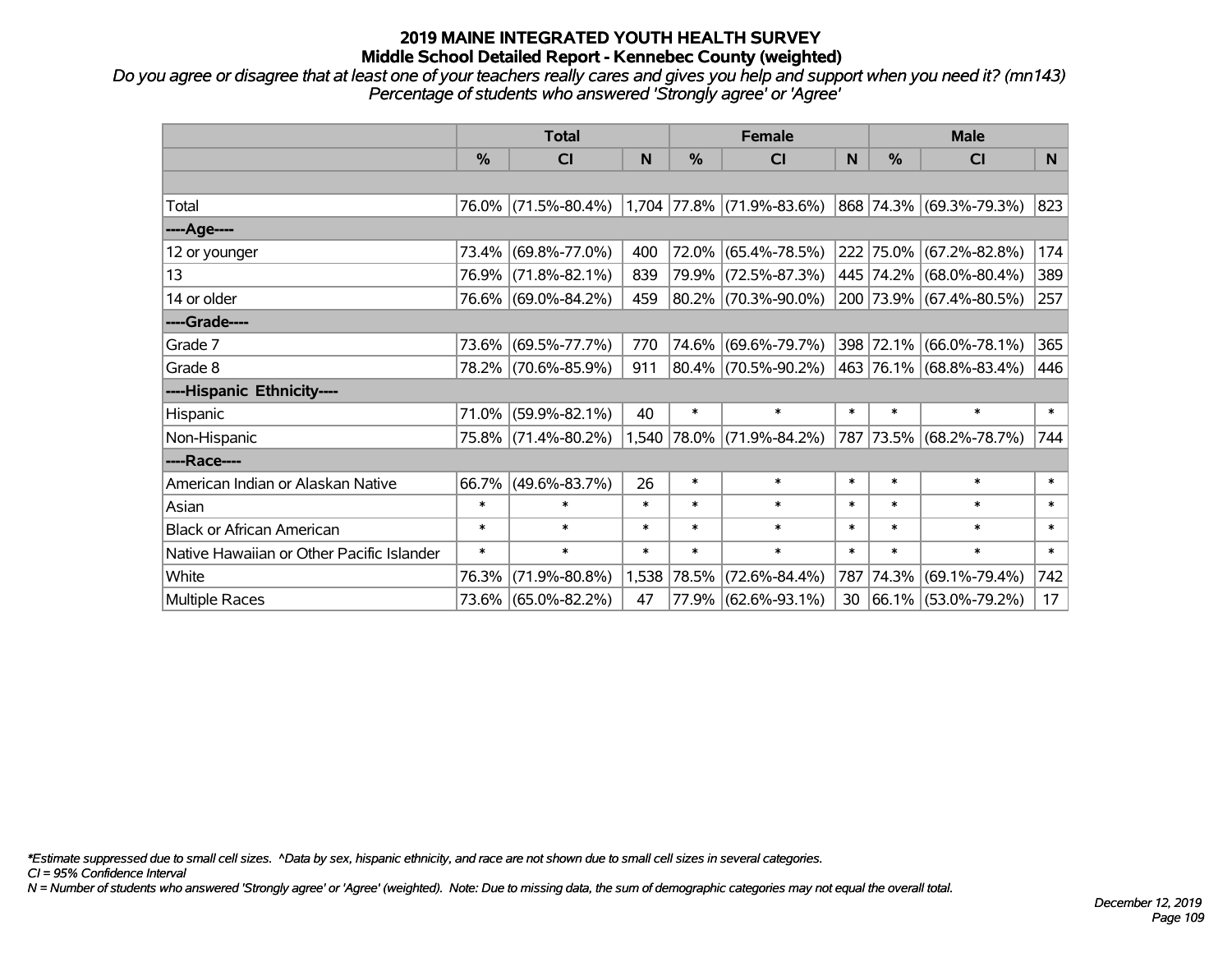# **2019 MAINE INTEGRATED YOUTH HEALTH SURVEY Middle School Detailed Report - Kennebec County (weighted)**

### *How often does one of your parents talk with you about what you are doing in school? (mn144) Percentage of students who answered 'About every day' or 'About once or twice a week'*

|                                           | <b>Total</b> |                        |        | <b>Female</b> |                           |        | <b>Male</b> |                          |        |
|-------------------------------------------|--------------|------------------------|--------|---------------|---------------------------|--------|-------------|--------------------------|--------|
|                                           | %            | C <sub>l</sub>         | N      | %             | <b>CI</b>                 | N      | $\%$        | <b>CI</b>                | N      |
|                                           |              |                        |        |               |                           |        |             |                          |        |
| Total                                     |              | 83.6% (80.3%-86.9%)    |        |               | 1,882 82.8% (76.3%-89.4%) |        |             | 925 84.5% (81.9%-87.1%)  | 941    |
| ----Age----                               |              |                        |        |               |                           |        |             |                          |        |
| 12 or younger                             | 84.0%        | $(80.4\% - 87.7\%)$    | 459    |               | $81.1\%$ (75.0%-87.2%)    |        | 250 88.6%   | $(81.5\% - 95.7\%)$      | 208    |
| 13                                        | 84.7%        | $(80.0\% - 89.3\%)$    | 923    |               | 82.2% (74.2%-90.3%)       |        |             | 456 86.9% (82.4%-91.4%)  | 458    |
| 14 or older                               |              | $81.5\%$ (77.3%-85.8%) | 493    |               | 86.2% (76.7%-95.8%)       |        |             | 219 78.0% (71.2%-84.8%)  | 273    |
| ----Grade----                             |              |                        |        |               |                           |        |             |                          |        |
| Grade 7                                   | 84.2%        | $(80.3\% - 88.1\%)$    | 886    |               | $82.6\%$ (76.8%-88.4%)    |        | 440 86.1%   | $(81.3\% - 90.8\%)$      | 441    |
| Grade 8                                   |              | 83.1% (78.4%-87.8%)    | 970    |               | $82.8\%$ (74.6%-91.1%)    |        |             | 479 83.3% (80.4%-86.3%)  | 489    |
| ----Hispanic Ethnicity----                |              |                        |        |               |                           |        |             |                          |        |
| Hispanic                                  | 73.5%        | $(62.5\% - 84.5\%)$    | 41     | $\ast$        | $\ast$                    | $\ast$ | $\ast$      | $\ast$                   | $\ast$ |
| Non-Hispanic                              |              | 83.5% (80.2%-86.8%)    |        |               | 1,705 82.8% (76.4%-89.2%) | 837    |             | $ 84.2\% $ (81.9%-86.6%) | 859    |
| ----Race----                              |              |                        |        |               |                           |        |             |                          |        |
| American Indian or Alaskan Native         | 84.8%        | $(80.1\% - 89.5\%)$    | 33     | $\ast$        | $\ast$                    | $\ast$ | $\ast$      | $\ast$                   | $\ast$ |
| Asian                                     | $\ast$       | $\ast$                 | $\ast$ | $\ast$        | $\ast$                    | $\ast$ | $\ast$      | $\ast$                   | $\ast$ |
| <b>Black or African American</b>          | 68.3%        | $(56.6\% - 80.0\%)$    | 18     | $\ast$        | $\ast$                    | $\ast$ | $\ast$      | $\ast$                   | $\ast$ |
| Native Hawaiian or Other Pacific Islander | $\ast$       | $\ast$                 | $\ast$ | $\ast$        | $\ast$                    | $\ast$ | $\ast$      | $\ast$                   | $\ast$ |
| White                                     | 84.4%        | $(80.9\% - 87.9\%)$    |        | 1,709 83.1%   | $(76.6\% - 89.5\%)$       | 837    | 85.7%       | $(83.5\% - 87.9\%)$      | 862    |
| Multiple Races                            |              | 77.6% (69.3%-85.8%)    | 49     | $\ast$        | $\ast$                    | $\ast$ | $\ast$      | $\ast$                   | $\ast$ |

*\*Estimate suppressed due to small cell sizes. ^Data by sex, hispanic ethnicity, and race are not shown due to small cell sizes in several categories.*

*CI = 95% Confidence Interval*

*N = Number of students who answered 'About every day' or 'About once or twice a week' (weighted). Note: Due to missing data, the sum of demographic categories may not equal the overall total.*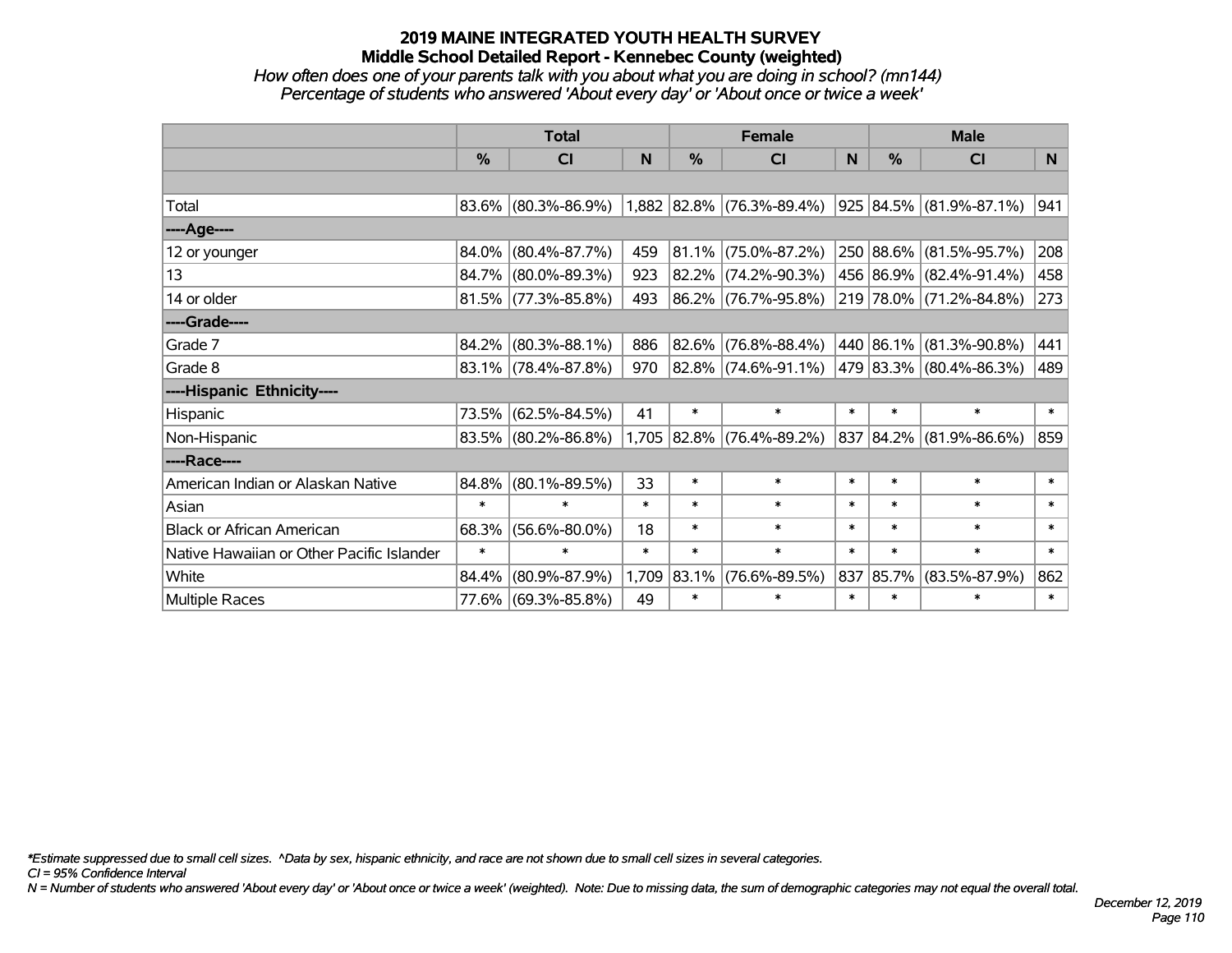#### **2019 MAINE INTEGRATED YOUTH HEALTH SURVEY Middle School Detailed Report - Kennebec County (weighted)** *How often does your family give you love and support? (mn188) Percentage of students who answered 'Most of the time' or 'Always'*

|                                           | <b>Total</b>  |                        |        | <b>Female</b> |                             |        | <b>Male</b> |                         |        |
|-------------------------------------------|---------------|------------------------|--------|---------------|-----------------------------|--------|-------------|-------------------------|--------|
|                                           | $\frac{0}{0}$ | <b>CI</b>              | N      | %             | <b>CI</b>                   | N      | %           | <b>CI</b>               | N.     |
|                                           |               |                        |        |               |                             |        |             |                         |        |
| Total                                     |               | $82.6\%$ (78.6%-86.6%) |        |               | $1,849$ 81.0% (76.2%-85.7%) |        |             | 902 84.5% (77.9%-91.2%) | 934    |
| ----Age----                               |               |                        |        |               |                             |        |             |                         |        |
| 12 or younger                             | 83.6%         | $(76.3\% - 90.8\%)$    | 457    | 83.4%         | $(74.3\% - 92.5\%)$         |        |             | 259 83.5% (72.3%-94.7%) | 195    |
| 13                                        |               | 82.7% (78.1%-87.3%)    | 895    | 80.9%         | $(76.5\% - 85.4\%)$         |        |             | 446 84.7% (77.9%-91.5%) | 443    |
| 14 or older                               |               | $81.7\%$ (77.1%-86.3%) | 490    |               | 78.0% (66.4%-89.5%)         |        |             | 197 84.9% (77.9%-91.9%) | 293    |
| ----Grade----                             |               |                        |        |               |                             |        |             |                         |        |
| Grade 7                                   |               | $85.1\%$ (81.0%-89.1%) | 894    | 86.0%         | $(80.6\% - 91.4\%)$         |        |             | 458 83.8% (75.9%-91.8%) | 429    |
| Grade 8                                   |               | $80.7\%$ (76.3%-85.1%) | 932    |               | 76.0% (69.6%-82.5%)         |        |             | 437 85.5% (79.2%-91.8%) | 495    |
| ----Hispanic Ethnicity----                |               |                        |        |               |                             |        |             |                         |        |
| Hispanic                                  | 70.1%         | $(57.9\% - 82.3\%)$    | 40     | $\ast$        | $\ast$                      | $\ast$ | $\ast$      | $\ast$                  | $\ast$ |
| Non-Hispanic                              |               | $82.6\%$ (78.4%-86.8%) |        |               | 1,677 81.0% (76.2%-85.9%)   |        |             | 817 84.3% (77.2%-91.4%) | 853    |
| ----Race----                              |               |                        |        |               |                             |        |             |                         |        |
| American Indian or Alaskan Native         | 75.5%         | $(66.6\% - 84.4\%)$    | 29     | $\ast$        | $\ast$                      | $\ast$ | $\ast$      | $\ast$                  | $\ast$ |
| Asian                                     | $\ast$        | $\ast$                 | $\ast$ | $\ast$        | $\ast$                      | $\ast$ | $\ast$      | $\ast$                  | $\ast$ |
| <b>Black or African American</b>          | 65.9%         | $(39.0\% - 92.9\%)$    | 17     | $\ast$        | $\ast$                      | $\ast$ | $\ast$      | $\ast$                  | $\ast$ |
| Native Hawaiian or Other Pacific Islander | $\ast$        | $\ast$                 | $\ast$ | $\ast$        | $\ast$                      | $\ast$ | $\ast$      | $\ast$                  | $\ast$ |
| White                                     | 83.4%         | $(79.1\% - 87.6\%)$    |        | 1,678 81.3%   | $(76.3\% - 86.3\%)$         |        | 815 85.6%   | $(79.0\% - 92.2\%)$     | 855    |
| Multiple Races                            |               | 77.3% (70.0%-84.5%)    | 49     | 82.8%         | $(71.1\% - 94.6\%)$         | 31     |             | 68.3% (52.5%-84.1%)     | 17     |

*\*Estimate suppressed due to small cell sizes. ^Data by sex, hispanic ethnicity, and race are not shown due to small cell sizes in several categories.*

*CI = 95% Confidence Interval*

*N = Number of students who answered 'Most of the time' or 'Always' (weighted). Note: Due to missing data, the sum of demographic categories may not equal the overall total.*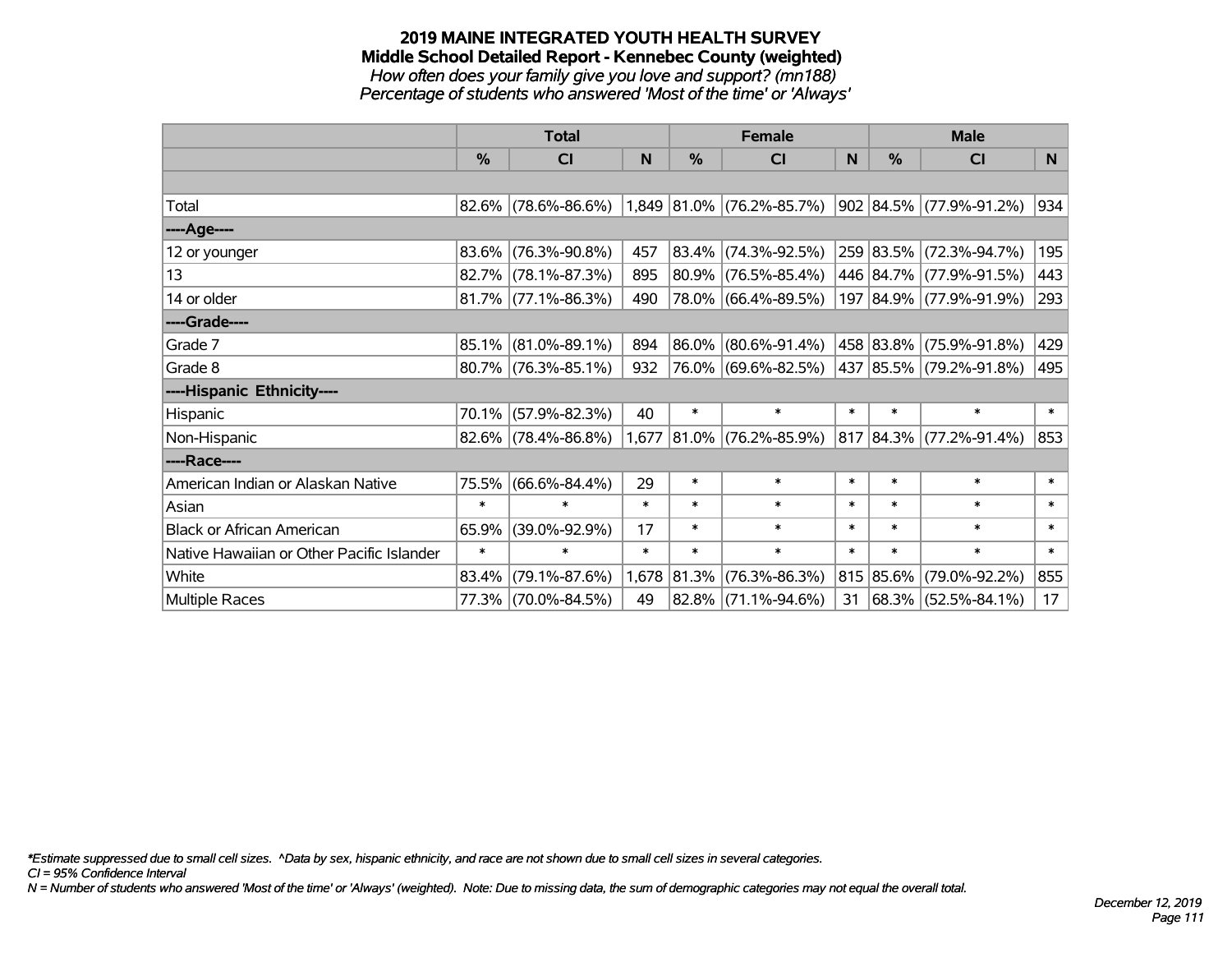# **2019 MAINE INTEGRATED YOUTH HEALTH SURVEY Middle School Detailed Report - Kennebec County (weighted)** *Do you agree or disagree that in your community you feel like you matter to people? (mn148) Percentage of students who answered 'Strongly agree' or 'Agree'*

|                                           | <b>Total</b>  |                                               |        | <b>Female</b> |                             |        | <b>Male</b> |                         |                 |
|-------------------------------------------|---------------|-----------------------------------------------|--------|---------------|-----------------------------|--------|-------------|-------------------------|-----------------|
|                                           | $\frac{9}{6}$ | CI                                            | N      | %             | CI                          | N      | %           | <b>CI</b>               | N               |
|                                           |               |                                               |        |               |                             |        |             |                         |                 |
| Total                                     |               | 57.0% (52.2%-61.7%) 1,278 54.4% (48.3%-60.5%) |        |               |                             |        |             | 605 59.2% (54.6%-63.8%) | 658             |
| ----Age----                               |               |                                               |        |               |                             |        |             |                         |                 |
| 12 or younger                             | 58.4%         | $(49.2\% - 67.7\%)$                           | 320    |               | 53.1% (43.8%-62.4%)         |        |             | 164 64.9% (53.5%-76.4%) | 153             |
| 13                                        |               | 57.4% (53.7%-61.0%)                           | 621    | 56.3%         | $(48.8\% - 63.8\%)$         |        |             | 309 58.2% (54.3%-62.1%) | 306             |
| 14 or older                               |               | 55.1% (48.2%-61.9%)                           | 332    |               | 51.8% (42.8%-60.9%)         |        |             | 131 57.2% (49.5%-64.9%) | 199             |
| ----Grade----                             |               |                                               |        |               |                             |        |             |                         |                 |
| Grade 7                                   | 58.5%         | $(53.4\% - 63.7\%)$                           | 617    | 56.2%         | $(50.2\% - 62.1\%)$         |        |             | 298 60.8% (55.7%-65.9%) | 313             |
| Grade 8                                   |               | 55.4% (50.0%-60.9%)                           | 642    |               | 53.0% (45.6%-60.5%)         |        |             | 304 57.7% (51.4%-64.0%) | 336             |
| ----Hispanic Ethnicity----                |               |                                               |        |               |                             |        |             |                         |                 |
| Hispanic                                  | 48.0%         | $(39.5\% - 56.6\%)$                           | 27     | 48.6%         | $(35.1\% - 62.1\%)$         | 17     |             | 47.1% (32.1%-62.1%)     | 10 <sub>1</sub> |
| Non-Hispanic                              |               | 57.2% (52.8%-61.7%)                           |        |               | $1,164$ 54.5% (48.8%-60.3%) |        |             | 549 59.6% (54.9%-64.3%) | 605             |
| ----Race----                              |               |                                               |        |               |                             |        |             |                         |                 |
| American Indian or Alaskan Native         | 49.4%         | $(34.9\% - 63.9\%)$                           | 19     | 36.6%         | $(29.7\% - 43.5\%)$         | 6      | 60.9%       | $(40.7\% - 81.2\%)$     | 13              |
| Asian                                     | 55.9%         | $(34.2\% - 77.6\%)$                           | 11     | $\ast$        | $\ast$                      | $\ast$ | $\ast$      | $\ast$                  | $\ast$          |
| <b>Black or African American</b>          | 52.9%         | $(32.1\% - 73.7\%)$                           | 14     | $\ast$        | $\ast$                      | $\ast$ | $\ast$      | $\ast$                  | $\ast$          |
| Native Hawaiian or Other Pacific Islander | $\ast$        | $\ast$                                        | $\ast$ | $\ast$        | $\ast$                      | $\ast$ | $\ast$      | $\ast$                  | $\ast$          |
| White                                     | 58.0%         | $(53.4\% - 62.6\%)$                           |        | 1,170 55.5%   | $(49.4\% - 61.6\%)$         | 555    | $60.0\%$    | $(55.4\% - 64.5\%)$     | 603             |
| <b>Multiple Races</b>                     |               | 45.0% (33.6%-56.4%)                           | 29     |               | 45.5% (34.2%-56.7%)         | 17     |             | 42.5% (28.2%-56.7%)     | 11              |

*\*Estimate suppressed due to small cell sizes. ^Data by sex, hispanic ethnicity, and race are not shown due to small cell sizes in several categories.*

*CI = 95% Confidence Interval*

*N = Number of students who answered 'Strongly agree' or 'Agree' (weighted). Note: Due to missing data, the sum of demographic categories may not equal the overall total.*